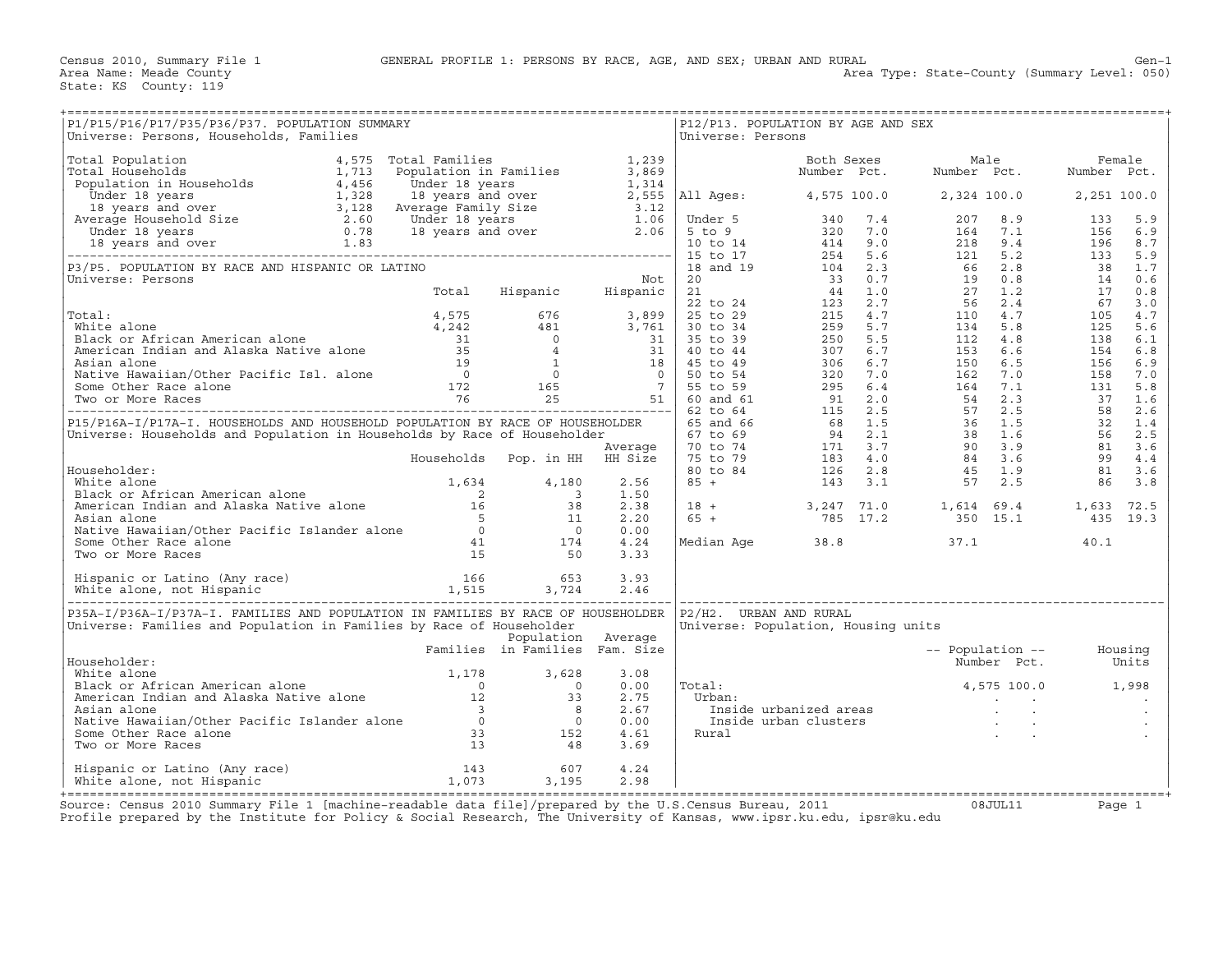Area Type: State-County (Summary Level: 050)

| ==================================<br>P38/P39. FAMILY TYPE BY PRESENCE AND AGE OF OWN                                                                                                                                                                    |          |                     | P20. HOUSEHOLDS BY PRESENCE OF PEOPLE UNDER 18 BY                                                                                                                                                                                                                                                                                                  |                                              | P31. RELATIONSHIP BY HOUSEHOLD TYPE           |                                        |                               |                                            |
|----------------------------------------------------------------------------------------------------------------------------------------------------------------------------------------------------------------------------------------------------------|----------|---------------------|----------------------------------------------------------------------------------------------------------------------------------------------------------------------------------------------------------------------------------------------------------------------------------------------------------------------------------------------------|----------------------------------------------|-----------------------------------------------|----------------------------------------|-------------------------------|--------------------------------------------|
| AND RELATED CHILDREN (*)                                                                                                                                                                                                                                 |          |                     | HOUSEHOLD TYPE BY AGE OF PEOPLE UNDER 18 (*)                                                                                                                                                                                                                                                                                                       |                                              | FOR THE POPULATION UNDER 18 (*)               |                                        |                               |                                            |
| Universe: Families                                                                                                                                                                                                                                       | Presence | Presence            | Universe: Households                                                                                                                                                                                                                                                                                                                               |                                              | Universe: Persons under 18                    |                                        |                               |                                            |
|                                                                                                                                                                                                                                                          | of Own   | of Related          | Total:                                                                                                                                                                                                                                                                                                                                             |                                              | $1,713$ Total:                                |                                        |                               | 1,328                                      |
|                                                                                                                                                                                                                                                          | Children | Children            | Households with one or more people                                                                                                                                                                                                                                                                                                                 |                                              | In households:                                |                                        |                               | 1,328                                      |
|                                                                                                                                                                                                                                                          |          |                     | under 18:                                                                                                                                                                                                                                                                                                                                          | 615                                          | Householder or spouse                         |                                        |                               | $\overline{\phantom{0}}^2$                 |
| Total Families:                                                                                                                                                                                                                                          |          |                     | Family households:                                                                                                                                                                                                                                                                                                                                 | 608                                          | Related child:                                |                                        |                               | 1,313                                      |
|                                                                                                                                                                                                                                                          |          |                     | ier<br>amily households:<br>Husband-wife families:                                                                                                                                                                                                                                                                                                 | 467                                          | Own child:                                    |                                        |                               | 1,254                                      |
|                                                                                                                                                                                                                                                          |          |                     |                                                                                                                                                                                                                                                                                                                                                    |                                              | In husband-wife families                      |                                        |                               | 1,018                                      |
|                                                                                                                                                                                                                                                          |          |                     |                                                                                                                                                                                                                                                                                                                                                    |                                              | In other families,                            |                                        |                               |                                            |
|                                                                                                                                                                                                                                                          |          |                     |                                                                                                                                                                                                                                                                                                                                                    |                                              | no spouse present:                            |                                        |                               | 236                                        |
| Total Families: $1,239$<br>Husband-wife families: $1,045$<br>Children under 18: $450$<br>Under 6 anly 6 to 17<br>6 to 17 years only $265$<br>No children under 18<br>595<br>Sambar 18<br>595<br>Sambar 18<br>Sambar 18<br>Sambar 18<br>Sambar 18<br>Samb |          |                     | Musique 6 years only<br>Under 6 years and 6 to 17 years<br>6 to 17 years only<br>0ther families, no spouse present:<br>141<br>141<br>143<br>143                                                                                                                                                                                                    |                                              |                                               | no spouse present:<br>Male householder |                               | 67                                         |
|                                                                                                                                                                                                                                                          |          |                     |                                                                                                                                                                                                                                                                                                                                                    |                                              |                                               | Female householder                     |                               | 169                                        |
|                                                                                                                                                                                                                                                          |          |                     |                                                                                                                                                                                                                                                                                                                                                    |                                              | Other relatives:                              |                                        |                               | 59                                         |
| Other families,                                                                                                                                                                                                                                          |          |                     | Male householder:<br>Under 6 years only<br>Under 6 years and 6 to 17 years<br>6 to 17 years only<br>Female householder:<br>Under 6 years only<br>Under 6 years only<br>20                                                                                                                                                                          |                                              | Grandchild                                    |                                        |                               | 46                                         |
| no spouse present:                                                                                                                                                                                                                                       |          | 194<br>68           | Female householder:                                                                                                                                                                                                                                                                                                                                |                                              | Other relatives<br>Nonrelatives               |                                        |                               | 13<br>13                                   |
|                                                                                                                                                                                                                                                          |          | 43                  | Under 6 years only                                                                                                                                                                                                                                                                                                                                 |                                              |                                               |                                        |                               |                                            |
|                                                                                                                                                                                                                                                          |          | 14                  | Under 6 years and 6 to 17 years                                                                                                                                                                                                                                                                                                                    | $\frac{26}{10}$                              | In group quarters                             |                                        |                               | $\mathbb O$                                |
|                                                                                                                                                                                                                                                          |          | $7\phantom{0}7$     | 6 to 17 years only                                                                                                                                                                                                                                                                                                                                 | 52                                           | Institutional                                 |                                        |                               | $\mathbf 0$                                |
|                                                                                                                                                                                                                                                          |          | 22                  | Nonfamily households:                                                                                                                                                                                                                                                                                                                              | $\overline{7}$                               | Noninstitutional                              |                                        |                               | $\Omega$                                   |
|                                                                                                                                                                                                                                                          |          | 25                  | Male householder:                                                                                                                                                                                                                                                                                                                                  | $7\phantom{.0}$                              |                                               |                                        |                               |                                            |
|                                                                                                                                                                                                                                                          |          | 126                 | Under 6 years only                                                                                                                                                                                                                                                                                                                                 | 2                                            |                                               |                                        |                               |                                            |
|                                                                                                                                                                                                                                                          |          | 98                  | Under 6 years and 6 to 17 years                                                                                                                                                                                                                                                                                                                    | $\Omega$                                     |                                               |                                        |                               |                                            |
|                                                                                                                                                                                                                                                          |          | 20                  | 6 to 17 years only                                                                                                                                                                                                                                                                                                                                 | 5                                            | * Responses of "same-sex spouse" were         |                                        |                               |                                            |
|                                                                                                                                                                                                                                                          |          | 26                  | Female householder:                                                                                                                                                                                                                                                                                                                                | $\Omega$                                     | edited during processing to "unmarried        |                                        |                               |                                            |
|                                                                                                                                                                                                                                                          |          | 52<br>28            | Under 6 years only                                                                                                                                                                                                                                                                                                                                 | $\Omega$<br>$\Omega$                         | partner".                                     |                                        |                               |                                            |
| ther families,<br>o spouse present:<br>Male householder:<br>Children under 18:<br>Under 6 only<br>Under 6 and 6 to 17<br>6 to 17 years only<br>No children under 18<br>Pemale householder:<br>Children under 18:<br>28<br>Children under 18:<br>29<br>Un |          |                     | Under 6 years and 6 to 17 years<br>6 to 17 years only                                                                                                                                                                                                                                                                                              | $\cap$                                       |                                               |                                        |                               |                                            |
|                                                                                                                                                                                                                                                          |          |                     |                                                                                                                                                                                                                                                                                                                                                    |                                              | P41. AGE OF GRANDCHILDREN UNDER 18 YEARS      |                                        |                               |                                            |
| P19. HOUSEHOLD SIZE, HOUSEHOLD TYPE, AND PRESENCE                                                                                                                                                                                                        |          |                     | Households with no people under 18: 1,098                                                                                                                                                                                                                                                                                                          |                                              | LIVING WITH A GRANDPARENT HOUSEHOLDER         |                                        |                               |                                            |
| OF OWN CHILDREN (*)                                                                                                                                                                                                                                      |          |                     | Family households:                                                                                                                                                                                                                                                                                                                                 |                                              | 631   Universe: Grandchildren under 18 living |                                        |                               |                                            |
| Universe: Households                                                                                                                                                                                                                                     |          |                     | Husband-wife families:                                                                                                                                                                                                                                                                                                                             | 578                                          |                                               | with a grandparent householder         |                               |                                            |
|                                                                                                                                                                                                                                                          |          |                     | Other families, no spouse present: 53                                                                                                                                                                                                                                                                                                              |                                              |                                               |                                        |                               |                                            |
| Total:<br>1-person households:                                                                                                                                                                                                                           |          | 1,713<br>435        | Male householder<br>Female householder                                                                                                                                                                                                                                                                                                             | 28                                           | 25   Total:<br>Under 3 years                  |                                        |                               | 46<br>17                                   |
| Male householder                                                                                                                                                                                                                                         |          | 199                 |                                                                                                                                                                                                                                                                                                                                                    | 467                                          | 3 and 4 years                                 |                                        |                               | 12                                         |
| Female householder                                                                                                                                                                                                                                       |          | 236                 | Nonfamily households:<br>Male householder<br>Male householder                                                                                                                                                                                                                                                                                      | 218                                          | 5 years                                       |                                        |                               |                                            |
|                                                                                                                                                                                                                                                          |          |                     | Female householder                                                                                                                                                                                                                                                                                                                                 | 249                                          | 6 to 11 years                                 |                                        |                               | $\begin{array}{c} 3 \\ 8 \\ 6 \end{array}$ |
| 2-or-more-person households:                                                                                                                                                                                                                             |          | 1,278               |                                                                                                                                                                                                                                                                                                                                                    |                                              | 12 to 17 years                                |                                        |                               |                                            |
| Family households:                                                                                                                                                                                                                                       |          | 1,239               |                                                                                                                                                                                                                                                                                                                                                    |                                              |                                               |                                        |                               |                                            |
| Husband-wife families:                                                                                                                                                                                                                                   |          | $\frac{1}{1}$ , 045 |                                                                                                                                                                                                                                                                                                                                                    |                                              |                                               |                                        |                               |                                            |
| With own children under 18                                                                                                                                                                                                                               |          | 450                 | P40. OWN CHILDREN UNDER 18 YEARS BY FAMILY TYPE AND AGE (*)                                                                                                                                                                                                                                                                                        |                                              |                                               |                                        |                               |                                            |
| No own children under 18                                                                                                                                                                                                                                 |          |                     | Universe: Own Children Under 18 Years                                                                                                                                                                                                                                                                                                              |                                              |                                               |                                        |                               |                                            |
| Other families, no spouse present:<br>Male householder:                                                                                                                                                                                                  |          | 194<br>68           |                                                                                                                                                                                                                                                                                                                                                    |                                              | In Male<br>In Husband Pct. Householder Pct.   |                                        | In Female<br>Householder Pct. |                                            |
| With own children under 18                                                                                                                                                                                                                               |          | 40                  |                                                                                                                                                                                                                                                                                                                                                    |                                              | No Wife of                                    |                                        | No Husband                    | of                                         |
| With own children under 18<br>No own children under 18                                                                                                                                                                                                   |          | 28                  |                                                                                                                                                                                                                                                                                                                                                    | Wife of -Wife -Wife<br>.Total - Families Tot | Families Tot.                                 |                                        | Families Tot.                 |                                            |
| Female householder:                                                                                                                                                                                                                                      |          |                     |                                                                                                                                                                                                                                                                                                                                                    |                                              |                                               |                                        |                               |                                            |
| With own children under 18                                                                                                                                                                                                                               |          |                     |                                                                                                                                                                                                                                                                                                                                                    |                                              |                                               |                                        |                               |                                            |
| No own children under 18                                                                                                                                                                                                                                 |          |                     |                                                                                                                                                                                                                                                                                                                                                    |                                              |                                               |                                        |                               |                                            |
| Nonfamily households:                                                                                                                                                                                                                                    |          |                     |                                                                                                                                                                                                                                                                                                                                                    |                                              |                                               |                                        |                               |                                            |
| Male householder                                                                                                                                                                                                                                         |          |                     |                                                                                                                                                                                                                                                                                                                                                    |                                              |                                               |                                        |                               |                                            |
| Female householder                                                                                                                                                                                                                                       |          |                     |                                                                                                                                                                                                                                                                                                                                                    |                                              |                                               |                                        |                               |                                            |
|                                                                                                                                                                                                                                                          |          |                     | ar 18<br>ander 18<br>ander 18<br>ander 18<br>ander 18<br>ander 18<br>ander 18<br>3<br>3<br>3<br>3<br>2<br>5<br>2<br>10<br>2<br>3<br>3<br>3<br>4<br>2<br>2<br>2<br>3<br>3<br>4<br>2<br>2<br>3<br>3<br>4<br>2<br>2<br>2<br>3<br>3<br>4<br>2<br>2<br>2<br>3<br>3<br>4<br>2<br>2<br>3<br>3<br>4<br>2<br>2<br>3<br>3<br>4<br>2<br>2<br>2<br>3<br>2<br>3 |                                              |                                               |                                        |                               |                                            |
|                                                                                                                                                                                                                                                          |          |                     |                                                                                                                                                                                                                                                                                                                                                    |                                              |                                               |                                        |                               |                                            |

+===================================================================================================================================================+Source: Census 2010 Summary File 1 [machine−readable data file]/prepared by the U.S.Census Bureau, 2011 08JUL11 Page 2 Profile prepared by the Institute for Policy & Social Research, The University of Kansas, www.ipsr.ku.edu, ipsr@ku.edu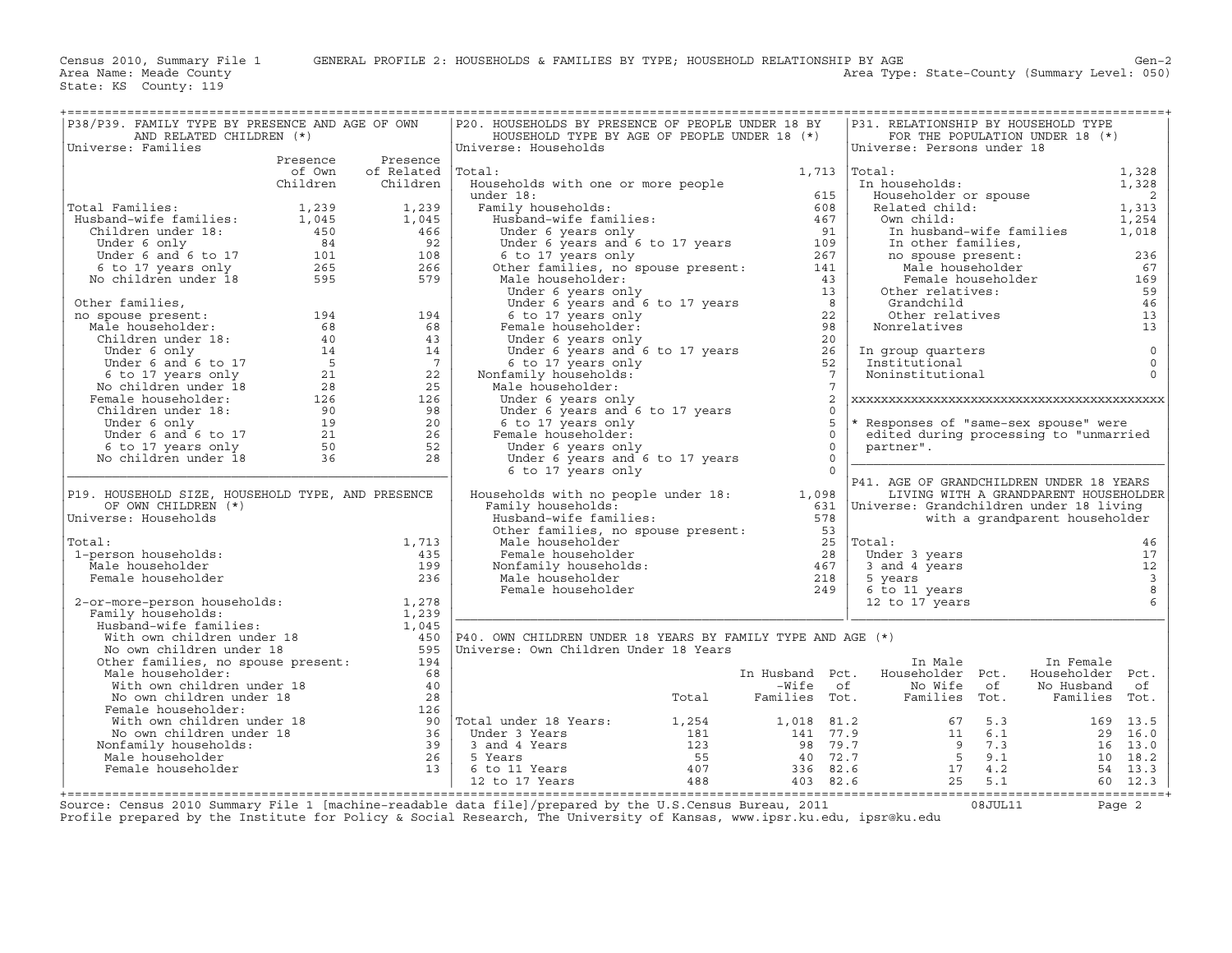| Universe: Population Under 20 Years |            |       | P14. SEX BY AGE FOR THE POPULATION UNDER 20 YEARS                                                                                                                                                                                                                                                     |       |        | RELATED CHILDREN (*)             | P21. HOUSEHOLDS BY AGE OF HOUSEHOLDER BY HOUSEHOLD TYPE BY PRESENCE OF                                                                                                                                                                                                                                                         |                                                       |                               |                      |
|-------------------------------------|------------|-------|-------------------------------------------------------------------------------------------------------------------------------------------------------------------------------------------------------------------------------------------------------------------------------------------------------|-------|--------|----------------------------------|--------------------------------------------------------------------------------------------------------------------------------------------------------------------------------------------------------------------------------------------------------------------------------------------------------------------------------|-------------------------------------------------------|-------------------------------|----------------------|
|                                     |            |       |                                                                                                                                                                                                                                                                                                       |       |        | Universe: Households             |                                                                                                                                                                                                                                                                                                                                |                                                       |                               |                      |
|                                     | Total Pct. |       | Male Pct. Female Pct.                                                                                                                                                                                                                                                                                 |       |        |                                  |                                                                                                                                                                                                                                                                                                                                |                                                       | Total Householder Householder |                      |
|                                     |            |       | 1,432 100.0<br>1,432 100.0<br>68 4.7<br>68 4.7<br>73 5 43 5.5<br>71 5.0<br>64 4.5<br>72 5.0<br>74 5 44 5.9<br>72 5.0<br>42 5.4<br>42 5.4<br>73 4.0<br>72 5.0<br>42 5.4<br>4.9<br>27 4.1<br>73 4.9<br>27 4.1<br>73 4.9<br>20 4.6<br>74 5.2<br>74 4.6<br>51 3.6<br>74 5.2<br>74 4.                      |       |        |                                  |                                                                                                                                                                                                                                                                                                                                | Households                                            |                               | 15 to 64 65 and Over |
| Total:                              |            |       |                                                                                                                                                                                                                                                                                                       |       |        |                                  |                                                                                                                                                                                                                                                                                                                                |                                                       |                               |                      |
| Under 1                             |            |       |                                                                                                                                                                                                                                                                                                       |       | Total: |                                  |                                                                                                                                                                                                                                                                                                                                | 1,713                                                 | 1,219                         | 494                  |
| 1 year                              |            |       |                                                                                                                                                                                                                                                                                                       |       |        |                                  |                                                                                                                                                                                                                                                                                                                                |                                                       |                               | 259                  |
| 2 years                             |            |       |                                                                                                                                                                                                                                                                                                       |       |        |                                  |                                                                                                                                                                                                                                                                                                                                |                                                       |                               | 241                  |
| 3 years                             |            |       |                                                                                                                                                                                                                                                                                                       |       |        |                                  |                                                                                                                                                                                                                                                                                                                                |                                                       |                               | $_{\rm 8}$           |
| 4 years                             |            |       |                                                                                                                                                                                                                                                                                                       |       |        |                                  |                                                                                                                                                                                                                                                                                                                                |                                                       |                               | 233                  |
| 5 years                             |            |       |                                                                                                                                                                                                                                                                                                       |       |        |                                  |                                                                                                                                                                                                                                                                                                                                |                                                       |                               | 18                   |
| 6 years                             |            |       |                                                                                                                                                                                                                                                                                                       |       |        |                                  |                                                                                                                                                                                                                                                                                                                                |                                                       |                               | 6                    |
| 7 years                             |            |       |                                                                                                                                                                                                                                                                                                       |       |        |                                  |                                                                                                                                                                                                                                                                                                                                |                                                       |                               | $\mathbb O$          |
| 8 years                             |            |       |                                                                                                                                                                                                                                                                                                       |       |        |                                  |                                                                                                                                                                                                                                                                                                                                |                                                       |                               | $6\phantom{1}6$      |
| 9 years                             |            |       |                                                                                                                                                                                                                                                                                                       |       |        |                                  |                                                                                                                                                                                                                                                                                                                                |                                                       |                               | 12                   |
| 10 years                            |            |       |                                                                                                                                                                                                                                                                                                       |       |        |                                  |                                                                                                                                                                                                                                                                                                                                |                                                       |                               | 2                    |
| 11 years                            |            |       |                                                                                                                                                                                                                                                                                                       |       |        |                                  |                                                                                                                                                                                                                                                                                                                                |                                                       |                               | 10                   |
| 12 years                            |            |       |                                                                                                                                                                                                                                                                                                       |       |        |                                  |                                                                                                                                                                                                                                                                                                                                |                                                       |                               |                      |
| 13 years                            |            |       |                                                                                                                                                                                                                                                                                                       |       |        | Nonfamily households:            |                                                                                                                                                                                                                                                                                                                                |                                                       | 239                           | 235                  |
| 14 years                            |            |       |                                                                                                                                                                                                                                                                                                       |       |        |                                  |                                                                                                                                                                                                                                                                                                                                |                                                       |                               | 232                  |
| 15 years                            |            |       |                                                                                                                                                                                                                                                                                                       |       |        |                                  |                                                                                                                                                                                                                                                                                                                                |                                                       |                               | $\overline{3}$       |
| 16 years                            |            |       |                                                                                                                                                                                                                                                                                                       |       |        |                                  |                                                                                                                                                                                                                                                                                                                                |                                                       |                               |                      |
| 17 years                            |            |       |                                                                                                                                                                                                                                                                                                       |       |        |                                  | * Same-sex couple households are included in the family households category                                                                                                                                                                                                                                                    |                                                       |                               |                      |
| 18 years                            |            |       |                                                                                                                                                                                                                                                                                                       |       |        |                                  | if there is at least one additional person related to the householder                                                                                                                                                                                                                                                          |                                                       |                               |                      |
| 19 years                            |            |       |                                                                                                                                                                                                                                                                                                       |       |        |                                  | by birth or adoption. Same-sex couple households with no relatives of the                                                                                                                                                                                                                                                      |                                                       |                               |                      |
|                                     |            |       |                                                                                                                                                                                                                                                                                                       |       |        |                                  | householder present are tabulated in nonfamily households. Responses of                                                                                                                                                                                                                                                        |                                                       |                               |                      |
|                                     |            |       |                                                                                                                                                                                                                                                                                                       |       |        |                                  | "same-sex spouse" were edited during processing to "unmarried partner."                                                                                                                                                                                                                                                        |                                                       |                               |                      |
|                                     |            |       |                                                                                                                                                                                                                                                                                                       |       |        |                                  |                                                                                                                                                                                                                                                                                                                                |                                                       |                               |                      |
|                                     |            |       |                                                                                                                                                                                                                                                                                                       |       |        |                                  |                                                                                                                                                                                                                                                                                                                                |                                                       |                               |                      |
|                                     |            |       | P32. RELATIONSHIP BY AGE FOR THE POPULATION UNDER 18 YEARS (**)                                                                                                                                                                                                                                       |       |        |                                  |                                                                                                                                                                                                                                                                                                                                |                                                       |                               |                      |
| Universe: Population Under 18 Years |            |       |                                                                                                                                                                                                                                                                                                       |       |        |                                  |                                                                                                                                                                                                                                                                                                                                |                                                       |                               |                      |
|                                     |            |       |                                                                                                                                                                                                                                                                                                       |       |        |                                  |                                                                                                                                                                                                                                                                                                                                |                                                       |                               |                      |
|                                     |            |       |                                                                                                                                                                                                                                                                                                       |       |        |                                  |                                                                                                                                                                                                                                                                                                                                |                                                       |                               |                      |
|                                     |            |       | Excluding Householder/Spouse Householder                                                                                                                                                                                                                                                              |       |        | -----Related Child-----<br>Other |                                                                                                                                                                                                                                                                                                                                |                                                       | Institution- Noninstitution-  |                      |
|                                     |            |       | -ing Housenolder/Spouse Housenolder (Uner Uther University of the Moninstitution<br>Total In-Households or-Spouse Own-Child Relatives Nonrelatives (Uner Total alized-Pop. alized-Pop.                                                                                                                |       |        |                                  |                                                                                                                                                                                                                                                                                                                                |                                                       |                               |                      |
|                                     |            |       |                                                                                                                                                                                                                                                                                                       |       |        |                                  |                                                                                                                                                                                                                                                                                                                                |                                                       |                               |                      |
| Under 18:                           |            | 1,326 |                                                                                                                                                                                                                                                                                                       | 1,326 |        |                                  |                                                                                                                                                                                                                                                                                                                                |                                                       | $\Omega$                      | $\mathbf 0$          |
|                                     |            |       |                                                                                                                                                                                                                                                                                                       |       |        |                                  |                                                                                                                                                                                                                                                                                                                                |                                                       | $\circ$                       | $\circ$              |
|                                     |            |       |                                                                                                                                                                                                                                                                                                       |       |        |                                  |                                                                                                                                                                                                                                                                                                                                |                                                       | $\circ$                       | $\mathsf O$          |
|                                     |            |       |                                                                                                                                                                                                                                                                                                       |       |        |                                  |                                                                                                                                                                                                                                                                                                                                |                                                       | $\circ$                       | $\circ$              |
|                                     |            |       |                                                                                                                                                                                                                                                                                                       |       |        |                                  |                                                                                                                                                                                                                                                                                                                                |                                                       | $\circ$                       | $\circ$              |
|                                     |            |       |                                                                                                                                                                                                                                                                                                       |       |        |                                  |                                                                                                                                                                                                                                                                                                                                |                                                       | $\mathsf{O}\xspace$           | $\mathsf O$          |
|                                     |            |       |                                                                                                                                                                                                                                                                                                       |       |        |                                  |                                                                                                                                                                                                                                                                                                                                | $\begin{bmatrix} 0 \\ 0 \\ 0 \\ 0 \\ 0 \end{bmatrix}$ | $\mathbf 0$                   | $\mathbf 0$          |
|                                     |            |       |                                                                                                                                                                                                                                                                                                       |       |        |                                  |                                                                                                                                                                                                                                                                                                                                |                                                       | $\Omega$                      | $\circ$              |
|                                     |            |       | nder 18:<br>Under 3<br>3 and 4 years<br>5 years<br>6 to 11 years<br>12 and 13 years<br>12 and 13 years<br>14 years<br>15 to 17 years<br>252<br>252<br>252<br>252<br>252<br>252<br>252                                                                                                                 |       |        |                                  | $\begin{array}{cccccc} 2 && 1,254 && 59 && 13 && 0 \\ && 181 && 20 && 3 && 0 \\ && 123 && 12 && 1 && 0 \\ && 55 && 3 && 0 && 0 \\ && 407 && 8 && 4 && 0 \\ && 63 && 8 && 2 && 0 \\ && 82 && 2 && 0 && 0 \\ && 243 && 6 && 3 && 0 \end{array}$                                                                                  |                                                       |                               |                      |
|                                     |            |       |                                                                                                                                                                                                                                                                                                       |       |        |                                  |                                                                                                                                                                                                                                                                                                                                |                                                       |                               |                      |
|                                     |            |       |                                                                                                                                                                                                                                                                                                       |       | 14.4%  | $33.9%$<br>20.3%                 |                                                                                                                                                                                                                                                                                                                                |                                                       |                               | . 응                  |
|                                     |            |       |                                                                                                                                                                                                                                                                                                       |       | 9.8%   |                                  |                                                                                                                                                                                                                                                                                                                                |                                                       |                               | . 응                  |
|                                     |            |       |                                                                                                                                                                                                                                                                                                       |       | 4.4%   |                                  |                                                                                                                                                                                                                                                                                                                                |                                                       |                               | $. \circ$            |
|                                     |            |       |                                                                                                                                                                                                                                                                                                       |       | 32.5%  |                                  | $\begin{array}{ccc} 5.1\frac{9}{6} & .0.0\frac{9}{6} \ 13.6\frac{9}{6} & 30.8\frac{9}{6} \ 13.6\frac{9}{6} & 15.4\frac{9}{6} \ 3.4\frac{9}{6} & 0.0\frac{9}{6} \end{array}$                                                                                                                                                    |                                                       |                               | $\frac{9}{6}$        |
|                                     |            |       |                                                                                                                                                                                                                                                                                                       |       | 13.0%  |                                  |                                                                                                                                                                                                                                                                                                                                |                                                       |                               |                      |
|                                     |            |       |                                                                                                                                                                                                                                                                                                       |       | 6.5%   |                                  | $\begin{array}{ccccccc}\n 23.1\frac{9}{18} & & & & \frac{9}{18} & & \frac{9}{18} \\  7.7\frac{9}{8} & & & \frac{9}{18} & & \frac{9}{18} \\  0.0\frac{9}{8} & & & \frac{9}{18} & & \frac{9}{18} \\  15.4\frac{9}{8} & & & \frac{9}{18} & & \frac{9}{18} \\  0.0\frac{9}{8} & & & \frac{9}{18} & & \frac{9}{18} \\  \end{array}$ |                                                       |                               | $. \circ$            |
|                                     |            |       | % Under 3<br>% 3 and 4 years<br>% 5 years<br>% 5 years<br>% 6 to 11 years<br>% 12 and 13 years<br>% 13.0%<br>% 14 years<br>% 14 years<br>% 15 to 17 years<br>% 15 to 17 years<br>% 19.0%<br>19.0%<br>19.0%<br>19.0%<br>19.0%<br>19.0%<br>19.0%<br>19.0%<br>19.0%                                      |       | 19.4%  | 10.2%                            | 23.1%                                                                                                                                                                                                                                                                                                                          | $\frac{6}{6}$                                         | $. \circ$                     |                      |
|                                     |            |       |                                                                                                                                                                                                                                                                                                       |       |        |                                  |                                                                                                                                                                                                                                                                                                                                |                                                       |                               |                      |
|                                     |            |       | ** "Spouse" represents spouse of the householder. It does not reflect all spouses in a household. Responses of "same-sex spouse" were edited during<br>processing to "unmarried partner." Nonrelatives include any household member not related to the householder. This includes unmarried partners. |       |        |                                  |                                                                                                                                                                                                                                                                                                                                |                                                       |                               |                      |

+===================================================================================================================================================+ Source: Census 2010 Summary File 1 [machine−readable data file]/prepared by the U.S.Census Bureau, 2011 08JUL11 Page 3 Profile prepared by the Institute for Policy & Social Research, The University of Kansas, www.ipsr.ku.edu, ipsr@ku.edu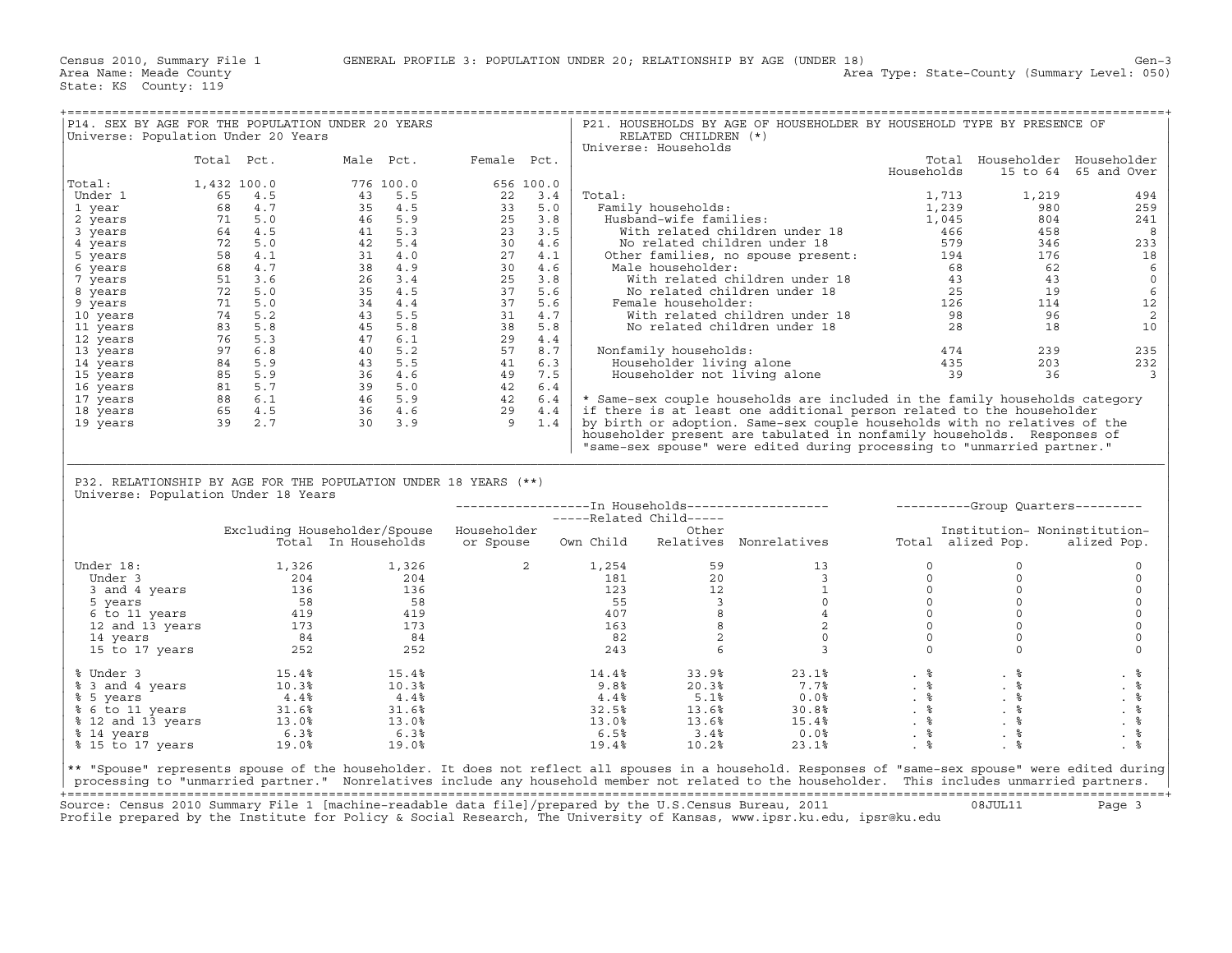| Universe: Households<br>Universe: Persons<br>Total<br>65 and Over<br>Family<br>Nonfamily<br>Total<br>Households Pct.<br>Households Pct.<br>Households<br>Pct.<br>$\begin{tabular}{ c c c c } \hline \texttt{Population in households:} & \begin{tabular}{ c c c } \hline \texttt{Population in households:} & \begin{tabular}{ c c c } \hline \texttt{In family households:} & \begin{tabular}{ c c } \hline \texttt{In family households:} & \begin{tabular}{ c c } \hline \texttt{3,929} & \begin{tabular}{ c c } \hline \texttt{1,239} & \begin{tabular}{ c c } \hline \texttt{1,239} & \begin{tabular}{ c c } \hline \texttt{1,004} & \begin{tabular}{ c$<br>$\begin{tabular}{lllllllllllllllllllll} \hline \text{total:} & & & & & 1,713 & 100.0 & & & 1,239 & 100.0 & & & 474 & 100.0 \\ \text{1-person} & & & & & 435 & 25.4 & & N/A & & 435 & 91.8 \\ \text{2-person} & & & 434 & 37.0 & 602 & 48.6 & 32 & 6.8 \\ \text{3-person} & & & 200 & 11.7 & 198 & 16.0 & 2 & 0.4 \\ \text{4-person} & & & 209 & 12.2 & 206 & $<br>Total:<br>Adopted child<br>Stepchild<br>Stepchild<br>Grandchild<br>Brother or sister<br>Son-in-law/daughter-in-law<br>Other relatives<br>17<br>Nonrelatives<br>60<br>P24/P25/P26. HOUSEHOLDS BY PRESENCE OF PEOPLE (60/65/75) YEARS AND OVER, HOUSEHOLD SIZE<br>AND HOUSEHOLD TYPE (*)<br>Universe: Households (Total: 1,713)<br>2<br>Pct.<br>of<br>Pct.<br>Pct.<br>2<br>of<br>of<br>ان<br>150+ Years Total 65+ Years Total 75+ Years Total<br>10 nonfamily households:<br>127 Male householder:<br>1225 Living alone<br>199 Mot living alone<br>26 Female householder:<br>249 Living alone<br>236 Mot living alone<br>236 Mot living alone<br>236 Mot living alone<br>236 13<br>236 13<br>Households with one or more<br>236<br>model 60/65/75 years & over:<br>1-person households<br>2-or-more person households:<br>232<br>Family households<br>233<br>282<br>Family households<br>376<br>279<br>30.0<br>282<br>282<br>282<br>279<br>30.0<br>279<br>295 17.2<br>$\begin{array}{ccc} & \gamma & & \gamma_5 \\ \frac{16}{49} & & 159 \\ 159 & & \end{array}$<br>148<br>147<br>144<br>$\overline{\phantom{a}}$<br>$\overline{\phantom{0}}^2$<br>$\frac{2}{1}$<br>82.8<br>Pop. in group quarters:<br>Institutional<br>Noninstitutional<br>0 0 0<br>P22. HOUSEHOLD TYPE BY AGE OF HOUSEHOLDER (*)<br>P23. HOUSEHOLDS BY PRESENCE OF PEOPLE 60 YEARS<br>P27. PRESENCE OF NONRELATIVES (*)<br>Universe: Households<br>AND OVER BY HOUSEHOLD TYPE (*)<br>Universe: Households<br>Universe: Households<br>Family<br>With No<br>Nonfamily<br>Total:<br>1,713<br>With One or<br>With One or<br>More People<br>Householder Age: Households<br>People<br>Households<br>Households with one or<br>more nonrelatives<br>60+ Years<br>97<br>60+ Years<br>Households with no<br>15 to 24<br>$\begin{array}{ccc} 51 & 26 \\ 189 & 47 \\ 243 & 33 \\ 268 & 68 \\ 140 & 29 \\ 89 & 36 \\ 130 & 84 \\ 94 & 103 \\ 35 & 48 \\ \end{array}$<br>1,616<br>25 to 34<br>Total:<br>1,064<br>nonrelatives<br>35 to 44<br>863<br>45 to 54<br>703<br>55 to 59<br>Other families,<br>0ther families,<br>no spouse present:<br>Male householder<br>Female householder<br>Nonfamily households<br>273 201<br>PCT14. PRESENCE OF MULTIGENERATIONAL<br>60 to 64<br>HOUSEHOLDS<br>65 to 74<br>75 to 84<br>Universe: Households<br>$85 +$<br>Total:<br>1,713<br>* Same-sex couple households are included in the family households category if there is at least one<br>Household has three<br>  Household has three<br>  or more generations<br>  Household does not have<br>34<br>additional person related to the householder by birth or adoption. Same-sex couple couple households | P29/P34. RELATIONSHIP BY HOUSEHOLD TYPE (*) |  | P28/H13. HOUSEHOLD SIZE BY HOUSEHOLD TYPE (*) |  |  |  |
|-------------------------------------------------------------------------------------------------------------------------------------------------------------------------------------------------------------------------------------------------------------------------------------------------------------------------------------------------------------------------------------------------------------------------------------------------------------------------------------------------------------------------------------------------------------------------------------------------------------------------------------------------------------------------------------------------------------------------------------------------------------------------------------------------------------------------------------------------------------------------------------------------------------------------------------------------------------------------------------------------------------------------------------------------------------------------------------------------------------------------------------------------------------------------------------------------------------------------------------------------------------------------------------------------------------------------------------------------------------------------------------------------------------------------------------------------------------------------------------------------------------------------------------------------------------------------------------------------------------------------------------------------------------------------------------------------------------------------------------------------------------------------------------------------------------------------------------------------------------------------------------------------------------------------------------------------------------------------------------------------------------------------------------------------------------------------------------------------------------------------------------------------------------------------------------------------------------------------------------------------------------------------------------------------------------------------------------------------------------------------------------------------------------------------------------------------------------------------------------------------------------------------------------------------------------------------------------------------------------------------------------------------------------------------------------------------------------------------------------------------------------------------------------------------------------------------------------------------------------------------------------------------------------------------------------------------------------------------------------------------------------------------------------------------------------------------------------------------------------------------------------------------------------------------------------------------------------------------------------------------------------------------------------------------------------------------------------------------------------------------------------------------------------------------------------------------------------------------------------------------------------------------------------------------------------------------------------------------------------------------------------------------------------------------------------------|---------------------------------------------|--|-----------------------------------------------|--|--|--|
|                                                                                                                                                                                                                                                                                                                                                                                                                                                                                                                                                                                                                                                                                                                                                                                                                                                                                                                                                                                                                                                                                                                                                                                                                                                                                                                                                                                                                                                                                                                                                                                                                                                                                                                                                                                                                                                                                                                                                                                                                                                                                                                                                                                                                                                                                                                                                                                                                                                                                                                                                                                                                                                                                                                                                                                                                                                                                                                                                                                                                                                                                                                                                                                                                                                                                                                                                                                                                                                                                                                                                                                                                                                                                           |                                             |  |                                               |  |  |  |
|                                                                                                                                                                                                                                                                                                                                                                                                                                                                                                                                                                                                                                                                                                                                                                                                                                                                                                                                                                                                                                                                                                                                                                                                                                                                                                                                                                                                                                                                                                                                                                                                                                                                                                                                                                                                                                                                                                                                                                                                                                                                                                                                                                                                                                                                                                                                                                                                                                                                                                                                                                                                                                                                                                                                                                                                                                                                                                                                                                                                                                                                                                                                                                                                                                                                                                                                                                                                                                                                                                                                                                                                                                                                                           |                                             |  |                                               |  |  |  |
|                                                                                                                                                                                                                                                                                                                                                                                                                                                                                                                                                                                                                                                                                                                                                                                                                                                                                                                                                                                                                                                                                                                                                                                                                                                                                                                                                                                                                                                                                                                                                                                                                                                                                                                                                                                                                                                                                                                                                                                                                                                                                                                                                                                                                                                                                                                                                                                                                                                                                                                                                                                                                                                                                                                                                                                                                                                                                                                                                                                                                                                                                                                                                                                                                                                                                                                                                                                                                                                                                                                                                                                                                                                                                           |                                             |  |                                               |  |  |  |
|                                                                                                                                                                                                                                                                                                                                                                                                                                                                                                                                                                                                                                                                                                                                                                                                                                                                                                                                                                                                                                                                                                                                                                                                                                                                                                                                                                                                                                                                                                                                                                                                                                                                                                                                                                                                                                                                                                                                                                                                                                                                                                                                                                                                                                                                                                                                                                                                                                                                                                                                                                                                                                                                                                                                                                                                                                                                                                                                                                                                                                                                                                                                                                                                                                                                                                                                                                                                                                                                                                                                                                                                                                                                                           |                                             |  |                                               |  |  |  |
|                                                                                                                                                                                                                                                                                                                                                                                                                                                                                                                                                                                                                                                                                                                                                                                                                                                                                                                                                                                                                                                                                                                                                                                                                                                                                                                                                                                                                                                                                                                                                                                                                                                                                                                                                                                                                                                                                                                                                                                                                                                                                                                                                                                                                                                                                                                                                                                                                                                                                                                                                                                                                                                                                                                                                                                                                                                                                                                                                                                                                                                                                                                                                                                                                                                                                                                                                                                                                                                                                                                                                                                                                                                                                           |                                             |  |                                               |  |  |  |
|                                                                                                                                                                                                                                                                                                                                                                                                                                                                                                                                                                                                                                                                                                                                                                                                                                                                                                                                                                                                                                                                                                                                                                                                                                                                                                                                                                                                                                                                                                                                                                                                                                                                                                                                                                                                                                                                                                                                                                                                                                                                                                                                                                                                                                                                                                                                                                                                                                                                                                                                                                                                                                                                                                                                                                                                                                                                                                                                                                                                                                                                                                                                                                                                                                                                                                                                                                                                                                                                                                                                                                                                                                                                                           |                                             |  |                                               |  |  |  |
|                                                                                                                                                                                                                                                                                                                                                                                                                                                                                                                                                                                                                                                                                                                                                                                                                                                                                                                                                                                                                                                                                                                                                                                                                                                                                                                                                                                                                                                                                                                                                                                                                                                                                                                                                                                                                                                                                                                                                                                                                                                                                                                                                                                                                                                                                                                                                                                                                                                                                                                                                                                                                                                                                                                                                                                                                                                                                                                                                                                                                                                                                                                                                                                                                                                                                                                                                                                                                                                                                                                                                                                                                                                                                           |                                             |  |                                               |  |  |  |
|                                                                                                                                                                                                                                                                                                                                                                                                                                                                                                                                                                                                                                                                                                                                                                                                                                                                                                                                                                                                                                                                                                                                                                                                                                                                                                                                                                                                                                                                                                                                                                                                                                                                                                                                                                                                                                                                                                                                                                                                                                                                                                                                                                                                                                                                                                                                                                                                                                                                                                                                                                                                                                                                                                                                                                                                                                                                                                                                                                                                                                                                                                                                                                                                                                                                                                                                                                                                                                                                                                                                                                                                                                                                                           |                                             |  |                                               |  |  |  |
|                                                                                                                                                                                                                                                                                                                                                                                                                                                                                                                                                                                                                                                                                                                                                                                                                                                                                                                                                                                                                                                                                                                                                                                                                                                                                                                                                                                                                                                                                                                                                                                                                                                                                                                                                                                                                                                                                                                                                                                                                                                                                                                                                                                                                                                                                                                                                                                                                                                                                                                                                                                                                                                                                                                                                                                                                                                                                                                                                                                                                                                                                                                                                                                                                                                                                                                                                                                                                                                                                                                                                                                                                                                                                           |                                             |  |                                               |  |  |  |
|                                                                                                                                                                                                                                                                                                                                                                                                                                                                                                                                                                                                                                                                                                                                                                                                                                                                                                                                                                                                                                                                                                                                                                                                                                                                                                                                                                                                                                                                                                                                                                                                                                                                                                                                                                                                                                                                                                                                                                                                                                                                                                                                                                                                                                                                                                                                                                                                                                                                                                                                                                                                                                                                                                                                                                                                                                                                                                                                                                                                                                                                                                                                                                                                                                                                                                                                                                                                                                                                                                                                                                                                                                                                                           |                                             |  |                                               |  |  |  |
|                                                                                                                                                                                                                                                                                                                                                                                                                                                                                                                                                                                                                                                                                                                                                                                                                                                                                                                                                                                                                                                                                                                                                                                                                                                                                                                                                                                                                                                                                                                                                                                                                                                                                                                                                                                                                                                                                                                                                                                                                                                                                                                                                                                                                                                                                                                                                                                                                                                                                                                                                                                                                                                                                                                                                                                                                                                                                                                                                                                                                                                                                                                                                                                                                                                                                                                                                                                                                                                                                                                                                                                                                                                                                           |                                             |  |                                               |  |  |  |
|                                                                                                                                                                                                                                                                                                                                                                                                                                                                                                                                                                                                                                                                                                                                                                                                                                                                                                                                                                                                                                                                                                                                                                                                                                                                                                                                                                                                                                                                                                                                                                                                                                                                                                                                                                                                                                                                                                                                                                                                                                                                                                                                                                                                                                                                                                                                                                                                                                                                                                                                                                                                                                                                                                                                                                                                                                                                                                                                                                                                                                                                                                                                                                                                                                                                                                                                                                                                                                                                                                                                                                                                                                                                                           |                                             |  |                                               |  |  |  |
|                                                                                                                                                                                                                                                                                                                                                                                                                                                                                                                                                                                                                                                                                                                                                                                                                                                                                                                                                                                                                                                                                                                                                                                                                                                                                                                                                                                                                                                                                                                                                                                                                                                                                                                                                                                                                                                                                                                                                                                                                                                                                                                                                                                                                                                                                                                                                                                                                                                                                                                                                                                                                                                                                                                                                                                                                                                                                                                                                                                                                                                                                                                                                                                                                                                                                                                                                                                                                                                                                                                                                                                                                                                                                           |                                             |  |                                               |  |  |  |
|                                                                                                                                                                                                                                                                                                                                                                                                                                                                                                                                                                                                                                                                                                                                                                                                                                                                                                                                                                                                                                                                                                                                                                                                                                                                                                                                                                                                                                                                                                                                                                                                                                                                                                                                                                                                                                                                                                                                                                                                                                                                                                                                                                                                                                                                                                                                                                                                                                                                                                                                                                                                                                                                                                                                                                                                                                                                                                                                                                                                                                                                                                                                                                                                                                                                                                                                                                                                                                                                                                                                                                                                                                                                                           |                                             |  |                                               |  |  |  |
|                                                                                                                                                                                                                                                                                                                                                                                                                                                                                                                                                                                                                                                                                                                                                                                                                                                                                                                                                                                                                                                                                                                                                                                                                                                                                                                                                                                                                                                                                                                                                                                                                                                                                                                                                                                                                                                                                                                                                                                                                                                                                                                                                                                                                                                                                                                                                                                                                                                                                                                                                                                                                                                                                                                                                                                                                                                                                                                                                                                                                                                                                                                                                                                                                                                                                                                                                                                                                                                                                                                                                                                                                                                                                           |                                             |  |                                               |  |  |  |
|                                                                                                                                                                                                                                                                                                                                                                                                                                                                                                                                                                                                                                                                                                                                                                                                                                                                                                                                                                                                                                                                                                                                                                                                                                                                                                                                                                                                                                                                                                                                                                                                                                                                                                                                                                                                                                                                                                                                                                                                                                                                                                                                                                                                                                                                                                                                                                                                                                                                                                                                                                                                                                                                                                                                                                                                                                                                                                                                                                                                                                                                                                                                                                                                                                                                                                                                                                                                                                                                                                                                                                                                                                                                                           |                                             |  |                                               |  |  |  |
|                                                                                                                                                                                                                                                                                                                                                                                                                                                                                                                                                                                                                                                                                                                                                                                                                                                                                                                                                                                                                                                                                                                                                                                                                                                                                                                                                                                                                                                                                                                                                                                                                                                                                                                                                                                                                                                                                                                                                                                                                                                                                                                                                                                                                                                                                                                                                                                                                                                                                                                                                                                                                                                                                                                                                                                                                                                                                                                                                                                                                                                                                                                                                                                                                                                                                                                                                                                                                                                                                                                                                                                                                                                                                           |                                             |  |                                               |  |  |  |
|                                                                                                                                                                                                                                                                                                                                                                                                                                                                                                                                                                                                                                                                                                                                                                                                                                                                                                                                                                                                                                                                                                                                                                                                                                                                                                                                                                                                                                                                                                                                                                                                                                                                                                                                                                                                                                                                                                                                                                                                                                                                                                                                                                                                                                                                                                                                                                                                                                                                                                                                                                                                                                                                                                                                                                                                                                                                                                                                                                                                                                                                                                                                                                                                                                                                                                                                                                                                                                                                                                                                                                                                                                                                                           |                                             |  |                                               |  |  |  |
|                                                                                                                                                                                                                                                                                                                                                                                                                                                                                                                                                                                                                                                                                                                                                                                                                                                                                                                                                                                                                                                                                                                                                                                                                                                                                                                                                                                                                                                                                                                                                                                                                                                                                                                                                                                                                                                                                                                                                                                                                                                                                                                                                                                                                                                                                                                                                                                                                                                                                                                                                                                                                                                                                                                                                                                                                                                                                                                                                                                                                                                                                                                                                                                                                                                                                                                                                                                                                                                                                                                                                                                                                                                                                           |                                             |  |                                               |  |  |  |
|                                                                                                                                                                                                                                                                                                                                                                                                                                                                                                                                                                                                                                                                                                                                                                                                                                                                                                                                                                                                                                                                                                                                                                                                                                                                                                                                                                                                                                                                                                                                                                                                                                                                                                                                                                                                                                                                                                                                                                                                                                                                                                                                                                                                                                                                                                                                                                                                                                                                                                                                                                                                                                                                                                                                                                                                                                                                                                                                                                                                                                                                                                                                                                                                                                                                                                                                                                                                                                                                                                                                                                                                                                                                                           |                                             |  |                                               |  |  |  |
|                                                                                                                                                                                                                                                                                                                                                                                                                                                                                                                                                                                                                                                                                                                                                                                                                                                                                                                                                                                                                                                                                                                                                                                                                                                                                                                                                                                                                                                                                                                                                                                                                                                                                                                                                                                                                                                                                                                                                                                                                                                                                                                                                                                                                                                                                                                                                                                                                                                                                                                                                                                                                                                                                                                                                                                                                                                                                                                                                                                                                                                                                                                                                                                                                                                                                                                                                                                                                                                                                                                                                                                                                                                                                           |                                             |  |                                               |  |  |  |
|                                                                                                                                                                                                                                                                                                                                                                                                                                                                                                                                                                                                                                                                                                                                                                                                                                                                                                                                                                                                                                                                                                                                                                                                                                                                                                                                                                                                                                                                                                                                                                                                                                                                                                                                                                                                                                                                                                                                                                                                                                                                                                                                                                                                                                                                                                                                                                                                                                                                                                                                                                                                                                                                                                                                                                                                                                                                                                                                                                                                                                                                                                                                                                                                                                                                                                                                                                                                                                                                                                                                                                                                                                                                                           |                                             |  |                                               |  |  |  |
|                                                                                                                                                                                                                                                                                                                                                                                                                                                                                                                                                                                                                                                                                                                                                                                                                                                                                                                                                                                                                                                                                                                                                                                                                                                                                                                                                                                                                                                                                                                                                                                                                                                                                                                                                                                                                                                                                                                                                                                                                                                                                                                                                                                                                                                                                                                                                                                                                                                                                                                                                                                                                                                                                                                                                                                                                                                                                                                                                                                                                                                                                                                                                                                                                                                                                                                                                                                                                                                                                                                                                                                                                                                                                           |                                             |  |                                               |  |  |  |
|                                                                                                                                                                                                                                                                                                                                                                                                                                                                                                                                                                                                                                                                                                                                                                                                                                                                                                                                                                                                                                                                                                                                                                                                                                                                                                                                                                                                                                                                                                                                                                                                                                                                                                                                                                                                                                                                                                                                                                                                                                                                                                                                                                                                                                                                                                                                                                                                                                                                                                                                                                                                                                                                                                                                                                                                                                                                                                                                                                                                                                                                                                                                                                                                                                                                                                                                                                                                                                                                                                                                                                                                                                                                                           |                                             |  |                                               |  |  |  |
|                                                                                                                                                                                                                                                                                                                                                                                                                                                                                                                                                                                                                                                                                                                                                                                                                                                                                                                                                                                                                                                                                                                                                                                                                                                                                                                                                                                                                                                                                                                                                                                                                                                                                                                                                                                                                                                                                                                                                                                                                                                                                                                                                                                                                                                                                                                                                                                                                                                                                                                                                                                                                                                                                                                                                                                                                                                                                                                                                                                                                                                                                                                                                                                                                                                                                                                                                                                                                                                                                                                                                                                                                                                                                           |                                             |  |                                               |  |  |  |
|                                                                                                                                                                                                                                                                                                                                                                                                                                                                                                                                                                                                                                                                                                                                                                                                                                                                                                                                                                                                                                                                                                                                                                                                                                                                                                                                                                                                                                                                                                                                                                                                                                                                                                                                                                                                                                                                                                                                                                                                                                                                                                                                                                                                                                                                                                                                                                                                                                                                                                                                                                                                                                                                                                                                                                                                                                                                                                                                                                                                                                                                                                                                                                                                                                                                                                                                                                                                                                                                                                                                                                                                                                                                                           |                                             |  |                                               |  |  |  |
|                                                                                                                                                                                                                                                                                                                                                                                                                                                                                                                                                                                                                                                                                                                                                                                                                                                                                                                                                                                                                                                                                                                                                                                                                                                                                                                                                                                                                                                                                                                                                                                                                                                                                                                                                                                                                                                                                                                                                                                                                                                                                                                                                                                                                                                                                                                                                                                                                                                                                                                                                                                                                                                                                                                                                                                                                                                                                                                                                                                                                                                                                                                                                                                                                                                                                                                                                                                                                                                                                                                                                                                                                                                                                           |                                             |  |                                               |  |  |  |
|                                                                                                                                                                                                                                                                                                                                                                                                                                                                                                                                                                                                                                                                                                                                                                                                                                                                                                                                                                                                                                                                                                                                                                                                                                                                                                                                                                                                                                                                                                                                                                                                                                                                                                                                                                                                                                                                                                                                                                                                                                                                                                                                                                                                                                                                                                                                                                                                                                                                                                                                                                                                                                                                                                                                                                                                                                                                                                                                                                                                                                                                                                                                                                                                                                                                                                                                                                                                                                                                                                                                                                                                                                                                                           |                                             |  |                                               |  |  |  |
|                                                                                                                                                                                                                                                                                                                                                                                                                                                                                                                                                                                                                                                                                                                                                                                                                                                                                                                                                                                                                                                                                                                                                                                                                                                                                                                                                                                                                                                                                                                                                                                                                                                                                                                                                                                                                                                                                                                                                                                                                                                                                                                                                                                                                                                                                                                                                                                                                                                                                                                                                                                                                                                                                                                                                                                                                                                                                                                                                                                                                                                                                                                                                                                                                                                                                                                                                                                                                                                                                                                                                                                                                                                                                           |                                             |  |                                               |  |  |  |
|                                                                                                                                                                                                                                                                                                                                                                                                                                                                                                                                                                                                                                                                                                                                                                                                                                                                                                                                                                                                                                                                                                                                                                                                                                                                                                                                                                                                                                                                                                                                                                                                                                                                                                                                                                                                                                                                                                                                                                                                                                                                                                                                                                                                                                                                                                                                                                                                                                                                                                                                                                                                                                                                                                                                                                                                                                                                                                                                                                                                                                                                                                                                                                                                                                                                                                                                                                                                                                                                                                                                                                                                                                                                                           |                                             |  |                                               |  |  |  |
|                                                                                                                                                                                                                                                                                                                                                                                                                                                                                                                                                                                                                                                                                                                                                                                                                                                                                                                                                                                                                                                                                                                                                                                                                                                                                                                                                                                                                                                                                                                                                                                                                                                                                                                                                                                                                                                                                                                                                                                                                                                                                                                                                                                                                                                                                                                                                                                                                                                                                                                                                                                                                                                                                                                                                                                                                                                                                                                                                                                                                                                                                                                                                                                                                                                                                                                                                                                                                                                                                                                                                                                                                                                                                           |                                             |  |                                               |  |  |  |
|                                                                                                                                                                                                                                                                                                                                                                                                                                                                                                                                                                                                                                                                                                                                                                                                                                                                                                                                                                                                                                                                                                                                                                                                                                                                                                                                                                                                                                                                                                                                                                                                                                                                                                                                                                                                                                                                                                                                                                                                                                                                                                                                                                                                                                                                                                                                                                                                                                                                                                                                                                                                                                                                                                                                                                                                                                                                                                                                                                                                                                                                                                                                                                                                                                                                                                                                                                                                                                                                                                                                                                                                                                                                                           |                                             |  |                                               |  |  |  |
|                                                                                                                                                                                                                                                                                                                                                                                                                                                                                                                                                                                                                                                                                                                                                                                                                                                                                                                                                                                                                                                                                                                                                                                                                                                                                                                                                                                                                                                                                                                                                                                                                                                                                                                                                                                                                                                                                                                                                                                                                                                                                                                                                                                                                                                                                                                                                                                                                                                                                                                                                                                                                                                                                                                                                                                                                                                                                                                                                                                                                                                                                                                                                                                                                                                                                                                                                                                                                                                                                                                                                                                                                                                                                           |                                             |  |                                               |  |  |  |
|                                                                                                                                                                                                                                                                                                                                                                                                                                                                                                                                                                                                                                                                                                                                                                                                                                                                                                                                                                                                                                                                                                                                                                                                                                                                                                                                                                                                                                                                                                                                                                                                                                                                                                                                                                                                                                                                                                                                                                                                                                                                                                                                                                                                                                                                                                                                                                                                                                                                                                                                                                                                                                                                                                                                                                                                                                                                                                                                                                                                                                                                                                                                                                                                                                                                                                                                                                                                                                                                                                                                                                                                                                                                                           |                                             |  |                                               |  |  |  |
|                                                                                                                                                                                                                                                                                                                                                                                                                                                                                                                                                                                                                                                                                                                                                                                                                                                                                                                                                                                                                                                                                                                                                                                                                                                                                                                                                                                                                                                                                                                                                                                                                                                                                                                                                                                                                                                                                                                                                                                                                                                                                                                                                                                                                                                                                                                                                                                                                                                                                                                                                                                                                                                                                                                                                                                                                                                                                                                                                                                                                                                                                                                                                                                                                                                                                                                                                                                                                                                                                                                                                                                                                                                                                           |                                             |  |                                               |  |  |  |
|                                                                                                                                                                                                                                                                                                                                                                                                                                                                                                                                                                                                                                                                                                                                                                                                                                                                                                                                                                                                                                                                                                                                                                                                                                                                                                                                                                                                                                                                                                                                                                                                                                                                                                                                                                                                                                                                                                                                                                                                                                                                                                                                                                                                                                                                                                                                                                                                                                                                                                                                                                                                                                                                                                                                                                                                                                                                                                                                                                                                                                                                                                                                                                                                                                                                                                                                                                                                                                                                                                                                                                                                                                                                                           |                                             |  |                                               |  |  |  |
|                                                                                                                                                                                                                                                                                                                                                                                                                                                                                                                                                                                                                                                                                                                                                                                                                                                                                                                                                                                                                                                                                                                                                                                                                                                                                                                                                                                                                                                                                                                                                                                                                                                                                                                                                                                                                                                                                                                                                                                                                                                                                                                                                                                                                                                                                                                                                                                                                                                                                                                                                                                                                                                                                                                                                                                                                                                                                                                                                                                                                                                                                                                                                                                                                                                                                                                                                                                                                                                                                                                                                                                                                                                                                           |                                             |  |                                               |  |  |  |
|                                                                                                                                                                                                                                                                                                                                                                                                                                                                                                                                                                                                                                                                                                                                                                                                                                                                                                                                                                                                                                                                                                                                                                                                                                                                                                                                                                                                                                                                                                                                                                                                                                                                                                                                                                                                                                                                                                                                                                                                                                                                                                                                                                                                                                                                                                                                                                                                                                                                                                                                                                                                                                                                                                                                                                                                                                                                                                                                                                                                                                                                                                                                                                                                                                                                                                                                                                                                                                                                                                                                                                                                                                                                                           |                                             |  |                                               |  |  |  |
|                                                                                                                                                                                                                                                                                                                                                                                                                                                                                                                                                                                                                                                                                                                                                                                                                                                                                                                                                                                                                                                                                                                                                                                                                                                                                                                                                                                                                                                                                                                                                                                                                                                                                                                                                                                                                                                                                                                                                                                                                                                                                                                                                                                                                                                                                                                                                                                                                                                                                                                                                                                                                                                                                                                                                                                                                                                                                                                                                                                                                                                                                                                                                                                                                                                                                                                                                                                                                                                                                                                                                                                                                                                                                           |                                             |  |                                               |  |  |  |
|                                                                                                                                                                                                                                                                                                                                                                                                                                                                                                                                                                                                                                                                                                                                                                                                                                                                                                                                                                                                                                                                                                                                                                                                                                                                                                                                                                                                                                                                                                                                                                                                                                                                                                                                                                                                                                                                                                                                                                                                                                                                                                                                                                                                                                                                                                                                                                                                                                                                                                                                                                                                                                                                                                                                                                                                                                                                                                                                                                                                                                                                                                                                                                                                                                                                                                                                                                                                                                                                                                                                                                                                                                                                                           |                                             |  |                                               |  |  |  |
|                                                                                                                                                                                                                                                                                                                                                                                                                                                                                                                                                                                                                                                                                                                                                                                                                                                                                                                                                                                                                                                                                                                                                                                                                                                                                                                                                                                                                                                                                                                                                                                                                                                                                                                                                                                                                                                                                                                                                                                                                                                                                                                                                                                                                                                                                                                                                                                                                                                                                                                                                                                                                                                                                                                                                                                                                                                                                                                                                                                                                                                                                                                                                                                                                                                                                                                                                                                                                                                                                                                                                                                                                                                                                           |                                             |  |                                               |  |  |  |
|                                                                                                                                                                                                                                                                                                                                                                                                                                                                                                                                                                                                                                                                                                                                                                                                                                                                                                                                                                                                                                                                                                                                                                                                                                                                                                                                                                                                                                                                                                                                                                                                                                                                                                                                                                                                                                                                                                                                                                                                                                                                                                                                                                                                                                                                                                                                                                                                                                                                                                                                                                                                                                                                                                                                                                                                                                                                                                                                                                                                                                                                                                                                                                                                                                                                                                                                                                                                                                                                                                                                                                                                                                                                                           |                                             |  |                                               |  |  |  |
|                                                                                                                                                                                                                                                                                                                                                                                                                                                                                                                                                                                                                                                                                                                                                                                                                                                                                                                                                                                                                                                                                                                                                                                                                                                                                                                                                                                                                                                                                                                                                                                                                                                                                                                                                                                                                                                                                                                                                                                                                                                                                                                                                                                                                                                                                                                                                                                                                                                                                                                                                                                                                                                                                                                                                                                                                                                                                                                                                                                                                                                                                                                                                                                                                                                                                                                                                                                                                                                                                                                                                                                                                                                                                           |                                             |  |                                               |  |  |  |
|                                                                                                                                                                                                                                                                                                                                                                                                                                                                                                                                                                                                                                                                                                                                                                                                                                                                                                                                                                                                                                                                                                                                                                                                                                                                                                                                                                                                                                                                                                                                                                                                                                                                                                                                                                                                                                                                                                                                                                                                                                                                                                                                                                                                                                                                                                                                                                                                                                                                                                                                                                                                                                                                                                                                                                                                                                                                                                                                                                                                                                                                                                                                                                                                                                                                                                                                                                                                                                                                                                                                                                                                                                                                                           |                                             |  |                                               |  |  |  |
|                                                                                                                                                                                                                                                                                                                                                                                                                                                                                                                                                                                                                                                                                                                                                                                                                                                                                                                                                                                                                                                                                                                                                                                                                                                                                                                                                                                                                                                                                                                                                                                                                                                                                                                                                                                                                                                                                                                                                                                                                                                                                                                                                                                                                                                                                                                                                                                                                                                                                                                                                                                                                                                                                                                                                                                                                                                                                                                                                                                                                                                                                                                                                                                                                                                                                                                                                                                                                                                                                                                                                                                                                                                                                           |                                             |  |                                               |  |  |  |
|                                                                                                                                                                                                                                                                                                                                                                                                                                                                                                                                                                                                                                                                                                                                                                                                                                                                                                                                                                                                                                                                                                                                                                                                                                                                                                                                                                                                                                                                                                                                                                                                                                                                                                                                                                                                                                                                                                                                                                                                                                                                                                                                                                                                                                                                                                                                                                                                                                                                                                                                                                                                                                                                                                                                                                                                                                                                                                                                                                                                                                                                                                                                                                                                                                                                                                                                                                                                                                                                                                                                                                                                                                                                                           |                                             |  |                                               |  |  |  |
|                                                                                                                                                                                                                                                                                                                                                                                                                                                                                                                                                                                                                                                                                                                                                                                                                                                                                                                                                                                                                                                                                                                                                                                                                                                                                                                                                                                                                                                                                                                                                                                                                                                                                                                                                                                                                                                                                                                                                                                                                                                                                                                                                                                                                                                                                                                                                                                                                                                                                                                                                                                                                                                                                                                                                                                                                                                                                                                                                                                                                                                                                                                                                                                                                                                                                                                                                                                                                                                                                                                                                                                                                                                                                           |                                             |  |                                               |  |  |  |
|                                                                                                                                                                                                                                                                                                                                                                                                                                                                                                                                                                                                                                                                                                                                                                                                                                                                                                                                                                                                                                                                                                                                                                                                                                                                                                                                                                                                                                                                                                                                                                                                                                                                                                                                                                                                                                                                                                                                                                                                                                                                                                                                                                                                                                                                                                                                                                                                                                                                                                                                                                                                                                                                                                                                                                                                                                                                                                                                                                                                                                                                                                                                                                                                                                                                                                                                                                                                                                                                                                                                                                                                                                                                                           |                                             |  |                                               |  |  |  |
|                                                                                                                                                                                                                                                                                                                                                                                                                                                                                                                                                                                                                                                                                                                                                                                                                                                                                                                                                                                                                                                                                                                                                                                                                                                                                                                                                                                                                                                                                                                                                                                                                                                                                                                                                                                                                                                                                                                                                                                                                                                                                                                                                                                                                                                                                                                                                                                                                                                                                                                                                                                                                                                                                                                                                                                                                                                                                                                                                                                                                                                                                                                                                                                                                                                                                                                                                                                                                                                                                                                                                                                                                                                                                           |                                             |  |                                               |  |  |  |
| Course, Consus 2010 Summary File 1 [mashine readable data file] (propared by the H S Consus Pureau 2011 (10 Unit) 11                                                                                                                                                                                                                                                                                                                                                                                                                                                                                                                                                                                                                                                                                                                                                                                                                                                                                                                                                                                                                                                                                                                                                                                                                                                                                                                                                                                                                                                                                                                                                                                                                                                                                                                                                                                                                                                                                                                                                                                                                                                                                                                                                                                                                                                                                                                                                                                                                                                                                                                                                                                                                                                                                                                                                                                                                                                                                                                                                                                                                                                                                                                                                                                                                                                                                                                                                                                                                                                                                                                                                                      |                                             |  |                                               |  |  |  |

Source: Census 2010 Summary File 1 [machine-readable data file]/prepared by the U.S.Census Bureau, 2011 Page 4<br>Profile prepared by the Institute for Policy & Social Research, The University of Kansas, www.ip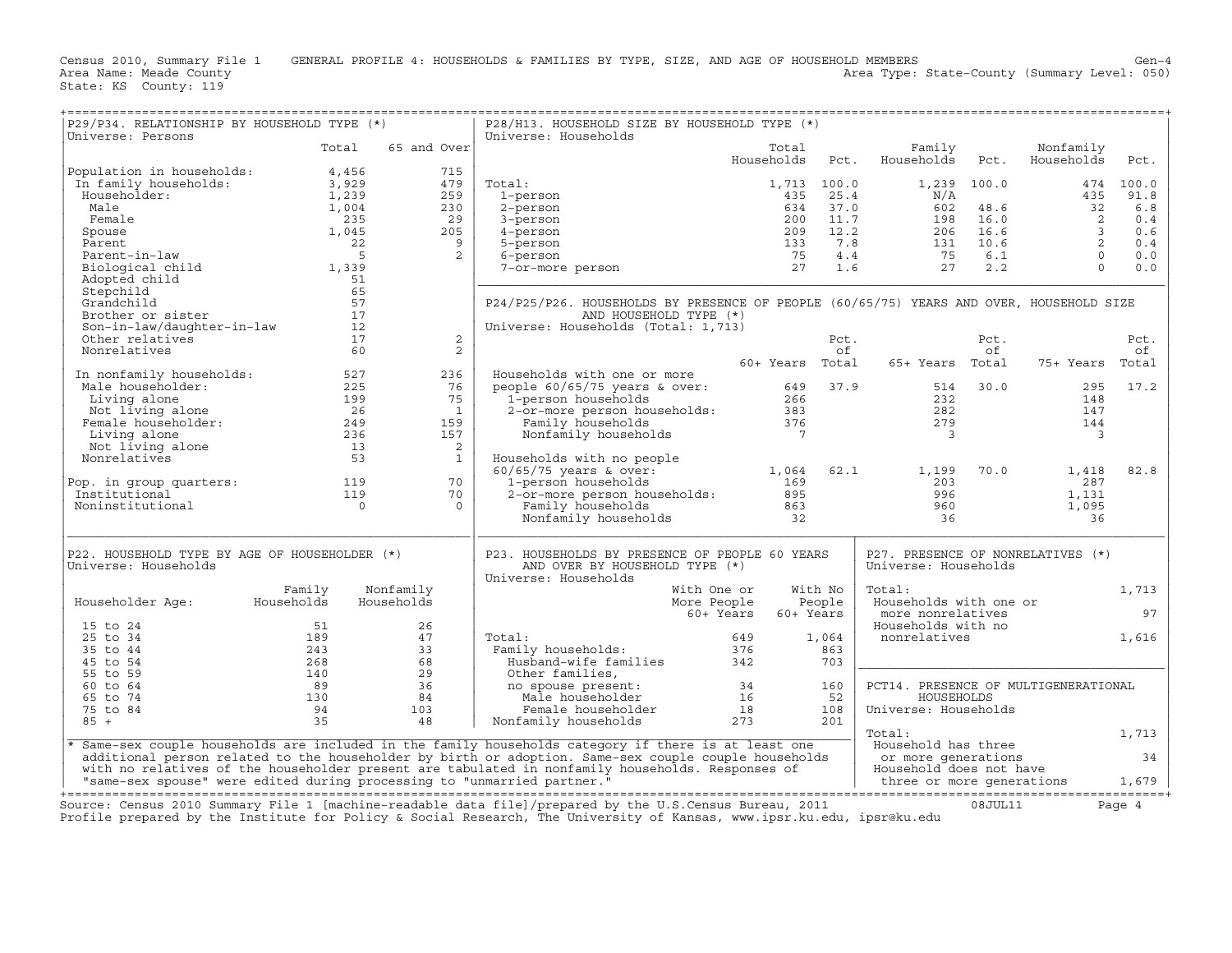| PCT15. HUSBAND-WIFE AND UNMARRIED-PARTNER HOUSEHOLDS BY SEX<br>OF PARTNERS BY PRESENCE OF RELATED AND OWN CHILDREN                                                                                                                                                                                                                                                                                                                                                                          |             |     | PCT17. PRESENCE OF UNMARRIED PARTNER OF HOUSEHOLDER BY HOUSEHOLD TYPE<br>FOR THE POPULATION UNDER 18 YEARS IN HOUSEHOLDS                                                                                                                                                                                                                                                                                                                              |                                            |        |              |
|---------------------------------------------------------------------------------------------------------------------------------------------------------------------------------------------------------------------------------------------------------------------------------------------------------------------------------------------------------------------------------------------------------------------------------------------------------------------------------------------|-------------|-----|-------------------------------------------------------------------------------------------------------------------------------------------------------------------------------------------------------------------------------------------------------------------------------------------------------------------------------------------------------------------------------------------------------------------------------------------------------|--------------------------------------------|--------|--------------|
| UNDER 18 YEARS $(**)$                                                                                                                                                                                                                                                                                                                                                                                                                                                                       |             |     | Universe: Population under 18 years in households (excluding householders,                                                                                                                                                                                                                                                                                                                                                                            |                                            |        |              |
| Universe: Households                                                                                                                                                                                                                                                                                                                                                                                                                                                                        |             |     | spouses, and unmarried partners) (**)                                                                                                                                                                                                                                                                                                                                                                                                                 |                                            |        |              |
| Total:                                                                                                                                                                                                                                                                                                                                                                                                                                                                                      | 1,713 100.0 |     | Total:<br>$\begin{tabular}{llllllll} {\bf\emph{Total:}} & {\bf\emph{Unmarried partner of householder present:}} & {\bf\emph{1,326 }} & {\bf\emph{100}} & {\bf\emph{0}} & {\bf\emph{0}} & {\bf\emph{0}} & {\bf\emph{100}} & {\bf\emph{7.5}} \\ {\bf\emph{In family households:}} & {\bf\emph{100}} & {\bf\emph{7.5}} & {\bf\emph{20}} & {\bf\emph{20}} & {\bf\emph{21}} & {\bf\emph{21}} & {\bf\emph{22}} & {\bf\emph{22}} & {\bf\emph{23}} & {\bf\em$ |                                            |        |              |
| $1,045$ 61.0<br>Husband-wife households:                                                                                                                                                                                                                                                                                                                                                                                                                                                    |             |     |                                                                                                                                                                                                                                                                                                                                                                                                                                                       |                                            |        |              |
| Male householder:                                                                                                                                                                                                                                                                                                                                                                                                                                                                           |             |     |                                                                                                                                                                                                                                                                                                                                                                                                                                                       |                                            |        |              |
|                                                                                                                                                                                                                                                                                                                                                                                                                                                                                             |             |     |                                                                                                                                                                                                                                                                                                                                                                                                                                                       |                                            |        |              |
|                                                                                                                                                                                                                                                                                                                                                                                                                                                                                             |             |     |                                                                                                                                                                                                                                                                                                                                                                                                                                                       |                                            |        |              |
|                                                                                                                                                                                                                                                                                                                                                                                                                                                                                             |             |     |                                                                                                                                                                                                                                                                                                                                                                                                                                                       |                                            |        |              |
|                                                                                                                                                                                                                                                                                                                                                                                                                                                                                             |             |     |                                                                                                                                                                                                                                                                                                                                                                                                                                                       |                                            |        |              |
| Female householder:                                                                                                                                                                                                                                                                                                                                                                                                                                                                         |             |     |                                                                                                                                                                                                                                                                                                                                                                                                                                                       |                                            |        |              |
|                                                                                                                                                                                                                                                                                                                                                                                                                                                                                             |             |     |                                                                                                                                                                                                                                                                                                                                                                                                                                                       |                                            |        |              |
|                                                                                                                                                                                                                                                                                                                                                                                                                                                                                             |             |     |                                                                                                                                                                                                                                                                                                                                                                                                                                                       |                                            |        |              |
|                                                                                                                                                                                                                                                                                                                                                                                                                                                                                             |             |     |                                                                                                                                                                                                                                                                                                                                                                                                                                                       |                                            |        |              |
|                                                                                                                                                                                                                                                                                                                                                                                                                                                                                             |             |     |                                                                                                                                                                                                                                                                                                                                                                                                                                                       |                                            |        |              |
| % and -wite households:<br>lale householder: 1,045 61.0<br>With related children under 18 years<br>With own children under 18 years<br>No own children under 18 years<br>No related children under 18 years<br>No related children under 1<br>No related children under 18 years<br>11<br>Mamarried-partner households:<br>Male householder and male partner:<br>With velated children under 18 years<br>11<br>Wown children under 18 years<br>No own children under 18 years<br>No related |             |     | Female Householder and the term of householder present:<br>In family households:<br>Husband-wife families<br>Male householder, no wife present<br>Female householder, no husband present<br>The family households<br>The family households                                                                                                                                                                                                            |                                            |        |              |
| Unmarried-partner households:                                                                                                                                                                                                                                                                                                                                                                                                                                                               |             |     |                                                                                                                                                                                                                                                                                                                                                                                                                                                       |                                            |        |              |
|                                                                                                                                                                                                                                                                                                                                                                                                                                                                                             |             |     |                                                                                                                                                                                                                                                                                                                                                                                                                                                       |                                            |        |              |
|                                                                                                                                                                                                                                                                                                                                                                                                                                                                                             |             |     |                                                                                                                                                                                                                                                                                                                                                                                                                                                       |                                            |        |              |
|                                                                                                                                                                                                                                                                                                                                                                                                                                                                                             |             |     |                                                                                                                                                                                                                                                                                                                                                                                                                                                       |                                            |        |              |
|                                                                                                                                                                                                                                                                                                                                                                                                                                                                                             |             |     |                                                                                                                                                                                                                                                                                                                                                                                                                                                       |                                            |        |              |
|                                                                                                                                                                                                                                                                                                                                                                                                                                                                                             |             |     |                                                                                                                                                                                                                                                                                                                                                                                                                                                       |                                            |        |              |
|                                                                                                                                                                                                                                                                                                                                                                                                                                                                                             |             |     |                                                                                                                                                                                                                                                                                                                                                                                                                                                       |                                            |        |              |
|                                                                                                                                                                                                                                                                                                                                                                                                                                                                                             |             |     |                                                                                                                                                                                                                                                                                                                                                                                                                                                       |                                            |        |              |
|                                                                                                                                                                                                                                                                                                                                                                                                                                                                                             |             |     | PCT16. HOUSEHOLD TYPE BY NUMBER OF PEOPLE UNDER 18 YEARS (EXCLUDING HOUSEHOLDERS,                                                                                                                                                                                                                                                                                                                                                                     |                                            |        |              |
|                                                                                                                                                                                                                                                                                                                                                                                                                                                                                             |             |     | SPOUSES, AND UNMARRIED PARTNERS $(*)$ (**)                                                                                                                                                                                                                                                                                                                                                                                                            |                                            |        |              |
|                                                                                                                                                                                                                                                                                                                                                                                                                                                                                             |             |     | Universe: Households (Total: 1,713)                                                                                                                                                                                                                                                                                                                                                                                                                   |                                            |        |              |
|                                                                                                                                                                                                                                                                                                                                                                                                                                                                                             |             |     |                                                                                                                                                                                                                                                                                                                                                                                                                                                       |                                            |        |              |
|                                                                                                                                                                                                                                                                                                                                                                                                                                                                                             |             |     |                                                                                                                                                                                                                                                                                                                                                                                                                                                       | -------- Family Households --------        |        |              |
|                                                                                                                                                                                                                                                                                                                                                                                                                                                                                             |             |     |                                                                                                                                                                                                                                                                                                                                                                                                                                                       | Male                                       | Female |              |
|                                                                                                                                                                                                                                                                                                                                                                                                                                                                                             |             |     |                                                                                                                                                                                                                                                                                                                                                                                                                                                       | Householder Householder Nonfamily          |        |              |
|                                                                                                                                                                                                                                                                                                                                                                                                                                                                                             |             |     |                                                                                                                                                                                                                                                                                                                                                                                                                                                       | Husband/Wife No Wife No Husband Households |        |              |
|                                                                                                                                                                                                                                                                                                                                                                                                                                                                                             |             |     |                                                                                                                                                                                                                                                                                                                                                                                                                                                       |                                            |        |              |
|                                                                                                                                                                                                                                                                                                                                                                                                                                                                                             |             |     | Total:                                                                                                                                                                                                                                                                                                                                                                                                                                                |                                            |        | 474          |
|                                                                                                                                                                                                                                                                                                                                                                                                                                                                                             |             |     |                                                                                                                                                                                                                                                                                                                                                                                                                                                       |                                            |        | 468          |
|                                                                                                                                                                                                                                                                                                                                                                                                                                                                                             |             |     |                                                                                                                                                                                                                                                                                                                                                                                                                                                       |                                            |        | 5            |
|                                                                                                                                                                                                                                                                                                                                                                                                                                                                                             |             |     |                                                                                                                                                                                                                                                                                                                                                                                                                                                       |                                            |        | $\mathbf{1}$ |
| All other households:                                                                                                                                                                                                                                                                                                                                                                                                                                                                       | $600$ 35.0  |     |                                                                                                                                                                                                                                                                                                                                                                                                                                                       |                                            |        | $\circ$      |
|                                                                                                                                                                                                                                                                                                                                                                                                                                                                                             |             |     | $\begin{tabular}{lllllllllll} \multicolumn{3}{l} \textbf{Total:} & & & & 1,045 & & 68 & & 126 \\ \textbf{With no children under 18} & & & 578 & & 25 & & 28 \\ \textbf{With two children under 18} & & & 126 & & 23 & & 44 \\ \textbf{With two children under 18} & & & 183 & & 11 & & 27 \\ \textbf{With three children under 18} & & & 95 & & 5 & 17 \\ \textbf{With four or more children under 18} & & & 63 & & 4 & & 10 \\ \end{tabular}$        |                                            |        | $\Omega$     |
| P33. HOUSEHOLD TYPE FOR THE POPULATION UNDER 18 YEARS IN<br>HOUSEHOLDS (**)<br>Universe: Population under 18 years in households excluding<br>householders, spouses, and unmarried partners                                                                                                                                                                                                                                                                                                 |             |     | * "Families" do not include same-sex married couples even if the marriage was<br>performed in a state issuing marriage certificates for same-sex couples.                                                                                                                                                                                                                                                                                             |                                            |        |              |
| Total:                                                                                                                                                                                                                                                                                                                                                                                                                                                                                      |             |     | ** Same-sex couple households are included in the family households category                                                                                                                                                                                                                                                                                                                                                                          |                                            |        |              |
| al:<br>1,326 100.0<br>1,319 99.5<br>In husband-wife families<br>In other families<br>The charmanilies<br>The charmanilies<br>269<br>In family households:                                                                                                                                                                                                                                                                                                                                   |             |     | if there is at least one additional person related to the householder by                                                                                                                                                                                                                                                                                                                                                                              |                                            |        |              |
|                                                                                                                                                                                                                                                                                                                                                                                                                                                                                             |             |     | birth or adoption. Same-sex couple households with no relatives of the                                                                                                                                                                                                                                                                                                                                                                                |                                            |        |              |
| In other families:                                                                                                                                                                                                                                                                                                                                                                                                                                                                          |             |     | householder present are tabulated in nonfamily households. Responses of                                                                                                                                                                                                                                                                                                                                                                               |                                            |        |              |
|                                                                                                                                                                                                                                                                                                                                                                                                                                                                                             |             |     | "same-sex spouse" were edited during processing to "unmarried partner."                                                                                                                                                                                                                                                                                                                                                                               |                                            |        |              |
| American contract to the contract of the contract of the contract of the contract of the contract of the contract of the contract of the contract of the contract of the contract of the contract of the contract of the contr                                                                                                                                                                                                                                                              |             |     |                                                                                                                                                                                                                                                                                                                                                                                                                                                       |                                            |        |              |
| In nonfamily households                                                                                                                                                                                                                                                                                                                                                                                                                                                                     | $7^{\circ}$ | 0.5 |                                                                                                                                                                                                                                                                                                                                                                                                                                                       |                                            |        |              |
|                                                                                                                                                                                                                                                                                                                                                                                                                                                                                             |             |     |                                                                                                                                                                                                                                                                                                                                                                                                                                                       |                                            |        |              |
| Source: Census 2010 Summary File 1 [machine-readable data file]/prepared by the U.S.Census Bureau, 2011<br>Profile prepared by the Institute for Policy & Social Research, The University of Kansas, www.ipsr.ku.edu, ipsr@ku.edu                                                                                                                                                                                                                                                           |             |     |                                                                                                                                                                                                                                                                                                                                                                                                                                                       | 08JUL11                                    |        | Page 5       |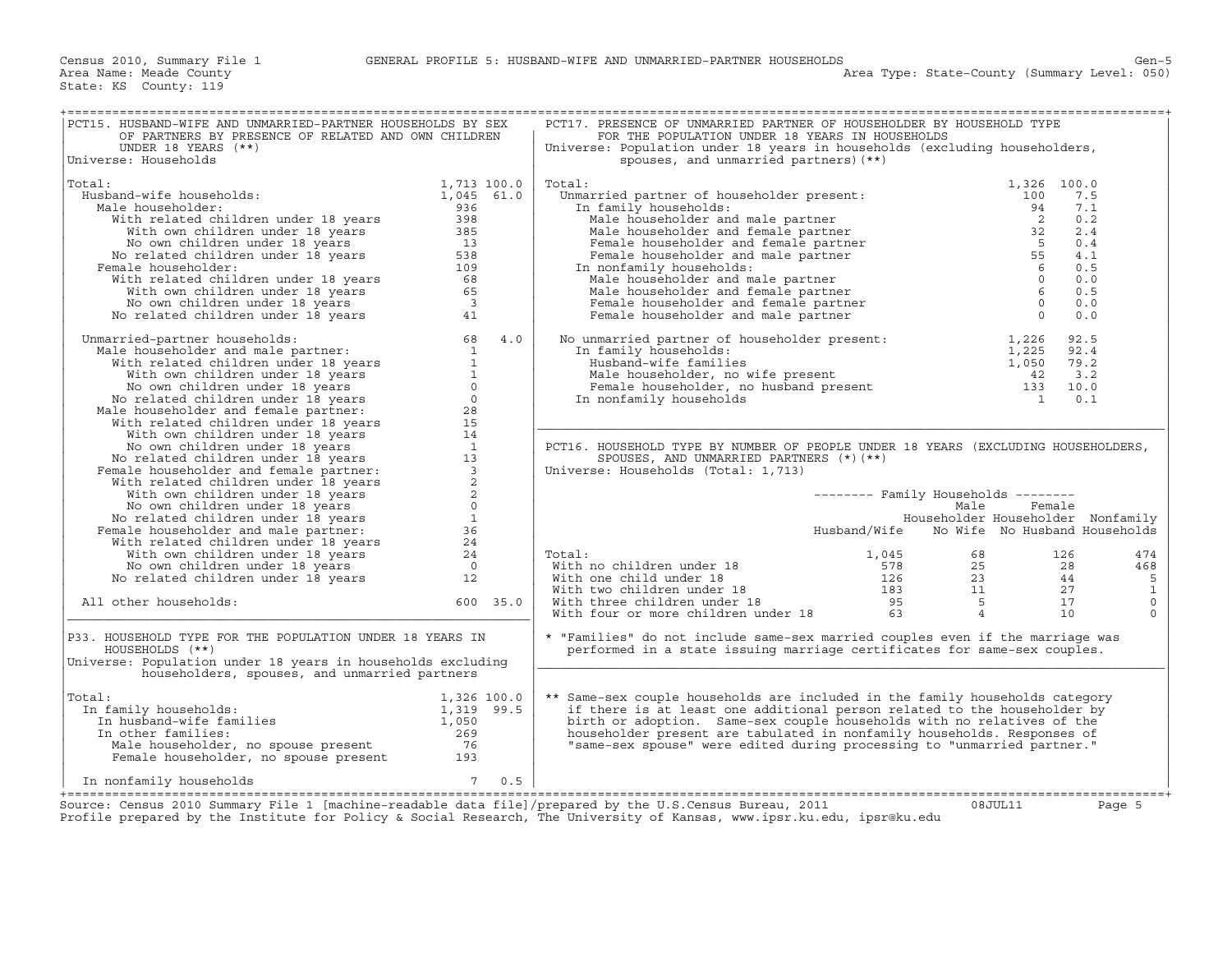Census 2010, Summary File 1 GENERAL PROFILE 6: HOUSING UNIT, TENURE, VACANCY TYPE, HOUSEHOLD SIZE, HOUSEHOLDER RACE/AGE Gen−6<br>Area Name: Meade County (Summary Level: 050) Area Type: State-County (Summary Level: 050) State: KS County: 119

| H1/H3/H4/H5/H10/H11/H12. HOUSING UNITS AND HOUSEHOLD POPULATION                                                                                                                                        | BY TENURE; VACANCY STATUS BY TYPE                                                                                |                                                 |                                            |                                                                                                                 |                                                                                                                                          |                                                          | H13/H16. TENURE BY HOUSEHOLD SIZE<br>Universe: Occupied Housing Units                      |                                                     |                                                                       |                                               |                                                         |
|--------------------------------------------------------------------------------------------------------------------------------------------------------------------------------------------------------|------------------------------------------------------------------------------------------------------------------|-------------------------------------------------|--------------------------------------------|-----------------------------------------------------------------------------------------------------------------|------------------------------------------------------------------------------------------------------------------------------------------|----------------------------------------------------------|--------------------------------------------------------------------------------------------|-----------------------------------------------------|-----------------------------------------------------------------------|-----------------------------------------------|---------------------------------------------------------|
| Universe: Housing Units and Population                                                                                                                                                                 |                                                                                                                  |                                                 |                                            | Average                                                                                                         |                                                                                                                                          |                                                          |                                                                                            | Owner Occupied                                      |                                                                       | Renter Occupied                               |                                                         |
|                                                                                                                                                                                                        | Units                                                                                                            | Pct.                                            | Population HH Size                         |                                                                                                                 |                                                                                                                                          |                                                          | Total                                                                                      | Number Pct.                                         |                                                                       |                                               | Number Pct.                                             |
| Total:<br>Occupied:<br>Owner occupied:<br>Owned with a mortgage/loan<br>Owned free and clear<br>Renter occupied                                                                                        | 1,998<br>100.0<br>1,713<br>1,249<br>615<br>30.8<br>634<br>464                                                    | 85.7<br>62.5<br>31.7<br>23.2                    | 4,456<br>3,229<br>1,879<br>1,350<br>1,227  | 2.60<br>2.59<br>2.64                                                                                            | Total Occupied Units:<br>1-person households<br>2-person households<br>3-person households<br>4-person households<br>5-person households |                                                          | 1,713<br>435<br>634<br>200<br>209<br>133<br>75                                             |                                                     | 1,249 72.9<br>280 64.4<br>514 81.1<br>144 72.0<br>151 72.2<br>97 72.9 | 464<br>155<br>56<br>58<br>36                  | 27.1<br>35.6<br>120 18.9<br>28.0<br>27.8<br>27.1        |
| Vacant:<br>For rent<br>Rented, not occupied<br>For sale only<br>Sold, not occupied<br>For seasonal, recreational,<br>or occasional use<br>For migrant workers<br>Other                                 | 285<br>14.3<br>45<br>11<br>16<br>8<br>22<br>$\overline{0}$<br>183                                                | 2.3<br>0.6<br>0.8<br>0.4<br>1.1<br>0.0<br>9.2   |                                            |                                                                                                                 | 6-person households<br>7+ person households                                                                                              |                                                          |                                                                                            | 27                                                  | 49 65.3<br>14 51.9                                                    | 26                                            | 34.7<br>13 48.1                                         |
| H6/H7/H14/HCT1. TENURE BY HISPANIC OR LATINO ORIGIN OF HOUSEHOLDER BY RACE OF HOUSEHOLDER<br>Universe: Occupied Housing Units                                                                          |                                                                                                                  |                                                 |                                            |                                                                                                                 |                                                                                                                                          |                                                          | H19. TENURE BY PRESENCE OF CHILDREN<br>Universe: Occupied Housing Units                    |                                                     |                                                                       |                                               |                                                         |
| Race of Householder                                                                                                                                                                                    |                                                                                                                  | Total<br>Number Pct.<br>of<br>Total             | Number                                     | Owner Occupied<br>Pct.<br>of<br>Race<br>Group                                                                   | Renter Occupied<br>Number                                                                                                                | Pct.<br>of<br>Race<br>Group                              | Total:<br>With children under 18                                                           |                                                     | Occupied                                                              | Owner<br>1,249<br>410                         | Renter<br>Occupied<br>464<br>204                        |
| Total:<br>White alone<br>Black/African American alone<br>American Ind./Alaska Native alone<br>Asian alone                                                                                              | 1,634<br>$\begin{array}{c} 2 \\ 16 \end{array}$<br>- 5                                                           | 1,713 100.0<br>95.4<br>0.1<br>0.9<br>0.3        | 1,249<br>1,196<br>$\overline{\phantom{0}}$ | 72.9<br>73.2<br>0.0<br>13<br>81.3<br>40.0<br>2                                                                  | 464<br>438<br>$\overline{2}$<br>$\overline{3}$<br>$\overline{3}$                                                                         | 27.1<br>26.8<br>100.0<br>18.8<br>60.0                    | No children under 18                                                                       |                                                     |                                                                       | 839                                           | 260                                                     |
| Native Hawaiian/Other<br>Pacific Islander alone<br>Some Other Race alone<br>Two or More Races                                                                                                          | $\overline{0}$<br>41<br>15                                                                                       | 0.0<br>2.4<br>0.9                               |                                            | $\overline{0}$<br>30<br>73.2<br>8<br>53.3                                                                       | $\overline{0}$<br>11<br>$7\overline{ }$                                                                                                  | 26.8<br>46.7                                             | H17. TENURE BY AGE OF HOUSEHOLDER<br>Universe: Occupied Housing Units                      |                                                     |                                                                       |                                               |                                                         |
|                                                                                                                                                                                                        |                                                                                                                  |                                                 |                                            |                                                                                                                 |                                                                                                                                          |                                                          | Age of<br>Householder                                                                      | Owner Occupied<br>Number                            | Pct.                                                                  | Renter Occupied<br>Number                     | Pct.                                                    |
| Hispanic or Latino                                                                                                                                                                                     | 166                                                                                                              | 9.7                                             |                                            | 110<br>66.3                                                                                                     | 56                                                                                                                                       | 33.7                                                     | Total:<br>15 to 24                                                                         | 1,249 100.0<br>27                                   | 2.2                                                                   | 464<br>50                                     | 100.0<br>10.8                                           |
| Not Hispanic or Latino:<br>White alone<br>Black/African American alone<br>American Ind./Alaska Native alone<br>Asian alone<br>Native Hawaiian/Other<br>Pacific Islander alone<br>Some Other Race alone | 1,547<br>1,515<br>$\overline{\phantom{a}}$<br>$1\overline{4}$<br>$5^{\circ}$<br>$\overline{0}$<br>$\overline{0}$ | 90.3<br>88.4<br>0.1<br>0.8<br>0.3<br>0.0<br>0.0 | 1,139<br>1,120                             | 73.6<br>73.9<br>0.0<br>$\overline{0}$<br>11<br>78.6<br>2<br>40.0<br>$\overline{0}$<br>$\sim 10^{-1}$<br>$\circ$ | 408<br>395<br>$\overline{\phantom{a}}$<br>$\overline{3}$<br>$\overline{3}$<br>$\circ$<br>$\circ$                                         | 26.4<br>26.1<br>100.0<br>21.4<br>60.0<br><b>Contract</b> | 25 to 34<br>35 to 44<br>45 to 54<br>55 to 59<br>60 to 64<br>65 to 74<br>75 to 84<br>$85 +$ | 110<br>190<br>264<br>144<br>101<br>177<br>170<br>66 | 8.8<br>15.2<br>21.1<br>11.5<br>8.1<br>14.2<br>13.6<br>5.3             | 126<br>86<br>72<br>25<br>24<br>37<br>27<br>17 | 27.2<br>18.5<br>15.5<br>5.4<br>5.2<br>8.0<br>5.8<br>3.7 |
| Two or More Races                                                                                                                                                                                      | 11                                                                                                               | 0.6                                             |                                            | $6\overline{6}$<br>54.5                                                                                         | 5                                                                                                                                        | 45.5                                                     |                                                                                            |                                                     |                                                                       |                                               |                                                         |

+===================================================================================================================================================+ Source: Census 2010 Summary File 1 [machine−readable data file]/prepared by the U.S.Census Bureau, 2011 08JUL11 Page 6 Profile prepared by the Institute for Policy & Social Research, The University of Kansas, www.ipsr.ku.edu, ipsr@ku.edu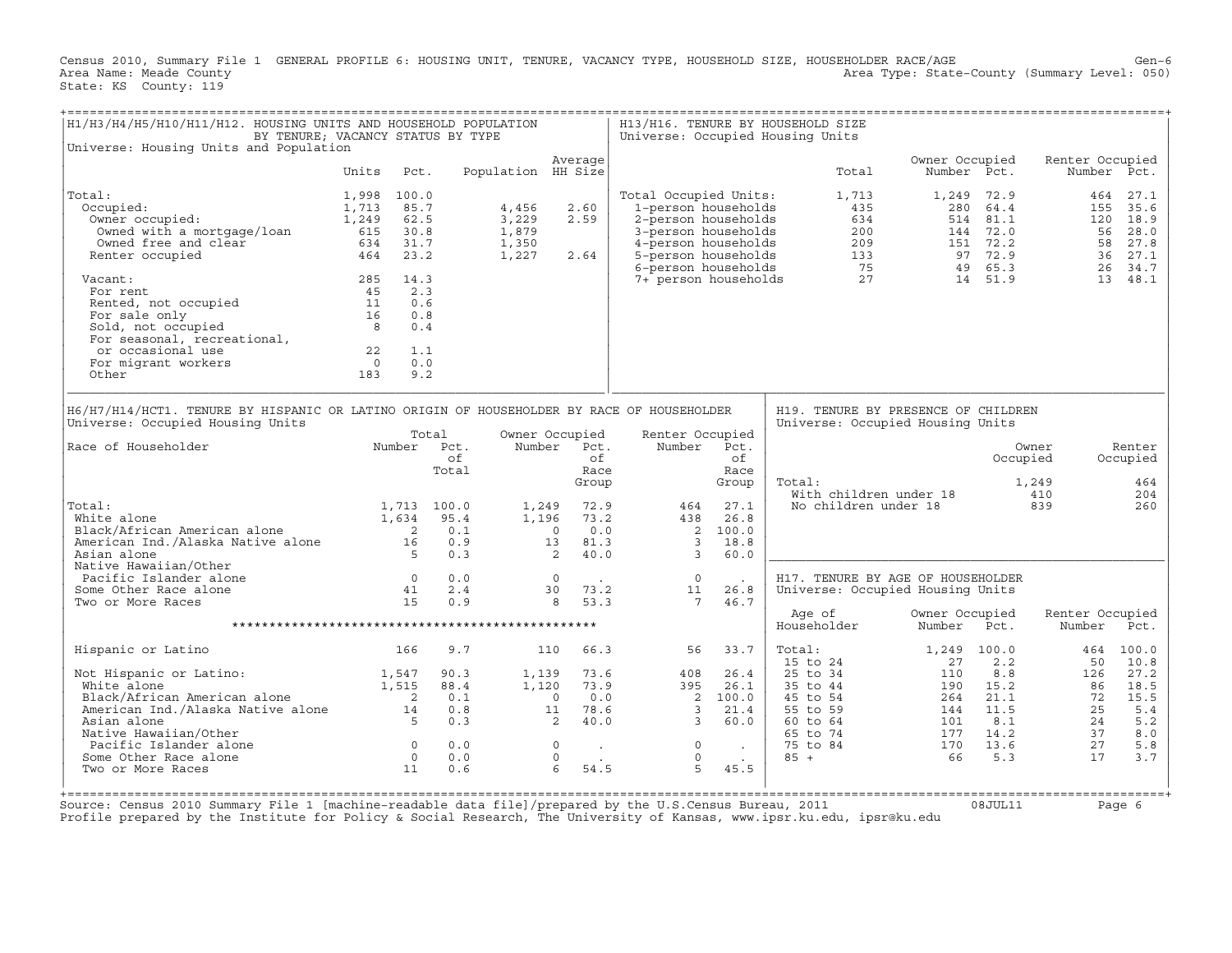Census 2010, Summary File 1 GENERAL PROFILE 7: TENURE BY HOUSEHOLD TYPE BY AGE; NONFAMILY HOUSEHOLDS; NONRELATIVES<br>Area Name: Meade County Level: 050) Area Type: State-County (Summary Level: 050) Area Type: State-County (Summary Level: 050) State: KS County: 119

| H18. TENURE BY HOUSEHOLD TYPE BY AGE OF HOUSEHOLDER (*)<br>Universe: Occupied Housing Units                                                                                                                                                                                                                                                                           |          |          |          |            |        |                                                             |           |                                                                                                                                                                                                                                                                                                                                   |                                                   |                            |                                   |             |
|-----------------------------------------------------------------------------------------------------------------------------------------------------------------------------------------------------------------------------------------------------------------------------------------------------------------------------------------------------------------------|----------|----------|----------|------------|--------|-------------------------------------------------------------|-----------|-----------------------------------------------------------------------------------------------------------------------------------------------------------------------------------------------------------------------------------------------------------------------------------------------------------------------------------|---------------------------------------------------|----------------------------|-----------------------------------|-------------|
|                                                                                                                                                                                                                                                                                                                                                                       |          |          |          |            |        |                                                             |           |                                                                                                                                                                                                                                                                                                                                   |                                                   |                            |                                   |             |
|                                                                                                                                                                                                                                                                                                                                                                       |          |          |          |            |        |                                                             |           | Householder Householder Householder Householder Pct. Householder Householder Householder Householder Pct.                                                                                                                                                                                                                         |                                                   |                            |                                   |             |
|                                                                                                                                                                                                                                                                                                                                                                       |          | Any Age  | 15 to 34 |            |        | 35 to 64                                                    | $65+ 65+$ | Any Age                                                                                                                                                                                                                                                                                                                           | 15 to 34                                          |                            | 35 to 64<br>$65+$                 | $65+$       |
| Family households:                                                                                                                                                                                                                                                                                                                                                    |          |          |          |            |        |                                                             |           |                                                                                                                                                                                                                                                                                                                                   |                                                   |                            |                                   |             |
|                                                                                                                                                                                                                                                                                                                                                                       |          |          |          |            |        |                                                             |           |                                                                                                                                                                                                                                                                                                                                   |                                                   |                            |                                   |             |
|                                                                                                                                                                                                                                                                                                                                                                       |          |          |          |            |        |                                                             |           |                                                                                                                                                                                                                                                                                                                                   |                                                   |                            |                                   |             |
|                                                                                                                                                                                                                                                                                                                                                                       |          |          |          |            |        |                                                             |           |                                                                                                                                                                                                                                                                                                                                   |                                                   |                            |                                   |             |
| 948 120 595 233 24.6 291 120 145 26 8.9<br>948 120 595 233 24.6 291 120 145 26 8.9<br>98 526 220 26.1 201 76 104 21 10.4<br>98 526 220 26.1 201 76 104 21 10.4<br>98 526 220 26.1 201 76 104 21 10.4<br>98 526 220 26.1 201 76 104 21 10                                                                                                                              |          |          |          |            |        |                                                             |           |                                                                                                                                                                                                                                                                                                                                   |                                                   |                            |                                   |             |
| Nonfamily households:                                                                                                                                                                                                                                                                                                                                                 |          |          |          |            |        |                                                             |           | $\begin{array}{cccccccccc} 301 & & & 17 & & & 104 & & & 180 & 59.8 & & & 173 & & & 56 & & & 62 & & 55 & 31.8 \\ 137 & & & 15 & & & 65 & & & 57 & 41.6 & & & 88 & & 34 & & 35 & & 19 & 21.6 \\ 122 & & & 9 & & 57 & & 56 & 45.9 & & 77 & & 27 & & 31 & & 19 & 24.7 \\ 15 & & & 6 & & 8 & & 1 & 6.7 & & & 11 & & 7 & & 4 & & 0 & 0$ |                                                   |                            |                                   |             |
| Male householder:                                                                                                                                                                                                                                                                                                                                                     |          |          |          |            |        |                                                             |           |                                                                                                                                                                                                                                                                                                                                   |                                                   |                            |                                   |             |
| Living alone                                                                                                                                                                                                                                                                                                                                                          |          |          |          |            |        |                                                             |           |                                                                                                                                                                                                                                                                                                                                   |                                                   |                            |                                   |             |
| Not living alone                                                                                                                                                                                                                                                                                                                                                      |          |          |          |            |        |                                                             |           |                                                                                                                                                                                                                                                                                                                                   |                                                   |                            |                                   |             |
| Female householder:                                                                                                                                                                                                                                                                                                                                                   |          |          |          |            |        |                                                             |           |                                                                                                                                                                                                                                                                                                                                   |                                                   |                            |                                   |             |
| Living alone                                                                                                                                                                                                                                                                                                                                                          |          |          |          |            |        |                                                             |           |                                                                                                                                                                                                                                                                                                                                   |                                                   |                            |                                   |             |
| Not living alone                                                                                                                                                                                                                                                                                                                                                      |          |          |          |            |        |                                                             |           |                                                                                                                                                                                                                                                                                                                                   |                                                   |                            |                                   |             |
| HCT2/HCT3/HCT4. TENURE BY PRESENCE AND AGE OF OWN, RELATED,<br>AND TOTAL CHILDREN (EXCLUDING HOUSEHOLDERS,<br>SPOUSES, AND UNMARRIED PARTNERS)<br>Universe: Occupied Housing Units                                                                                                                                                                                    |          |          |          |            |        | BY AGE OF HOUSEHOLDER (*)<br>Universe: Nonfamily Households |           | PCT18. NONFAMILY HOUSEHOLDS BY SEX OF HOUSEHOLDER BY LIVING ALONE                                                                                                                                                                                                                                                                 |                                                   | Pct.                       |                                   | Pct.        |
|                                                                                                                                                                                                                                                                                                                                                                       | Own      | Related  |          | Total      |        |                                                             |           | Total                                                                                                                                                                                                                                                                                                                             | Male<br>Householder Householder Total Householder | of                         | Female                            | οf<br>Total |
|                                                                                                                                                                                                                                                                                                                                                                       | Children | Children |          | Children   |        |                                                             |           |                                                                                                                                                                                                                                                                                                                                   |                                                   |                            |                                   |             |
|                                                                                                                                                                                                                                                                                                                                                                       |          |          |          |            | Total: |                                                             |           | otal: 474<br>Living alone: 435<br>Householder 15 to 64 203<br>Householder 65 and over 232                                                                                                                                                                                                                                         | 474                                               | 225 47.5                   | 249                               | 52.5        |
| Total:                                                                                                                                                                                                                                                                                                                                                                |          |          | 1,713    | 1,713      |        |                                                             |           |                                                                                                                                                                                                                                                                                                                                   |                                                   | 199    45.7<br>124    61.1 | 236                               | 54.3        |
|                                                                                                                                                                                                                                                                                                                                                                       |          |          | 1,249    | 1,249      |        |                                                             |           |                                                                                                                                                                                                                                                                                                                                   |                                                   |                            | 79                                | 38.9        |
| With children under 18: 386                                                                                                                                                                                                                                                                                                                                           |          |          | 405      | 410        |        |                                                             |           |                                                                                                                                                                                                                                                                                                                                   | 75                                                |                            | 32.3<br>157                       | 67.7        |
|                                                                                                                                                                                                                                                                                                                                                                       |          |          |          | 67         |        |                                                             |           |                                                                                                                                                                                                                                                                                                                                   |                                                   |                            |                                   |             |
|                                                                                                                                                                                                                                                                                                                                                                       |          |          |          | 86         |        | Not living alone:                                           |           | Not living alone:<br>Householder 15 to 64<br>Householder 65 and over<br>3<br>3<br>1<br>33.3<br>2                                                                                                                                                                                                                                  |                                                   |                            |                                   | 33.3        |
|                                                                                                                                                                                                                                                                                                                                                                       |          |          |          | 257        |        |                                                             |           |                                                                                                                                                                                                                                                                                                                                   |                                                   |                            |                                   | 30.6        |
| Under 6 only<br>Under 6 only<br>59 65<br>59 65<br>59 65<br>17 86<br>6 to 17 years only<br>77 86<br>863 844<br>No children under 18                                                                                                                                                                                                                                    |          |          |          | 839        |        |                                                             |           |                                                                                                                                                                                                                                                                                                                                   |                                                   |                            | $\overline{\mathbf{c}}$           | 66.7        |
| Renter occupied:<br>With children under 18:<br>194 202<br>Under 6 only 58 61<br>Under 6 and 6 to 17 50 55<br>6 to 17 years only 86 86<br>No children under 18 270 262<br>Renter occupied:                                                                                                                                                                             |          |          |          | 464<br>204 |        |                                                             |           | PCT19. NONRELATIVES BY HOUSEHOLD TYPE (*)                                                                                                                                                                                                                                                                                         |                                                   |                            |                                   |             |
|                                                                                                                                                                                                                                                                                                                                                                       |          |          |          | 60         |        | Universe: Nonrelatives                                      |           |                                                                                                                                                                                                                                                                                                                                   |                                                   |                            |                                   |             |
|                                                                                                                                                                                                                                                                                                                                                                       |          |          |          | 56         |        |                                                             |           |                                                                                                                                                                                                                                                                                                                                   |                                                   | Pct.                       |                                   | Pct.        |
|                                                                                                                                                                                                                                                                                                                                                                       |          |          |          | 88         |        |                                                             |           | In Total                                                                                                                                                                                                                                                                                                                          | In Family                                         |                            | of In Nonfamily                   | оf          |
|                                                                                                                                                                                                                                                                                                                                                                       |          |          |          | 260        |        |                                                             |           | Households                                                                                                                                                                                                                                                                                                                        |                                                   |                            | Households Total Households Total |             |
|                                                                                                                                                                                                                                                                                                                                                                       |          |          |          |            | Total: |                                                             |           |                                                                                                                                                                                                                                                                                                                                   |                                                   |                            |                                   |             |
|                                                                                                                                                                                                                                                                                                                                                                       |          |          |          |            |        |                                                             |           |                                                                                                                                                                                                                                                                                                                                   |                                                   |                            |                                   |             |
|                                                                                                                                                                                                                                                                                                                                                                       |          |          |          |            |        |                                                             |           |                                                                                                                                                                                                                                                                                                                                   |                                                   |                            |                                   |             |
|                                                                                                                                                                                                                                                                                                                                                                       |          |          |          |            |        |                                                             |           |                                                                                                                                                                                                                                                                                                                                   |                                                   |                            |                                   |             |
|                                                                                                                                                                                                                                                                                                                                                                       |          |          |          |            |        |                                                             |           |                                                                                                                                                                                                                                                                                                                                   |                                                   |                            |                                   |             |
| * Same-sex couple households are included in the family households category if there is at least one additional person related to the householder<br>by birth or adoption. Same-sex couple households with no relatives of the householder present are tabulated in nonfamily households.                                                                             |          |          |          |            |        |                                                             |           |                                                                                                                                                                                                                                                                                                                                   |                                                   |                            |                                   |             |
| "Nonfamily households" consist of people living alone and households which do not have any members related to the householder. Nonrelatives<br>include any household member not related to the householder by birth, marriage, or adoption. This includes unmarried partners. Responses of<br>"same-sex spouse" were edited during processing to "unmarried partner." |          |          |          |            |        |                                                             |           |                                                                                                                                                                                                                                                                                                                                   |                                                   |                            |                                   |             |

+===================================================================================================================================================+ Source: Census 2010 Summary File 1 [machine−readable data file]/prepared by the U.S.Census Bureau, 2011 08JUL11 Page 7 Profile prepared by the Institute for Policy & Social Research, The University of Kansas, www.ipsr.ku.edu, ipsr@ku.edu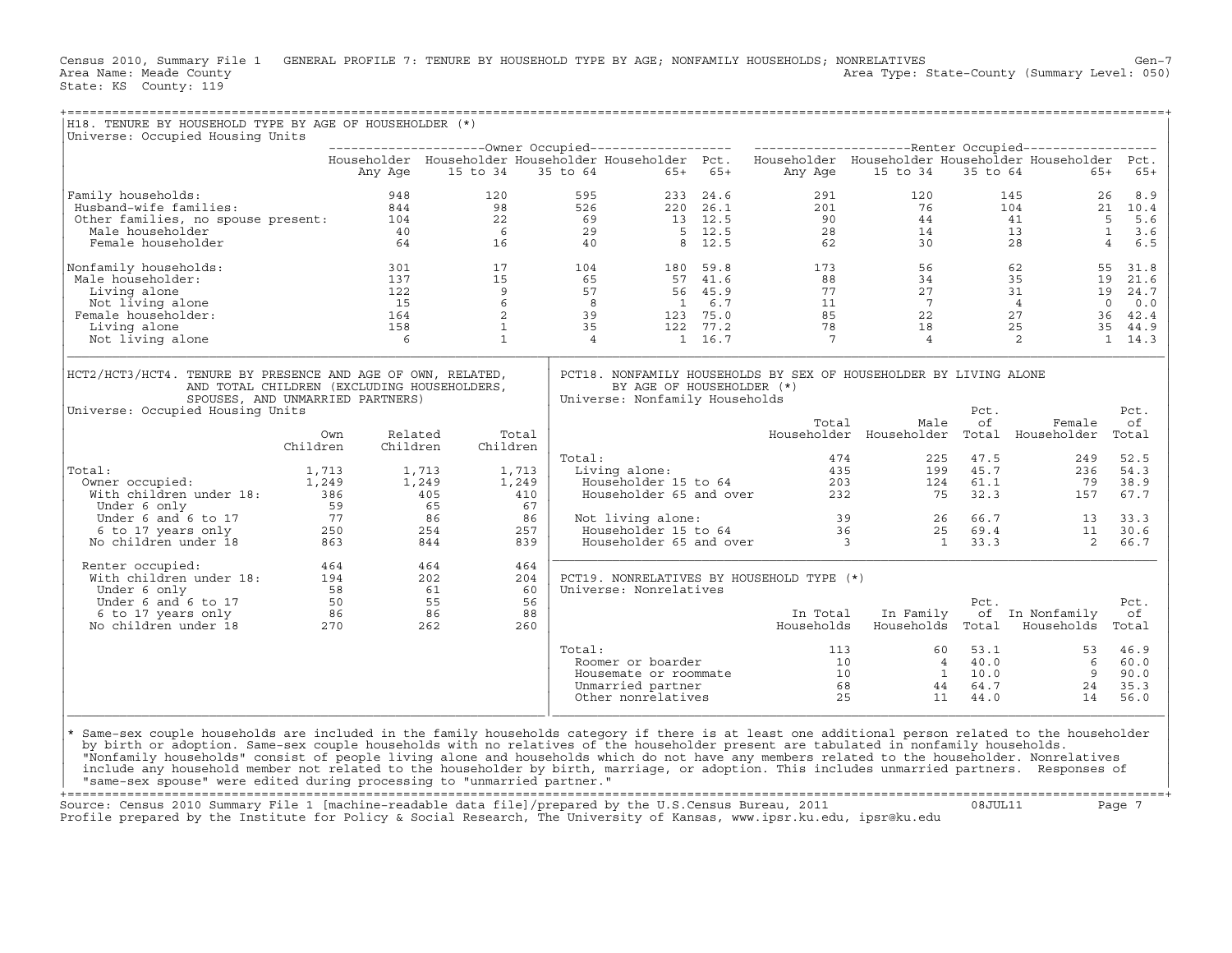+===================================================================================================================================================+

Area Type: State-County (Summary Level: 050)

| PCT20/PCT21. GROUP QUARTERS POPULATION BY SEX BY AGE BY GROUP QUARTERS TYPE<br>Universe: Population in Group Quarters                    |                            |                          |                          |                                                                             |                                 |                          |                           |
|------------------------------------------------------------------------------------------------------------------------------------------|----------------------------|--------------------------|--------------------------|-----------------------------------------------------------------------------|---------------------------------|--------------------------|---------------------------|
|                                                                                                                                          |                            |                          | Total 18 to 64 65 & Over |                                                                             |                                 | Total 18 to 64 65 & Over |                           |
| Total:                                                                                                                                   | 119                        | 49                       |                          | 70   Male:                                                                  | 64                              | 48                       | 16                        |
| Institutionalized population: 119<br>Correctional facilities for adults: 49<br>Federal detertion system<br>Institutionalized population: |                            | 49                       | 70                       | Institutionalized population:<br>Correctional facilities for adults:        | 64                              | 48                       | 16                        |
| Federal detention centers                                                                                                                | $\overline{0}$             | 49<br>$\Omega$           | $\Omega$<br>$\Omega$     | Federal detention centers                                                   | 48<br>$\bigcap$                 | 48<br>$\Omega$           | $\overline{0}$<br>$\circ$ |
| Federal prisons                                                                                                                          | $\overline{0}$             | $\Omega$                 | $\Omega$                 | Federal prisons                                                             | $\overline{0}$                  | $\Omega$                 | $\circ$                   |
| State prisons                                                                                                                            | $\Omega$                   | $\Omega$                 | $\Omega$                 | State prisons                                                               | $\Omega$                        | $\Omega$                 | $\circ$                   |
| Local jails and other municipal<br>confinement facilities<br>confinement facilities                                                      | 49                         | 49                       | $\Omega$                 | Local jails and other municipal<br>confinement facilities                   | 48                              | 48                       | $\mathbf 0$               |
| Correctional residential facilities                                                                                                      | $\circ$                    | $\Omega$                 | 0                        | Correctional residential facilities                                         | $\Omega$                        | $\Omega$                 | $\circ$                   |
| Military disciplinary barracks & jails                                                                                                   | $\Omega$                   | $\Omega$                 | $\Omega$                 | Military disciplinary barracks & jails                                      | $\Omega$                        | $\Omega$                 | $\Omega$                  |
| Juvenile facilities:                                                                                                                     | $\circ$                    | $\Omega$                 | $\mathsf{O}$             | Juvenile facilities:                                                        | $\mathbf 0$                     | $\Omega$                 | $\mathbf{0}$              |
| Group homes for juveniles<br>(non-correctional)                                                                                          | $\Omega$                   | $\Omega$                 | $\Omega$                 | Group homes for juveniles<br>(non-correctional)                             | $\Omega$                        | $\Omega$                 | $\mathbf{0}$              |
| Residential treatment centers for                                                                                                        |                            |                          |                          | Residential treatment centers for                                           |                                 |                          |                           |
| juveniles (non-correctional)                                                                                                             | $\circ$                    | $\Omega$                 | $\Omega$                 | juveniles (non-correctional)                                                | $\Omega$                        | $\Omega$                 | $\circ$                   |
| Correctional facilities intended for<br>juveniles                                                                                        | $\Omega$                   | $\Omega$                 | $\circ$                  | Correctional facilities intended for<br>juveniles                           | $\Omega$                        | $\Omega$                 | $\Omega$                  |
|                                                                                                                                          |                            |                          |                          |                                                                             |                                 |                          |                           |
| Nursing facilities/Skilled-nursing fac.                                                                                                  | 70                         | $\Omega$                 | 70                       | Nursing facilities/Skilled-nursing fac.                                     | 16                              | $\Omega$                 | 16                        |
| Other institutional facilities:                                                                                                          | $\circ$                    | $\Omega$                 | $\Omega$                 | Other institutional facilities:                                             | $\Omega$                        | $\Omega$                 | $\circ$                   |
| Mental (Psychiatric) hospitals and<br>psychiatric units in other hospitals                                                               | $\circ$                    | $\Omega$                 | $\circ$                  | Mental (Psychiatric) hospitals and                                          | $\mathbf 0$                     | $\Omega$                 | $\circ$                   |
| Hospitals with patients who have no                                                                                                      |                            |                          |                          | psychiatric units in other hospitals<br>Hospitals with patients who have no |                                 |                          |                           |
| usual home elsewhere                                                                                                                     | $\circ$                    | $\mathbf{0}$             | $\circ$                  | usual home elsewhere                                                        | $\mathbf 0$                     | $\mathbf{0}$             | $\circ$                   |
| In-patient hospice facilities<br>Military treatment facilities with                                                                      | $\Omega$                   | $\Omega$                 | $\circ$                  | In-patient hospice facilities<br>Military treatment facilities with         | $\Omega$                        | $\Omega$                 | $\circ$                   |
| assigned patients                                                                                                                        | $\mathbf{0}$               | $\Omega$                 | $\circ$                  | assigned patients                                                           | $\mathbf{0}$                    | $\Omega$                 | $\mathbf{0}$              |
| Residential schools for people with<br>disabilities                                                                                      | $\Omega$                   | $\Omega$                 | $\circ$                  | Residential schools for people with<br>disabilities                         | $\Omega$                        | $\Omega$                 | $\circ$                   |
|                                                                                                                                          |                            |                          |                          |                                                                             |                                 |                          |                           |
| Noninstitutionalized population:<br>College/University student housing                                                                   | $\Omega$<br>$\Omega$       | $\Omega$<br>$\Omega$     | $\Omega$<br>$\Omega$     | Noninstitutionalized population:<br>College/University student housing      | $\Omega$<br>$\Omega$            | $\Omega$<br>$\Omega$     | $\circ$<br>$\circ$        |
|                                                                                                                                          |                            |                          |                          |                                                                             |                                 |                          |                           |
| Military quarters:                                                                                                                       | $\mathbf{0}$               | $\Omega$                 | $\circ$                  | Military quarters:                                                          | $\mathbf{0}$                    | $\Omega$                 | $\circ$                   |
| Military barracks and dormitories<br>(non-disciplinary)                                                                                  | $\Omega$                   | $\Omega$                 | $\Omega$                 | Military barracks and dormitories<br>(non-disciplinary)                     | $\Omega$                        | $\Omega$                 | $\mathbf{0}$              |
| Military ships                                                                                                                           | $\Omega$                   | $\Omega$                 | $\mathsf{O}$             | Military ships                                                              | $\Omega$                        | $\Omega$                 | $\Omega$                  |
| Other noninstitutional facilities:                                                                                                       | $\Omega$                   | $\Omega$                 | $\mathsf{O}$             | Other noninstitutional facilities:                                          | $\circ$                         | $\Omega$                 | $\mathbf{0}$              |
| Emergency and transitional shelters                                                                                                      |                            |                          |                          | Emergency and transitional shelters                                         |                                 |                          |                           |
| (with sleeping facilities) for people                                                                                                    |                            |                          |                          | (with sleeping facilities) for people                                       |                                 |                          |                           |
| experiencing homelessness<br>Group homes intended for adults                                                                             | $\overline{0}$<br>$\Omega$ | $\mathbf{0}$<br>$\Omega$ | $\circ$<br>$\Omega$      | experiencing homelessness<br>Group homes intended for adults                | $\mathbf{0}$<br>$\Omega$        | $\circ$<br>$\Omega$      | $\circ$<br>$\circ$        |
| Residential treatment centers, adults                                                                                                    | $\circ$                    | $\Omega$                 | $\mathbf{0}$             | Residential treatment centers, adults                                       | $\circ$                         | $\Omega$                 | $\circ$                   |
| Maritime/merchant vessels                                                                                                                | $\Omega$                   | $\Omega$                 | $\circ$                  | Maritime/merchant vessels                                                   | $\Omega$                        | $\Omega$                 | $\mathsf{O}\xspace$       |
| Workers group living quarters and                                                                                                        |                            |                          |                          | Workers group living quarters and                                           |                                 |                          |                           |
| Job Corps centers<br>Other noninstitutional facilities                                                                                   | $\circ$<br>$\Omega$        | $\mathbf{0}$<br>$\Omega$ | $\mathsf{O}$<br>$\Omega$ | Job Corps centers<br>Other noninstitutional facilities                      | $\mathsf{O}\xspace$<br>$\Omega$ | $\mathbf{0}$<br>$\Omega$ | $\circ$<br>$\Omega$       |
|                                                                                                                                          |                            |                          |                          |                                                                             |                                 |                          |                           |
|                                                                                                                                          |                            |                          |                          |                                                                             |                                 |                          |                           |

+===================================================================================================================================================+Source: Census 2010 Summary File 1 [machine−readable data file]/prepared by the U.S.Census Bureau, 2011 08JUL11 Page 8 Profile prepared by the Institute for Policy & Social Research, The University of Kansas, www.ipsr.ku.edu, ipsr@ku.edu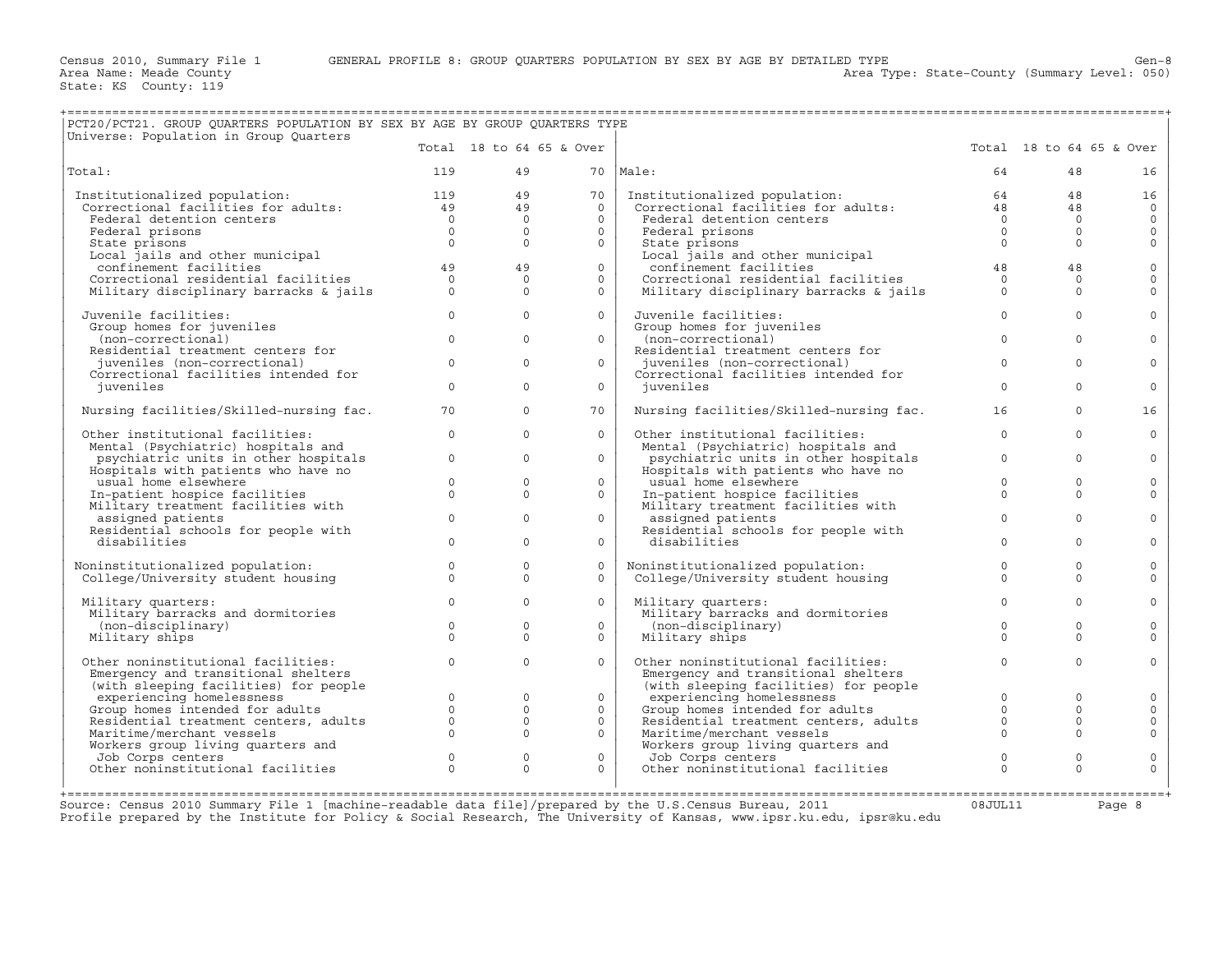| PCO1-PCO10/PCT21/P12. GROUP QUARTERS POPULATION BY SEX BY AGE BY GROUP QUARTERS TYPE (*** % OF TOTAL POPULATION IN THIS AGE GROUP)<br>Universe: Population in Group Quarters |                                                                                                                                                                                                                                                   |               |                |                                                   |                     |                     |              |                                                                                                         |                       |             |                     |
|------------------------------------------------------------------------------------------------------------------------------------------------------------------------------|---------------------------------------------------------------------------------------------------------------------------------------------------------------------------------------------------------------------------------------------------|---------------|----------------|---------------------------------------------------|---------------------|---------------------|--------------|---------------------------------------------------------------------------------------------------------|-----------------------|-------------|---------------------|
|                                                                                                                                                                              |                                                                                                                                                                                                                                                   | $***$         |                |                                                   |                     |                     |              | -------------- Institutionalized Population ------------- ------ Noninstitutionalized Population ------ | College/              |             |                     |
|                                                                                                                                                                              | Group<br>Quarters                                                                                                                                                                                                                                 | Pct.<br>Total |                | Correctional<br>Facilities                        | Juvenile            | Nursing             | Other        |                                                                                                         | University<br>Student | Military    | Other               |
|                                                                                                                                                                              | Total                                                                                                                                                                                                                                             | Pop.          |                | Total for Adults Facilities Facilities Facilities |                     |                     |              | Total                                                                                                   | Housing               |             | Quarters Facilities |
| Total:                                                                                                                                                                       |                                                                                                                                                                                                                                                   | 119 2.60      | 119            | 49                                                | $\circ$             | 70                  | 0            | $\circ$                                                                                                 | $\circ$               | $\mathbf 0$ |                     |
| Under 5 years                                                                                                                                                                | 0 0.00                                                                                                                                                                                                                                            |               | $\circ$        | $\circ$                                           | $\circ$             | $\circ$             | $\mathsf{O}$ | $\circ$                                                                                                 | $\circ$               | $\circ$     | $\circ$             |
| 5 to 9 years                                                                                                                                                                 |                                                                                                                                                                                                                                                   | $0 \t 0.00$   | $\circ$        | $\circ$                                           | $\mathsf{O}\xspace$ | $\mathsf{O}\xspace$ | 0            | 0                                                                                                       | $\mathsf{O}\xspace$   | $\Omega$    | $\Omega$            |
| 10 to 14 years                                                                                                                                                               |                                                                                                                                                                                                                                                   |               | $\circ$        | $\circ$                                           | $\circ$             | $\circ$             | $\circ$      | $\circ$                                                                                                 | $\circ$               | $\Omega$    | $\mathbf 0$         |
| 15 to 19 years                                                                                                                                                               | $\begin{array}{cccc} 0 & 0.00 \\ 0 & 0.00 \\ 2 & 0.56 \\ 8 & 4.00 \\ 9 & 4.19 \\ 6 & 2.32 \\ 6 & 2.61 \\ 8 & 2.61 \\ 5 & 1.63 \\ 4 & 1.25 \\ 1 & 0.34 \\ 0 & 0.00 \\ 2 & 1.24 \\ 0 & 0.00 \\ 14 & 7.65 \\ 10 & 7.69 \\ 44 & 30.77 \\ \end{array}$ |               | $\overline{a}$ | 2                                                 | $\circ$             | $\circ$             | $\circ$      | $\circ$                                                                                                 | $\circ$               | $\Omega$    | $\circ$             |
| 20 to 24 years                                                                                                                                                               |                                                                                                                                                                                                                                                   |               | 8              | 8                                                 | $\mathsf{O}\xspace$ | $\circ$             | $\circ$      | $\circ$                                                                                                 | $\mathsf{O}\xspace$   | $\Omega$    |                     |
| 25 to 29 years                                                                                                                                                               |                                                                                                                                                                                                                                                   |               | 9              | 9                                                 | $\circ$             | $\circ$             | 0            | $\circ$                                                                                                 | $\circ$               | $\Omega$    | $\Omega$            |
| 30 to 34 years                                                                                                                                                               |                                                                                                                                                                                                                                                   |               | 6              | $6\overline{6}$                                   | $\circ$             | $\mathsf{O}\xspace$ | 0            | $\circ$                                                                                                 | $\circ$               | $\Omega$    | $\Omega$            |
| 35 to 39 years                                                                                                                                                               |                                                                                                                                                                                                                                                   |               | 6              | 6                                                 | $\circ$             | $\circ$             | $\Omega$     | $\circ$                                                                                                 | $\Omega$              | $\Omega$    |                     |
| 40 to 44 years                                                                                                                                                               |                                                                                                                                                                                                                                                   |               | 8              | 8                                                 | $\circ$             | $\Omega$            | $\Omega$     | $\Omega$                                                                                                | $\circ$               | $\Omega$    | $\Omega$            |
| 45 to 49 years                                                                                                                                                               |                                                                                                                                                                                                                                                   |               |                | 5                                                 | $\circ$             | $\mathsf{O}\xspace$ | 0            | $\mathsf{O}\xspace$                                                                                     | $\mathsf{O}\xspace$   | $\Omega$    | $\mathsf O$         |
| 50 to 54 years                                                                                                                                                               |                                                                                                                                                                                                                                                   |               |                | $\overline{4}$                                    | $\circ$             | $\circ$             | 0            | $\circ$                                                                                                 | $\circ$               | $\Omega$    |                     |
| 55 to 59 years                                                                                                                                                               |                                                                                                                                                                                                                                                   |               | $\mathbf{1}$   | $\mathbf{1}$                                      | $\circ$             | $\circ$             | 0            | $\circ$                                                                                                 | $\circ$               | $\Omega$    | $\circ$             |
| 60 to 64 years                                                                                                                                                               |                                                                                                                                                                                                                                                   |               | $\circ$        | $\mathsf 0$                                       | $\mathsf{O}\xspace$ | $\mathsf{O}\xspace$ | 0            | 0                                                                                                       | $\mathsf{O}\xspace$   | $\Omega$    | $\Omega$            |
| 65 to 69 years                                                                                                                                                               |                                                                                                                                                                                                                                                   |               | 2              | $\circ$                                           | $\circ$             | 2                   | 0            | $\circ$                                                                                                 | $\circ$               | $\Omega$    |                     |
| 70 to 74 years                                                                                                                                                               |                                                                                                                                                                                                                                                   |               | $\circ$        | $\circ$                                           | $\circ$             | $\circ$             | 0            | $\circ$                                                                                                 | $\circ$               | $\Omega$    |                     |
| 75 to 79 years                                                                                                                                                               |                                                                                                                                                                                                                                                   |               | 14             | $\mathsf{O}\xspace$                               | $\mathsf{O}\xspace$ | 14                  | 0            | 0                                                                                                       | $\mathbf 0$           | $\Omega$    |                     |
| 80 to 84 years                                                                                                                                                               |                                                                                                                                                                                                                                                   |               | 10             | $\circ$                                           | $\circ$             | 10                  | 0            | $\circ$                                                                                                 | $\circ$               | $\Omega$    |                     |
| 85 years & over                                                                                                                                                              | 44 30.77                                                                                                                                                                                                                                          |               | 44             | $\circ$                                           | $\circ$             | 44                  | 0            | $\circ$                                                                                                 | $\circ$               | $\Omega$    |                     |
| Under 18 years                                                                                                                                                               | $\begin{array}{ccc} 0 & 0.00 \\ 49 & 1.99 \\ 70 & 8.92 \end{array}$                                                                                                                                                                               |               | $\overline{0}$ | $\circ$                                           | $\circ$             | $\circ$             | 0            | $\circ$                                                                                                 | $\circ$               | $\mathbf 0$ | $\Omega$            |
| 18 to 64 years                                                                                                                                                               |                                                                                                                                                                                                                                                   |               | 49             | 49                                                | $\circ$             | $\circ$             | 0            | $\circ$                                                                                                 | $\circ$               | $\Omega$    | $\Omega$            |
| 65 years & over                                                                                                                                                              |                                                                                                                                                                                                                                                   |               | 70             | $\Omega$                                          | $\Omega$            | 70                  | $\Omega$     | $\Omega$                                                                                                | $\circ$               | $\Omega$    |                     |
| Male:                                                                                                                                                                        |                                                                                                                                                                                                                                                   | 64 2.75       | 64             | 48                                                | $\circ$             | 16                  | 0            | $\circ$                                                                                                 | $\mathsf{O}\xspace$   | $\Omega$    |                     |
| Under 5 years                                                                                                                                                                |                                                                                                                                                                                                                                                   | $0 \t 0.00$   | $\Omega$       | $\Omega$                                          | $\circ$             | $\Omega$            | $\Omega$     | $\Omega$                                                                                                | $\circ$               | $\Omega$    |                     |
| 5 to 9 years                                                                                                                                                                 |                                                                                                                                                                                                                                                   |               | $\circ$        | $\circ$                                           | $\mathsf{O}\xspace$ | $\circ$             | 0            | $\circ$                                                                                                 | $\mathbf 0$           | $\Omega$    | $\Omega$            |
| 10 to 14 years                                                                                                                                                               |                                                                                                                                                                                                                                                   |               | $\circ$        | $\circ$                                           | $\circ$             | $\circ$             | 0            | $\circ$                                                                                                 | $\circ$               | $\Omega$    | $\Omega$            |
| 15 to 19 years                                                                                                                                                               |                                                                                                                                                                                                                                                   |               | $\overline{2}$ | 2                                                 | $\circ$             | $\Omega$            | $\Omega$     | $\Omega$                                                                                                | $\Omega$              | $\Omega$    |                     |
| 20 to 24 years                                                                                                                                                               |                                                                                                                                                                                                                                                   |               | 8              | 8                                                 | $\mathsf{O}\xspace$ | $\mathsf{O}\xspace$ | 0            | 0                                                                                                       | $\mathbf 0$           | $\Omega$    |                     |
| 25 to 29 years                                                                                                                                                               |                                                                                                                                                                                                                                                   |               | 9              | 9                                                 | $\circ$             | $\circ$             | 0            | $\circ$                                                                                                 | $\circ$               | $\Omega$    |                     |
| 30 to 34 years                                                                                                                                                               |                                                                                                                                                                                                                                                   |               | 5              | 5                                                 | $\circ$             | $\circ$             | 0            | $\circ$                                                                                                 | $\circ$               | $\Omega$    |                     |
| 35 to 39 years                                                                                                                                                               |                                                                                                                                                                                                                                                   |               | 6              | $\epsilon$                                        | $\mathbb O$         | $\circ$             | $\Omega$     | $\Omega$                                                                                                | $\mathbf 0$           | $\Omega$    |                     |
| 40 to 44 years                                                                                                                                                               |                                                                                                                                                                                                                                                   |               | 8              | 8                                                 | $\circ$             | $\circ$             | $\Omega$     | $\circ$                                                                                                 | $\Omega$              | $\Omega$    | $\Omega$            |
| 45 to 49 years                                                                                                                                                               |                                                                                                                                                                                                                                                   |               | 5              | 5                                                 | $\circ$             | $\circ$             | 0            | $\circ$                                                                                                 | $\circ$               | $\Omega$    |                     |
| 50 to 54 years                                                                                                                                                               |                                                                                                                                                                                                                                                   |               |                | $\overline{4}$                                    | $\circ$             | $\circ$             | $\circ$      | $\circ$                                                                                                 | $\circ$               | $\Omega$    |                     |
| 55 to 59 years                                                                                                                                                               |                                                                                                                                                                                                                                                   |               | $\mathbf{1}$   | $\mathbf{1}$                                      | $\circ$             | $\circ$             | 0            | $\circ$                                                                                                 | $\Omega$              | $\Omega$    |                     |
| 60 to 64 years                                                                                                                                                               |                                                                                                                                                                                                                                                   |               | $\circ$        | $\circ$                                           | $\mathsf{O}\xspace$ | $\circ$             | 0            | 0                                                                                                       | $\circ$               | $\Omega$    | $\Omega$            |
| 65 to 69 years                                                                                                                                                               |                                                                                                                                                                                                                                                   |               |                | $\mathsf{O}\xspace$                               | $\mathsf{O}\xspace$ | $\mathbf{1}$        | 0            | $\circ$                                                                                                 | $\Omega$              | $\Omega$    |                     |
| 70 to 74 years                                                                                                                                                               |                                                                                                                                                                                                                                                   |               | $\circ$        | $\circ$                                           | $\circ$             | $\circ$             | $\Omega$     | $\circ$                                                                                                 | $\Omega$              | $\Omega$    |                     |
| 75 to 79 years                                                                                                                                                               | $\begin{bmatrix} 0 & 0.00 \\ 3 & 3.57 \\ 1 & 2.22 \end{bmatrix}$                                                                                                                                                                                  |               | 3              | $\mathsf{O}$                                      | $\circ$             | 3                   | 0            | 0                                                                                                       | $\mathsf{O}\xspace$   | $\mathbf 0$ |                     |
| 80 to 84 years                                                                                                                                                               |                                                                                                                                                                                                                                                   |               | $\mathbf{1}$   | $\mathbf 0$                                       | $\circ$             | $\mathbf{1}$        | $\circ$      | $\circ$                                                                                                 | $\Omega$              | $\Omega$    |                     |
| 85 years & over                                                                                                                                                              | 11 19.30                                                                                                                                                                                                                                          |               | 11             | $\circ$                                           | $\circ$             | 11                  | 0            | $\Omega$                                                                                                | $\circ$               | $\Omega$    |                     |
| Under 18 years                                                                                                                                                               |                                                                                                                                                                                                                                                   | $0 \t 0.00$   | $\circ$        | $\mathbf 0$                                       | $\circ$             | 0                   | 0            | 0                                                                                                       | $\circ$               | $\Omega$    |                     |
| 18 to 64 years                                                                                                                                                               |                                                                                                                                                                                                                                                   | 48 3.80       | 48             | 48                                                | $\circ$             | $\circ$             | 0            | $\circ$                                                                                                 | $\circ$               | $\Omega$    | 0                   |
| 65 years & over                                                                                                                                                              | $16$ 4.57                                                                                                                                                                                                                                         |               | 16             | $\Omega$                                          | $\Omega$            | 16                  | $\Omega$     | $\circ$                                                                                                 | $\Omega$              | $\Omega$    | $\circ$             |

+===================================================================================================================================================+ Source: Census 2010 Summary File 1 [machine-readable data file]/prepared by the U.S.Census Bureau, 2011 Page 9<br>Profile prepared by the Institute for Policy & Social Research, The University of Kansas, www.ip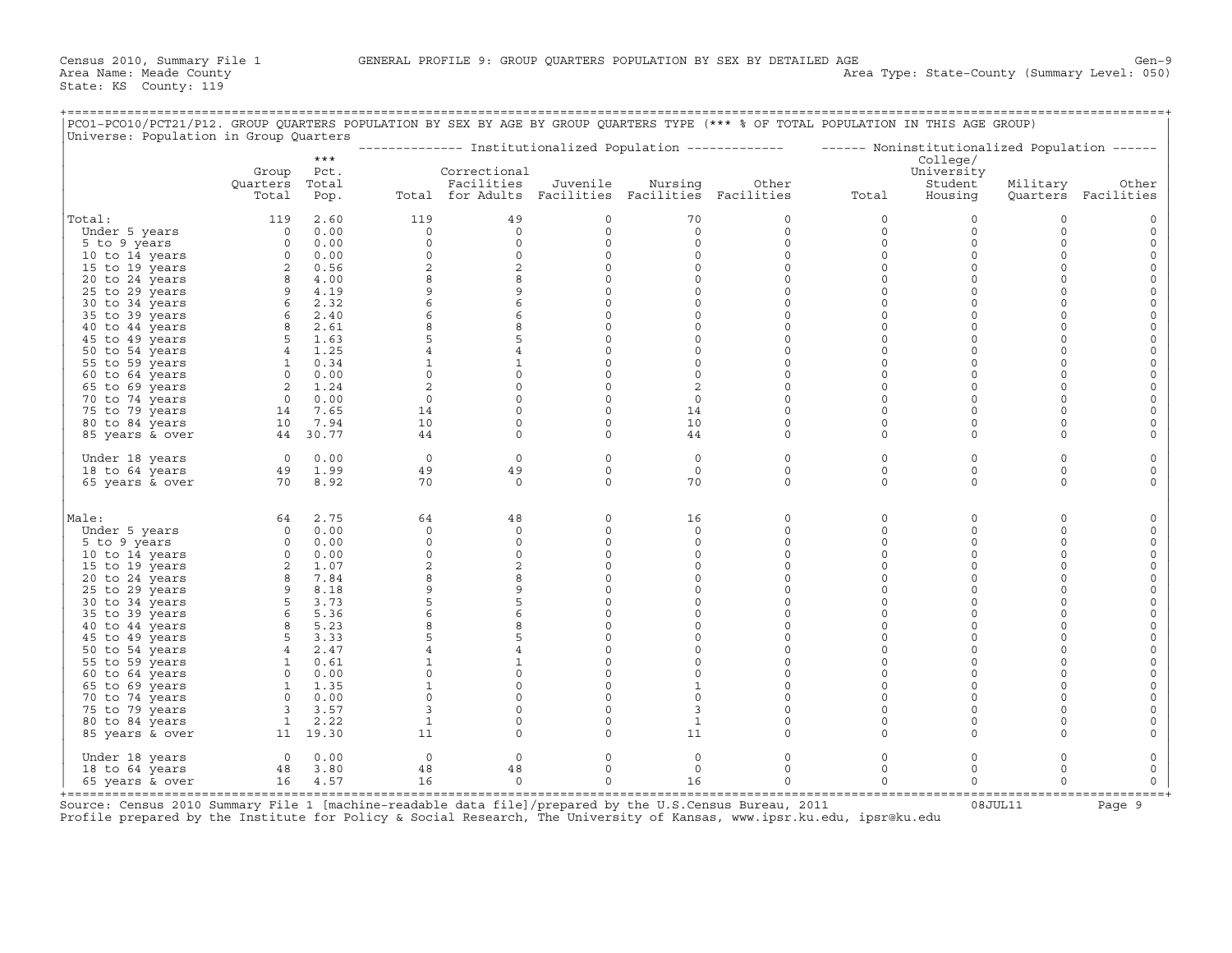|             |                                    |       | P12/PCT13. AGE BY SEX BY RESIDENCE TYPE (PERSONS IN HOUSEHOLDS AND PERSONS IN GROUP QUARTERS)<br>Universe: Total Population (4,575; 97.4% in households and 2.6% in group quarters) |             |         |            |             |                                           |        |                   |            |                                           |                |            |
|-------------|------------------------------------|-------|-------------------------------------------------------------------------------------------------------------------------------------------------------------------------------------|-------------|---------|------------|-------------|-------------------------------------------|--------|-------------------|------------|-------------------------------------------|----------------|------------|
|             |                                    |       |                                                                                                                                                                                     |             |         |            |             |                                           |        |                   |            |                                           |                |            |
|             |                                    |       | -----------------All Persons------------------                                                                                                                                      |             |         |            |             | ----------Persons in Households---------- |        |                   |            | --------Persons in Group Quarters-------- |                |            |
|             | Total Pct.                         |       | Male                                                                                                                                                                                | Female %Fem |         |            | Total Pct.  | Male                                      | Female |                   | Total Pct. | Male                                      | Female         | %Fem       |
| All Ages:   | 4,575 100.0                        |       | 2,324                                                                                                                                                                               | 2,251       | 49.2    |            | 4,456 100.0 | 2,260                                     | 2,196  |                   | 119 100.0  | 64                                        | 55             | 46.2       |
| $0$ to $4$  | 340                                | 7.4   | 207                                                                                                                                                                                 | 133         | 39.1    | 340        | 7.6         | 207                                       | 133    | 0                 | 0.0        | $\mathbf 0$                               | $\circ$        | $\bullet$  |
| $5$ to $9$  | 320                                | 7.0   | 164                                                                                                                                                                                 | 156         | 48.8    | 320        | 7.2         | 164                                       | 156    | $\Omega$          | 0.0        | $\Omega$                                  | $\Omega$       | $\sim$     |
| 10 to 14    | 414                                | 9.0   | 218                                                                                                                                                                                 | 196         | 47.3    | 414        | 9.3         | 218                                       | 196    | $\circ$           | 0.0        | $\mathsf O$                               | $\circ$        |            |
| 15 to 17    | 254                                | 5.6   | 121                                                                                                                                                                                 | 133         | 52.4    | 254        | 5.7         | 121                                       | 133    | $\circ$           | 0.0        | $\mathsf O$                               | $\circ$        | $\sim$     |
| 18 and 19   | 104                                | 2.3   | 66                                                                                                                                                                                  | 38          | 36.5    | 102        | 2.3         | 64                                        | 38     | 2                 | 1.7        | $\overline{a}$                            | $\overline{0}$ | 0.0        |
| 20          | 33                                 | 0.7   | 19                                                                                                                                                                                  | 14          | 42.4    | 33         | 0.7         | 19                                        | 14     | $\circ$           | 0.0        | $\circ$                                   | $\overline{0}$ | $\sim$     |
| 21          | 44                                 | 1.0   | 27                                                                                                                                                                                  | 17          | 38.6    | 41         | 0.9         | 24                                        | 17     | 3                 | 2.5        | 3                                         | $\circ$        | 0.0        |
| 22 to 24    | 123                                | 2.7   | 56                                                                                                                                                                                  | 67          | 54.5    | 118        | 2.6         | 51                                        | 67     | 5                 | 4.2        | 5                                         | $\circ$        | 0.0        |
| 25 to 29    | 215                                | $4.7$ | 110                                                                                                                                                                                 | 105         | 48.8    | 206        | 4.6         | 101                                       | 105    | 9                 | 7.6        | $\mathsf 9$                               | $\circ$        | 0.0        |
| 30 to 34    | 259                                | 5.7   | 134                                                                                                                                                                                 | 125         | 48.3    | 253        | 5.7         | 129                                       | 124    | 6                 | 5.0        | $\overline{5}$                            | $\mathbf{1}$   | 16.7       |
| 35 to 39    | 250                                | 5.5   | 112                                                                                                                                                                                 | 138         | 55.2    | 244        | 5.5         | 106                                       | 138    | 6                 | 5.0        | 6                                         | $\circ$        | 0.0        |
| 40 to 44    | 307                                | $6.7$ | 153                                                                                                                                                                                 | 154         | 50.2    | 299        | 6.7         | 145                                       | 154    | 8                 | 6.7        | $\,8\,$                                   | $\circ$        | $0.0$      |
|             |                                    |       |                                                                                                                                                                                     |             |         |            |             |                                           |        | 5                 | 4.2        | 5                                         | $\circ$        |            |
| 45 to 49    | 306                                | 6.7   | 150                                                                                                                                                                                 | 156         | 51.0    | 301        | 6.8         | 145                                       | 156    |                   |            | $\,4\,$                                   | $\circ$        | 0.0        |
| 50 to 54    | 320                                | 7.0   | 162                                                                                                                                                                                 | 158         | 49.4    | 316        | 7.1         | 158                                       | 158    | 4<br>$\mathbf{1}$ | 3.4<br>0.8 | $\mathbf{1}$                              | $\circ$        | 0.0<br>0.0 |
| 55 to 59    | 295                                | $6.4$ | 164                                                                                                                                                                                 | 131         | 44.4    | 294        | 6.6         | 163                                       | 131    | $\mathbf 0$       |            | $\mathsf O$                               | $\circ$        |            |
| 60 and 61   | 91                                 | 2.0   | 54                                                                                                                                                                                  | 37          | 40.7    | 91         | 2.0         | 54                                        | 37     |                   | 0.0        | $\circ$                                   |                | $\sim$     |
| 62 to 64    | 115                                | 2.5   | 57                                                                                                                                                                                  | 58          | 50.4    | 115        | 2.6         | 57                                        | 58     | $\Omega$          | 0.0        |                                           | $\overline{0}$ | $\sim$     |
| 65 and 66   | 68                                 | 1.5   | 36                                                                                                                                                                                  | 32          | 47.1    | 68         | 1.5         | 36                                        | 32     | $\mathbf 0$       | 0.0        | $\circ$                                   | $\circ$        | $\sim$     |
| 67 to 69    | 94                                 | 2.1   | 38                                                                                                                                                                                  |             | 56 59.6 | 92         | 2.1         | 37                                        | 55     | 2                 | 1.7        | $\mathbf{1}$                              | $\mathbf{1}$   | 50.0       |
| 70 to 74    | 171                                | 3.7   | 90                                                                                                                                                                                  |             | 81 47.4 | 171        | 3.8         | 90                                        | 81     | $\circ$           | 0.0        | $\circ$                                   | $\circ$        | $\sim$     |
| 75 to 79    | 183                                | 4.0   | 84                                                                                                                                                                                  | 99          | 54.1    | 169        | 3.8         | 81                                        | 88     | 14                | 11.8       | $\overline{3}$                            | 11             | 78.6       |
| 80 to 84    | 126                                | 2.8   | 45                                                                                                                                                                                  | 81 64.3     |         | 116        | 2.6         | 44                                        | 72     | 10                | 8.4        | <sup>1</sup>                              | 9              | 90.0       |
| 85 & over   | 143                                | 3.1   | 57                                                                                                                                                                                  | 86          | 60.1    | 99         | 2.2         | 46                                        | 53     | 44                | 37.0       | 11                                        | 33             | 75.0       |
|             |                                    |       |                                                                                                                                                                                     |             |         |            |             |                                           |        |                   |            |                                           |                |            |
|             | Additional Aqqreqations:           |       |                                                                                                                                                                                     |             |         |            |             |                                           |        |                   |            |                                           |                |            |
| $0$ to $14$ | 1,074                              | 23.5  | 589                                                                                                                                                                                 | 485         | 45.2    | 1,074      | 24.1        | 589                                       | 485    | $\mathbf 0$       | 0.0        | $\circ$                                   | $\mathbf 0$    | $\cdot$    |
| 5 to 14     | 734                                | 16.0  | 382                                                                                                                                                                                 | 352         | 48.0    | 734        | 16.5        | 382                                       | 352    | 0                 | 0.0        | $\circ$                                   | 0              | $\bullet$  |
| $0$ to $17$ | 1,328                              | 29.0  | 710                                                                                                                                                                                 | 618         | 46.5    | 1,328      | 29.8        | 710                                       | 618    | $\Omega$          | 0.0        | $\circ$                                   | $\circ$        | $\sim$     |
| 5 to 17     | 988                                | 21.6  | 503                                                                                                                                                                                 | 485         | 49.1    | 988        | 22.2        | 503                                       | 485    | $\circ$           | 0.0        | $\mathsf O$                               | $\circ$        | $\sim$     |
| $0$ to $20$ | 1,465                              | 32.0  | 795                                                                                                                                                                                 | 670         | 45.7    | 1,463      | 32.8        | 793                                       | 670    | $\overline{a}$    | 1.7        | $\boldsymbol{2}$                          | $\circ$        | 0.0        |
| 18 to 21    | 181                                | 4.0   | 112                                                                                                                                                                                 | 69          | 38.1    | 176        | 3.9         | 107                                       | 69     | 5                 | 4.2        | 5                                         | $\Omega$       | 0.0        |
| 18 to 24    | 304                                | 6.6   | 168                                                                                                                                                                                 | 136         | 44.7    | 294        | 6.6         | 158                                       | 136    | 10                | 8.4        | 10                                        | $\circ$        | 0.0        |
| 18 to 64    | 2,462                              | 53.8  | 1,264                                                                                                                                                                               | 1,198       | 48.7    | 2,413      | 54.2        | 1,216                                     | 1,197  | 49                | 41.2       | 48                                        | $\mathbf{1}$   | 2.0        |
| 25 to 64    | 2,158                              | 47.2  | 1,096                                                                                                                                                                               | 1,062       | 49.2    | 2,119      | 47.6        | 1,058                                     | 1,061  | 39                | 32.8       | 38                                        | <sup>1</sup>   | 2.6        |
| 60 & over   | 991                                | 21.7  | 461                                                                                                                                                                                 | 530         | 53.5    | 921        | 20.7        | 445                                       | 476    | 70                | 58.8       | 16                                        | 54             | 77.1       |
| 65 & over   | 785                                | 17.2  | 350                                                                                                                                                                                 | 435         | 55.4    | 715        | 16.0        | 334                                       | 381    | 70                | 58.8       | 16                                        | 54             | 77.1       |
| 70 & over   | 623                                | 13.6  | 276                                                                                                                                                                                 | 347         | 55.7    | 555        | 12.5        | 261                                       | 294    | 68                | 57.1       | 15                                        | 53             | 77.9       |
| 75 & over   | 452                                | 9.9   | 186                                                                                                                                                                                 | 266         | 58.8    | 384        | 8.6         | 171                                       | 213    | 68                | 57.1       | 15                                        |                | 53 77.9    |
|             |                                    |       |                                                                                                                                                                                     |             |         |            |             |                                           |        |                   |            |                                           |                |            |
|             |                                    |       | P13/PCT13. MEDIAN AGE BY SEX BY RESIDENCE TYPE (PERSONS IN HOUSEHOLDS AND PERSONS IN GROUP QUARTERS)                                                                                |             |         |            |             |                                           |        |                   |            |                                           |                |            |
|             | Universe: Total Population (4,575) |       |                                                                                                                                                                                     |             |         |            |             |                                           |        |                   |            |                                           |                |            |
|             |                                    |       | -----------------All Persons---------------                                                                                                                                         |             |         |            |             | ----------Persons in Households---------- |        |                   |            | --------Persons in Group Quarters-------- |                |            |
|             | Both Sexes                         |       | Male                                                                                                                                                                                | Female      |         | Both Sexes |             | Male                                      | Female | Both Sexes        |            | Male                                      | Female         |            |
|             |                                    |       |                                                                                                                                                                                     |             |         |            |             |                                           |        |                   |            |                                           |                |            |
| Median Aqe  |                                    | 38.8  | 37.1                                                                                                                                                                                | 40.1        |         | 38.0       |             | 36.5                                      | 39.2   | 78.0              |            | 41.3                                      |                |            |
|             |                                    |       |                                                                                                                                                                                     |             |         |            |             |                                           |        |                   |            |                                           |                |            |

+===================================================================================================================================================+ Source: Census 2010 Summary File 1 [machine−readable data file]/prepared by the U.S.Census Bureau, 2011 08JUL11 Page 10 Profile prepared by the Institute for Policy & Social Research, The University of Kansas, www.ipsr.ku.edu, ipsr@ku.edu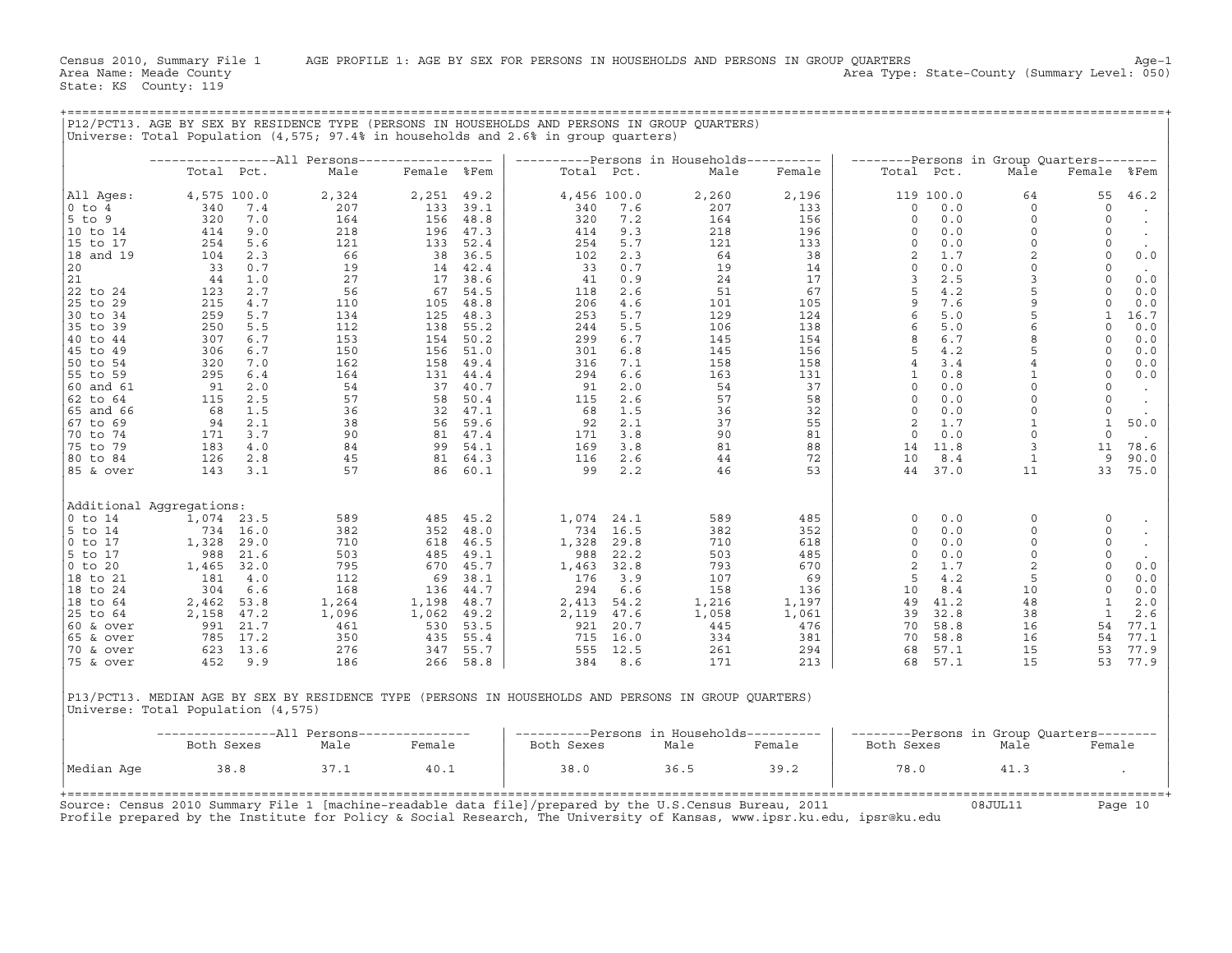Census 2010, Summary File 1 AGE PROFILE 2: FULL AGE DETAIL (ALL AGES) BY SEX, WITH MEDIANS AND ADDITIONAL AGGREGATIONS Age−2 Area Name: Meade County Area Type: State−County (Summary Level: 050) State: KS County: 119

+===================================================================================================================================================+

|                       |           |            | P12/P13/PCT12. DETAILED AGE BY SEX (INCLUDING MEDIANS): ALL RACES COMBINED<br>Universe: Persons of all races combined (4,575 or 100.0% of Total Population: 4,575) |           |                |           |            |                 |           |                      |                              |              |                                |                                            |
|-----------------------|-----------|------------|--------------------------------------------------------------------------------------------------------------------------------------------------------------------|-----------|----------------|-----------|------------|-----------------|-----------|----------------------|------------------------------|--------------|--------------------------------|--------------------------------------------|
|                       | Total     | Pct.       | Male                                                                                                                                                               | Female    |                | Total     | Pct.       | Male            | Female    |                      | Total                        | Pct.         | Male                           | Female                                     |
| $0$ to $4$<br>$\circ$ | 340<br>65 | 7.4<br>1.4 | 207<br>43                                                                                                                                                          | 133<br>22 | 40 to 44<br>40 | 307<br>78 | 6.7<br>1.7 | 153<br>37       | 154<br>41 | 80 to 84<br>80       | 126<br>26                    | 2.8<br>0.6   | 45<br>$7\phantom{.0}$          | 81<br>19                                   |
| $\mathbf{1}$          | 68        | 1.5        | 35                                                                                                                                                                 | 33        | 41             | 55        | 1.2        | 28              | 27        | 81                   | 25                           | 0.5          | 12                             | 13                                         |
| $\overline{c}$        | 71        | 1.6        | 46                                                                                                                                                                 | 25        | 42             | 64        | 1.4        | 32              | 32        | 82                   | 28                           | 0.6          | 6                              | 22                                         |
| 3                     | 64        | 1.4        | 41                                                                                                                                                                 | 23        | 43             | 57        | 1.2        | 36              | 21        | 83                   | 28                           | 0.6          | 9                              | 19                                         |
| $\overline{4}$        | 72        | 1.6        | 42                                                                                                                                                                 | 30        | 44             | 53        | 1.2        | 20              | 33        | 84                   | 19                           | 0.4          | 11                             | 8                                          |
| 5<br>9<br>to<br>5     | 320<br>58 | 7.0<br>1.3 | 164<br>31                                                                                                                                                          | 156<br>27 | 45 to 49<br>45 | 306<br>51 | 6.7<br>1.1 | 150<br>20       | 156<br>31 | 85 to 89<br>85       | 87<br>22                     | 1.9<br>0.5   | 41<br>13                       | 46<br>9                                    |
| 6                     | 68        | 1.5        | 38                                                                                                                                                                 | 30        | 46             | 64        | 1.4        | 35              | 29        | 86                   | 14                           | 0.3          | 5                              | $\mathsf 9$                                |
| 7                     | 51        | 1.1        | 26                                                                                                                                                                 | 25        | 47             | 56        | 1.2        | 31              | 25        | 87                   | 15                           | 0.3          | $\overline{7}$                 | $\,8\,$                                    |
| 8                     | 72        | 1.6        | 35                                                                                                                                                                 | 37        | 48             | 67        | 1.5        | 29              | 38        | 88                   | 22                           | 0.5          | 10                             | 12                                         |
| 9                     | 71        | 1.6        | 34                                                                                                                                                                 | 37        | 49             | 68        | 1.5        | 35              | 33        | 89                   | 14                           | 0.3          | 6                              | 8                                          |
| 10 to 14              | 414       | 9.0        | 218                                                                                                                                                                | 196       | 50 to 54       | 320       | 7.0        | 162             | 158       | 90 to 94             | 41                           | 0.9          | 9                              | 32                                         |
| 10<br>11              | 74<br>83  | 1.6<br>1.8 | 43<br>45                                                                                                                                                           | 31<br>38  | 50<br>51       | 60<br>65  | 1.3<br>1.4 | 34<br>39        | 26<br>26  | 90<br>91             | 6<br>11                      | 0.1<br>0.2   | $\mathbf{1}$<br>$\overline{c}$ | 5<br>$\mathsf 9$                           |
| 12                    | 76        | 1.7        | 47                                                                                                                                                                 | 29        | 52             | 76        | 1.7        | 35              | 41        | 92                   | 10                           | 0.2          | $\overline{a}$                 | 8                                          |
| 13                    | 97        | 2.1        | 40                                                                                                                                                                 | 57        | 53             | 64        | 1.4        | 35              | 29        | 93                   | 8                            | 0.2          | $\overline{4}$                 | $\overline{4}$                             |
| 14                    | 84        | 1.8        | 43                                                                                                                                                                 | 41        | 54             | 55        | 1.2        | 19              | 36        | 94                   | 6                            | 0.1          | $\Omega$                       | 6                                          |
| $15$ to<br>19         | 358       | 7.8        | 187                                                                                                                                                                | 171       | 55 to 59       | 295       | $6.4$      | 164             | 131       | 95 to<br>99          | 15                           | 0.3          | $\overline{7}$                 | 8                                          |
| 15                    | 85        | 1.9        | 36                                                                                                                                                                 | 49        | 55             | 59        | 1.3        | 31              | 28        | 95                   | 9                            | 0.2<br>0.0   | $\overline{4}$<br>$\mathbf{1}$ | 5                                          |
| 16<br>17              | 81<br>88  | 1.8<br>1.9 | 39<br>46                                                                                                                                                           | 42<br>42  | 56<br>57       | 65<br>53  | 1.4<br>1.2 | 38<br>34        | 27<br>19  | 96<br>97             | $\mathbf{1}$<br>$\mathbf{1}$ | 0.0          | $\mathbf{1}$                   | $\mathsf{O}\xspace$<br>$\mathsf{O}\xspace$ |
| 18                    | 65        | 1.4        | 36                                                                                                                                                                 | 29        | 58             | 52        | 1.1        | 27              | 25        | 98                   | $\mathbf{2}$                 | 0.0          | $\mathbf{1}$                   | $\mathbf{1}$                               |
| 19                    | 39        | 0.9        | 30                                                                                                                                                                 | 9         | 59             | 66        | 1.4        | 34              | 32        | 99                   | 2                            | 0.0          | $\Omega$                       | $\overline{c}$                             |
| $20$ to<br>24         | 200       | 4.4        | 102                                                                                                                                                                | 98        | 60 to 64       | 206       | 4.5        | 111             | 95        | $100 - 104$          | $\Omega$                     | 0.0          | $\Omega$                       | $\mathsf{O}\xspace$                        |
| 20                    | 33        | 0.7        | 19                                                                                                                                                                 | 14        | 60             | 49        | 1.1        | 26              | 23        | $105 - 109$          | $\circ$                      | 0.0          | $\Omega$                       | $\mathbf 0$                                |
| 21<br>22              | 44<br>32  | 1.0<br>0.7 | 27<br>16                                                                                                                                                           | 17<br>16  | 61<br>62       | 42<br>43  | 0.9<br>0.9 | 28<br>24        | 14<br>19  | 110 plus             | $\Omega$                     | 0.0          | $\Omega$                       |                                            |
| 23                    | 39        | 0.9        | 21                                                                                                                                                                 | 18        | 63             | 40        | 0.9        | 21              | 19        |                      |                              |              |                                |                                            |
| 24                    | 52        | 1.1        | 19                                                                                                                                                                 | 33        | 64             | 32        | 0.7        | 12              | 20        | $0$ to $14$          | 1,074                        | 23.5         | 589                            | 485                                        |
| 25 to 29              | 215       | 4.7        | 110                                                                                                                                                                | 105       | 65 to 69       | 162       | 3.5        | 74              | 88        | 5 to 17              | 988                          | 21.6         | 503                            | 485                                        |
| 25                    | 43        | 0.9        | 21                                                                                                                                                                 | 22        | 65             | 31        | 0.7        | 17              | 14        | 18 to 21             | 181                          | 4.0          | 112                            | 69                                         |
| 26                    | 41        | 0.9        | 24                                                                                                                                                                 | 17        | 66             | 37        | 0.8        | 19              | 18        | 18 to 24             | 304                          | 6.6          | 168                            | 136                                        |
| 27<br>28              | 53<br>42  | 1.2<br>0.9 | 29<br>23                                                                                                                                                           | 24<br>19  | 67<br>68       | 24<br>46  | 0.5<br>1.0 | 9<br>20         | 15<br>26  | 18 to 64<br>25 to 64 | 2,462<br>2,158               | 53.8<br>47.2 | 1,264<br>1,096                 | 1,198<br>1,062                             |
| 29                    | 36        | 0.8        | 13                                                                                                                                                                 | 23        | 69             | 24        | 0.5        | 9               | 15        | 60 plus              | 991                          | 21.7         | 461                            | 530                                        |
| 30 to 34              | 259       | 5.7        | 134                                                                                                                                                                | 125       | 70 to 74       | 171       | 3.7        | 90              | 81        | 65 plus              | 785                          | 17.2         | 350                            | 435                                        |
| 30                    | 59        | 1.3        | 31                                                                                                                                                                 | 28        | 70             | 34        | 0.7        | 16              | 18        | 70 plus              | 623                          | 13.6         | 276                            | 347                                        |
| 31                    | 48        | 1.0        | 24                                                                                                                                                                 | 24        | 71             | 37        | 0.8        | 20              | 17        | 75 plus              | 452                          | 9.9          | 186                            | 266                                        |
| 32                    | 50        | 1.1        | 27                                                                                                                                                                 | 23<br>29  | 72<br>73       | 35        | 0.8        | 20              | 15        | 80 plus              | 269                          | 5.9          | 102                            | 167                                        |
| 33<br>34              | 45<br>57  | 1.0<br>1.2 | 16<br>36                                                                                                                                                           | 21        | 74             | 38<br>27  | 0.8<br>0.6 | 17<br>17        | 21<br>10  | 85 plus<br>90 plus   | 143<br>56                    | 3.1<br>1.2   | 57<br>16                       | 86<br>40                                   |
| 35 to<br>39           | 250       | 5.5        | 112                                                                                                                                                                | 138       | 75 to 79       | 183       | 4.0        | 84              | 99        |                      |                              |              |                                |                                            |
| 35                    | 47        | 1.0        | 24                                                                                                                                                                 | 23        | 75             | 43        | 0.9        | 22              | 21        |                      |                              |              |                                |                                            |
| 36                    | 37        | 0.8        | 14                                                                                                                                                                 | 23        | 76             | 35        | 0.8        | $7\phantom{.0}$ | 28        | All Ages             | 4,575 100.0                  |              | 2,324                          | 2,251                                      |
| 37                    | 55        | 1.2        | 24                                                                                                                                                                 | 31        | 77             | 34        | 0.7        | 16              | 18        |                      |                              |              |                                |                                            |
| 38<br>39              | 53<br>58  | 1.2<br>1.3 | 23<br>27                                                                                                                                                           | 30<br>31  | 78<br>79       | 37<br>34  | 0.8<br>0.7 | 20<br>19        | 17<br>15  | Median Aqe<br>By Sex | Both Sexes<br>38.8           |              | Male<br>37.1                   | Female<br>40.1                             |
|                       |           |            |                                                                                                                                                                    |           |                |           |            |                 |           |                      |                              |              |                                |                                            |
| +===========          |           |            |                                                                                                                                                                    |           |                |           |            |                 |           |                      |                              |              |                                |                                            |
|                       |           |            |                                                                                                                                                                    |           |                |           |            |                 |           |                      |                              |              |                                |                                            |

Source: Census 2010 Summary File 1 [machine−readable data file]/prepared by the U.S.Census Bureau, 2011 08JUL11 Page 11 Profile prepared by the Institute for Policy & Social Research, The University of Kansas, www.ipsr.ku.edu, ipsr@ku.edu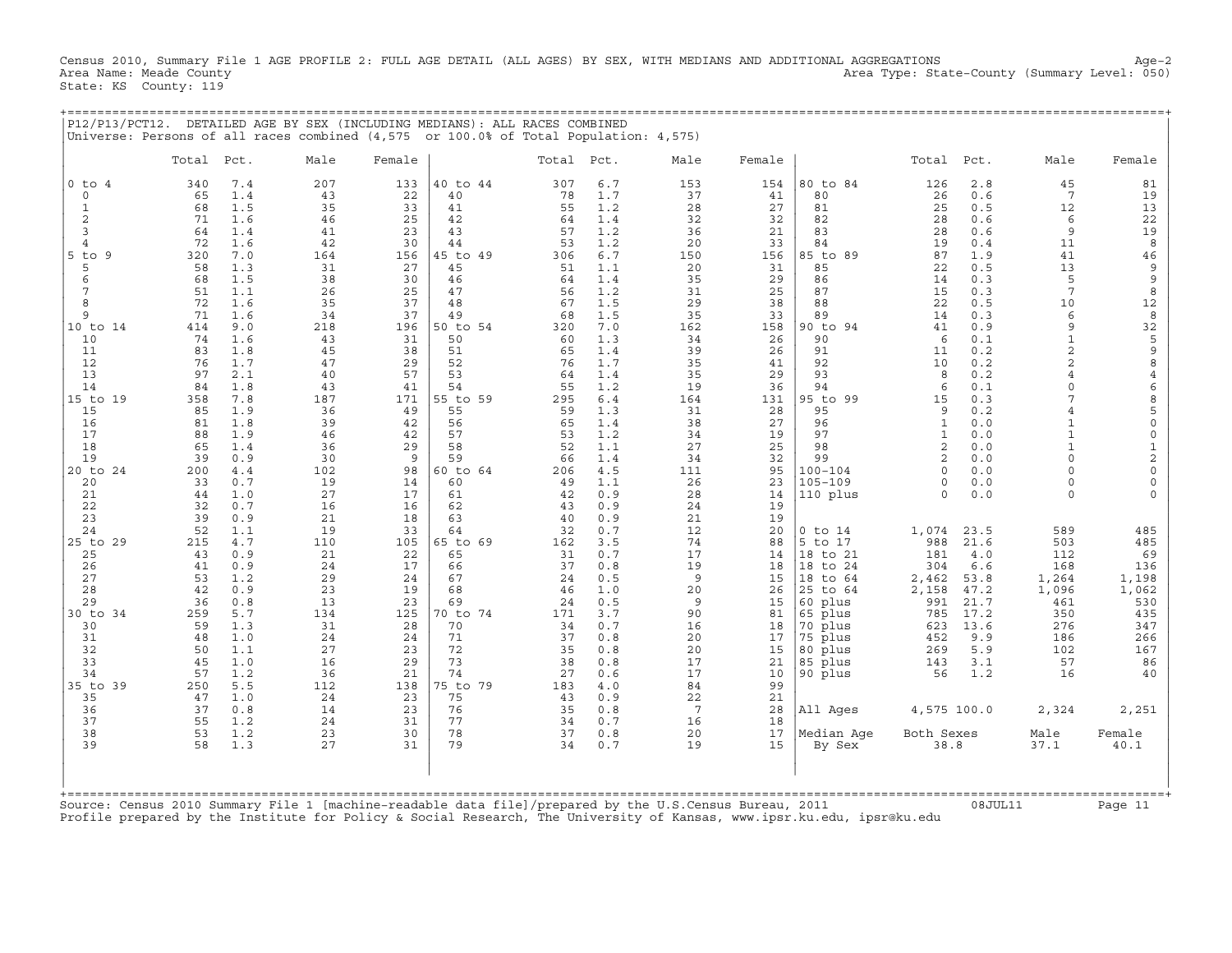|                | Total Pct. |            | Male      | Female    |                | Total Pct. |            | Male      | Female    |                        | Total         | Pct.         | Male                           | Female                                |
|----------------|------------|------------|-----------|-----------|----------------|------------|------------|-----------|-----------|------------------------|---------------|--------------|--------------------------------|---------------------------------------|
| $0$ to $4$     | 295        | 7.0        | 185       | 110       | 40 to 44       | 288        | 6.8        | 142       | 146       | 80 to 84               | 124           | 2.9          | 44                             | 80                                    |
| $\circ$        | 55         | 1.3        | 35        | 20        | 40             | 72         | 1.7        | 34        | 38        | 80                     | 25            | 0.6          | $7\phantom{.0}$                | 18                                    |
| 1<br>2         | 55<br>64   | 1.3<br>1.5 | 32<br>42  | 23<br>22  | 41<br>42       | 52<br>60   | 1.2<br>1.4 | 26<br>29  | 26<br>31  | 81<br>82               | 25<br>27      | 0.6<br>0.6   | 12<br>5                        | 13<br>22                              |
| $\overline{3}$ | 53         | 1.2        | 36        | 17        | 43             | 54         | 1.3        | 34        | 20        | 83                     | 28            | 0.7          | 9                              | 19                                    |
| $\overline{4}$ | 68         | 1.6        | 40        | 28        | 44             | 50         | 1.2        | 19        | 31        | 84                     | 19            | 0.4          | 11                             | 8                                     |
| $5$ to $9$     | 283        | 6.7        | 145       | 138       | 45 to 49       | 292        | 6.9        | 143       | 149       | 85 to 89               | 86            | 2.0          | 41                             | 45                                    |
| 5<br>6         | 50<br>58   | 1.2        | 28<br>29  | 22<br>29  | 45<br>46       | 48         | 1.1<br>1.5 | 19<br>34  | 29<br>28  | 85<br>86               | 22            | 0.5<br>0.3   | 13<br>5                        | $\mathsf 9$<br>9                      |
| 7              | 47         | 1.4<br>1.1 | 25        | 22        | 47             | 62<br>55   | 1.3        | 31        | 24        | 87                     | 14<br>15      | 0.4          | $7\phantom{.0}$                | $\,8\,$                               |
| 8              | 67         | 1.6        | 33        | 34        | 48             | 63         | 1.5        | 27        | 36        | 88                     | 21            | 0.5          | 10                             | 11                                    |
| 9              | 61         | 1.4        | 30        | 31        | 49             | 64         | 1.5        | 32        | 32        | 89                     | 14            | 0.3          | 6                              | $\,$ 8                                |
| 10 to 14       | 373        | 8.8        | 192       | 181       | 50 to 54       | 308        | 7.3        | 153       | 155       | 90 to 94               | 41            | 1.0          | 9                              | 32                                    |
| 10<br>11       | 66<br>76   | 1.6<br>1.8 | 36<br>39  | 30<br>37  | 50<br>51       | 58<br>64   | 1.4<br>1.5 | 33<br>39  | 25<br>25  | 90<br>91               | 6<br>11       | 0.1<br>0.3   | $\mathbf{1}$<br>$\overline{a}$ | $\mathsf S$<br>$\mathsf 9$            |
| 12             | 69         | 1.6        | 43        | 26        | 52             | 71         | 1.7        | 30        | 41        | 92                     | 10            | 0.2          | $\overline{2}$                 | $\,$ 8 $\,$                           |
| 13             | 85         | 2.0        | 35        | 50        | 53             | 62         | 1.5        | 33        | 29        | 93                     | 8             | 0.2          | 4                              | 4                                     |
| 14             | 77         | 1.8        | 39        | 38        | 54             | 53         | 1.2        | 18        | 35        | 94                     | 6             | 0.1          | $\Omega$<br>$\overline{7}$     | 6                                     |
| 15 to 19<br>15 | 327<br>76  | 7.7<br>1.8 | 170<br>32 | 157<br>44 | 55 to 59<br>55 | 283<br>56  | 6.7<br>1.3 | 160<br>30 | 123<br>26 | 95 to 99<br>95         | 15<br>9       | 0.4<br>0.2   | 4                              | $\begin{array}{c} 8 \\ 5 \end{array}$ |
| 16             | 73         | 1.7        | 34        | 39        | 56             | 64         | 1.5        | 38        | 26        | 96                     | $\mathbf{1}$  | 0.0          | $\mathbf{1}$                   | $\mathsf{O}\xspace$                   |
| 17             | 84         | 2.0        | 45        | 39        | 57             | 51         | 1.2        | 34        | 17        | 97                     | $\mathbf{1}$  | 0.0          | $\mathbf{1}$                   | $\mathsf{O}\xspace$                   |
| 18             | 59         | 1.4        | 32        | 27        | 58             | 48         | 1.1        | 24        | 24        | 98                     | 2             | 0.0          | $\mathbf{1}$                   | $\frac{1}{2}$                         |
| 19<br>20 to 24 | 35<br>179  | 0.8<br>4.2 | 27<br>91  | 8<br>88   | 59<br>60 to 64 | 64<br>193  | 1.5<br>4.5 | 34<br>103 | 30<br>90  | 99<br>$100 - 104$      | 2<br>$\Omega$ | 0.0<br>0.0   | $\Omega$<br>$\Omega$           | $\mathsf{O}\xspace$                   |
| 20             | 31         | 0.7        | 19        | 12        | 60             | 45         | 1.1        | 24        | 21        | 105-109                | $\Omega$      | 0.0          | $\Omega$                       | $\mathsf{O}\xspace$                   |
| 21             | 39         | 0.9        | 23        | 16        | 61             | 39         | 0.9        | 26        | 13        | 110 plus               | $\Omega$      | $0.0$        | $\Omega$                       | $\Omega$                              |
| 22             | 29         | 0.7        | 13        | 16        | 62             | 41         | 1.0        | 23        | 18        |                        |               |              |                                |                                       |
| 23<br>24       | 34<br>46   | 0.8<br>1.1 | 18<br>18  | 16<br>28  | 63<br>64       | 36<br>32   | 0.8<br>0.8 | 18<br>12  | 18<br>20  |                        |               | 22.4         | 522                            | 429                                   |
| 25 to 29       | 194        | 4.6        | 98        | 96        | 65 to 69       | 156        | 3.7        | 71        | 85        | $0$ to $14$<br>5 to 17 | 951<br>889    | 21.0         | 448                            | 441                                   |
| 25             | 41         | 1.0        | 19        | 22        | 65             | 29         | 0.7        | 15        | 14        | 18 to 21               | 164           | 3.9          | 101                            | 63                                    |
| 26             | 40         | 0.9        | 24        | 16        | 66             | 36         | 0.8        | 19        | 17        | 18 to 24               | 273           | $6.4$        | 150                            | 123                                   |
| 27<br>28       | 45         | 1.1<br>0.9 | 24<br>20  | 21<br>18  | 67<br>68       | 24<br>43   | 0.6        | 9         | 15        | 18 to 64               | 2,292         | 54.0         | 1,168                          | 1,124                                 |
| 29             | 38<br>30   | 0.7        | 11        | 19        | 69             | 24         | 1.0<br>0.6 | 19<br>9   | 24<br>15  | 25 to 64<br>60 plus    | 2,019<br>959  | 47.6<br>22.6 | 1,018<br>445                   | 1,001<br>514                          |
| 30 to 34       | 239        | 5.6        | 123       | 116       | 70 to 74       | 166        | 3.9        | 89        | 77        | 65 plus                | 766           | 18.1         | 342                            | 424                                   |
| 30             | 54         | 1.3        | 29        | 25        | 70             | 34         | 0.8        | 16        | 18        | 70 plus                | 610           | 14.4         | 271                            | 339                                   |
| 31             | 43         | 1.0        | 21        | 22        | 71             | 35         | 0.8        | 20        | 15        | 75 plus                | 444           | 10.5         | 182                            | 262                                   |
| 32<br>33       | 49<br>39   | 1.2<br>0.9 | 26<br>14  | 23<br>25  | 72<br>73       | 35<br>37   | 0.8<br>0.9 | 20<br>17  | 15<br>20  | 80 plus<br>85 plus     | 266<br>142    | 6.3<br>3.3   | 101<br>57                      | 165<br>85                             |
| 34             | 54         | 1.3        | 33        | 21        | 74             | 25         | 0.6        | 16        | 9         | 90 plus                | 56            | 1.3          | 16                             | 40                                    |
| 35 to 39       | 222        | 5.2        | 96        | 126       | 75 to 79       | 178        | 4.2        | 81        | 97        |                        |               |              |                                |                                       |
| 35             | 44         | 1.0        | 22        | 22        | 75             | 43         | 1.0        | 22        | 21        |                        |               |              |                                |                                       |
| 36<br>37       | 34<br>46   | 0.8<br>1.1 | 11<br>20  | 23<br>26  | 76<br>77       | 32<br>33   | 0.8<br>0.8 | 5<br>16   | 27<br>17  | All Ages               | 4,242 100.0   |              | 2,143                          | 2,099                                 |
| 38             | 50         | 1.2        | 22        | 28        | 78             | 37         | 0.9        | 20        | 17        | Median Aqe             | Both Sexes    |              | Male                           | Female                                |
| 39             | 48         | 1.1        | 21        | 27        | 79             | 33         | 0.8        | 18        | 15        | By Sex                 |               | 40.1         | 38.7                           | 41.0                                  |
|                |            |            |           |           |                |            |            |           |           |                        |               |              |                                |                                       |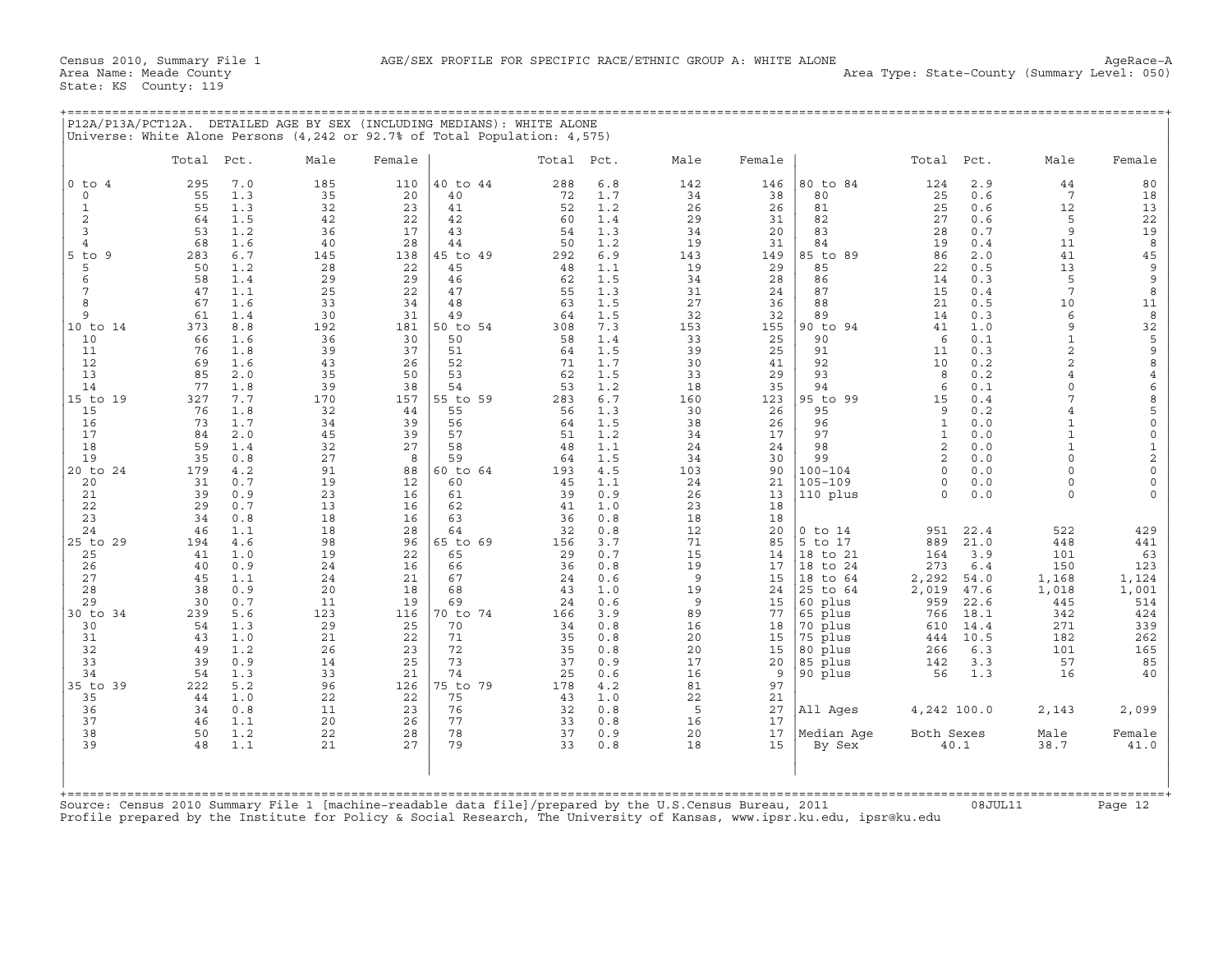|                | Total Pct.                               | Male                           | Female                                 | Total Pct.           |            | Male                     | Female                 |                    | Total Pct.              |             | Male                 | Female                     |
|----------------|------------------------------------------|--------------------------------|----------------------------------------|----------------------|------------|--------------------------|------------------------|--------------------|-------------------------|-------------|----------------------|----------------------------|
| $0$ to $4$     | 0.0<br>$\Omega$                          | $\mathbf 0$                    | 0<br>40 to 44                          | $\Omega$             | 0.0        | $\mathbf 0$              | 0                      | 80 to 84           | $\circ$                 | 0.0         | $\circ$              | $\Omega$                   |
| $\mathbf 0$    | 0.0<br>$\Omega$                          | $\mathbf 0$<br>$\Omega$        | $\mathbf 0$<br>40                      | 0                    | 0.0        | $\Omega$                 | $\mathbf 0$            | 80                 | $\mathbf 0$             | 0.0         | $\Omega$<br>$\Omega$ | $\Omega$                   |
| 1<br>2         | $\Omega$<br>0.0<br>0.0<br>$\Omega$       | $\Omega$                       | $\mathbf 0$<br>41<br>$\mathbf 0$<br>42 | $\mathbf 0$<br>0     | 0.0<br>0.0 | $\Omega$<br>$\Omega$     | $\circ$<br>$\mathbf 0$ | 81<br>82           | $\mathbf 0$<br>$\Omega$ | 0.0<br>0.0  | $\Omega$             | $\Omega$                   |
| 3              | 0.0<br>$\Omega$                          | $\Omega$                       | $\Omega$<br>43                         | $\Omega$             | 0.0        | $\Omega$                 | 0                      | 83                 | $\Omega$                | 0.0         | $\cap$               | $\Omega$                   |
| $\overline{4}$ | 0.0<br>$\Omega$                          | $\Omega$                       | $\Omega$<br>44                         | $\Omega$             | 0.0        | $\Omega$                 | $\mathbf 0$            | 84                 | $\Omega$                | 0.0         | $\cap$               | $\Omega$                   |
| $5$ to<br>9    | 2<br>6.5                                 | $\mathbf{1}$                   | $\mathbf{1}$<br>45 to 49               | $\overline{2}$       | 6.5        | $\overline{c}$           | 0                      | 85 to 89           | $\Omega$                | 0.0         | $\Omega$             | $\Omega$                   |
| 5              | 0.0<br>$\Omega$                          | $\Omega$                       | 45<br>0                                | 0                    | 0.0        | $\Omega$                 | 0                      | 85                 | $\Omega$                | 0.0         | $\Omega$             | $\Omega$                   |
| 6              | 0.0<br>$\Omega$                          |                                | $\Omega$<br>46                         | $\mathbf{1}$         | 3.2        | $\mathbf{1}$             | $\mathbf 0$            | 86                 | $\Omega$                | 0.0         | $\Omega$             |                            |
| 7              | 0.0<br>$\Omega$                          | $\Omega$                       | $\Omega$<br>47                         | $\circ$              | 0.0        | $\mathbf 0$              | 0                      | 87                 | $\Omega$<br>$\Omega$    | 0.0         | $\Omega$<br>$\cap$   | $\Omega$                   |
| 8<br>9         | 6.5<br>2<br>$\Omega$<br>0.0              | $\Omega$                       | 48<br>1<br>$\Omega$<br>49              | $\Omega$             | 0.0<br>3.2 | $\Omega$<br>$\mathbf{1}$ | 0<br>$\mathbf 0$       | 88<br>89           | $\Omega$                | 0.0<br>0.0  | $\Omega$             | $\Omega$<br>$\Omega$       |
| 10 to 14       | 29.0<br>9                                |                                | 50 to 54<br>4                          | 0                    | 0.0        | $\Omega$                 | $\mathbf 0$            | 90 to 94           | $\Omega$                | 0.0         | $\Omega$             | $\Omega$                   |
| 10             | 0.0<br>$\Omega$                          | $\Omega$                       | 50<br>$\circ$                          | $\circ$              | 0.0        | $\Omega$                 | $\mathbf 0$            | 90                 | $\Omega$                | 0.0         | $\Omega$             | $\Omega$                   |
| 11             | 3.2<br>-1.                               |                                | 0<br>51                                | $\Omega$             | 0.0        | $\Omega$                 | 0                      | 91                 | $\Omega$                | 0.0         | $\cap$               | $\Omega$                   |
| 12             | $\cap$<br>0.0                            | $\Omega$                       | $\Omega$<br>52                         | $\Omega$             | 0.0        | $\Omega$                 | $\mathbf 0$            | 92                 | $\cap$                  | 0.0         | $\Omega$             | $\Omega$                   |
| 13             | 3<br>9.7                                 | $\Omega$                       | 53<br>3                                | $\circ$              | 0.0        | $\Omega$                 | 0                      | 93                 | $\Omega$                | 0.0         | $\Omega$             | $\Omega$                   |
| 14             | 16.1<br>5                                |                                | $\mathbf{1}$<br>54                     | $\Omega$             | 0.0        | $\Omega$                 | 0                      | 94                 | $\Omega$                | 0.0         | $\cap$<br>$\Omega$   | $\Omega$                   |
| 15 to 19<br>15 | 9.7<br>3<br>3.2<br>1                     | $\overline{a}$<br>$\Omega$     | 55 to 59<br>$\mathbf{1}$<br>55<br>1    | $\Omega$<br>$\Omega$ | 0.0<br>0.0 | $\Omega$<br>$\Omega$     | $\mathbf 0$<br>0       | 95 to 99<br>95     | $\Omega$<br>$\Omega$    | 0.0<br>0.0  | $\Omega$             | $\Omega$                   |
| 16             | 0.0<br>$\Omega$                          | $\Omega$                       | $\Omega$<br>56                         | $\Omega$             | 0.0        | $\Omega$                 | 0                      | 96                 | $\Omega$                | 0.0         | $\cap$               | $\Omega$                   |
| 17             | 0.0<br>$\Omega$                          | $\Omega$                       | $\Omega$<br>57                         | $\circ$              | 0.0        | $\Omega$                 | $\mathbf 0$            | 97                 | $\Omega$                | $0.0$       | $\Omega$             | $\Omega$                   |
| 18             | 3.2<br>$\mathbf{1}$                      |                                | 58<br>$\circ$                          | $\Omega$             | 0.0        | $\Omega$                 | $\mathbf 0$            | 98                 | $\Omega$                | 0.0         | $\Omega$             | $\Omega$                   |
| 19             | 3.2<br>1                                 |                                | $\mathbf 0$<br>59                      | $\circ$              | 0.0        | $\Omega$                 | 0                      | 99                 | $\circ$                 | 0.0         | $\Omega$             |                            |
| 20 to 24       | 16.1<br>5                                |                                | 2<br>60 to 64                          | $\Omega$             | 0.0        | $\Omega$                 | 0                      | $100 - 104$        | $\Omega$                | 0.0         | $\Omega$             | $\Omega$                   |
| 20             | 0.0<br>$\Omega$                          | $\Omega$                       | $\Omega$<br>60                         | $\Omega$             | 0.0        | $\Omega$                 | $\mathbf 0$            | $105 - 109$        | $\Omega$                | 0.0         | $\Omega$             | $\Omega$                   |
| 21<br>22       | $\mathbf{1}$<br>3.2<br>2<br>6.5          | $\mathbf{1}$<br>$\overline{a}$ | 0<br>61<br>62<br>$\Omega$              | 0<br>$\circ$         | 0.0<br>0.0 | $\Omega$<br>$\Omega$     | 0<br>$\mathbf 0$       | 110 plus           | $\Omega$                | 0.0         | $\Omega$             |                            |
| 23             | 3.2<br>$\mathbf{1}$                      |                                | $\mathbf{1}$<br>63                     | $\Omega$             | 0.0        | $\Omega$                 | $\mathbf 0$            |                    |                         |             |                      |                            |
| 24             | 3.2<br>1                                 | $\Omega$                       | $\mathbf{1}$<br>64                     | $\Omega$             | 0.0        | $\mathbf 0$              | 0                      | $0$ to $14$        | 11                      | 35.5        | 6                    | 5                          |
| 25 to 29       | 12.9<br>4                                |                                | $\mathbf 0$<br>65 to 69                | $\Omega$             | 0.0        | $\Omega$                 | 0                      | 5 to 17            | 12                      | 38.7        | 6                    | 6                          |
| 25             | 0.0<br>$\Omega$                          | $\Omega$                       | $\mathbf 0$<br>65                      | $\Omega$             | 0.0        | $\Omega$                 | $\mathbf 0$            | 18 to 21           | 3                       | 9.7         | 3                    | $\mathsf{O}\xspace$        |
| 26             | 0.0<br>$\Omega$                          | $\Omega$                       | $\circ$<br>66                          | $\circ$              | 0.0        | $\Omega$                 | 0                      | 18 to 24           | 7                       | 22.6        | 5                    | $\mathbf 2$                |
| 27             | 2<br>6.5                                 | $\overline{a}$                 | $\Omega$<br>67                         | $\Omega$             | 0.0        | $\Omega$                 | $\Omega$               | 18 to 64           | 19                      | 61.3        | 16                   | 3                          |
| 28<br>29       | $\Omega$<br>0.0<br>$\mathfrak{D}$<br>6.5 | $\Omega$<br>2                  | 68<br>$\Omega$<br>$\Omega$<br>69       | $\Omega$<br>$\Omega$ | 0.0<br>0.0 | $\Omega$<br>$\Omega$     | 0<br>0                 | 25 to 64           | 12<br>$\circ$           | 38.7<br>0.0 | 11<br>$\Omega$       | $\mathbf 1$<br>$\mathbf 0$ |
| 30 to 34       | <sup>1</sup><br>3.2                      | $\Omega$                       | $\mathbf{1}$<br>70 to 74               | $\circ$              | 0.0        | $\Omega$                 | 0                      | 60 plus<br>65 plus | $\circ$                 | 0.0         | $\Omega$             | $\Omega$                   |
| 30             | 0.0<br>$\Omega$                          | $\Omega$                       | $\mathbf 0$<br>70                      | $\Omega$             | 0.0        | $\Omega$                 | 0                      | 70 plus            | $\circ$                 | 0.0         | $\Omega$             | $\Omega$                   |
| 31             | 3.2<br>1                                 | $\Omega$                       | 71<br>1                                | $\Omega$             | 0.0        | $\Omega$                 | 0                      | 75 plus            | $\Omega$                | $0.0$       | $\Omega$             |                            |
| 32             | $\Omega$<br>0.0                          | $\Omega$                       | 0<br>72                                | 0                    | 0.0        | 0                        | 0                      | 80 plus            | $\circ$                 | 0.0         | $\Omega$             | $\Omega$                   |
| 33             | $\Omega$<br>0.0                          | $\Omega$                       | 73<br>$\Omega$                         | $\Omega$             | 0.0        | $\Omega$                 | 0                      | 85 plus            | $\circ$                 | 0.0         | $\Omega$             | $\Omega$                   |
| 34             | 0.0<br>$\Omega$                          | $\Omega$                       | $\circ$<br>74                          | 0                    | 0.0        | $\Omega$                 | 0                      | 90 plus            | $\Omega$                | 0.0         | $\Omega$             |                            |
| 35 to 39       | 16.1<br>5                                | 5                              | $\mathbf 0$<br>75 to 79                | 0                    | 0.0        | $\Omega$<br>$\Omega$     | 0                      |                    |                         |             |                      |                            |
| 35<br>36       | 3.2<br>$\mathbf{1}$<br>3.2<br>1          |                                | $\Omega$<br>75<br>76<br>$\circ$        | $\Omega$<br>0        | 0.0<br>0.0 | $\Omega$                 | $\mathbf 0$<br>0       | All Ages           |                         | 31 100.0    | 22                   |                            |
| 37             | 2<br>6.5                                 |                                | $\circ$<br>77                          | $\Omega$             | 0.0        | $\Omega$                 | 0                      |                    |                         |             |                      |                            |
| 38             | 0<br>0.0                                 | 0                              | 78<br>$\mathbf 0$                      | $\circ$              | 0.0        | $\Omega$                 | $\mathbf 0$            | Median Age         | Both Sexes              |             | Male                 | Female                     |
| 39             | $\mathbf{1}$<br>3.2                      | $\mathbf{1}$                   | 79<br>$\Omega$                         | $\Omega$             | 0.0        | $\Omega$                 | $\Omega$               | By Sex             | 22.3                    |             | 25.0                 | 14.5                       |
|                |                                          |                                |                                        |                      |            |                          |                        |                    |                         |             |                      |                            |
|                |                                          |                                |                                        |                      |            |                          |                        |                    |                         |             |                      |                            |

+===================================================================================================================================================+

Source: Census 2010 Summary File 1 [machine−readable data file]/prepared by the U.S.Census Bureau, 2011 08JUL11 Page 13 Profile prepared by the Institute for Policy & Social Research, The University of Kansas, www.ipsr.ku.edu, ipsr@ku.edu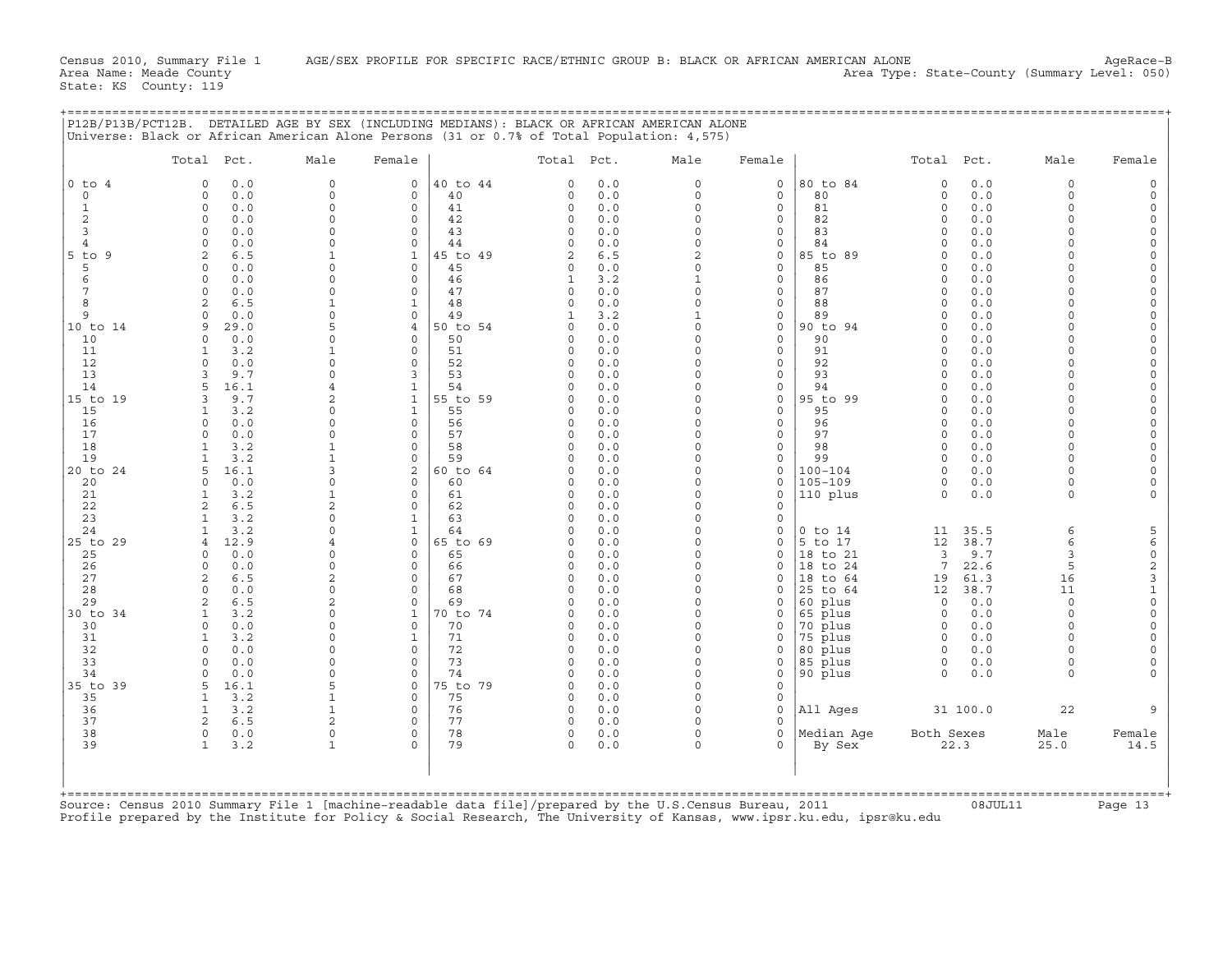Census 2010, Summary File 1 AGE/SEX PROFILE FOR SPECIFIC RACE/ETHNIC GROUP C: AMERICAN INDIAN AND ALASKA NATIVE ALONE AgeRace-C<br>Area Name: Meade County (Summary Level: 050) Area Type: State-County (Summary Level: 050) State: KS County: 119

+===================================================================================================================================================+

| $0$ to<br>$\overline{c}$<br>$\overline{4}$<br>$\circ$<br>0<br>1<br>1<br>$\overline{c}$<br>$\mathbf{1}$<br>$\overline{3}$<br>$\Omega$<br>$\overline{4}$<br>$\Omega$<br>9<br>1<br>5<br>1<br>6<br>$\circ$<br>7<br>$\circ$<br>8<br>$\circ$<br>9<br>$\Omega$<br>$\mathfrak{D}$<br>10<br>$\mathbf{1}$<br>11<br>$\Omega$<br>12<br>$\circ$<br>13<br>$\Omega$<br>14<br>1<br>4<br>15<br>1<br>16<br>2<br>17<br>$\circ$<br>18<br>1<br>19<br>$\Omega$<br>3<br>20<br>$\Omega$<br>21<br>$\circ$<br>22<br>$\mathbf 0$<br>23<br>2<br>24<br>1<br>$\Omega$<br>25<br>$\circ$ | 5.7<br>0.0<br>2.9<br>2.9<br>0.0<br>0.0<br>2.9<br>2.9<br>0.0<br>0.0<br>0.0<br>0.0<br>5.7<br>2.9<br>0.0<br>0.0<br>0.0<br>2.9<br>11.4<br>2.9<br>5.7<br>0.0<br>2.9<br>0.0<br>8.6<br>0.0<br>0.0 | $\Omega$<br>2<br>$\mathbf 0$<br>0<br>$\mathbf{1}$<br>0<br>$\mathbf{1}$<br>$\Omega$<br>$\Omega$<br>$\mathbf 0$<br>$\Omega$<br>$\Omega$<br>$\mathbf 0$<br>$\mathbf{1}$<br>$\mathbf{1}$<br>$\mathbf 0$<br>$\Omega$<br>0<br>$\Omega$<br>$\mathbf 0$<br>$\Omega$<br>0<br>$\Omega$<br>$\Omega$<br>$\mathbf{1}$<br>$\mathbf{1}$<br>$\mathbf{1}$<br>$\mathbf 0$<br>$\mathbf 0$<br>$\Omega$<br>$\Omega$<br>$\Omega$<br>$\Omega$<br>$\Omega$<br>$\mathbf{1}$<br>$\Omega$<br>2<br>$\overline{2}$<br>$\mathbf{1}$<br>0<br>$\mathbf{1}$<br>$\mathbf{1}$<br>$\Omega$<br>$\mathbf 0$<br>$\Omega$<br>$\mathbf{1}$<br>$\Omega$<br>$\Omega$<br>$\mathbf{1}$<br>$\overline{2}$<br>$\Omega$<br>0 | 40 to 44<br>40<br>41<br>42<br>43<br>44<br>45 to 49<br>45<br>46<br>47<br>48<br>49<br>50 to 54<br>50<br>51<br>52<br>53<br>54<br>55 to 59<br>55<br>56<br>57<br>58<br>59<br>60 to 64<br>60 | 2<br>0<br>$\Omega$<br>1<br>$\circ$<br>3<br>$\Omega$<br>$\Omega$<br>-1<br>0<br>$\mathfrak{D}$<br>3<br>1<br>$\Omega$<br>1<br>$\Omega$<br>1<br>$\circ$<br>$\Omega$<br>$\Omega$<br>$\Omega$<br>5 | 5.7<br>0.0<br>0.0<br>2.9<br>0.0<br>2.9<br>8.6<br>0.0<br>0.0<br>2.9<br>0.0<br>5.7<br>8.6<br>2.9<br>0.0<br>2.9<br>2.9<br>0.0<br>2.9<br>2.9<br>0.0<br>0.0<br>0.0<br>0.0<br>14.3 | $\mathbf{1}$<br>0<br>$\Omega$<br>$\Omega$<br>$\Omega$<br>1<br>$\mathbf{1}$<br>$\Omega$<br>$\Omega$<br>0<br>0<br>1<br>$\overline{2}$<br>$\Omega$<br>$\Omega$<br>1<br>1<br>0<br>1<br>$\Omega$<br>$\Omega$<br>$\Omega$<br>$\Omega$<br>4 | $\mathbf{1}$<br>0<br>0<br>$\mathbf{1}$<br>0<br>0<br>2<br>0<br>0<br>1<br>0<br>1<br>$\mathbf{1}$<br>$\mathbf{1}$<br>0<br>0<br>0<br>0<br>0<br>0<br>$\mathbf{0}$<br>0<br>0<br>0 | 80 to 84<br>80<br>81<br>82<br>83<br>84<br>85 to<br>89<br>85<br>86<br>87<br>88<br>89<br>90 to 94<br>90<br>91<br>92<br>93<br>94<br>95 to 99<br>95<br>96<br>97<br>98<br>99 | $\mathbf{1}$<br>$\mathbf{1}$<br>$\mathbf 0$<br>$\circ$<br>$\Omega$<br>$\Omega$<br>1<br>$\Omega$<br>$\Omega$<br>$\Omega$<br>1<br>$\Omega$<br>$\Omega$<br>$\Omega$<br>$\Omega$<br>$\Omega$<br>$\Omega$<br>$\circ$<br>$\Omega$<br>$\Omega$<br>$\Omega$<br>$\Omega$<br>$\Omega$<br>$\Omega$ | 2.9<br>2.9<br>0.0<br>0.0<br>0.0<br>0.0<br>2.9<br>0.0<br>0.0<br>0.0<br>2.9<br>0.0<br>0.0<br>0.0<br>0.0<br>0.0<br>0.0<br>0.0<br>0.0<br>0.0<br>0.0<br>0.0<br>0.0<br>0.0 | $\Omega$<br>$\Omega$<br>$\Omega$<br>$\Omega$<br>$\Omega$<br>$\Omega$<br>$\Omega$<br>$\Omega$<br>$\cap$<br>$\Omega$<br>$\Omega$<br>$\cap$<br>$\Omega$<br>$\Omega$<br>$\Omega$<br>$\Omega$<br>$\Omega$<br>$\Omega$<br>$\Omega$<br>$\Omega$<br>$\Omega$<br>$\Omega$<br>$\Omega$<br>$\Omega$ | $\Omega$<br>$\Omega$<br>$\Omega$<br>$\Omega$<br>$\Omega$<br>$\Omega$<br>$\Omega$<br>$\Omega$<br>$\Omega$<br>$\Omega$<br>$\Omega$<br>$\Omega$<br>$\Omega$ |
|----------------------------------------------------------------------------------------------------------------------------------------------------------------------------------------------------------------------------------------------------------------------------------------------------------------------------------------------------------------------------------------------------------------------------------------------------------------------------------------------------------------------------------------------------------|--------------------------------------------------------------------------------------------------------------------------------------------------------------------------------------------|------------------------------------------------------------------------------------------------------------------------------------------------------------------------------------------------------------------------------------------------------------------------------------------------------------------------------------------------------------------------------------------------------------------------------------------------------------------------------------------------------------------------------------------------------------------------------------------------------------------------------------------------------------------------------|----------------------------------------------------------------------------------------------------------------------------------------------------------------------------------------|----------------------------------------------------------------------------------------------------------------------------------------------------------------------------------------------|------------------------------------------------------------------------------------------------------------------------------------------------------------------------------|--------------------------------------------------------------------------------------------------------------------------------------------------------------------------------------------------------------------------------------|-----------------------------------------------------------------------------------------------------------------------------------------------------------------------------|-------------------------------------------------------------------------------------------------------------------------------------------------------------------------|-----------------------------------------------------------------------------------------------------------------------------------------------------------------------------------------------------------------------------------------------------------------------------------------|----------------------------------------------------------------------------------------------------------------------------------------------------------------------|------------------------------------------------------------------------------------------------------------------------------------------------------------------------------------------------------------------------------------------------------------------------------------------|----------------------------------------------------------------------------------------------------------------------------------------------------------|
| $5$ to<br>10 to 14<br>15 to 19<br>20 to 24<br>25 to 29                                                                                                                                                                                                                                                                                                                                                                                                                                                                                                   |                                                                                                                                                                                            |                                                                                                                                                                                                                                                                                                                                                                                                                                                                                                                                                                                                                                                                              |                                                                                                                                                                                        |                                                                                                                                                                                              |                                                                                                                                                                              |                                                                                                                                                                                                                                      |                                                                                                                                                                             |                                                                                                                                                                         |                                                                                                                                                                                                                                                                                         |                                                                                                                                                                      |                                                                                                                                                                                                                                                                                          |                                                                                                                                                          |
|                                                                                                                                                                                                                                                                                                                                                                                                                                                                                                                                                          |                                                                                                                                                                                            |                                                                                                                                                                                                                                                                                                                                                                                                                                                                                                                                                                                                                                                                              |                                                                                                                                                                                        |                                                                                                                                                                                              |                                                                                                                                                                              |                                                                                                                                                                                                                                      |                                                                                                                                                                             |                                                                                                                                                                         |                                                                                                                                                                                                                                                                                         |                                                                                                                                                                      |                                                                                                                                                                                                                                                                                          |                                                                                                                                                          |
|                                                                                                                                                                                                                                                                                                                                                                                                                                                                                                                                                          |                                                                                                                                                                                            |                                                                                                                                                                                                                                                                                                                                                                                                                                                                                                                                                                                                                                                                              |                                                                                                                                                                                        |                                                                                                                                                                                              |                                                                                                                                                                              |                                                                                                                                                                                                                                      |                                                                                                                                                                             |                                                                                                                                                                         |                                                                                                                                                                                                                                                                                         |                                                                                                                                                                      |                                                                                                                                                                                                                                                                                          |                                                                                                                                                          |
|                                                                                                                                                                                                                                                                                                                                                                                                                                                                                                                                                          |                                                                                                                                                                                            |                                                                                                                                                                                                                                                                                                                                                                                                                                                                                                                                                                                                                                                                              |                                                                                                                                                                                        |                                                                                                                                                                                              |                                                                                                                                                                              |                                                                                                                                                                                                                                      |                                                                                                                                                                             |                                                                                                                                                                         |                                                                                                                                                                                                                                                                                         |                                                                                                                                                                      |                                                                                                                                                                                                                                                                                          |                                                                                                                                                          |
|                                                                                                                                                                                                                                                                                                                                                                                                                                                                                                                                                          |                                                                                                                                                                                            |                                                                                                                                                                                                                                                                                                                                                                                                                                                                                                                                                                                                                                                                              |                                                                                                                                                                                        |                                                                                                                                                                                              |                                                                                                                                                                              |                                                                                                                                                                                                                                      |                                                                                                                                                                             |                                                                                                                                                                         |                                                                                                                                                                                                                                                                                         |                                                                                                                                                                      |                                                                                                                                                                                                                                                                                          |                                                                                                                                                          |
|                                                                                                                                                                                                                                                                                                                                                                                                                                                                                                                                                          |                                                                                                                                                                                            |                                                                                                                                                                                                                                                                                                                                                                                                                                                                                                                                                                                                                                                                              |                                                                                                                                                                                        |                                                                                                                                                                                              |                                                                                                                                                                              |                                                                                                                                                                                                                                      |                                                                                                                                                                             |                                                                                                                                                                         |                                                                                                                                                                                                                                                                                         |                                                                                                                                                                      |                                                                                                                                                                                                                                                                                          |                                                                                                                                                          |
|                                                                                                                                                                                                                                                                                                                                                                                                                                                                                                                                                          |                                                                                                                                                                                            |                                                                                                                                                                                                                                                                                                                                                                                                                                                                                                                                                                                                                                                                              |                                                                                                                                                                                        |                                                                                                                                                                                              |                                                                                                                                                                              |                                                                                                                                                                                                                                      |                                                                                                                                                                             |                                                                                                                                                                         |                                                                                                                                                                                                                                                                                         |                                                                                                                                                                      |                                                                                                                                                                                                                                                                                          |                                                                                                                                                          |
|                                                                                                                                                                                                                                                                                                                                                                                                                                                                                                                                                          |                                                                                                                                                                                            |                                                                                                                                                                                                                                                                                                                                                                                                                                                                                                                                                                                                                                                                              |                                                                                                                                                                                        |                                                                                                                                                                                              |                                                                                                                                                                              |                                                                                                                                                                                                                                      |                                                                                                                                                                             |                                                                                                                                                                         |                                                                                                                                                                                                                                                                                         |                                                                                                                                                                      |                                                                                                                                                                                                                                                                                          |                                                                                                                                                          |
|                                                                                                                                                                                                                                                                                                                                                                                                                                                                                                                                                          |                                                                                                                                                                                            |                                                                                                                                                                                                                                                                                                                                                                                                                                                                                                                                                                                                                                                                              |                                                                                                                                                                                        |                                                                                                                                                                                              |                                                                                                                                                                              |                                                                                                                                                                                                                                      |                                                                                                                                                                             |                                                                                                                                                                         |                                                                                                                                                                                                                                                                                         |                                                                                                                                                                      |                                                                                                                                                                                                                                                                                          |                                                                                                                                                          |
|                                                                                                                                                                                                                                                                                                                                                                                                                                                                                                                                                          |                                                                                                                                                                                            |                                                                                                                                                                                                                                                                                                                                                                                                                                                                                                                                                                                                                                                                              |                                                                                                                                                                                        |                                                                                                                                                                                              |                                                                                                                                                                              |                                                                                                                                                                                                                                      |                                                                                                                                                                             |                                                                                                                                                                         |                                                                                                                                                                                                                                                                                         |                                                                                                                                                                      |                                                                                                                                                                                                                                                                                          |                                                                                                                                                          |
|                                                                                                                                                                                                                                                                                                                                                                                                                                                                                                                                                          |                                                                                                                                                                                            |                                                                                                                                                                                                                                                                                                                                                                                                                                                                                                                                                                                                                                                                              |                                                                                                                                                                                        |                                                                                                                                                                                              |                                                                                                                                                                              |                                                                                                                                                                                                                                      |                                                                                                                                                                             |                                                                                                                                                                         |                                                                                                                                                                                                                                                                                         |                                                                                                                                                                      |                                                                                                                                                                                                                                                                                          |                                                                                                                                                          |
|                                                                                                                                                                                                                                                                                                                                                                                                                                                                                                                                                          |                                                                                                                                                                                            |                                                                                                                                                                                                                                                                                                                                                                                                                                                                                                                                                                                                                                                                              |                                                                                                                                                                                        |                                                                                                                                                                                              |                                                                                                                                                                              |                                                                                                                                                                                                                                      |                                                                                                                                                                             |                                                                                                                                                                         |                                                                                                                                                                                                                                                                                         |                                                                                                                                                                      |                                                                                                                                                                                                                                                                                          |                                                                                                                                                          |
|                                                                                                                                                                                                                                                                                                                                                                                                                                                                                                                                                          |                                                                                                                                                                                            |                                                                                                                                                                                                                                                                                                                                                                                                                                                                                                                                                                                                                                                                              |                                                                                                                                                                                        |                                                                                                                                                                                              |                                                                                                                                                                              |                                                                                                                                                                                                                                      |                                                                                                                                                                             |                                                                                                                                                                         |                                                                                                                                                                                                                                                                                         |                                                                                                                                                                      |                                                                                                                                                                                                                                                                                          |                                                                                                                                                          |
|                                                                                                                                                                                                                                                                                                                                                                                                                                                                                                                                                          |                                                                                                                                                                                            |                                                                                                                                                                                                                                                                                                                                                                                                                                                                                                                                                                                                                                                                              |                                                                                                                                                                                        |                                                                                                                                                                                              |                                                                                                                                                                              |                                                                                                                                                                                                                                      |                                                                                                                                                                             |                                                                                                                                                                         |                                                                                                                                                                                                                                                                                         |                                                                                                                                                                      |                                                                                                                                                                                                                                                                                          |                                                                                                                                                          |
|                                                                                                                                                                                                                                                                                                                                                                                                                                                                                                                                                          |                                                                                                                                                                                            |                                                                                                                                                                                                                                                                                                                                                                                                                                                                                                                                                                                                                                                                              |                                                                                                                                                                                        |                                                                                                                                                                                              |                                                                                                                                                                              |                                                                                                                                                                                                                                      |                                                                                                                                                                             |                                                                                                                                                                         |                                                                                                                                                                                                                                                                                         |                                                                                                                                                                      |                                                                                                                                                                                                                                                                                          |                                                                                                                                                          |
|                                                                                                                                                                                                                                                                                                                                                                                                                                                                                                                                                          |                                                                                                                                                                                            |                                                                                                                                                                                                                                                                                                                                                                                                                                                                                                                                                                                                                                                                              |                                                                                                                                                                                        |                                                                                                                                                                                              |                                                                                                                                                                              |                                                                                                                                                                                                                                      |                                                                                                                                                                             |                                                                                                                                                                         |                                                                                                                                                                                                                                                                                         |                                                                                                                                                                      |                                                                                                                                                                                                                                                                                          |                                                                                                                                                          |
|                                                                                                                                                                                                                                                                                                                                                                                                                                                                                                                                                          |                                                                                                                                                                                            |                                                                                                                                                                                                                                                                                                                                                                                                                                                                                                                                                                                                                                                                              |                                                                                                                                                                                        |                                                                                                                                                                                              |                                                                                                                                                                              |                                                                                                                                                                                                                                      |                                                                                                                                                                             |                                                                                                                                                                         |                                                                                                                                                                                                                                                                                         |                                                                                                                                                                      |                                                                                                                                                                                                                                                                                          |                                                                                                                                                          |
|                                                                                                                                                                                                                                                                                                                                                                                                                                                                                                                                                          |                                                                                                                                                                                            |                                                                                                                                                                                                                                                                                                                                                                                                                                                                                                                                                                                                                                                                              |                                                                                                                                                                                        |                                                                                                                                                                                              |                                                                                                                                                                              |                                                                                                                                                                                                                                      |                                                                                                                                                                             |                                                                                                                                                                         |                                                                                                                                                                                                                                                                                         |                                                                                                                                                                      |                                                                                                                                                                                                                                                                                          |                                                                                                                                                          |
|                                                                                                                                                                                                                                                                                                                                                                                                                                                                                                                                                          |                                                                                                                                                                                            |                                                                                                                                                                                                                                                                                                                                                                                                                                                                                                                                                                                                                                                                              |                                                                                                                                                                                        |                                                                                                                                                                                              |                                                                                                                                                                              |                                                                                                                                                                                                                                      |                                                                                                                                                                             |                                                                                                                                                                         |                                                                                                                                                                                                                                                                                         |                                                                                                                                                                      |                                                                                                                                                                                                                                                                                          |                                                                                                                                                          |
|                                                                                                                                                                                                                                                                                                                                                                                                                                                                                                                                                          |                                                                                                                                                                                            |                                                                                                                                                                                                                                                                                                                                                                                                                                                                                                                                                                                                                                                                              |                                                                                                                                                                                        |                                                                                                                                                                                              |                                                                                                                                                                              |                                                                                                                                                                                                                                      |                                                                                                                                                                             |                                                                                                                                                                         |                                                                                                                                                                                                                                                                                         |                                                                                                                                                                      |                                                                                                                                                                                                                                                                                          |                                                                                                                                                          |
|                                                                                                                                                                                                                                                                                                                                                                                                                                                                                                                                                          |                                                                                                                                                                                            |                                                                                                                                                                                                                                                                                                                                                                                                                                                                                                                                                                                                                                                                              |                                                                                                                                                                                        |                                                                                                                                                                                              |                                                                                                                                                                              |                                                                                                                                                                                                                                      |                                                                                                                                                                             |                                                                                                                                                                         |                                                                                                                                                                                                                                                                                         |                                                                                                                                                                      |                                                                                                                                                                                                                                                                                          |                                                                                                                                                          |
|                                                                                                                                                                                                                                                                                                                                                                                                                                                                                                                                                          |                                                                                                                                                                                            |                                                                                                                                                                                                                                                                                                                                                                                                                                                                                                                                                                                                                                                                              |                                                                                                                                                                                        |                                                                                                                                                                                              |                                                                                                                                                                              |                                                                                                                                                                                                                                      |                                                                                                                                                                             |                                                                                                                                                                         |                                                                                                                                                                                                                                                                                         |                                                                                                                                                                      |                                                                                                                                                                                                                                                                                          |                                                                                                                                                          |
|                                                                                                                                                                                                                                                                                                                                                                                                                                                                                                                                                          |                                                                                                                                                                                            |                                                                                                                                                                                                                                                                                                                                                                                                                                                                                                                                                                                                                                                                              |                                                                                                                                                                                        |                                                                                                                                                                                              |                                                                                                                                                                              |                                                                                                                                                                                                                                      |                                                                                                                                                                             | $100 - 104$                                                                                                                                                             | $\Omega$                                                                                                                                                                                                                                                                                | 0.0                                                                                                                                                                  | $\Omega$                                                                                                                                                                                                                                                                                 |                                                                                                                                                          |
|                                                                                                                                                                                                                                                                                                                                                                                                                                                                                                                                                          |                                                                                                                                                                                            |                                                                                                                                                                                                                                                                                                                                                                                                                                                                                                                                                                                                                                                                              |                                                                                                                                                                                        | $\Omega$                                                                                                                                                                                     | 0.0                                                                                                                                                                          | 0                                                                                                                                                                                                                                    | 1<br>0                                                                                                                                                                      | $105 - 109$                                                                                                                                                             | $\circ$                                                                                                                                                                                                                                                                                 | 0.0                                                                                                                                                                  | $\Omega$                                                                                                                                                                                                                                                                                 | $\Omega$                                                                                                                                                 |
|                                                                                                                                                                                                                                                                                                                                                                                                                                                                                                                                                          |                                                                                                                                                                                            | $\Omega$<br>$\Omega$                                                                                                                                                                                                                                                                                                                                                                                                                                                                                                                                                                                                                                                         | 61                                                                                                                                                                                     | 2                                                                                                                                                                                            | 5.7                                                                                                                                                                          | $\overline{c}$                                                                                                                                                                                                                       | 0                                                                                                                                                                           | 110 plus                                                                                                                                                                | $\Omega$                                                                                                                                                                                                                                                                                | 0.0                                                                                                                                                                  | $\Omega$                                                                                                                                                                                                                                                                                 |                                                                                                                                                          |
|                                                                                                                                                                                                                                                                                                                                                                                                                                                                                                                                                          | 0.0                                                                                                                                                                                        | $\Omega$<br>$\mathbf 0$                                                                                                                                                                                                                                                                                                                                                                                                                                                                                                                                                                                                                                                      | 62                                                                                                                                                                                     | 2                                                                                                                                                                                            | 5.7                                                                                                                                                                          | 1                                                                                                                                                                                                                                    | 1                                                                                                                                                                           |                                                                                                                                                                         |                                                                                                                                                                                                                                                                                         |                                                                                                                                                                      |                                                                                                                                                                                                                                                                                          |                                                                                                                                                          |
|                                                                                                                                                                                                                                                                                                                                                                                                                                                                                                                                                          | 5.7                                                                                                                                                                                        | 1<br>1                                                                                                                                                                                                                                                                                                                                                                                                                                                                                                                                                                                                                                                                       | 63                                                                                                                                                                                     | $\mathbf{1}$                                                                                                                                                                                 | 2.9                                                                                                                                                                          | $\mathbf{1}$                                                                                                                                                                                                                         | 0                                                                                                                                                                           |                                                                                                                                                                         |                                                                                                                                                                                                                                                                                         |                                                                                                                                                                      |                                                                                                                                                                                                                                                                                          |                                                                                                                                                          |
|                                                                                                                                                                                                                                                                                                                                                                                                                                                                                                                                                          | 2.9                                                                                                                                                                                        | $\mathbf{1}$<br>$\mathbf 0$                                                                                                                                                                                                                                                                                                                                                                                                                                                                                                                                                                                                                                                  | 64                                                                                                                                                                                     | $\circ$                                                                                                                                                                                      | 0.0                                                                                                                                                                          | $\Omega$                                                                                                                                                                                                                             | 0                                                                                                                                                                           | $0$ to $14$                                                                                                                                                             | 5                                                                                                                                                                                                                                                                                       | 14.3                                                                                                                                                                 | $\overline{2}$                                                                                                                                                                                                                                                                           | 3                                                                                                                                                        |
|                                                                                                                                                                                                                                                                                                                                                                                                                                                                                                                                                          | 0.0                                                                                                                                                                                        | $\Omega$<br>$\Omega$                                                                                                                                                                                                                                                                                                                                                                                                                                                                                                                                                                                                                                                         | 65 to 69                                                                                                                                                                               | $\mathbf{1}$                                                                                                                                                                                 | 2.9                                                                                                                                                                          | $\Omega$                                                                                                                                                                                                                             | $\mathbf{1}$                                                                                                                                                                | 5 to 17                                                                                                                                                                 | 6                                                                                                                                                                                                                                                                                       | 17.1                                                                                                                                                                 | $\overline{4}$                                                                                                                                                                                                                                                                           | $\sqrt{2}$                                                                                                                                               |
|                                                                                                                                                                                                                                                                                                                                                                                                                                                                                                                                                          | 0.0                                                                                                                                                                                        | $\Omega$<br>0                                                                                                                                                                                                                                                                                                                                                                                                                                                                                                                                                                                                                                                                | 65                                                                                                                                                                                     | $\Omega$                                                                                                                                                                                     | 0.0                                                                                                                                                                          | $\Omega$                                                                                                                                                                                                                             | $\Omega$                                                                                                                                                                    | 18 to 21                                                                                                                                                                | 1                                                                                                                                                                                                                                                                                       | 2.9                                                                                                                                                                  | $\Omega$                                                                                                                                                                                                                                                                                 |                                                                                                                                                          |
| 26<br>$\Omega$                                                                                                                                                                                                                                                                                                                                                                                                                                                                                                                                           | 0.0                                                                                                                                                                                        | $\Omega$<br>$\Omega$                                                                                                                                                                                                                                                                                                                                                                                                                                                                                                                                                                                                                                                         | 66                                                                                                                                                                                     | 1                                                                                                                                                                                            | 2.9                                                                                                                                                                          | $\Omega$                                                                                                                                                                                                                             | 1                                                                                                                                                                           | 18 to 24                                                                                                                                                                | 4                                                                                                                                                                                                                                                                                       | 11.4                                                                                                                                                                 | $\overline{2}$                                                                                                                                                                                                                                                                           | $\begin{array}{c}\n1 \\ 2 \\ 9\n\end{array}$                                                                                                             |
| 27<br>$\Omega$                                                                                                                                                                                                                                                                                                                                                                                                                                                                                                                                           | 0.0                                                                                                                                                                                        | $\Omega$<br>$\Omega$                                                                                                                                                                                                                                                                                                                                                                                                                                                                                                                                                                                                                                                         | 67                                                                                                                                                                                     | $\Omega$                                                                                                                                                                                     | 0.0                                                                                                                                                                          | $\Omega$                                                                                                                                                                                                                             | $\Omega$                                                                                                                                                                    | 18 to 64                                                                                                                                                                | 22                                                                                                                                                                                                                                                                                      | 62.9                                                                                                                                                                 | 13                                                                                                                                                                                                                                                                                       |                                                                                                                                                          |
| 28<br>$\Omega$                                                                                                                                                                                                                                                                                                                                                                                                                                                                                                                                           | 0.0                                                                                                                                                                                        | $\Omega$<br>$\Omega$                                                                                                                                                                                                                                                                                                                                                                                                                                                                                                                                                                                                                                                         | 68                                                                                                                                                                                     | $\Omega$                                                                                                                                                                                     | 0.0                                                                                                                                                                          | 0                                                                                                                                                                                                                                    | 0                                                                                                                                                                           | 25 to 64                                                                                                                                                                | 18                                                                                                                                                                                                                                                                                      | 51.4                                                                                                                                                                 | 11                                                                                                                                                                                                                                                                                       | $\boldsymbol{7}$                                                                                                                                         |
| 29<br>$\Omega$                                                                                                                                                                                                                                                                                                                                                                                                                                                                                                                                           | 0.0                                                                                                                                                                                        | $\Omega$<br>$\mathbf 0$                                                                                                                                                                                                                                                                                                                                                                                                                                                                                                                                                                                                                                                      | 69                                                                                                                                                                                     | $\Omega$                                                                                                                                                                                     | 0.0                                                                                                                                                                          | $\Omega$                                                                                                                                                                                                                             | 0                                                                                                                                                                           | 60 plus                                                                                                                                                                 | 10                                                                                                                                                                                                                                                                                      | 28.6                                                                                                                                                                 | 5                                                                                                                                                                                                                                                                                        | 5                                                                                                                                                        |
| 30 to 34<br>1                                                                                                                                                                                                                                                                                                                                                                                                                                                                                                                                            | 2.9                                                                                                                                                                                        | $\mathbf{1}$<br>$\Omega$                                                                                                                                                                                                                                                                                                                                                                                                                                                                                                                                                                                                                                                     | 70 to 74                                                                                                                                                                               | $\mathfrak{D}$                                                                                                                                                                               | 5.7                                                                                                                                                                          | 1                                                                                                                                                                                                                                    | 1                                                                                                                                                                           | 65 plus                                                                                                                                                                 | 5                                                                                                                                                                                                                                                                                       | 14.3                                                                                                                                                                 | $\mathbf{1}$                                                                                                                                                                                                                                                                             | $\,4$                                                                                                                                                    |
| $\mathbf{1}$<br>30                                                                                                                                                                                                                                                                                                                                                                                                                                                                                                                                       | 2.9                                                                                                                                                                                        | $\mathbf{1}$<br>$\Omega$                                                                                                                                                                                                                                                                                                                                                                                                                                                                                                                                                                                                                                                     | 70                                                                                                                                                                                     | $\Omega$                                                                                                                                                                                     | 0.0                                                                                                                                                                          | $\Omega$                                                                                                                                                                                                                             | $\Omega$                                                                                                                                                                    | 70 plus                                                                                                                                                                 | $\overline{4}$                                                                                                                                                                                                                                                                          | 11.4                                                                                                                                                                 | $\mathbf{1}$                                                                                                                                                                                                                                                                             | $\ensuremath{\mathsf{3}}$                                                                                                                                |
| 31<br>$\Omega$                                                                                                                                                                                                                                                                                                                                                                                                                                                                                                                                           | 0.0                                                                                                                                                                                        | $\Omega$<br>$\Omega$                                                                                                                                                                                                                                                                                                                                                                                                                                                                                                                                                                                                                                                         | 71                                                                                                                                                                                     | 1                                                                                                                                                                                            | 2.9                                                                                                                                                                          | $\Omega$                                                                                                                                                                                                                             | 1                                                                                                                                                                           | 75 plus                                                                                                                                                                 | $\mathbf{2}$                                                                                                                                                                                                                                                                            | $5.7$                                                                                                                                                                | $\Omega$                                                                                                                                                                                                                                                                                 | $\sqrt{2}$                                                                                                                                               |
| 32<br>$\Omega$                                                                                                                                                                                                                                                                                                                                                                                                                                                                                                                                           | 0.0                                                                                                                                                                                        | $\Omega$<br>$\Omega$                                                                                                                                                                                                                                                                                                                                                                                                                                                                                                                                                                                                                                                         | 72                                                                                                                                                                                     | $\Omega$                                                                                                                                                                                     | 0.0                                                                                                                                                                          | 0                                                                                                                                                                                                                                    | 0                                                                                                                                                                           | 80 plus                                                                                                                                                                 | $\overline{c}$                                                                                                                                                                                                                                                                          | 5.7                                                                                                                                                                  | $\Omega$                                                                                                                                                                                                                                                                                 | $\sqrt{2}$                                                                                                                                               |
| 33<br>$\Omega$                                                                                                                                                                                                                                                                                                                                                                                                                                                                                                                                           | 0.0                                                                                                                                                                                        | $\Omega$<br>$\Omega$                                                                                                                                                                                                                                                                                                                                                                                                                                                                                                                                                                                                                                                         | 73                                                                                                                                                                                     | $\Omega$                                                                                                                                                                                     | 0.0                                                                                                                                                                          | $\Omega$                                                                                                                                                                                                                             | $\Omega$                                                                                                                                                                    | 85 plus                                                                                                                                                                 | $\mathbf{1}$                                                                                                                                                                                                                                                                            | 2.9                                                                                                                                                                  | $\Omega$                                                                                                                                                                                                                                                                                 | $\mathbf 1$                                                                                                                                              |
| 34<br>$\Omega$<br>3                                                                                                                                                                                                                                                                                                                                                                                                                                                                                                                                      | 0.0                                                                                                                                                                                        | $\Omega$<br>$\circ$<br>$\overline{2}$<br>$\mathbf{1}$                                                                                                                                                                                                                                                                                                                                                                                                                                                                                                                                                                                                                        | 74<br>75 to 79                                                                                                                                                                         | 1<br>$\Omega$                                                                                                                                                                                | 2.9                                                                                                                                                                          | 1<br>$\Omega$                                                                                                                                                                                                                        | 0<br>$\Omega$                                                                                                                                                               | 90 plus                                                                                                                                                                 | $\circ$                                                                                                                                                                                                                                                                                 | 0.0                                                                                                                                                                  | $\Omega$                                                                                                                                                                                                                                                                                 |                                                                                                                                                          |
| 35 to 39<br>35<br>$\circ$                                                                                                                                                                                                                                                                                                                                                                                                                                                                                                                                | 8.6<br>0.0                                                                                                                                                                                 | $\Omega$<br>0                                                                                                                                                                                                                                                                                                                                                                                                                                                                                                                                                                                                                                                                | 75                                                                                                                                                                                     | 0                                                                                                                                                                                            | 0.0<br>0.0                                                                                                                                                                   | $\Omega$                                                                                                                                                                                                                             | 0                                                                                                                                                                           |                                                                                                                                                                         |                                                                                                                                                                                                                                                                                         |                                                                                                                                                                      |                                                                                                                                                                                                                                                                                          |                                                                                                                                                          |
| 36<br>$\mathbf 0$                                                                                                                                                                                                                                                                                                                                                                                                                                                                                                                                        | 0.0                                                                                                                                                                                        | $\Omega$<br>$\mathbf 0$                                                                                                                                                                                                                                                                                                                                                                                                                                                                                                                                                                                                                                                      | 76                                                                                                                                                                                     | $\Omega$                                                                                                                                                                                     | 0.0                                                                                                                                                                          | $\Omega$                                                                                                                                                                                                                             | $\Omega$                                                                                                                                                                    | All Ages                                                                                                                                                                |                                                                                                                                                                                                                                                                                         | 35 100.0                                                                                                                                                             | 18                                                                                                                                                                                                                                                                                       | 17                                                                                                                                                       |
| 37<br>$\mathbf{1}$                                                                                                                                                                                                                                                                                                                                                                                                                                                                                                                                       | 2.9                                                                                                                                                                                        | $\mathbf{1}$<br>$\Omega$                                                                                                                                                                                                                                                                                                                                                                                                                                                                                                                                                                                                                                                     | 77                                                                                                                                                                                     | $\Omega$                                                                                                                                                                                     | 0.0                                                                                                                                                                          | $\Omega$                                                                                                                                                                                                                             | $\Omega$                                                                                                                                                                    |                                                                                                                                                                         |                                                                                                                                                                                                                                                                                         |                                                                                                                                                                      |                                                                                                                                                                                                                                                                                          |                                                                                                                                                          |
| 38<br>$\mathbf{1}$                                                                                                                                                                                                                                                                                                                                                                                                                                                                                                                                       | 2.9                                                                                                                                                                                        | $\mathbf{1}$<br>0                                                                                                                                                                                                                                                                                                                                                                                                                                                                                                                                                                                                                                                            | 78                                                                                                                                                                                     | 0                                                                                                                                                                                            | 0.0                                                                                                                                                                          | $\Omega$                                                                                                                                                                                                                             | $\Omega$                                                                                                                                                                    | Median Aqe                                                                                                                                                              | Both Sexes                                                                                                                                                                                                                                                                              |                                                                                                                                                                      | Male                                                                                                                                                                                                                                                                                     | Female                                                                                                                                                   |
| $\mathbf{1}$<br>39                                                                                                                                                                                                                                                                                                                                                                                                                                                                                                                                       | 2.9                                                                                                                                                                                        | $\mathbf{1}$<br>$\Omega$                                                                                                                                                                                                                                                                                                                                                                                                                                                                                                                                                                                                                                                     | 79                                                                                                                                                                                     | $\Omega$                                                                                                                                                                                     | 0.0                                                                                                                                                                          | $\Omega$                                                                                                                                                                                                                             | $\Omega$                                                                                                                                                                    | By Sex                                                                                                                                                                  | 44.5                                                                                                                                                                                                                                                                                    |                                                                                                                                                                      | 47.0                                                                                                                                                                                                                                                                                     | 42.5                                                                                                                                                     |
|                                                                                                                                                                                                                                                                                                                                                                                                                                                                                                                                                          |                                                                                                                                                                                            |                                                                                                                                                                                                                                                                                                                                                                                                                                                                                                                                                                                                                                                                              |                                                                                                                                                                                        |                                                                                                                                                                                              |                                                                                                                                                                              |                                                                                                                                                                                                                                      |                                                                                                                                                                             |                                                                                                                                                                         |                                                                                                                                                                                                                                                                                         |                                                                                                                                                                      |                                                                                                                                                                                                                                                                                          |                                                                                                                                                          |

Profile prepared by the Institute for Policy & Social Research, The University of Kansas, www.ipsr.ku.edu, ipsr@ku.edu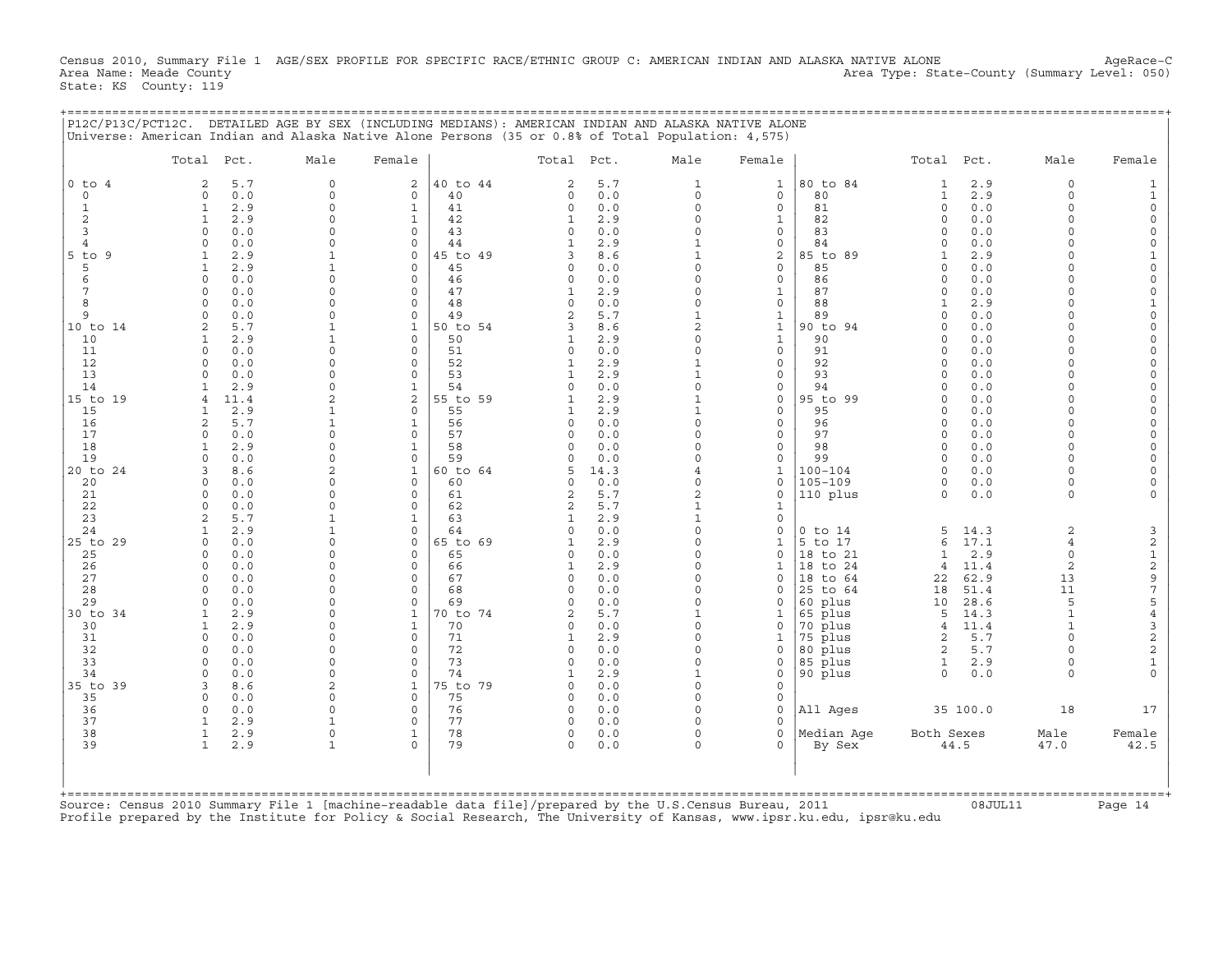+===================================================================================================================================================+

|                |                                      |                          |                     |                |                      | Total Pct. | Male               | Female                              |                | Total Pct.           |            | Male                 | Female                          |
|----------------|--------------------------------------|--------------------------|---------------------|----------------|----------------------|------------|--------------------|-------------------------------------|----------------|----------------------|------------|----------------------|---------------------------------|
| $0$ to $4$     | 2<br>10.5                            | $\circ$                  | $\overline{2}$      | 40 to 44       | 4                    | 21.1       | 2                  | 2                                   | 80 to 84       | $\Omega$             | 0.0        | $\mathbf 0$          | $\mathbf 0$                     |
| $\circ$        | 0.0<br>$\Omega$                      | $\circ$                  | $\Omega$            | 40             | $\mathbf{1}$         | 5.3        | $\Omega$           | $\mathbf{1}$                        | 80             | $\Omega$             | 0.0        | $\Omega$             | $\Omega$                        |
| $\mathbf{1}$   | 5.3<br>$\mathbf{1}$                  | $\Omega$                 | $\mathbf{1}$        | 41             | $\Omega$             | 0.0        | $\Omega$           | $\Omega$                            | 81             | $\Omega$             | 0.0        | $\Omega$             | $\Omega$                        |
| $\overline{c}$ | $\circ$<br>0.0                       | $\Omega$                 | $\Omega$            | 42             | $\mathbf{1}$         | 5.3        | $\mathbf{1}$       | 0                                   | 82             | $\Omega$             | 0.0        | $\Omega$             | $\circ$                         |
| 3              | 5.3<br>1                             | $\Omega$                 | 1                   | 43             | 1                    | 5.3        | $\mathbf 1$        | $\mathbf 0$                         | 83             | $\Omega$             | 0.0        | $\Omega$             | $\circ$                         |
| $\overline{4}$ | 0.0<br>$\Omega$                      | $\Omega$                 | 0                   | 44             | $\mathbf{1}$         | 5.3        | $\Omega$           | $\mathbf{1}$                        | 84             | $\Omega$             | 0.0        | $\cap$               | $\Omega$                        |
| $5$ to $9$     | 5.3<br>1                             | $\Omega$                 | $\mathbf{1}$        | 45 to 49       | $\mathbf{Z}$         | 10.5       | $\mathbf{1}$       | $\mathbf{1}$                        | 85 to 89       | $\Omega$             | 0.0        | $\cap$               | $\Omega$                        |
| 5              | $\circ$<br>0.0                       | $\Omega$                 | $\Omega$            | 45             | $\circ$              | 0.0        | $\circ$            | $\mathbf 0$                         | 85             | $\Omega$             | 0.0        | $\Omega$             | $\Omega$<br>$\circ$             |
| 6              | $\Omega$<br>0.0                      | $\Omega$                 | $\Omega$            | 46             | $\mathbf{1}$         | 5.3        | $\Omega$           | $\mathbf{1}$                        | 86             | $\Omega$             | 0.0        | $\Omega$             |                                 |
| 7              | 0.0<br>$\Omega$                      | $\Omega$                 | $\Omega$            | 47             | $\Omega$             | 0.0        | $\Omega$           | $\mathbf 0$                         | 87             | $\Omega$             | 0.0        | $\Omega$             |                                 |
| 8              | 5.3<br>$\mathbf{1}$                  | $\Omega$                 | $\mathbf{1}$        | 48             | $\mathbf{1}$         | 5.3        | $\mathbf{1}$       | $\Omega$                            | 88             | $\Omega$             | 0.0        | $\cap$               | $\Omega$<br>$\mathsf{O}\xspace$ |
| 9              | $\Omega$<br>0.0                      | $\Omega$                 | $\Omega$            | 49             | $\Omega$             | 0.0        | $\Omega$           | $\mathsf{O}\xspace$                 | 89             | $\Omega$             | 0.0        | $\Omega$             |                                 |
| 10 to 14       | 5.3<br>1                             | $\mathbf{1}$             | 0                   | 50 to 54       | $\Omega$             | 0.0        | $\Omega$           | $\mathsf{O}\xspace$                 | 90 to 94       | $\Omega$             | 0.0        | $\Omega$             | $\mathsf O$                     |
| 10             | 5.3<br>$\mathbf{1}$                  | 1                        | $\Omega$            | 50             | $\Omega$             | 0.0        | $\Omega$           | $\mathbf 0$                         | 90             | $\Omega$             | 0.0        | $\Omega$             |                                 |
| 11             | $\Omega$<br>0.0                      | $\Omega$                 | $\Omega$            | 51             | 0                    | 0.0        | $\Omega$           | $\mathbf 0$                         | 91             | $\Omega$             | 0.0        | $\Omega$             |                                 |
| 12             | $\Omega$<br>0.0                      | $\Omega$                 | $\Omega$            | 52             | $\Omega$             | 0.0        | $\Omega$           | $\mathbf 0$                         | 92             | $\Omega$             | 0.0        | $\Omega$             |                                 |
| 13<br>14       | 0.0<br>$\Omega$                      | $\Omega$<br>$\Omega$     | $\Omega$            | 53             | $\Omega$<br>$\cap$   | 0.0        | $\Omega$<br>$\cap$ | $\mathbf 0$                         | 93             | $\Omega$<br>$\Omega$ | 0.0        | $\Omega$<br>$\Omega$ |                                 |
|                | $\Omega$<br>0.0                      |                          | $\Omega$            | 54             |                      | 0.0        | $\Omega$           | $\Omega$<br>$\mathbf 0$             | 94             | $\Omega$             | 0.0        | $\Omega$             |                                 |
| 15 to 19       | 5.3<br>$\mathbf{1}$<br>$\cap$<br>0.0 | $\mathbf{1}$<br>$\Omega$ | $\circ$<br>$\Omega$ | 55 to 59<br>55 | $\Omega$<br>$\Omega$ | 0.0<br>0.0 | $\cap$             | $\Omega$                            | 95 to 99<br>95 | $\Omega$             | 0.0<br>0.0 | $\cap$               |                                 |
| 15<br>16       |                                      | $\Omega$                 | $\circ$             |                |                      | 0.0        | $\Omega$           |                                     |                | $\Omega$             | 0.0        | $\Omega$             |                                 |
| 17             | 0.0<br>$\circ$<br>0.0<br>$\Omega$    | $\Omega$                 | $\Omega$            | 56<br>57       | $\circ$<br>$\circ$   | 0.0        | $\Omega$           | $\mathsf{O}\xspace$<br>$\mathbf{0}$ | 96<br>97       | $\Omega$             | 0.0        | $\Omega$             |                                 |
| 18             | $\Omega$<br>0.0                      | $\Omega$                 | $\Omega$            | 58             | $\circ$              | 0.0        | $\circ$            | $\mathbf 0$                         | 98             | $\Omega$             | 0.0        | $\Omega$             |                                 |
| 19             | 5.3<br>1                             | $\mathbf{1}$             | 0                   | 59             | $\circ$              | 0.0        | $\Omega$           | $\mathbf 0$                         | 99             | $\Omega$             | 0.0        | $\Omega$             |                                 |
| 20 to 24       | 5.3<br>$\mathbf{1}$                  | $\Omega$                 | $\mathbf{1}$        | 60 to 64       | 1                    | 5.3        | $\Omega$           | $\mathbf{1}$                        | $100 - 104$    | $\Omega$             | 0.0        | $\Omega$             |                                 |
| 20             | $\Omega$<br>0.0                      | $\Omega$                 | $\Omega$            | 60             | $\mathbf{1}$         | 5.3        | $\Omega$           | $\mathbf{1}$                        | $105 - 109$    | $\Omega$             | 0.0        | $\Omega$             |                                 |
| 21             | 0.0<br>$\Omega$                      | $\Omega$                 | $\Omega$            | 61             | $\Omega$             | 0.0        | $\Omega$           | $\Omega$                            | 110 plus       | $\Omega$             | 0.0        | $\Omega$             |                                 |
| 22             | $\Omega$<br>0.0                      | $\Omega$                 | $\Omega$            | 62             | $\Omega$             | 0.0        | $\Omega$           | $\mathbf 0$                         |                |                      |            |                      |                                 |
| 23             | $\Omega$<br>0.0                      | $\Omega$                 | $\Omega$            | 63             | $\Omega$             | 0.0        | $\Omega$           | $\mathbf 0$                         |                |                      |            |                      |                                 |
| 24             | 5.3<br>1                             | 0                        | 1                   | 64             | 0                    | 0.0        | $\circ$            | 0                                   | $0$ to $14$    | 4                    | 21.1       | 1                    |                                 |
| 25 to 29       | 5.3<br>1                             | $\Omega$                 | 1                   | 65 to 69       | 3                    | 15.8       | $\mathbf{1}$       | 2                                   | 5 to 17        | 2                    | 10.5       | $\mathbf{1}$         |                                 |
| 25             | 0.0<br>0                             | $\Omega$                 | $\Omega$            | 65             | $\mathbf{1}$         | 5.3        | $\mathbf{1}$       | $\mathbf 0$                         | 18 to 21       | $\mathbf{1}$         | 5.3        | $\mathbf{1}$         |                                 |
| 26             | 0.0<br>$\Omega$                      | $\Omega$                 | $\Omega$            | 66             | $\circ$              | 0.0        | $\Omega$           | $\Omega$                            | 18 to 24       | 2                    | 10.5       | $\mathbf{1}$         |                                 |
| 27             | $\Omega$<br>0.0                      | $\Omega$                 | $\Omega$            | 67             | $\circ$              | 0.0        | $\Omega$           | $\mathbf 0$                         | 18 to 64       | 10                   | 52.6       | $\overline{4}$       |                                 |
| 28             | 5.3<br>$\mathbf{1}$                  | $\Omega$                 | $\mathbf{1}$        | 68             | 2                    | 10.5       | $\Omega$           | 2                                   | 25 to 64       | 8                    | 42.1       | 3                    |                                 |
| 29             | 0.0<br>$\Omega$                      | $\Omega$                 | $\Omega$            | 69             | $\Omega$             | 0.0        | $\Omega$           | $\Omega$                            | 60 plus        | 6                    | 31.6       | 2                    |                                 |
| 30 to 34       | $\Omega$<br>0.0                      | $\Omega$                 | $\Omega$            | 70 to 74       | $\Omega$             | 0.0        | $\Omega$           | 0                                   | 65 plus        | 5                    | 26.3       | 2                    |                                 |
| 30             | $\Omega$<br>0.0                      | $\Omega$                 | $\Omega$            | 70             | $\Omega$             | 0.0        | $\Omega$           | $\mathsf{O}\xspace$                 | 70 plus        | $\mathbf{2}$         | 10.5       | 1                    |                                 |
| 31             | 0.0<br>0                             | $\mathbf 0$              | 0                   | 71             | 0                    | 0.0        | $\Omega$           | $\mathsf{O}$                        | 75 plus        | 2                    | 10.5       |                      |                                 |
| 32             | $\Omega$<br>0.0                      | $\Omega$                 | $\Omega$            | 72             | $\Omega$             | 0.0        | $\Omega$           | $\Omega$                            | 80 plus        | $\Omega$             | 0.0        | $\cap$               |                                 |
| 33             | $\Omega$<br>0.0                      | $\Omega$                 | 0                   | 73             | 0                    | 0.0        | $\circ$            | 0                                   | 85 plus        | $\mathbf 0$          | 0.0        | $\Omega$             |                                 |
| 34             | $\Omega$<br>0.0                      | $\Omega$                 | $\Omega$            | 74             | $\circ$              | 0.0        | $\Omega$           | $\mathbf 0$                         | 90 plus        | $\Omega$             | 0.0        | $\Omega$             |                                 |
| 35 to 39       | $\circ$<br>0.0                       | $\Omega$                 | 0                   | 75 to 79       | 2                    | 10.5       | $\mathbf{1}$       | $\mathbf{1}$                        |                |                      |            |                      |                                 |
| 35             | 0.0<br>$\Omega$                      | $\Omega$                 | $\Omega$            | 75             | $\Omega$             | 0.0        | $\Omega$           | $\mathbf 0$                         |                |                      |            |                      |                                 |
| 36             | $\Omega$<br>0.0                      | $\Omega$                 | $\Omega$            | 76             | $\overline{a}$       | 10.5       | $\mathbf{1}$       | $\mathbf{1}$                        | All Ages       |                      | 19 100.0   | $7\overline{ }$      | 12                              |
| 37             | 0.0<br>$\Omega$                      | $\Omega$                 | 0                   | 77             | $\Omega$             | 0.0        | $\Omega$           | $\mathbf 0$                         |                |                      |            |                      |                                 |
| 38             | $\circ$<br>0.0                       | $\Omega$                 | $\Omega$            | 78             | 0                    | 0.0        | $\circ$            | $\mathbf 0$                         | Median Aqe     | Both Sexes           |            | Male                 | Female                          |
| 39             | $\Omega$<br>0.0                      | $\Omega$                 | $\Omega$            | 79             | $\Omega$             | 0.0        | $\Omega$           | $\Omega$                            | By Sex         |                      | 43.5       | 43.5                 | 42.5                            |
|                |                                      |                          |                     |                |                      |            |                    |                                     |                |                      |            |                      |                                 |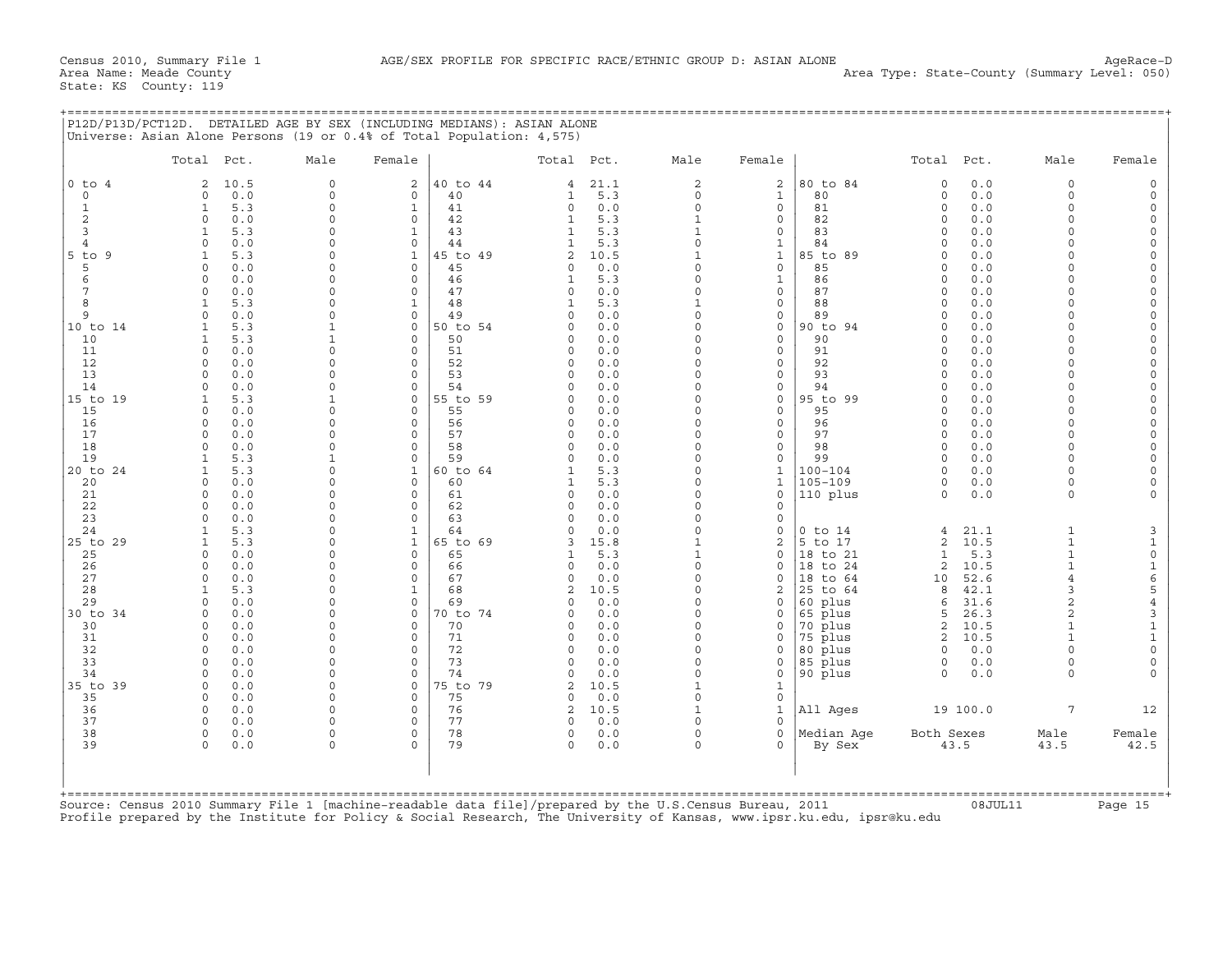Census 2010, Summary File 1 AGE/SEX PROFILE FOR SPECIFIC RACE/ETHNIC GROUP E: NAT HAWAIIAN/OTH. PACIFIC ISLANDER ALONE AgeRace-E<br>Area Name: Meade County (Summary Level: 050) Area Type: State-County (Summary Level: 050) State: KS County: 119

+===================================================================================================================================================+

|                | Total Pct.          | Male                 | Female                     |          | Total Pct.           |                      | Male                 | Female                     |             | Total Pct.           |     | Male     | Female |
|----------------|---------------------|----------------------|----------------------------|----------|----------------------|----------------------|----------------------|----------------------------|-------------|----------------------|-----|----------|--------|
| $0$ to $4$     | $\Omega$            | $\mathbf 0$          | $\mathbf 0$                | 40 to 44 | $\Omega$             | $\cdot$              | $\circ$              | $\mathbf 0$                | 80 to 84    | $\mathsf{O}\xspace$  |     | $\circ$  |        |
| $\circ$        | $\Omega$            | $\Omega$             | $\mathbf 0$                | 40       | $\Omega$             | $\ddot{\phantom{0}}$ | $\Omega$             | $\Omega$                   | 80          | $\Omega$             |     | $\Omega$ |        |
| 1              | $\Omega$            | $\Omega$             | $\mathbf 0$                | 41       | $\Omega$             |                      | $\Omega$             | $\mathbf 0$                | 81          | $\Omega$             |     | $\Omega$ |        |
| 2              | $\cap$              | $\Omega$             | $\Omega$                   | 42       | $\Omega$             |                      | $\Omega$             | $\mathbf 0$                | 82          | $\Omega$             |     | $\Omega$ |        |
| 3              |                     | $\Omega$             | $\mathbf 0$                | 43       | $\cap$               |                      | $\Omega$             | $\mathbf 0$                | 83          | $\Omega$             |     | $\cap$   |        |
| $\overline{4}$ |                     | $\Omega$             | $\Omega$                   | 44       | $\cap$               |                      | $\Omega$             | $\mathbf 0$                | 84          | $\cap$               |     | $\cap$   |        |
| $5$ to<br>9    | $\cap$              | $\Omega$             | $\mathbf 0$                | 45 to 49 | O                    |                      | $\Omega$             | 0                          | 85 to 89    | $\Omega$             |     | $\cap$   |        |
| 5<br>6         | $\cap$              |                      | $\mathbf 0$<br>$\mathbf 0$ | 45<br>46 | U<br>U               | $\cdot$              | O<br>O               | $\mathbf 0$<br>$\mathbf 0$ | 85<br>86    | $\Omega$<br>$\Omega$ |     |          |        |
| 7              |                     |                      | $\Omega$                   | 47       | $\Omega$             | $\cdot$              | $\Omega$             | $\mathbf 0$                | 87          | $\Omega$             |     |          |        |
| 8              |                     |                      | $\Omega$                   | 48       | $\Omega$             |                      | $\Omega$             | $\mathbf 0$                | 88          | $\Omega$             |     |          |        |
| 9              |                     |                      | $\mathbf 0$                | 49       | U                    |                      | $\Omega$             | 0                          | 89          | $\Omega$             |     | $\cap$   |        |
| 10 to 14       |                     | $\Omega$             | $\mathbf 0$                | 50 to 54 | U                    |                      | $\Omega$             | 0                          | 90 to 94    | $\Omega$             |     | $\cap$   |        |
| 10             | $\Omega$            | $\Omega$             | $\mathbf 0$                | 50       | 0                    |                      | $\Omega$             | $\mathbf 0$                | 90          | $\Omega$             |     | $\cap$   |        |
| 11             |                     |                      | $\mathbf 0$                | 51       | O                    |                      | $\Omega$             | 0                          | 91          | $\Omega$             |     | $\cap$   |        |
| 12             |                     | $\Omega$             | 0                          | 52       | 0                    |                      | $\Omega$             | $\mathbf 0$                | 92          | $\Omega$             |     | $\cap$   |        |
| 13             |                     |                      | $\Omega$                   | 53       | $\Omega$             |                      | 0                    | $\mathbf 0$                | 93          | $\Omega$             |     |          |        |
| 14             | $\Omega$            |                      | $\mathbf 0$                | 54       | $\Omega$             |                      | $\Omega$             | 0                          | 94          | $\Omega$             |     | $\Omega$ |        |
| 15 to 19       |                     |                      | 0                          | 55 to 59 |                      |                      | $\Omega$             | 0                          | 95 to 99    | $\Omega$             |     |          |        |
| 15             |                     | $\Omega$             | $\Omega$                   | 55       | O                    |                      | $\Omega$             | $\mathbf 0$                | 95          | $\Omega$             |     | $\Omega$ |        |
| 16             | $\Omega$            | $\Omega$             | $\mathbf 0$                | 56       | 0                    |                      | $\Omega$             | 0                          | 96          | $\Omega$             |     | $\cap$   |        |
| 17             |                     |                      | $\mathbf 0$                | 57       | O                    |                      | $\Omega$             | 0                          | 97          | $\Omega$             |     | $\cap$   |        |
| 18             |                     |                      | 0                          | 58       | O                    |                      | $\Omega$             | 0                          | 98          | $\Omega$             |     | $\Omega$ |        |
| 19             |                     |                      | 0                          | 59       | U                    |                      | $\Omega$             | 0                          | 99          | $\Omega$             |     | $\cap$   |        |
| 20 to 24       |                     |                      | $\Omega$                   | 60 to 64 | $\Omega$             |                      | $\Omega$             | $\mathbf 0$                | $100 - 104$ | $\Omega$             |     | $\Omega$ |        |
| 20             |                     |                      | $\Omega$                   | 60       | U                    |                      | $\Omega$             | $\mathbf 0$                | $105 - 109$ | $\Omega$             |     | $\Omega$ |        |
| 21             |                     | $\Omega$             | $\Omega$<br>$\Omega$       | 61<br>62 | $\Omega$<br>$\Omega$ |                      | $\Omega$<br>$\Omega$ | $\circ$<br>$\mathbf 0$     | 110 plus    | $\Omega$             |     | $\Omega$ |        |
| 22<br>23       |                     | $\Omega$             | $\Omega$                   | 63       | $\Omega$             |                      | $\Omega$             | $\mathbf 0$                |             |                      |     |          |        |
| 24             |                     | $\Omega$             | $\mathbf 0$                | 64       | $\Omega$             |                      | $\Omega$             | $\mathbf 0$                | $0$ to $14$ | $\circ$              |     | $\circ$  |        |
| 25 to 29       |                     |                      | $\mathbf 0$                | 65 to 69 | $\Omega$             |                      | $\Omega$             | $\Omega$                   | 5 to 17     | $\Omega$             |     | $\Omega$ |        |
| 25             | $\cap$              | $\cap$               | $\mathbf 0$                | 65       | O                    | $\cdot$              | $\Omega$             | $\mathbf 0$                | 18 to 21    | $\Omega$             |     | $\Omega$ |        |
| 26             |                     |                      | $\Omega$                   | 66       | $\Omega$             |                      | $\Omega$             | $\Omega$                   | 18 to 24    | $\Omega$             |     | $\Omega$ |        |
| 27             |                     |                      | $\Omega$                   | 67       | $\cap$               |                      | $\Omega$             | $\Omega$                   | 18 to 64    | $\Omega$             |     | $\Omega$ |        |
| 28             |                     | $\Omega$             | $\mathbf 0$                | 68       | $\Omega$             |                      | $\Omega$             | 0                          | 25 to 64    | $\Omega$             |     | $\Omega$ |        |
| 29             |                     | $\Omega$             | $\circ$                    | 69       | U                    |                      | $\Omega$             | 0                          | 60 plus     | $\Omega$             |     | $\Omega$ |        |
| 30 to 34       |                     | $\Omega$             | $\mathbf 0$                | 70 to 74 | O                    | $\cdot$              | $\Omega$             | 0                          | 65 plus     | $\Omega$             |     | $\Omega$ |        |
| 30             |                     | $\Omega$             | $\Omega$                   | 70       | $\Omega$             |                      | $\Omega$             | 0                          | 70 plus     | $\Omega$             |     | $\cap$   |        |
| 31             | $\Omega$            | $\Omega$             | $\mathbf 0$                | 71       | $\Omega$             | $\ddot{\phantom{a}}$ | $\Omega$             | $\mathbf 0$                | 75 plus     | $\circ$              |     | $\Omega$ |        |
| 32             |                     |                      | $\mathbf 0$                | 72       | $\Omega$             | $\bullet$            | $\Omega$             | 0                          | 80 plus     | $\Omega$             |     | $\Omega$ |        |
| 33             | $\cap$              | $\Omega$             | $\mathbf 0$                | 73       | $\Omega$             | $\cdot$              | $\Omega$             | $\mathbf 0$                | 85 plus     | $\Omega$             |     | $\Omega$ |        |
| 34             |                     |                      | $\circ$                    | 74       | $\Omega$             |                      | $\Omega$             | $\mathbf 0$                | 90 plus     | $\Omega$             |     | $\Omega$ |        |
| 35 to 39       |                     | $\Omega$             | $\mathbf 0$                | 75 to 79 | $\Omega$             |                      | $\Omega$             | $\Omega$                   |             |                      |     |          |        |
| 35             | $\cap$              | $\Omega$             | $\mathbf 0$                | 75       | $\Omega$             |                      | $\Omega$             | 0                          |             |                      |     |          |        |
| 36             |                     | $\Omega$             | $\mathbf 0$                | 76       | $\Omega$             |                      | $\Omega$             | 0                          | All Ages    | $\mathsf O$          |     | $\Omega$ |        |
| 37<br>38       | $\circ$<br>$\Omega$ | $\Omega$<br>$\Omega$ | $\mathbf 0$<br>0           | 77<br>78 | 0<br>0               |                      | $\Omega$<br>$\Omega$ | 0<br>$\mathbf 0$           | Median Aqe  | Both Sexes           |     | Male     | Female |
| 39             | $\Omega$            |                      |                            | 79       | $\Omega$             |                      | $\Omega$             | $\Omega$                   |             |                      | 0.0 | 0.0      |        |
|                |                     |                      |                            |          |                      |                      |                      |                            | By Sex      |                      |     |          | 0.0    |
|                |                     |                      |                            |          |                      |                      |                      |                            |             |                      |     |          |        |
|                |                     |                      |                            |          |                      |                      |                      |                            |             |                      |     |          |        |

Profile prepared by the Institute for Policy & Social Research, The University of Kansas, www.ipsr.ku.edu, ipsr@ku.edu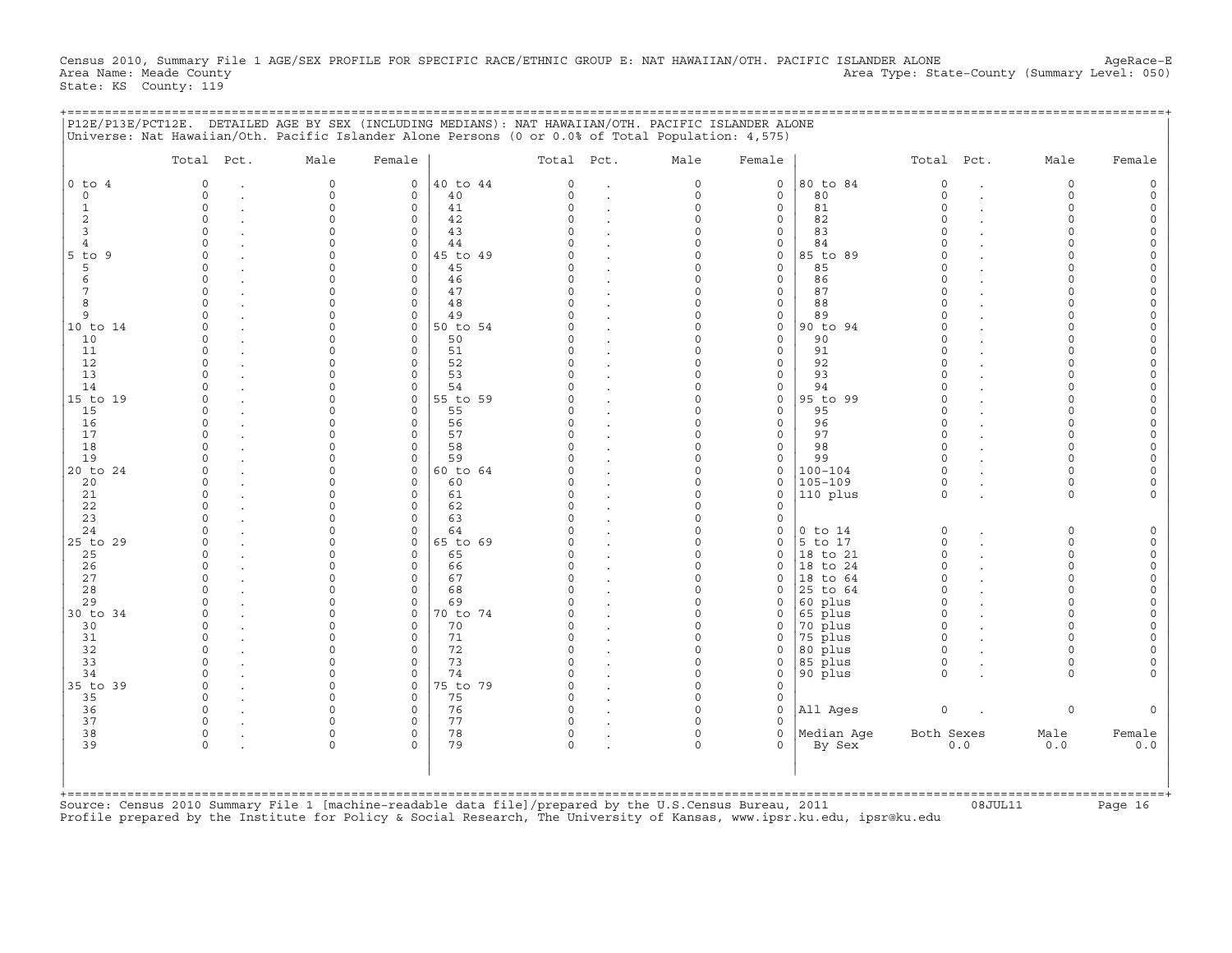|               |            |               | P12F/P13F/PCT12F. DETAILED AGE BY SEX (INCLUDING MEDIANS): SOME OTHER RACE ALONE<br>Universe: Some Other Race Alone Persons (172 or 3.8% of Total Population: 4,575) |        |             |               |        |      |        |                     |       |      |      |        |
|---------------|------------|---------------|----------------------------------------------------------------------------------------------------------------------------------------------------------------------|--------|-------------|---------------|--------|------|--------|---------------------|-------|------|------|--------|
|               | Total Pct. |               | Male                                                                                                                                                                 | Female |             | Total Pct.    |        | Male | Female |                     | Total | Pct. | Male | Female |
| $ 0 \t{to} 4$ |            | 22 12.8       | 10                                                                                                                                                                   |        | 12 40 to 44 |               | 12 7.0 |      |        | 4  80 to 84         |       | 10.6 |      |        |
|               |            | $5 \quad 2.9$ |                                                                                                                                                                      |        |             | $\sim$ $\sim$ | 2.9    |      |        | 80<br>$\sim$ $\sim$ |       | 0.0  |      |        |

|                     | Total Pct.                        | Male                         | Female                           |                | Total Pct.                     |            | Male                     | Female                       |                        | Total Pct.               |              | Male                            | Female                                 |
|---------------------|-----------------------------------|------------------------------|----------------------------------|----------------|--------------------------------|------------|--------------------------|------------------------------|------------------------|--------------------------|--------------|---------------------------------|----------------------------------------|
| $0$ to $4$          | 22<br>12.8                        | 10                           | 12                               | 40 to 44       | 12                             | 7.0        | 8                        | $\overline{4}$               | 80 to 84               | $\mathbf{1}$             | 0.6          | $\mathbf{1}$                    | $\Omega$                               |
| $\Omega$            | 2.9<br>5                          | $\overline{4}$               | $\mathbf{1}$                     | 40             | 5                              | 2.9        | 3                        | $\overline{a}$               | 80                     | $\circ$                  | 0.0          | $\Omega$                        |                                        |
| $\mathbf{1}$        | 3.5<br>6                          | $\overline{c}$               | $\overline{4}$                   | 41             | 2                              | 1.2        | $\overline{c}$           | $\circ$                      | 81                     | $\Omega$                 | 0.0          | $\Omega$                        |                                        |
| $\overline{2}$<br>3 | 2.3<br>2.9<br>5                   | $\mathbf{2}$<br>$\mathbf{1}$ | $\mathbf{2}$                     | 42<br>43       | 2                              | 1.2        | $\overline{a}$           | 0                            | 82<br>83               | $\mathbf{1}$<br>$\Omega$ | 0.6          | $\mathbf{1}$<br>$\Omega$        | $\Omega$<br>$\Omega$                   |
| $\overline{4}$      | 2<br>1.2                          | $\mathbf{1}$                 | $\overline{4}$<br>$\mathbf{1}$   | 44             | 2<br>$\mathbf{1}$              | 1.2<br>0.6 | $\mathbf{1}$<br>$\Omega$ | $\mathbf{1}$<br>$\mathbf{1}$ | 84                     | $\Omega$                 | 0.0<br>0.0   |                                 | $\Omega$                               |
| $5$ to<br>9         | 21<br>12.2                        | 10                           | 11                               | 45 to 49       | 5                              | 2.9        | ζ                        | $\overline{c}$               | 85 to 89               | $\Omega$                 | 0.0          |                                 |                                        |
| 5                   | 1.7<br>3                          | $\circ$                      | 3                                | 45             | 3                              | 1.7        | $\mathbf{1}$             | $\overline{a}$               | 85                     | $\Omega$                 | 0.0          | $\cap$                          |                                        |
| 6                   | 3.5<br>6                          | 5                            | $\mathbf{1}$                     | 46             | $\Omega$                       | 0.0        | $\Omega$                 | $\circ$                      | 86                     | $\Omega$                 | 0.0          |                                 | $\Omega$                               |
| 7                   | 1.2<br>2                          | $\Omega$                     | 2                                | 47             | $\Omega$                       | 0.0        | $\Omega$                 | $\circ$                      | 87                     | $\Omega$                 | 0.0          | $\cap$                          |                                        |
| 8                   | 1.2<br>2                          | $\mathbf{1}$                 | $\mathbf{1}$                     | 48             | 1                              | 0.6        | $\mathbf{1}$             | $\mathbf{0}$                 | 88                     | $\Omega$                 | 0.0          | $\cap$                          | $\Omega$                               |
| 9                   | 4.7<br>8                          | $\overline{4}$               | 4                                | 49             | 1                              | 0.6        | $\mathbf{1}$             | 0                            | 89                     | $\Omega$                 | 0.0          | $\cap$                          |                                        |
| 10 to 14<br>10      | 19<br>11.0<br>2.9<br>5            | 12<br>$\overline{4}$         | 7<br>$\mathbf{1}$                | 50 to 54<br>50 | 7                              | 4.1<br>0.6 | 5<br>$\mathbf{1}$        | $\mathbf{2}$<br>$\circ$      | 90 to 94<br>90         | $\Omega$<br>$\Omega$     | 0.0<br>0.0   | $\Omega$                        | $\Omega$                               |
| 11                  | 2.3<br>$\overline{4}$             | $\mathbf{3}$                 | $\mathbf{1}$                     | 51             | 1<br>1                         | 0.6        | $\Omega$                 | $\mathbf{1}$                 | 91                     | $\Omega$                 | 0.0          |                                 |                                        |
| 12                  | 1.7<br>3                          | 1                            | 2                                | 52             | 2                              | 1.2        | $\overline{c}$           | $\circ$                      | 92                     | $\Omega$                 | 0.0          | $\cap$                          |                                        |
| 13                  | 3.5<br>$\epsilon$                 | $\overline{4}$               | 2                                | 53             | $\mathbf{1}$                   | 0.6        | $\mathbf{1}$             | $\circ$                      | 93                     | $\Omega$                 | 0.0          |                                 | $\Omega$                               |
| 14                  | 0.6<br>-1                         | $\Omega$                     | $\mathbf{1}$                     | 54             | $\overline{2}$                 | 1.2        | $\mathbf{1}$             | $\mathbf 1$                  | 94                     | $\Omega$                 | 0.0          |                                 |                                        |
| 15 to 19            | 18<br>10.5                        | 9                            | 9                                | 55 to 59       | 10                             | 5.8        | 3                        | 7                            | 95 to 99               | $\Omega$                 | 0.0          | $\cap$                          | $\Omega$                               |
| 15                  | 3.5<br>6                          | 3                            | 3                                | 55             | 2                              | 1.2        | $\Omega$                 | 2                            | 95                     | $\Omega$                 | 0.0          | $\cap$                          | $\Omega$                               |
| 16                  | 2.3<br>$\overline{4}$             | 2<br>$\mathbf{1}$            | $\overline{a}$<br>$\overline{a}$ | 56             | $\mathbf{1}$                   | 0.6        | $\Omega$<br>$\Omega$     | $\mathbf{1}$                 | 96<br>97               | $\Omega$<br>$\Omega$     | 0.0          | $\Omega$<br>$\cap$              | $\Omega$<br>$\Omega$                   |
| 17<br>18            | 1.7<br>3<br>1.7<br>3              | 2                            | $\mathbf{1}$                     | 57<br>58       | $\mathbf{1}$<br>$\overline{4}$ | 0.6<br>2.3 | 3                        | $\mathbf{1}$<br>$\mathbf{1}$ | 98                     | $\Omega$                 | 0.0<br>0.0   | $\Omega$                        |                                        |
| 19                  | 1.2<br>2                          | $\mathbf{1}$                 | $\mathbf{1}$                     | 59             | $\overline{2}$                 | 1.2        | $\circ$                  | 2                            | 99                     | $\Omega$                 | 0.0          | $\cap$                          | $\Omega$                               |
| 20 to 24            | 6.4<br>11                         | 5                            | 6                                | 60 to 64       | 5                              | 2.9        | $\overline{a}$           | 3                            | $100 - 104$            | $\Omega$                 | 0.0          | $\Omega$                        |                                        |
| 20                  | 1.2<br>2                          | $\Omega$                     | 2                                | 60             | 1                              | 0.6        | $\Omega$                 | $\mathbf{1}$                 | $105 - 109$            | $\circ$                  | 0.0          | $\Omega$                        |                                        |
| 21                  | 2.3<br>$\overline{4}$             | 3                            | $\mathbf{1}$                     | 61             | $\mathbf{1}$                   | 0.6        | $\Omega$                 | $\mathbf{1}$                 | 110 plus               | $\Omega$                 | 0.0          | $\Omega$                        |                                        |
| 22                  | 0.0<br>$\Omega$                   | $\Omega$                     | $\mathbf 0$                      | 62             | $\Omega$                       | 0.0        | $\Omega$                 | $\mathbf 0$                  |                        |                          |              |                                 |                                        |
| 23                  | 1.2<br>2                          | $\overline{2}$               | $\Omega$                         | 63             | 3                              | 1.7        | $\overline{c}$           | $\mathbf{1}$                 |                        |                          |              |                                 |                                        |
| 24<br>25 to 29      | 3<br>1.7<br>12<br>7.0             | $\Omega$<br>7                | 3<br>5                           | 64<br>65 to 69 | $\Omega$<br>$\mathbf{1}$       | 0.0<br>0.6 | $\circ$<br>$\mathbf{1}$  | $\mathbf 0$<br>$\mathbf 0$   | $0$ to $14$<br>5 to 17 | 62<br>53                 | 36.0<br>30.8 | 32<br>28                        | 30                                     |
| 25                  | 1.2<br>2                          | $\overline{a}$               | $\Omega$                         | 65             | $\mathbf{1}$                   | 0.6        | $\mathbf{1}$             | $\mathbf{0}$                 | 18 to 21               | 11                       | 6.4          | 6                               | $\begin{array}{c} 25 \\ 5 \end{array}$ |
| 26                  | 0.6<br>1                          | $\Omega$                     | $\mathbf{1}$                     | 66             | 0                              | 0.0        | $\Omega$                 | $\mathbf 0$                  | 18 to 24               | 16                       | 9.3          | 8                               | 8                                      |
| 27                  | 5<br>2.9                          | $\overline{a}$               | 3                                | 67             | 0                              | 0.0        | $\Omega$                 | $\mathbf 0$                  | 18 to 64               | 93                       | 54.1         | 50                              | 43                                     |
| 28                  | 1.7<br>3                          | 3                            | $\mathbf 0$                      | 68             | $\Omega$                       | 0.0        | $\Omega$                 | 0                            | 25 to 64               | 77                       | 44.8         | 42                              | 35                                     |
| 29                  | 0.6<br>$\mathbf{1}$               | $\Omega$                     | $\mathbf{1}$                     | 69             | $\Omega$                       | 0.0        | $\Omega$                 | $\mathbf 0$                  | 60 plus                | 9                        | 5.2          | 5                               | $\overline{4}$                         |
| 30 to 34            | 6.4<br>11                         | $\mathsf{R}$                 | 3                                | 70 to 74       | 1                              | 0.6        | $\Omega$                 | 1                            | 65 plus                | $\overline{4}$           | 2.3          | 3                               | $\mathbf 1$                            |
| 30<br>31            | 2<br>1.2<br>2.3<br>$\overline{4}$ | $\mathbf{1}$<br>$\mathbf{3}$ | $\mathbf{1}$                     | 70<br>71       | $\Omega$<br>$\Omega$           | 0.0<br>0.0 | $\Omega$<br>$\Omega$     | $\mathbf 0$                  | 70 plus                | 3<br>$\overline{c}$      | 1.7<br>1.2   | $\overline{a}$<br>$\mathcal{D}$ | $\mathbf 1$<br>$\Omega$                |
| 32                  | 0.6<br>$\mathbf{1}$               |                              | $\mathbf{1}$<br>$\Omega$         | 72             | $\Omega$                       | 0.0        | $\Omega$                 | $\mathbf 0$<br>$\mathbf 0$   | 75 plus<br>80 plus     | $\mathbf{1}$             | 0.6          |                                 | $\Omega$                               |
| 33                  | 1.2<br>2                          | 1                            | $\mathbf{1}$                     | 73             | 1                              | 0.6        | $\Omega$                 | 1                            | 85 plus                | 0                        | 0.0          | $\Omega$                        | $\Omega$                               |
| 34                  | 1.2<br>2                          | $\overline{2}$               | $\Omega$                         | 74             | $\Omega$                       | 0.0        | $\Omega$                 | $\mathbf 0$                  | 90 plus                | $\Omega$                 | 0.0          | $\Omega$                        |                                        |
| 35 to 39            | 15<br>8.7                         | 6                            | 9                                | 75 to 79       | 1                              | 0.6        | $\mathbf{1}$             | $\mathbf{0}$                 |                        |                          |              |                                 |                                        |
| 35                  | 1.2<br>2                          | $\mathbf{1}$                 | $\mathbf{1}$                     | 75             | $\Omega$                       | 0.0        | $\Omega$                 | $\mathbf{0}$                 |                        |                          |              |                                 |                                        |
| 36                  | $\mathbf{1}$<br>0.6               | 1                            | $\mathbf 0$                      | 76             | $\mathbf 0$                    | 0.0        | $\Omega$                 | $\mathbf{0}$                 | All Ages               |                          | 172 100.0    | 91                              | 81                                     |
| 37                  | 2.3                               | $\Omega$                     | $\overline{4}$                   | 77             | $\Omega$                       | 0.0        | $\cap$                   | $\Omega$                     |                        |                          |              |                                 |                                        |
| 38<br>39            | 1.2<br>2<br>3.5                   | 1<br>$\mathbf{z}$            | 1<br>ζ                           | 78<br>79       | $\circ$<br>$\mathbf{1}$        | 0.0<br>0.6 | $\Omega$<br>1            | $\circ$<br>$\Omega$          | Median Aqe<br>By Sex   | Both Sexes               | 22.5         | Male<br>23.8                    | Female<br>20.8                         |
|                     |                                   |                              |                                  |                |                                |            |                          |                              |                        |                          |              |                                 |                                        |
|                     |                                   |                              |                                  |                |                                |            |                          |                              |                        |                          |              |                                 |                                        |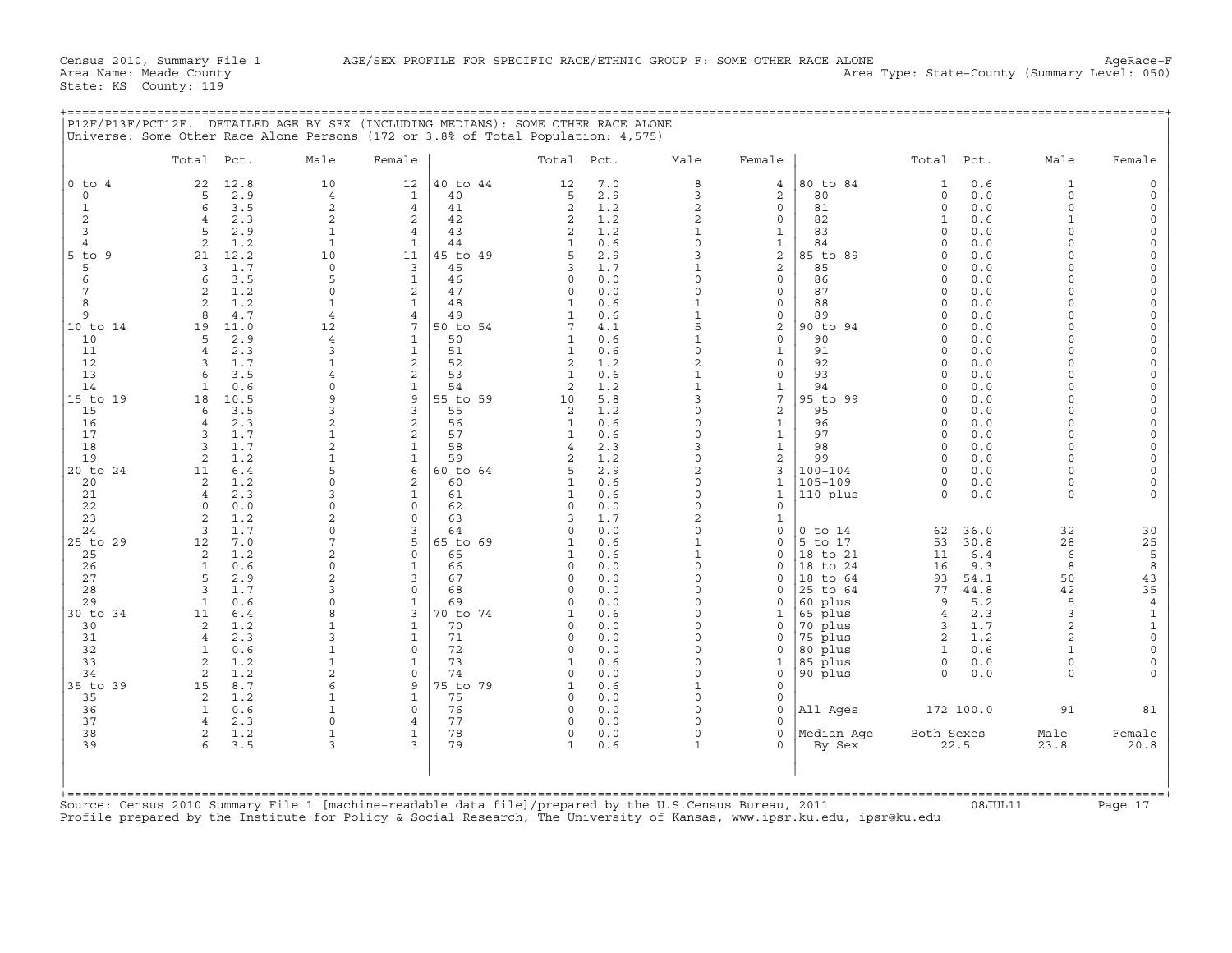+===================================================================================================================================================+

State: KS County: 119

| $0$ to $4$<br>12<br>40 to 44<br>$\circ$<br>80 to 84<br>0.0<br>$\circ$<br>19<br>25.0<br>7<br>1.3<br>$\mathbf{1}$<br>0<br>1<br>0.0<br>0.0<br>$\mathbf 0$<br>6.6<br>$\overline{4}$<br>40<br>0<br>$\circ$<br>$\mathbf{0}$<br>80<br>$\circ$<br>$\circ$<br>5<br>$\mathbf{1}$<br>5<br>$\mathbf{1}$<br>81<br>0.0<br>$\circ$<br>$\mathbf{1}$<br>6.6<br>$\overline{4}$<br>41<br>$\mathbf{1}$<br>1.3<br>0<br>$\mathbf{1}$<br>0<br>2<br>2<br>2<br>0.0<br>$\Omega$<br>0.0<br>$\Omega$<br>2.6<br>$\circ$<br>42<br>0<br>82<br>0<br>0<br>3<br>5<br>6.6<br>43<br>0.0<br>$\Omega$<br>83<br>0.0<br>$\Omega$<br>4<br>1<br>0<br>0<br>$\Omega$<br>2<br>2.6<br>$\mathbf 1$<br>$\mathbf{1}$<br>44<br>$\circ$<br>0.0<br>$\Omega$<br>0<br>84<br>0.0<br>$\Omega$<br>$\overline{4}$<br>$\Omega$<br>5<br>2<br>$5$ to $9$<br>12<br>15.8<br>7<br>45 to 49<br>$\overline{a}$<br>2.6<br>$\Omega$<br>85 to 89<br>0.0<br>$\Omega$<br>0<br>2<br>2<br>5<br>5.3<br>45<br>0.0<br>$\Omega$<br>0<br>85<br>0.0<br>$\Omega$<br>$\overline{4}$<br>0<br>$\Omega$<br>5.3<br>$\mathbf 0$<br>46<br>0.0<br>0<br>86<br>0.0<br>$\Omega$<br>6<br>$\overline{4}$<br>4<br>0<br>$\Omega$<br>0<br>7<br>2.6<br>$\mathbf{1}$<br>$\mathbf{1}$<br>47<br>$\Omega$<br>0.0<br>$\Omega$<br>$\mathbf{0}$<br>87<br>0.0<br>$\cap$<br>2<br>$\Omega$<br>$\overline{c}$<br>8<br>$\Omega$<br>$\Omega$<br>48<br>$\overline{c}$<br>2.6<br>$\Omega$<br>88<br>0.0<br>$\Omega$<br>$\Omega$<br>0.0<br>$\Omega$<br>$\mathsf{Q}$<br>2.6<br>$\Omega$<br>$\overline{2}$<br>89<br>0.0<br>2<br>49<br>$\Omega$<br>0.0<br>$\Omega$<br>0<br>$\Omega$<br>$\Omega$<br>7<br>3<br>50 to 54<br>2.6<br>$\overline{2}$<br>90 to 94<br>0.0<br>10 to 14<br>10<br>13.2<br>$\overline{a}$<br>0<br>$\Omega$<br>$\cap$<br>$\mathbf 0$<br>50<br>0.0<br>$\Omega$<br>0<br>0.0<br>10<br>$\mathbf{1}$<br>1.3<br>$\mathbf 1$<br>$\circ$<br>90<br>$\Omega$<br>$\Omega$<br>11<br>2<br>$\overline{2}$<br>91<br>2.6<br>$\mathbf 0$<br>51<br>0<br>0.0<br>$\Omega$<br>0<br>0.0<br>$\Omega$<br>$\Omega$<br>3<br>$\overline{2}$<br>92<br>0.0<br>12<br>5.3<br>$\mathbf{1}$<br>52<br>$\overline{a}$<br>2.6<br>$\mathbf{0}$<br>$\Omega$<br>4<br>$\Omega$<br>13<br>3.9<br>$\mathbf{1}$<br>$\overline{2}$<br>53<br>0.0<br>$\Omega$<br>$\mathbf{0}$<br>93<br>0.0<br>$\Omega$<br>3<br>0<br>$\Omega$<br>54<br>$\Omega$<br>$\mathbf{0}$<br>0.0<br>14<br>$\Omega$<br>0.0<br>0<br>$\circ$<br>0.0<br>94<br>$\Omega$<br>$\Omega$<br>0<br>2<br>55 to 59<br>95 to 99<br>15 to 19<br>6.6<br>3<br>1.3<br>$\Omega$<br>$\mathbf{1}$<br>0.0<br>$\Omega$<br>5<br>$\mathbf{1}$<br>O<br>$\Omega$<br>15<br>$\mathbf{1}$<br>1.3<br>$\mathbf{1}$<br>55<br>0.0<br>$\Omega$<br>$\mathbf 0$<br>95<br>0.0<br>$\Omega$<br>$\Omega$<br>$\Omega$<br>$\overline{2}$<br>$\circ$<br>16<br>2<br>2.6<br>56<br>0.0<br>$\Omega$<br>$\mathsf{O}$<br>96<br>0.0<br>$\Omega$<br>0<br>0<br>17<br>1.3<br>0<br>57<br>1.3<br>$\Omega$<br>97<br>0.0<br>$\Omega$<br>1<br>1<br>1<br>1<br>$\Omega$<br>18<br>1.3<br>$\mathbf{1}$<br>$\circ$<br>58<br>$\circ$<br>0.0<br>$\Omega$<br>0<br>98<br>0<br>0.0<br>$\Omega$<br>$\mathbf{1}$<br>19<br>0.0<br>0<br>$\circ$<br>59<br>$\circ$<br>0.0<br>0<br>$\mathbf{0}$<br>99<br>0.0<br>$\Omega$<br>$\Omega$<br>$\Omega$<br>1.3<br>2.6<br>$\overline{2}$<br>$100 - 104$<br>20 to 24<br>$\mathbf 1$<br>$\mathbf{0}$<br>60 to 64<br>$\overline{a}$<br>0<br>$\Omega$<br>0.0<br>$\cap$<br>$\mathbf{1}$<br>$\overline{a}$<br>$105 - 109$<br>0.0<br>$\circ$<br>20<br>$\Omega$<br>$\Omega$<br>60<br>$\overline{a}$<br>2.6<br>0<br>0<br>0.0<br>$\circ$<br>0.0<br>$\Omega$<br>$\Omega$<br>0.0<br>$\Omega$<br>110 plus<br>$\Omega$<br>0.0<br>21<br>$\Omega$<br>61<br>$\Omega$<br>0<br>$\Omega$<br>22<br>1.3<br>$\mathbf 1$<br>$\mathbf 0$<br>62<br>$\circ$<br>0.0<br>$\Omega$<br>0<br>1<br>23<br>$\Omega$<br>$\Omega$<br>0.0<br>$\Omega$<br>63<br>$\circ$<br>0.0<br>$\Omega$<br>0<br>53.9<br>26<br>24<br>0.0<br>$\Omega$<br>$\mathbf 0$<br>64<br>0.0<br>$\Omega$<br>0<br>$0$ to $14$<br>41<br>$\Omega$<br>0<br>25 to 29<br>5.3<br>3<br>65 to 69<br>5 to 17<br>26<br>34.2<br>16<br>$\mathbf{1}$<br>1.3<br>$\mathbf{1}$<br>0<br>$\overline{4}$<br>$\mathbf{1}$<br>$\circ$<br>1.3<br>$\mathbf{1}$<br>0.0<br>0<br>$\mathbf{0}$<br>65<br>0.0<br>0<br>18 to 21<br>1<br>25<br>$\mathbf 0$<br>0<br>$\overline{c}$<br>2.6<br>26<br>0.0<br>$\Omega$<br>$\mathbf 0$<br>66<br>$\circ$<br>0.0<br>$\Omega$<br>18 to 24<br>2<br>$\Omega$<br>$\Omega$<br>1.3<br>13<br>27<br>$\mathbf{1}$<br>$\mathbf 0$<br>67<br>0.0<br>$\Omega$<br>18 to 64<br>34.2<br>$\mathbf{1}$<br>0<br>$\Omega$<br>26<br>28<br>$\circ$<br>0.0<br>0<br>$\Omega$<br>68<br>$\mathbf{1}$<br>1.3<br>$\mathbf{1}$<br>25 to 64<br>24<br>31.6<br>11<br>0<br>29<br>3.9<br>$\Omega$<br>3<br>69<br>0<br>0.0<br>$\Omega$<br>60 plus<br>7<br>9.2<br>$\overline{4}$<br>3<br>0<br>65 plus<br>6.6<br>2<br>30 to 34<br>7<br>9.2<br>3<br>$\overline{4}$<br>70 to 74<br>$\overline{a}$<br>2.6<br>$\Omega$<br>2<br>5<br>2<br>2.6<br>$\mathbf 1$<br>70<br>0.0<br>0<br>70 plus<br>5.3<br>$\mathbf{1}$<br>30<br>1<br>0<br>0<br>4<br>75 plus<br>2.6<br>$\mathbf{1}$<br>31<br>0.0<br>$\Omega$<br>$\Omega$<br>71<br>$\mathbf{1}$<br>1.3<br>$\Omega$<br>2<br>$\Omega$<br>1<br>32<br>0.0<br>$\circ$<br>$\Omega$<br>72<br>$\circ$<br>$\Omega$<br>80 plus<br>0.0<br>$\Omega$<br>0.0<br>0<br>$\Omega$<br>$\Omega$<br>5.3<br>33<br>$\mathbf{1}$<br>3<br>73<br>0.0<br>$\Omega$<br>85 plus<br>$\Omega$<br>0.0<br>$\Omega$<br>0<br>$\Omega$<br>$\overline{4}$<br>$\mathbf{1}$<br>$\Omega$<br>1.3<br>$\Omega$<br>$\mathbf{1}$<br>90 plus<br>34<br>1.3<br>74<br>$\mathbf{1}$<br>$\Omega$<br>0.0<br>$\Omega$<br>1<br>2<br>75 to 79<br>35 to 39<br>5<br>6.6<br>3<br>$\overline{a}$<br>2.6<br>$\mathbf{1}$<br>$\mathbf{1}$<br>$\circ$<br>$\circ$<br>75<br>0.0<br>$\Omega$<br>35<br>$\Omega$<br>0.0<br>0<br>$\mathbf 0$<br>$\Omega$<br>All Ages<br>76 100.0<br>43<br>36<br>$\mathbf{1}$<br>1.3<br>$\mathbf 1$<br>76<br>1.3<br>0<br>1<br>$\mathbf{1}$<br>37<br>2<br>2.6<br>$\mathbf{1}$<br>77<br>1.3<br>$\mathbf{1}$<br>$\mathbf{1}$<br>$\Omega$<br>1<br>38<br>$\mathbf 0$<br>78<br>$\circ$<br>Median Age<br>Both Sexes<br>$\circ$<br>$\mathbf{0}$<br>0.0<br>$\Omega$<br>0<br>Male<br>0.0<br>79<br>39<br>2<br>2.6<br>$\mathbf 1$<br>$\mathbf{1}$<br>$\Omega$<br>0.0<br>$\Omega$<br>By Sex<br>13.0<br>11.8<br>$\Omega$ | Total Pct. | Male | Female | Total Pct. | Male | Female | Total Pct. | Male | Female |
|----------------------------------------------------------------------------------------------------------------------------------------------------------------------------------------------------------------------------------------------------------------------------------------------------------------------------------------------------------------------------------------------------------------------------------------------------------------------------------------------------------------------------------------------------------------------------------------------------------------------------------------------------------------------------------------------------------------------------------------------------------------------------------------------------------------------------------------------------------------------------------------------------------------------------------------------------------------------------------------------------------------------------------------------------------------------------------------------------------------------------------------------------------------------------------------------------------------------------------------------------------------------------------------------------------------------------------------------------------------------------------------------------------------------------------------------------------------------------------------------------------------------------------------------------------------------------------------------------------------------------------------------------------------------------------------------------------------------------------------------------------------------------------------------------------------------------------------------------------------------------------------------------------------------------------------------------------------------------------------------------------------------------------------------------------------------------------------------------------------------------------------------------------------------------------------------------------------------------------------------------------------------------------------------------------------------------------------------------------------------------------------------------------------------------------------------------------------------------------------------------------------------------------------------------------------------------------------------------------------------------------------------------------------------------------------------------------------------------------------------------------------------------------------------------------------------------------------------------------------------------------------------------------------------------------------------------------------------------------------------------------------------------------------------------------------------------------------------------------------------------------------------------------------------------------------------------------------------------------------------------------------------------------------------------------------------------------------------------------------------------------------------------------------------------------------------------------------------------------------------------------------------------------------------------------------------------------------------------------------------------------------------------------------------------------------------------------------------------------------------------------------------------------------------------------------------------------------------------------------------------------------------------------------------------------------------------------------------------------------------------------------------------------------------------------------------------------------------------------------------------------------------------------------------------------------------------------------------------------------------------------------------------------------------------------------------------------------------------------------------------------------------------------------------------------------------------------------------------------------------------------------------------------------------------------------------------------------------------------------------------------------------------------------------------------------------------------------------------------------------------------------------------------------------------------------------------------------------------------------------------------------------------------------------------------------------------------------------------------------------------------------------------------------------------------------------------------------------------------------------------------------------------------------------------------------------------------------------------------------------------------------------------------------------------------------------------------------------------------------------------------------------------------------------------------------------------------------------------------------------------------------------------------------------------------------------------------------------------------------------------------------------------------------------------------------------------------------------------------------------------------------------------------------------------------------------------------------------------------------------------------------------------------------------------------------------------------------------------------------------------------------------------------------------------------------------------------------------------------------------------------------------------------------------------------------------------------------------------------------------------------------------------------------|------------|------|--------|------------|------|--------|------------|------|--------|
|                                                                                                                                                                                                                                                                                                                                                                                                                                                                                                                                                                                                                                                                                                                                                                                                                                                                                                                                                                                                                                                                                                                                                                                                                                                                                                                                                                                                                                                                                                                                                                                                                                                                                                                                                                                                                                                                                                                                                                                                                                                                                                                                                                                                                                                                                                                                                                                                                                                                                                                                                                                                                                                                                                                                                                                                                                                                                                                                                                                                                                                                                                                                                                                                                                                                                                                                                                                                                                                                                                                                                                                                                                                                                                                                                                                                                                                                                                                                                                                                                                                                                                                                                                                                                                                                                                                                                                                                                                                                                                                                                                                                                                                                                                                                                                                                                                                                                                                                                                                                                                                                                                                                                                                                                                                                                                                                                                                                                                                                                                                                                                                                                                                                                                                                                                                                                                                                                                                                                                                                                                                                                                                                                                                                                                                                                        |            |      |        |            |      |        |            |      |        |
|                                                                                                                                                                                                                                                                                                                                                                                                                                                                                                                                                                                                                                                                                                                                                                                                                                                                                                                                                                                                                                                                                                                                                                                                                                                                                                                                                                                                                                                                                                                                                                                                                                                                                                                                                                                                                                                                                                                                                                                                                                                                                                                                                                                                                                                                                                                                                                                                                                                                                                                                                                                                                                                                                                                                                                                                                                                                                                                                                                                                                                                                                                                                                                                                                                                                                                                                                                                                                                                                                                                                                                                                                                                                                                                                                                                                                                                                                                                                                                                                                                                                                                                                                                                                                                                                                                                                                                                                                                                                                                                                                                                                                                                                                                                                                                                                                                                                                                                                                                                                                                                                                                                                                                                                                                                                                                                                                                                                                                                                                                                                                                                                                                                                                                                                                                                                                                                                                                                                                                                                                                                                                                                                                                                                                                                                                        |            |      |        |            |      |        |            |      |        |
|                                                                                                                                                                                                                                                                                                                                                                                                                                                                                                                                                                                                                                                                                                                                                                                                                                                                                                                                                                                                                                                                                                                                                                                                                                                                                                                                                                                                                                                                                                                                                                                                                                                                                                                                                                                                                                                                                                                                                                                                                                                                                                                                                                                                                                                                                                                                                                                                                                                                                                                                                                                                                                                                                                                                                                                                                                                                                                                                                                                                                                                                                                                                                                                                                                                                                                                                                                                                                                                                                                                                                                                                                                                                                                                                                                                                                                                                                                                                                                                                                                                                                                                                                                                                                                                                                                                                                                                                                                                                                                                                                                                                                                                                                                                                                                                                                                                                                                                                                                                                                                                                                                                                                                                                                                                                                                                                                                                                                                                                                                                                                                                                                                                                                                                                                                                                                                                                                                                                                                                                                                                                                                                                                                                                                                                                                        |            |      |        |            |      |        |            |      |        |
|                                                                                                                                                                                                                                                                                                                                                                                                                                                                                                                                                                                                                                                                                                                                                                                                                                                                                                                                                                                                                                                                                                                                                                                                                                                                                                                                                                                                                                                                                                                                                                                                                                                                                                                                                                                                                                                                                                                                                                                                                                                                                                                                                                                                                                                                                                                                                                                                                                                                                                                                                                                                                                                                                                                                                                                                                                                                                                                                                                                                                                                                                                                                                                                                                                                                                                                                                                                                                                                                                                                                                                                                                                                                                                                                                                                                                                                                                                                                                                                                                                                                                                                                                                                                                                                                                                                                                                                                                                                                                                                                                                                                                                                                                                                                                                                                                                                                                                                                                                                                                                                                                                                                                                                                                                                                                                                                                                                                                                                                                                                                                                                                                                                                                                                                                                                                                                                                                                                                                                                                                                                                                                                                                                                                                                                                                        |            |      |        |            |      |        |            |      |        |
|                                                                                                                                                                                                                                                                                                                                                                                                                                                                                                                                                                                                                                                                                                                                                                                                                                                                                                                                                                                                                                                                                                                                                                                                                                                                                                                                                                                                                                                                                                                                                                                                                                                                                                                                                                                                                                                                                                                                                                                                                                                                                                                                                                                                                                                                                                                                                                                                                                                                                                                                                                                                                                                                                                                                                                                                                                                                                                                                                                                                                                                                                                                                                                                                                                                                                                                                                                                                                                                                                                                                                                                                                                                                                                                                                                                                                                                                                                                                                                                                                                                                                                                                                                                                                                                                                                                                                                                                                                                                                                                                                                                                                                                                                                                                                                                                                                                                                                                                                                                                                                                                                                                                                                                                                                                                                                                                                                                                                                                                                                                                                                                                                                                                                                                                                                                                                                                                                                                                                                                                                                                                                                                                                                                                                                                                                        |            |      |        |            |      |        |            |      |        |
|                                                                                                                                                                                                                                                                                                                                                                                                                                                                                                                                                                                                                                                                                                                                                                                                                                                                                                                                                                                                                                                                                                                                                                                                                                                                                                                                                                                                                                                                                                                                                                                                                                                                                                                                                                                                                                                                                                                                                                                                                                                                                                                                                                                                                                                                                                                                                                                                                                                                                                                                                                                                                                                                                                                                                                                                                                                                                                                                                                                                                                                                                                                                                                                                                                                                                                                                                                                                                                                                                                                                                                                                                                                                                                                                                                                                                                                                                                                                                                                                                                                                                                                                                                                                                                                                                                                                                                                                                                                                                                                                                                                                                                                                                                                                                                                                                                                                                                                                                                                                                                                                                                                                                                                                                                                                                                                                                                                                                                                                                                                                                                                                                                                                                                                                                                                                                                                                                                                                                                                                                                                                                                                                                                                                                                                                                        |            |      |        |            |      |        |            |      |        |
|                                                                                                                                                                                                                                                                                                                                                                                                                                                                                                                                                                                                                                                                                                                                                                                                                                                                                                                                                                                                                                                                                                                                                                                                                                                                                                                                                                                                                                                                                                                                                                                                                                                                                                                                                                                                                                                                                                                                                                                                                                                                                                                                                                                                                                                                                                                                                                                                                                                                                                                                                                                                                                                                                                                                                                                                                                                                                                                                                                                                                                                                                                                                                                                                                                                                                                                                                                                                                                                                                                                                                                                                                                                                                                                                                                                                                                                                                                                                                                                                                                                                                                                                                                                                                                                                                                                                                                                                                                                                                                                                                                                                                                                                                                                                                                                                                                                                                                                                                                                                                                                                                                                                                                                                                                                                                                                                                                                                                                                                                                                                                                                                                                                                                                                                                                                                                                                                                                                                                                                                                                                                                                                                                                                                                                                                                        |            |      |        |            |      |        |            |      |        |
|                                                                                                                                                                                                                                                                                                                                                                                                                                                                                                                                                                                                                                                                                                                                                                                                                                                                                                                                                                                                                                                                                                                                                                                                                                                                                                                                                                                                                                                                                                                                                                                                                                                                                                                                                                                                                                                                                                                                                                                                                                                                                                                                                                                                                                                                                                                                                                                                                                                                                                                                                                                                                                                                                                                                                                                                                                                                                                                                                                                                                                                                                                                                                                                                                                                                                                                                                                                                                                                                                                                                                                                                                                                                                                                                                                                                                                                                                                                                                                                                                                                                                                                                                                                                                                                                                                                                                                                                                                                                                                                                                                                                                                                                                                                                                                                                                                                                                                                                                                                                                                                                                                                                                                                                                                                                                                                                                                                                                                                                                                                                                                                                                                                                                                                                                                                                                                                                                                                                                                                                                                                                                                                                                                                                                                                                                        |            |      |        |            |      |        |            |      |        |
|                                                                                                                                                                                                                                                                                                                                                                                                                                                                                                                                                                                                                                                                                                                                                                                                                                                                                                                                                                                                                                                                                                                                                                                                                                                                                                                                                                                                                                                                                                                                                                                                                                                                                                                                                                                                                                                                                                                                                                                                                                                                                                                                                                                                                                                                                                                                                                                                                                                                                                                                                                                                                                                                                                                                                                                                                                                                                                                                                                                                                                                                                                                                                                                                                                                                                                                                                                                                                                                                                                                                                                                                                                                                                                                                                                                                                                                                                                                                                                                                                                                                                                                                                                                                                                                                                                                                                                                                                                                                                                                                                                                                                                                                                                                                                                                                                                                                                                                                                                                                                                                                                                                                                                                                                                                                                                                                                                                                                                                                                                                                                                                                                                                                                                                                                                                                                                                                                                                                                                                                                                                                                                                                                                                                                                                                                        |            |      |        |            |      |        |            |      |        |
|                                                                                                                                                                                                                                                                                                                                                                                                                                                                                                                                                                                                                                                                                                                                                                                                                                                                                                                                                                                                                                                                                                                                                                                                                                                                                                                                                                                                                                                                                                                                                                                                                                                                                                                                                                                                                                                                                                                                                                                                                                                                                                                                                                                                                                                                                                                                                                                                                                                                                                                                                                                                                                                                                                                                                                                                                                                                                                                                                                                                                                                                                                                                                                                                                                                                                                                                                                                                                                                                                                                                                                                                                                                                                                                                                                                                                                                                                                                                                                                                                                                                                                                                                                                                                                                                                                                                                                                                                                                                                                                                                                                                                                                                                                                                                                                                                                                                                                                                                                                                                                                                                                                                                                                                                                                                                                                                                                                                                                                                                                                                                                                                                                                                                                                                                                                                                                                                                                                                                                                                                                                                                                                                                                                                                                                                                        |            |      |        |            |      |        |            |      |        |
|                                                                                                                                                                                                                                                                                                                                                                                                                                                                                                                                                                                                                                                                                                                                                                                                                                                                                                                                                                                                                                                                                                                                                                                                                                                                                                                                                                                                                                                                                                                                                                                                                                                                                                                                                                                                                                                                                                                                                                                                                                                                                                                                                                                                                                                                                                                                                                                                                                                                                                                                                                                                                                                                                                                                                                                                                                                                                                                                                                                                                                                                                                                                                                                                                                                                                                                                                                                                                                                                                                                                                                                                                                                                                                                                                                                                                                                                                                                                                                                                                                                                                                                                                                                                                                                                                                                                                                                                                                                                                                                                                                                                                                                                                                                                                                                                                                                                                                                                                                                                                                                                                                                                                                                                                                                                                                                                                                                                                                                                                                                                                                                                                                                                                                                                                                                                                                                                                                                                                                                                                                                                                                                                                                                                                                                                                        |            |      |        |            |      |        |            |      |        |
|                                                                                                                                                                                                                                                                                                                                                                                                                                                                                                                                                                                                                                                                                                                                                                                                                                                                                                                                                                                                                                                                                                                                                                                                                                                                                                                                                                                                                                                                                                                                                                                                                                                                                                                                                                                                                                                                                                                                                                                                                                                                                                                                                                                                                                                                                                                                                                                                                                                                                                                                                                                                                                                                                                                                                                                                                                                                                                                                                                                                                                                                                                                                                                                                                                                                                                                                                                                                                                                                                                                                                                                                                                                                                                                                                                                                                                                                                                                                                                                                                                                                                                                                                                                                                                                                                                                                                                                                                                                                                                                                                                                                                                                                                                                                                                                                                                                                                                                                                                                                                                                                                                                                                                                                                                                                                                                                                                                                                                                                                                                                                                                                                                                                                                                                                                                                                                                                                                                                                                                                                                                                                                                                                                                                                                                                                        |            |      |        |            |      |        |            |      |        |
|                                                                                                                                                                                                                                                                                                                                                                                                                                                                                                                                                                                                                                                                                                                                                                                                                                                                                                                                                                                                                                                                                                                                                                                                                                                                                                                                                                                                                                                                                                                                                                                                                                                                                                                                                                                                                                                                                                                                                                                                                                                                                                                                                                                                                                                                                                                                                                                                                                                                                                                                                                                                                                                                                                                                                                                                                                                                                                                                                                                                                                                                                                                                                                                                                                                                                                                                                                                                                                                                                                                                                                                                                                                                                                                                                                                                                                                                                                                                                                                                                                                                                                                                                                                                                                                                                                                                                                                                                                                                                                                                                                                                                                                                                                                                                                                                                                                                                                                                                                                                                                                                                                                                                                                                                                                                                                                                                                                                                                                                                                                                                                                                                                                                                                                                                                                                                                                                                                                                                                                                                                                                                                                                                                                                                                                                                        |            |      |        |            |      |        |            |      |        |
|                                                                                                                                                                                                                                                                                                                                                                                                                                                                                                                                                                                                                                                                                                                                                                                                                                                                                                                                                                                                                                                                                                                                                                                                                                                                                                                                                                                                                                                                                                                                                                                                                                                                                                                                                                                                                                                                                                                                                                                                                                                                                                                                                                                                                                                                                                                                                                                                                                                                                                                                                                                                                                                                                                                                                                                                                                                                                                                                                                                                                                                                                                                                                                                                                                                                                                                                                                                                                                                                                                                                                                                                                                                                                                                                                                                                                                                                                                                                                                                                                                                                                                                                                                                                                                                                                                                                                                                                                                                                                                                                                                                                                                                                                                                                                                                                                                                                                                                                                                                                                                                                                                                                                                                                                                                                                                                                                                                                                                                                                                                                                                                                                                                                                                                                                                                                                                                                                                                                                                                                                                                                                                                                                                                                                                                                                        |            |      |        |            |      |        |            |      |        |
|                                                                                                                                                                                                                                                                                                                                                                                                                                                                                                                                                                                                                                                                                                                                                                                                                                                                                                                                                                                                                                                                                                                                                                                                                                                                                                                                                                                                                                                                                                                                                                                                                                                                                                                                                                                                                                                                                                                                                                                                                                                                                                                                                                                                                                                                                                                                                                                                                                                                                                                                                                                                                                                                                                                                                                                                                                                                                                                                                                                                                                                                                                                                                                                                                                                                                                                                                                                                                                                                                                                                                                                                                                                                                                                                                                                                                                                                                                                                                                                                                                                                                                                                                                                                                                                                                                                                                                                                                                                                                                                                                                                                                                                                                                                                                                                                                                                                                                                                                                                                                                                                                                                                                                                                                                                                                                                                                                                                                                                                                                                                                                                                                                                                                                                                                                                                                                                                                                                                                                                                                                                                                                                                                                                                                                                                                        |            |      |        |            |      |        |            |      |        |
|                                                                                                                                                                                                                                                                                                                                                                                                                                                                                                                                                                                                                                                                                                                                                                                                                                                                                                                                                                                                                                                                                                                                                                                                                                                                                                                                                                                                                                                                                                                                                                                                                                                                                                                                                                                                                                                                                                                                                                                                                                                                                                                                                                                                                                                                                                                                                                                                                                                                                                                                                                                                                                                                                                                                                                                                                                                                                                                                                                                                                                                                                                                                                                                                                                                                                                                                                                                                                                                                                                                                                                                                                                                                                                                                                                                                                                                                                                                                                                                                                                                                                                                                                                                                                                                                                                                                                                                                                                                                                                                                                                                                                                                                                                                                                                                                                                                                                                                                                                                                                                                                                                                                                                                                                                                                                                                                                                                                                                                                                                                                                                                                                                                                                                                                                                                                                                                                                                                                                                                                                                                                                                                                                                                                                                                                                        |            |      |        |            |      |        |            |      |        |
|                                                                                                                                                                                                                                                                                                                                                                                                                                                                                                                                                                                                                                                                                                                                                                                                                                                                                                                                                                                                                                                                                                                                                                                                                                                                                                                                                                                                                                                                                                                                                                                                                                                                                                                                                                                                                                                                                                                                                                                                                                                                                                                                                                                                                                                                                                                                                                                                                                                                                                                                                                                                                                                                                                                                                                                                                                                                                                                                                                                                                                                                                                                                                                                                                                                                                                                                                                                                                                                                                                                                                                                                                                                                                                                                                                                                                                                                                                                                                                                                                                                                                                                                                                                                                                                                                                                                                                                                                                                                                                                                                                                                                                                                                                                                                                                                                                                                                                                                                                                                                                                                                                                                                                                                                                                                                                                                                                                                                                                                                                                                                                                                                                                                                                                                                                                                                                                                                                                                                                                                                                                                                                                                                                                                                                                                                        |            |      |        |            |      |        |            |      |        |
|                                                                                                                                                                                                                                                                                                                                                                                                                                                                                                                                                                                                                                                                                                                                                                                                                                                                                                                                                                                                                                                                                                                                                                                                                                                                                                                                                                                                                                                                                                                                                                                                                                                                                                                                                                                                                                                                                                                                                                                                                                                                                                                                                                                                                                                                                                                                                                                                                                                                                                                                                                                                                                                                                                                                                                                                                                                                                                                                                                                                                                                                                                                                                                                                                                                                                                                                                                                                                                                                                                                                                                                                                                                                                                                                                                                                                                                                                                                                                                                                                                                                                                                                                                                                                                                                                                                                                                                                                                                                                                                                                                                                                                                                                                                                                                                                                                                                                                                                                                                                                                                                                                                                                                                                                                                                                                                                                                                                                                                                                                                                                                                                                                                                                                                                                                                                                                                                                                                                                                                                                                                                                                                                                                                                                                                                                        |            |      |        |            |      |        |            |      |        |
|                                                                                                                                                                                                                                                                                                                                                                                                                                                                                                                                                                                                                                                                                                                                                                                                                                                                                                                                                                                                                                                                                                                                                                                                                                                                                                                                                                                                                                                                                                                                                                                                                                                                                                                                                                                                                                                                                                                                                                                                                                                                                                                                                                                                                                                                                                                                                                                                                                                                                                                                                                                                                                                                                                                                                                                                                                                                                                                                                                                                                                                                                                                                                                                                                                                                                                                                                                                                                                                                                                                                                                                                                                                                                                                                                                                                                                                                                                                                                                                                                                                                                                                                                                                                                                                                                                                                                                                                                                                                                                                                                                                                                                                                                                                                                                                                                                                                                                                                                                                                                                                                                                                                                                                                                                                                                                                                                                                                                                                                                                                                                                                                                                                                                                                                                                                                                                                                                                                                                                                                                                                                                                                                                                                                                                                                                        |            |      |        |            |      |        |            |      |        |
|                                                                                                                                                                                                                                                                                                                                                                                                                                                                                                                                                                                                                                                                                                                                                                                                                                                                                                                                                                                                                                                                                                                                                                                                                                                                                                                                                                                                                                                                                                                                                                                                                                                                                                                                                                                                                                                                                                                                                                                                                                                                                                                                                                                                                                                                                                                                                                                                                                                                                                                                                                                                                                                                                                                                                                                                                                                                                                                                                                                                                                                                                                                                                                                                                                                                                                                                                                                                                                                                                                                                                                                                                                                                                                                                                                                                                                                                                                                                                                                                                                                                                                                                                                                                                                                                                                                                                                                                                                                                                                                                                                                                                                                                                                                                                                                                                                                                                                                                                                                                                                                                                                                                                                                                                                                                                                                                                                                                                                                                                                                                                                                                                                                                                                                                                                                                                                                                                                                                                                                                                                                                                                                                                                                                                                                                                        |            |      |        |            |      |        |            |      |        |
|                                                                                                                                                                                                                                                                                                                                                                                                                                                                                                                                                                                                                                                                                                                                                                                                                                                                                                                                                                                                                                                                                                                                                                                                                                                                                                                                                                                                                                                                                                                                                                                                                                                                                                                                                                                                                                                                                                                                                                                                                                                                                                                                                                                                                                                                                                                                                                                                                                                                                                                                                                                                                                                                                                                                                                                                                                                                                                                                                                                                                                                                                                                                                                                                                                                                                                                                                                                                                                                                                                                                                                                                                                                                                                                                                                                                                                                                                                                                                                                                                                                                                                                                                                                                                                                                                                                                                                                                                                                                                                                                                                                                                                                                                                                                                                                                                                                                                                                                                                                                                                                                                                                                                                                                                                                                                                                                                                                                                                                                                                                                                                                                                                                                                                                                                                                                                                                                                                                                                                                                                                                                                                                                                                                                                                                                                        |            |      |        |            |      |        |            |      |        |
|                                                                                                                                                                                                                                                                                                                                                                                                                                                                                                                                                                                                                                                                                                                                                                                                                                                                                                                                                                                                                                                                                                                                                                                                                                                                                                                                                                                                                                                                                                                                                                                                                                                                                                                                                                                                                                                                                                                                                                                                                                                                                                                                                                                                                                                                                                                                                                                                                                                                                                                                                                                                                                                                                                                                                                                                                                                                                                                                                                                                                                                                                                                                                                                                                                                                                                                                                                                                                                                                                                                                                                                                                                                                                                                                                                                                                                                                                                                                                                                                                                                                                                                                                                                                                                                                                                                                                                                                                                                                                                                                                                                                                                                                                                                                                                                                                                                                                                                                                                                                                                                                                                                                                                                                                                                                                                                                                                                                                                                                                                                                                                                                                                                                                                                                                                                                                                                                                                                                                                                                                                                                                                                                                                                                                                                                                        |            |      |        |            |      |        |            |      |        |
|                                                                                                                                                                                                                                                                                                                                                                                                                                                                                                                                                                                                                                                                                                                                                                                                                                                                                                                                                                                                                                                                                                                                                                                                                                                                                                                                                                                                                                                                                                                                                                                                                                                                                                                                                                                                                                                                                                                                                                                                                                                                                                                                                                                                                                                                                                                                                                                                                                                                                                                                                                                                                                                                                                                                                                                                                                                                                                                                                                                                                                                                                                                                                                                                                                                                                                                                                                                                                                                                                                                                                                                                                                                                                                                                                                                                                                                                                                                                                                                                                                                                                                                                                                                                                                                                                                                                                                                                                                                                                                                                                                                                                                                                                                                                                                                                                                                                                                                                                                                                                                                                                                                                                                                                                                                                                                                                                                                                                                                                                                                                                                                                                                                                                                                                                                                                                                                                                                                                                                                                                                                                                                                                                                                                                                                                                        |            |      |        |            |      |        |            |      |        |
|                                                                                                                                                                                                                                                                                                                                                                                                                                                                                                                                                                                                                                                                                                                                                                                                                                                                                                                                                                                                                                                                                                                                                                                                                                                                                                                                                                                                                                                                                                                                                                                                                                                                                                                                                                                                                                                                                                                                                                                                                                                                                                                                                                                                                                                                                                                                                                                                                                                                                                                                                                                                                                                                                                                                                                                                                                                                                                                                                                                                                                                                                                                                                                                                                                                                                                                                                                                                                                                                                                                                                                                                                                                                                                                                                                                                                                                                                                                                                                                                                                                                                                                                                                                                                                                                                                                                                                                                                                                                                                                                                                                                                                                                                                                                                                                                                                                                                                                                                                                                                                                                                                                                                                                                                                                                                                                                                                                                                                                                                                                                                                                                                                                                                                                                                                                                                                                                                                                                                                                                                                                                                                                                                                                                                                                                                        |            |      |        |            |      |        |            |      |        |
|                                                                                                                                                                                                                                                                                                                                                                                                                                                                                                                                                                                                                                                                                                                                                                                                                                                                                                                                                                                                                                                                                                                                                                                                                                                                                                                                                                                                                                                                                                                                                                                                                                                                                                                                                                                                                                                                                                                                                                                                                                                                                                                                                                                                                                                                                                                                                                                                                                                                                                                                                                                                                                                                                                                                                                                                                                                                                                                                                                                                                                                                                                                                                                                                                                                                                                                                                                                                                                                                                                                                                                                                                                                                                                                                                                                                                                                                                                                                                                                                                                                                                                                                                                                                                                                                                                                                                                                                                                                                                                                                                                                                                                                                                                                                                                                                                                                                                                                                                                                                                                                                                                                                                                                                                                                                                                                                                                                                                                                                                                                                                                                                                                                                                                                                                                                                                                                                                                                                                                                                                                                                                                                                                                                                                                                                                        |            |      |        |            |      |        |            |      |        |
|                                                                                                                                                                                                                                                                                                                                                                                                                                                                                                                                                                                                                                                                                                                                                                                                                                                                                                                                                                                                                                                                                                                                                                                                                                                                                                                                                                                                                                                                                                                                                                                                                                                                                                                                                                                                                                                                                                                                                                                                                                                                                                                                                                                                                                                                                                                                                                                                                                                                                                                                                                                                                                                                                                                                                                                                                                                                                                                                                                                                                                                                                                                                                                                                                                                                                                                                                                                                                                                                                                                                                                                                                                                                                                                                                                                                                                                                                                                                                                                                                                                                                                                                                                                                                                                                                                                                                                                                                                                                                                                                                                                                                                                                                                                                                                                                                                                                                                                                                                                                                                                                                                                                                                                                                                                                                                                                                                                                                                                                                                                                                                                                                                                                                                                                                                                                                                                                                                                                                                                                                                                                                                                                                                                                                                                                                        |            |      |        |            |      |        |            |      |        |
|                                                                                                                                                                                                                                                                                                                                                                                                                                                                                                                                                                                                                                                                                                                                                                                                                                                                                                                                                                                                                                                                                                                                                                                                                                                                                                                                                                                                                                                                                                                                                                                                                                                                                                                                                                                                                                                                                                                                                                                                                                                                                                                                                                                                                                                                                                                                                                                                                                                                                                                                                                                                                                                                                                                                                                                                                                                                                                                                                                                                                                                                                                                                                                                                                                                                                                                                                                                                                                                                                                                                                                                                                                                                                                                                                                                                                                                                                                                                                                                                                                                                                                                                                                                                                                                                                                                                                                                                                                                                                                                                                                                                                                                                                                                                                                                                                                                                                                                                                                                                                                                                                                                                                                                                                                                                                                                                                                                                                                                                                                                                                                                                                                                                                                                                                                                                                                                                                                                                                                                                                                                                                                                                                                                                                                                                                        |            |      |        |            |      |        |            |      |        |
|                                                                                                                                                                                                                                                                                                                                                                                                                                                                                                                                                                                                                                                                                                                                                                                                                                                                                                                                                                                                                                                                                                                                                                                                                                                                                                                                                                                                                                                                                                                                                                                                                                                                                                                                                                                                                                                                                                                                                                                                                                                                                                                                                                                                                                                                                                                                                                                                                                                                                                                                                                                                                                                                                                                                                                                                                                                                                                                                                                                                                                                                                                                                                                                                                                                                                                                                                                                                                                                                                                                                                                                                                                                                                                                                                                                                                                                                                                                                                                                                                                                                                                                                                                                                                                                                                                                                                                                                                                                                                                                                                                                                                                                                                                                                                                                                                                                                                                                                                                                                                                                                                                                                                                                                                                                                                                                                                                                                                                                                                                                                                                                                                                                                                                                                                                                                                                                                                                                                                                                                                                                                                                                                                                                                                                                                                        |            |      |        |            |      |        |            |      |        |
|                                                                                                                                                                                                                                                                                                                                                                                                                                                                                                                                                                                                                                                                                                                                                                                                                                                                                                                                                                                                                                                                                                                                                                                                                                                                                                                                                                                                                                                                                                                                                                                                                                                                                                                                                                                                                                                                                                                                                                                                                                                                                                                                                                                                                                                                                                                                                                                                                                                                                                                                                                                                                                                                                                                                                                                                                                                                                                                                                                                                                                                                                                                                                                                                                                                                                                                                                                                                                                                                                                                                                                                                                                                                                                                                                                                                                                                                                                                                                                                                                                                                                                                                                                                                                                                                                                                                                                                                                                                                                                                                                                                                                                                                                                                                                                                                                                                                                                                                                                                                                                                                                                                                                                                                                                                                                                                                                                                                                                                                                                                                                                                                                                                                                                                                                                                                                                                                                                                                                                                                                                                                                                                                                                                                                                                                                        |            |      |        |            |      |        |            |      |        |
|                                                                                                                                                                                                                                                                                                                                                                                                                                                                                                                                                                                                                                                                                                                                                                                                                                                                                                                                                                                                                                                                                                                                                                                                                                                                                                                                                                                                                                                                                                                                                                                                                                                                                                                                                                                                                                                                                                                                                                                                                                                                                                                                                                                                                                                                                                                                                                                                                                                                                                                                                                                                                                                                                                                                                                                                                                                                                                                                                                                                                                                                                                                                                                                                                                                                                                                                                                                                                                                                                                                                                                                                                                                                                                                                                                                                                                                                                                                                                                                                                                                                                                                                                                                                                                                                                                                                                                                                                                                                                                                                                                                                                                                                                                                                                                                                                                                                                                                                                                                                                                                                                                                                                                                                                                                                                                                                                                                                                                                                                                                                                                                                                                                                                                                                                                                                                                                                                                                                                                                                                                                                                                                                                                                                                                                                                        |            |      |        |            |      |        |            |      |        |
|                                                                                                                                                                                                                                                                                                                                                                                                                                                                                                                                                                                                                                                                                                                                                                                                                                                                                                                                                                                                                                                                                                                                                                                                                                                                                                                                                                                                                                                                                                                                                                                                                                                                                                                                                                                                                                                                                                                                                                                                                                                                                                                                                                                                                                                                                                                                                                                                                                                                                                                                                                                                                                                                                                                                                                                                                                                                                                                                                                                                                                                                                                                                                                                                                                                                                                                                                                                                                                                                                                                                                                                                                                                                                                                                                                                                                                                                                                                                                                                                                                                                                                                                                                                                                                                                                                                                                                                                                                                                                                                                                                                                                                                                                                                                                                                                                                                                                                                                                                                                                                                                                                                                                                                                                                                                                                                                                                                                                                                                                                                                                                                                                                                                                                                                                                                                                                                                                                                                                                                                                                                                                                                                                                                                                                                                                        |            |      |        |            |      |        |            |      |        |
|                                                                                                                                                                                                                                                                                                                                                                                                                                                                                                                                                                                                                                                                                                                                                                                                                                                                                                                                                                                                                                                                                                                                                                                                                                                                                                                                                                                                                                                                                                                                                                                                                                                                                                                                                                                                                                                                                                                                                                                                                                                                                                                                                                                                                                                                                                                                                                                                                                                                                                                                                                                                                                                                                                                                                                                                                                                                                                                                                                                                                                                                                                                                                                                                                                                                                                                                                                                                                                                                                                                                                                                                                                                                                                                                                                                                                                                                                                                                                                                                                                                                                                                                                                                                                                                                                                                                                                                                                                                                                                                                                                                                                                                                                                                                                                                                                                                                                                                                                                                                                                                                                                                                                                                                                                                                                                                                                                                                                                                                                                                                                                                                                                                                                                                                                                                                                                                                                                                                                                                                                                                                                                                                                                                                                                                                                        |            |      |        |            |      |        |            |      |        |
|                                                                                                                                                                                                                                                                                                                                                                                                                                                                                                                                                                                                                                                                                                                                                                                                                                                                                                                                                                                                                                                                                                                                                                                                                                                                                                                                                                                                                                                                                                                                                                                                                                                                                                                                                                                                                                                                                                                                                                                                                                                                                                                                                                                                                                                                                                                                                                                                                                                                                                                                                                                                                                                                                                                                                                                                                                                                                                                                                                                                                                                                                                                                                                                                                                                                                                                                                                                                                                                                                                                                                                                                                                                                                                                                                                                                                                                                                                                                                                                                                                                                                                                                                                                                                                                                                                                                                                                                                                                                                                                                                                                                                                                                                                                                                                                                                                                                                                                                                                                                                                                                                                                                                                                                                                                                                                                                                                                                                                                                                                                                                                                                                                                                                                                                                                                                                                                                                                                                                                                                                                                                                                                                                                                                                                                                                        |            |      |        |            |      |        |            |      |        |
|                                                                                                                                                                                                                                                                                                                                                                                                                                                                                                                                                                                                                                                                                                                                                                                                                                                                                                                                                                                                                                                                                                                                                                                                                                                                                                                                                                                                                                                                                                                                                                                                                                                                                                                                                                                                                                                                                                                                                                                                                                                                                                                                                                                                                                                                                                                                                                                                                                                                                                                                                                                                                                                                                                                                                                                                                                                                                                                                                                                                                                                                                                                                                                                                                                                                                                                                                                                                                                                                                                                                                                                                                                                                                                                                                                                                                                                                                                                                                                                                                                                                                                                                                                                                                                                                                                                                                                                                                                                                                                                                                                                                                                                                                                                                                                                                                                                                                                                                                                                                                                                                                                                                                                                                                                                                                                                                                                                                                                                                                                                                                                                                                                                                                                                                                                                                                                                                                                                                                                                                                                                                                                                                                                                                                                                                                        |            |      |        |            |      |        |            |      |        |
|                                                                                                                                                                                                                                                                                                                                                                                                                                                                                                                                                                                                                                                                                                                                                                                                                                                                                                                                                                                                                                                                                                                                                                                                                                                                                                                                                                                                                                                                                                                                                                                                                                                                                                                                                                                                                                                                                                                                                                                                                                                                                                                                                                                                                                                                                                                                                                                                                                                                                                                                                                                                                                                                                                                                                                                                                                                                                                                                                                                                                                                                                                                                                                                                                                                                                                                                                                                                                                                                                                                                                                                                                                                                                                                                                                                                                                                                                                                                                                                                                                                                                                                                                                                                                                                                                                                                                                                                                                                                                                                                                                                                                                                                                                                                                                                                                                                                                                                                                                                                                                                                                                                                                                                                                                                                                                                                                                                                                                                                                                                                                                                                                                                                                                                                                                                                                                                                                                                                                                                                                                                                                                                                                                                                                                                                                        |            |      |        |            |      |        |            |      |        |
|                                                                                                                                                                                                                                                                                                                                                                                                                                                                                                                                                                                                                                                                                                                                                                                                                                                                                                                                                                                                                                                                                                                                                                                                                                                                                                                                                                                                                                                                                                                                                                                                                                                                                                                                                                                                                                                                                                                                                                                                                                                                                                                                                                                                                                                                                                                                                                                                                                                                                                                                                                                                                                                                                                                                                                                                                                                                                                                                                                                                                                                                                                                                                                                                                                                                                                                                                                                                                                                                                                                                                                                                                                                                                                                                                                                                                                                                                                                                                                                                                                                                                                                                                                                                                                                                                                                                                                                                                                                                                                                                                                                                                                                                                                                                                                                                                                                                                                                                                                                                                                                                                                                                                                                                                                                                                                                                                                                                                                                                                                                                                                                                                                                                                                                                                                                                                                                                                                                                                                                                                                                                                                                                                                                                                                                                                        |            |      |        |            |      |        |            |      |        |
|                                                                                                                                                                                                                                                                                                                                                                                                                                                                                                                                                                                                                                                                                                                                                                                                                                                                                                                                                                                                                                                                                                                                                                                                                                                                                                                                                                                                                                                                                                                                                                                                                                                                                                                                                                                                                                                                                                                                                                                                                                                                                                                                                                                                                                                                                                                                                                                                                                                                                                                                                                                                                                                                                                                                                                                                                                                                                                                                                                                                                                                                                                                                                                                                                                                                                                                                                                                                                                                                                                                                                                                                                                                                                                                                                                                                                                                                                                                                                                                                                                                                                                                                                                                                                                                                                                                                                                                                                                                                                                                                                                                                                                                                                                                                                                                                                                                                                                                                                                                                                                                                                                                                                                                                                                                                                                                                                                                                                                                                                                                                                                                                                                                                                                                                                                                                                                                                                                                                                                                                                                                                                                                                                                                                                                                                                        |            |      |        |            |      |        |            |      |        |
|                                                                                                                                                                                                                                                                                                                                                                                                                                                                                                                                                                                                                                                                                                                                                                                                                                                                                                                                                                                                                                                                                                                                                                                                                                                                                                                                                                                                                                                                                                                                                                                                                                                                                                                                                                                                                                                                                                                                                                                                                                                                                                                                                                                                                                                                                                                                                                                                                                                                                                                                                                                                                                                                                                                                                                                                                                                                                                                                                                                                                                                                                                                                                                                                                                                                                                                                                                                                                                                                                                                                                                                                                                                                                                                                                                                                                                                                                                                                                                                                                                                                                                                                                                                                                                                                                                                                                                                                                                                                                                                                                                                                                                                                                                                                                                                                                                                                                                                                                                                                                                                                                                                                                                                                                                                                                                                                                                                                                                                                                                                                                                                                                                                                                                                                                                                                                                                                                                                                                                                                                                                                                                                                                                                                                                                                                        |            |      |        |            |      |        |            |      |        |
|                                                                                                                                                                                                                                                                                                                                                                                                                                                                                                                                                                                                                                                                                                                                                                                                                                                                                                                                                                                                                                                                                                                                                                                                                                                                                                                                                                                                                                                                                                                                                                                                                                                                                                                                                                                                                                                                                                                                                                                                                                                                                                                                                                                                                                                                                                                                                                                                                                                                                                                                                                                                                                                                                                                                                                                                                                                                                                                                                                                                                                                                                                                                                                                                                                                                                                                                                                                                                                                                                                                                                                                                                                                                                                                                                                                                                                                                                                                                                                                                                                                                                                                                                                                                                                                                                                                                                                                                                                                                                                                                                                                                                                                                                                                                                                                                                                                                                                                                                                                                                                                                                                                                                                                                                                                                                                                                                                                                                                                                                                                                                                                                                                                                                                                                                                                                                                                                                                                                                                                                                                                                                                                                                                                                                                                                                        |            |      |        |            |      |        |            |      |        |
|                                                                                                                                                                                                                                                                                                                                                                                                                                                                                                                                                                                                                                                                                                                                                                                                                                                                                                                                                                                                                                                                                                                                                                                                                                                                                                                                                                                                                                                                                                                                                                                                                                                                                                                                                                                                                                                                                                                                                                                                                                                                                                                                                                                                                                                                                                                                                                                                                                                                                                                                                                                                                                                                                                                                                                                                                                                                                                                                                                                                                                                                                                                                                                                                                                                                                                                                                                                                                                                                                                                                                                                                                                                                                                                                                                                                                                                                                                                                                                                                                                                                                                                                                                                                                                                                                                                                                                                                                                                                                                                                                                                                                                                                                                                                                                                                                                                                                                                                                                                                                                                                                                                                                                                                                                                                                                                                                                                                                                                                                                                                                                                                                                                                                                                                                                                                                                                                                                                                                                                                                                                                                                                                                                                                                                                                                        |            |      |        |            |      |        |            |      |        |
|                                                                                                                                                                                                                                                                                                                                                                                                                                                                                                                                                                                                                                                                                                                                                                                                                                                                                                                                                                                                                                                                                                                                                                                                                                                                                                                                                                                                                                                                                                                                                                                                                                                                                                                                                                                                                                                                                                                                                                                                                                                                                                                                                                                                                                                                                                                                                                                                                                                                                                                                                                                                                                                                                                                                                                                                                                                                                                                                                                                                                                                                                                                                                                                                                                                                                                                                                                                                                                                                                                                                                                                                                                                                                                                                                                                                                                                                                                                                                                                                                                                                                                                                                                                                                                                                                                                                                                                                                                                                                                                                                                                                                                                                                                                                                                                                                                                                                                                                                                                                                                                                                                                                                                                                                                                                                                                                                                                                                                                                                                                                                                                                                                                                                                                                                                                                                                                                                                                                                                                                                                                                                                                                                                                                                                                                                        |            |      |        |            |      |        |            |      |        |
|                                                                                                                                                                                                                                                                                                                                                                                                                                                                                                                                                                                                                                                                                                                                                                                                                                                                                                                                                                                                                                                                                                                                                                                                                                                                                                                                                                                                                                                                                                                                                                                                                                                                                                                                                                                                                                                                                                                                                                                                                                                                                                                                                                                                                                                                                                                                                                                                                                                                                                                                                                                                                                                                                                                                                                                                                                                                                                                                                                                                                                                                                                                                                                                                                                                                                                                                                                                                                                                                                                                                                                                                                                                                                                                                                                                                                                                                                                                                                                                                                                                                                                                                                                                                                                                                                                                                                                                                                                                                                                                                                                                                                                                                                                                                                                                                                                                                                                                                                                                                                                                                                                                                                                                                                                                                                                                                                                                                                                                                                                                                                                                                                                                                                                                                                                                                                                                                                                                                                                                                                                                                                                                                                                                                                                                                                        |            |      |        |            |      |        |            |      |        |
|                                                                                                                                                                                                                                                                                                                                                                                                                                                                                                                                                                                                                                                                                                                                                                                                                                                                                                                                                                                                                                                                                                                                                                                                                                                                                                                                                                                                                                                                                                                                                                                                                                                                                                                                                                                                                                                                                                                                                                                                                                                                                                                                                                                                                                                                                                                                                                                                                                                                                                                                                                                                                                                                                                                                                                                                                                                                                                                                                                                                                                                                                                                                                                                                                                                                                                                                                                                                                                                                                                                                                                                                                                                                                                                                                                                                                                                                                                                                                                                                                                                                                                                                                                                                                                                                                                                                                                                                                                                                                                                                                                                                                                                                                                                                                                                                                                                                                                                                                                                                                                                                                                                                                                                                                                                                                                                                                                                                                                                                                                                                                                                                                                                                                                                                                                                                                                                                                                                                                                                                                                                                                                                                                                                                                                                                                        |            |      |        |            |      |        |            |      |        |
|                                                                                                                                                                                                                                                                                                                                                                                                                                                                                                                                                                                                                                                                                                                                                                                                                                                                                                                                                                                                                                                                                                                                                                                                                                                                                                                                                                                                                                                                                                                                                                                                                                                                                                                                                                                                                                                                                                                                                                                                                                                                                                                                                                                                                                                                                                                                                                                                                                                                                                                                                                                                                                                                                                                                                                                                                                                                                                                                                                                                                                                                                                                                                                                                                                                                                                                                                                                                                                                                                                                                                                                                                                                                                                                                                                                                                                                                                                                                                                                                                                                                                                                                                                                                                                                                                                                                                                                                                                                                                                                                                                                                                                                                                                                                                                                                                                                                                                                                                                                                                                                                                                                                                                                                                                                                                                                                                                                                                                                                                                                                                                                                                                                                                                                                                                                                                                                                                                                                                                                                                                                                                                                                                                                                                                                                                        |            |      |        |            |      |        |            |      | Female |
|                                                                                                                                                                                                                                                                                                                                                                                                                                                                                                                                                                                                                                                                                                                                                                                                                                                                                                                                                                                                                                                                                                                                                                                                                                                                                                                                                                                                                                                                                                                                                                                                                                                                                                                                                                                                                                                                                                                                                                                                                                                                                                                                                                                                                                                                                                                                                                                                                                                                                                                                                                                                                                                                                                                                                                                                                                                                                                                                                                                                                                                                                                                                                                                                                                                                                                                                                                                                                                                                                                                                                                                                                                                                                                                                                                                                                                                                                                                                                                                                                                                                                                                                                                                                                                                                                                                                                                                                                                                                                                                                                                                                                                                                                                                                                                                                                                                                                                                                                                                                                                                                                                                                                                                                                                                                                                                                                                                                                                                                                                                                                                                                                                                                                                                                                                                                                                                                                                                                                                                                                                                                                                                                                                                                                                                                                        |            |      |        |            |      |        |            |      | 17.5   |
|                                                                                                                                                                                                                                                                                                                                                                                                                                                                                                                                                                                                                                                                                                                                                                                                                                                                                                                                                                                                                                                                                                                                                                                                                                                                                                                                                                                                                                                                                                                                                                                                                                                                                                                                                                                                                                                                                                                                                                                                                                                                                                                                                                                                                                                                                                                                                                                                                                                                                                                                                                                                                                                                                                                                                                                                                                                                                                                                                                                                                                                                                                                                                                                                                                                                                                                                                                                                                                                                                                                                                                                                                                                                                                                                                                                                                                                                                                                                                                                                                                                                                                                                                                                                                                                                                                                                                                                                                                                                                                                                                                                                                                                                                                                                                                                                                                                                                                                                                                                                                                                                                                                                                                                                                                                                                                                                                                                                                                                                                                                                                                                                                                                                                                                                                                                                                                                                                                                                                                                                                                                                                                                                                                                                                                                                                        |            |      |        |            |      |        |            |      |        |

Profile prepared by the Institute for Policy & Social Research, The University of Kansas, www.ipsr.ku.edu, ipsr@ku.edu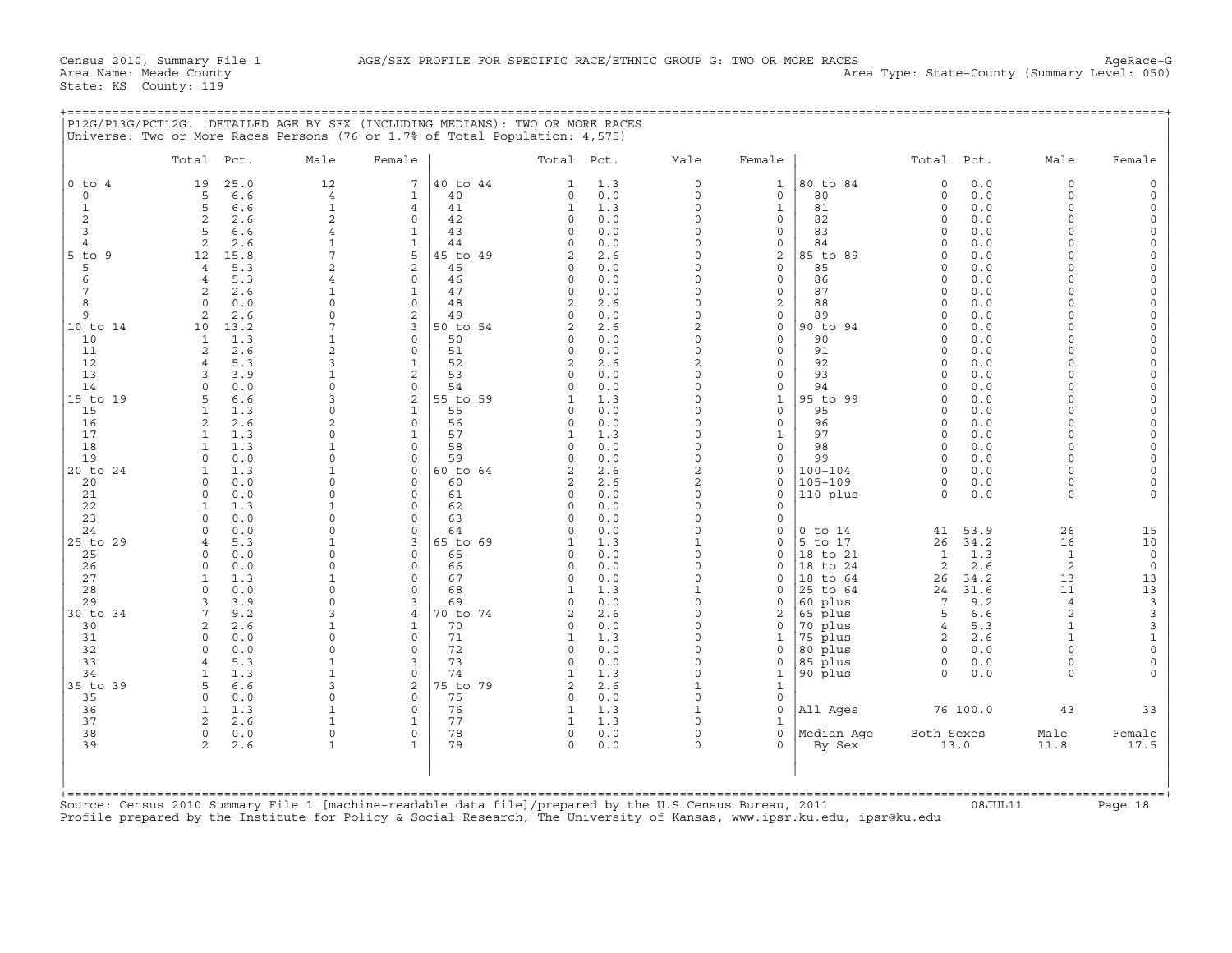| Total Pct.<br>Male<br>Total Pct.<br>Female<br>Male<br>Female<br>Total Pct.<br>$0$ to $4$<br>58<br>37<br>40 to 44<br>5.9<br>22<br>18<br>80 to 84<br>0.4<br>95<br>14.1<br>40<br>3<br>12<br>2.1<br>$7\overline{ }$<br>$7\phantom{.0}$<br>0.1<br>$\circ$<br>19<br>2.8<br>7<br>40<br>14<br>80<br>$\mathbf{1}$<br>0.9<br>3<br>$\mathbf{1}$<br>18<br>2.7<br>8<br>10<br>41<br>6<br>3<br>81<br>$\circ$<br>0.0<br>$\overline{c}$<br>2.7<br>5<br>42<br>1.2<br>7<br>$\mathbf{1}$<br>$\overline{2}$<br>0.3<br>18<br>13<br>8<br>82<br>3<br>16<br>43<br>7<br>1.0<br>3<br>83<br>$\Omega$<br>0.0<br>2.4<br>8<br>8<br>4<br>3.6<br>$7\phantom{.0}$<br>0.7<br>0.0<br>24<br>17<br>44<br>5<br>$\mathbf{1}$<br>84<br>$\Omega$<br>4<br>$\overline{4}$<br>40<br>85 to 89<br>$5$ to $9$<br>78<br>11.5<br>38<br>45 to 49<br>27<br>$4.0$<br>14<br>13<br>0.0<br>$\Omega$<br>2.2<br>8<br>5<br>85<br>0.0<br>5<br>15<br>7<br>45<br>9<br>1.3<br>$\overline{4}$<br>$\Omega$<br>5<br>46<br>7<br>2<br>19<br>2.8<br>13<br>6<br>1.0<br>86<br>$\Omega$<br>0.0<br>6<br>$\mathbf{1}$<br>9<br>1.3<br>2<br>47<br>$\overline{2}$<br>0.3<br>$\mathbf{1}$<br>87<br>0.0<br>$\Omega$<br>$7\phantom{.0}$<br>2.2<br>48<br>$\overline{a}$<br>3<br>88<br>0.0<br>8<br>15<br>$\mathsf{R}$<br>5<br>0.7<br>$\Omega$<br>9<br>20<br>3.0<br>10<br>10<br>49<br>$\overline{4}$<br>0.6<br>$\mathbf{1}$<br>3<br>89<br>$\Omega$<br>0.0<br>15<br>8<br>10 to 14<br>87<br>12.9<br>45<br>42<br>50 to 54<br>3.4<br>90 to 94<br>0.0<br>23<br>$\Omega$<br>9<br>50<br>0.7<br>3<br>$\overline{a}$<br>0.0<br>10<br>18<br>2.7<br>9<br>5<br>90<br>$\Omega$<br>8<br>9<br>$\mathbf{1}$<br>11<br>17<br>2.5<br>51<br>5<br>0.7<br>$\overline{4}$<br>91<br>$\Omega$<br>0.0<br>12<br>14<br>52<br>3<br>$\mathbf{1}$<br>92<br>0.0<br>2.1<br>10<br>$\overline{4}$<br>$\overline{4}$<br>0.6<br>$\Omega$<br>$\overline{c}$<br>$\overline{a}$<br>93<br>13<br>22<br>3.3<br>11<br>53<br>0.6<br>$\Omega$<br>0.0<br>11<br>$\overline{4}$<br>3<br>$\overline{a}$<br>14<br>16<br>2.4<br>7<br>9<br>54<br>5<br>0.7<br>94<br>0.0<br>$\Omega$<br>73<br>10.8<br>37<br>55 to 59<br>3.6<br>9<br>15<br>95 to 99<br>0.0<br>15 to 19<br>36<br>$\Omega$<br>24<br>19<br>2.8<br>55<br>$\circ$<br>5<br>95<br>0.0<br>15<br>7<br>12<br>5<br>0.7<br>$\Omega$<br>7<br>$\overline{a}$<br>5<br>0.0<br>10<br>1.5<br>56<br>1.0<br>96<br>16<br>$\overline{4}$<br>6<br>$\Omega$<br>$\mathbf{1}$<br>17<br>7<br>$\mathsf{Q}$<br>57<br>$\overline{2}$<br>0.3<br>$\mathbf{1}$<br>97<br>0.0<br>16<br>2.4<br>$\Omega$<br>18<br>58<br>$\overline{4}$<br>13<br>1.9<br>9<br>$\overline{4}$<br>5<br>0.7<br>$\mathbf{1}$<br>98<br>$\Omega$<br>0.0<br>2.2<br>5<br>2<br>3<br>19<br>15<br>10<br>5<br>59<br>0.7<br>99<br>$\Omega$<br>0.0<br>6.5<br>23<br>21<br>R<br>5<br>$100 - 104$<br>0.0<br>20 to 24<br>44<br>60 to 64<br>13<br>1.9<br>$\Omega$<br>$\mathbf{1}$<br>$\mathbf{1}$<br>$105 - 109$<br>20<br>0.6<br>$\mathbf{1}$<br>3<br>60<br>2<br>0.3<br>$\Omega$<br>0.0<br>$\overline{4}$<br>$\overline{7}$<br>5<br>21<br>1.8<br>61<br>2<br>0.3<br>$\mathbf{1}$<br>$\mathbf{1}$<br>110 plus<br>0.0<br>12<br>$\Omega$<br>$\overline{a}$<br>22<br>1.2<br>3<br>5<br>62<br>0.3<br>$\overline{c}$<br>$\circ$<br>8<br>23<br>8<br>5<br>9<br>1.3<br>$\mathbf{1}$<br>63<br>0.7<br>4<br>$\mathbf{1}$ | Male<br>Female<br>$\mathbf{1}$<br>2<br>$\Omega$<br>$\mathbf{1}$<br>$\Omega$<br>$\circ$<br>$\mathbf{1}$<br>$\mathbf{1}$<br>$\circ$<br>$\Omega$                                                                                                                                                                                                                                      |
|-------------------------------------------------------------------------------------------------------------------------------------------------------------------------------------------------------------------------------------------------------------------------------------------------------------------------------------------------------------------------------------------------------------------------------------------------------------------------------------------------------------------------------------------------------------------------------------------------------------------------------------------------------------------------------------------------------------------------------------------------------------------------------------------------------------------------------------------------------------------------------------------------------------------------------------------------------------------------------------------------------------------------------------------------------------------------------------------------------------------------------------------------------------------------------------------------------------------------------------------------------------------------------------------------------------------------------------------------------------------------------------------------------------------------------------------------------------------------------------------------------------------------------------------------------------------------------------------------------------------------------------------------------------------------------------------------------------------------------------------------------------------------------------------------------------------------------------------------------------------------------------------------------------------------------------------------------------------------------------------------------------------------------------------------------------------------------------------------------------------------------------------------------------------------------------------------------------------------------------------------------------------------------------------------------------------------------------------------------------------------------------------------------------------------------------------------------------------------------------------------------------------------------------------------------------------------------------------------------------------------------------------------------------------------------------------------------------------------------------------------------------------------------------------------------------------------------------------------------------------------------------------------------------------------------------------------------------------------------------------------------------------------------------------------------------------------------------------------------------------------------------------------------------------------------------------------------------------------------------------------------|------------------------------------------------------------------------------------------------------------------------------------------------------------------------------------------------------------------------------------------------------------------------------------------------------------------------------------------------------------------------------------|
|                                                                                                                                                                                                                                                                                                                                                                                                                                                                                                                                                                                                                                                                                                                                                                                                                                                                                                                                                                                                                                                                                                                                                                                                                                                                                                                                                                                                                                                                                                                                                                                                                                                                                                                                                                                                                                                                                                                                                                                                                                                                                                                                                                                                                                                                                                                                                                                                                                                                                                                                                                                                                                                                                                                                                                                                                                                                                                                                                                                                                                                                                                                                                                                                                                                       |                                                                                                                                                                                                                                                                                                                                                                                    |
|                                                                                                                                                                                                                                                                                                                                                                                                                                                                                                                                                                                                                                                                                                                                                                                                                                                                                                                                                                                                                                                                                                                                                                                                                                                                                                                                                                                                                                                                                                                                                                                                                                                                                                                                                                                                                                                                                                                                                                                                                                                                                                                                                                                                                                                                                                                                                                                                                                                                                                                                                                                                                                                                                                                                                                                                                                                                                                                                                                                                                                                                                                                                                                                                                                                       | $\overline{0}$<br>$\Omega$<br>$\Omega$<br>$\Omega$<br>$\Omega$<br>$\Omega$<br>$\Omega$<br>$\cap$<br>$\Omega$<br>$\cap$<br>$\Omega$<br>$\Omega$<br>$\cap$<br>$\cap$<br>$\Omega$<br>$\Omega$<br>$\Omega$<br>$\Omega$<br>$\cap$<br>$\cap$<br>$\Omega$<br>$\cap$<br>$\Omega$<br>$\Omega$<br>$\Omega$<br>$\Omega$<br>$\cap$<br>$\Omega$<br>$\Omega$<br>$\Omega$<br>$\Omega$<br>$\Omega$ |
| 24<br>11<br>1.6<br>$\overline{4}$<br>260<br>25 to 29<br>51<br>7.5<br>20<br>31<br>65 to 69<br>$\overline{2}$<br>0.3<br>$\mathbf{1}$<br>$\mathbf{1}$<br>5 to 17<br>210<br>31.1<br>10<br>1.5<br>5<br>65<br>0.1<br>$\mathbf{1}$<br>$\circ$<br>6.5<br>25<br>5<br>18 to 21<br>44<br>1<br>$\overline{c}$<br>$\Omega$<br>26<br>10<br>1.5<br>8<br>66<br>0.0<br>to 24<br>72<br>10.7<br>$\mathbf 0$<br>$\mathbf 0$<br>18<br>27<br>1.3<br>9<br>5<br>67<br>0.0<br>$\Omega$<br>53.7<br>0<br>0<br>18<br>to 64<br>363<br>4<br>28<br>1.6<br>5<br>68<br>291<br>43.0<br>6<br>0.1<br>$\Omega$<br>25<br>to 64<br>11<br>$\mathbf{1}$<br>$\mathbf{1}$<br>29<br>11<br>7<br>60 plus<br>21<br>3.1<br>1.6<br>$\overline{4}$<br>69<br>$\Omega$<br>0.0<br>$\Omega$<br>$\Omega$<br>35<br>30 to 34<br>53<br>7.8<br>$\Omega$<br>1.2<br>18<br>70 to 74<br>$\mathbf{1}$<br>0.1<br>$\mathbf 1$<br>65 plus<br>8<br>11<br>1.6<br>6<br>$\Omega$<br>70 plus<br>0.9<br>30<br>5<br>70<br>$\Omega$<br>0.0<br>$\mathbf 0$<br>6<br>31<br>13<br>1.9<br>8<br>5<br>71<br>0.0<br>$\Omega$<br>75 plus<br>5<br>0.7<br>$\Omega$<br>0<br>7<br>$\overline{c}$<br>32<br>9<br>1.3<br>72<br>$\Omega$<br>0.0<br>$\Omega$<br>$\mathbf 0$<br>80 plus<br>3<br>0.4<br>33<br>8<br>1.2<br>$\overline{4}$<br>$\overline{4}$<br>73<br>0.1<br>$\Omega$<br>$\mathbf{1}$<br>85 plus<br>$\circ$<br>0.0<br>$\mathbf{1}$<br>34<br>12<br>1.8<br>10<br>2<br>74<br>$\Omega$<br>$\circ$<br>90 plus<br>$\Omega$<br>0.0<br>$\Omega$<br>0.0<br>35 to 39<br>60<br>8.9<br>28<br>32<br>75 to 79<br>0.3<br>$\mathbf{1}$<br>$\overline{a}$<br>$\mathbf{1}$<br>35<br>12<br>1.8<br>$\overline{4}$<br>8<br>75<br>0.1<br>$\circ$<br>$\mathbf{1}$<br>$\mathbf{1}$<br>36<br>7<br>1.0<br>3<br>76<br>0.0<br>$\Omega$<br>$\mathbf{0}$<br>All Ages<br>676 100.0<br>4<br>0<br>37<br>9<br>77<br>2.1<br>5<br>$\Omega$<br>0.0<br>$\Omega$<br>14<br>38<br>1.3<br>78<br>0.0<br>Median Age<br>Both Sexes<br>9<br>3<br>0<br>$\Omega$<br>$\Omega$<br>6<br>39<br>2.7<br>79<br>21.1<br>18<br>12<br>0.1<br>$\Omega$<br>By Sex<br>$\mathbf{1}$<br>Source: Census 2010 Summary File 1 [machine-readable data file]/prepared by the U.S.Census Bureau, 2011                                                                                                                                                                                                                                                                                                                                                                                                                                                                                                                                                                                                                                                                                                                                                                                                                                                                                                                                                                                                                                                                                                       | $\overline{a}$<br>$\overline{\mathbf{c}}$<br>7<br>64<br>0.3<br>$\circ$<br>$0$ to $14$<br>38.5<br>143<br>117<br>103<br>107<br>27<br>17<br>30<br>42<br>193<br>170<br>151<br>140<br>11<br>10<br>5<br>3<br>$\overline{a}$<br>$\overline{4}$<br>3<br>$\overline{2}$<br>$\begin{array}{c} 2 \\ 0 \end{array}$<br>$\Omega$<br>$\cap$<br>357<br>319<br>Male<br>Female<br>19.9<br>21.7      |

+===================================================================================================================================================+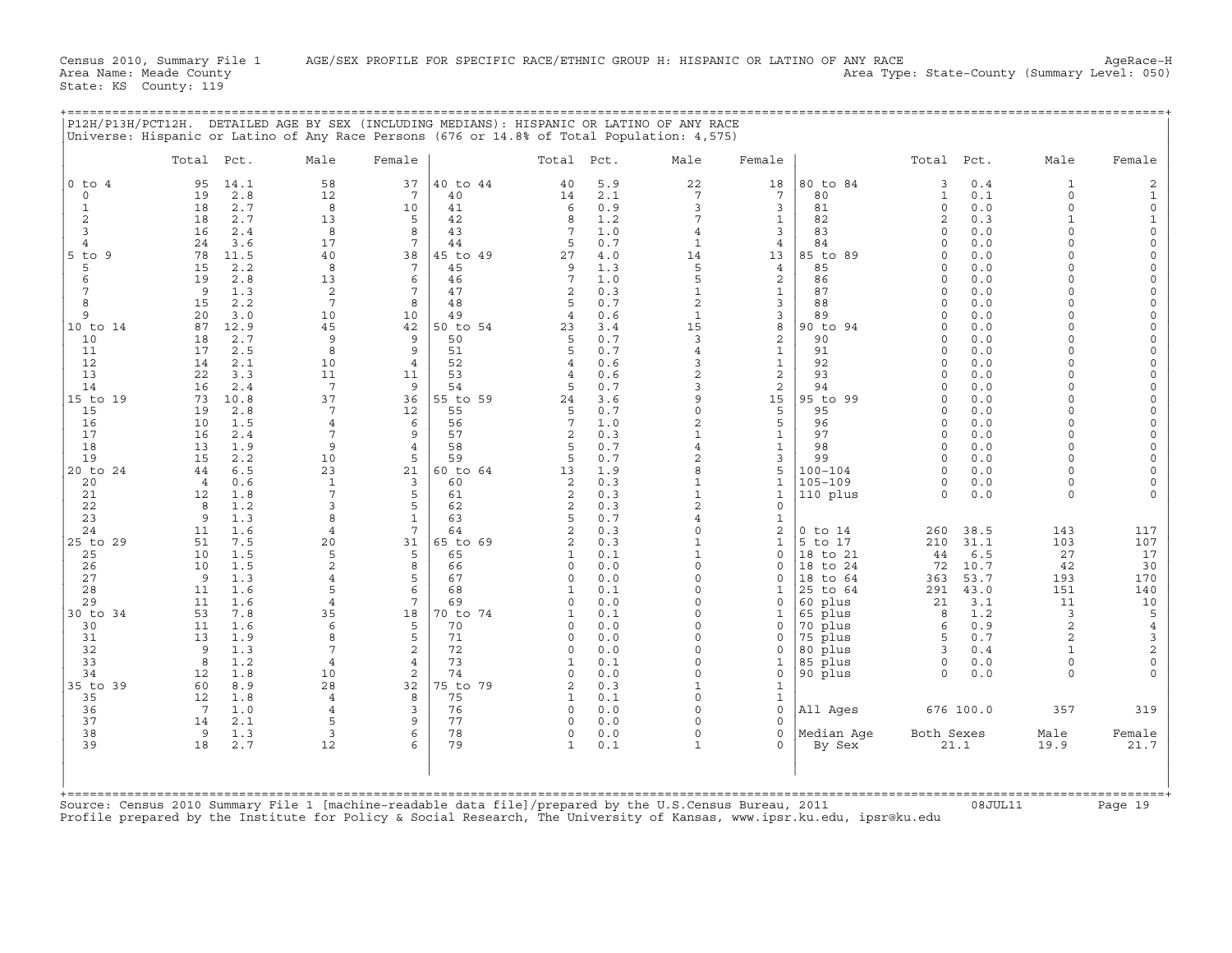Census 2010, Summary File 1 AGE/SEX PROFILE FOR SPECIFIC RACE/ETHNIC GROUP I: WHITE ALONE, NOT HISPANIC OR LATINO AgeRace-I<br>Area Name: Meade County (Summary Level: 050) Area Type: State-County (Summary Level: 050) State: KS County: 119

| P12I/P13I/PCT12I.                                                                                                                                               |                                                                                                             |                                                                                                                            | DETAILED AGE BY SEX (INCLUDING MEDIANS): WHITE ALONE, NOT HISPANIC OR LATINO<br>Universe: White Alone, Not Hispanic or Latino Persons (3,761 or 82.2% of Total Population: 4,575) |                                                                                                            |                                                                                                                            |                                                                                                             |                                                                                                                            |                                                                                                                    |                                                                                                             | ==============                                                                                                                                                  |                                                                                                           |                                                                                                                            |                                                                                                                                                                                |                                                                                                                                        |
|-----------------------------------------------------------------------------------------------------------------------------------------------------------------|-------------------------------------------------------------------------------------------------------------|----------------------------------------------------------------------------------------------------------------------------|-----------------------------------------------------------------------------------------------------------------------------------------------------------------------------------|------------------------------------------------------------------------------------------------------------|----------------------------------------------------------------------------------------------------------------------------|-------------------------------------------------------------------------------------------------------------|----------------------------------------------------------------------------------------------------------------------------|--------------------------------------------------------------------------------------------------------------------|-------------------------------------------------------------------------------------------------------------|-----------------------------------------------------------------------------------------------------------------------------------------------------------------|-----------------------------------------------------------------------------------------------------------|----------------------------------------------------------------------------------------------------------------------------|--------------------------------------------------------------------------------------------------------------------------------------------------------------------------------|----------------------------------------------------------------------------------------------------------------------------------------|
|                                                                                                                                                                 | Total                                                                                                       | Pct.                                                                                                                       | Male                                                                                                                                                                              | Female                                                                                                     |                                                                                                                            | Total                                                                                                       | Pct.                                                                                                                       | Male                                                                                                               | Female                                                                                                      |                                                                                                                                                                 | Total                                                                                                     | Pct.                                                                                                                       | Male                                                                                                                                                                           | Female                                                                                                                                 |
| $0$ to $4$<br>$\circ$<br>$\mathbf{1}$<br>$\overline{2}$<br>3<br>$\overline{4}$<br>$5$ to $9$<br>5<br>6<br>7<br>8<br>9<br>10 to 14<br>10<br>11<br>12<br>13<br>14 | 230<br>42<br>46<br>51<br>44<br>47<br>228<br>38<br>47<br>40<br>54<br>49<br>306<br>53<br>63<br>58<br>70<br>62 | 6.1<br>1.1<br>1.2<br>1.4<br>1.2<br>1.2<br>6.1<br>1.0<br>1.2<br>1.1<br>1.4<br>1.3<br>8.1<br>1.4<br>1.7<br>1.5<br>1.9<br>1.6 | 142<br>28<br>26<br>32<br>31<br>25<br>117<br>20<br>23<br>23<br>27<br>24<br>159<br>31<br>34<br>34<br>28<br>32                                                                       | 88<br>14<br>20<br>19<br>13<br>22<br>111<br>18<br>24<br>17<br>27<br>25<br>147<br>22<br>29<br>24<br>42<br>30 | 40 to 44<br>40<br>41<br>42<br>43<br>44<br>45 to 49<br>45<br>46<br>47<br>48<br>49<br>50 to 54<br>50<br>51<br>52<br>53<br>54 | 259<br>62<br>48<br>54<br>49<br>46<br>271<br>42<br>55<br>53<br>60<br>61<br>292<br>54<br>60<br>69<br>59<br>50 | 6.9<br>1.6<br>1.3<br>1.4<br>1.3<br>1.2<br>7.2<br>1.1<br>1.5<br>1.4<br>1.6<br>1.6<br>7.8<br>1.4<br>1.6<br>1.8<br>1.6<br>1.3 | 128<br>30<br>25<br>24<br>31<br>18<br>133<br>15<br>29<br>30<br>27<br>32<br>143<br>31<br>35<br>29<br>32<br>16        | 131<br>32<br>23<br>30<br>18<br>28<br>138<br>27<br>26<br>23<br>33<br>29<br>149<br>23<br>25<br>40<br>27<br>34 | 80 to 84<br>80<br>81<br>82<br>83<br>84<br>85 to 89<br>85<br>86<br>87<br>88<br>89<br>90 to 94<br>90<br>91<br>92<br>93<br>94                                      | 122<br>24<br>25<br>26<br>28<br>19<br>86<br>22<br>14<br>15<br>21<br>14<br>41<br>6<br>11<br>10<br>8<br>6    | 3.2<br>0.6<br>0.7<br>0.7<br>0.7<br>0.5<br>2.3<br>0.6<br>0.4<br>0.4<br>0.6<br>0.4<br>1.1<br>0.2<br>0.3<br>0.3<br>0.2<br>0.2 | 44<br>$7\phantom{.0}$<br>12<br>5<br>9<br>11<br>41<br>13<br>5<br>$\overline{7}$<br>10<br>6<br>9<br>$\mathbf{1}$<br>$\overline{a}$<br>$\overline{c}$<br>$\overline{4}$<br>0<br>7 | 78<br>17<br>13<br>21<br>19<br>8<br>45<br>9<br>9<br>8<br>11<br>8<br>32<br>$\begin{array}{c} 5 \\ 9 \\ 8 \end{array}$<br>$\,4$<br>6      |
| 15 to 19<br>15<br>16<br>17<br>18<br>19<br>20 to 24<br>20<br>21<br>22                                                                                            | 273<br>64<br>68<br>70<br>49<br>22<br>145<br>29<br>30<br>21                                                  | 7.3<br>1.7<br>1.8<br>1.9<br>1.3<br>0.6<br>3.9<br>0.8<br>0.8<br>0.6                                                         | 141<br>28<br>32<br>38<br>25<br>18<br>72<br>18<br>18<br>10                                                                                                                         | 132<br>36<br>36<br>32<br>24<br>$\overline{4}$<br>73<br>11<br>12<br>11                                      | 55 to 59<br>55<br>56<br>57<br>58<br>59<br>$60$ to $64$<br>60<br>61<br>62                                                   | 269<br>53<br>58<br>50<br>47<br>61<br>186<br>44<br>39<br>39                                                  | 7.2<br>1.4<br>1.5<br>1.3<br>1.2<br>1.6<br>4.9<br>1.2<br>1.0<br>1.0                                                         | 154<br>30<br>36<br>33<br>23<br>32<br>98<br>23<br>26<br>21                                                          | 115<br>23<br>22<br>17<br>24<br>29<br>88<br>21<br>13<br>18                                                   | 95 to 99<br>95<br>96<br>97<br>98<br>99<br>$100 - 104$<br>$105 - 109$<br>110 plus                                                                                | 15<br>9<br>$\mathbf{1}$<br>$\mathbf{1}$<br>2<br>2<br>$\Omega$<br>$\circ$<br>$\Omega$                      | 0.4<br>0.2<br>0.0<br>0.0<br>0.1<br>0.1<br>0.0<br>$0.0$<br>0.0                                                              | $\overline{4}$<br>$\mathbf{1}$<br>$\mathbf{1}$<br>$\mathbf{1}$<br>$\circ$<br>$\Omega$<br>0<br>$\Omega$                                                                         | $\begin{array}{c} 8 \\ 5 \end{array}$<br>$\circ$<br>$\mathsf{O}\xspace$<br>$\frac{1}{2}$<br>$\circ$<br>$\mathsf{O}\xspace$<br>$\Omega$ |
| 23<br>24<br>25 to 29<br>25<br>26<br>27<br>28<br>29<br>30 to 34<br>30<br>31<br>32<br>33<br>34<br>35 to 39<br>35<br>36<br>37                                      | 27<br>38<br>158<br>33<br>31<br>41<br>30<br>23<br>200<br>46<br>34<br>41<br>34<br>45<br>182<br>34<br>29<br>37 | 0.7<br>1.0<br>4.2<br>0.9<br>0.8<br>1.1<br>0.8<br>0.6<br>5.3<br>1.2<br>0.9<br>1.1<br>0.9<br>1.2<br>4.8<br>0.9<br>0.8<br>1.0 | 12<br>14<br>85<br>16<br>22<br>22<br>18<br>$7\phantom{.0}$<br>97<br>24<br>16<br>20<br>11<br>26<br>77<br>19<br>9<br>16                                                              | 15<br>24<br>73<br>17<br>9<br>19<br>12<br>16<br>103<br>22<br>18<br>21<br>23<br>19<br>105<br>15<br>20<br>21  | 63<br>64<br>65 to 69<br>65<br>66<br>67<br>68<br>69<br>70 to 74<br>70<br>71<br>72<br>73<br>74<br>75 to 79<br>75<br>76<br>77 | 34<br>30<br>155<br>29<br>36<br>24<br>42<br>24<br>166<br>34<br>35<br>35<br>37<br>25<br>177<br>42<br>32<br>33 | 0.9<br>0.8<br>4.1<br>0.8<br>1.0<br>0.6<br>1.1<br>0.6<br>4.4<br>0.9<br>0.9<br>0.9<br>1.0<br>0.7<br>4.7<br>1.1<br>0.9<br>0.9 | 16<br>12<br>71<br>15<br>19<br>$\overline{9}$<br>19<br>9<br>89<br>16<br>20<br>20<br>17<br>16<br>81<br>22<br>5<br>16 | 18<br>18<br>84<br>14<br>17<br>15<br>23<br>15<br>77<br>18<br>15<br>15<br>20<br>9<br>96<br>20<br>27<br>17     | $0$ to $14$<br>5 to 17<br>18 to 21<br>18 to 24<br>18 to 64<br>25 to 64<br>60 plus<br>65 plus<br>70 plus<br>75 plus<br>80 plus<br>85 plus<br>90 plus<br>All Ages | 764<br>736<br>130<br>216<br>2,033<br>1,817<br>948<br>762<br>607<br>441<br>264<br>142<br>56<br>3,761 100.0 | 20.3<br>19.6<br>3.5<br>5.7<br>54.1<br>48.3<br>25.2<br>20.3<br>16.1<br>11.7<br>7.0<br>3.8<br>1.5                            | 418<br>374<br>79<br>115<br>1,030<br>915<br>440<br>342<br>271<br>182<br>101<br>57<br>16<br>1,888                                                                                | 346<br>362<br>51<br>101<br>1,003<br>902<br>508<br>420<br>336<br>259<br>163<br>85<br>40<br>1,873                                        |
| 38<br>39                                                                                                                                                        | 44<br>38                                                                                                    | 1.2<br>1.0                                                                                                                 | 20<br>13                                                                                                                                                                          | 24<br>25                                                                                                   | 78<br>79                                                                                                                   | 37<br>33                                                                                                    | 1.0<br>0.9                                                                                                                 | 20<br>18                                                                                                           | 17<br>15                                                                                                    | Median Age<br>By Sex                                                                                                                                            | Both Sexes                                                                                                | 42.9                                                                                                                       | Male<br>42.0                                                                                                                                                                   | Female<br>44.1                                                                                                                         |

+===================================================================================================================================================+ Source: Census 2010 Summary File 1 [machine−readable data file]/prepared by the U.S.Census Bureau, 2011 08JUL11 Page 20 Profile prepared by the Institute for Policy & Social Research, The University of Kansas, www.ipsr.ku.edu, ipsr@ku.edu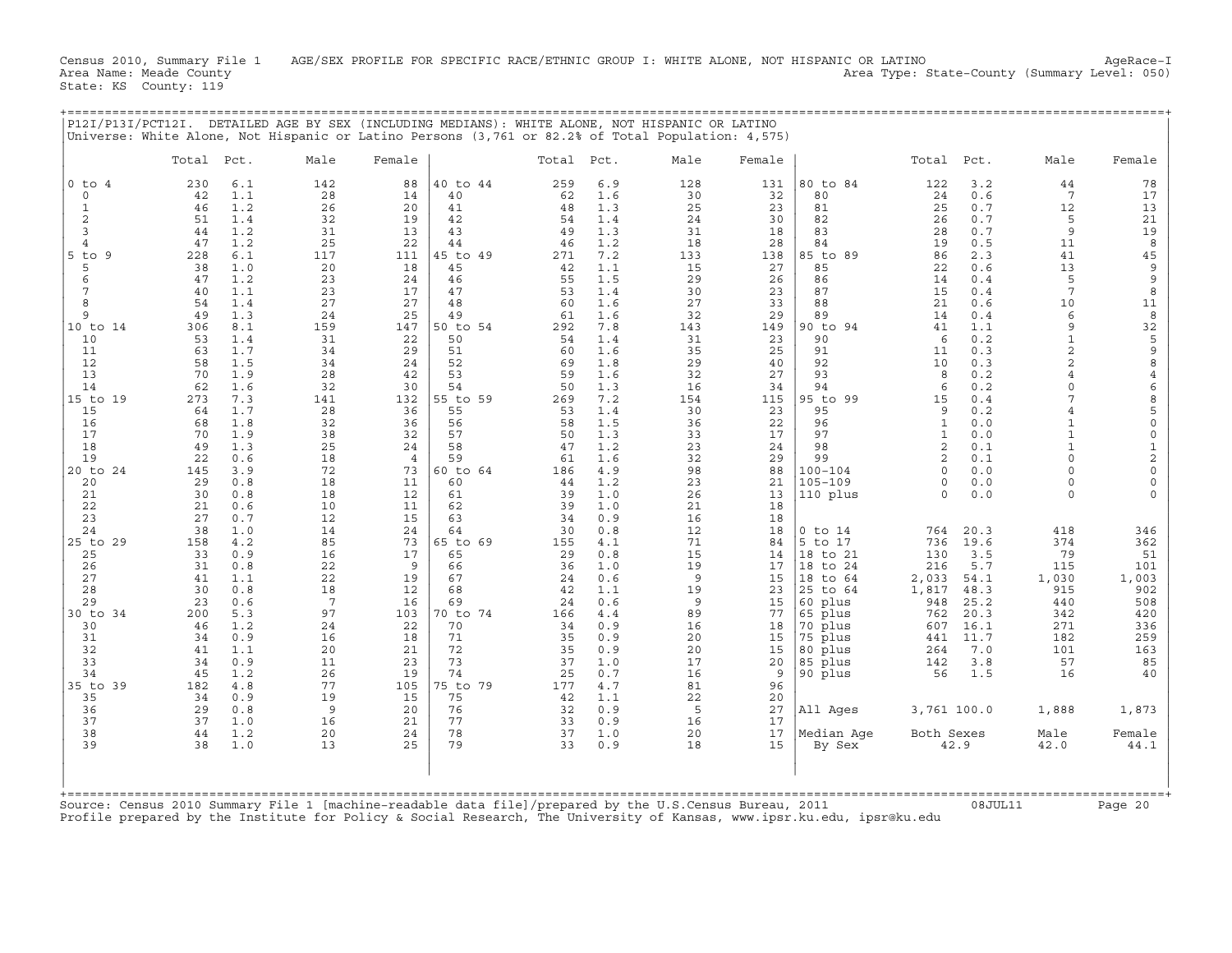Census 2010, Summary File 1 AGE/SEX PROFILE FOR SPECIFIC RACE/ETHNIC GROUP J: BLACK/AFRICAN AM ALONE, NOT HISP/LATINO AgeRace-J<br>Area Name: Meade County (Summary Level: 050) Area Type: State-County (Summary Level: 050) State: KS County: 119

+===================================================================================================================================================+

|                | Total Pct.                      | Male                | Female                        |                | Total Pct.           |            | Male                     | Female                      |                    | Total Pct.              |            | Male                 | Female                         |
|----------------|---------------------------------|---------------------|-------------------------------|----------------|----------------------|------------|--------------------------|-----------------------------|--------------------|-------------------------|------------|----------------------|--------------------------------|
| $0$ to $4$     | 0.0<br>$\Omega$                 | $\mathsf{O}\xspace$ | 0                             | 40 to 44       | $\Omega$             | 0.0        | $\circ$                  | $\mathsf{O}\xspace$         | 80 to 84           | $\mathbf 0$             | 0.0        | $\mathbf 0$          | $\Omega$                       |
| 0              | 0.0<br>0                        | 0                   | 0                             | 40             | 0                    | 0.0        | 0                        | $\mathsf{O}$                | 80                 | 0                       | $0.0$      | $\mathbf 0$          |                                |
| 1              | $\Omega$<br>0.0                 | 0                   | $\Omega$                      | 41             | $\Omega$             | 0.0        | $\Omega$                 | $\mathbf 0$                 | 81                 | $\Omega$                | 0.0        | $\Omega$             | $\Omega$                       |
| 2              | $\circ$<br>0.0                  | $\Omega$            | $\circ$                       | 42             | $\Omega$             | 0.0        | $\circ$                  | $\mathbf 0$                 | 82                 | $\Omega$                | 0.0        | $\Omega$             | $\Omega$                       |
| 3              | 0.0<br>$\Omega$                 | 0                   | $\mathbf 0$                   | 43             | $\Omega$             | 0.0        | $\Omega$                 | $\mathbf 0$                 | 83                 | $\Omega$                | 0.0        | $\Omega$             | $\circ$                        |
| 4              | 0.0<br>$\Omega$                 | $\Omega$            | $\Omega$                      | 44             | $\Omega$             | 0.0        | $\Omega$                 | $\mathbf 0$                 | 84                 | $\Omega$                | 0.0        |                      | $\Omega$                       |
| 5 to 9         | 6.5<br>2                        | $\mathbf{1}$        | $\mathbf{1}$                  | 45 to 49       | 2                    | 6.5        | 2                        | $\mathsf{O}$                | 85 to 89           | $\Omega$                | 0.0        |                      | $\Omega$                       |
| 5<br>6         | 0.0<br>$\Omega$<br>0<br>0.0     | 0<br>0              | $\mathbf 0$<br>0              | 45<br>46       | 0<br>1               | 0.0<br>3.2 | $\Omega$<br>$\mathbf{1}$ | $\mathbf 0$<br>$\mathsf{O}$ | 85<br>86           | $\Omega$<br>$\Omega$    | 0.0<br>0.0 | U                    | $\Omega$<br>$\Omega$           |
| 7              | 0.0<br>$\Omega$                 | $\Omega$            | $\Omega$                      | 47             | $\Omega$             | 0.0        | $\Omega$                 | $\mathbf 0$                 | 87                 | $\Omega$                | 0.0        |                      | $\Omega$                       |
| 8              | 2<br>6.5                        | $\mathbf{1}$        | $\mathbf{1}$                  | 48             | 0                    | 0.0        | $\circ$                  | $\mathbf 0$                 | 88                 | $\Omega$                | 0.0        | $\Omega$             | $\Omega$                       |
| $\mathsf{Q}$   | 0.0<br>$\Omega$                 | $\Omega$            | $\mathbf 0$                   | 49             |                      | 3.2        | $\mathbf{1}$             | $\mathbf 0$                 | 89                 | $\Omega$                | 0.0        |                      | $\Omega$                       |
| 10 to 14       | 29.0<br>9                       | 5                   | 4                             | 50 to 54       | O                    | 0.0        | $\Omega$                 | $\mathbf 0$                 | 90 to 94           | $\Omega$                | 0.0        |                      | $\Omega$                       |
| 10             | 0.0<br>$\Omega$                 | 0                   | $\Omega$                      | 50             | 0                    | 0.0        | 0                        | $\mathsf{O}$                | 90                 | $\Omega$                | 0.0        | U                    | $\Omega$                       |
| 11             | 3.2<br>-1                       | 1                   | $\mathbf 0$                   | 51             | $\Omega$             | 0.0        | $\Omega$                 | $\mathbf 0$                 | 91                 | $\Omega$                | 0.0        | $\cap$               | $\Omega$                       |
| 12             | $\Omega$<br>0.0                 | 0                   | 0                             | 52             | 0                    | 0.0        | 0                        | $\mathsf{O}$                | 92                 | $\Omega$                | 0.0        | $\cap$               | $\Omega$                       |
| 13             | 9.7<br>3                        | $\Omega$            | 3                             | 53             | 0                    | 0.0        | $\Omega$                 | $\mathbf 0$                 | 93                 | $\Omega$                | 0.0        | $\cap$               | $\mathbf 0$                    |
| 14             | 16.1<br>5                       | 4                   | $\mathbf{1}$                  | 54             | $\Omega$             | 0.0        | $\circ$                  | $\mathbf 0$                 | 94                 | $\Omega$                | 0.0        | $\Omega$             | $\Omega$                       |
| 15 to 19       | 9.7<br>3                        | 2                   | $\mathbf{1}$                  | 55 to 59       | O                    | 0.0        | $\Omega$                 | $\mathsf{O}\xspace$         | 95 to 99           | $\Omega$                | 0.0        |                      | $\Omega$                       |
| 15             | 3.2<br>1                        | $\Omega$            | $\mathbf{1}$                  | 55             | $\Omega$             | 0.0        | $\Omega$                 | $\Omega$                    | 95                 | $\Omega$                | 0.0        |                      | $\Omega$                       |
| 16             | 0.0<br>0                        | $\Omega$            | $\circ$                       | 56             | 0                    | 0.0        | $\Omega$                 | $\mathsf{O}$                | 96                 | $\Omega$                | 0.0        | $\cap$               | $\Omega$                       |
| 17             | 0.0<br>0                        | 0                   | $\mathbf 0$                   | 57             | 0                    | 0.0        | $\Omega$                 | $\mathbf 0$                 | 97                 | $\Omega$                | 0.0        | $\cap$               | $\Omega$                       |
| 18             | 3.2<br>-1                       | $\mathbf{1}$        | $\mathbf 0$                   | 58             | $\Omega$             | 0.0        | $\Omega$<br>$\Omega$     | $\mathsf{O}$                | 98                 | $\Omega$                | 0.0        | $\cap$<br>$\cap$     | $\Omega$<br>$\Omega$           |
| 19<br>20 to 24 | 3.2<br>16.1<br>5                | $\mathbf 1$<br>ς    | $\mathbf 0$<br>$\overline{a}$ | 59<br>60 to 64 | 0<br>$\Omega$        | 0.0<br>0.0 | $\Omega$                 | $\mathbf 0$<br>$\mathbf 0$  | 99<br>100-104      | $\Omega$<br>$\Omega$    | 0.0<br>0.0 | $\Omega$             | $\Omega$                       |
| 20             | 0.0<br>$\Omega$                 | $\circ$             | $\mathbf 0$                   | 60             | O                    | 0.0        | $\Omega$                 | $\mathbf 0$                 | $105 - 109$        | $\Omega$                | 0.0        | $\Omega$             | $\Omega$                       |
| 21             | 3.2<br>$\mathbf{1}$             | $\mathbf{1}$        | $\mathbf 0$                   | 61             | $\Omega$             | 0.0        | $\Omega$                 | $\mathbf 0$                 | 110 plus           | $\Omega$                | 0.0        | $\Omega$             |                                |
| 22             | 2<br>6.5                        | $\overline{2}$      | $\Omega$                      | 62             | 0                    | 0.0        | $\Omega$                 | $\mathbf 0$                 |                    |                         |            |                      |                                |
| 23             | 3.2                             | $\Omega$            | $\mathbf{1}$                  | 63             | 0                    | 0.0        | $\Omega$                 | $\mathbf 0$                 |                    |                         |            |                      |                                |
| 24             | 3.2<br>1                        | $\Omega$            | $\mathbf{1}$                  | 64             | $\Omega$             | 0.0        | $\circ$                  | $\mathsf{O}$                | $0$ to $14$        | 11                      | 35.5       | 6                    | 5                              |
| 25 to 29       | 12.9<br>4                       | 4                   | $\mathbf 0$                   | 65 to 69       | 0                    | 0.0        | $\Omega$                 | $\mathbf 0$                 | 5 to 17            | 12                      | 38.7       | 6                    | $\epsilon$                     |
| 25             | 0.0<br>$\Omega$                 | $\Omega$            | $\Omega$                      | 65             | $\Omega$             | 0.0        | $\Omega$                 | $\mathbf 0$                 | 18 to 21           | 3                       | 9.7        | 3                    | $\mathsf{O}\xspace$            |
| 26             | 0.0<br>$\Omega$                 | $\Omega$            | $\mathbf 0$                   | 66             | 0                    | 0.0        | $\Omega$                 | $\Omega$                    | 18 to 24           | $7\phantom{.0}$         | 22.6       | 5                    | $\overline{c}$                 |
| 27             | 2<br>6.5                        | $\overline{2}$      | $\Omega$                      | 67             | $\Omega$             | 0.0        | $\Omega$                 | $\Omega$                    | 18 to 64           | 19                      | 61.3       | 16                   | $\mathsf 3$                    |
| 28             | $\Omega$<br>0.0                 | $\Omega$            | $\Omega$                      | 68             | 0                    | 0.0        | $\circ$                  | $\mathbf 0$                 | 25 to 64           | 12                      | 38.7       | 11                   | $\mathbf 1$                    |
| 29             | $\overline{a}$<br>6.5           | 2                   | $\mathbf 0$                   | 69             | $\Omega$             | 0.0        | $\Omega$                 | $\mathbf 0$                 | 60 plus            | $\mathbf 0$             | 0.0        | $\Omega$             | $\mathsf{O}\xspace$            |
| 30 to 34       | 3.2<br>1                        | 0<br>$\Omega$       | $\mathbf{1}$<br>$\mathbf 0$   | 70 to 74       | O                    | 0.0        | $\Omega$<br>$\Omega$     | $\mathbf 0$<br>$\Omega$     | 65 plus            | $\circ$                 | 0.0        | $\Omega$<br>$\Omega$ | $\mathsf{O}\xspace$<br>$\circ$ |
| 30<br>31       | 0<br>0.0<br>3.2<br>$\mathbf{1}$ | $\Omega$            | $\mathbf{1}$                  | 70<br>71       | $\Omega$<br>$\Omega$ | 0.0<br>0.0 | $\Omega$                 | $\mathbf 0$                 | 70 plus<br>75 plus | $\mathbf 0$<br>$\Omega$ | 0.0<br>0.0 | $\Omega$             | $\Omega$                       |
| 32             | 0.0<br>$\Omega$                 | $\Omega$            | $\circ$                       | 72             | $\Omega$             | 0.0        | $\Omega$                 | $\mathbf 0$                 | 80 plus            | $\circ$                 | 0.0        | $\Omega$             | $\Omega$                       |
| 33             | $\cap$<br>0.0                   | $\Omega$            | $\Omega$                      | 73             | $\Omega$             | 0.0        | $\Omega$                 | $\Omega$                    | 85 plus            | $\Omega$                | 0.0        | $\Omega$             | $\Omega$                       |
| 34             | $\Omega$<br>0.0                 | $\Omega$            | $\Omega$                      | 74             | $\Omega$             | 0.0        | $\circ$                  | $\mathbf 0$                 | 90 plus            | $\circ$                 | 0.0        | $\Omega$             |                                |
| 35 to 39       | 16.1<br>5                       | 5                   | $\mathbf 0$                   | 75 to 79       | 0                    | 0.0        | $\circ$                  | $\mathbf 0$                 |                    |                         |            |                      |                                |
| 35             | 3.2<br>1                        | $\mathbf{1}$        | $\circ$                       | 75             | $\Omega$             | 0.0        | $\Omega$                 | $\mathbf 0$                 |                    |                         |            |                      |                                |
| 36             | 3.2<br>1                        | $\mathbf 1$         | $\mathbf 0$                   | 76             | 0                    | 0.0        | $\Omega$                 | $\mathbf 0$                 | All Ages           |                         | 31 100.0   | 22                   |                                |
| 37             | 2<br>6.5                        | 2                   | $\mathbf 0$                   | 77             | 0                    | 0.0        | $\Omega$                 | $\mathbf 0$                 |                    |                         |            |                      |                                |
| 38             | $\mathbf 0$<br>0.0              | 0                   | $\mathbf 0$                   | 78             | 0                    | 0.0        | $\Omega$                 | $\mathbf 0$                 | Median Age         | Both Sexes              |            | Male                 | Female                         |
| 39             | $\mathbf{1}$<br>3.2             | $\mathbf 1$         | $\cap$                        | 79             | $\Omega$             | 0.0        | $\Omega$                 | $\Omega$                    | By Sex             |                         | 22.4       | 25.0                 | 14.4                           |
|                |                                 |                     |                               |                |                      |            |                          |                             |                    |                         |            |                      |                                |
|                |                                 |                     |                               |                |                      |            |                          |                             |                    |                         |            |                      |                                |

Profile prepared by the Institute for Policy & Social Research, The University of Kansas, www.ipsr.ku.edu, ipsr@ku.edu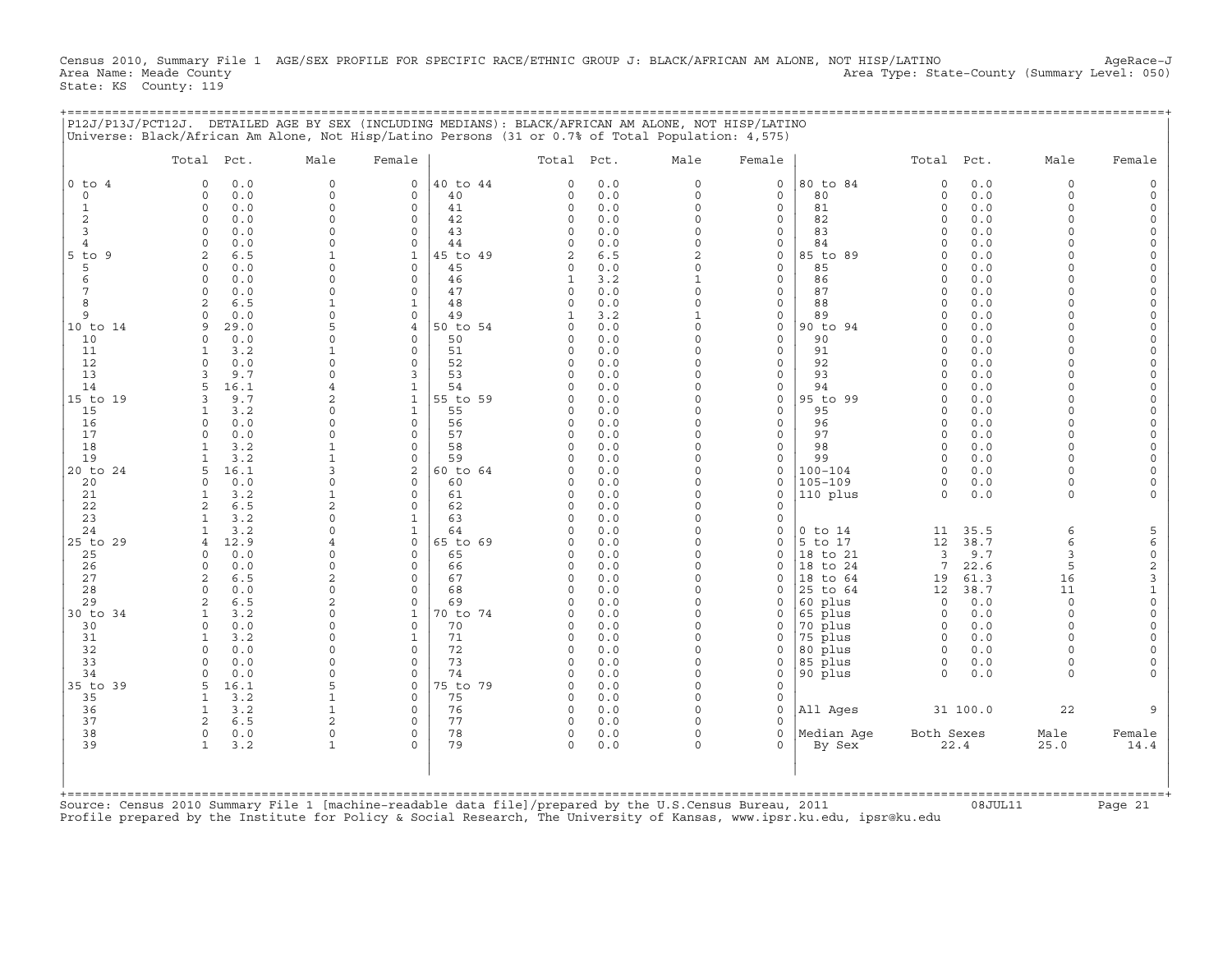Census 2010, Summary File 1 AGE/SEX PROFILE FOR SPECIFIC RACE/ETHNIC GROUP K: AM IND/ALASKA NAT ALONE, NOT HISP/LATINO AgeRace-K<br>Area Name: Meade County (Summary Level: 050) Area Type: State-County (Summary Level: 050) State: KS County: 119

|                 | P12K/P13K/PCT12K. DETAILED AGE BY SEX (INCLUDING MEDIANS): AM IND/ALASKA NAT ALONE, NOT HISP/LATINO<br>Universe: Am Ind/Alaska Nat Alone, Not Hisp/Latino Persons (31 or 0.7% of Total Population: 4,575)                         |                         |                             |                |                         |            |                                |                                    |                      |                                  |              |                          |                                                   |
|-----------------|-----------------------------------------------------------------------------------------------------------------------------------------------------------------------------------------------------------------------------------|-------------------------|-----------------------------|----------------|-------------------------|------------|--------------------------------|------------------------------------|----------------------|----------------------------------|--------------|--------------------------|---------------------------------------------------|
|                 | Total Pct.                                                                                                                                                                                                                        | Male                    | Female                      |                | Total Pct.              |            | Male                           | Female                             |                      | Total Pct.                       |              | Male                     | Female                                            |
| $0$ to $4$      | 2<br>6.5                                                                                                                                                                                                                          | $\mathbf 0$             | 2                           | 40 to 44       | 2                       | 6.5<br>0.0 | 1                              | $\mathbf 1$                        | 80 to 84<br>80       | 1                                | 3.2<br>3.2   | $\circ$<br>$\circ$       | $\mathbf{1}$                                      |
| $\circ$<br>1    | 0.0<br>$\circ$<br>3.2<br>1                                                                                                                                                                                                        | $\mathbf 0$<br>$\Omega$ | $\mathbf 0$<br>$\mathbf{1}$ | 40<br>41       | $\mathsf{O}$<br>$\circ$ | 0.0        | $\circ$<br>$\Omega$            | $\circ$<br>$\circ$                 | 81                   | $\mathbf{1}$<br>0                | 0.0          | $\Omega$                 | $\mathbf{1}$<br>$\mathsf{O}$                      |
| 2               | 3.2<br>$\mathbf{1}$                                                                                                                                                                                                               | $\Omega$                | $\mathbf{1}$                | 42             | $\mathbf{1}$            | 3.2        | $\Omega$                       | $\mathbf{1}$                       | 82                   | $\circ$                          | 0.0          | $\Omega$                 | 0                                                 |
| 3               | 0.0<br>$\Omega$                                                                                                                                                                                                                   | $\Omega$                | $\mathbf 0$                 | 43             | $\circ$                 | 0.0        | $\Omega$                       | $\mathbf{0}$                       | 83                   | 0                                | 0.0          | $\Omega$                 | 0                                                 |
| $\overline{4}$  | 0.0<br>$\Omega$<br>3.2                                                                                                                                                                                                            | $\Omega$                | $\mathbf 0$                 | 44             | 1                       | 3.2<br>9.7 | $\overline{1}$<br>$\mathbf{1}$ | $\mathbf 0$                        | 84<br>85 to 89       | $\Omega$                         | 0.0<br>3.2   | $\Omega$<br>$\Omega$     | $\mathbf 0$                                       |
| $5$ to $9$<br>5 | 3.2<br>$\mathbf{1}$                                                                                                                                                                                                               |                         | $\mathbf 0$<br>$\mathbf 0$  | 45 to 49<br>45 | 3<br>$\mathbf 0$        | 0.0        | $\Omega$                       | 2<br>$\mathbf 0$                   | 85                   | 1<br>$\Omega$                    | 0.0          | $\Omega$                 | 1<br>$\mathbf 0$                                  |
| 6               | $\Omega$<br>0.0                                                                                                                                                                                                                   | $\cap$                  | $\Omega$                    | 46             | $\circ$                 | 0.0        | $\Omega$                       | $\mathbf{0}$                       | 86                   | $\Omega$                         | 0.0          | $\Omega$                 | 0                                                 |
| 7               | 0.0<br>$\Omega$                                                                                                                                                                                                                   | $\Omega$                | $\circ$                     | 47             | $\mathbf{1}$            | 3.2        | $\Omega$                       | $\mathbf{1}$                       | 87                   | $\Omega$                         | 0.0          | $\Omega$                 | $\mathbf 0$                                       |
| 8               | 0.0<br>$\cap$                                                                                                                                                                                                                     | $\cap$                  | $\Omega$                    | 48             | $\Omega$                | 0.0        | $\Omega$                       | $\mathbf{0}$                       | 88                   | 1                                | 3.2          | $\Omega$                 | $\mathbf 1$                                       |
| 9<br>10 to 14   | 0.0<br>$\Omega$<br>6.5<br>$\mathcal{L}$                                                                                                                                                                                           | $\Omega$                | $\mathbf 0$<br>$\mathbf{1}$ | 49<br>50 to 54 | $\overline{2}$<br>3     | 6.5<br>9.7 | $\mathbf{1}$<br>$\overline{a}$ | $\mathbf 1$<br>$\mathbf 1$         | 89<br>90 to 94       | $\circ$<br>$\Omega$              | 0.0<br>0.0   | $\Omega$<br>$\Omega$     | $\mathsf{O}$<br>0                                 |
| 10              | 3.2<br>$\mathbf{1}$                                                                                                                                                                                                               |                         | $\mathbf 0$                 | 50             | $\mathbf{1}$            | 3.2        | $\Omega$                       | $\mathbf{1}$                       | 90                   | $\Omega$                         | 0.0          | $\Omega$                 | $\mathbf 0$                                       |
| 11              | $\Omega$<br>0.0                                                                                                                                                                                                                   | $\Omega$                | $\Omega$                    | 51             | $\Omega$                | 0.0        | $\Omega$                       | $\circ$                            | 91                   | $\Omega$                         | 0.0          | $\Omega$                 | $\mathsf{O}$                                      |
| 12              | 0.0<br>$\circ$                                                                                                                                                                                                                    | $\mathbf 0$             | $\mathbf 0$                 | 52             | 1                       | 3.2        | $\mathbf{1}$                   | $\circ$                            | 92                   | $\circ$                          | 0.0          | $\Omega$                 | 0                                                 |
| 13<br>14        | 0.0<br>$\cap$<br>3.2                                                                                                                                                                                                              | $\cap$<br>$\Omega$      | $\Omega$<br>$\mathbf{1}$    | 53<br>54       | $\mathbf{1}$<br>$\circ$ | 3.2<br>0.0 | $\mathbf{1}$<br>$\Omega$       | $\mathbf 0$<br>$\mathbf{0}$        | 93<br>94             | $\Omega$<br>$\Omega$             | 0.0<br>0.0   | $\Omega$<br>$\Omega$     | $\mathsf{O}$<br>0                                 |
| 15 to 19        | 9.7<br>$\mathbf{z}$                                                                                                                                                                                                               |                         | $\mathbf{1}$                | 55 to 59       | $\mathbf{1}$            | 3.2        |                                | $\Omega$                           | 95 to 99             | $\Omega$                         | 0.0          | $\Omega$                 | $\mathsf{O}$                                      |
| 15              | 3.2<br>1                                                                                                                                                                                                                          | 1                       | $\mathbf 0$                 | 55             | 1                       | 3.2        | $\mathbf{1}$                   | $\circ$                            | 95                   | 0                                | 0.0          | $\Omega$                 | 0                                                 |
| 16              | 3.2<br>$\mathbf{1}$                                                                                                                                                                                                               |                         | $\mathbf 0$                 | 56             | $\Omega$                | 0.0        | $\Omega$                       | $\mathbf 0$                        | 96                   | $\Omega$                         | 0.0          | $\Omega$                 | $\mathsf{O}$                                      |
| 17              | 0.0<br>$\Omega$                                                                                                                                                                                                                   | $\Omega$<br>$\Omega$    | $\circ$                     | 57<br>58       | 0<br>$\Omega$           | 0.0        | $\Omega$<br>$\Omega$           | $\mathsf{O}$<br>$\Omega$           | 97<br>98             | $\circ$                          | 0.0<br>0.0   | $\Omega$<br>$\cap$       | 0                                                 |
| 18<br>19        | 3.2<br>0.0<br>$\Omega$                                                                                                                                                                                                            | $\Omega$                | $\mathbf{1}$<br>$\mathbf 0$ | 59             | $\Omega$                | 0.0<br>0.0 | $\Omega$                       | $\mathsf{O}$                       | 99                   | $\Omega$<br>0                    | 0.0          | $\Omega$                 | $\mathsf{O}$<br>0                                 |
| 20 to 24        | 9.7                                                                                                                                                                                                                               | $\mathfrak{D}$          | $\mathbf{1}$                | 60 to 64       | 4                       | 12.9       | 3                              | $\mathbf{1}$                       | $100 - 104$          | $\Omega$                         | 0.0          | $\Omega$                 | $\mathsf{O}$                                      |
| 20              | 0.0<br>$\Omega$                                                                                                                                                                                                                   | $\cap$                  | $\mathbf 0$                 | 60             | 0                       | 0.0        | $\Omega$                       | $\mathbf 0$                        | 105-109              | 0                                | 0.0          | $\Omega$                 | 0                                                 |
| 21              | 0.0<br>$\Omega$                                                                                                                                                                                                                   | $\cap$                  | $\Omega$                    | 61             | 1                       | 3.2        | $\mathbf{1}$                   | $\Omega$                           | 110 plus             | $\Omega$                         | 0.0          | $\Omega$                 | $\Omega$                                          |
| 22<br>23        | 0.0<br>$\Omega$<br>6.5<br>$\mathcal{L}$                                                                                                                                                                                           | $\Omega$                | $\mathbf 0$<br>$\mathbf{1}$ | 62<br>63       | 2<br>1                  | 6.5<br>3.2 | $\mathbf{1}$<br>$\mathbf{1}$   | $\mathbf 1$<br>$\mathsf{O}\xspace$ |                      |                                  |              |                          |                                                   |
| 24              | 3.2<br>1                                                                                                                                                                                                                          |                         | $\mathbf 0$                 | 64             | $\Omega$                | 0.0        | $\Omega$                       | $\mathbf 0$                        | $0$ to $14$          | 5                                | 16.1         | $\overline{2}$           | 3                                                 |
| 25 to 29        | 0.0<br>$\Omega$                                                                                                                                                                                                                   | $\Omega$                | $\mathbf 0$                 | 65 to 69       | $\mathbf{1}$            | 3.2        | $\Omega$                       | $\mathbf{1}$                       | 5 to 17              | 5                                | 16.1         | $\overline{4}$           |                                                   |
| 25              | 0.0<br>$\Omega$                                                                                                                                                                                                                   | $\Omega$                | $\mathbf 0$                 | 65             | $\Omega$                | 0.0        | $\Omega$                       | 0                                  | 18 to 21             | $\mathbf{1}$                     | 3.2          | $\Omega$                 | $\begin{array}{c}\n1 \\ 1 \\ 2 \\ 8\n\end{array}$ |
| 26<br>27        | 0.0<br>$\Omega$<br>0.0<br>$\Omega$                                                                                                                                                                                                | $\cap$<br>$\cap$        | $\mathbf 0$<br>$\mathbf 0$  | 66<br>67       | 1<br>0                  | 3.2<br>0.0 | $\Omega$<br>$\Omega$           | $\mathbf 1$<br>0                   | 18 to 24<br>18 to 64 | $\overline{4}$<br>19             | 12.9<br>61.3 | $\overline{2}$<br>11     |                                                   |
| 28              | 0.0<br>$\Omega$                                                                                                                                                                                                                   | $\Omega$                | $\mathbf 0$                 | 68             | $\Omega$                | 0.0        | $\Omega$                       | $\Omega$                           | 25 to 64             | 15                               | 48.4         | 9                        |                                                   |
| 29              | 0.0<br>$\Omega$                                                                                                                                                                                                                   | $\Omega$                | $\mathbf 0$                 | 69             | $\Omega$                | 0.0        | $\Omega$                       | 0                                  | 60 plus              | 9                                | 29.0         | $\overline{4}$           | 6<br>5                                            |
| 30 to 34        | 3.2<br>$\mathbf{1}$                                                                                                                                                                                                               | $\Omega$                | $\mathbf{1}$                | 70 to 74       | $\overline{a}$          | 6.5        | $\mathbf{1}$                   | 1                                  | 65 plus              | 5                                | 16.1         | $\mathbf{1}$             | $\overline{4}$                                    |
| 30<br>31        | 3.2<br>$\mathbf{1}$<br>$\Omega$                                                                                                                                                                                                   | $\cap$<br>$\Omega$      | $\mathbf{1}$<br>$\mathbf 0$ | 70<br>71       | $\Omega$                | 0.0        | $\Omega$<br>$\Omega$           | $\mathbf 0$                        | 70 plus              | $\overline{4}$                   | 12.9         | $\mathbf{1}$<br>$\Omega$ | $\begin{array}{c} 3 \\ 2 \\ 2 \end{array}$        |
| 32              | 0.0<br>0.0<br>$\Omega$                                                                                                                                                                                                            | $\Omega$                | $\mathbf 0$                 | 72             | 1<br>$\mathbf 0$        | 3.2<br>0.0 | $\Omega$                       | $\mathbf 1$<br>0                   | 75 plus<br>80 plus   | $\overline{a}$<br>$\overline{a}$ | 6.5<br>6.5   | $\Omega$                 |                                                   |
| 33              | $\Omega$<br>0.0                                                                                                                                                                                                                   | $\cap$                  | $\Omega$                    | 73             | $\Omega$                | 0.0        | $\Omega$                       | $\mathbf 0$                        | 85 plus              | $\mathbf{1}$                     | 3.2          | $\Omega$                 | $1\,$                                             |
| 34              | 0.0<br>$\Omega$                                                                                                                                                                                                                   | $\Omega$                | $\mathbf 0$                 | 74             | 1                       | 3.2        | $\mathbf{1}$                   | $\mathbf 0$                        | 90 plus              | 0                                | 0.0          | $\Omega$                 | $\Omega$                                          |
| 35 to 39        | 3.2<br>$\mathbf{1}$                                                                                                                                                                                                               |                         | $\mathbf 0$                 | 75 to 79       | $\Omega$                | 0.0        | $\Omega$                       | $\Omega$                           |                      |                                  |              |                          |                                                   |
| 35<br>36        | $\Omega$<br>0.0<br>0.0<br>$\Omega$                                                                                                                                                                                                | $\Omega$<br>$\Omega$    | $\mathbf 0$<br>$\mathbf 0$  | 75<br>76       | $\circ$<br>$\circ$      | 0.0<br>0.0 | $\Omega$<br>$\Omega$           | $\mathbf 0$<br>$\mathbf 0$         | All Ages             |                                  | 31 100.0     | 16                       | 15                                                |
| 37              | 3.2<br>$\mathbf{1}$                                                                                                                                                                                                               | 1                       | $\mathbf 0$                 | 77             | $\circ$                 | 0.0        | $\Omega$                       | $\Omega$                           |                      |                                  |              |                          |                                                   |
| 38              | $\Omega$<br>0.0                                                                                                                                                                                                                   | $\Omega$                | $\Omega$                    | 78             | $\circ$                 | 0.0        | $\Omega$                       | $\Omega$                           | Median Aqe           | Both Sexes                       |              | Male                     | Female                                            |
| 39              | 0.0<br>$\Omega$                                                                                                                                                                                                                   | $\Omega$                | $\cap$                      | 79             | $\Omega$                | 0.0        | $\Omega$                       | $\Omega$                           | By Sex               | 45.8                             |              | 45.0                     | 46.3                                              |
|                 |                                                                                                                                                                                                                                   |                         |                             |                |                         |            |                                |                                    |                      |                                  |              |                          |                                                   |
|                 | Source: Census 2010 Summary File 1 [machine-readable data file]/prepared by the U.S.Census Bureau, 2011<br>Profile prepared by the Institute for Policy & Social Research, The University of Kansas, www.ipsr.ku.edu, ipsr@ku.edu |                         |                             |                |                         |            |                                |                                    |                      |                                  | 08JUL11      |                          | Page 22                                           |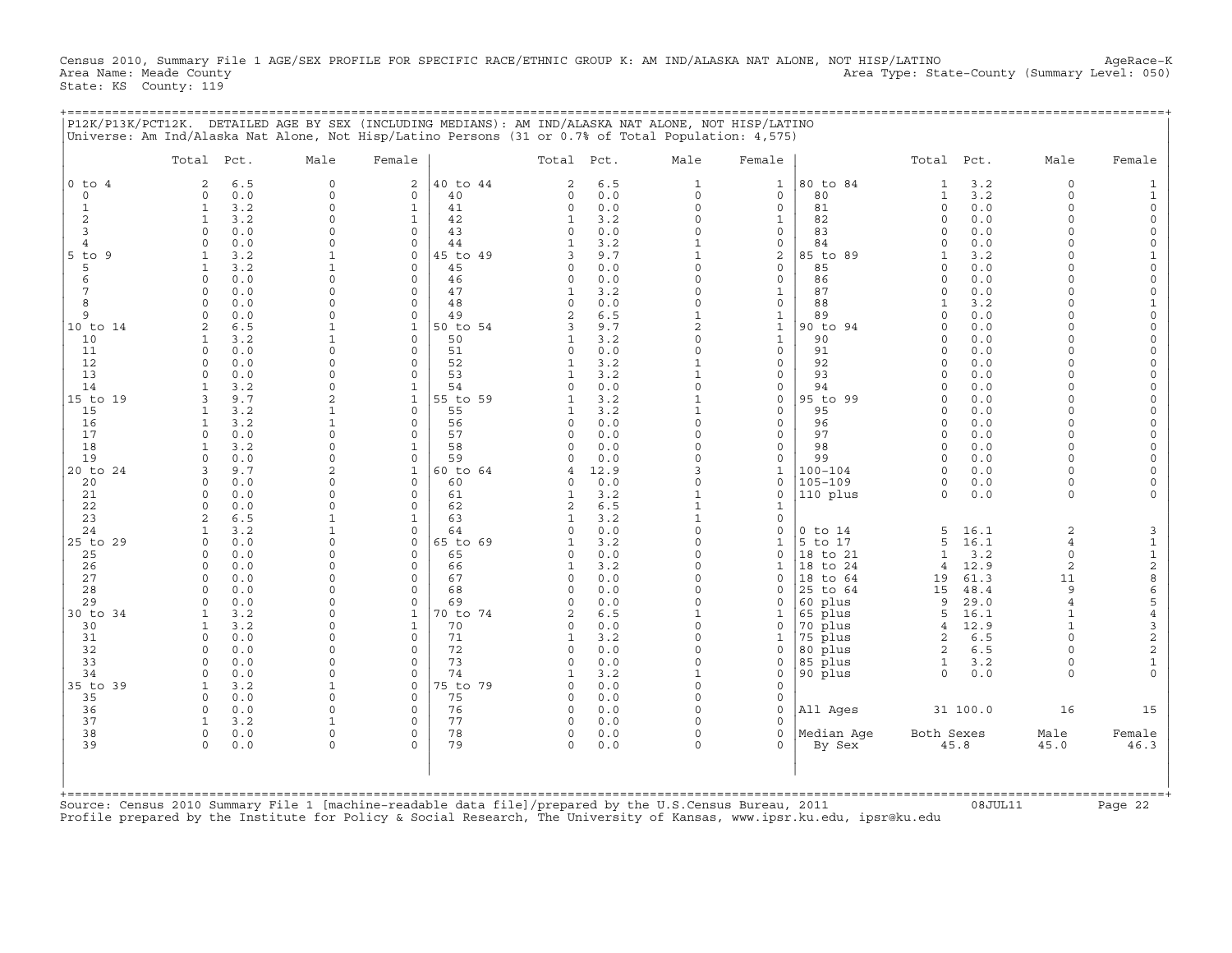Census 2010, Summary File 1 AGE/SEX PROFILE FOR SPECIFIC RACE/ETHNIC GROUP L: ASIAN ALONE, NOT HISPANIC OR LATINO AgeRace-L<br>Area Name: Meade County (Summary Level: 050) Area Type: State-County (Summary Level: 050) State: KS County: 119

+===================================================================================================================================================+

|                     | Total Pct.                   |            | Male                     | Female                       |                | Total Pct.               |             | Male                     | Female                      |                        | Total Pct.           |              | Male                             | Female                                      |
|---------------------|------------------------------|------------|--------------------------|------------------------------|----------------|--------------------------|-------------|--------------------------|-----------------------------|------------------------|----------------------|--------------|----------------------------------|---------------------------------------------|
| $0$ to $4$          | 2                            | 11.1       | $\circ$                  | $\overline{a}$               | 40 to 44       | $\overline{4}$           | 22.2        | 2                        | 2                           | 80 to 84               | $\circ$              | 0.0          | $\Omega$                         |                                             |
| $\circ$             | $\Omega$                     | 0.0        | $\Omega$                 | $\Omega$                     | 40             | 1                        | 5.6         | $\Omega$                 | $\mathbf{1}$                | 80                     | $\circ$              | 0.0          | $\Omega$                         |                                             |
| $\mathbf{1}$        | $\mathbf{1}$                 | 5.6        | $\Omega$                 | $\mathbf{1}$                 | 41             | $\circ$                  | 0.0         | $\Omega$                 | $\circ$                     | 81                     | $\circ$              | 0.0          | $\Omega$                         |                                             |
| $\overline{c}$<br>3 | $\Omega$<br>$\mathbf{1}$     | 0.0<br>5.6 | $\mathbf 0$<br>$\Omega$  | 0<br>$\mathbf{1}$            | 42<br>43       | $\mathbf{1}$<br>1        | 5.6<br>5.6  | $\mathbf{1}$             | 0<br>0                      | 82<br>83               | $\Omega$<br>$\Omega$ | 0.0<br>0.0   | $\Omega$<br>$\Omega$             | $\Omega$                                    |
| $\overline{4}$      | $\cap$                       | 0.0        | $\Omega$                 | $\mathbf 0$                  | 44             |                          | 5.6         | $\Omega$                 | $\mathbf{1}$                | 84                     | $\Omega$             | 0.0          | $\Omega$                         | $\Omega$                                    |
| $5$ to $9$          | $\mathbf{1}$                 | 5.6        | $\Omega$                 | <sup>1</sup>                 | 45 to 49       | 1                        | 5.6         | $\Omega$                 | $\mathbf{1}$                | 85 to 89               | $\Omega$             | 0.0          | $\Omega$                         | $\Omega$                                    |
| 5                   | $\Omega$                     | 0.0        | $\Omega$                 | $\Omega$                     | 45             | $\Omega$                 | 0.0         | $\Omega$                 | $\mathbf{0}$                | 85                     | $\Omega$             | 0.0          | $\Omega$                         |                                             |
| 6                   | $\Omega$                     | 0.0        | $\Omega$                 | $\Omega$                     | 46             | 1                        | 5.6         | $\Omega$                 | $\mathbf{1}$                | 86                     | $\Omega$             | 0.0          | $\Omega$                         | $\Omega$                                    |
| 7                   | $\Omega$<br>$\mathbf{1}$     | 0.0        | $\Omega$<br>$\Omega$     | $\mathbf 0$                  | 47<br>48       | $\circ$<br>$\Omega$      | 0.0         |                          | $\circ$<br>$\mathbf{0}$     | 87<br>88               | $\Omega$<br>$\Omega$ | 0.0<br>0.0   | $\Omega$<br>$\Omega$             |                                             |
| 8<br>9              | $\Omega$                     | 5.6<br>0.0 | $\Omega$                 | 1<br>$\mathbf 0$             | 49             | $\Omega$                 | 0.0<br>0.0  | $\Omega$                 | $\mathsf{O}$                | 89                     | 0                    | 0.0          | $\Omega$                         |                                             |
| 10 to 14            |                              | 5.6        |                          | $\mathbf 0$                  | 50 to 54       | $\Omega$                 | 0.0         |                          | $\mathsf{O}$                | 90 to 94               | $\Omega$             | 0.0          | $\Omega$                         | $\Omega$                                    |
| 10                  | $\mathbf{1}$                 | 5.6        |                          | $\Omega$                     | 50             | $\Omega$                 | 0.0         |                          | $\mathbf 0$                 | 90                     | $\Omega$             | 0.0          | $\Omega$                         |                                             |
| 11                  | $\Omega$                     | 0.0        | $\Omega$                 | $\Omega$                     | 51             | $\Omega$                 | 0.0         |                          | $\mathbf{0}$                | 91                     | $\Omega$             | 0.0          | $\Omega$                         |                                             |
| 12                  | $\Omega$                     | 0.0        | $\Omega$                 | $\Omega$                     | 52             | $\Omega$                 | 0.0         | $\Omega$                 | $\mathbf 0$                 | 92                     | $\Omega$             | 0.0          | $\Omega$                         |                                             |
| 13<br>14            | $\cap$<br>$\Omega$           | 0.0<br>0.0 | $\Omega$<br>$\Omega$     | $\Omega$<br>$\Omega$         | 53<br>54       | $\Omega$<br><sup>0</sup> | 0.0<br>0.0  | $\Omega$                 | $\Omega$<br>0               | 93<br>94               | $\cap$<br>$\Omega$   | 0.0<br>$0.0$ | $\Omega$                         | $\Omega$<br>$\Omega$                        |
| 15 to 19            | 1                            | 5.6        | $\mathbf{1}$             | $\mathbf{0}$                 | 55 to 59       | $\Omega$                 | 0.0         | $\Omega$                 | $\mathsf{O}$                | 95 to 99               | 0                    | 0.0          | $\Omega$                         | $\Omega$                                    |
| 15                  | $\Omega$                     | 0.0        | $\Omega$                 | 0                            | 55             | $\Omega$                 | 0.0         | $\Omega$                 | $\mathbf 0$                 | 95                     | $\Omega$             | 0.0          | $\Omega$                         | $\Omega$                                    |
| 16                  | $\Omega$                     | 0.0        | $\Omega$                 | $\mathbf 0$                  | 56             | 0                        | 0.0         |                          | $\mathsf{O}$                | 96                     | $\Omega$             | 0.0          | $\Omega$                         |                                             |
| 17                  | $\Omega$                     | 0.0        | $\Omega$                 | $\Omega$                     | 57             | $\Omega$                 | 0.0         |                          | $\mathbf{0}$                | 97                     | $\Omega$             | 0.0          | $\Omega$                         |                                             |
| 18<br>19            | $\Omega$<br>$\mathbf{1}$     | 0.0<br>5.6 | $\Omega$<br>$\mathbf{1}$ | 0<br>0                       | 58<br>59       | $\Omega$<br>$\Omega$     | 0.0<br>0.0  | $\Omega$                 | $\mathbf{0}$<br>$\mathbf 0$ | 98<br>99               | $\Omega$<br>$\Omega$ | 0.0<br>0.0   | $\Omega$<br>$\Omega$             | $\Omega$                                    |
| 20 to 24            |                              | 5.6        | $\Omega$                 | $\mathbf{1}$                 | 60 to 64       |                          | 5.6         |                          | $\mathbf{1}$                | $100 - 104$            | $\Omega$             | 0.0          | $\Omega$                         |                                             |
| 20                  | $\Omega$                     | 0.0        | $\Omega$                 | $\Omega$                     | 60             | 1                        | 5.6         | $\Omega$                 | 1                           | $105 - 109$            | 0                    | 0.0          | $\Omega$                         |                                             |
| 21                  | $\Omega$                     | 0.0        | $\Omega$                 | $\Omega$                     | 61             | $\Omega$                 | 0.0         | $\Omega$                 | $\mathbf 0$                 | 110 plus               | $\circ$              | 0.0          | $\Omega$                         |                                             |
| 22                  | $\Omega$                     | 0.0        | $\Omega$                 | 0                            | 62             | $\Omega$                 | 0.0         |                          | 0                           |                        |                      |              |                                  |                                             |
| 23                  | $\Omega$                     | 0.0        | $\Omega$                 | $\Omega$                     | 63             | $\cap$                   | 0.0         | $\Omega$                 | $\Omega$                    |                        |                      |              |                                  |                                             |
| 24<br>25 to 29      | $\mathbf{1}$<br>$\mathbf{1}$ | 5.6<br>5.6 | $\Omega$<br>$\Omega$     | $\mathbf{1}$<br>$\mathbf{1}$ | 64<br>65 to 69 | 3                        | 0.0<br>16.7 | $\Omega$<br>$\mathbf{1}$ | 0<br>$\overline{2}$         | $0$ to $14$<br>5 to 17 | 4<br>$\overline{a}$  | 22.2<br>11.1 | $\mathbf{1}$<br>$\mathbf{1}$     | 3<br>$\mathbf{1}$                           |
| 25                  | $\Omega$                     | 0.0        | $\Omega$                 | $\Omega$                     | 65             |                          | 5.6         |                          | $\mathbf{0}$                | 18 to 21               | $\mathbf{1}$         | 5.6          | $\mathbf{1}$                     | $\mathsf{O}\xspace$                         |
| 26                  | $\Omega$                     | 0.0        | $\Omega$                 | 0                            | 66             | 0                        | 0.0         |                          | $\Omega$                    | 18 to 24               | 2                    | 11.1         | $\mathbf{1}$                     | $\mathbf 1$                                 |
| 27                  | $\Omega$                     | 0.0        | $\Omega$                 | 0                            | 67             | 0                        | 0.0         | $\Omega$                 | 0                           | 18 to 64               | 9                    | 50.0         | 3                                | 6<br>5                                      |
| 28                  |                              | 5.6        | $\Omega$                 | 1                            | 68             | 2                        | 11.1        |                          | 2                           | 25 to 64               | 7                    | 38.9         | $\overline{2}$                   |                                             |
| 29<br>30 to 34      |                              | 0.0<br>0.0 | $\Omega$<br>$\Omega$     | $\mathbf 0$<br>$\Omega$      | 69<br>70 to 74 | <sup>0</sup>             | 0.0<br>0.0  | $\Omega$                 | $\Omega$<br>0               | 60 plus                | 6<br>5               | 33.3<br>27.8 | $\overline{a}$<br>$\overline{a}$ | $\overline{4}$<br>$\ensuremath{\mathsf{3}}$ |
| 30                  | $\Omega$                     | 0.0        | $\Omega$                 | $\Omega$                     | 70             | $\Omega$                 | 0.0         | $\Omega$                 | $\Omega$                    | 65 plus<br>70 plus     | $\overline{a}$       | 11.1         | $\mathbf{1}$                     | $\mathbf{1}$                                |
| 31                  | $\Omega$                     | 0.0        | $\Omega$                 | $\Omega$                     | 71             | $\Omega$                 | 0.0         | $\Omega$                 | $\Omega$                    | 75 plus                | $\overline{a}$       | 11.1         |                                  | $\mathbf{1}$                                |
| 32                  | $\Omega$                     | 0.0        | $\Omega$                 | 0                            | 72             | $\Omega$                 | 0.0         | $\Omega$                 | $\Omega$                    | 80 plus                | $\circ$              | 0.0          |                                  | $\mathsf{O}\xspace$                         |
| 33                  | $\Omega$                     | 0.0        | $\Omega$                 | 0                            | 73             |                          | 0.0         | $\Omega$                 | 0                           | 85 plus                | 0                    | 0.0          | $\Omega$                         | $\mathbf 0$                                 |
| 34                  | $\Omega$<br>$\Omega$         | 0.0        | $\Omega$<br>$\Omega$     | 0<br>$\mathbf 0$             | 74<br>75 to 79 | $\Omega$<br>2            | 0.0<br>11.1 | $\Omega$                 | 0                           | 90 plus                | $\Omega$             | 0.0          | $\Omega$                         |                                             |
| 35 to 39<br>35      | $\Omega$                     | 0.0<br>0.0 | $\Omega$                 | $\Omega$                     | 75             | $\Omega$                 | 0.0         | $\Omega$                 | 1<br>$\mathbf 0$            |                        |                      |              |                                  |                                             |
| 36                  | $\Omega$                     | 0.0        | $\Omega$                 | $\Omega$                     | 76             | $\overline{a}$           | 11.1        | $\mathbf{1}$             | $\mathbf{1}$                | All Ages               |                      | 18 100.0     | 6                                | 12                                          |
| 37                  |                              | 0.0        | $\Omega$                 | $\Omega$                     | 77             | $\Omega$                 | 0.0         |                          | $\Omega$                    |                        |                      |              |                                  |                                             |
| 38                  | $\mathsf{O}$                 | 0.0        | $\Omega$                 | 0                            | 78             | 0                        | 0.0         | $\Omega$                 | $\mathbf{0}$                | Median Aqe             | Both Sexes           |              | Male                             | Female                                      |
| 39                  | $\Omega$                     | 0.0        | $\Omega$                 | $\Omega$                     | 79             | $\Omega$                 | 0.0         |                          | $\Omega$                    | By Sex                 |                      | 42.5         | 42.5                             | 42.5                                        |
|                     |                              |            |                          |                              |                |                          |             |                          |                             |                        |                      |              |                                  |                                             |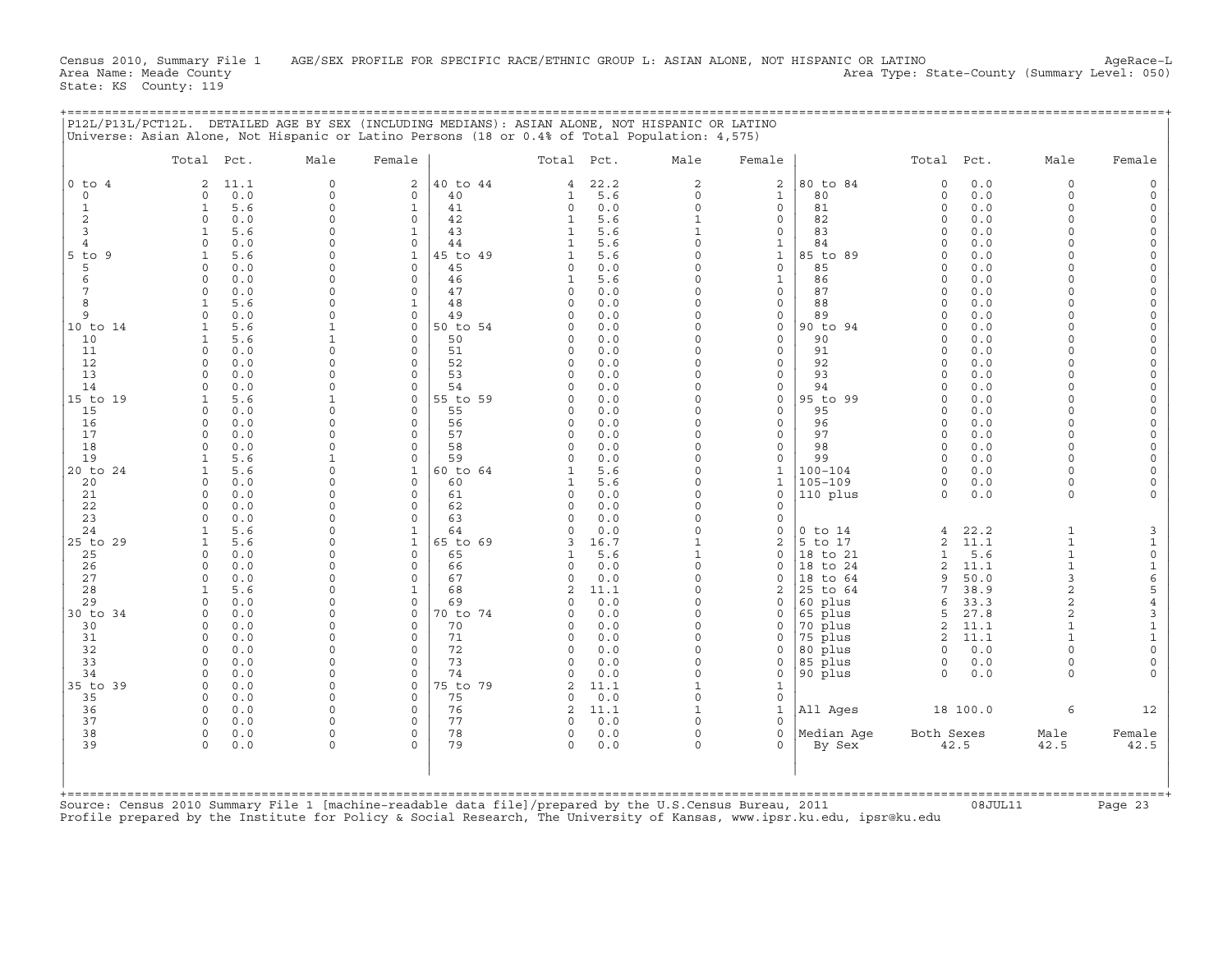Census 2010, Summary File 1 AGE/SEX PROFILE FOR SPECIFIC RACE/ETHNIC GROUP M: NAT HAWAIIAN/OPI ALONE, NOT HISP/LATINO AgeRace-M<br>Area Name: Meade County (Summary Level: 050) Area Type: State-County (Summary Level: 050) State: KS County: 119

+===================================================================================================================================================+

|                | Total Pct.   | Male        | Female       |          | Total Pct. | Male     | Female       |             | Total Pct.         | Male     | Female |
|----------------|--------------|-------------|--------------|----------|------------|----------|--------------|-------------|--------------------|----------|--------|
| $0$ to $4$     | $\Omega$     | $\mathbf 0$ | $\mathbf 0$  | 40 to 44 | $\Omega$   | $\Omega$ | $\mathbf{0}$ | 80 to 84    | $\circ$            | $\circ$  |        |
| $\Omega$       | $\Omega$     | $\Omega$    | $\Omega$     | 40       | $\Omega$   | $\Omega$ | $\circ$      | 80          | $\Omega$           | $\Omega$ |        |
| $\mathbf{1}$   | $\circ$      | $\Omega$    | $\mathbf{0}$ | 41       |            | $\Omega$ | $\circ$      | 81          | $\Omega$           | $\Omega$ |        |
| 2              | $\Omega$     | $\Omega$    | $\mathbf 0$  | 42       |            | O        | 0            | 82          | $\Omega$           | $\Omega$ |        |
| 3              | $\Omega$     |             | $\Omega$     | 43       |            | O        | 0            | 83          | $\Omega$           |          |        |
| $\overline{4}$ |              |             | $\mathbf 0$  | 44       |            | U        | 0            | 84          |                    |          |        |
| $5$ to<br>9    | $\cap$       |             | $\Omega$     | 5 to 49  |            | U        | $\mathbf 0$  | 85 to 89    | $\Omega$           |          |        |
| 5              | $\Omega$     |             | $\Omega$     | 45       |            | $\Omega$ | $\mathbf{0}$ | 85          | $\Omega$           | $\Omega$ |        |
| 6              | $\cap$       |             | $\Omega$     | 46       |            |          | $\mathbf{0}$ | 86          | $\Omega$           | $\cap$   |        |
|                | $\Omega$     |             | $\mathbf 0$  | 47       |            | 0        | $\circ$      | 87          | $\Omega$           | $\Omega$ |        |
| 8              |              |             | $\mathbf 0$  | 48       |            |          | 0            | 88          | $\cap$             |          |        |
| 9              |              |             | $\mathbf 0$  | 49       |            | O        | 0            | 89          | $\Omega$           | $\Omega$ |        |
| 10 to 14       |              |             | $\mathbf 0$  | 50 to 54 |            |          | $\circ$      | 90 to 94    | $\Omega$           | $\Omega$ |        |
| 10             |              |             | $\Omega$     | 50       |            |          | $\mathbf{0}$ | 90          |                    |          |        |
| 11             | $\Omega$     |             | $\Omega$     | 51       |            |          | 0            | 91          | $\Omega$           |          |        |
| 12             |              |             | $\Omega$     | 52       |            |          | $\mathbf{0}$ | 92          | $\Omega$           |          |        |
| 13             |              |             | $\Omega$     | 53       |            |          | $\mathbf 0$  | 93          |                    |          |        |
| 14             |              |             | $\Omega$     | 54       |            |          | 0            | 94          |                    |          |        |
| 15 to 19       |              |             | $\mathbf 0$  | 55 to 59 |            | O        | 0            | 95 to 99    | $\Omega$           | $\cap$   |        |
| 15             |              |             | $\Omega$     | 55       |            | U        | 0            | 95          | $\Omega$           | $\cap$   |        |
| 16             | $\Omega$     |             | $\mathbf 0$  | 56       |            | O        | 0            | 96          | $\Omega$           | $\Omega$ |        |
| 17             | $\Omega$     |             | $\Omega$     | 57       |            | O        | $\circ$      | 97          | $\Omega$           | $\Omega$ |        |
| 18             | $\Omega$     |             | $\Omega$     | 58       |            | $\Omega$ | $\mathbf{0}$ | 98          | $\Omega$           | $\Omega$ |        |
| 19             |              |             | $\mathbf 0$  | 59       |            | $\Omega$ | $\mathbf{0}$ | 99          | $\Omega$           | $\Omega$ |        |
| 20 to 24       |              |             | $\mathbf 0$  | 60 to 64 |            | $\Omega$ | $\circ$      | $100 - 104$ | $\Omega$           | $\Omega$ |        |
| 20             |              |             | $\Omega$     | 60       |            | $\Omega$ | 0            | $105 - 109$ | $\circ$            | $\Omega$ |        |
| 21             | $\Omega$     |             | $\Omega$     | 61       |            | O        | 0            | 110 plus    | $\Omega$           | $\Omega$ |        |
| 22             |              |             | $\Omega$     | 62       |            |          | 0            |             |                    |          |        |
| 23             |              |             | $\Omega$     | 63       |            | $\Omega$ |              |             |                    |          |        |
| 24             |              | U           | $\Omega$     | 64       |            | $\Omega$ | 0            |             | $\Omega$           | $\Omega$ |        |
|                |              |             | $\Omega$     |          |            | $\Omega$ | 0            | $0$ to $14$ |                    | $\Omega$ |        |
| 25 to 29       | $\Omega$     |             | $\Omega$     | 65 to 69 |            | $\Omega$ | $\mathbf 0$  | 5 to 17     | $\Omega$<br>$\cap$ | $\Omega$ |        |
| 25             |              |             |              | 65       |            |          | $\mathbf{0}$ | 18 to 21    |                    | $\Omega$ |        |
| 26             | $\Omega$     |             | $\mathbf 0$  | 66       |            | $\Omega$ | 0            | 18 to 24    | $\Omega$           | $\Omega$ |        |
| 27             | $\Omega$     |             | $\mathbf 0$  | 67       |            | $\Omega$ | 0            | 18 to 64    | $\circ$            |          |        |
| 28             | $\Omega$     |             | $\mathbf 0$  | 68       |            | $\Omega$ | 0            | 25 to 64    | $\Omega$           | $\Omega$ |        |
| 29             |              |             | $\mathbf 0$  | 69       |            | $\Omega$ | 0            | 60 plus     | $\Omega$           |          |        |
| 30 to 34       |              |             | $\Omega$     | 70 to 74 |            | $\Omega$ | 0            | 65 plus     | $\Omega$           |          |        |
| 30             | $\Omega$     |             | $\Omega$     | 70       |            | $\Omega$ | 0            | 70 plus     | $\Omega$           |          |        |
| 31             | $\Omega$     |             | $\Omega$     | 71       |            | $\Omega$ | 0            | 75 plus     | $\Omega$           |          |        |
| 32             | $\Omega$     |             | $\Omega$     | 72       |            | $\Omega$ | $\Omega$     | 80 plus     | $\Omega$           |          |        |
| 33             |              |             | $\mathbf 0$  | 73       |            | $\Omega$ | 0            | 85 plus     | $\Omega$           | $\Omega$ |        |
| 34             | $\Omega$     | U           | $\Omega$     | 74       |            | $\Omega$ | 0            | 90 plus     | $\Omega$           | $\cap$   |        |
| 35 to 39       | $\Omega$     | U           | $\mathbf 0$  | 75 to 79 |            | $\Omega$ | $\mathbf{0}$ |             |                    |          |        |
| 35             | $\Omega$     |             | $\Omega$     | 75       |            | $\Omega$ | 0            |             |                    |          |        |
| 36             | $\Omega$     | O           | $\Omega$     | 76       |            | $\Omega$ | $\mathbf{0}$ | All Ages    | $\circ$            | $\circ$  |        |
| 37             | $\Omega$     |             | $\Omega$     | 77       |            |          | $\Omega$     |             |                    |          |        |
| 38             | $\mathsf{O}$ | $\Omega$    | $\mathbf 0$  | 78       |            | $\Omega$ | 0            | Median Aqe  | Both Sexes         | Male     | Female |
| 39             | $\Omega$     | $\Omega$    | $\Omega$     | 79       |            | $\Omega$ | 0            | By Sex      |                    |          |        |
|                |              |             |              |          |            |          |              |             |                    |          |        |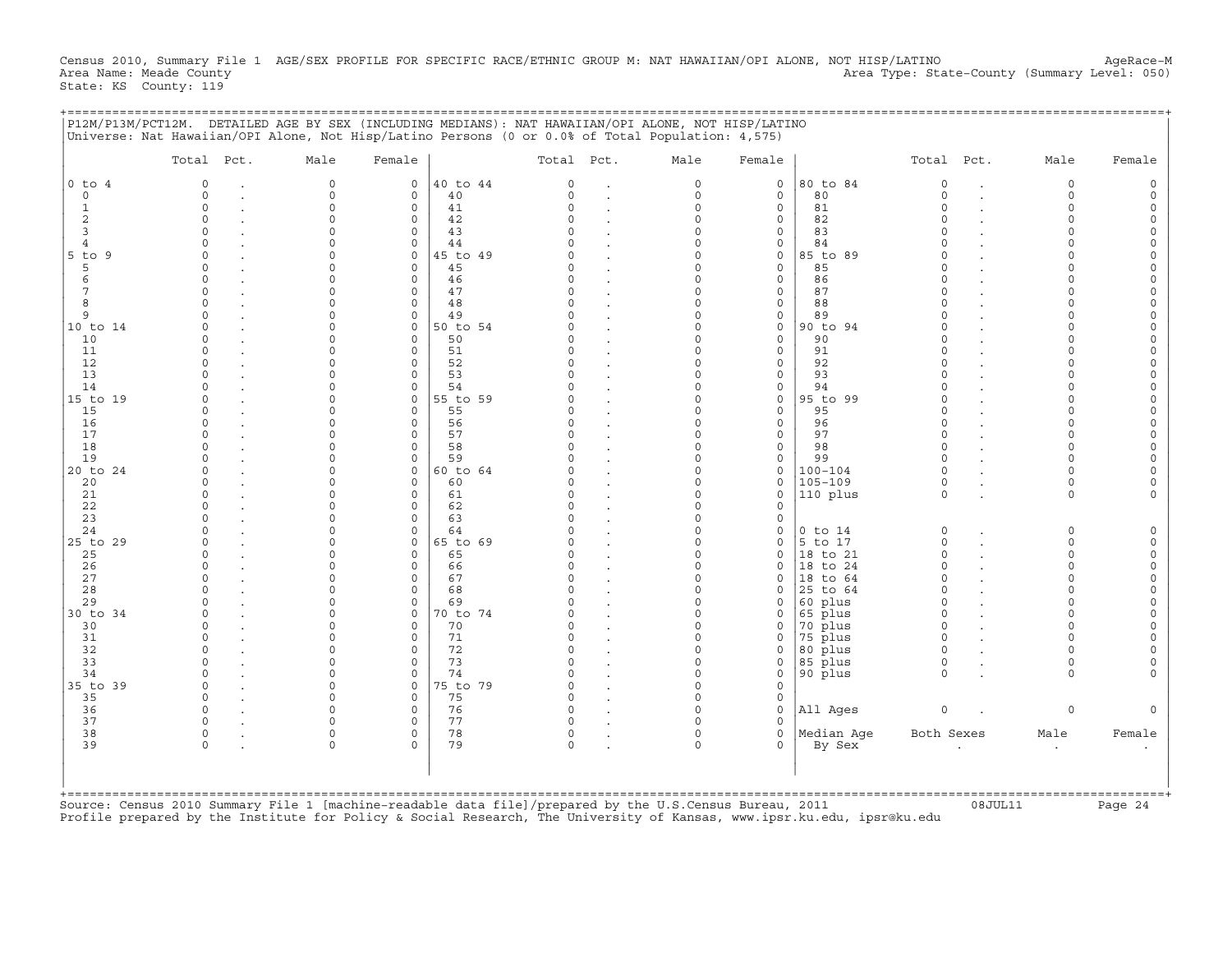Census 2010, Summary File 1 AGE/SEX PROFILE FOR SPECIFIC RACE/ETHNIC GROUP N: SOME OTHER RACE ALONE, NOT HISP/LATINO AgeRace-N<br>Area Name: Meade County (evel: 050) Area AgeRace-N Area Type: State-County (Summary Level: 050) State: KS County: 119

+===================================================================================================================================================+

|P12N/P13N/PCT12N. DETAILED AGE BY SEX (INCLUDING MEDIANS): SOME OTHER RACE ALONE, NOT HISP/LATINO | |Universe: Some Other Race Alone, Not Hisp/Latino Persons (7 or 0.2% of Total Population: 4,575) | | | | Total Pct. Male Female | Total Pct. Male Female | Total Pct. Male Female | | | | | |0 to 4 1 14.3 0 1 |40 to 44 1 14.3 0 1 |80 to 84 0 0.0 0 0 | | 0 0 0.0 0 0 | 40 1 14.3 0 1 | 80 0 0.0 0 0 | | 1 0 0.0 0 0 | 41 0 0.0 0 0 | 81 0 0.0 0 0 | | 2 0 0.0 0 0 | 42 0 0.0 0 0 | 82 0 0.0 0 0 | | 3 1 14.3 0 1 | 43 0 0.0 0 0 | 83 0 0.0 0 0 | | 4 0 0.0 0 0 | 44 0 0.0 0 0 | 84 0 0.0 0 0 | |5 to 9 2 28.6 0 2 |45 to 49 0 0.0 0 0 |85 to 89 0 0.0 0 0 | | 5 0 0.0 0 0 | 45 0 0.0 0 0 | 85 0 0.0 0 0 | | 6 0 0.0 0 0 | 46 0 0.0 0 0 | 86 0 0.0 0 0 | | 7 1 14.3 0 1 | 47 0 0.0 0 0 | 87 0 0.0 0 0 | | 8 0 0.0 0 0 | 48 0 0.0 0 0 | 88 0 0.0 0 0 | | 9 1 14.3 0 1 | 49 0 0.0 0 0 | 89 0 0.0 0 0 | |10 to 14 1 14.3 1 0 |50 to 54 0 0.0 0 0 |90 to 94 0 0.0 0 0 | | 10 0 0.0 0 0 | 50 0 0.0 0 0 | 90 0 0.0 0 0 | | 11 1 14.3 1 0 | 51 0 0.0 0 0 | 91 0 0.0 0 0 | | 12 0 0.0 0 0 | 52 0 0.0 0 0 | 92 0 0.0 0 0 | | 13 0 0.0 0 0 | 53 0 0.0 0 0 | 93 0 0.0 0 0 | | 14 0 0.0 0 0 | 54 0 0.0 0 0 | 94 0 0.0 0 0 | |15 to 19 1 14.3 1 0 |55 to 59 0 0.0 0 0 |95 to 99 0 0.0 0 0 | | 15 0 0.0 0 0 | 55 0 0.0 0 0 | 95 0 0.0 0 0 | | 16 0 0.0 0 0 | 56 0 0.0 0 0 | 96 0 0.0 0 0 | | 17 1 14.3 1 0 | 57 0 0.0 0 0 | 97 0 0.0 0 0 | | 18 0 0.0 0 0 | 58 0 0.0 0 0 | 98 0 0.0 0 0 | | 19 0 0.0 0 0 | 59 0 0.0 0 0 | 99 0 0.0 0 0 | |20 to 24 1 14.3 1 0 |60 to 64 0 0.0 0 0 |100−104 0 0.0 0 0 | | 20 0 0.0 0 0 | 60 0 0.0 0 0 |105−109 0 0.0 0 0 | | 21 1 14.3 1 0 | 61 0 0.0 0 0 |110 plus 0 0.0 0 0 | | 22 0 0.0 0 0 | 62 0 0.0 0 0 | | | 23 0 0.0 0 0 | 63 0 0.0 0 0 | | | 24 0 0.0 0 0 | 64 0 0.0 0 0 |0 to 14 4 57.1 1 3 | |25 to 29 0 0.0 0 0 |65 to 69 0 0.0 0 0 |5 to 17 4 57.1 2 2 | | 25 0 0.0 0 0 | 65 0 0.0 0 0 |18 to 21 1 14.3 1 0 | | 26 0 0.0 0 0 | 66 0 0.0 0 0 |18 to 24 1 14.3 1 0 | | 27 0 0.0 0 0 | 67 0 0.0 0 0 |18 to 64 2 28.6 1 1 | | 28 0 0.0 0 0 | 68 0 0.0 0 0 |25 to 64 1 14.3 0 1 | | 29 0 0.0 0 0 | 69 0 0.0 0 0 |60 plus 0 0.0 0 0 | |30 to 34 0 0.0 0 0 |70 to 74 0 0.0 0 0 |65 plus 0 0.0 0 0 | | 30 0 0.0 0 0 | 70 0 0.0 0 0 |70 plus 0 0.0 0 0 | | 31 0 0.0 0 0 | 71 0 0.0 0 0 |75 plus 0 0.0 0 0 | | 32 0 0.0 0 0 | 72 0 0.0 0 0 |80 plus 0 0.0 0 0 | | 33 0 0.0 0 0 | 73 0 0.0 0 0 |85 plus 0 0.0 0 0 | | 34 0 0.0 0 0 | 74 0 0.0 0 0 |90 plus 0 0.0 0 0 | |35 to 39 0 0.0 0 0 |75 to 79 0 0.0 0 0 | | | 35 0 0.0 0 0 | 75 0 0.0 0 0 | | | 36 0 0.0 0 0 | 76 0 0.0 0 0 |All Ages 7 100.0 3 4 | | 37 0 0.0 0 0 | 77 0 0.0 0 0 | | | 38 0 0.0 0 0 | 78 0 0.0 0 0 |Median Age Both Sexes Male Female | | 39 0 0.0 0 0 | 79 0 0.0 0 0 | By Sex 12.5 16.5 7.5 | | | | | | | | | | | +===================================================================================================================================================+Source: Census 2010 Summary File 1 [machine−readable data file]/prepared by the U.S.Census Bureau, 2011 08JUL11 Page 25

Profile prepared by the Institute for Policy & Social Research, The University of Kansas, www.ipsr.ku.edu, ipsr@ku.edu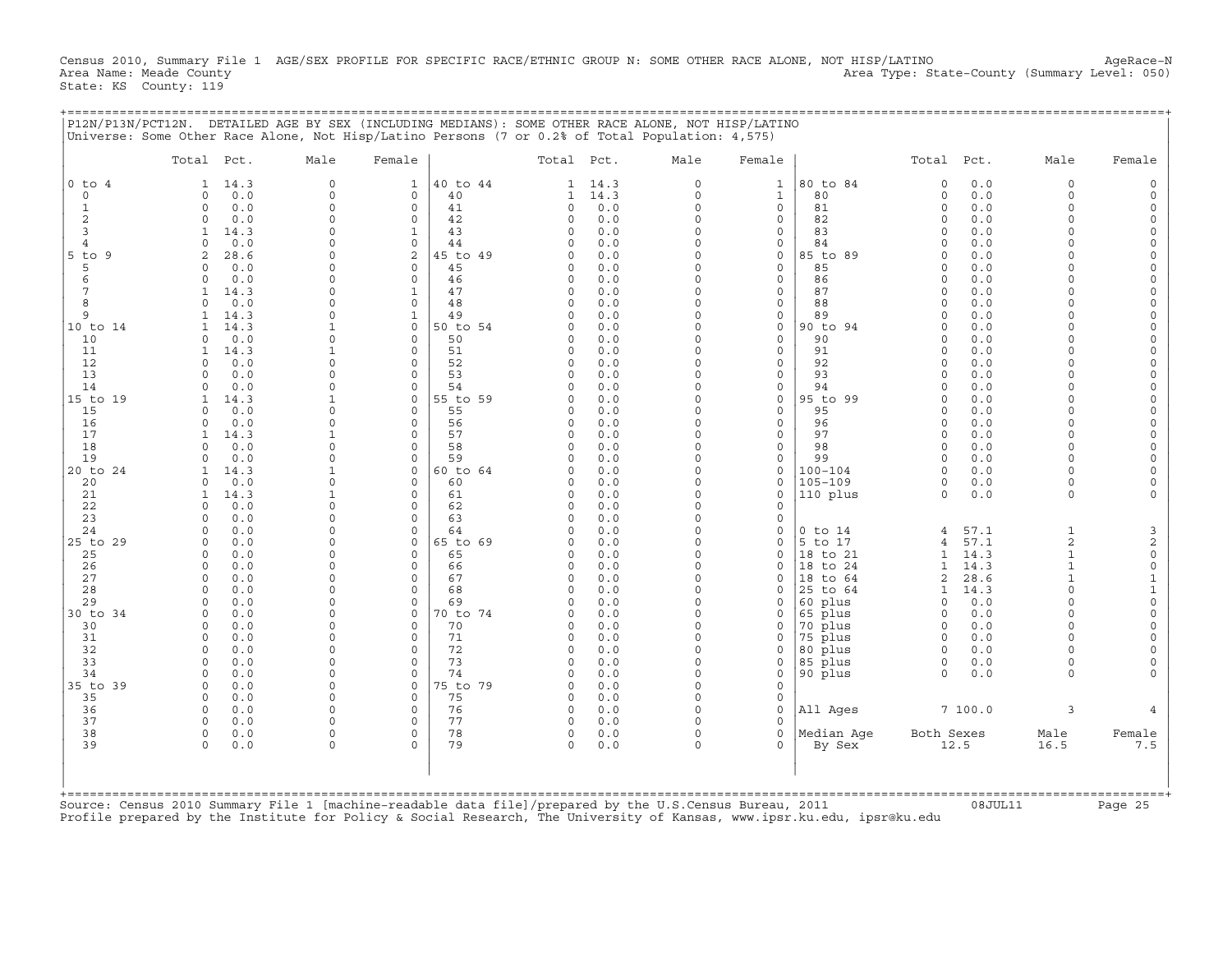Census 2010, Summary File 1 AGE/SEX PROFILE FOR SPECIFIC RACE/ETHNIC GROUP O: TWO OR MORE RACES, NOT HISPANIC/LATINO AgeRace-O<br>Area Name: Meade County (Summary Level: 050) Area Type: State-County (Summary Level: 050) State: KS County: 119

+===================================================================================================================================================+

|                | Total Pct.                  |              | Male                           | Female                      |                | Total Pct.           |            | Male                     | Female                       |                     | Total Pct.           |              | Male                 | Female               |
|----------------|-----------------------------|--------------|--------------------------------|-----------------------------|----------------|----------------------|------------|--------------------------|------------------------------|---------------------|----------------------|--------------|----------------------|----------------------|
| $0$ to $4$     | 10                          | 19.6         | $\overline{7}$                 | 3                           | 40 to 44       | $\mathbf{1}$         | 2.0        | $\Omega$                 | $\mathbf{1}$                 | 80 to 84            | $\circ$              | 0.0          | $\Omega$             |                      |
| $\circ$        | $\overline{4}$              | 7.8          | 3                              | $\mathbf{1}$                | 40             | $\Omega$             | 0.0        | $\Omega$                 | $\circ$                      | 80                  | $\Omega$             | 0.0          | $\Omega$             |                      |
| $\mathbf{1}$   | 2                           | 3.9          | $\mathbf{1}$                   | $\mathbf{1}$                | 41             | $\mathbf{1}$         | 2.0        | $\Omega$                 | $\mathbf{1}$                 | 81                  | $\circ$              | 0.0          | $\Omega$<br>$\Omega$ |                      |
| 2<br>3         | 1<br>2                      | 2.0<br>3.9   | $\mathbf{1}$<br>$\overline{2}$ | $\Omega$<br>$\Omega$        | 42<br>43       | $\circ$<br>$\Omega$  | 0.0<br>0.0 | O<br>O                   | 0<br>0                       | 82<br>83            | $\Omega$<br>$\Omega$ | 0.0<br>0.0   | $\Omega$             | $\Omega$             |
| $\overline{4}$ | $\mathbf{1}$                | 2.0          | $\Omega$                       | $\mathbf{1}$                | 44             | $\cap$               | 0.0        |                          | 0                            | 84                  | $\Omega$             | 0.0          |                      | $\Omega$             |
| $5$ to<br>9    | 8                           | 15.7         | 5                              | 3                           | 5 to 49        |                      | 3.9        | U                        | 2                            | 85 to 89            | $\cap$               | 0.0          |                      | $\Omega$             |
| 5              | $\overline{4}$              | 7.8          | $\overline{a}$                 | 2                           | 45             | $\Omega$             | 0.0        | $\Omega$                 | $\mathbf{0}$                 | 85                  | $\Omega$             | 0.0          | $\Omega$             |                      |
| 6              | 2                           | 3.9          | 2                              | $\Omega$                    | 46             | $\cap$               | 0.0        | $\Omega$                 | $\mathbf{0}$                 | 86                  | $\cap$               | 0.0          | $\cap$               | $\Omega$             |
|                | $\mathbf{1}$                | 2.0          |                                | $\mathbf 0$                 | 47             | $\Omega$             | 0.0        | $\Omega$                 | $\circ$                      | 87                  | $\Omega$             | 0.0          | $\Omega$             | $\Omega$             |
| 8<br>9         | $\Omega$                    | 0.0          | $\cap$<br>$\Omega$             | $\mathbf 0$<br>$\mathbf{1}$ | 48             | 2<br>$\Omega$        | 3.9<br>0.0 | O<br>$\Omega$            | 2                            | 88<br>89            | $\Omega$<br>$\Omega$ | 0.0<br>0.0   | $\Omega$             |                      |
| 10 to 14       | 1<br>8                      | 2.0<br>15.7  |                                | 2                           | 49<br>50 to 54 | 2                    | 3.9        | 2                        | 0<br>$\circ$                 | 90 to 94            | $\Omega$             | 0.0          | $\Omega$             | $\Omega$             |
| 10             | $\mathbf{1}$                | 2.0          |                                | $\Omega$                    | 50             |                      | 0.0        |                          | $\mathbf{0}$                 | 90                  | $\cap$               | 0.0          |                      |                      |
| 11             | $\mathbf{1}$                | 2.0          |                                | $\Omega$                    | 51             | $\Omega$             | 0.0        | $\Omega$                 | 0                            | 91                  | $\Omega$             | 0.0          |                      |                      |
| 12             | $\overline{4}$              | 7.8          | $\mathbf{z}$                   | $\mathbf{1}$                | 52             | $\overline{2}$       | 3.9        | $\overline{c}$           | $\mathbf{0}$                 | 92                  | $\Omega$             | 0.0          | $\Omega$             |                      |
| 13             | $\overline{c}$              | 3.9          |                                | $\mathbf{1}$                | 53             | $\cap$               | 0.0        |                          | $\mathbf 0$                  | 93                  | $\Omega$             | 0.0          |                      | $\Omega$             |
| 14             | $\Omega$                    | 0.0          | $\cap$                         | $\Omega$                    | 54             | ∩                    | 0.0        |                          | $\Omega$                     | 94                  | $\Omega$             | 0.0          |                      |                      |
| 15 to 19<br>15 | $\overline{4}$<br>$\Omega$  | 7.8<br>0.0   | 3<br>$\Omega$                  | $\mathbf{1}$<br>$\Omega$    | 55 to 59<br>55 | $\cap$               | 2.0<br>0.0 | $\Omega$<br>$\Omega$     | $\mathbf{1}$<br>$\mathbf{0}$ | 95 to 99<br>95      | $\circ$<br>$\Omega$  | 0.0<br>0.0   | $\Omega$<br>$\Omega$ | $\Omega$<br>$\Omega$ |
| 16             | $\overline{a}$              | 3.9          | 2                              | $\Omega$                    | 56             | $\Omega$             | 0.0        | $\Omega$                 | 0                            | 96                  | $\Omega$             | 0.0          | $\Omega$             |                      |
| 17             | $\mathbf{1}$                | 2.0          | $\cap$                         | $\mathbf{1}$                | 57             |                      | 2.0        | $\Omega$                 | $\mathbf{1}$                 | 97                  | $\Omega$             | 0.0          | $\Omega$             | $\Omega$             |
| 18             | $\mathbf{1}$                | 2.0          | $\mathbf{1}$                   | $\Omega$                    | 58             | $\Omega$             | 0.0        | $\Omega$                 | $\mathbf{0}$                 | 98                  | $\Omega$             | 0.0          | $\Omega$             |                      |
| 19             | $\Omega$                    | 0.0          | $\Omega$                       | $\Omega$                    | 59             | $\Omega$             | 0.0        | $\Omega$                 | $\mathbf{0}$                 | 99                  | $\Omega$             | 0.0          | $\Omega$             | $\Omega$             |
| 20 to 24       | $\mathbf{1}$                | 2.0          |                                | $\mathbf 0$                 | 60 to 64       | $\overline{c}$       | 3.9        | $\overline{c}$           | $\mathbf{0}$                 | $100 - 104$         | $\Omega$             | 0.0          | $\Omega$             |                      |
| 20             | $\mathbf 0$                 | 0.0          | $\Omega$                       | $\Omega$                    | 60             | 2                    | 3.9        | 2                        | 0                            | $105 - 109$         | 0                    | 0.0          | $\Omega$             |                      |
| 21<br>22       | $\mathbf 0$<br>$\mathbf{1}$ | 0.0<br>2.0   | $\Omega$                       | $\Omega$<br>$\Omega$        | 61<br>62       | $\Omega$<br>$\Omega$ | 0.0<br>0.0 | $\Omega$                 | $\mathbf 0$<br>0             | 110 plus            | $\Omega$             | 0.0          | $\Omega$             |                      |
| 23             | $\cap$                      | 0.0          | $\cap$                         | $\Omega$                    | 63             | $\cap$               | 0.0        |                          | $\mathbf 0$                  |                     |                      |              |                      |                      |
| 24             | $\Omega$                    | 0.0          | $\Omega$                       | $\Omega$                    | 64             | $\cap$               | 0.0        | $\Omega$                 | 0                            | $0$ to $14$         | 26                   | 51.0         | 18                   |                      |
| 25 to 29       | $\mathbf{1}$                | 2.0          |                                | $\Omega$                    | 65 to 69       |                      | 2.0        | $\mathbf{1}$             | $\Omega$                     | 5 to 17             | 19                   | 37.3         | 13                   | 6                    |
| 25             | $\Omega$                    | 0.0          | $\cap$                         | $\Omega$                    | 65             | $\Omega$             | 0.0        | $\Omega$                 | $\mathbf 0$                  | 18 to 21            | 1                    | 2.0          | $\mathbf{1}$         | $\circ$              |
| 26             | $\mathbf 0$                 | 0.0          | $\Omega$                       | $\Omega$                    | 66             | $\Omega$             | 0.0        | $\Omega$                 | 0                            | 18 to 24            | 2                    | 3.9          | 2                    | $\mathsf{O}\xspace$  |
| 27             | 1                           | 2.0          | $\mathbf{1}$<br>$\Omega$       | $\mathbf 0$                 | 67             | $\circ$              | 0.0        | $\Omega$                 | 0                            | 18 to 64            | 17                   | 33.3         | 10<br>8              | $\boldsymbol{7}$     |
| 28<br>29       | $\mathbf 0$<br>$\Omega$     | 0.0<br>0.0   | $\Omega$                       | $\Omega$<br>$\Omega$        | 68<br>69       | $\Omega$             | 2.0<br>0.0 | $\Omega$                 | 0<br>0                       | 25 to 64<br>60 plus | 15<br>7              | 29.4<br>13.7 | $\overline{4}$       | $\sqrt{ }$<br>3      |
| 30 to 34       | $\overline{4}$              | 7.8          | 2                              | 2                           | 0 to 74        |                      | 3.9        | $\Omega$                 | 2                            | 65 plus             | 5                    | 9.8          | $\overline{a}$       | $\mathsf 3$          |
| 30             | 1                           | 2.0          |                                | $\Omega$                    | 70             | $\Omega$             | 0.0        | $\Omega$                 | 0                            | 70 plus             | $\overline{4}$       | 7.8          | $\mathbf{1}$         | $\mathsf 3$          |
| 31             | $\Omega$                    | 0.0          | $\cap$                         | $\Omega$                    | 71             |                      | 2.0        | $\Omega$                 | 1                            | 75 plus             | 2                    | 3.9          |                      | $\mathbf{1}$         |
| 32             | $\Omega$                    | 0.0          | $\Omega$                       | $\Omega$                    | 72             | $\Omega$             | 0.0        | $\Omega$                 | $\Omega$                     | 80 plus             | $\Omega$             | 0.0          |                      | $\mathsf{O}\xspace$  |
| 33             | 3                           | 5.9          |                                | 2                           | 73             | $\Omega$             | 0.0        | $\Omega$                 | 0                            | 85 plus             | 0                    | 0.0          | $\Omega$             | $\mathbf 0$          |
| 34             | $\mathbf 0$<br>2            | 0.0          | $\Omega$<br>-1                 | $\Omega$<br>$\mathbf{1}$    | 74<br>75 to 79 | $\overline{2}$       | 2.0        | $\Omega$<br>$\mathbf{1}$ | 1                            | 90 plus             | $\Omega$             | 0.0          | $\cap$               |                      |
| 35 to 39<br>35 | $\Omega$                    | 3.9<br>$0.0$ | $\Omega$                       | $\Omega$                    | 75             | $\Omega$             | 3.9<br>0.0 | $\Omega$                 | $\mathbf{1}$<br>$\mathbf{0}$ |                     |                      |              |                      |                      |
| 36             | $\mathbf 0$                 | 0.0          | $\Omega$                       | $\Omega$                    | 76             | $\mathbf{1}$         | 2.0        | $\mathbf{1}$             | $\mathbf 0$                  | All Ages            |                      | 51 100.0     | 32                   | 19                   |
| 37             | $\mathbf{1}$                | 2.0          | U                              | $\mathbf{1}$                | 77             |                      | 2.0        | $\Omega$                 | 1                            |                     |                      |              |                      |                      |
| 38             | $\circ$                     | 0.0          | $\Omega$                       | $\mathbf 0$                 | 78             | $\mathsf{O}$         | 0.0        | $\Omega$                 | $\circ$                      | Median Aqe          | Both Sexes           |              | Male                 | Female               |
| 39             | $\mathbf{1}$                | 2.0          | $\mathbf{1}$                   | $\cap$                      | 79             | $\Omega$             | 0.0        | $\Omega$                 | 0                            | By Sex              |                      | 14.7         | 13.3                 | 31.3                 |
|                |                             |              |                                |                             |                |                      |            |                          |                              |                     |                      |              |                      |                      |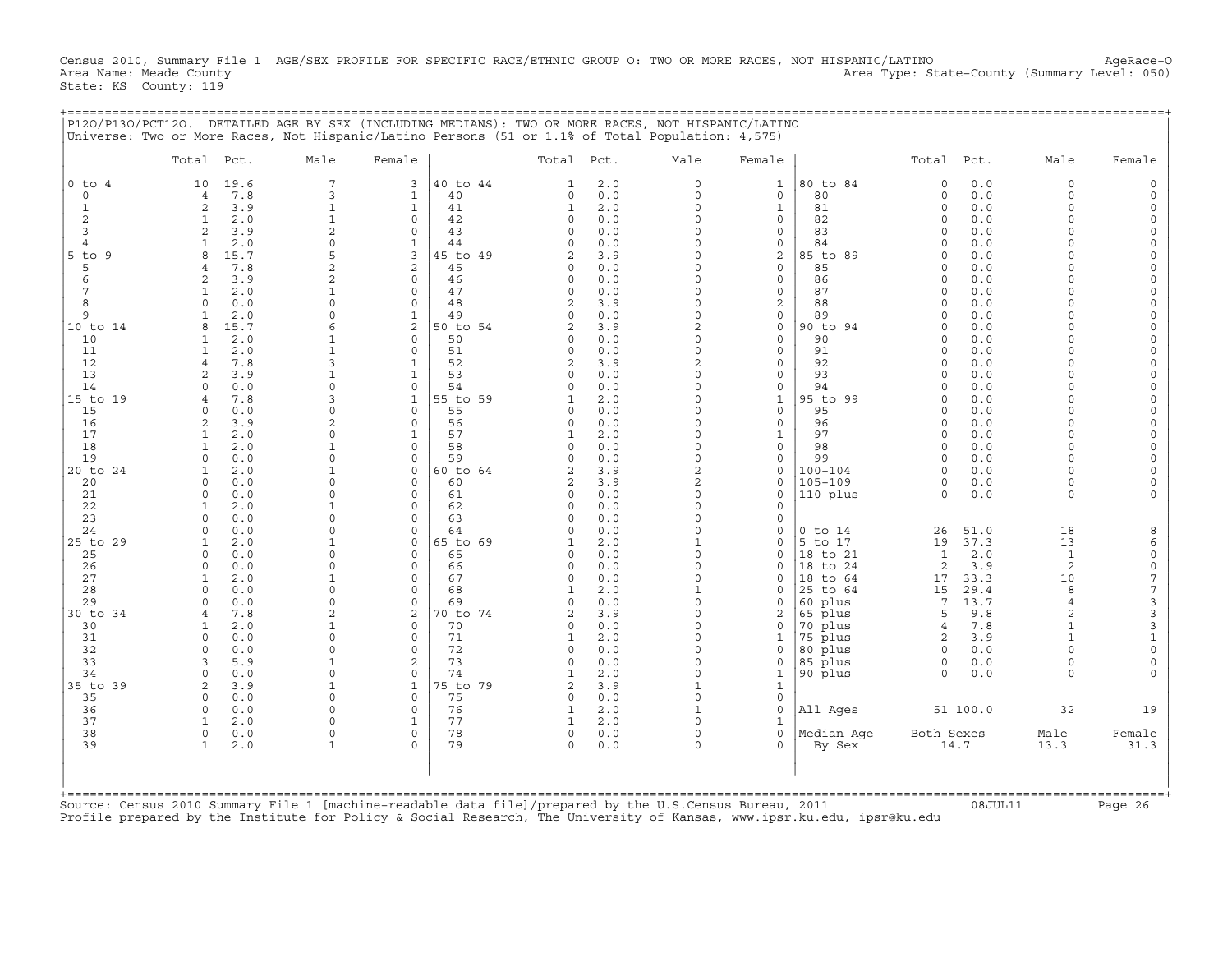| P8/P9. RACE BY HISPANIC/LATINO ETHNICITY                                                                                                                                                                                                                                       |             |     |                                                                                                                                                                                                                                                                                                                                                                                                                                                                                                        |                            |                |           |
|--------------------------------------------------------------------------------------------------------------------------------------------------------------------------------------------------------------------------------------------------------------------------------|-------------|-----|--------------------------------------------------------------------------------------------------------------------------------------------------------------------------------------------------------------------------------------------------------------------------------------------------------------------------------------------------------------------------------------------------------------------------------------------------------------------------------------------------------|----------------------------|----------------|-----------|
| Universe: Total Population                                                                                                                                                                                                                                                     | Total       |     | Hispanic or Latino Not Hispanic/Latino                                                                                                                                                                                                                                                                                                                                                                                                                                                                 |                            |                |           |
|                                                                                                                                                                                                                                                                                | Number Pct. |     |                                                                                                                                                                                                                                                                                                                                                                                                                                                                                                        |                            | Number Pct.    |           |
| Total:                                                                                                                                                                                                                                                                         |             |     |                                                                                                                                                                                                                                                                                                                                                                                                                                                                                                        | Number Pct.<br>Number Pct. |                |           |
| Population of one race:                                                                                                                                                                                                                                                        |             |     | $\begin{tabular}{l c c c} $\begin{array}{c} \multicolumn{4}{c}{\textbf{a}} & $\begin{array}{c} $n$\begin{array}{c} $n$\begin{array}{c} $n$\begin{array}{c} $n$\begin{array}{c} $n$\begin{array}{c} $n$\begin{array}{c} $n$\begin{array}{c} $n$\begin{array}{c} $n$\begin{array}{c} $n$\begin{array}{c} $n$\begin{array}{c} $n$\begin{array}{c} $n$\begin{array}{c} $n$\begin{array}{c} $n$\begin{array}{c} $n$\begin{array}{c} $n$\begin{array}{c} $n$\begin{array}{c} $n$\begin{array}{c} $n$\begin{$ |                            |                |           |
| White alone                                                                                                                                                                                                                                                                    |             |     |                                                                                                                                                                                                                                                                                                                                                                                                                                                                                                        |                            |                |           |
| Black or African American alone                                                                                                                                                                                                                                                |             |     |                                                                                                                                                                                                                                                                                                                                                                                                                                                                                                        |                            |                |           |
| American Indian and Alaska Native alone                                                                                                                                                                                                                                        |             |     |                                                                                                                                                                                                                                                                                                                                                                                                                                                                                                        |                            |                |           |
| Asian alone                                                                                                                                                                                                                                                                    |             |     |                                                                                                                                                                                                                                                                                                                                                                                                                                                                                                        |                            |                |           |
| Native Hawaiian and Other Pacific Islander alone                                                                                                                                                                                                                               |             |     |                                                                                                                                                                                                                                                                                                                                                                                                                                                                                                        |                            |                |           |
| Some Other Race alone                                                                                                                                                                                                                                                          |             |     |                                                                                                                                                                                                                                                                                                                                                                                                                                                                                                        |                            |                |           |
|                                                                                                                                                                                                                                                                                |             |     |                                                                                                                                                                                                                                                                                                                                                                                                                                                                                                        |                            |                |           |
| Population of two or more races:                                                                                                                                                                                                                                               |             |     |                                                                                                                                                                                                                                                                                                                                                                                                                                                                                                        |                            |                |           |
| Population of two races:                                                                                                                                                                                                                                                       |             |     |                                                                                                                                                                                                                                                                                                                                                                                                                                                                                                        |                            |                |           |
| White; Black or African American                                                                                                                                                                                                                                               |             |     |                                                                                                                                                                                                                                                                                                                                                                                                                                                                                                        |                            |                |           |
| White; American Indian and Alaska Native                                                                                                                                                                                                                                       |             |     |                                                                                                                                                                                                                                                                                                                                                                                                                                                                                                        |                            |                |           |
| White; Asian                                                                                                                                                                                                                                                                   |             |     |                                                                                                                                                                                                                                                                                                                                                                                                                                                                                                        |                            |                |           |
| White; Native Hawaiian and Other Pacific Islander                                                                                                                                                                                                                              |             |     |                                                                                                                                                                                                                                                                                                                                                                                                                                                                                                        |                            |                |           |
| White; Some other race                                                                                                                                                                                                                                                         |             |     |                                                                                                                                                                                                                                                                                                                                                                                                                                                                                                        |                            |                |           |
| Black or African American; American Indian and Alaska Native                                                                                                                                                                                                                   |             |     |                                                                                                                                                                                                                                                                                                                                                                                                                                                                                                        |                            |                |           |
| Black or African American; Asian                                                                                                                                                                                                                                               |             |     |                                                                                                                                                                                                                                                                                                                                                                                                                                                                                                        |                            |                |           |
| Black or African American; Native Hawaiian and Other Pacific Islander                                                                                                                                                                                                          |             |     |                                                                                                                                                                                                                                                                                                                                                                                                                                                                                                        |                            |                |           |
| Black or African American; Some Other Race                                                                                                                                                                                                                                     |             |     |                                                                                                                                                                                                                                                                                                                                                                                                                                                                                                        |                            |                |           |
| American Indian and Alaska Native; Asian                                                                                                                                                                                                                                       |             |     |                                                                                                                                                                                                                                                                                                                                                                                                                                                                                                        |                            |                |           |
| American Indian and Alaska Native; Native Hawaiian and Other Pacific Islander                                                                                                                                                                                                  |             |     |                                                                                                                                                                                                                                                                                                                                                                                                                                                                                                        |                            |                |           |
| American Indian and Alaska Native; Some Other Race                                                                                                                                                                                                                             |             |     |                                                                                                                                                                                                                                                                                                                                                                                                                                                                                                        |                            |                |           |
|                                                                                                                                                                                                                                                                                |             |     |                                                                                                                                                                                                                                                                                                                                                                                                                                                                                                        |                            |                |           |
| Asian; Native Hawaiian and Other Pacific Islander                                                                                                                                                                                                                              |             |     |                                                                                                                                                                                                                                                                                                                                                                                                                                                                                                        |                            |                |           |
| Asian; Some Other Race                                                                                                                                                                                                                                                         |             |     |                                                                                                                                                                                                                                                                                                                                                                                                                                                                                                        |                            |                |           |
| Native Hawaiian and Other Pacific Islander; Some Other Race                                                                                                                                                                                                                    |             |     |                                                                                                                                                                                                                                                                                                                                                                                                                                                                                                        |                            |                |           |
| Population of three or more races:                                                                                                                                                                                                                                             |             |     |                                                                                                                                                                                                                                                                                                                                                                                                                                                                                                        |                            |                |           |
| Population of three races*                                                                                                                                                                                                                                                     |             |     |                                                                                                                                                                                                                                                                                                                                                                                                                                                                                                        |                            |                |           |
| Population of four races*                                                                                                                                                                                                                                                      |             |     |                                                                                                                                                                                                                                                                                                                                                                                                                                                                                                        |                            |                |           |
| Population of five races*                                                                                                                                                                                                                                                      |             |     |                                                                                                                                                                                                                                                                                                                                                                                                                                                                                                        |                            |                |           |
| Population of all six races                                                                                                                                                                                                                                                    | $\Omega$    | 0.0 | $\Omega$                                                                                                                                                                                                                                                                                                                                                                                                                                                                                               | 0.0                        | $\Omega$       | 0.0       |
| *Tables P8 and p9 also include counts for all 41 specific combinations of three, four, and five races. They are not shown here to save space.<br>For more information, contact the Census Bureau or the State Data Center which produced this report. See also Race Profile 3. |             |     |                                                                                                                                                                                                                                                                                                                                                                                                                                                                                                        |                            |                |           |
| P6/P7. TOTAL RACES TALLIED BY HISPANIC/LATINO ETHNICITY                                                                                                                                                                                                                        |             |     |                                                                                                                                                                                                                                                                                                                                                                                                                                                                                                        |                            |                |           |
| Universe: Total Races Tallied (4,654 or 101.7% of the total population)                                                                                                                                                                                                        |             |     |                                                                                                                                                                                                                                                                                                                                                                                                                                                                                                        |                            |                |           |
| (Greater than the total population because of multiple race reporting)                                                                                                                                                                                                         |             |     |                                                                                                                                                                                                                                                                                                                                                                                                                                                                                                        | Hispanic                   | Not Hispanic   |           |
|                                                                                                                                                                                                                                                                                |             |     | Total                                                                                                                                                                                                                                                                                                                                                                                                                                                                                                  | or Latino                  |                | or Latino |
| Total Races Tallied:                                                                                                                                                                                                                                                           |             |     | 4,654                                                                                                                                                                                                                                                                                                                                                                                                                                                                                                  |                            | 701            | 3,953     |
| White alone or in combination with one or more other races                                                                                                                                                                                                                     |             |     | 4,315                                                                                                                                                                                                                                                                                                                                                                                                                                                                                                  | 505                        |                | 3,810     |
| Black or African American alone or in combination with one or more other races                                                                                                                                                                                                 |             |     | 46                                                                                                                                                                                                                                                                                                                                                                                                                                                                                                     |                            | $\overline{1}$ | 45        |
| American Indian and Alaska Native alone or in combination with one or more other races                                                                                                                                                                                         |             |     | 60                                                                                                                                                                                                                                                                                                                                                                                                                                                                                                     |                            | 6              | 54        |
| Asian alone or in combination with one or more other races                                                                                                                                                                                                                     |             |     | 29                                                                                                                                                                                                                                                                                                                                                                                                                                                                                                     |                            | $\mathbf{1}$   | 28        |
| Native Hawaiian and Other Pacific Islander alone or in combination with one or more other races                                                                                                                                                                                |             |     | 8                                                                                                                                                                                                                                                                                                                                                                                                                                                                                                      |                            | $\circ$        | 8         |
| Some Other Race alone or in combination with one or more other races                                                                                                                                                                                                           |             |     | 196                                                                                                                                                                                                                                                                                                                                                                                                                                                                                                    | 188                        |                | 8         |
|                                                                                                                                                                                                                                                                                |             |     |                                                                                                                                                                                                                                                                                                                                                                                                                                                                                                        |                            |                |           |
| As a Percent of Total Race Tallies:                                                                                                                                                                                                                                            |             |     | 100.0                                                                                                                                                                                                                                                                                                                                                                                                                                                                                                  | 100.0                      |                | 100.0     |
| White alone or in combination with one or more other races                                                                                                                                                                                                                     |             |     | 92.7                                                                                                                                                                                                                                                                                                                                                                                                                                                                                                   | 72.0                       |                | 96.4      |
| Black or African American alone or in combination with one or more other races                                                                                                                                                                                                 |             |     | 1.0                                                                                                                                                                                                                                                                                                                                                                                                                                                                                                    | 0.1                        |                | 1.1       |
| American Indian and Alaska Native alone or in combination with one or more other races                                                                                                                                                                                         |             |     | 1.3                                                                                                                                                                                                                                                                                                                                                                                                                                                                                                    | 0.9                        |                | 1.4       |
| Asian alone or in combination with one or more other races                                                                                                                                                                                                                     |             |     | 0.6                                                                                                                                                                                                                                                                                                                                                                                                                                                                                                    | 0.1                        |                | 0.7       |
| Native Hawaiian and Other Pacific Islander alone or in combination with one or more other races                                                                                                                                                                                |             |     | 0.2                                                                                                                                                                                                                                                                                                                                                                                                                                                                                                    | 0.0                        |                | 0.2       |
| Some Other Race alone or in combination with one or more other races                                                                                                                                                                                                           |             |     | 4.2                                                                                                                                                                                                                                                                                                                                                                                                                                                                                                    | 26.8                       |                | 0.2       |

| P6/P7. TOTAL RACES TALLIED BY HISPANIC/LATINO ETHNICITY                                                                                                                                                                           |       |           |              |
|-----------------------------------------------------------------------------------------------------------------------------------------------------------------------------------------------------------------------------------|-------|-----------|--------------|
| Universe: Total Races Tallied (4,654 or 101.7% of the total population)                                                                                                                                                           |       |           |              |
| (Greater than the total population because of multiple race reporting)                                                                                                                                                            |       | Hispanic  | Not Hispanic |
|                                                                                                                                                                                                                                   | Total | or Latino | or Latino    |
| Total Races Tallied:                                                                                                                                                                                                              | 4,654 | 701       | 3,953        |
| White alone or in combination with one or more other races                                                                                                                                                                        | 4,315 | 505       | 3,810        |
| Black or African American alone or in combination with one or more other races                                                                                                                                                    | 46    |           | 45           |
| American Indian and Alaska Native alone or in combination with one or more other races                                                                                                                                            | 60    |           | 54           |
| Asian alone or in combination with one or more other races                                                                                                                                                                        | 29    |           | 28           |
| Native Hawaiian and Other Pacific Islander alone or in combination with one or more other races                                                                                                                                   |       |           |              |
| Some Other Race alone or in combination with one or more other races                                                                                                                                                              | 196   | 188       |              |
|                                                                                                                                                                                                                                   |       |           |              |
| As a Percent of Total Race Tallies:                                                                                                                                                                                               | 100.0 | 100.0     | 100.0        |
| White alone or in combination with one or more other races                                                                                                                                                                        | 92.7  | 72.0      | 96.4         |
| Black or African American alone or in combination with one or more other races                                                                                                                                                    | 1.0   | 0.1       | 1.1          |
| American Indian and Alaska Native alone or in combination with one or more other races                                                                                                                                            | 1.3   | 0.9       | 1.4          |
| Asian alone or in combination with one or more other races                                                                                                                                                                        | 0.6   | 0.1       | 0.7          |
| Native Hawaiian and Other Pacific Islander alone or in combination with one or more other races                                                                                                                                   | 0.2   | 0.0       | 0.2          |
| Some Other Race alone or in combination with one or more other races                                                                                                                                                              | 4.2   | 26.8      | 0.2          |
|                                                                                                                                                                                                                                   |       |           |              |
| Source: Census 2010 Summary File 1 [machine-readable data file]/prepared by the U.S.Census Bureau, 2011<br>Profile prepared by the Institute for Policy & Social Research, The University of Kansas, www.ipsr.ku.edu, ipsr@ku.edu |       | 08JUL11   | Page 27      |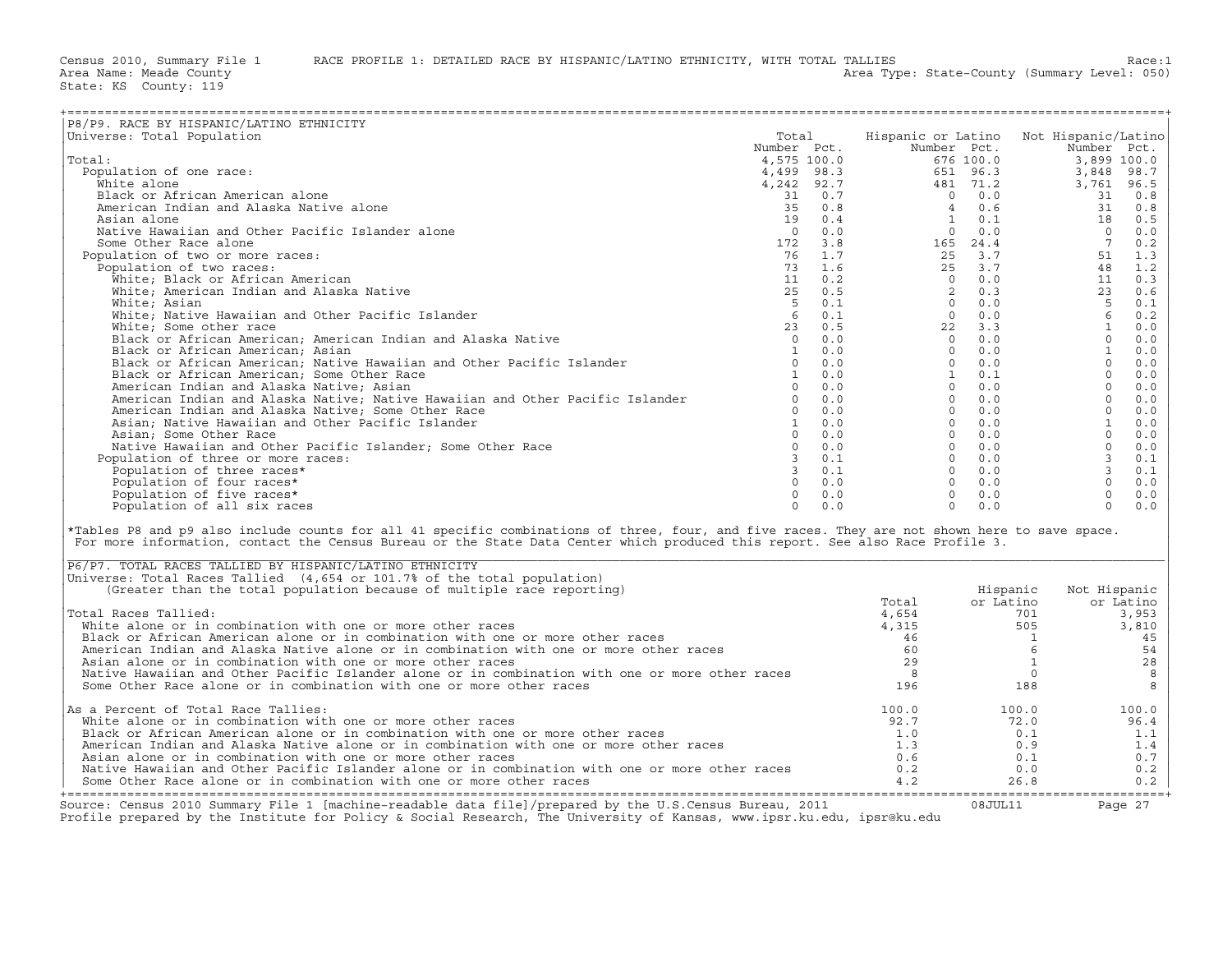Census 2010, Summary File 1 RACE PROFILE 2: DETAILED RACE BY HISP./LATINO ETHNICITY (18+); TALLIES FOR HOUSEHOLDERS<br>Area Name: Meade County (Summary Level: 050) Area Type: State-County (Summary Level: 050) State: KS County: 119

| --------------------------------                                                                                                                                                                                                                                                                                                    |                 |     |                                                                                                                                                                                                                                                                                                                                      |           |                |                                            |
|-------------------------------------------------------------------------------------------------------------------------------------------------------------------------------------------------------------------------------------------------------------------------------------------------------------------------------------|-----------------|-----|--------------------------------------------------------------------------------------------------------------------------------------------------------------------------------------------------------------------------------------------------------------------------------------------------------------------------------------|-----------|----------------|--------------------------------------------|
| P10/P11. RACE BY HISPANIC/LATINO ETHNICITY FOR THE POPULATION 18 AND OVER                                                                                                                                                                                                                                                           |                 |     |                                                                                                                                                                                                                                                                                                                                      |           |                |                                            |
| Universe: Population 18 and over                                                                                                                                                                                                                                                                                                    | Total 18 & over |     | Hispanic or Latino Not Hispanic/Latino                                                                                                                                                                                                                                                                                               |           |                |                                            |
|                                                                                                                                                                                                                                                                                                                                     |                 |     | Number Pct.                                                                                                                                                                                                                                                                                                                          |           |                |                                            |
| Total 18 and over:                                                                                                                                                                                                                                                                                                                  |                 |     |                                                                                                                                                                                                                                                                                                                                      |           |                |                                            |
| Population of one race:                                                                                                                                                                                                                                                                                                             |                 |     |                                                                                                                                                                                                                                                                                                                                      |           |                |                                            |
| White alone                                                                                                                                                                                                                                                                                                                         |                 |     |                                                                                                                                                                                                                                                                                                                                      |           |                |                                            |
|                                                                                                                                                                                                                                                                                                                                     |                 |     |                                                                                                                                                                                                                                                                                                                                      |           |                |                                            |
| Black or African American alone                                                                                                                                                                                                                                                                                                     |                 |     |                                                                                                                                                                                                                                                                                                                                      |           |                |                                            |
| American Indian and Alaska Native alone                                                                                                                                                                                                                                                                                             |                 |     |                                                                                                                                                                                                                                                                                                                                      |           |                |                                            |
| Asian alone                                                                                                                                                                                                                                                                                                                         |                 |     |                                                                                                                                                                                                                                                                                                                                      |           |                |                                            |
| Native Hawaiian and Other Pacific Islander alone                                                                                                                                                                                                                                                                                    |                 |     |                                                                                                                                                                                                                                                                                                                                      |           |                |                                            |
| Some Other Race alone                                                                                                                                                                                                                                                                                                               |                 |     |                                                                                                                                                                                                                                                                                                                                      |           |                |                                            |
| Population of two or more races:                                                                                                                                                                                                                                                                                                    |                 |     |                                                                                                                                                                                                                                                                                                                                      |           |                |                                            |
| Population of two races:                                                                                                                                                                                                                                                                                                            |                 |     |                                                                                                                                                                                                                                                                                                                                      |           |                |                                            |
| White; Black or African American                                                                                                                                                                                                                                                                                                    |                 |     |                                                                                                                                                                                                                                                                                                                                      |           |                |                                            |
| White; American Indian and Alaska Native                                                                                                                                                                                                                                                                                            |                 |     |                                                                                                                                                                                                                                                                                                                                      |           |                |                                            |
| White; Asian                                                                                                                                                                                                                                                                                                                        |                 |     |                                                                                                                                                                                                                                                                                                                                      |           |                |                                            |
| White; Native Hawaiian and Other Pacific Islander                                                                                                                                                                                                                                                                                   |                 |     |                                                                                                                                                                                                                                                                                                                                      |           |                |                                            |
| White; Some Other Race                                                                                                                                                                                                                                                                                                              |                 |     |                                                                                                                                                                                                                                                                                                                                      |           |                |                                            |
| Black or African American; American Indian and Alaska Native                                                                                                                                                                                                                                                                        |                 |     |                                                                                                                                                                                                                                                                                                                                      |           |                |                                            |
| Black or African American; Asian                                                                                                                                                                                                                                                                                                    |                 |     |                                                                                                                                                                                                                                                                                                                                      |           |                |                                            |
| Black or African American; Native Hawaiian and Other Pacific Islander                                                                                                                                                                                                                                                               |                 |     |                                                                                                                                                                                                                                                                                                                                      |           |                |                                            |
|                                                                                                                                                                                                                                                                                                                                     |                 |     |                                                                                                                                                                                                                                                                                                                                      |           |                |                                            |
| Black or African American; Some Other Race                                                                                                                                                                                                                                                                                          |                 |     |                                                                                                                                                                                                                                                                                                                                      |           |                |                                            |
| American Indian and Alaska Native; Asian                                                                                                                                                                                                                                                                                            |                 |     |                                                                                                                                                                                                                                                                                                                                      |           |                |                                            |
| American Indian and Alaska Native; Native Hawaiian and Other Pacific Islander                                                                                                                                                                                                                                                       |                 |     |                                                                                                                                                                                                                                                                                                                                      |           |                |                                            |
| American Indian and Alaska Native; Some Other Race                                                                                                                                                                                                                                                                                  |                 |     |                                                                                                                                                                                                                                                                                                                                      |           |                |                                            |
| Asian; Native Hawaiian and Other Pacific Islander                                                                                                                                                                                                                                                                                   |                 |     |                                                                                                                                                                                                                                                                                                                                      |           |                |                                            |
| Asian; Some Other Race                                                                                                                                                                                                                                                                                                              |                 |     |                                                                                                                                                                                                                                                                                                                                      |           |                |                                            |
| Native Hawaiian and Other Pacific Islander; Some Other Race                                                                                                                                                                                                                                                                         |                 |     |                                                                                                                                                                                                                                                                                                                                      |           |                |                                            |
| Population of three or more races:                                                                                                                                                                                                                                                                                                  |                 |     |                                                                                                                                                                                                                                                                                                                                      |           |                |                                            |
| Population of three races*                                                                                                                                                                                                                                                                                                          |                 |     |                                                                                                                                                                                                                                                                                                                                      |           |                |                                            |
| Population of four races*                                                                                                                                                                                                                                                                                                           |                 |     |                                                                                                                                                                                                                                                                                                                                      |           |                |                                            |
| Population of five races*                                                                                                                                                                                                                                                                                                           |                 |     |                                                                                                                                                                                                                                                                                                                                      |           |                |                                            |
| Population of all six races                                                                                                                                                                                                                                                                                                         | $\Omega$        | 0.0 | $\Omega$                                                                                                                                                                                                                                                                                                                             | 0.0       | $\Omega$       | 0.0                                        |
|                                                                                                                                                                                                                                                                                                                                     |                 |     | $\begin{array}{l cccc} \text{Number} & \text{DCT} & \text{m-square or Lation} & \text{Not H ispanic/Latino} \\ \hline 3, 247 & 100.0 & 371 & 100.0 & 2, 876 & 100.0 \\ 3, 216 & 99.0 & 371 & 100.0 & 2, 876 & 100.0 \\ 3, 216 & 99.0 & 262 & 97.6 & 2, 854 & 99.2 \\ 19 & 0.6 & 0 & 0.0 & 2795 & 97.2 \\ 27 & 0.8 & 0 & 0.0 & 19 & $ |           |                |                                            |
| *Tables P10 and P11 also include counts for all 41 specific combinations of three, four, and five races. They are not shown here to save<br>space. For more information, contact the Census Bureau or the State Data Center which produced this report.<br>H8/H9. TOTAL RACES TALLIED FOR HOUSEHOLDERS BY HISPANIC/LATINO ETHNICITY |                 |     |                                                                                                                                                                                                                                                                                                                                      |           |                |                                            |
| Universe: Total Races Tallied For Householders In Occupied Housing Units (1,728 or 100.9% of total households)<br>(Note: Greater than the total number of households because of multiple race reporting)                                                                                                                            |                 |     |                                                                                                                                                                                                                                                                                                                                      | Hispanic  | Not Hispanic   |                                            |
|                                                                                                                                                                                                                                                                                                                                     |                 |     | Total                                                                                                                                                                                                                                                                                                                                | or Latino | or Latino      |                                            |
| Total Races Tallied for Householders:                                                                                                                                                                                                                                                                                               |                 |     | 1,728                                                                                                                                                                                                                                                                                                                                |           | 170            | 1,558                                      |
| White alone or in combination with one or more other races                                                                                                                                                                                                                                                                          |                 |     | 1,648                                                                                                                                                                                                                                                                                                                                |           | 122            | 1,526                                      |
| Black or African American alone or in combination with one or more other races                                                                                                                                                                                                                                                      |                 |     | $\overline{\mathbf{3}}$                                                                                                                                                                                                                                                                                                              |           | $\overline{1}$ | $\overline{c}$                             |
| American Indian and Alaska Native alone or in combination with one or more other races                                                                                                                                                                                                                                              |                 |     | 26                                                                                                                                                                                                                                                                                                                                   |           | $\overline{a}$ | 24                                         |
| Asian alone or in combination with one or more other races                                                                                                                                                                                                                                                                          |                 |     | 5                                                                                                                                                                                                                                                                                                                                    |           | $\circ$        | 5                                          |
| Native Hawaiian and Other Pacific Islander alone or in combination with one or more other races                                                                                                                                                                                                                                     |                 |     | $\mathbf{1}$                                                                                                                                                                                                                                                                                                                         |           | $\circ$        |                                            |
| Some Other Race alone or in combination with one or more other races                                                                                                                                                                                                                                                                |                 |     | 45                                                                                                                                                                                                                                                                                                                                   |           | 45             | $\begin{smallmatrix}1\\0\end{smallmatrix}$ |
| As a Percent of Total Race Tallies for Householders:                                                                                                                                                                                                                                                                                |                 |     | 100.0                                                                                                                                                                                                                                                                                                                                | 100.0     |                | 100.0                                      |
| White alone or in combination with one or more other races                                                                                                                                                                                                                                                                          |                 |     | 95.4                                                                                                                                                                                                                                                                                                                                 | 71.8      |                | 97.9                                       |
| Black or African American alone or in combination with one or more other races                                                                                                                                                                                                                                                      |                 |     | 0.2                                                                                                                                                                                                                                                                                                                                  |           | 0.6            | 0.1                                        |
| American Indian and Alaska Native alone or in combination with one or more other races                                                                                                                                                                                                                                              |                 |     | 1.5                                                                                                                                                                                                                                                                                                                                  |           | 1.2            |                                            |
|                                                                                                                                                                                                                                                                                                                                     |                 |     |                                                                                                                                                                                                                                                                                                                                      |           |                | 1.5                                        |
| Asian alone or in combination with one or more other races                                                                                                                                                                                                                                                                          |                 |     | 0.3                                                                                                                                                                                                                                                                                                                                  |           | 0.0            | 0.3                                        |
| Native Hawaiian and Other Pacific Islander alone or in combination with one or more other races                                                                                                                                                                                                                                     |                 |     | 0.1                                                                                                                                                                                                                                                                                                                                  |           | 0.0            | 0.1                                        |
| Some Other Race alone or in combination with one or more other races                                                                                                                                                                                                                                                                |                 |     | 2.6                                                                                                                                                                                                                                                                                                                                  | 26.5      |                | 0.0                                        |

| H8/H9. TOTAL RACES TALLIED FOR HOUSEHOLDERS BY HISPANIC/LATINO ETHNICITY                                                                                                                                                          |       |           |              |
|-----------------------------------------------------------------------------------------------------------------------------------------------------------------------------------------------------------------------------------|-------|-----------|--------------|
| Universe: Total Races Tallied For Householders In Occupied Housing Units (1,728 or 100.9% of total households)                                                                                                                    |       |           |              |
| (Note: Greater than the total number of households because of multiple race reporting)                                                                                                                                            |       | Hispanic  | Not Hispanic |
|                                                                                                                                                                                                                                   | Total | or Latino | or Latino    |
| Total Races Tallied for Householders:                                                                                                                                                                                             | 1,728 | 170       | 1,558        |
| White alone or in combination with one or more other races                                                                                                                                                                        | 1,648 | 122       | 1,526        |
| Black or African American alone or in combination with one or more other races                                                                                                                                                    |       |           |              |
| American Indian and Alaska Native alone or in combination with one or more other races                                                                                                                                            |       |           | 24           |
| Asian alone or in combination with one or more other races                                                                                                                                                                        |       |           |              |
| Native Hawaiian and Other Pacific Islander alone or in combination with one or more other races                                                                                                                                   |       |           |              |
| Some Other Race alone or in combination with one or more other races                                                                                                                                                              |       |           |              |
| As a Percent of Total Race Tallies for Householders:                                                                                                                                                                              | 100.0 | 100.0     | 100.0        |
| White alone or in combination with one or more other races                                                                                                                                                                        | 95.4  | 71.8      | 97.9         |
| Black or African American alone or in combination with one or more other races                                                                                                                                                    | 0.2   | 0.6       | 0.1          |
| American Indian and Alaska Native alone or in combination with one or more other races                                                                                                                                            | 1.5   | 1.2       | 1.5          |
| Asian alone or in combination with one or more other races                                                                                                                                                                        | 0.3   | 0.0       | 0.3          |
| Native Hawaiian and Other Pacific Islander alone or in combination with one or more other races                                                                                                                                   | 0.1   | 0.0       | 0.1          |
| Some Other Race alone or in combination with one or more other races                                                                                                                                                              | 2.6   | 26.5      |              |
|                                                                                                                                                                                                                                   |       |           | $0.0$        |
| Source: Census 2010 Summary File 1 [machine-readable data file]/prepared by the U.S.Census Bureau, 2011<br>Profile prepared by the Institute for Policy & Social Research, The University of Kansas, www.ipsr.ku.edu, ipsr@ku.edu |       | 08JUL11   | Page 28      |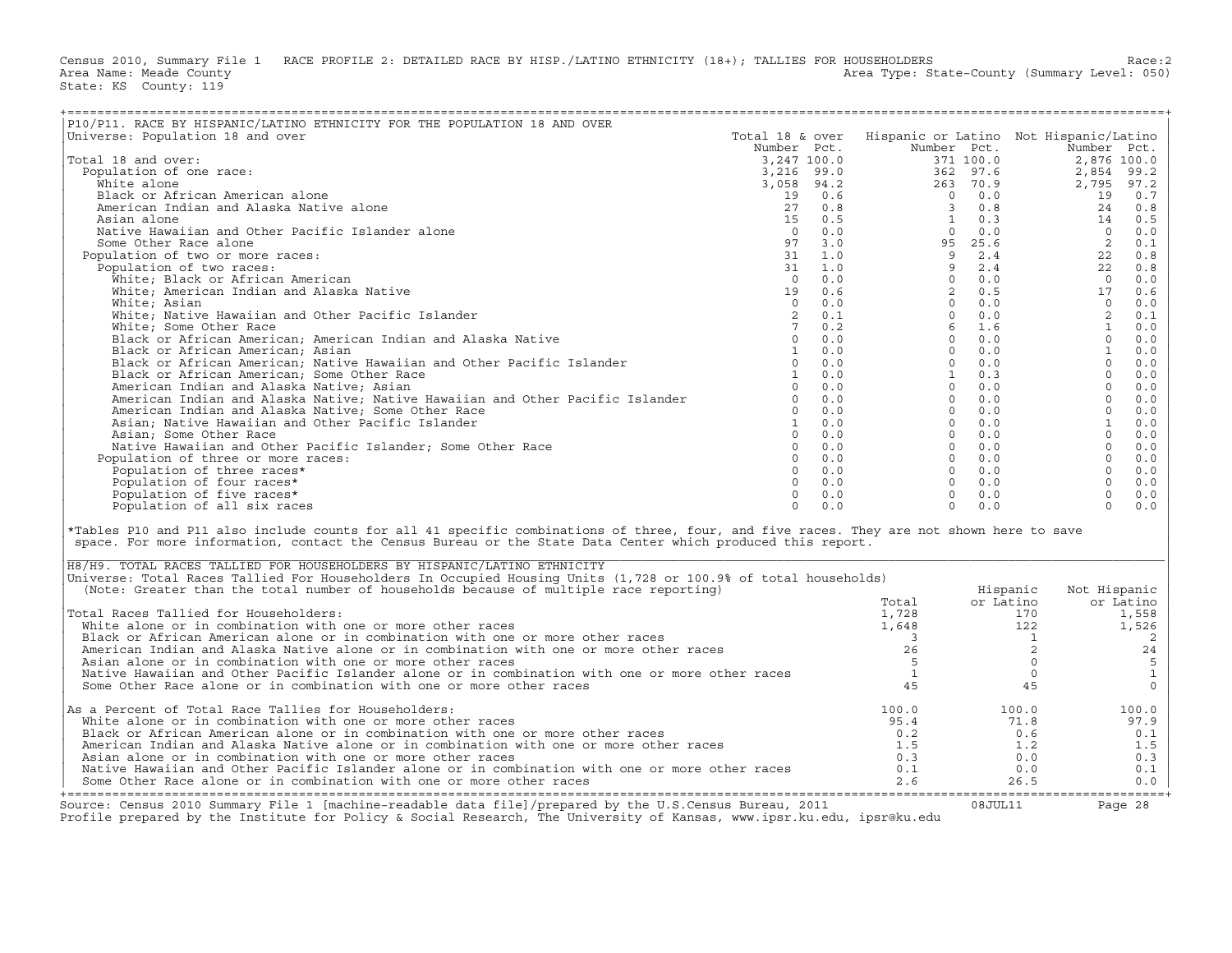Census 2010, Summary File 1 RACE PROFILE 3: MATRIX PRESENTATION OF MULTIPLE RACE COMBINATIONS Race: 3<br>Area Name: Meade County Level: 050) Area Type: State-County (Summary Level: 050)

| P6/P8. RACE COMBINATIONS AND<br>SHARE OF TOTAL TALLIES<br>Two Universes:                                                                          | White<br>(WHITTE)                 | Black or<br>African American<br>(BLACK)  | American Indian<br>& Alaska Native<br>(AIAN) | Asian<br>(ASIAN)                  | Native Hawaiian &<br>Other Pacific<br>Islander<br>(NHPI) | Some other race<br>(OTHER)        |
|---------------------------------------------------------------------------------------------------------------------------------------------------|-----------------------------------|------------------------------------------|----------------------------------------------|-----------------------------------|----------------------------------------------------------|-----------------------------------|
| Total Population (4,575)                                                                                                                          |                                   |                                          |                                              |                                   |                                                          |                                   |
| and Total Races Tallied*                                                                                                                          | Persons<br>Pct of                 | Pct of<br>Persons                        | Persons<br>Pct of                            | Persons<br>Pct of                 | Persons<br>Pct of                                        | Pct of<br>Persons                 |
| $(4,654 \text{ or } 98.3\text{* of})$<br>the Total Population)                                                                                    | WHITE<br>or<br>Tallies<br>Tallies | <b>BLACK</b><br>or<br>Tallies<br>Tallies | AIAN<br>or<br>Tallies<br>Tallies             | ASIAN<br>or<br>Tallies<br>Tallies | NHPI<br>or<br>Tallies<br>Tallies                         | OTHER<br>or<br>Tallies<br>Tallies |
| -----------------------------------                                                                                                               | ------------------                | ------------------                       | ------------------                           | ==================                | ==================                                       | ==================                |
| One Race Alone                                                                                                                                    | 4,242 98.3                        | 31 67.4                                  | 35 58.3                                      | 19 65.5                           | $\Omega$<br>0.0                                          | 172 87.8                          |
| Two-Race combinations (15 in                                                                                                                      |                                   |                                          |                                              |                                   |                                                          |                                   |
| all, each presented twice)--                                                                                                                      |                                   |                                          |                                              |                                   |                                                          |                                   |
| Total Tallies*                                                                                                                                    | 70<br>1.6                         | 13 28.3                                  | 25<br>41.7                                   | 7, 24.1                           | 7 87.5                                                   | 24 12.2                           |
| WHITE and                                                                                                                                         | $- - - -$                         | $11 \quad 23.9$                          | 25<br>41.7                                   | 5<br>17.2                         | 75.0<br>6                                                | 23<br>11.7                        |
| BLACK and                                                                                                                                         | 0.3<br>11                         | $- - - -$                                | $\Omega$<br>0.0                              | $\mathbf{1}$<br>3.4               | $\Omega$<br>0.0                                          | 0.5<br>$\mathbf{1}$               |
| AIAN and                                                                                                                                          | 25<br>0.6                         | 0.0<br>$\mathbf{0}$                      | ----------                                   | $\circ$<br>0.0                    | $\mathbf 0$<br>0.0                                       | $\Omega$<br>0.0                   |
| ASIAN and                                                                                                                                         | 5<br>0.1                          | 2.2<br>1                                 | $\Omega$<br>0.0                              | $- - -$                           | $1 \quad 12.5$                                           | $\circ$<br>0.0                    |
| NHPI and                                                                                                                                          | 6<br>0.1                          | 0.0<br>$\circ$                           | 0.0<br>$\Omega$                              | $\mathbf{1}$<br>3.4               | $- - -$                                                  | $\Omega$<br>0.0                   |
| OTHER and                                                                                                                                         | 23<br>0.5                         | $\mathbf{1}$<br>2.2                      | $\Omega$<br>0.0                              | 0.0<br>$\Omega$                   | $\mathbf{0}$<br>0.0                                      |                                   |
| Three-Race combinations (20,                                                                                                                      |                                   |                                          |                                              |                                   |                                                          |                                   |
| each presented three times)--<br>Total Tallies*                                                                                                   | $\mathbf{3}$<br>0.1               | 2<br>4.3                                 | $\circ$<br>0.0                               | 3, 10.3                           | $1 \quad 12.5$                                           | $\circ$<br>0.0                    |
|                                                                                                                                                   |                                   |                                          |                                              |                                   |                                                          |                                   |
| WHITE; BLACK; and                                                                                                                                 |                                   |                                          | $\circ$<br>0.0                               | $\overline{a}$<br>6.9             | 0.0<br>$\Omega$                                          | 0.0<br>$\circ$                    |
| WHITE; AIAN; and                                                                                                                                  |                                   | 0.0<br>$\Omega$                          |                                              | 0.0<br>$\Omega$                   | $\Omega$<br>0.0                                          | $\Omega$<br>0.0                   |
| WHITE; ASIAN; and                                                                                                                                 |                                   | $\overline{2}$<br>4.3                    | 0.0<br>$\Omega$                              | $---$                             | 1, 12.5                                                  | $\Omega$<br>0.0                   |
| WHITE; NHPI; and                                                                                                                                  |                                   | 0.0<br>$\circ$                           | $\Omega$<br>0.0                              | 3.4<br>$\mathbf{1}$               |                                                          | $\circ$<br>0.0                    |
| WHITE; OTHER; and                                                                                                                                 |                                   | 0.0<br>$\Omega$                          | $\Omega$<br>0.0                              | $\Omega$<br>0.0                   | $\mathbf 0$<br>0.0                                       | -----                             |
| BLACK; AIAN; and                                                                                                                                  | $\Omega$<br>0.0                   |                                          |                                              | $\circ$<br>0.0                    | $\Omega$<br>0.0                                          | $\circ$<br>0.0                    |
| BLACK; ASIAN; and                                                                                                                                 | 2<br>0.0                          |                                          | $\Omega$<br>0.0                              |                                   | $\Omega$<br>0.0                                          | $\Omega$<br>0.0                   |
| BLACK; NHPI; and                                                                                                                                  | $\circ$<br>0.0                    |                                          | $\Omega$<br>0.0                              | $\circ$<br>0.0                    |                                                          | $\circ$<br>0.0                    |
| BLACK; OTHER; and                                                                                                                                 | $\Omega$<br>0.0                   |                                          | $\Omega$<br>0.0                              | $\Omega$<br>0.0                   | $\Omega$<br>0.0                                          |                                   |
| AIAN; ASIAN; and                                                                                                                                  | $0.0$<br>$\circ$                  | $\Omega$<br>0.0                          |                                              |                                   | 0.0<br>0                                                 | $\circ$<br>0.0                    |
| AIAN; NHPI; and                                                                                                                                   | $\Omega$<br>0.0                   | 0.0<br>$\Omega$                          |                                              | $\Omega$<br>0.0                   |                                                          | $\Omega$<br>0.0                   |
| AIAN; OTHER; and                                                                                                                                  | $\Omega$<br>0.0                   | 0.0<br>$\Omega$                          |                                              | $\circ$<br>0.0                    | $\mathbf 0$<br>0.0                                       |                                   |
|                                                                                                                                                   |                                   |                                          |                                              |                                   |                                                          |                                   |
| ASIAN; NHPI; and                                                                                                                                  | $0.0$<br>$\mathbf{1}$             | 0.0<br>$\mathbf 0$                       | 0.0<br>0                                     |                                   |                                                          | $\circ$<br>0.0                    |
| ASIAN; OTHER; and                                                                                                                                 | $\Omega$<br>0.0                   | 0.0<br>$\Omega$                          | 0.0<br>$\Omega$                              |                                   | $\circ$<br>0.0                                           |                                   |
| NHPI; OTHER; and                                                                                                                                  | $0.0$<br>$\circ$                  | 0.0<br>$\circ$                           | 0.0<br>0                                     | $\circ$<br>0.0                    |                                                          |                                   |
| Four Races (15)--Total Tallies*:                                                                                                                  | $\overline{0}$<br>0.0             | $\overline{\circ}$<br>0.0                | 0.0<br>$\overline{0}$                        | 0.0<br>$\overline{0}$             | 0.0<br>$\overline{0}$                                    | 0.0<br>$\overline{0}$             |
| Five Races (6)--Total Tallies*:                                                                                                                   | 0.0<br>$\circ$                    | 0.0<br>$\circ$                           | 0.0<br>0                                     | 0<br>0.0                          | $\mathbf 0$<br>0.0                                       | $\circ$<br>0.0                    |
| Six Races (1)--Total Tallies*:                                                                                                                    | $\Omega$<br>0.0                   | $\Omega$<br>0.0                          | $\Omega$<br>0.0                              | $\Omega$<br>0.0                   | $\Omega$<br>0.0                                          | $\Omega$<br>0.0                   |
| Total Tallies* for each race                                                                                                                      |                                   |                                          |                                              |                                   |                                                          |                                   |
| alone or in any combination:                                                                                                                      | 4,315 100.0                       | 46 100.0                                 | 60 100.0                                     | 29 100.0                          | 8 100.0                                                  | 196 100.0                         |
|                                                                                                                                                   |                                   |                                          |                                              |                                   |                                                          |                                   |
|                                                                                                                                                   |                                   |                                          |                                              |                                   |                                                          |                                   |
| *Notes: Summing across Total Tallies rows would give results greater than the corresponding population counts because of multiple counting (e.g., |                                   |                                          |                                              |                                   |                                                          |                                   |
| each person of three races would be counted three times). Detail is not shown for the four-race and five-race combinations. Each Percent shown    |                                   |                                          |                                              |                                   |                                                          |                                   |
| represents that combination's share of total tallies for the race indicated in the column header. See Race Profile 1 for Grand Total Tallies.     |                                   |                                          |                                              |                                   |                                                          |                                   |

+===================================================================================================================================================+ Source: Census 2010 Summary File 1 [machine−readable data file]/prepared by the U.S.Census Bureau, 2011 08JUL11 Page 29 Profile prepared by the Institute for Policy & Social Research, The University of Kansas, www.ipsr.ku.edu, ipsr@ku.edu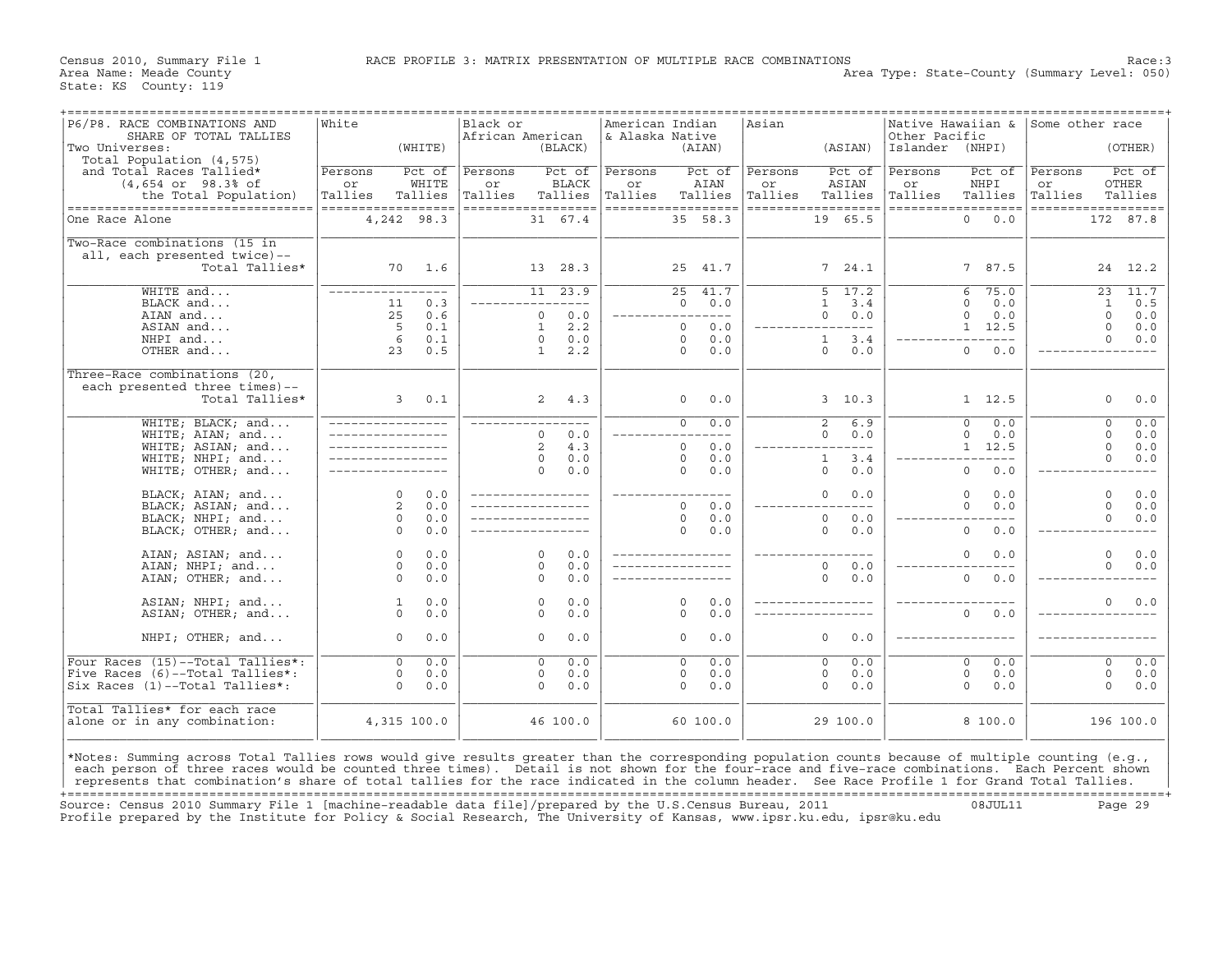Census 2010, Summary File 1 RACE PROFILE 4: DETAILED NATIVE AMERICAN, ASIAN, PACIFIC ISLANDER, & HISP/LATINO SUBGROUPS Race:4<br>Area Name: Meade County (Summary Level: 050) Area Type: State-County (Summary Level: 050) State: KS County: 119

| PCT1. AMERICAN INDIAN AND ALASKA NATIVE BY TRIBE<br>Universe: Persons who are American Indian and Alaska Native Alone                                                                                                                                                                                                                                                                                                                                                                           |                               |                         |                                                                                                                                                                                                                                                               |                         |                                                                                      |                                                     |                                                                                                                                                                                 |
|-------------------------------------------------------------------------------------------------------------------------------------------------------------------------------------------------------------------------------------------------------------------------------------------------------------------------------------------------------------------------------------------------------------------------------------------------------------------------------------------------|-------------------------------|-------------------------|---------------------------------------------------------------------------------------------------------------------------------------------------------------------------------------------------------------------------------------------------------------|-------------------------|--------------------------------------------------------------------------------------|-----------------------------------------------------|---------------------------------------------------------------------------------------------------------------------------------------------------------------------------------|
| Total:<br>th one true specified<br>American Indian tribe:<br>Arapho 1 Crow 1 (Decay 1 Crown and the candian of the candian of the candian of the candian of the candian of<br>Candian of Haware 1 (Decay 1 Certifical Central American Indian of                                                                                                                                                                                                                                                | 35                            |                         | 0 Paiute                                                                                                                                                                                                                                                      |                         | $\Omega$<br>Yuman                                                                    |                                                     | $\mathsf{O}$<br>$\sqrt{2}$<br>$\mathsf{O}\xspace$<br>$\mathsf{O}\xspace$<br>$\overline{0}$<br>$\mathbb O$<br>$_{\rm 0}^{\rm 0}$<br>$\circ$<br>$\mathbb O$<br>11<br>$\mathbf{1}$ |
|                                                                                                                                                                                                                                                                                                                                                                                                                                                                                                 |                               |                         |                                                                                                                                                                                                                                                               |                         |                                                                                      |                                                     |                                                                                                                                                                                 |
| (An additional 25 persons are Native American in combination with other races.)                                                                                                                                                                                                                                                                                                                                                                                                                 |                               |                         |                                                                                                                                                                                                                                                               |                         |                                                                                      |                                                     |                                                                                                                                                                                 |
| PCT5/PCT7. ASIAN POPULATION--DETAILED GROUPS<br>Two Universes: (1) Persons who are Asian Alone, and<br>(2) Total Asian Tallies reported by all persons*                                                                                                                                                                                                                                                                                                                                         |                               |                         | PCT8. NATIVE HAWAIIAN AND OTHER PACIFIC<br>ISLANDER POPULATION--DETAILED GROUPS<br>Univ.: Persons who are Native Hawaiian and<br>other Pacific Islander Alone                                                                                                 |                         | PCT11. HISPANIC/LATINO BY SPECIFIC<br>ORIGIN<br>Univ.: Hispanic/Latino population ** |                                                     |                                                                                                                                                                                 |
|                                                                                                                                                                                                                                                                                                                                                                                                                                                                                                 | Persons (1) Pct. Tallies* (2) |                         |                                                                                                                                                                                                                                                               |                         | Total Hispanic/Latino                                                                |                                                     | 676 100.0                                                                                                                                                                       |
| $\begin{tabular}{ll} \textsc{Totals (Each Universe)} & \textsc{Persons (1)} & \textsc{Pet. Tallit} \\ \hline Only one group specified: & 19 100.0 \\ \hline Asian Indian & 5 26.3 \\ \hline Bangladeshi & 5 26.3 \\ \hline Butanese & 0 0.0 \\ \hline Chintese, except Taiwan & 0 0.0 \\ \hline Chinese, except Taiwan & 0 0.0 \\ \hline Inhomog & 0 0.0 \\ \hline Indonesian & 0 0.0 \\ \hline Japanese & 1 5.3 \\ \hline Koren & 0 0.0 \\ \hline Lootian & 0 0.0 \\ \hline Inodonesian & 0 0$ |                               | 29                      |                                                                                                                                                                                                                                                               | Persons Pct.            | Mexican                                                                              |                                                     | 573 84.8                                                                                                                                                                        |
|                                                                                                                                                                                                                                                                                                                                                                                                                                                                                                 |                               | $---$                   |                                                                                                                                                                                                                                                               |                         | Puerto Rican                                                                         | $\overline{0}$                                      | 0.0                                                                                                                                                                             |
|                                                                                                                                                                                                                                                                                                                                                                                                                                                                                                 |                               | 5                       | Total:<br>Total: 0<br>Only one group specified: 0<br>Polynesian: 0<br>Native Hawaiian 0<br>Samoan 0<br>Samoan 0<br>Tongan 0<br>Other Polynesian 0<br>Micronesian: 0<br>Guamanian or Chamorro 0<br>Marshallese 0<br>Other Micronesian 0<br>Other Micronesian 0 | 0, 100.0                | Cuban 0<br>Dominican Republic 0<br>Central American 0<br>excluding Mexican: 15<br>2  |                                                     | 0.0                                                                                                                                                                             |
|                                                                                                                                                                                                                                                                                                                                                                                                                                                                                                 |                               | $\Omega$                |                                                                                                                                                                                                                                                               | <b>Contract</b>         |                                                                                      |                                                     | 0.0                                                                                                                                                                             |
|                                                                                                                                                                                                                                                                                                                                                                                                                                                                                                 |                               | $\Omega$<br>$\Omega$    |                                                                                                                                                                                                                                                               | $\sim 100$              |                                                                                      |                                                     | 2.2                                                                                                                                                                             |
|                                                                                                                                                                                                                                                                                                                                                                                                                                                                                                 |                               | $\Omega$                |                                                                                                                                                                                                                                                               | $\sim 10$               | Costa Rican                                                                          | $\overline{2}$                                      | 0.3                                                                                                                                                                             |
|                                                                                                                                                                                                                                                                                                                                                                                                                                                                                                 |                               | $\overline{\mathbf{3}}$ |                                                                                                                                                                                                                                                               | $\sim 100$<br>$\sim 10$ | Guatemalan                                                                           | $\begin{bmatrix} 11 & 1.6 \\ 1 & 0.1 \end{bmatrix}$ |                                                                                                                                                                                 |
|                                                                                                                                                                                                                                                                                                                                                                                                                                                                                                 |                               | 16                      |                                                                                                                                                                                                                                                               | $\sim 100$ km s $^{-1}$ |                                                                                      |                                                     |                                                                                                                                                                                 |
|                                                                                                                                                                                                                                                                                                                                                                                                                                                                                                 |                               | $\overline{0}$          |                                                                                                                                                                                                                                                               | $\sim 10$               |                                                                                      |                                                     | 0.0                                                                                                                                                                             |
|                                                                                                                                                                                                                                                                                                                                                                                                                                                                                                 |                               | $\Omega$                |                                                                                                                                                                                                                                                               | $\sim$                  | Honduran 1<br>Nicaraguan 0<br>Panamanian 0<br>Salvadoran 1<br>Other Cent. American 0 |                                                     | 0.0                                                                                                                                                                             |
|                                                                                                                                                                                                                                                                                                                                                                                                                                                                                                 |                               | $\mathbf{1}$            |                                                                                                                                                                                                                                                               | $\sim 100$              |                                                                                      |                                                     | 0.1                                                                                                                                                                             |
|                                                                                                                                                                                                                                                                                                                                                                                                                                                                                                 |                               | $\circ$                 |                                                                                                                                                                                                                                                               |                         |                                                                                      |                                                     | 0.0                                                                                                                                                                             |
|                                                                                                                                                                                                                                                                                                                                                                                                                                                                                                 |                               | $\Omega$                | Marshallese<br>Other Micronesian<br>Melanesian: 0<br>Fijian 0<br>Other Melanesian 0<br>No subgroup specified 0<br>More than one specified 0<br>.                                                                                                              |                         | South American:                                                                      | $\Omega$                                            | 0.0                                                                                                                                                                             |
| Malaysian                                                                                                                                                                                                                                                                                                                                                                                                                                                                                       |                               | $\circ$                 |                                                                                                                                                                                                                                                               |                         | Argentinean                                                                          | $\begin{matrix} 0 \\ 0 \\ 0 \\ 0 \end{matrix}$      | 0.0                                                                                                                                                                             |
| Nepalese                                                                                                                                                                                                                                                                                                                                                                                                                                                                                        |                               | $\circ$                 |                                                                                                                                                                                                                                                               |                         | Bolivian                                                                             |                                                     | 0.0                                                                                                                                                                             |
| Pakistani                                                                                                                                                                                                                                                                                                                                                                                                                                                                                       |                               | $\Omega$                |                                                                                                                                                                                                                                                               |                         | Chilean                                                                              |                                                     | 0.0                                                                                                                                                                             |
| Sri Lankan                                                                                                                                                                                                                                                                                                                                                                                                                                                                                      |                               | $\Omega$                |                                                                                                                                                                                                                                                               |                         | Colombian                                                                            | $\overline{0}$                                      | 0.0                                                                                                                                                                             |
| Taiwanese                                                                                                                                                                                                                                                                                                                                                                                                                                                                                       |                               | $\Omega$                |                                                                                                                                                                                                                                                               |                         | Ecuadorian                                                                           | $\Omega$                                            | 0.0                                                                                                                                                                             |
|                                                                                                                                                                                                                                                                                                                                                                                                                                                                                                 |                               | $\mathbf{0}$            |                                                                                                                                                                                                                                                               |                         | Paraquayan                                                                           | $\Omega$                                            | 0.0                                                                                                                                                                             |
|                                                                                                                                                                                                                                                                                                                                                                                                                                                                                                 |                               | $\Omega$                | **Hispanic/Latino persons can be of any race                                                                                                                                                                                                                  |                         | Peruvian                                                                             | $\Omega$                                            | 0.0                                                                                                                                                                             |
|                                                                                                                                                                                                                                                                                                                                                                                                                                                                                                 |                               |                         |                                                                                                                                                                                                                                                               |                         |                                                                                      |                                                     |                                                                                                                                                                                 |
|                                                                                                                                                                                                                                                                                                                                                                                                                                                                                                 |                               |                         |                                                                                                                                                                                                                                                               |                         |                                                                                      |                                                     |                                                                                                                                                                                 |
| Taiwanese 0 0.0<br>Thai<br>Vietnamese 0 0.0<br>Uther specified subgroup 0 0.0<br>No subgroup specified 0 0.0<br>More than one specified 0 0.0                                                                                                                                                                                                                                                                                                                                                   |                               |                         |                                                                                                                                                                                                                                                               |                         |                                                                                      |                                                     |                                                                                                                                                                                 |
|                                                                                                                                                                                                                                                                                                                                                                                                                                                                                                 |                               |                         |                                                                                                                                                                                                                                                               |                         |                                                                                      |                                                     |                                                                                                                                                                                 |
|                                                                                                                                                                                                                                                                                                                                                                                                                                                                                                 |                               |                         |                                                                                                                                                                                                                                                               |                         |                                                                                      |                                                     |                                                                                                                                                                                 |
|                                                                                                                                                                                                                                                                                                                                                                                                                                                                                                 |                               |                         |                                                                                                                                                                                                                                                               |                         |                                                                                      |                                                     |                                                                                                                                                                                 |
|                                                                                                                                                                                                                                                                                                                                                                                                                                                                                                 |                               |                         |                                                                                                                                                                                                                                                               |                         |                                                                                      |                                                     |                                                                                                                                                                                 |

+===================================================================================================================================================+Source: Census 2010 Summary File 1 [machine−readable data file]/prepared by the U.S.Census Bureau, 2011 08JUL11 Page 30 Profile prepared by the Institute for Policy & Social Research, The University of Kansas, www.ipsr.ku.edu, ipsr@ku.edu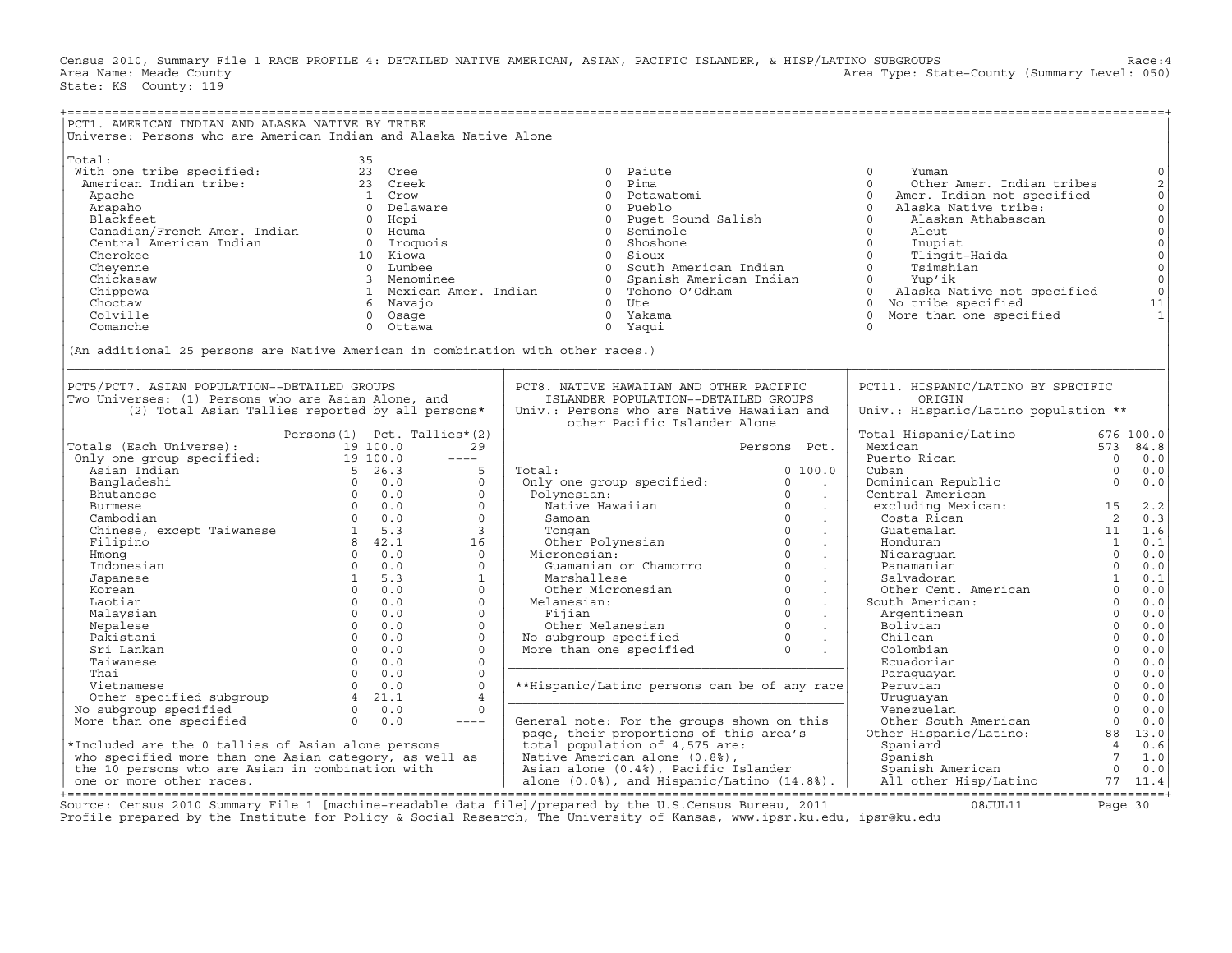| P29/P29A. POPULATION SUMMARY BY RESIDENCE TYPE FOR DESIGNATED UNIVERSE<br>Universe: PERSONS Who Are White Alone                           |                                           |                              |                                                                                                                                                      |                                       |                                      |                          | P38A/39A. FAMILY TYPE BY PRESENCE AND AGE OF OWN OR RELATED CHILDREN<br>Universe: Families With A Householder Who Is<br>White Alone $(**)$ $(***)$                                                                         |                               |                    |                                                                                |                             |  |
|-------------------------------------------------------------------------------------------------------------------------------------------|-------------------------------------------|------------------------------|------------------------------------------------------------------------------------------------------------------------------------------------------|---------------------------------------|--------------------------------------|--------------------------|----------------------------------------------------------------------------------------------------------------------------------------------------------------------------------------------------------------------------|-------------------------------|--------------------|--------------------------------------------------------------------------------|-----------------------------|--|
| Total Persons:<br>In Households(*)                                                                                                        |                                           | Population<br>4,242<br>4,136 | 92.7%<br>92.8% of                                                                                                                                    | As % of Population of all Races<br>of | 4,575<br>4,456                       |                          | By Presence of:                                                                                                                                                                                                            | Own Children<br>Families Pct. |                    | Related Children<br>Families Pct.                                              |                             |  |
| In Group Quarters<br>P16-18A/P36-37A. HOUSEHOLDS/POPULATION IN HOUSEHOLDS BY HOUSEHOLD TYPE<br>Universe: HOUSEHOLDERS Who Are White Alone |                                           | 106                          | 89.1% of                                                                                                                                             |                                       | 119                                  |                          | All families:<br>Husband-wife families:<br>With children under 18:                                                                                                                                                         | 1,178 100.0<br>997<br>419     | 84.6<br>35.6       | 997<br>433                                                                     | 1,178 100.0<br>84.6<br>36.8 |  |
| Total Households(**)                                                                                                                      |                                           |                              | Households<br>1,634                                                                                                                                  | Population $(**)$<br>4,180            | Average<br>Size<br>2.56              |                          | Under 6 yrs only<br>Under 6 yrs only<br>Under 6 and 6 to 17 yrs<br>6 to 17 yrs only<br>5 children under 18                                                                                                                 | 79<br>92<br>248               | 6.7<br>7.8<br>21.1 | 86<br>97<br>250                                                                | 7.3<br>8.2<br>21.2          |  |
| Under 18 years<br>18 years and over                                                                                                       |                                           |                              | $\sim$ $\sim$ $\sim$ $\sim$ $\sim$ $\sim$<br>der 18 years<br>} years and over<br>Family Households(***)<br>Under 18 years<br>1,178<br>1,178<br>1,179 | 1,215<br>2,965<br>3,628               | 0.74<br>1.81<br>3.08                 |                          | No children under 18<br>Other families (no spouse present): 181 15.4<br>Male householder:                                                                                                                                  | 578 49.1<br>63                | 5.3                | 564<br>63                                                                      | 47.9<br>181 15.4<br>5.3     |  |
|                                                                                                                                           | 18 years and over<br>Nonfamily Households |                              | $------$<br>456                                                                                                                                      | 1,204<br>2,424<br>498                 | 1.02<br>2.06<br>1.09                 |                          | With children under 18:                                                                                                                                                                                                    |                               |                    | 40<br>13<br>5<br>22                                                            | 3.4<br>1.1<br>0.4<br>1.9    |  |
| P12A/P13A. POPULATION BY AGE AND SEX<br>Universe: Persons Who Are White Alone (*)                                                         |                                           |                              |                                                                                                                                                      |                                       |                                      |                          | No children under 18<br>Female householder:<br>With children under 18:                                                                                                                                                     |                               |                    | 23<br>92                                                                       | 2.0<br>118 10.0<br>7.8      |  |
|                                                                                                                                           | ---Both Sexes---<br>Number                | Pct.<br>4,242 100.0          | ------Male------<br>Number                                                                                                                           | Pct.                                  | $---$ Female-----<br>Number<br>2,099 | Pct.<br>100.0            | Under 6 y a Unity<br>Under 6 and 6 to 17 yrs<br>6 to 17 yrs only<br>9 children under 18<br>33<br>No children under 18                                                                                                      |                               | 1.6<br>4.2         | 18<br>24<br>50<br>26                                                           | 1.5<br>2.0<br>4.2<br>2.2    |  |
| All Ages:<br>Under 5<br>$5$ to $9$<br>10 to 14                                                                                            | 295<br>283<br>373                         | 7.0<br>6.7<br>8.8            | 2,143 100.0<br>185<br>145<br>192                                                                                                                     | 8.6<br>6.8<br>9.0                     | 110<br>138<br>181                    | 5.2<br>6.6<br>8.6        | P31A. RELATIONSHIP BY HOUSEHOLD TYPE FOR THE POPULATION UNDER 18 YEARS                                                                                                                                                     |                               | 2.8                |                                                                                |                             |  |
| 15 to 17<br>18 and 19<br>20                                                                                                               | 233<br>94<br>31                           | 5.5<br>2.2<br>0.7            | 111<br>59<br>19                                                                                                                                      | 5.2<br>2.8<br>0.9                     | 122<br>35<br>12                      | 5.8<br>1.7<br>0.6        | Universe: Persons under 18 who are<br>White Alone $(*)$ $(***)$                                                                                                                                                            |                               |                    | Number<br>Pct.                                                                 |                             |  |
| 21<br>22 to 24<br>25 to 29                                                                                                                | 39<br>109<br>194                          | 0.9<br>2.6<br>4.6            | 23<br>-49<br>98                                                                                                                                      | 1.1<br>2.3<br>4.6                     | 16<br>60<br>96                       | 0.8<br>2.9<br>4.6        | Total under 18:<br>In households:                                                                                                                                                                                          |                               |                    | 1,184<br>100.0<br>100.0<br>1,184                                               |                             |  |
| 30 to 34<br>35 to 39<br>40 to 44<br>45 to 49                                                                                              | 239<br>222<br>288<br>292                  | 5.6<br>5.2<br>6.8<br>6.9     | 123<br>96<br>142<br>143                                                                                                                              | 5.7<br>4.5<br>6.6<br>6.7              | 116<br>126<br>146<br>149             | 5.5<br>6.0<br>7.0<br>7.1 | Householder or spouse<br>Related child:<br>Own child:<br>In husband-wife families                                                                                                                                          |                               |                    | 2<br>0.2<br>98.7<br>1,169<br>94.8<br>1,123<br>914<br>77.2                      |                             |  |
| 50 to 54<br>55 to 59<br>60 and 61                                                                                                         | 308<br>283<br>84                          | 7.3<br>6.7<br>2.0            | 153<br>160<br>50                                                                                                                                     | 7.1<br>7.5<br>2.3                     | 155<br>123<br>34                     | 7.4<br>5.9<br>1.6        | In other families (no spouse present):<br>Male householder<br>Female householder                                                                                                                                           |                               |                    | 209<br>17.7<br>58<br>4.9<br>151<br>12.8                                        |                             |  |
| 62 to 64<br>65 and 66<br>67 to 69                                                                                                         | 109<br>65<br>91                           | 2.6<br>1.5<br>2.1            | 53<br>34<br>37                                                                                                                                       | 2.5<br>1.6<br>1.7                     | 56<br>31<br>54                       | 2.7<br>1.5<br>2.6        | Other relatives:<br>Grandchild<br>Other relatives                                                                                                                                                                          |                               |                    | 3.9<br>46<br>2.9<br>34<br>12<br>1.0                                            |                             |  |
| 70 to 74<br>75 to 79<br>80 to 84<br>85 plus                                                                                               | 166<br>178<br>124<br>142                  | 3.9<br>4.2<br>2.9<br>3.3     | 89<br>81<br>44<br>57                                                                                                                                 | 4.2<br>3.8<br>2.1<br>2.7              | 77<br>97<br>80<br>85                 | 3.7<br>4.6<br>3.8<br>4.0 | Nonrelatives<br>In group quarters:<br>Institutionalized population<br>Noninstitutionalized population                                                                                                                      |                               |                    | 13<br>1.1<br>$\overline{0}$<br>0.0<br>$\overline{0}$<br>0.0<br>$\Omega$<br>0.0 |                             |  |
| $0$ to $17$<br>18 to 64                                                                                                                   | 1,184<br>2,292                            | 27.9<br>54.0                 | 633<br>1,168                                                                                                                                         | 29.5<br>54.5                          | 551<br>1,124                         | 26.3<br>53.5             | Note: $(*)$ Tables with PERSONS as the universe enumerate persons according<br>to their own race or ethnic category. (**) Tables with HOUSEHOLDS or                                                                        |                               |                    |                                                                                |                             |  |
| 65 plus<br> Median Aqe                                                                                                                    | 766<br>40.1                               | 18.1                         | 342<br>38.7                                                                                                                                          | 16.0                                  | 424<br>41.0                          | 20.2                     | HOUSEHOLDERS as the universe enumerate persons in households according<br>to the race or ethnic category of the householder. (***) Responses of<br>'same-sex spouse' were edited during processing to 'unmarried partner.' |                               |                    |                                                                                |                             |  |

+===================================================================================================================================================+Source: Census 2010 Summary File 1 [machine−readable data file]/prepared by the U.S.Census Bureau, 2011 08JUL11 Page 31 Profile prepared by the Institute for Policy & Social Research, The University of Kansas, www.ipsr.ku.edu, ipsr@ku.edu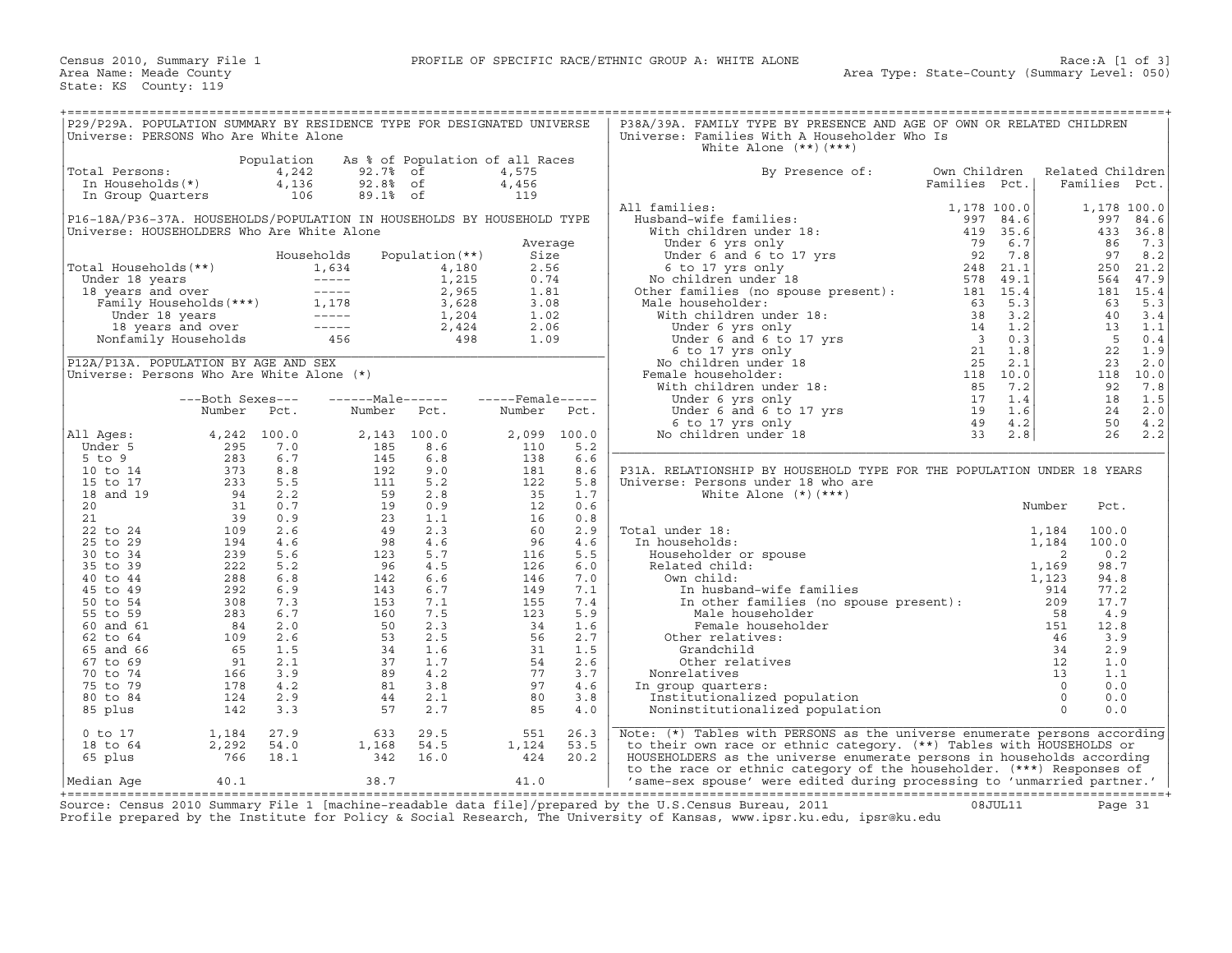Census 2010, Summary File 1 **PROFILE OF SPECIFIC RACE/ETHNIC GROUP A: WHITE ALONE** Area Name: Meade County State: KS County: 119

| P29A/P34A. RELATIONSHIP BY HOUSEHOLD TYPE FOR ALL PERSONS & PERSONS 65+<br>Universe: Persons Who Are White Alone (*) (***)                                                                      |                                                |       |             |                |                   | PCT14A. PRESENCE OF MULTIGENERATIONAL HOUSEHOLDS<br>Universe: Households With A Householder Who Is<br>White Alone $(**)$               |                |                                                                  |                 |           |
|-------------------------------------------------------------------------------------------------------------------------------------------------------------------------------------------------|------------------------------------------------|-------|-------------|----------------|-------------------|----------------------------------------------------------------------------------------------------------------------------------------|----------------|------------------------------------------------------------------|-----------------|-----------|
|                                                                                                                                                                                                 | All Ages                                       |       |             |                | 65 years and over |                                                                                                                                        |                |                                                                  | Number          | Pct.      |
|                                                                                                                                                                                                 | Number                                         | Pct.  |             | Number         | Pct.              |                                                                                                                                        |                |                                                                  |                 |           |
|                                                                                                                                                                                                 |                                                |       |             |                |                   | Total:                                                                                                                                 |                |                                                                  | 1,634 100.0     |           |
| Total:                                                                                                                                                                                          | 4,242                                          | 100.0 |             | 766            | 100.0             | Household has 3 or more generations and the case of the sense of the details of the Household does not have 3+ generations and $1,606$ |                |                                                                  |                 | 1.7       |
| In households:                                                                                                                                                                                  | 4,136                                          | 97.5  |             | 696            | 90.9              |                                                                                                                                        |                |                                                                  |                 | 98.3      |
| ai:<br>1 households:<br>In family households:                                                                                                                                                   | 3,633                                          | 85.6  |             | 463            | 60.4              |                                                                                                                                        |                |                                                                  |                 |           |
|                                                                                                                                                                                                 | 1,178                                          | 27.8  |             | 251            | 32.8              |                                                                                                                                        |                |                                                                  |                 |           |
| Male                                                                                                                                                                                            | 956                                            | 22.5  |             | 224            | 29.2              |                                                                                                                                        |                |                                                                  |                 |           |
| Female                                                                                                                                                                                          | 222                                            | 5.2   |             | 27             | 3.5               |                                                                                                                                        |                |                                                                  |                 |           |
| Spouse                                                                                                                                                                                          | 992                                            | 23.4  |             | 200            | 26.1              | PCT19A. NONRELATIVES BY HOUSEHOLD TYPE (*) (***)                                                                                       |                |                                                                  |                 |           |
| Parent                                                                                                                                                                                          | 19                                             | 0.4   |             | 8              | 1.0               | Universe: Nonrelatives who are                                                                                                         |                |                                                                  |                 |           |
| Parent-in-law                                                                                                                                                                                   | $\overline{4}$                                 | 0.1   |             | $\overline{2}$ | 0.3               | White Alone (Total: 98)                                                                                                                |                |                                                                  |                 |           |
| Child:                                                                                                                                                                                          | 1,304                                          | 30.7  |             |                |                   |                                                                                                                                        |                |                                                                  |                 |           |
| Biological                                                                                                                                                                                      | 1,214                                          | 28.6  |             |                |                   |                                                                                                                                        | In Family      |                                                                  | In Nonfamily    |           |
| Adopted                                                                                                                                                                                         | 28                                             | 0.7   |             |                |                   |                                                                                                                                        | Households     |                                                                  | Households      |           |
| Step                                                                                                                                                                                            | 62                                             | 1.5   |             |                |                   |                                                                                                                                        | Number Pct.    |                                                                  | Number Pct.     |           |
| Grandchild                                                                                                                                                                                      | 45                                             | 1.1   |             |                |                   |                                                                                                                                        |                |                                                                  |                 |           |
| Brother or sister                                                                                                                                                                               | 17                                             | 0.4   |             |                |                   | Nonrelatives:                                                                                                                          |                | 51 100.0                                                         |                 | 47 100.0  |
|                                                                                                                                                                                                 |                                                | 0.2   |             |                |                   | Roomer or boarder                                                                                                                      |                |                                                                  |                 | 6 12.8    |
| Son-in-law/daughter-in-law 10<br>Other relatives (#) 13                                                                                                                                         |                                                | 0.3   |             | 2              | 0.3               | Housemate or roommate                                                                                                                  |                |                                                                  |                 | 7 14.9    |
|                                                                                                                                                                                                 |                                                | 1.2   |             | $\Omega$       | 0.0               | Unmarried partner                                                                                                                      |                | $\begin{array}{ccc} 4 & 7.8 \\ 1 & 2.0 \\ 38 & 74.5 \end{array}$ |                 | 21 44.7   |
|                                                                                                                                                                                                 |                                                | 11.9  |             | 233            | 30.4              | Other nonrelatives                                                                                                                     |                | 8 15.7                                                           |                 | 13 27.7   |
|                                                                                                                                                                                                 |                                                | 5.0   |             | 76             | 9.9               |                                                                                                                                        |                |                                                                  |                 |           |
|                                                                                                                                                                                                 |                                                | 4.6   |             | 75             | 9.8               |                                                                                                                                        |                |                                                                  |                 |           |
|                                                                                                                                                                                                 |                                                | 0.5   |             | $\overline{1}$ | 0.1               |                                                                                                                                        |                |                                                                  |                 |           |
|                                                                                                                                                                                                 |                                                | 5.7   |             | 156            | 20.4              | H17A. HOUSING UNITS BY HOUSEHOLDER'S AGE AND TENURE                                                                                    |                |                                                                  |                 |           |
| Other relatives (#)<br>Nonrelatives 51<br>In nonfamily households: 503<br>Male householder: 214<br>Living alone 194<br>Not living alone 20<br>Female householder: 242<br>Fiving alone 229<br>13 | $\begin{array}{c} 229 \\ 13 \\ 47 \end{array}$ | 5.4   |             | 154            | 20.1              | Universe: Occupied Housing Units With A Householder Who Is                                                                             |                |                                                                  |                 |           |
| Not living alone                                                                                                                                                                                |                                                | 0.3   |             | $\overline{2}$ | 0.3               | White Alone $(**)$                                                                                                                     |                |                                                                  |                 |           |
| Nonrelatives                                                                                                                                                                                    |                                                | 1.1   |             | $\overline{1}$ | 0.1               |                                                                                                                                        |                |                                                                  |                 |           |
| In group quarters:                                                                                                                                                                              | 106                                            | 2.5   |             | 70             | 9.1               | Age of                                                                                                                                 | Owner Occupied |                                                                  | Renter Occupied |           |
| Institutionalized                                                                                                                                                                               | 106                                            | 2.5   |             | 70             | 9.1               | Householder                                                                                                                            | Number         | Pct.                                                             | Number Pct.     |           |
| Noninstitutionalized                                                                                                                                                                            | $\overline{0}$                                 | 0.0   |             | $\circ$        | 0.0               |                                                                                                                                        |                |                                                                  |                 |           |
|                                                                                                                                                                                                 |                                                |       |             |                |                   | All Ages:                                                                                                                              |                | 1,196 100.0                                                      |                 | 438 100.0 |
| (#) For 65 yrs & over, includes children, siblings, etc. not shown separately                                                                                                                   |                                                |       |             |                |                   | 15 to 24                                                                                                                               | 24             | 2.0                                                              |                 | 48 11.0   |
|                                                                                                                                                                                                 |                                                |       |             |                |                   | $25$ to $34$                                                                                                                           | 100            | 8.4                                                              | 120             | 27.4      |
|                                                                                                                                                                                                 |                                                |       |             |                |                   | 35 to 44                                                                                                                               | 177            | 14.8                                                             | 77              | 17.6      |
|                                                                                                                                                                                                 |                                                |       |             |                |                   | 45 to 54                                                                                                                               | 253            | 21.2                                                             | 70              | 16.0      |
| P18A. HOUSEHOLD TYPE                                                                                                                                                                            |                                                |       |             |                |                   | 55 to 59                                                                                                                               | 140            | 11.7                                                             | 24              | 5.5       |
| Universe: Households with a Householder Who is                                                                                                                                                  |                                                |       |             |                |                   | 60 to 64                                                                                                                               | 97             | 8.1                                                              | 21              | 4.8       |
| White Alone $(**)$                                                                                                                                                                              |                                                |       |             |                |                   | 65 to 74                                                                                                                               | 174            | 14.5                                                             | 35              | 8.0       |
|                                                                                                                                                                                                 |                                                |       | Number      | Pct.           |                   | 75 to 84                                                                                                                               | 166            | 13.9                                                             | 26              | 5.9       |
|                                                                                                                                                                                                 |                                                |       |             |                |                   | 85 and over                                                                                                                            | 65             | 5.4                                                              | 17              | 3.9       |
| Total:                                                                                                                                                                                          |                                                |       | 1,634 100.0 |                |                   |                                                                                                                                        |                |                                                                  |                 |           |
| Family households (***) :                                                                                                                                                                       |                                                |       | 1,178       | 72.1           |                   |                                                                                                                                        |                |                                                                  |                 |           |
| Husband-wife families                                                                                                                                                                           |                                                |       | 997         | 61.0           |                   | Note: (*) Tables with PERSONS as the universe enumerate persons                                                                        |                |                                                                  |                 |           |
| Other families:                                                                                                                                                                                 |                                                |       | 181 11.1    |                |                   | according to their own race or ethnic category. (**) Tables with                                                                       |                |                                                                  |                 |           |
|                                                                                                                                                                                                 |                                                |       |             |                |                   | HOUSEHOLDS or HOUSEHOLDERS as the universe enumerate persons in                                                                        |                |                                                                  |                 |           |
|                                                                                                                                                                                                 |                                                |       |             |                |                   | households according to the race or ethnic category of the                                                                             |                |                                                                  |                 |           |
| Nonfamily households:                                                                                                                                                                           |                                                |       |             |                |                   | householder. (***) Responses of 'same-sex spouse' were edited                                                                          |                |                                                                  |                 |           |
| Householder living alone                                                                                                                                                                        |                                                |       |             |                |                   | during processing to 'unmarried partner.'                                                                                              |                |                                                                  |                 |           |
| Householder not living alone                                                                                                                                                                    |                                                |       | 33          | 2.0            |                   |                                                                                                                                        |                |                                                                  |                 |           |
|                                                                                                                                                                                                 |                                                |       |             |                |                   |                                                                                                                                        |                |                                                                  |                 |           |
|                                                                                                                                                                                                 |                                                |       |             |                |                   |                                                                                                                                        |                |                                                                  |                 |           |
|                                                                                                                                                                                                 |                                                |       |             |                |                   |                                                                                                                                        |                |                                                                  |                 |           |
| Source: Census 2010 Summary File 1 [machine-readable data file]/prepared by the U.S.Census Bureau, 2011                                                                                         |                                                |       |             |                |                   |                                                                                                                                        |                | 08JUL11                                                          |                 | Page 32   |
| Profile prepared by the Institute for Policy & Social Research, The University of Kansas, www.ipsr.ku.edu, ipsr@ku.edu                                                                          |                                                |       |             |                |                   |                                                                                                                                        |                |                                                                  |                 |           |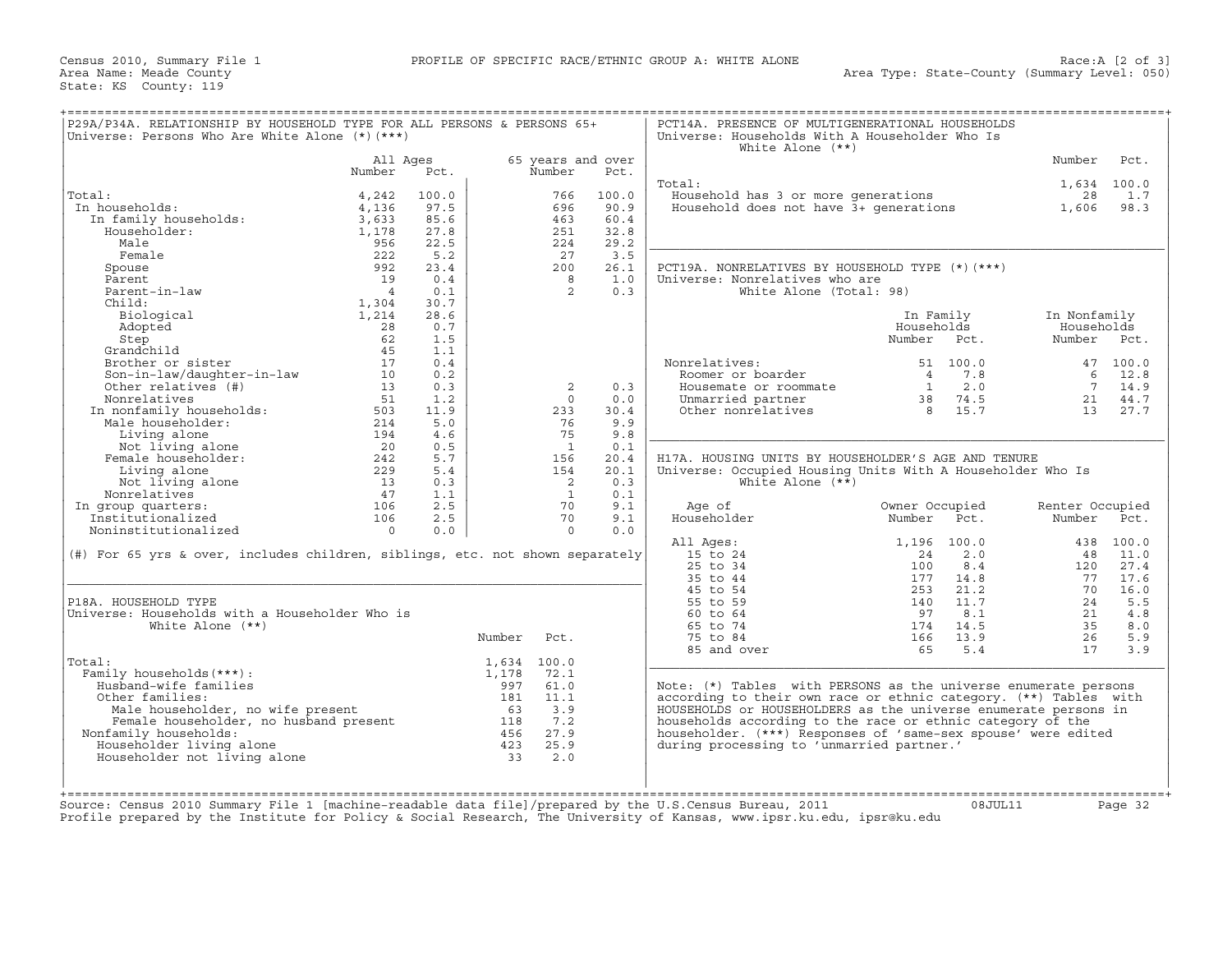## +===================================================================================================================================================+

|                             | All<br>Households | Pct.  | Family<br>Households    | Pct. | Nonfamily<br>Households | Pct.  | Owner<br>Occupied | Pct.  | Renter<br>Occupied | Pct.        |
|-----------------------------|-------------------|-------|-------------------------|------|-------------------------|-------|-------------------|-------|--------------------|-------------|
| household sizes:<br>All     | ⊥,634             | 100.0 | 1,178 100.0             |      | 456                     | 100.0 | ⊥,196             | 100.0 | 438                | 100.0       |
| 1-person households         | 423               | 25.9  | (Family always >1 pers) |      | 423                     | 92.8  | 275               | 23.0  | 148                | 33.8        |
| 2-person households         | 614               | 37.6  | 585                     | 49.7 | 29                      | 6.4   | 500               | 41.8  | 114                | 26.0        |
| 3-person households         | 190               | 11.6  | 189                     | 16.0 |                         | 0.2   | 140               | 11.7  | 50                 | 11.4        |
| 4-person households         | 196               | 12.0  | 195                     | 16.6 |                         | 0.2   | 141               | 11.8  | 55                 | 12.6        |
| 5-person households         | 124               | 7.6   | 122                     | 10.4 |                         | 0.4   | 90                | 7.5   | 34                 | 7.8         |
| 6-person households         | 64                | 3.9   | 64                      | 5.4  |                         | 0.0   | 39                | 3.3   | 25                 | 5.7         |
| 7-or-more person households | 23                |       | 23                      | 2.0  |                         | 0.0   |                   | 0.9   |                    | $2 \cdot 7$ |

|                                | Total<br>Population | Pct.        | Families | Pct.                      | Nonfamilies | Pct.                      | In Owner<br>Occupied | Pct. | In Renter<br>Occupied | Pct.                      |
|--------------------------------|---------------------|-------------|----------|---------------------------|-------------|---------------------------|----------------------|------|-----------------------|---------------------------|
| Total population in households | 4,180               | 100.0       | 3,628    | 86.8                      | 498         | 11.9                      | 3.025                | 72.4 | 1,155                 | 27.6                      |
| Under 18 years                 |                     | 1,215 100.0 | 1,204    | 99.1                      |             |                           |                      |      |                       |                           |
| 18 years and over              | 2,965               | 100.0       | 2,424    | 81.8                      |             |                           |                      |      |                       |                           |
| Average Household Size         | 2.56                | $------$    | 3.08     | $\qquad \qquad - - - - -$ | 1.09        | $\qquad \qquad - - - - -$ | 2.53                 |      | 2.64                  | $\qquad \qquad - - - - -$ |
| Under 18 years                 | 0.74                | $------$    | 1.02     | $\qquad \qquad - - - - -$ |             |                           |                      |      |                       |                           |
| 18 years and over              | .81                 | $------$    | 2.06     | $- - - - - -$             |             |                           |                      |      |                       |                           |

| P28A/H16A. HOUSEHOLDS (OCCUPIED HOUSING UNITS) BY HOUSEHOLD SIZE BY TYPE AND BY TENURE<br>Universe: Households (Occupied Housing Units) With A Householder Who Is White Alone (**) (***)                                                                                                                                                                                                                                                                                                                                                                                                                                                                         |                          |      |                                                                                                                                                                    |                               |                         |                                                                                                                          |                                                                                                                                                                                                                                                                                                                                                                                                          |                                                                                                                                                                                                                                                                                                                                                                                                            |                                                                                                             |                               |
|------------------------------------------------------------------------------------------------------------------------------------------------------------------------------------------------------------------------------------------------------------------------------------------------------------------------------------------------------------------------------------------------------------------------------------------------------------------------------------------------------------------------------------------------------------------------------------------------------------------------------------------------------------------|--------------------------|------|--------------------------------------------------------------------------------------------------------------------------------------------------------------------|-------------------------------|-------------------------|--------------------------------------------------------------------------------------------------------------------------|----------------------------------------------------------------------------------------------------------------------------------------------------------------------------------------------------------------------------------------------------------------------------------------------------------------------------------------------------------------------------------------------------------|------------------------------------------------------------------------------------------------------------------------------------------------------------------------------------------------------------------------------------------------------------------------------------------------------------------------------------------------------------------------------------------------------------|-------------------------------------------------------------------------------------------------------------|-------------------------------|
|                                                                                                                                                                                                                                                                                                                                                                                                                                                                                                                                                                                                                                                                  | All<br>Households        | Pct. | Family<br>Households                                                                                                                                               | Pct.                          | Nonfamily<br>Households | Pct.                                                                                                                     | Owner<br>Occupied                                                                                                                                                                                                                                                                                                                                                                                        | Pct.                                                                                                                                                                                                                                                                                                                                                                                                       | Renter<br>Occupied                                                                                          | Pct.                          |
| All household sizes:                                                                                                                                                                                                                                                                                                                                                                                                                                                                                                                                                                                                                                             | 1,634 100.0              |      | 1,178 100.0 456 100.0<br>(Family always >1 pers) 423 92.8<br>585 49.7 29 6.4<br>189 16.0 1 0.2<br>195 16.6 1 0.2<br>122 10.4 2 0.4<br>64 5.4 0 0.0<br>23 2.0 0 0.0 |                               |                         |                                                                                                                          | 1,196<br>275<br>500                                                                                                                                                                                                                                                                                                                                                                                      | 100.0<br>23.0<br>41.8                                                                                                                                                                                                                                                                                                                                                                                      | 114                                                                                                         | 438 100.0<br>148 33.8<br>26.0 |
| 1 nouseholds<br>2-person households<br>2-person households<br>3-person households<br>4-person households<br>4-person households<br>5-person households<br>6-person households<br>7-or-more person households<br>23 1.4                                                                                                                                                                                                                                                                                                                                                                                                                                           |                          |      |                                                                                                                                                                    |                               |                         |                                                                                                                          | 140<br>141<br>90                                                                                                                                                                                                                                                                                                                                                                                         | 11.7<br>11.8<br>7.5                                                                                                                                                                                                                                                                                                                                                                                        | $\begin{array}{rrrr} 114 & 260.0 \\ 50 & 11.4 \\ 55 & 12.6 \\ 34 & 7.8 \\ 25 & 5.7 \\ 12 & 2.7 \end{array}$ |                               |
|                                                                                                                                                                                                                                                                                                                                                                                                                                                                                                                                                                                                                                                                  |                          |      |                                                                                                                                                                    |                               |                         |                                                                                                                          |                                                                                                                                                                                                                                                                                                                                                                                                          | 39 3.3<br>11 0.9                                                                                                                                                                                                                                                                                                                                                                                           |                                                                                                             |                               |
| P16A/P17A/P36A/P37A/H11A/H12A. POPULATION IN HOUSEHOLDS AND AVERAGE HOUSEHOLD SIZE BY TYPE AND BY TENURE<br>Universe: Population in Households (Occupied Housing Units) With A Householder Who Is White Alone (**)                                                                                                                                                                                                                                                                                                                                                                                                                                               |                          |      |                                                                                                                                                                    |                               |                         |                                                                                                                          |                                                                                                                                                                                                                                                                                                                                                                                                          |                                                                                                                                                                                                                                                                                                                                                                                                            |                                                                                                             |                               |
|                                                                                                                                                                                                                                                                                                                                                                                                                                                                                                                                                                                                                                                                  | Total<br>Population Pct. |      | In<br>Families Pct.                                                                                                                                                |                               | In<br>Nonfamilies Pct.  |                                                                                                                          | In Owner<br>Occupied                                                                                                                                                                                                                                                                                                                                                                                     | Pct.                                                                                                                                                                                                                                                                                                                                                                                                       | In Renter<br>Occupied Pct.                                                                                  |                               |
| Total population in households 4,180 100.0<br>Under 18 years 1,215 100.0<br>18 years and over 2,965 100.0<br>Nerage Household Size 2.56 -----<br>Under 18 years and over 1.81 -----<br>1.81 -----                                                                                                                                                                                                                                                                                                                                                                                                                                                                |                          |      | $3,628$ $86.8$<br>$1,204$ $99.1$<br>$2,424$ $81.8$<br>$3.08$ -----                                                                                                 |                               |                         | 498 11.9<br>______________                                                                                               | $\frac{1}{2}$                                                                                                                                                                                                                                                                                                                                                                                            | 3,025 72.4<br>$\frac{1}{2} \frac{1}{2} \frac{1}{2} \frac{1}{2} \frac{1}{2} \frac{1}{2} \frac{1}{2} \frac{1}{2} \frac{1}{2} \frac{1}{2} \frac{1}{2} \frac{1}{2} \frac{1}{2} \frac{1}{2} \frac{1}{2} \frac{1}{2} \frac{1}{2} \frac{1}{2} \frac{1}{2} \frac{1}{2} \frac{1}{2} \frac{1}{2} \frac{1}{2} \frac{1}{2} \frac{1}{2} \frac{1}{2} \frac{1}{2} \frac{1}{2} \frac{1}{2} \frac{1}{2} \frac{1}{2} \frac{$ | 1,155 27.6<br>$\frac{1}{2}$                                                                                 |                               |
|                                                                                                                                                                                                                                                                                                                                                                                                                                                                                                                                                                                                                                                                  |                          |      | $1.02$ -----                                                                                                                                                       |                               | $1.09$ -----            | ----- -----<br>$\begin{array}{cccccc} - & - & - & - & - & - & - \\ & - & - & - & - & - \\ & & - & - & - & - \end{array}$ | $------$<br>$\frac{1}{2} \frac{1}{2} \frac{1}{2} \frac{1}{2} \frac{1}{2} \frac{1}{2} \frac{1}{2} \frac{1}{2} \frac{1}{2} \frac{1}{2} \frac{1}{2} \frac{1}{2} \frac{1}{2} \frac{1}{2} \frac{1}{2} \frac{1}{2} \frac{1}{2} \frac{1}{2} \frac{1}{2} \frac{1}{2} \frac{1}{2} \frac{1}{2} \frac{1}{2} \frac{1}{2} \frac{1}{2} \frac{1}{2} \frac{1}{2} \frac{1}{2} \frac{1}{2} \frac{1}{2} \frac{1}{2} \frac{$ | $\qquad \qquad - - - - -$<br>$2.53$ $---$                                                                                                                                                                                                                                                                                                                                                                  | $2.64$ -----                                                                                                |                               |
|                                                                                                                                                                                                                                                                                                                                                                                                                                                                                                                                                                                                                                                                  |                          |      |                                                                                                                                                                    | $2.06$ -----                  | ----- -----             |                                                                                                                          |                                                                                                                                                                                                                                                                                                                                                                                                          | $------$                                                                                                                                                                                                                                                                                                                                                                                                   |                                                                                                             |                               |
| Note: Family household numbers include nonrelatives living with families.<br>PCT20/PCT22A. GROUP QUARTERS POPULATION BY SEX BY AGE BY GROUP QUARTERS TYPE<br>Universe: Population in group quarters for persons who are White Alone $(*)$                                                                                                                                                                                                                                                                                                                                                                                                                        |                          |      |                                                                                                                                                                    |                               |                         |                                                                                                                          |                                                                                                                                                                                                                                                                                                                                                                                                          |                                                                                                                                                                                                                                                                                                                                                                                                            |                                                                                                             |                               |
|                                                                                                                                                                                                                                                                                                                                                                                                                                                                                                                                                                                                                                                                  |                          |      | $---$ All Ages $---$                                                                                                                                               |                               |                         |                                                                                                                          |                                                                                                                                                                                                                                                                                                                                                                                                          |                                                                                                                                                                                                                                                                                                                                                                                                            | -------------------- 18 Years and Over ----------------------                                               |                               |
|                                                                                                                                                                                                                                                                                                                                                                                                                                                                                                                                                                                                                                                                  |                          |      | Number                                                                                                                                                             | Pct.                          |                         | Pct. of<br>All                                                                                                           |                                                                                                                                                                                                                                                                                                                                                                                                          | Pct. of<br>Total                                                                                                                                                                                                                                                                                                                                                                                           | Female                                                                                                      | Pct. of<br>Total<br>$18+$     |
| All types of group quarters:                                                                                                                                                                                                                                                                                                                                                                                                                                                                                                                                                                                                                                     |                          |      | 106                                                                                                                                                                | 100.0                         | 106                     | 100.0                                                                                                                    | 51                                                                                                                                                                                                                                                                                                                                                                                                       |                                                                                                                                                                                                                                                                                                                                                                                                            | $48.1$<br>$48.1$<br>55                                                                                      | 51.9                          |
| Institutionalized population:<br>Correctional facilities for adults<br>Juvenile facilities                                                                                                                                                                                                                                                                                                                                                                                                                                                                                                                                                                       |                          |      | 106<br>36<br>$\overline{0}$                                                                                                                                        | 100.0<br>34.0<br>0.0          |                         |                                                                                                                          | $\begin{array}{cccc} 106 & 100.0 & & & & & 51 & 48.1 \\ 106 & 100.0 & & & & & 51 & 48.1 \\ 36 & 34.0 & & & & 35 & 33.0 \\ 0 & 0.0 & & & & 0 & 0.0 \\ 70 & 66.0 & & & 16 & 15.1 \\ 0 & 0.0 & & & 0 & 0.0 \\ 0 & 0.0 & & & 0 & 0.0 \\ 0 & 0.0 & & & 0 & 0.0 \\ 0 & 0.0 & & & 0 & 0.0 \\ 0 & 0.0 & & & 0 & 0.0 \\ 0 & 0.0$                                                                                  |                                                                                                                                                                                                                                                                                                                                                                                                            | 55<br>$\begin{array}{c} 1 \\ 0 \\ 54 \end{array}$                                                           | 51.9<br>0.9<br>0.0            |
| Nursing facilities/skilled-nursing facilities 70<br>The contract of the contract of the contract of the contract of the contract of the contract of the contract o<br>Other institutional facilities                                                                                                                                                                                                                                                                                                                                                                                                                                                             |                          |      | $\overline{0}$                                                                                                                                                     | 66.0<br>$0 \qquad 0.0$<br>0.0 |                         |                                                                                                                          |                                                                                                                                                                                                                                                                                                                                                                                                          |                                                                                                                                                                                                                                                                                                                                                                                                            | $\overline{0}$<br>$\Omega$                                                                                  | 50.9<br>0.0<br>0.0            |
| Noninstitutionalized population:<br>College/university student housing<br>Military quarters                                                                                                                                                                                                                                                                                                                                                                                                                                                                                                                                                                      |                          |      | $\Omega$                                                                                                                                                           | $0 \qquad 0.0$<br>0.0         |                         |                                                                                                                          |                                                                                                                                                                                                                                                                                                                                                                                                          |                                                                                                                                                                                                                                                                                                                                                                                                            | $\overline{0}$<br>$\Omega$                                                                                  | 0.0<br>0.0                    |
| Other noninstitutional facilities                                                                                                                                                                                                                                                                                                                                                                                                                                                                                                                                                                                                                                |                          |      | $\Omega$                                                                                                                                                           | 0.0                           |                         |                                                                                                                          |                                                                                                                                                                                                                                                                                                                                                                                                          |                                                                                                                                                                                                                                                                                                                                                                                                            | $\Omega$                                                                                                    | 0.0                           |
| Note: (*) Tables with PERSONS as the universe enumerate persons according to their own race or ethnic category. (**) Tables with HOUSEHOLDS<br>or HOUSEHOLDERS as the universe enumerate persons in households according to the race or ethnic category of the householder.<br>(***) Same-sex couple households are included in the family households category if there is at least one additional person<br>related to householder by birth or adoption. Same-sex couple households with no relatives of the householder present are tabulated<br>in nonfamily households. Responses of 'same-sex spouse' were edited during processing to 'unmarried partner.' |                          |      |                                                                                                                                                                    |                               |                         |                                                                                                                          |                                                                                                                                                                                                                                                                                                                                                                                                          |                                                                                                                                                                                                                                                                                                                                                                                                            |                                                                                                             |                               |

+===================================================================================================================================================+ Source: Census 2010 Summary File 1 [machine−readable data file]/prepared by the U.S.Census Bureau, 2011 08JUL11 Page 33 Profile prepared by the Institute for Policy & Social Research, The University of Kansas, www.ipsr.ku.edu, ipsr@ku.edu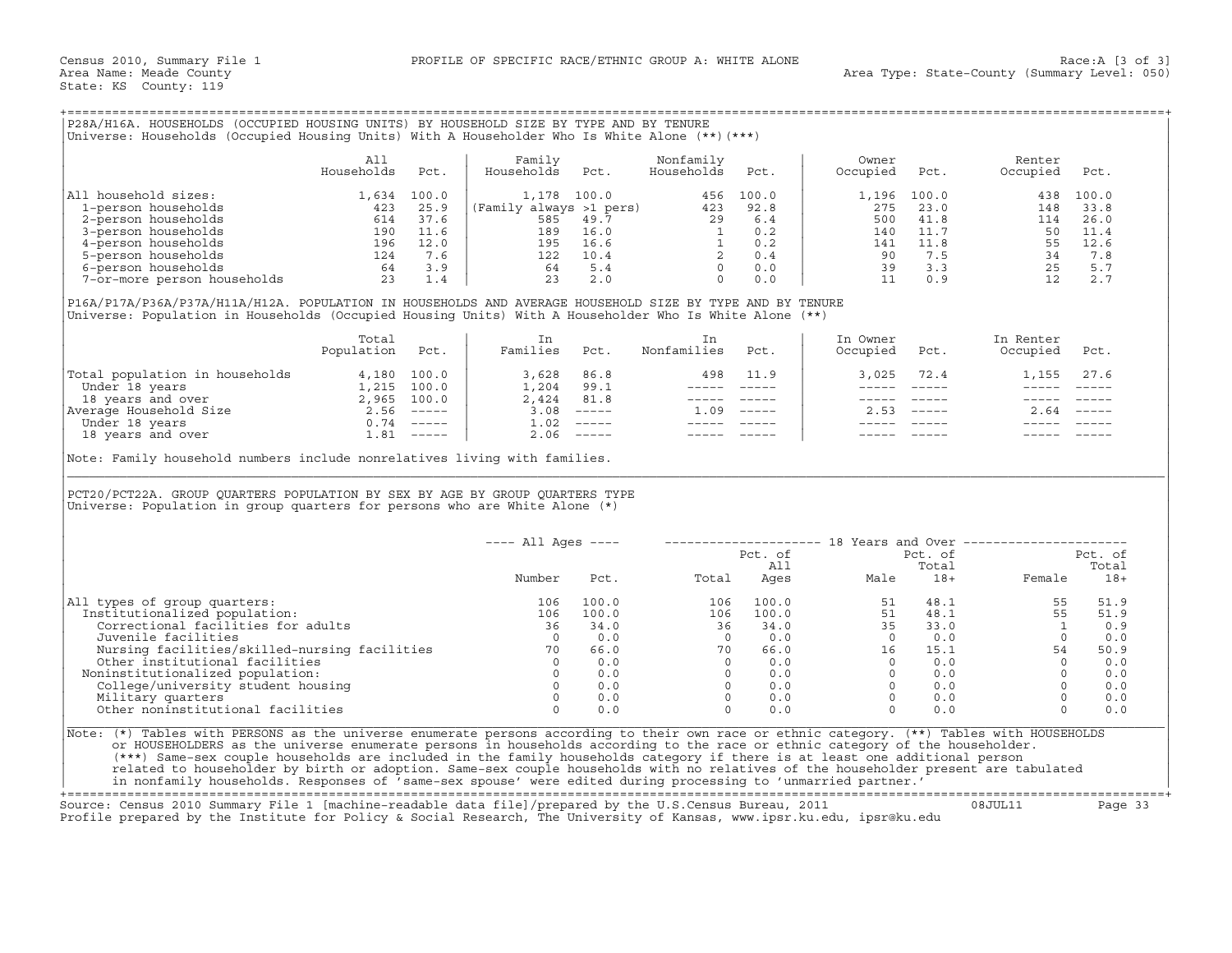|                                                                                                                                                                                                                                               |                                        |      | P29/P29B. POPULATION SUMMARY BY RESIDENCE TYPE FOR DESIGNATED UNIVERSE<br>Universe: PERSONS Who Are Black or African American Alone                                                                                                                                                    |                 |                                                                                                                                                                                                                                                                                          |      | P38B/39B. FAMILY TYPE BY PRESENCE AND AGE OF OWN OR RELATED CHILDREN<br>Universe: Families With A Householder Who Is                                                                                                                             |                               |                      |                                                |
|-----------------------------------------------------------------------------------------------------------------------------------------------------------------------------------------------------------------------------------------------|----------------------------------------|------|----------------------------------------------------------------------------------------------------------------------------------------------------------------------------------------------------------------------------------------------------------------------------------------|-----------------|------------------------------------------------------------------------------------------------------------------------------------------------------------------------------------------------------------------------------------------------------------------------------------------|------|--------------------------------------------------------------------------------------------------------------------------------------------------------------------------------------------------------------------------------------------------|-------------------------------|----------------------|------------------------------------------------|
|                                                                                                                                                                                                                                               |                                        |      |                                                                                                                                                                                                                                                                                        |                 |                                                                                                                                                                                                                                                                                          |      | Black or African American Alone (**)(***)                                                                                                                                                                                                        |                               |                      |                                                |
| Total Persons:                                                                                                                                                                                                                                |                                        |      | Population As % of Population of all Races<br>otal Persons:<br>In Households(*)<br>In Group Quarters<br>In Group Quarters<br>In Group Quarters<br>In The Community of the Community of the Community of the Community of the Community of the Community of the Community of the Commun |                 | 4,575                                                                                                                                                                                                                                                                                    |      | By Presence of:                                                                                                                                                                                                                                  | Own Children<br>Families Pct. |                      | Related Children<br>Families Pct.              |
|                                                                                                                                                                                                                                               |                                        |      |                                                                                                                                                                                                                                                                                        |                 | 4,456<br>119                                                                                                                                                                                                                                                                             |      |                                                                                                                                                                                                                                                  |                               |                      |                                                |
|                                                                                                                                                                                                                                               |                                        |      |                                                                                                                                                                                                                                                                                        |                 |                                                                                                                                                                                                                                                                                          |      | All families:                                                                                                                                                                                                                                    | $\circ$<br>$\Box$             |                      | $\circ$                                        |
|                                                                                                                                                                                                                                               |                                        |      | P16-18B/P36-37B. HOUSEHOLDS/POPULATION IN HOUSEHOLDS BY HOUSEHOLD TYPE                                                                                                                                                                                                                 |                 |                                                                                                                                                                                                                                                                                          |      |                                                                                                                                                                                                                                                  | $\sim$                        |                      | $\Omega$<br>$\sim$                             |
|                                                                                                                                                                                                                                               |                                        |      | Universe: HOUSEHOLDERS Who Are Black or African American Alone                                                                                                                                                                                                                         |                 |                                                                                                                                                                                                                                                                                          |      |                                                                                                                                                                                                                                                  | $\mathcal{L}^{\mathcal{L}}$   |                      | $\mathbf 0$<br>$\sim$                          |
|                                                                                                                                                                                                                                               |                                        |      |                                                                                                                                                                                                                                                                                        |                 | Average                                                                                                                                                                                                                                                                                  |      |                                                                                                                                                                                                                                                  | $\mathcal{L}^{\pm}$           |                      | $\mathbf 0$                                    |
|                                                                                                                                                                                                                                               |                                        |      | Households                                                                                                                                                                                                                                                                             | Population (**) | Size                                                                                                                                                                                                                                                                                     |      |                                                                                                                                                                                                                                                  | $\sim$                        |                      | $\mathbf 0$                                    |
| Total Households (**)<br>Under 18 years<br>18 years and over<br>Family Households (***)<br>Under 18 years<br>18 years and over<br>18 years and over<br>18 years and over<br>18 years and over<br>18 years and over<br>19 Households<br>2<br>2 |                                        |      |                                                                                                                                                                                                                                                                                        |                 | 1.50                                                                                                                                                                                                                                                                                     |      | 11 families:<br>Husband-wife families:<br>0 With children under 18:<br>0 Under 6 yrs only<br>0 Under 6 and 6 to 17 yrs<br>6 to 17 yrs 0 0<br>6 to 17 yrs 0 0<br>No children under 18<br>Other families (no spouse present):<br>0 12 householder: | $\sim$                        |                      | $\mathbf 0$                                    |
|                                                                                                                                                                                                                                               |                                        |      |                                                                                                                                                                                                                                                                                        |                 | 0.00                                                                                                                                                                                                                                                                                     |      |                                                                                                                                                                                                                                                  | $\mathcal{L}_{\mathbf{r}}$    |                      | $\mathbf 0$                                    |
|                                                                                                                                                                                                                                               |                                        |      |                                                                                                                                                                                                                                                                                        |                 | 1.50                                                                                                                                                                                                                                                                                     |      |                                                                                                                                                                                                                                                  | $\mathcal{L}_{\mathbf{r}}$    |                      | $\mathbf 0$                                    |
|                                                                                                                                                                                                                                               |                                        |      |                                                                                                                                                                                                                                                                                        |                 | 0.00                                                                                                                                                                                                                                                                                     |      | Male householder:                                                                                                                                                                                                                                | $\sim$                        |                      | $\mathbf 0$                                    |
|                                                                                                                                                                                                                                               |                                        |      |                                                                                                                                                                                                                                                                                        |                 | 0.00<br>0.00                                                                                                                                                                                                                                                                             |      |                                                                                                                                                                                                                                                  | $\sim$                        |                      | $\rm _0$<br>$\mathcal{L}^{\pm}$<br>$\mathbf 0$ |
|                                                                                                                                                                                                                                               |                                        |      |                                                                                                                                                                                                                                                                                        |                 | 1.50                                                                                                                                                                                                                                                                                     |      | % Ther families (no spouse present):<br>Male householder:<br>With children under 18:<br>Under 6 yrs only<br>Under 6 and 6 to 17 yrs<br>6 to 17 yrs 0<br>6 to 17 yrs 0<br>Mochildren under 18<br>No children under 18:<br>With children under 18: | $\sim$<br>$\mathcal{L}^{\pm}$ |                      | $\mathbf 0$                                    |
|                                                                                                                                                                                                                                               |                                        |      |                                                                                                                                                                                                                                                                                        |                 |                                                                                                                                                                                                                                                                                          |      |                                                                                                                                                                                                                                                  | $\sim$                        |                      | $\mathbf 0$                                    |
| P12B/P13B. POPULATION BY AGE AND SEX                                                                                                                                                                                                          |                                        |      |                                                                                                                                                                                                                                                                                        |                 |                                                                                                                                                                                                                                                                                          |      |                                                                                                                                                                                                                                                  | $\sim$                        |                      | $\mathbf 0$                                    |
| Universe: Persons Who Are Black or African American Alone (*)                                                                                                                                                                                 |                                        |      |                                                                                                                                                                                                                                                                                        |                 |                                                                                                                                                                                                                                                                                          |      | Female householder:                                                                                                                                                                                                                              | $\sim$                        |                      | $\mathbf 0$                                    |
|                                                                                                                                                                                                                                               |                                        |      |                                                                                                                                                                                                                                                                                        |                 |                                                                                                                                                                                                                                                                                          |      |                                                                                                                                                                                                                                                  | $\sim$                        |                      | $\mathbf 0$                                    |
|                                                                                                                                                                                                                                               | ---Both Sexes---                       |      |                                                                                                                                                                                                                                                                                        |                 | $---Male---  ---Female---$                                                                                                                                                                                                                                                               |      |                                                                                                                                                                                                                                                  | $\sim$                        |                      | $\mathbf 0$                                    |
|                                                                                                                                                                                                                                               | Number Pct.                            |      | Number Pct.                                                                                                                                                                                                                                                                            |                 | Number Pct.                                                                                                                                                                                                                                                                              |      |                                                                                                                                                                                                                                                  | $\sim$                        |                      | $\mathbf 0$                                    |
|                                                                                                                                                                                                                                               |                                        |      |                                                                                                                                                                                                                                                                                        |                 |                                                                                                                                                                                                                                                                                          |      |                                                                                                                                                                                                                                                  |                               |                      | $\mathbf 0$                                    |
| All Ages:                                                                                                                                                                                                                                     |                                        |      |                                                                                                                                                                                                                                                                                        |                 |                                                                                                                                                                                                                                                                                          |      |                                                                                                                                                                                                                                                  |                               |                      | $\Omega$                                       |
|                                                                                                                                                                                                                                               |                                        |      |                                                                                                                                                                                                                                                                                        |                 |                                                                                                                                                                                                                                                                                          |      |                                                                                                                                                                                                                                                  |                               |                      |                                                |
|                                                                                                                                                                                                                                               |                                        |      |                                                                                                                                                                                                                                                                                        |                 |                                                                                                                                                                                                                                                                                          |      | P31B. RELATIONSHIP BY HOUSEHOLD TYPE FOR THE POPULATION UNDER 18 YEARS                                                                                                                                                                           |                               |                      |                                                |
|                                                                                                                                                                                                                                               |                                        |      |                                                                                                                                                                                                                                                                                        |                 |                                                                                                                                                                                                                                                                                          |      | Universe: Persons under 18 who are                                                                                                                                                                                                               |                               |                      |                                                |
|                                                                                                                                                                                                                                               |                                        |      |                                                                                                                                                                                                                                                                                        |                 |                                                                                                                                                                                                                                                                                          |      | Black or African American Alone (*) (***)                                                                                                                                                                                                        |                               |                      |                                                |
|                                                                                                                                                                                                                                               |                                        |      |                                                                                                                                                                                                                                                                                        |                 |                                                                                                                                                                                                                                                                                          |      |                                                                                                                                                                                                                                                  |                               | Number               | Pct.                                           |
|                                                                                                                                                                                                                                               |                                        |      |                                                                                                                                                                                                                                                                                        |                 |                                                                                                                                                                                                                                                                                          |      | nder 18:<br>useholds: 12<br>seholder or spouse 0<br>ated child: 12<br>wn child: 12<br>In husband-wife families 12<br>In other families (no spouse present): 0<br>Mala householder 0                                                              |                               |                      |                                                |
|                                                                                                                                                                                                                                               |                                        |      |                                                                                                                                                                                                                                                                                        |                 |                                                                                                                                                                                                                                                                                          |      | Total under 18:                                                                                                                                                                                                                                  |                               |                      | 100.0                                          |
|                                                                                                                                                                                                                                               |                                        |      |                                                                                                                                                                                                                                                                                        |                 |                                                                                                                                                                                                                                                                                          |      | In households:                                                                                                                                                                                                                                   |                               |                      | 100.0                                          |
|                                                                                                                                                                                                                                               |                                        |      |                                                                                                                                                                                                                                                                                        |                 |                                                                                                                                                                                                                                                                                          |      | Householder or spouse                                                                                                                                                                                                                            |                               |                      | 0.0                                            |
|                                                                                                                                                                                                                                               |                                        |      |                                                                                                                                                                                                                                                                                        |                 |                                                                                                                                                                                                                                                                                          |      | Related child:<br>Own child:                                                                                                                                                                                                                     |                               |                      | 100.0<br>100.0                                 |
|                                                                                                                                                                                                                                               |                                        |      |                                                                                                                                                                                                                                                                                        |                 |                                                                                                                                                                                                                                                                                          |      | In husband-wife families                                                                                                                                                                                                                         |                               |                      | 100.0                                          |
|                                                                                                                                                                                                                                               |                                        |      |                                                                                                                                                                                                                                                                                        |                 |                                                                                                                                                                                                                                                                                          |      |                                                                                                                                                                                                                                                  |                               |                      | 0.0                                            |
|                                                                                                                                                                                                                                               |                                        |      |                                                                                                                                                                                                                                                                                        |                 |                                                                                                                                                                                                                                                                                          |      | Male householder                                                                                                                                                                                                                                 |                               | $\overline{0}$       | 0.0                                            |
|                                                                                                                                                                                                                                               |                                        |      |                                                                                                                                                                                                                                                                                        |                 |                                                                                                                                                                                                                                                                                          |      | Female householder                                                                                                                                                                                                                               |                               | $\Omega$             | 0.0                                            |
|                                                                                                                                                                                                                                               |                                        |      |                                                                                                                                                                                                                                                                                        |                 |                                                                                                                                                                                                                                                                                          |      | Other relatives:                                                                                                                                                                                                                                 |                               | $\Omega$             | 0.0                                            |
|                                                                                                                                                                                                                                               |                                        |      |                                                                                                                                                                                                                                                                                        |                 |                                                                                                                                                                                                                                                                                          |      | Grandchild                                                                                                                                                                                                                                       |                               | $\Omega$             | 0.0                                            |
|                                                                                                                                                                                                                                               |                                        |      |                                                                                                                                                                                                                                                                                        |                 |                                                                                                                                                                                                                                                                                          |      | Other relatives                                                                                                                                                                                                                                  |                               | $\Omega$             | 0.0                                            |
|                                                                                                                                                                                                                                               |                                        |      |                                                                                                                                                                                                                                                                                        |                 |                                                                                                                                                                                                                                                                                          |      | Nonrelatives                                                                                                                                                                                                                                     |                               | $\Omega$             | 0.0                                            |
|                                                                                                                                                                                                                                               |                                        |      |                                                                                                                                                                                                                                                                                        |                 |                                                                                                                                                                                                                                                                                          |      | In group quarters:                                                                                                                                                                                                                               |                               | $\Omega$             | 0.0                                            |
|                                                                                                                                                                                                                                               |                                        |      |                                                                                                                                                                                                                                                                                        |                 |                                                                                                                                                                                                                                                                                          |      | Institutionalized population                                                                                                                                                                                                                     |                               | $\Omega$<br>$\Omega$ | 0.0                                            |
|                                                                                                                                                                                                                                               |                                        |      | Number Pct.<br>Number Pct.<br>Under 5<br>5 to 9<br>5 to 9<br>100.0<br>22 100.0<br>100.0<br>22 100.0<br>100.0<br>22 100.0<br>100.0<br>22 100.0<br>100.0<br>22 100.0<br>100.0<br>23 5<br>22 5<br>22 5<br>22 10<br>20 00.0<br>20 00.0<br>21<br>21<br>23 6 .5<br>20 00.0<br>20 00.0<br>2   |                 | Number Pct.<br>9 100.0<br>0 0.0<br>1 11.1<br>4 44.4<br>1 11.1<br>0 0.0<br>0 0.0<br>2 22.2<br>0 0.0<br>2 22.2<br>0 0.0<br>1 11.1<br>0 0.0<br>0 0.0<br>0 0.0<br>0 0.0<br>0 0.0<br>0 0.0<br>0 0.0<br>0 0.0<br>0 0.0<br>0 0.0<br>0 0.0<br>0 0.0<br>0 0.0<br>0 0.0<br>0 0.0<br>0 0.0<br>0 0.0 |      | Noninstitutionalized population                                                                                                                                                                                                                  |                               |                      | 0.0                                            |
| $0$ to $17$                                                                                                                                                                                                                                   | 12 38.7                                |      | 6                                                                                                                                                                                                                                                                                      |                 | 6                                                                                                                                                                                                                                                                                        | 66.7 | Note: (*) Tables with PERSONS as the universe enumerate persons according                                                                                                                                                                        |                               |                      |                                                |
| 18 to 64                                                                                                                                                                                                                                      |                                        | 61.3 |                                                                                                                                                                                                                                                                                        | 16 72.7         | 27.3<br>$\overline{3}$                                                                                                                                                                                                                                                                   | 33.3 | to their own race or ethnic category. (**) Tables with HOUSEHOLDS or                                                                                                                                                                             |                               |                      |                                                |
| 65 plus                                                                                                                                                                                                                                       | $\begin{array}{c} 19 \\ 0 \end{array}$ | 0.0  | $\overline{0}$                                                                                                                                                                                                                                                                         | 0.0             | $\Omega$                                                                                                                                                                                                                                                                                 | 0.0  | HOUSEHOLDERS as the universe enumerate persons in households according                                                                                                                                                                           |                               |                      |                                                |
|                                                                                                                                                                                                                                               |                                        |      |                                                                                                                                                                                                                                                                                        |                 |                                                                                                                                                                                                                                                                                          |      | to the race or ethnic category of the householder. (***) Responses of                                                                                                                                                                            |                               |                      |                                                |
| Median Age                                                                                                                                                                                                                                    | 22.3                                   |      | 25.0<br>---------------------                                                                                                                                                                                                                                                          |                 | 14.5                                                                                                                                                                                                                                                                                     |      | 'same-sex spouse' were edited during processing to 'unmarried partner.'                                                                                                                                                                          |                               |                      |                                                |

+===================================================================================================================================================+ Source: Census 2010 Summary File 1 [machine−readable data file]/prepared by the U.S.Census Bureau, 2011 08JUL11 Page 34 Profile prepared by the Institute for Policy & Social Research, The University of Kansas, www.ipsr.ku.edu, ipsr@ku.edu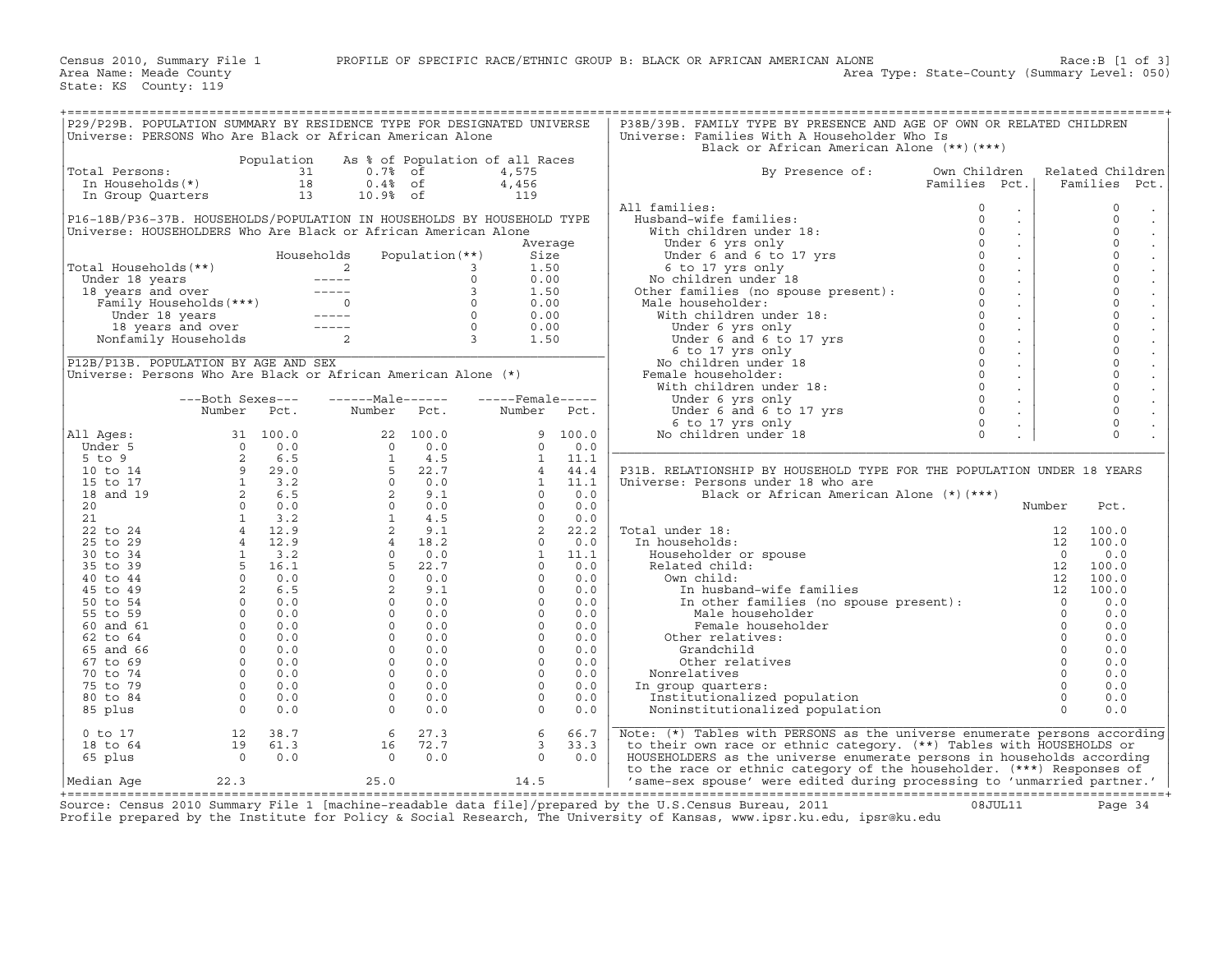|                                                                                                                                                                                                          |                                                                       |                 |                                |                   |                      |                                                                                                            | Black or African American Alone (**)                                                     |                                                      |             |
|----------------------------------------------------------------------------------------------------------------------------------------------------------------------------------------------------------|-----------------------------------------------------------------------|-----------------|--------------------------------|-------------------|----------------------|------------------------------------------------------------------------------------------------------------|------------------------------------------------------------------------------------------|------------------------------------------------------|-------------|
|                                                                                                                                                                                                          | All Ages                                                              |                 |                                | 65 years and over |                      |                                                                                                            |                                                                                          | Number                                               | Pct.        |
|                                                                                                                                                                                                          | Number                                                                | Pct.            |                                | Number            | Pct.                 |                                                                                                            |                                                                                          |                                                      |             |
|                                                                                                                                                                                                          |                                                                       |                 |                                |                   |                      | Total:                                                                                                     |                                                                                          |                                                      | 2 100.0     |
| Total:                                                                                                                                                                                                   | 31                                                                    | 100.0           |                                | $\circ$           |                      | Jousehold has 3 or more generations $\begin{array}{ccc}\n0.1 & 0.0 \\ 0.0 & 0.0 \\ 0.0 & 0.0\n\end{array}$ |                                                                                          |                                                      |             |
| In households:                                                                                                                                                                                           | 18                                                                    | 58.1            |                                | $\circ$           | $\sim$               |                                                                                                            |                                                                                          |                                                      |             |
| In family households:                                                                                                                                                                                    | 15                                                                    | 48.4            |                                | $\Omega$          | $\sim$               |                                                                                                            |                                                                                          |                                                      |             |
| Householder:                                                                                                                                                                                             | $\bigcap$                                                             | 0.0             |                                | $\Omega$          | $\ddot{\phantom{0}}$ |                                                                                                            |                                                                                          |                                                      |             |
| Male                                                                                                                                                                                                     | $\Omega$                                                              | 0.0             |                                | $\Omega$          | $\ddot{\phantom{a}}$ |                                                                                                            |                                                                                          |                                                      |             |
| Female                                                                                                                                                                                                   | $\Omega$                                                              | 0.0             |                                | $\Omega$          | $\blacksquare$       |                                                                                                            |                                                                                          |                                                      |             |
| Spouse                                                                                                                                                                                                   | $\overline{1}$                                                        | 3.2             |                                | $\Omega$          | $\ddot{\phantom{0}}$ | PCT19B. NONRELATIVES BY HOUSEHOLD TYPE (*) (***)                                                           |                                                                                          |                                                      |             |
| Parent                                                                                                                                                                                                   | $\cap$                                                                | 0.0             |                                | $\Omega$          |                      | Universe: Nonrelatives who are                                                                             |                                                                                          |                                                      |             |
| Parent-in-law                                                                                                                                                                                            | $\Omega$                                                              | 0.0             |                                | $\Omega$          |                      |                                                                                                            | Black or African American Alone (Total: 2)                                               |                                                      |             |
| Child:                                                                                                                                                                                                   | 13                                                                    | 41.9            |                                |                   |                      |                                                                                                            |                                                                                          |                                                      |             |
| Biological                                                                                                                                                                                               | $\sim$ 1                                                              | 3.2             |                                |                   |                      |                                                                                                            | In Family                                                                                | In Nonfamily                                         |             |
| Adopted                                                                                                                                                                                                  | 12                                                                    | 38.7            |                                |                   |                      |                                                                                                            | Households                                                                               | Households                                           |             |
| Step                                                                                                                                                                                                     | $\Omega$                                                              | 0.0             |                                |                   |                      |                                                                                                            | Number Pct.                                                                              | Number Pct.                                          |             |
| Grandchild                                                                                                                                                                                               | $\Omega$                                                              | 0.0             |                                |                   |                      |                                                                                                            |                                                                                          |                                                      |             |
| ------er or sister<br>Son-in-law/daughter-in-law<br>Other relatives (#)<br>Nonrelatives                                                                                                                  | $\Omega$                                                              | 0.0             |                                |                   |                      |                                                                                                            | 1 100.0                                                                                  |                                                      | 1 100.0     |
|                                                                                                                                                                                                          | $\Omega$                                                              | 0.0             |                                |                   |                      | Nonrelatives:<br>Roomer or boarder                                                                         |                                                                                          |                                                      | $0 \t 0.0$  |
|                                                                                                                                                                                                          | $\Omega$                                                              | 0.0             |                                | $\Omega$          |                      | Housemate or roommate                                                                                      | $\begin{bmatrix} 0 & 0 & 0 \\ 0 & 0 & 0 \\ 1 & 100 & 0 \\ 0 & 0 & 0 \end{bmatrix}$       |                                                      | $0 \t 0.0$  |
|                                                                                                                                                                                                          | $\mathbf{1}$                                                          | 3.2             |                                | $\Omega$          | $\sim$               | Unmarried partner                                                                                          |                                                                                          | $\begin{bmatrix} 1 & 100.0 \\ 0 & 0.0 \end{bmatrix}$ |             |
| Nonferacives<br>In nonfamily households:<br>Male householder:                                                                                                                                            |                                                                       | $3 \sim$<br>9.7 |                                | $\Omega$          |                      | Other nonrelatives                                                                                         |                                                                                          |                                                      |             |
|                                                                                                                                                                                                          | 1                                                                     | 3.2             |                                | $\Omega$          |                      |                                                                                                            |                                                                                          |                                                      |             |
| Living alone                                                                                                                                                                                             | $\Omega$                                                              | 0.0             |                                | $\Omega$          | $\sim$               |                                                                                                            |                                                                                          |                                                      |             |
|                                                                                                                                                                                                          | 1                                                                     | 3.2             |                                | $\Omega$          | $\ddot{\phantom{a}}$ |                                                                                                            |                                                                                          |                                                      |             |
| Not living alone<br>Female householder:                                                                                                                                                                  | $\begin{array}{ccc} 1 & 3.2 \\ 1 & 3.2 \\ 1 & 3.2 \\ 0.0 \end{array}$ |                 |                                | $\Omega$          | $\sim$               | H17B. HOUSING UNITS BY HOUSEHOLDER'S AGE AND TENURE                                                        |                                                                                          |                                                      |             |
|                                                                                                                                                                                                          |                                                                       |                 |                                |                   | $\ddot{\phantom{a}}$ |                                                                                                            |                                                                                          |                                                      |             |
| Living alone                                                                                                                                                                                             |                                                                       |                 |                                | $\Omega$          | $\sim$               | Universe: Occupied Housing Units With A Householder Who Is                                                 |                                                                                          |                                                      |             |
| Not living alone                                                                                                                                                                                         |                                                                       |                 |                                | $\Omega$          | $\sim$               |                                                                                                            | Black or African American Alone (**)                                                     |                                                      |             |
|                                                                                                                                                                                                          |                                                                       | $1 \t3.2$       |                                | $\Omega$          |                      |                                                                                                            |                                                                                          |                                                      |             |
|                                                                                                                                                                                                          | $\begin{array}{cc} 1 & 3.2 \\ 13 & 41.9 \\ 13 & 41.9 \end{array}$     |                 |                                | $\Omega$          |                      | Age of                                                                                                     | Owner Occupied                                                                           | Renter Occupied                                      |             |
|                                                                                                                                                                                                          |                                                                       |                 |                                | $\Omega$          |                      | Householder                                                                                                | Pct.<br><b>Example 2</b> Number                                                          | Number Pct.                                          |             |
|                                                                                                                                                                                                          |                                                                       |                 |                                | $\cap$            |                      |                                                                                                            |                                                                                          |                                                      |             |
| NOT IIving arous<br>Nonrelatives<br>In group quarters:<br>Institutionalized                                                                                                                              | $\overline{0}$                                                        | 0.0             |                                |                   |                      |                                                                                                            |                                                                                          |                                                      |             |
|                                                                                                                                                                                                          |                                                                       |                 |                                |                   |                      | All Ages:                                                                                                  | 0, 100, 0                                                                                |                                                      | 2, 100.0    |
| (#) For 65 yrs & over, includes children, siblings, etc. not shown separately                                                                                                                            |                                                                       |                 |                                |                   |                      | $15$ to $24$                                                                                               | $\Omega$<br><b>Contract Contract</b>                                                     |                                                      | 1 50.0      |
|                                                                                                                                                                                                          |                                                                       |                 |                                |                   |                      | $25$ to $34$                                                                                               | $\Omega$<br>$\sim 100$                                                                   | 1                                                    |             |
|                                                                                                                                                                                                          |                                                                       |                 |                                |                   |                      | 35 to 44                                                                                                   | $\overline{0}$<br><b>Contract</b>                                                        | $\Omega$                                             | 50.0<br>0.0 |
|                                                                                                                                                                                                          |                                                                       |                 |                                |                   |                      | 45 to 54                                                                                                   |                                                                                          | $\Omega$                                             | 0.0         |
|                                                                                                                                                                                                          |                                                                       |                 |                                |                   |                      | 55 to 59                                                                                                   | $\begin{array}{ccc} 0 & & \end{array}$ .<br>$\overline{0}$ .                             | $\Omega$                                             | 0.0         |
|                                                                                                                                                                                                          |                                                                       |                 |                                |                   |                      | 60 to 64                                                                                                   | $\overline{0}$ .                                                                         | $\Omega$                                             | 0.0         |
| P18B. HOUSEHOLD TYPE<br>Universe: Households with a Householder Who is<br>Black or African American Alone (**)                                                                                           |                                                                       |                 |                                |                   |                      | 65 to 74                                                                                                   |                                                                                          | $\Omega$                                             | 0.0         |
|                                                                                                                                                                                                          |                                                                       |                 | Number Pct.                    |                   |                      | 75 to 84                                                                                                   | $\begin{array}{ccc} & & & \\ & & & \\ \hline & & & \\ & & & & \\ \end{array}$<br>$\circ$ | $\Omega$                                             |             |
|                                                                                                                                                                                                          |                                                                       |                 |                                |                   |                      | 85 and over                                                                                                | $\sim 10^{11}$<br>$\Omega$                                                               | $\Omega$                                             | 0.0<br>0.0  |
|                                                                                                                                                                                                          |                                                                       |                 |                                | 2 100.0           |                      |                                                                                                            |                                                                                          |                                                      |             |
| Family households (***) :                                                                                                                                                                                |                                                                       |                 | $\Omega$                       | 0.0               |                      |                                                                                                            |                                                                                          |                                                      |             |
|                                                                                                                                                                                                          |                                                                       |                 | $\overline{0}$                 |                   |                      |                                                                                                            |                                                                                          |                                                      |             |
| Husband-wife families                                                                                                                                                                                    |                                                                       |                 |                                | 0.0               |                      | Note: $(*)$ Tables with PERSONS as the universe enumerate persons                                          |                                                                                          |                                                      |             |
| Other families:                                                                                                                                                                                          |                                                                       |                 | $\overline{0}$                 | 0.0               |                      | according to their own race or ethnic category. (**) Tables with                                           |                                                                                          |                                                      |             |
|                                                                                                                                                                                                          |                                                                       |                 | $\overline{0}$                 | 0.0               |                      | HOUSEHOLDS or HOUSEHOLDERS as the universe enumerate persons in                                            |                                                                                          |                                                      |             |
|                                                                                                                                                                                                          |                                                                       |                 |                                | $0 \t 0.0$        |                      | households according to the race or ethnic category of the                                                 |                                                                                          |                                                      |             |
| Nonfamily households:                                                                                                                                                                                    |                                                                       |                 |                                | 2 100.0           |                      | householder. (***) Responses of 'same-sex spouse' were edited                                              |                                                                                          |                                                      |             |
| Total:<br>where the present<br>Female householder, no husband present<br>amily households:<br>weeholder living alone<br>onfamily households:<br>Householder living alone<br>Householder not living alone |                                                                       |                 | $\mathbf{1}$<br>$\overline{1}$ | 50.0<br>50.0      |                      | during processing to 'unmarried partner.'                                                                  |                                                                                          |                                                      |             |

Source: Census 2010 Summary File 1 [machine−readable data file]/prepared by the U.S.Census Bureau, 2011 08JUL11 Page 35 Profile prepared by the Institute for Policy & Social Research, The University of Kansas, www.ipsr.ku.edu, ipsr@ku.edu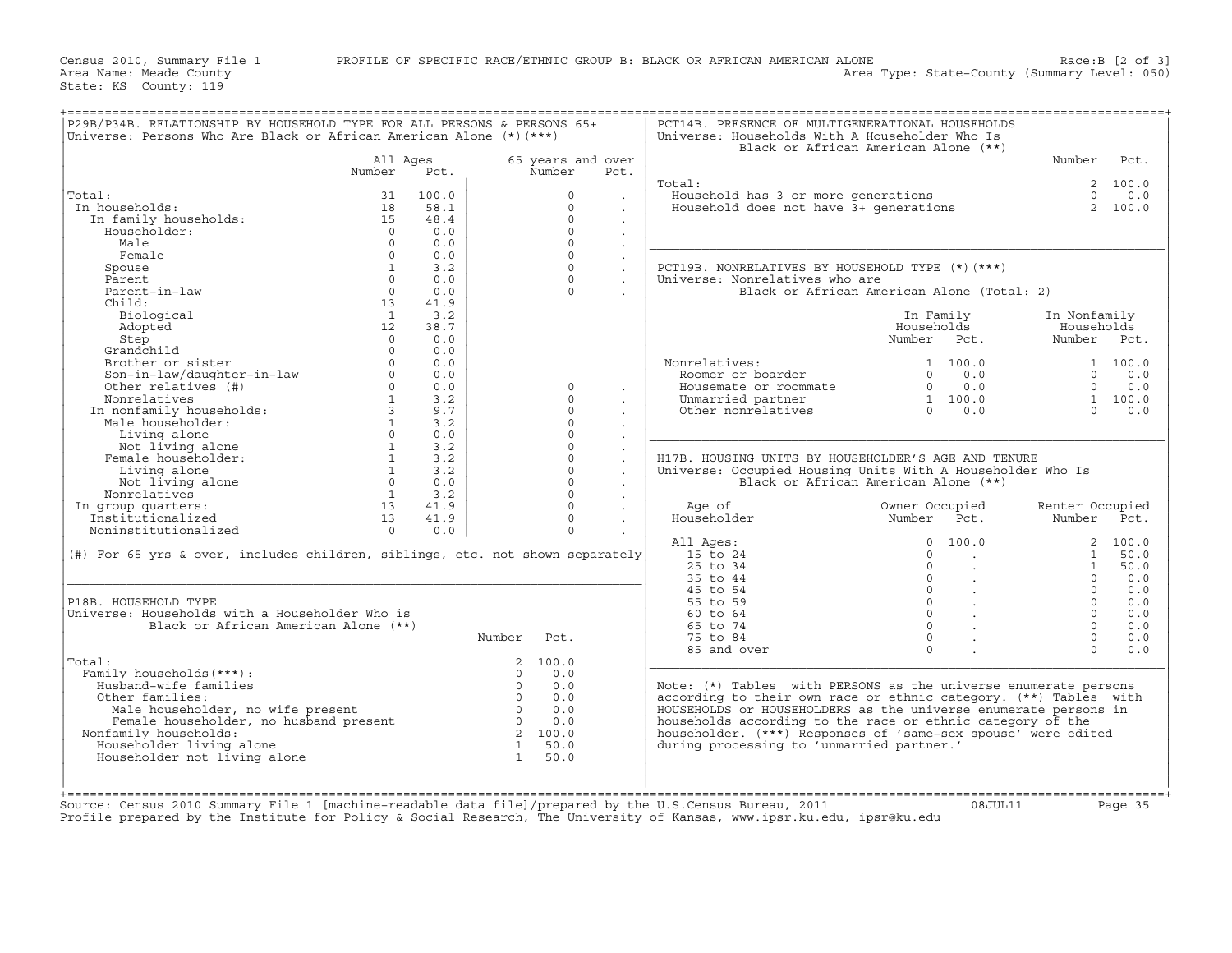|                                                                                                                                                                                                                                                                                                                                                       | All                               |      | Family                                                                                                         | Nonfamily                      |                                                            | Owner                                                                                                                                                                                                                          |      | Renter        |               |
|-------------------------------------------------------------------------------------------------------------------------------------------------------------------------------------------------------------------------------------------------------------------------------------------------------------------------------------------------------|-----------------------------------|------|----------------------------------------------------------------------------------------------------------------|--------------------------------|------------------------------------------------------------|--------------------------------------------------------------------------------------------------------------------------------------------------------------------------------------------------------------------------------|------|---------------|---------------|
|                                                                                                                                                                                                                                                                                                                                                       | Households                        | Pct. | Households Pct.                                                                                                | Households                     | Pct.                                                       | Occupied                                                                                                                                                                                                                       | Pct. | Occupied      | Pct.          |
| All household sizes:                                                                                                                                                                                                                                                                                                                                  |                                   |      |                                                                                                                |                                |                                                            |                                                                                                                                                                                                                                |      |               |               |
|                                                                                                                                                                                                                                                                                                                                                       |                                   |      |                                                                                                                |                                |                                                            |                                                                                                                                                                                                                                |      |               |               |
|                                                                                                                                                                                                                                                                                                                                                       |                                   |      |                                                                                                                |                                |                                                            |                                                                                                                                                                                                                                |      |               |               |
|                                                                                                                                                                                                                                                                                                                                                       |                                   |      |                                                                                                                |                                |                                                            |                                                                                                                                                                                                                                |      |               |               |
|                                                                                                                                                                                                                                                                                                                                                       |                                   |      |                                                                                                                |                                |                                                            |                                                                                                                                                                                                                                |      |               |               |
|                                                                                                                                                                                                                                                                                                                                                       |                                   |      |                                                                                                                |                                |                                                            |                                                                                                                                                                                                                                |      |               |               |
|                                                                                                                                                                                                                                                                                                                                                       |                                   |      |                                                                                                                |                                |                                                            |                                                                                                                                                                                                                                |      |               |               |
|                                                                                                                                                                                                                                                                                                                                                       |                                   |      |                                                                                                                |                                |                                                            |                                                                                                                                                                                                                                |      |               |               |
| P16B/P17B/P36B/P37B/H11B/H12B. POPULATION IN HOUSEHOLDS AND AVERAGE HOUSEHOLD SIZE BY TYPE AND BY TENURE<br>Universe: Population in Households (Occupied Housing Units) With A Householder Who Is Black or African American Alone (**)                                                                                                                |                                   |      |                                                                                                                |                                |                                                            |                                                                                                                                                                                                                                |      |               |               |
|                                                                                                                                                                                                                                                                                                                                                       | Total<br>Total<br>Population Pct. |      | i in the state of the state of the state of the state of the state of the state of the state of the state of t | In                             |                                                            | In Owner                                                                                                                                                                                                                       |      | In Renter     |               |
|                                                                                                                                                                                                                                                                                                                                                       |                                   |      |                                                                                                                | Families Pct. Nonfamilies Pct. |                                                            | Occupied                                                                                                                                                                                                                       | Pct. | Occupied Pct. |               |
|                                                                                                                                                                                                                                                                                                                                                       |                                   |      |                                                                                                                |                                | $\begin{array}{cccc} 3 & 100.0 \\ - & & - & - \end{array}$ | $\Omega$                                                                                                                                                                                                                       | 0.0  |               | 3 100.0       |
|                                                                                                                                                                                                                                                                                                                                                       |                                   |      |                                                                                                                |                                |                                                            |                                                                                                                                                                                                                                |      |               | $\frac{1}{2}$ |
|                                                                                                                                                                                                                                                                                                                                                       |                                   |      |                                                                                                                | المستشفى المستشفى              |                                                            |                                                                                                                                                                                                                                |      |               |               |
|                                                                                                                                                                                                                                                                                                                                                       |                                   |      |                                                                                                                |                                | $1.50$ -----                                               | 0.00                                                                                                                                                                                                                           |      | 1.50          |               |
|                                                                                                                                                                                                                                                                                                                                                       |                                   |      |                                                                                                                |                                | ________________                                           |                                                                                                                                                                                                                                |      | $------$      |               |
|                                                                                                                                                                                                                                                                                                                                                       |                                   |      |                                                                                                                |                                |                                                            |                                                                                                                                                                                                                                |      |               |               |
|                                                                                                                                                                                                                                                                                                                                                       |                                   |      |                                                                                                                |                                |                                                            |                                                                                                                                                                                                                                |      |               |               |
| Note: Family household numbers include nonrelatives living with families.<br>PCT20/PCT22B. GROUP QUARTERS POPULATION BY SEX BY AGE BY GROUP QUARTERS TYPE<br>Universe: Population in group quarters for persons who are Black or African American Alone (*)                                                                                           |                                   |      |                                                                                                                |                                |                                                            |                                                                                                                                                                                                                                |      |               |               |
|                                                                                                                                                                                                                                                                                                                                                       |                                   |      |                                                                                                                |                                |                                                            |                                                                                                                                                                                                                                |      |               |               |
|                                                                                                                                                                                                                                                                                                                                                       |                                   |      |                                                                                                                |                                |                                                            |                                                                                                                                                                                                                                |      |               |               |
|                                                                                                                                                                                                                                                                                                                                                       |                                   |      | Number                                                                                                         |                                |                                                            |                                                                                                                                                                                                                                |      |               |               |
|                                                                                                                                                                                                                                                                                                                                                       |                                   |      |                                                                                                                |                                |                                                            | Pct. of Pet. of Pet. of Pet. of Pet. of Pet. of Pet. of All Total Total Pet. of Pet. of Pet. of Pet. of Pet. of Pet. of Pet. of Pet. of Pet. of Pet. of Pet. of Pet. of Pet. of Pet. of Pet. of Pet. of Pet. of Pet. of Pet. o |      | $\Omega$      | 0.0           |
|                                                                                                                                                                                                                                                                                                                                                       |                                   |      |                                                                                                                |                                |                                                            |                                                                                                                                                                                                                                |      | $\Omega$      | 0.0           |
|                                                                                                                                                                                                                                                                                                                                                       |                                   |      |                                                                                                                |                                |                                                            |                                                                                                                                                                                                                                |      | $\Omega$      | 0.0           |
| All types of group quarters:<br>Institutionalized population:                                                                                                                                                                                                                                                                                         |                                   |      |                                                                                                                |                                |                                                            |                                                                                                                                                                                                                                |      | $\Omega$      | 0.0           |
|                                                                                                                                                                                                                                                                                                                                                       |                                   |      |                                                                                                                |                                |                                                            |                                                                                                                                                                                                                                |      | $\Omega$      | 0.0           |
|                                                                                                                                                                                                                                                                                                                                                       |                                   |      |                                                                                                                |                                |                                                            |                                                                                                                                                                                                                                |      | $\Omega$      | 0.0           |
| Noninstitutionalized population:                                                                                                                                                                                                                                                                                                                      |                                   |      |                                                                                                                |                                |                                                            |                                                                                                                                                                                                                                |      | $\Omega$      | 0.0           |
|                                                                                                                                                                                                                                                                                                                                                       |                                   |      |                                                                                                                |                                |                                                            |                                                                                                                                                                                                                                |      | $\Omega$      | 0.0           |
|                                                                                                                                                                                                                                                                                                                                                       |                                   |      |                                                                                                                |                                |                                                            |                                                                                                                                                                                                                                |      | $\Omega$      | 0.0           |
| $\begin{tabular}{lcccccc} types of group quarters: & & & & & & & & & 13 & 100.0 & & & & 13 & 100.0 & & & & 13 & 100.0 & & & & & 100.0 & & & & 13 & 100.0 & & & & 13 & 100.0 & & & & 100.0 & & & & 13 & 100.0 & & & & 100.0 & & & & 100.0 & & & & 100.0 & & & & 100.0 & & & & 100.0 & & & & 100.0 & & & & 100.0 & & & & 100.0 & & & & 100.0 & & & & &$ |                                   |      |                                                                                                                |                                |                                                            |                                                                                                                                                                                                                                |      | $\Omega$      | 0.0           |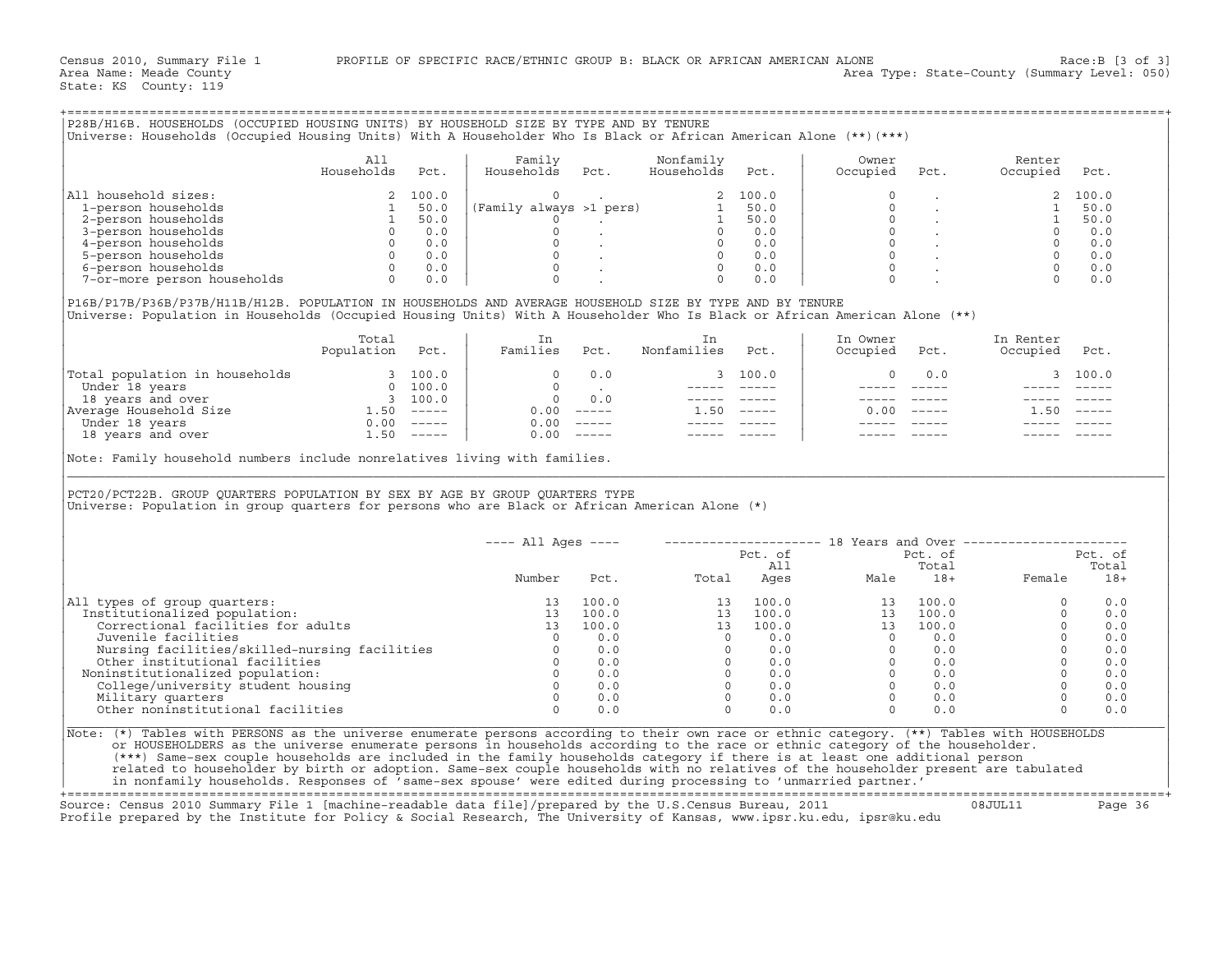Census 2010, Summary File 1 PROFILE OF SPECIFIC RACE/ETHNIC GROUP C: AMERICAN INDIAN AND ALASKA NATIVE ALONE Race:C [1 of 3]<br>Area Name: Meade County Level: 050) Area Type: State-County (Summary Level: 050) Area Type: State-County (Summary Level: 050)

State: KS County: 119

| P29/P29C. POPULATION SUMMARY BY RESIDENCE TYPE FOR DESIGNATED UNIVERSE<br>Universe: PERSONS Who Are American Indian and Alaska Native Alone                                                                                                                                                                                                                                                                                      |                                                                                                                                                                         |      |                                                                   |                 |                            |      | P38C/39C. FAMILY TYPE BY PRESENCE AND AGE OF OWN OR RELATED CHILDREN<br>Universe: Families With A Householder Who Is                                                                                                                                                                                                                                                                                                                                                                                                                                                                                                                                   |               |                                   |
|----------------------------------------------------------------------------------------------------------------------------------------------------------------------------------------------------------------------------------------------------------------------------------------------------------------------------------------------------------------------------------------------------------------------------------|-------------------------------------------------------------------------------------------------------------------------------------------------------------------------|------|-------------------------------------------------------------------|-----------------|----------------------------|------|--------------------------------------------------------------------------------------------------------------------------------------------------------------------------------------------------------------------------------------------------------------------------------------------------------------------------------------------------------------------------------------------------------------------------------------------------------------------------------------------------------------------------------------------------------------------------------------------------------------------------------------------------------|---------------|-----------------------------------|
|                                                                                                                                                                                                                                                                                                                                                                                                                                  |                                                                                                                                                                         |      |                                                                   |                 |                            |      | American Indian and Alaska Native Alone (**) (***)                                                                                                                                                                                                                                                                                                                                                                                                                                                                                                                                                                                                     |               |                                   |
| Total Persons:                                                                                                                                                                                                                                                                                                                                                                                                                   | otal Persons:<br>In Households(*)<br>In Group Quarters<br>$\begin{array}{ccc} 35 & 0.88 & 0f \\ 35 & 0.88 & 0f \\ \text{In Group Quarters} & 0 & 0.08 & 0f \end{array}$ |      | Population As % of Population of all Races                        |                 | 4,575<br>4,456             |      | By Presence of:<br>Own Children                                                                                                                                                                                                                                                                                                                                                                                                                                                                                                                                                                                                                        | Families Pct. | Related Children<br>Families Pct. |
|                                                                                                                                                                                                                                                                                                                                                                                                                                  |                                                                                                                                                                         |      |                                                                   |                 | 119                        |      | $\begin{tabular}{ll ll ll } \hline\texttt{A}{\texttt{All} } \texttt{f} \texttt{amilies}: & \texttt{Families} & \texttt{Pct.} & \texttt{Families} & \texttt{Pct.} \\ \hline \texttt{H} \texttt{u} \texttt{b} \texttt{c} \texttt{b} \texttt{c} \texttt{b} \texttt{c} \texttt{c} \texttt{c} \texttt{c} \texttt{d} \texttt{d} \texttt{c} \texttt{d} \texttt{d} \texttt{d} \texttt{d} \texttt{d} \texttt{d} \texttt{d} \texttt{d} \texttt$<br>All families:                                                                                                                                                                                                 |               |                                   |
| P16-18C/P36-37C. HOUSEHOLDS/POPULATION IN HOUSEHOLDS BY HOUSEHOLD TYPE<br>Universe: HOUSEHOLDERS Who Are American Indian and Alaska Native Alone                                                                                                                                                                                                                                                                                 |                                                                                                                                                                         |      |                                                                   |                 |                            |      |                                                                                                                                                                                                                                                                                                                                                                                                                                                                                                                                                                                                                                                        |               |                                   |
|                                                                                                                                                                                                                                                                                                                                                                                                                                  |                                                                                                                                                                         |      |                                                                   |                 | Average                    |      |                                                                                                                                                                                                                                                                                                                                                                                                                                                                                                                                                                                                                                                        |               |                                   |
|                                                                                                                                                                                                                                                                                                                                                                                                                                  |                                                                                                                                                                         |      |                                                                   | Population (**) |                            |      |                                                                                                                                                                                                                                                                                                                                                                                                                                                                                                                                                                                                                                                        |               |                                   |
|                                                                                                                                                                                                                                                                                                                                                                                                                                  |                                                                                                                                                                         |      |                                                                   |                 |                            |      |                                                                                                                                                                                                                                                                                                                                                                                                                                                                                                                                                                                                                                                        |               |                                   |
|                                                                                                                                                                                                                                                                                                                                                                                                                                  |                                                                                                                                                                         |      |                                                                   |                 |                            |      |                                                                                                                                                                                                                                                                                                                                                                                                                                                                                                                                                                                                                                                        |               |                                   |
|                                                                                                                                                                                                                                                                                                                                                                                                                                  |                                                                                                                                                                         |      |                                                                   |                 |                            |      |                                                                                                                                                                                                                                                                                                                                                                                                                                                                                                                                                                                                                                                        |               |                                   |
| $\begin{tabular}{ c c c c c c } \hline \text{Total Households} & \text{Households} & \text{Population (**)} & \text{Size} \\ \hline \text{Under 18 years and over} & 16 & 38 & 2.38 \\ \text{I8 years and over} & 10 & 0.63 \\ \text{Family Households} & & & & & & 12 \\ \hline \text{Under 18 years} & & & & & 12 \\ \text{Under 18 years} & & & & & 12 \\ \text{Nonfamily Households} & & & & & & 12 \\ \hline \end{tabular}$ |                                                                                                                                                                         |      |                                                                   |                 |                            |      |                                                                                                                                                                                                                                                                                                                                                                                                                                                                                                                                                                                                                                                        |               |                                   |
|                                                                                                                                                                                                                                                                                                                                                                                                                                  |                                                                                                                                                                         |      |                                                                   |                 |                            |      |                                                                                                                                                                                                                                                                                                                                                                                                                                                                                                                                                                                                                                                        |               |                                   |
|                                                                                                                                                                                                                                                                                                                                                                                                                                  |                                                                                                                                                                         |      |                                                                   |                 |                            |      |                                                                                                                                                                                                                                                                                                                                                                                                                                                                                                                                                                                                                                                        |               |                                   |
| P12C/P13C. POPULATION BY AGE AND SEX                                                                                                                                                                                                                                                                                                                                                                                             |                                                                                                                                                                         |      |                                                                   |                 |                            |      |                                                                                                                                                                                                                                                                                                                                                                                                                                                                                                                                                                                                                                                        |               |                                   |
| Universe: Persons Who Are American Indian and Alaska Native Alone (*)                                                                                                                                                                                                                                                                                                                                                            |                                                                                                                                                                         |      |                                                                   |                 |                            |      |                                                                                                                                                                                                                                                                                                                                                                                                                                                                                                                                                                                                                                                        |               |                                   |
|                                                                                                                                                                                                                                                                                                                                                                                                                                  |                                                                                                                                                                         |      |                                                                   |                 |                            |      |                                                                                                                                                                                                                                                                                                                                                                                                                                                                                                                                                                                                                                                        |               |                                   |
|                                                                                                                                                                                                                                                                                                                                                                                                                                  | ---Both Sexes---<br>Number                                                                                                                                              | Pct. |                                                                   |                 | $---Male---  ---Female---$ |      |                                                                                                                                                                                                                                                                                                                                                                                                                                                                                                                                                                                                                                                        |               |                                   |
|                                                                                                                                                                                                                                                                                                                                                                                                                                  |                                                                                                                                                                         |      | Number Pct. Number Pct.                                           |                 |                            |      |                                                                                                                                                                                                                                                                                                                                                                                                                                                                                                                                                                                                                                                        |               |                                   |
| All Ages:                                                                                                                                                                                                                                                                                                                                                                                                                        |                                                                                                                                                                         |      |                                                                   |                 |                            |      |                                                                                                                                                                                                                                                                                                                                                                                                                                                                                                                                                                                                                                                        |               |                                   |
|                                                                                                                                                                                                                                                                                                                                                                                                                                  |                                                                                                                                                                         |      |                                                                   |                 |                            |      |                                                                                                                                                                                                                                                                                                                                                                                                                                                                                                                                                                                                                                                        |               |                                   |
|                                                                                                                                                                                                                                                                                                                                                                                                                                  |                                                                                                                                                                         |      |                                                                   |                 |                            |      |                                                                                                                                                                                                                                                                                                                                                                                                                                                                                                                                                                                                                                                        |               |                                   |
|                                                                                                                                                                                                                                                                                                                                                                                                                                  |                                                                                                                                                                         |      |                                                                   |                 |                            |      | P31C. RELATIONSHIP BY HOUSEHOLD TYPE FOR THE POPULATION UNDER 18 YEARS<br>Universe: Persons under 18 who are                                                                                                                                                                                                                                                                                                                                                                                                                                                                                                                                           |               |                                   |
|                                                                                                                                                                                                                                                                                                                                                                                                                                  |                                                                                                                                                                         |      |                                                                   |                 |                            |      |                                                                                                                                                                                                                                                                                                                                                                                                                                                                                                                                                                                                                                                        |               |                                   |
|                                                                                                                                                                                                                                                                                                                                                                                                                                  |                                                                                                                                                                         |      |                                                                   |                 |                            |      |                                                                                                                                                                                                                                                                                                                                                                                                                                                                                                                                                                                                                                                        |               |                                   |
|                                                                                                                                                                                                                                                                                                                                                                                                                                  |                                                                                                                                                                         |      |                                                                   |                 |                            |      |                                                                                                                                                                                                                                                                                                                                                                                                                                                                                                                                                                                                                                                        |               |                                   |
|                                                                                                                                                                                                                                                                                                                                                                                                                                  |                                                                                                                                                                         |      |                                                                   |                 |                            |      | Total under 18:                                                                                                                                                                                                                                                                                                                                                                                                                                                                                                                                                                                                                                        |               |                                   |
|                                                                                                                                                                                                                                                                                                                                                                                                                                  |                                                                                                                                                                         |      |                                                                   |                 |                            |      | In households:                                                                                                                                                                                                                                                                                                                                                                                                                                                                                                                                                                                                                                         |               |                                   |
|                                                                                                                                                                                                                                                                                                                                                                                                                                  |                                                                                                                                                                         |      |                                                                   |                 |                            |      |                                                                                                                                                                                                                                                                                                                                                                                                                                                                                                                                                                                                                                                        |               |                                   |
|                                                                                                                                                                                                                                                                                                                                                                                                                                  |                                                                                                                                                                         |      |                                                                   |                 |                            |      |                                                                                                                                                                                                                                                                                                                                                                                                                                                                                                                                                                                                                                                        |               |                                   |
|                                                                                                                                                                                                                                                                                                                                                                                                                                  |                                                                                                                                                                         |      |                                                                   |                 |                            |      |                                                                                                                                                                                                                                                                                                                                                                                                                                                                                                                                                                                                                                                        |               |                                   |
|                                                                                                                                                                                                                                                                                                                                                                                                                                  |                                                                                                                                                                         |      |                                                                   |                 |                            |      |                                                                                                                                                                                                                                                                                                                                                                                                                                                                                                                                                                                                                                                        |               |                                   |
|                                                                                                                                                                                                                                                                                                                                                                                                                                  |                                                                                                                                                                         |      |                                                                   |                 |                            |      |                                                                                                                                                                                                                                                                                                                                                                                                                                                                                                                                                                                                                                                        |               |                                   |
|                                                                                                                                                                                                                                                                                                                                                                                                                                  |                                                                                                                                                                         |      |                                                                   |                 |                            |      | Female housen<br>Other relatives:                                                                                                                                                                                                                                                                                                                                                                                                                                                                                                                                                                                                                      |               |                                   |
|                                                                                                                                                                                                                                                                                                                                                                                                                                  |                                                                                                                                                                         |      |                                                                   |                 |                            |      |                                                                                                                                                                                                                                                                                                                                                                                                                                                                                                                                                                                                                                                        |               |                                   |
|                                                                                                                                                                                                                                                                                                                                                                                                                                  |                                                                                                                                                                         |      |                                                                   |                 |                            |      |                                                                                                                                                                                                                                                                                                                                                                                                                                                                                                                                                                                                                                                        |               |                                   |
|                                                                                                                                                                                                                                                                                                                                                                                                                                  |                                                                                                                                                                         |      |                                                                   |                 |                            |      | In group quarters:                                                                                                                                                                                                                                                                                                                                                                                                                                                                                                                                                                                                                                     |               |                                   |
|                                                                                                                                                                                                                                                                                                                                                                                                                                  |                                                                                                                                                                         |      |                                                                   |                 |                            |      |                                                                                                                                                                                                                                                                                                                                                                                                                                                                                                                                                                                                                                                        |               |                                   |
| Number Pct. Number Pct. Number Pct.<br>Under 5<br>5 to 9<br>10 do 17 100.0<br>16 to 14<br>16 to 17<br>16 to 17<br>16 to 17<br>20<br>16 to 17<br>20<br>16 to 17<br>20<br>16 to 17<br>20<br>16 to 17<br>20<br>16 12 9<br>20<br>21<br>20<br>20<br>20<br>20<br>20<br>20<br>20<br>20<br>20<br>                                                                                                                                        |                                                                                                                                                                         |      |                                                                   |                 |                            |      |                                                                                                                                                                                                                                                                                                                                                                                                                                                                                                                                                                                                                                                        |               |                                   |
| $0$ to $17$                                                                                                                                                                                                                                                                                                                                                                                                                      | $\begin{array}{ccc} & 8 & 22.9 \\ 22 & 62.9 \\ & 5 & 14.3 \end{array}$                                                                                                  |      |                                                                   | 4 22.2          | $\overline{4}$             | 23.5 | Note: (*) Tables with PERSONS as the universe enumerate persons according                                                                                                                                                                                                                                                                                                                                                                                                                                                                                                                                                                              |               |                                   |
| 18 to 64                                                                                                                                                                                                                                                                                                                                                                                                                         |                                                                                                                                                                         |      | $\begin{array}{ccc} 4 & 22.2 \\ 13 & 72.2 \\ 1 & 5.6 \end{array}$ |                 | 9                          | 52.9 | to their own race or ethnic category. (**) Tables with HOUSEHOLDS or                                                                                                                                                                                                                                                                                                                                                                                                                                                                                                                                                                                   |               |                                   |
| 65 plus                                                                                                                                                                                                                                                                                                                                                                                                                          |                                                                                                                                                                         |      |                                                                   |                 | $4 \quad$                  | 23.5 | HOUSEHOLDERS as the universe enumerate persons in households according                                                                                                                                                                                                                                                                                                                                                                                                                                                                                                                                                                                 |               |                                   |
| Median Aqe                                                                                                                                                                                                                                                                                                                                                                                                                       | 44.5 47.0                                                                                                                                                               |      |                                                                   |                 | 42.5                       |      | $\begin{tabular}{c c c} \multicolumn{4}{c}{\text{\textit{HOMSE}}} & \multicolumn{4}{c}{\text{\textit{HOMSE}}} & \multicolumn{4}{c}{\text{\textit{HOMSE}}} & \multicolumn{4}{c}{\text{\textit{HOMSE}}} & \multicolumn{4}{c}{\text{\textit{HOMSE}}} & \multicolumn{4}{c}{\text{\textit{HOMSE}}} & \multicolumn{4}{c}{\text{\textit{HOMSE}}} & \multicolumn{4}{c}{\text{\textit{HOMSE}}} & \multicolumn{4}{c}{\text{\textit{HOMSE}}} & \multicolumn{4}{c}{\text{\textit{HOMSE}}} & \multicolumn{4}{c$<br>to the race or ethnic category of the householder. (***) Responses of<br>'same-sex spouse' were edited during processing to 'unmarried partner.' |               |                                   |

+===================================================================================================================================================+Source: Census 2010 Summary File 1 [machine−readable data file]/prepared by the U.S.Census Bureau, 2011 08JUL11 Page 37 Profile prepared by the Institute for Policy & Social Research, The University of Kansas, www.ipsr.ku.edu, ipsr@ku.edu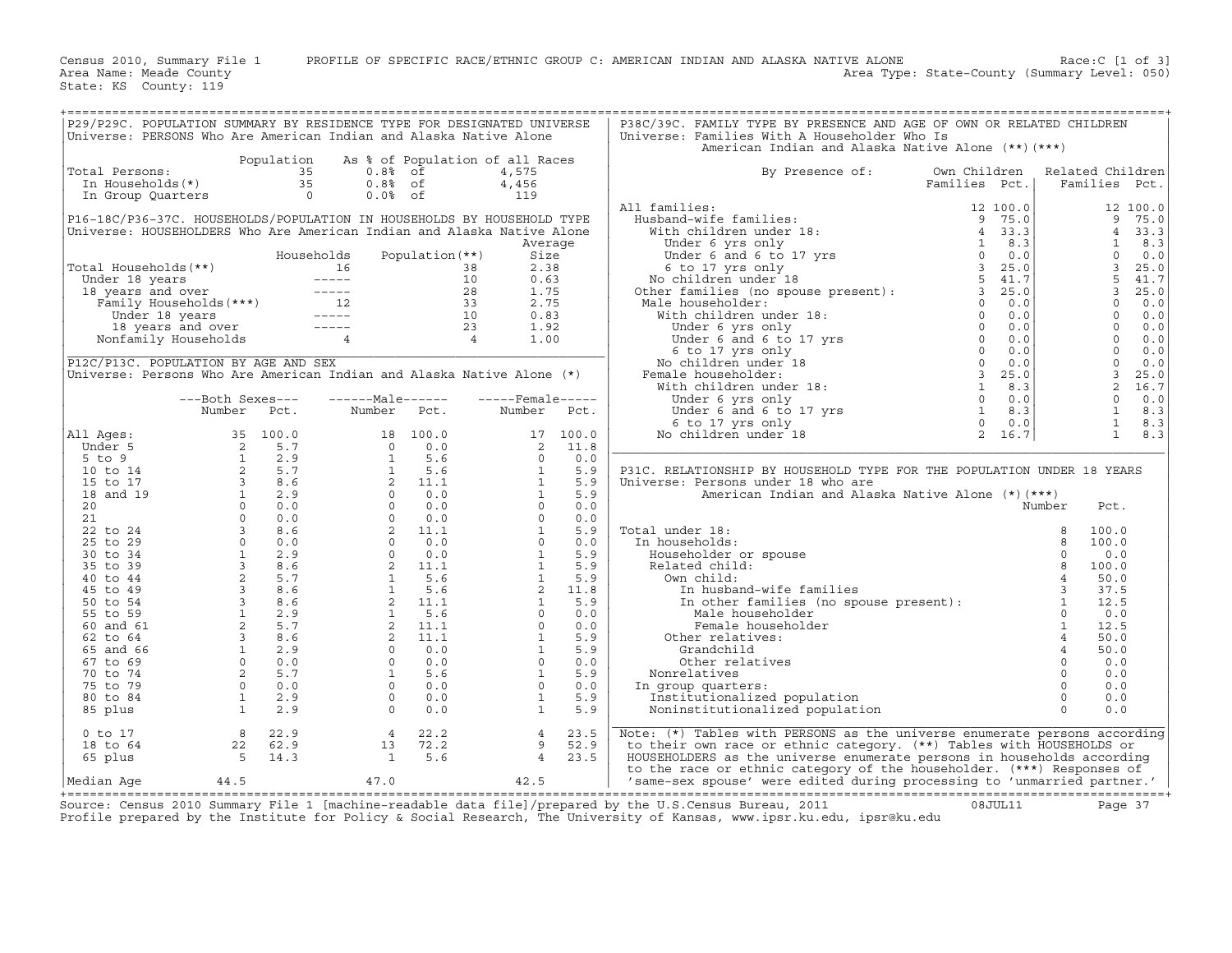Census 2010, Summary File 1 PROFILE OF SPECIFIC RACE/ETHNIC GROUP C: AMERICAN INDIAN AND ALASKA NATIVE ALONE Race:C [2 of 3]<br>Area Name: Meade County Level: 050) Area Type: State-County (Summary Level: 050) Area Type: State-County (Summary Level: 050)

State: KS County: 119

| P29C/P34C. RELATIONSHIP BY HOUSEHOLD TYPE FOR ALL PERSONS & PERSONS 65+                                                                                                                                                              |                    |                                            |                          |                |                           | PCT14C. PRESENCE OF MULTIGENERATIONAL HOUSEHOLDS                                               |                         |         |                 |          |
|--------------------------------------------------------------------------------------------------------------------------------------------------------------------------------------------------------------------------------------|--------------------|--------------------------------------------|--------------------------|----------------|---------------------------|------------------------------------------------------------------------------------------------|-------------------------|---------|-----------------|----------|
| Universe: Persons Who Are American Indian and Alaska Native Alone (*) (***)                                                                                                                                                          |                    |                                            |                          |                |                           | Universe: Households With A Householder Who Is<br>American Indian and Alaska Native Alone (**) |                         |         |                 |          |
|                                                                                                                                                                                                                                      |                    |                                            |                          |                |                           |                                                                                                |                         |         | Number          | Pct.     |
|                                                                                                                                                                                                                                      | All Ages<br>Number | Pct.                                       |                          | Number         | 65 years and over<br>Pct. |                                                                                                |                         |         |                 |          |
|                                                                                                                                                                                                                                      |                    |                                            |                          |                |                           | Total:                                                                                         |                         |         |                 | 16 100.0 |
| Total:                                                                                                                                                                                                                               | 35                 | 100.0                                      |                          | 5              | 100.0                     | Household has 3 or more generations                                                            |                         |         | $\Omega$        | 0.0      |
| In households:                                                                                                                                                                                                                       | 35                 | 100.0                                      |                          | 5              | 100.0                     | Household does not have $3+$ qenerations                                                       |                         |         |                 | 16 100.0 |
|                                                                                                                                                                                                                                      |                    |                                            |                          | $\overline{4}$ | 80.0                      |                                                                                                |                         |         |                 |          |
| In family households:                                                                                                                                                                                                                | 30                 | 85.7                                       |                          |                |                           |                                                                                                |                         |         |                 |          |
| Householder:                                                                                                                                                                                                                         | 12                 | 34.3                                       |                          | 3              | 60.0                      |                                                                                                |                         |         |                 |          |
| Male                                                                                                                                                                                                                                 | 8                  | 22.9                                       |                          | $\mathbf{1}$   | 20.0                      |                                                                                                |                         |         |                 |          |
| Female                                                                                                                                                                                                                               | $\overline{4}$     | 11.4                                       |                          | $\overline{a}$ | 40.0                      |                                                                                                |                         |         |                 |          |
| Spouse                                                                                                                                                                                                                               |                    | 11.4                                       |                          | $\mathbf{1}$   | 20.0                      | PCT19C. NONRELATIVES BY HOUSEHOLD TYPE (*) (***)                                               |                         |         |                 |          |
| Parent                                                                                                                                                                                                                               | $\Omega$           | 0.0                                        |                          | $\Omega$       | 0.0                       | Universe: Nonrelatives who are                                                                 |                         |         |                 |          |
| Parent-in-law                                                                                                                                                                                                                        | $\Omega$           | 0.0                                        |                          | $\Omega$       | 0.0                       | American Indian and Alaska Native Alone (Total: 2)                                             |                         |         |                 |          |
| Child:                                                                                                                                                                                                                               | 8                  | 22.9                                       |                          |                |                           |                                                                                                |                         |         |                 |          |
| Biological                                                                                                                                                                                                                           | 8                  | 22.9                                       |                          |                |                           |                                                                                                | In Family               |         | In Nonfamily    |          |
| Adopted                                                                                                                                                                                                                              | $\Omega$           | 0.0                                        |                          |                |                           |                                                                                                | Households              |         | Households      |          |
| Step                                                                                                                                                                                                                                 | $\Omega$           | 0.0                                        |                          |                |                           |                                                                                                | Number Pct.             |         | Number Pct.     |          |
| Grandchild                                                                                                                                                                                                                           | $\overline{4}$     | 11.4                                       |                          |                |                           |                                                                                                |                         |         |                 |          |
| Brother or sister                                                                                                                                                                                                                    | $\Omega$           | 0.0                                        |                          |                |                           | Nonrelatives:                                                                                  |                         | 1 100.0 |                 | 1 100.0  |
| Son-in-law/daughter-in-law                                                                                                                                                                                                           |                    | 2.9                                        |                          |                |                           | Roomer or boarder                                                                              | $\Omega$                | 0.0     | $\Omega$        | 0.0      |
| Other relatives (#)                                                                                                                                                                                                                  | $\Omega$           | 0.0                                        |                          | $\Omega$       | 0.0                       | Housemate or roommate                                                                          | $\Omega$                | 0.0     | $\Omega$        | 0.0      |
|                                                                                                                                                                                                                                      | $\mathbf{1}$       | 2.9                                        |                          | $\Omega$       | 0.0                       | Unmarried partner                                                                              | 1 100.0                 |         |                 | 1 100.0  |
|                                                                                                                                                                                                                                      |                    | 14.3                                       |                          | $\mathbf{1}$   | 20.0                      | Other nonrelatives                                                                             | $\Omega$                | 0.0     | $\Omega$        | 0.0      |
| Noncelatives<br>In nonfamily households:<br>The contract of the contract of the contract of the contract of the contract of the contract of the contract of the contract of the contract of the contract of the contract of the cont | $\overline{2}$     | 5.7                                        |                          | $\Omega$       | 0.0                       |                                                                                                |                         |         |                 |          |
| Living alone                                                                                                                                                                                                                         | $2^{\circ}$        | 5.7                                        |                          | $\circ$        | 0.0                       |                                                                                                |                         |         |                 |          |
| Not living alone                                                                                                                                                                                                                     | $\Omega$           | 0.0                                        |                          | $\Omega$       | 0.0                       |                                                                                                |                         |         |                 |          |
|                                                                                                                                                                                                                                      |                    |                                            |                          |                |                           |                                                                                                |                         |         |                 |          |
| Female householder:                                                                                                                                                                                                                  | $\overline{2}$     | 5.7                                        |                          | $\mathbf{1}$   | 20.0                      | H17C. HOUSING UNITS BY HOUSEHOLDER'S AGE AND TENURE                                            |                         |         |                 |          |
| Living alone                                                                                                                                                                                                                         | $2^{\circ}$        | 5.7                                        |                          | $\mathbf{1}$   | 20.0                      | Universe: Occupied Housing Units With A Householder Who Is                                     |                         |         |                 |          |
| Not living alone                                                                                                                                                                                                                     | $\Omega$           | 0.0                                        |                          | $\Omega$       | 0.0                       | American Indian and Alaska Native Alone (**)                                                   |                         |         |                 |          |
| Nonrelatives                                                                                                                                                                                                                         | $\mathbf{1}$       | 2.9                                        |                          | $\circ$        | 0.0                       |                                                                                                |                         |         |                 |          |
| In group quarters:                                                                                                                                                                                                                   | $\Omega$           | 0.0                                        |                          | $\Omega$       | 0.0                       | Age of                                                                                         | Owner Occupied          |         | Renter Occupied |          |
| Institutionalized                                                                                                                                                                                                                    | $\Omega$           | 0.0                                        |                          | $\Omega$       | 0.0                       | Householder                                                                                    | Number Pct.             |         | Number Pct.     |          |
| Noninstitutionalized                                                                                                                                                                                                                 | $\Omega$           | 0.0                                        |                          | $\Omega$       | 0.0                       |                                                                                                |                         |         |                 |          |
|                                                                                                                                                                                                                                      |                    |                                            |                          |                |                           | All Ages:                                                                                      | 13 100.0                |         |                 | 3, 100.0 |
| (#) For 65 yrs & over, includes children, siblings, etc. not shown separately                                                                                                                                                        |                    |                                            |                          |                |                           | 15 to 24                                                                                       | $\Omega$                | 0.0     | $\Omega$        | 0.0      |
|                                                                                                                                                                                                                                      |                    |                                            |                          |                |                           | 25 to 34                                                                                       | $\Omega$                | 0.0     | $\overline{1}$  | 33.3     |
|                                                                                                                                                                                                                                      |                    |                                            |                          |                |                           | 35 to 44                                                                                       | 3 <sup>7</sup>          | 23.1    | $\Omega$        | 0.0      |
|                                                                                                                                                                                                                                      |                    |                                            |                          |                |                           | 45 to 54                                                                                       | $\overline{\mathbf{3}}$ | 23.1    | $\mathbf{1}$    | 33.3     |
| P18C. HOUSEHOLD TYPE                                                                                                                                                                                                                 |                    |                                            |                          |                |                           | 55 to 59                                                                                       | $\mathbf{1}$            | 7.7     | $\Omega$        | 0.0      |
| Universe: Households with a Householder Who is                                                                                                                                                                                       |                    |                                            |                          |                |                           | 60 to 64                                                                                       |                         | 2, 15.4 | $\mathbf{1}$    | 33.3     |
| American Indian and Alaska Native Alone (**)                                                                                                                                                                                         |                    |                                            |                          |                |                           | 65 to 74                                                                                       |                         | 2 15.4  | $\Omega$        | 0.0      |
|                                                                                                                                                                                                                                      |                    |                                            | Number                   | Pct.           |                           | 75 to 84                                                                                       | $\mathbf{1}$            | 7.7     | $\Omega$        | 0.0      |
|                                                                                                                                                                                                                                      |                    |                                            |                          |                |                           | 85 and over                                                                                    | 1                       | 7.7     | $\Omega$        | 0.0      |
| Total:                                                                                                                                                                                                                               |                    |                                            |                          | 16 100.0       |                           |                                                                                                |                         |         |                 |          |
| Family households (***) :                                                                                                                                                                                                            |                    |                                            | 12                       | 75.0           |                           |                                                                                                |                         |         |                 |          |
| Husband-wife families                                                                                                                                                                                                                |                    |                                            | $\overline{9}$           | 56.3           |                           | Note: (*) Tables with PERSONS as the universe enumerate persons                                |                         |         |                 |          |
|                                                                                                                                                                                                                                      |                    |                                            | $\overline{\phantom{a}}$ | 18.8           |                           | according to their own race or ethnic category. (**) Tables with                               |                         |         |                 |          |
| Other families:                                                                                                                                                                                                                      |                    |                                            |                          |                |                           |                                                                                                |                         |         |                 |          |
| Male householder, no wife present                                                                                                                                                                                                    |                    | $\begin{array}{c} 3 \\ 0 \\ 3 \end{array}$ |                          | 0.0            |                           | HOUSEHOLDS or HOUSEHOLDERS as the universe enumerate persons in                                |                         |         |                 |          |
| Female householder, no husband present                                                                                                                                                                                               |                    |                                            |                          | 18.8           |                           | households according to the race or ethnic category of the                                     |                         |         |                 |          |
| Nonfamily households:                                                                                                                                                                                                                |                    |                                            | $4\overline{4}$          | 25.0           |                           | householder. (***) Responses of 'same-sex spouse' were edited                                  |                         |         |                 |          |
| Householder living alone                                                                                                                                                                                                             |                    |                                            | $\overline{4}$           | 25.0           |                           | during processing to 'unmarried partner.'                                                      |                         |         |                 |          |
| Householder not living alone                                                                                                                                                                                                         |                    |                                            | $\Omega$                 | 0.0            |                           |                                                                                                |                         |         |                 |          |
|                                                                                                                                                                                                                                      |                    |                                            |                          |                |                           |                                                                                                |                         |         |                 |          |
|                                                                                                                                                                                                                                      |                    |                                            |                          |                |                           |                                                                                                |                         |         |                 |          |

+===================================================================================================================================================+

+===================================================================================================================================================+ Source: Census 2010 Summary File 1 [machine−readable data file]/prepared by the U.S.Census Bureau, 2011 08JUL11 Page 38

Profile prepared by the Institute for Policy & Social Research, The University of Kansas, www.ipsr.ku.edu, ipsr@ku.edu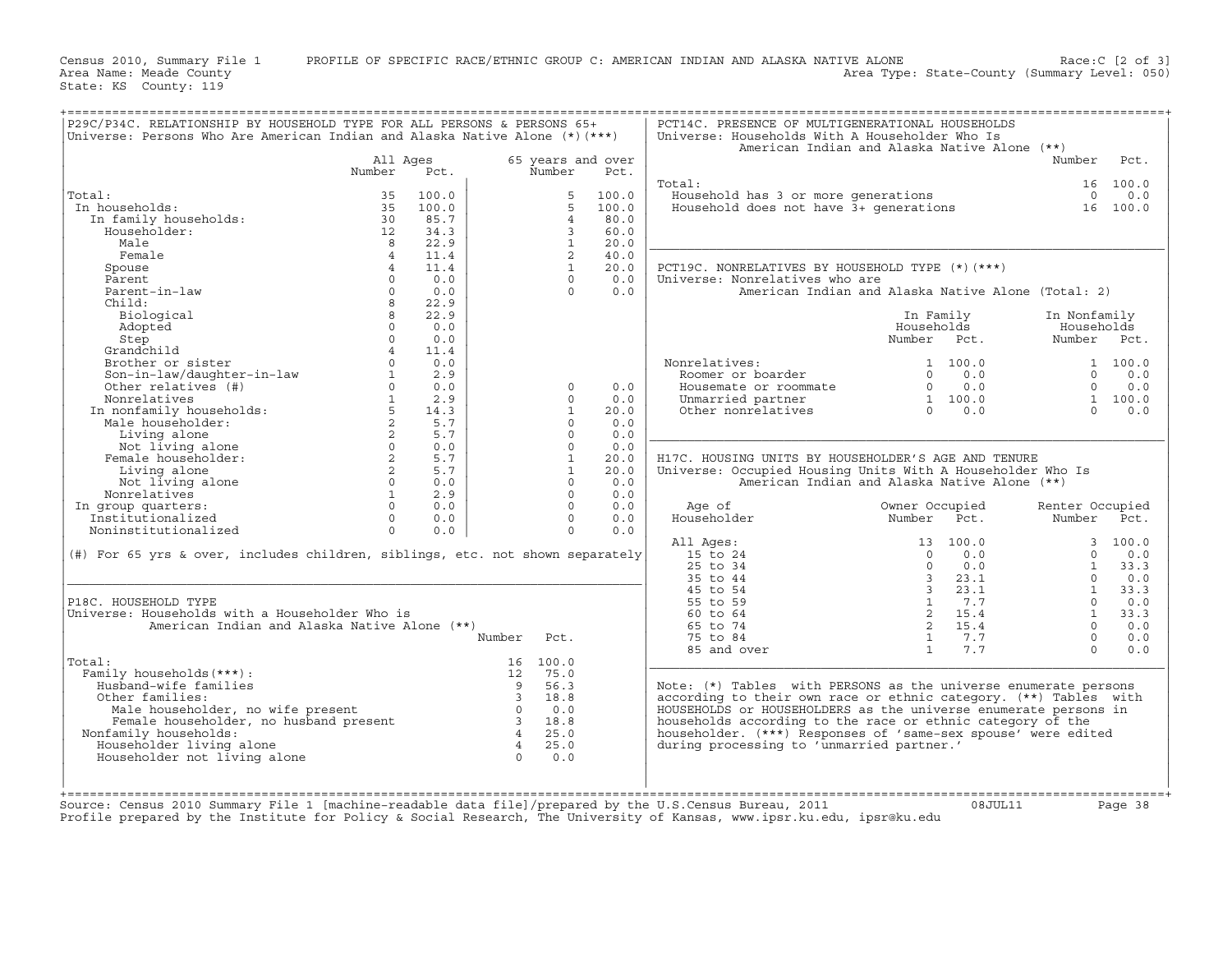Census 2010, Summary File 1 PROFILE OF SPECIFIC RACE/ETHNIC GROUP C: AMERICAN INDIAN AND ALASKA NATIVE ALONE Race:C [3 of 3]<br>Area Name: Meade County Level: 050) Area Type: State-County (Summary Level: 050) Area Type: State-County (Summary Level: 050)

+===================================================================================================================================================+

State: KS County: 119

| All household sizes:<br>$\begin{tabular}{llllll} 11 \;{\rm household\; sizes:} & 16 & 100.0 \\ 1-person \; households & 4 & 25.0 \\ 2-person \; households & 6 & 37.5 \\ 3-person \; households & 2 & 12.5 \\ 4 - person \; households & 6 & 37.5 \\ 5-person \; households & 2 & 12.5 \\ 5-person \; households & 1 & 6.3 \\ 6-person \; households & 0 & 0.0 \\ 7-or-more \; person \; households & 0 & 0.0 \\ \end{tabular}$                                                                                                                 | Households Pct. | Family                                |              | Nonfamily                                                                                                                                                                                                                                      |                | Owner         |                | Renter                                                                                                                                                                                                                                                                                            |                |
|-------------------------------------------------------------------------------------------------------------------------------------------------------------------------------------------------------------------------------------------------------------------------------------------------------------------------------------------------------------------------------------------------------------------------------------------------------------------------------------------------------------------------------------------------|-----------------|---------------------------------------|--------------|------------------------------------------------------------------------------------------------------------------------------------------------------------------------------------------------------------------------------------------------|----------------|---------------|----------------|---------------------------------------------------------------------------------------------------------------------------------------------------------------------------------------------------------------------------------------------------------------------------------------------------|----------------|
|                                                                                                                                                                                                                                                                                                                                                                                                                                                                                                                                                 |                 | Households Pct.                       |              | Households Pct.                                                                                                                                                                                                                                |                | Occupied      | Pct.           | Occupied<br>$\begin{array}{cccccc} \text{p} \text{iea} & & {} \\ 13 & 100.0 & & {} \\ 3 & 23.1 & & 1 & 33.3 \\ 5 & 38.5 & & 1 & 33.3 \\ 3 & 23.1 & & 0 & 0.0 \\ 2 & 15.4 & & 0 & 0.0 \\ 0 & 0.0 & & 1 & 33.3 \\ 0 & 0.0 & & 0 & 0.0 \\ 0 & 0.0 & & 0 & 0.0 \\ 0 & 0.0 & & 0 & 0.0 \\ \end{array}$ | Pct.           |
|                                                                                                                                                                                                                                                                                                                                                                                                                                                                                                                                                 |                 |                                       |              | $\begin{array}{cccc} \text{21} & 100.0 & 4 & 100.0 \\ \text{221} & 100.0 & 5 & 50.0 & 0 & 0.0 \\ 6 & 50.0 & 0 & 0.0 & 0.0 \\ 3 & 25.0 & 0 & 0.0 & 0.0 \\ 2 & 16.7 & 0 & 0.0 & 0 \\ 0 & 0.0 & 0 & 0 & 0.0 \\ 0 & 0.0 & 0 & 0 & 0.0 \end{array}$ |                |               |                |                                                                                                                                                                                                                                                                                                   |                |
|                                                                                                                                                                                                                                                                                                                                                                                                                                                                                                                                                 |                 | $(Family always >1 pers)$<br>$6 50.0$ |              |                                                                                                                                                                                                                                                |                |               |                |                                                                                                                                                                                                                                                                                                   |                |
|                                                                                                                                                                                                                                                                                                                                                                                                                                                                                                                                                 |                 |                                       |              |                                                                                                                                                                                                                                                |                |               |                |                                                                                                                                                                                                                                                                                                   |                |
|                                                                                                                                                                                                                                                                                                                                                                                                                                                                                                                                                 |                 |                                       |              |                                                                                                                                                                                                                                                |                |               |                |                                                                                                                                                                                                                                                                                                   |                |
|                                                                                                                                                                                                                                                                                                                                                                                                                                                                                                                                                 |                 |                                       |              |                                                                                                                                                                                                                                                |                |               |                |                                                                                                                                                                                                                                                                                                   |                |
|                                                                                                                                                                                                                                                                                                                                                                                                                                                                                                                                                 |                 |                                       |              |                                                                                                                                                                                                                                                |                |               |                |                                                                                                                                                                                                                                                                                                   |                |
|                                                                                                                                                                                                                                                                                                                                                                                                                                                                                                                                                 |                 |                                       |              |                                                                                                                                                                                                                                                |                |               |                |                                                                                                                                                                                                                                                                                                   |                |
|                                                                                                                                                                                                                                                                                                                                                                                                                                                                                                                                                 |                 |                                       |              |                                                                                                                                                                                                                                                |                |               |                |                                                                                                                                                                                                                                                                                                   |                |
| P16C/P17C/P36C/P37C/H11C/H12C. POPULATION IN HOUSEHOLDS AND AVERAGE HOUSEHOLD SIZE BY TYPE AND BY TENURE<br>Universe: Population in Households (Occupied Housing Units) With A Householder Who Is American Indian and Alaska Native Alone (**)                                                                                                                                                                                                                                                                                                  |                 |                                       |              |                                                                                                                                                                                                                                                |                |               |                |                                                                                                                                                                                                                                                                                                   |                |
|                                                                                                                                                                                                                                                                                                                                                                                                                                                                                                                                                 | Total           | In                                    |              | In                                                                                                                                                                                                                                             |                | In Owner      |                | In Renter                                                                                                                                                                                                                                                                                         |                |
|                                                                                                                                                                                                                                                                                                                                                                                                                                                                                                                                                 | Population Pct. | Families Pct.                         |              | Nonfamilies Pct.                                                                                                                                                                                                                               |                | Occupied Pct. |                | Occupied                                                                                                                                                                                                                                                                                          | Pct.           |
|                                                                                                                                                                                                                                                                                                                                                                                                                                                                                                                                                 |                 | 33 86.8                               |              |                                                                                                                                                                                                                                                | $4 \quad 10.5$ | 30            | 78.9           | 8                                                                                                                                                                                                                                                                                                 | 21.1           |
|                                                                                                                                                                                                                                                                                                                                                                                                                                                                                                                                                 |                 |                                       |              |                                                                                                                                                                                                                                                |                |               |                |                                                                                                                                                                                                                                                                                                   |                |
|                                                                                                                                                                                                                                                                                                                                                                                                                                                                                                                                                 |                 | 10 100.0<br>23 82.1<br>2.75 -----     |              |                                                                                                                                                                                                                                                | ______________ |               | ______   _____ |                                                                                                                                                                                                                                                                                                   |                |
|                                                                                                                                                                                                                                                                                                                                                                                                                                                                                                                                                 |                 |                                       |              |                                                                                                                                                                                                                                                | $1.00$ -----   |               | $2.31$ -----   |                                                                                                                                                                                                                                                                                                   | $2.67$ -----   |
|                                                                                                                                                                                                                                                                                                                                                                                                                                                                                                                                                 |                 |                                       |              |                                                                                                                                                                                                                                                | _____________  |               |                |                                                                                                                                                                                                                                                                                                   |                |
|                                                                                                                                                                                                                                                                                                                                                                                                                                                                                                                                                 |                 | $0.83$ -----                          |              |                                                                                                                                                                                                                                                |                |               |                |                                                                                                                                                                                                                                                                                                   |                |
|                                                                                                                                                                                                                                                                                                                                                                                                                                                                                                                                                 |                 |                                       | $1.92$ ----- |                                                                                                                                                                                                                                                |                |               |                |                                                                                                                                                                                                                                                                                                   |                |
|                                                                                                                                                                                                                                                                                                                                                                                                                                                                                                                                                 |                 |                                       |              |                                                                                                                                                                                                                                                |                |               |                |                                                                                                                                                                                                                                                                                                   |                |
| $\begin{tabular}{ l l } \hline Total population in households & 38 100.0Under 18 years & 10 100.018 years and over & 28 100.0Average Household Size & 2.38 100.0Under 18 years and over & 0.63 1.75 1.75 1.75$<br>Note: Family household numbers include nonrelatives living with families.<br>PCT20/PCT22C. GROUP QUARTERS POPULATION BY SEX BY AGE BY GROUP QUARTERS TYPE<br>Universe: Population in group quarters for persons who are American Indian and Alaska Native Alone (*)                                                           |                 |                                       |              |                                                                                                                                                                                                                                                |                |               |                | ---- All Ages ----    --------------------    18 Years and Over ------------------<br>Pct. of Pct. of                                                                                                                                                                                             |                |
|                                                                                                                                                                                                                                                                                                                                                                                                                                                                                                                                                 |                 | Number                                |              |                                                                                                                                                                                                                                                |                | Pct. of       | Total          |                                                                                                                                                                                                                                                                                                   | Total<br>$18+$ |
|                                                                                                                                                                                                                                                                                                                                                                                                                                                                                                                                                 |                 |                                       |              |                                                                                                                                                                                                                                                |                |               |                | Total<br>Male 18+ Female                                                                                                                                                                                                                                                                          |                |
| All types of group quarters:                                                                                                                                                                                                                                                                                                                                                                                                                                                                                                                    |                 |                                       |              |                                                                                                                                                                                                                                                |                |               |                | $\circ$                                                                                                                                                                                                                                                                                           |                |
|                                                                                                                                                                                                                                                                                                                                                                                                                                                                                                                                                 |                 |                                       |              |                                                                                                                                                                                                                                                |                |               |                | $\circ$                                                                                                                                                                                                                                                                                           |                |
|                                                                                                                                                                                                                                                                                                                                                                                                                                                                                                                                                 |                 |                                       |              |                                                                                                                                                                                                                                                |                |               |                | $\circ$                                                                                                                                                                                                                                                                                           |                |
|                                                                                                                                                                                                                                                                                                                                                                                                                                                                                                                                                 |                 |                                       |              |                                                                                                                                                                                                                                                |                |               |                | $\circ$                                                                                                                                                                                                                                                                                           |                |
|                                                                                                                                                                                                                                                                                                                                                                                                                                                                                                                                                 |                 |                                       |              |                                                                                                                                                                                                                                                |                |               |                | $\mathbb O$                                                                                                                                                                                                                                                                                       |                |
|                                                                                                                                                                                                                                                                                                                                                                                                                                                                                                                                                 |                 |                                       |              |                                                                                                                                                                                                                                                |                |               |                | $\mathsf{O}$                                                                                                                                                                                                                                                                                      |                |
|                                                                                                                                                                                                                                                                                                                                                                                                                                                                                                                                                 |                 |                                       |              |                                                                                                                                                                                                                                                |                |               |                | $\mathbb O$                                                                                                                                                                                                                                                                                       |                |
| Institutionalized population:<br>Noninstitutionalized population:                                                                                                                                                                                                                                                                                                                                                                                                                                                                               |                 |                                       |              |                                                                                                                                                                                                                                                |                |               |                | $\mathsf{O}$                                                                                                                                                                                                                                                                                      |                |
|                                                                                                                                                                                                                                                                                                                                                                                                                                                                                                                                                 |                 |                                       |              |                                                                                                                                                                                                                                                |                |               |                | $\Omega$                                                                                                                                                                                                                                                                                          |                |
|                                                                                                                                                                                                                                                                                                                                                                                                                                                                                                                                                 |                 |                                       |              |                                                                                                                                                                                                                                                |                |               |                |                                                                                                                                                                                                                                                                                                   |                |
| Note: (*) Tables with PERSONS as the universe enumerate persons according to their own race or ethnic category. (**) Tables with HOUSEHOLDS<br>or HOUSEHOLDERS as the universe enumerate persons in households according to the race or ethnic category of the householder.<br>(***) Same-sex couple households are included in the family households category if there is at least one additional person<br>related to householder by birth or adoption. Same-sex couple households with no relatives of the householder present are tabulated |                 |                                       |              |                                                                                                                                                                                                                                                |                |               |                |                                                                                                                                                                                                                                                                                                   |                |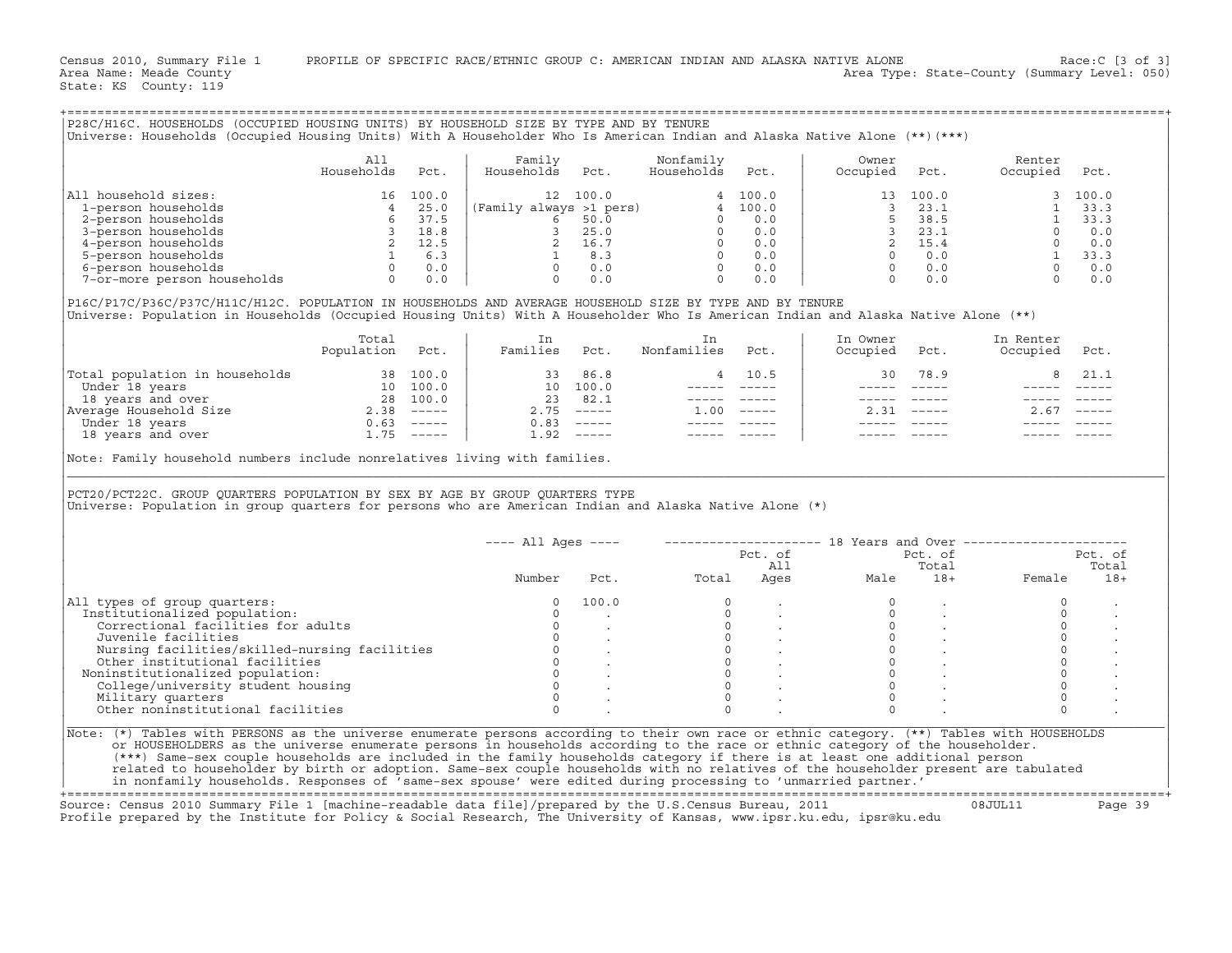| P29/P29D. POPULATION SUMMARY BY RESIDENCE TYPE FOR DESIGNATED UNIVERSE<br>Universe: PERSONS Who Are Asian Alone                                                                                                                                  |                  |                                                     |                 |                   |                                                                                                                                                                                                                                                                                                |          | P38D/39D. FAMILY TYPE BY PRESENCE AND AGE OF OWN OR RELATED CHILDREN<br>Universe: Families With A Householder Who Is<br>Asian Alone $(**)$ $(***)$                                                       |               |                  |                |      |
|--------------------------------------------------------------------------------------------------------------------------------------------------------------------------------------------------------------------------------------------------|------------------|-----------------------------------------------------|-----------------|-------------------|------------------------------------------------------------------------------------------------------------------------------------------------------------------------------------------------------------------------------------------------------------------------------------------------|----------|----------------------------------------------------------------------------------------------------------------------------------------------------------------------------------------------------------|---------------|------------------|----------------|------|
|                                                                                                                                                                                                                                                  |                  | Population                                          |                 |                   | As % of Population of all Races                                                                                                                                                                                                                                                                |          |                                                                                                                                                                                                          |               |                  |                |      |
| Total Persons:                                                                                                                                                                                                                                   |                  |                                                     | $0.4%$ of       |                   | 4,575                                                                                                                                                                                                                                                                                          |          | By Presence of:                                                                                                                                                                                          | Own Children  | Related Children |                |      |
| In Households(*)                                                                                                                                                                                                                                 |                  | $\begin{bmatrix} 19 \\ 19 \\ 19 \\ 0 \end{bmatrix}$ | $0.4%$ of       |                   | 4,456                                                                                                                                                                                                                                                                                          |          |                                                                                                                                                                                                          | Families Pct. |                  | Families Pct.  |      |
| In Group Quarters                                                                                                                                                                                                                                |                  |                                                     | $0.0%$ of       |                   | 119                                                                                                                                                                                                                                                                                            |          |                                                                                                                                                                                                          |               |                  |                |      |
|                                                                                                                                                                                                                                                  |                  |                                                     |                 |                   |                                                                                                                                                                                                                                                                                                |          | All families:                                                                                                                                                                                            | 3 100.0       |                  | 3 100.0        |      |
| P16-18D/P36-37D. HOUSEHOLDS/POPULATION IN HOUSEHOLDS BY HOUSEHOLD TYPE                                                                                                                                                                           |                  |                                                     |                 |                   |                                                                                                                                                                                                                                                                                                |          |                                                                                                                                                                                                          |               |                  | $\overline{2}$ | 66.7 |
| Universe: HOUSEHOLDERS Who Are Asian Alone                                                                                                                                                                                                       |                  |                                                     |                 |                   |                                                                                                                                                                                                                                                                                                |          |                                                                                                                                                                                                          |               |                  | $\mathbf{1}$   |      |
|                                                                                                                                                                                                                                                  |                  |                                                     |                 |                   |                                                                                                                                                                                                                                                                                                |          |                                                                                                                                                                                                          |               |                  | $\Omega$       | 33.3 |
|                                                                                                                                                                                                                                                  |                  |                                                     |                 |                   | Average                                                                                                                                                                                                                                                                                        |          |                                                                                                                                                                                                          |               |                  | $\Omega$       | 0.0  |
|                                                                                                                                                                                                                                                  |                  |                                                     | Households      | Population $(**)$ | Size                                                                                                                                                                                                                                                                                           |          |                                                                                                                                                                                                          |               |                  |                | 0.0  |
| Total Households (**)                                                                                                                                                                                                                            |                  |                                                     |                 |                   | 2.20                                                                                                                                                                                                                                                                                           |          |                                                                                                                                                                                                          |               |                  | $\mathbf{1}$   | 33.3 |
|                                                                                                                                                                                                                                                  |                  |                                                     |                 |                   | 0.60                                                                                                                                                                                                                                                                                           |          |                                                                                                                                                                                                          |               |                  | $\mathbf{1}$   | 33.3 |
|                                                                                                                                                                                                                                                  |                  |                                                     |                 |                   | 1.60                                                                                                                                                                                                                                                                                           |          |                                                                                                                                                                                                          |               |                  | $\mathbf{1}$   | 33.3 |
|                                                                                                                                                                                                                                                  |                  |                                                     |                 |                   | 2.67                                                                                                                                                                                                                                                                                           |          |                                                                                                                                                                                                          |               |                  | $\circ$        | 0.0  |
|                                                                                                                                                                                                                                                  |                  |                                                     |                 |                   | 1.00                                                                                                                                                                                                                                                                                           |          |                                                                                                                                                                                                          |               |                  | $\Omega$       | 0.0  |
| otal Households (**)<br>Under 18 years<br>18 years and over<br>Family Households (***)<br>Under 18 years<br>18 years and over<br>18 years and over<br>18 years and over<br>18 years and over<br>18 years and over<br>18 years and over<br>2<br>2 |                  |                                                     |                 |                   | 1.67                                                                                                                                                                                                                                                                                           |          |                                                                                                                                                                                                          |               |                  | $\Omega$       | 0.0  |
|                                                                                                                                                                                                                                                  |                  |                                                     |                 |                   | 1.00                                                                                                                                                                                                                                                                                           |          |                                                                                                                                                                                                          |               |                  | $\circ$        | 0.0  |
|                                                                                                                                                                                                                                                  |                  |                                                     |                 |                   |                                                                                                                                                                                                                                                                                                |          |                                                                                                                                                                                                          |               |                  | $\Omega$       | 0.0  |
| P12D/P13D. POPULATION BY AGE AND SEX                                                                                                                                                                                                             |                  |                                                     |                 |                   |                                                                                                                                                                                                                                                                                                |          |                                                                                                                                                                                                          |               |                  | $\mathbf{0}$   | 0.0  |
| Universe: Persons Who Are Asian Alone (*)                                                                                                                                                                                                        |                  |                                                     |                 |                   |                                                                                                                                                                                                                                                                                                |          |                                                                                                                                                                                                          |               |                  | $\mathbf{1}$   | 33.3 |
|                                                                                                                                                                                                                                                  |                  |                                                     |                 |                   |                                                                                                                                                                                                                                                                                                |          |                                                                                                                                                                                                          |               |                  | $\mathbf{1}$   | 33.3 |
|                                                                                                                                                                                                                                                  | ---Both Sexes--- |                                                     |                 |                   | $---Male---  ---Female---$                                                                                                                                                                                                                                                                     |          |                                                                                                                                                                                                          |               |                  | $\mathbf{1}$   | 33.3 |
|                                                                                                                                                                                                                                                  | Number Pct.      |                                                     | Number Pct.     |                   | Number Pct.                                                                                                                                                                                                                                                                                    |          |                                                                                                                                                                                                          |               |                  | $\Omega$       | 0.0  |
|                                                                                                                                                                                                                                                  |                  |                                                     |                 |                   |                                                                                                                                                                                                                                                                                                |          | 1 University of the University of the University of the University of the University of the University of the U<br>1 33.3<br>1 33.3<br>Under 6 and 6 to 17 yrs<br>6 to 17 yrs<br>0 0.0<br>0 0.0<br>0 0.0 |               |                  | $\mathbf 0$    | 0.0  |
| All Aqes:                                                                                                                                                                                                                                        |                  |                                                     |                 |                   |                                                                                                                                                                                                                                                                                                | 12 100.0 | No children under 18                                                                                                                                                                                     |               |                  | $\Omega$       | 0.0  |
| Under 5                                                                                                                                                                                                                                          |                  |                                                     |                 |                   | 2                                                                                                                                                                                                                                                                                              | 16.7     |                                                                                                                                                                                                          |               |                  |                |      |
| $5$ to $9$                                                                                                                                                                                                                                       |                  |                                                     |                 |                   |                                                                                                                                                                                                                                                                                                |          |                                                                                                                                                                                                          |               |                  |                |      |
| 10 to 14                                                                                                                                                                                                                                         |                  |                                                     |                 |                   |                                                                                                                                                                                                                                                                                                |          | P31D. RELATIONSHIP BY HOUSEHOLD TYPE FOR THE POPULATION UNDER 18 YEARS                                                                                                                                   |               |                  |                |      |
| 15 to 17                                                                                                                                                                                                                                         |                  |                                                     |                 |                   |                                                                                                                                                                                                                                                                                                |          | Universe: Persons under 18 who are                                                                                                                                                                       |               |                  |                |      |
| 18 and 19                                                                                                                                                                                                                                        |                  |                                                     |                 |                   |                                                                                                                                                                                                                                                                                                |          | Asian Alone $(*)$ $(***)$                                                                                                                                                                                |               |                  |                |      |
| 20                                                                                                                                                                                                                                               |                  |                                                     |                 |                   |                                                                                                                                                                                                                                                                                                |          |                                                                                                                                                                                                          |               | Number           | Pct.           |      |
| 21                                                                                                                                                                                                                                               |                  |                                                     |                 |                   |                                                                                                                                                                                                                                                                                                |          |                                                                                                                                                                                                          |               |                  |                |      |
| 22 to 24                                                                                                                                                                                                                                         |                  |                                                     |                 |                   |                                                                                                                                                                                                                                                                                                |          | Total under 18:                                                                                                                                                                                          |               |                  | 100.0          |      |
| 25 to 29                                                                                                                                                                                                                                         |                  |                                                     |                 |                   |                                                                                                                                                                                                                                                                                                |          | In households:                                                                                                                                                                                           |               |                  | 100.0          |      |
| 30 to 34                                                                                                                                                                                                                                         |                  |                                                     |                 |                   |                                                                                                                                                                                                                                                                                                |          | Householder or spouse                                                                                                                                                                                    |               |                  | 0.0            |      |
| 35 to 39                                                                                                                                                                                                                                         |                  |                                                     |                 |                   |                                                                                                                                                                                                                                                                                                |          | Related child:                                                                                                                                                                                           |               |                  | 100.0          |      |
| 40 to 44                                                                                                                                                                                                                                         |                  |                                                     |                 |                   |                                                                                                                                                                                                                                                                                                |          | Own child:                                                                                                                                                                                               |               |                  | 100.0          |      |
| 45 to 49                                                                                                                                                                                                                                         |                  |                                                     |                 |                   |                                                                                                                                                                                                                                                                                                |          |                                                                                                                                                                                                          |               |                  | 75.0           |      |
| 50 to 54                                                                                                                                                                                                                                         |                  |                                                     |                 |                   | $\begin{array}{cccc} 2 & 16.7 \ 1 & 8.3 \ 0 & 0.0 \ 0 & 0.0 \ 0 & 0.0 \ 0 & 0.0 \ 0 & 0.0 \ 0 & 0.0 \ 0 & 0.0 \ 0 & 0.0 \ 0 & 0.0 \ 1 & 8.3 \ 1 & 8.3 \ 1 & 8.3 \ 1 & 8.3 \ 1 & 8.3 \ 0 & 0.0 \ 0 & 0.0 \ 2 & 16.7 \ 1 & 8.3 \ 0 & 0.0 \ 0 & 0.0 \ 2 & 16.7 \ 0 & 0.0 \ 2 & 16.7 \ 0 & 0.0 \ $ |          |                                                                                                                                                                                                          |               |                  | 25.0           |      |
| 55 to 59                                                                                                                                                                                                                                         |                  |                                                     |                 |                   |                                                                                                                                                                                                                                                                                                |          |                                                                                                                                                                                                          |               |                  | 0.0            |      |
| 60 and 61                                                                                                                                                                                                                                        |                  |                                                     |                 |                   |                                                                                                                                                                                                                                                                                                |          | Female householder                                                                                                                                                                                       |               | $\mathbf{1}$     | 25.0           |      |
| 62 to 64                                                                                                                                                                                                                                         |                  |                                                     |                 |                   |                                                                                                                                                                                                                                                                                                |          | Other relatives:                                                                                                                                                                                         |               | $\Omega$         | 0.0            |      |
| 65 and 66                                                                                                                                                                                                                                        |                  |                                                     |                 |                   |                                                                                                                                                                                                                                                                                                |          | Grandchild                                                                                                                                                                                               |               | $\circ$          | 0.0            |      |
| 67 to 69                                                                                                                                                                                                                                         |                  |                                                     |                 |                   |                                                                                                                                                                                                                                                                                                |          | Other relatives                                                                                                                                                                                          |               | $\Omega$         | 0.0            |      |
|                                                                                                                                                                                                                                                  |                  |                                                     |                 |                   |                                                                                                                                                                                                                                                                                                |          |                                                                                                                                                                                                          |               | $\circ$          | 0.0            |      |
| 70 to 74<br>75 to 79                                                                                                                                                                                                                             |                  |                                                     |                 |                   |                                                                                                                                                                                                                                                                                                |          | Nonrelatives                                                                                                                                                                                             |               | $\Omega$         | 0.0            |      |
|                                                                                                                                                                                                                                                  |                  |                                                     |                 |                   |                                                                                                                                                                                                                                                                                                |          | In group quarters:                                                                                                                                                                                       |               | $\Omega$         |                |      |
| 80 to 84                                                                                                                                                                                                                                         |                  |                                                     |                 |                   |                                                                                                                                                                                                                                                                                                |          | Institutionalized population                                                                                                                                                                             |               | $\Omega$         | 0.0            |      |
| 85 plus                                                                                                                                                                                                                                          |                  | $0 \qquad 0.0$                                      | $\Omega$        | 0.0               | $\Omega$                                                                                                                                                                                                                                                                                       | 0.0      | Noninstitutionalized population                                                                                                                                                                          |               |                  | 0.0            |      |
|                                                                                                                                                                                                                                                  |                  |                                                     |                 |                   |                                                                                                                                                                                                                                                                                                |          |                                                                                                                                                                                                          |               |                  |                |      |
| $0$ to $17$                                                                                                                                                                                                                                      | 4                | 21.1                                                | $\mathbf{1}$    | 14.3              | $\overline{\mathbf{3}}$                                                                                                                                                                                                                                                                        | 25.0     | Note: (*) Tables with PERSONS as the universe enumerate persons according                                                                                                                                |               |                  |                |      |
| 18 to 64                                                                                                                                                                                                                                         | 10               | 52.6                                                | $4\overline{ }$ | 57.1              | 6                                                                                                                                                                                                                                                                                              | 50.0     | to their own race or ethnic category. (**) Tables with HOUSEHOLDS or                                                                                                                                     |               |                  |                |      |
| 65 plus                                                                                                                                                                                                                                          | $5^{\circ}$      | 26.3                                                | 2               | 28.6              | 3                                                                                                                                                                                                                                                                                              | 25.0     | HOUSEHOLDERS as the universe enumerate persons in households according                                                                                                                                   |               |                  |                |      |
|                                                                                                                                                                                                                                                  |                  |                                                     |                 |                   |                                                                                                                                                                                                                                                                                                |          | to the race or ethnic category of the householder. (***) Responses of                                                                                                                                    |               |                  |                |      |
| Median Aqe                                                                                                                                                                                                                                       | 43.5             |                                                     | 43.5            |                   | 42.5                                                                                                                                                                                                                                                                                           |          | 'same-sex spouse' were edited during processing to 'unmarried partner.'                                                                                                                                  |               |                  |                |      |

+===================================================================================================================================================+ Source: Census 2010 Summary File 1 [machine−readable data file]/prepared by the U.S.Census Bureau, 2011 08JUL11 Page 40 Profile prepared by the Institute for Policy & Social Research, The University of Kansas, www.ipsr.ku.edu, ipsr@ku.edu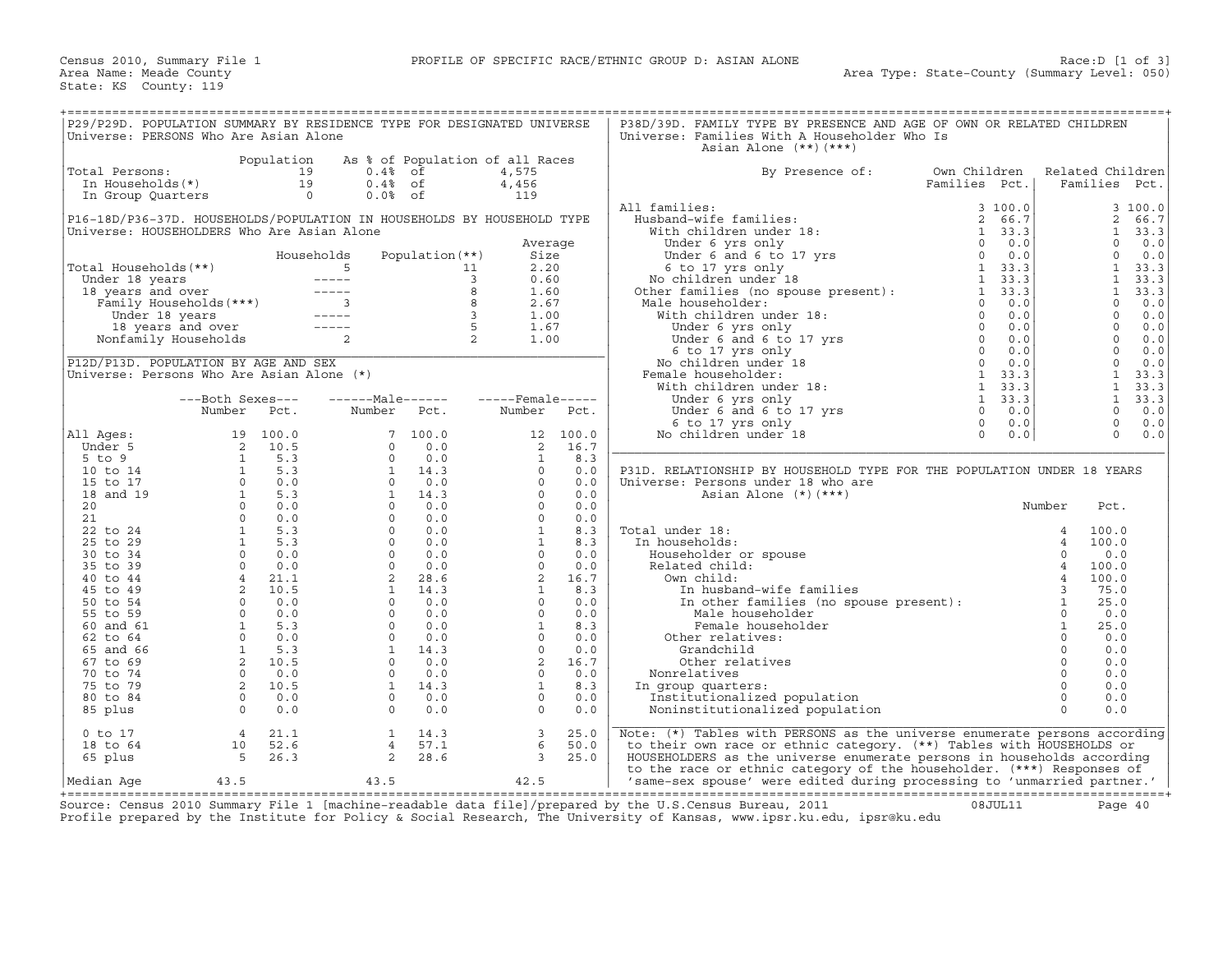| P29D/P34D. RELATIONSHIP BY HOUSEHOLD TYPE FOR ALL PERSONS & PERSONS 65+<br>Universe: Persons Who Are Asian Alone $(*)$ $(***)$                                                                                                                                                                |                         |                 |                                                                     |                   |       | PCT14D. PRESENCE OF MULTIGENERATIONAL HOUSEHOLDS<br>Universe: Households With A Householder Who Is<br>Asian Alone (**)                                                                                                        |                         |                 |                |
|-----------------------------------------------------------------------------------------------------------------------------------------------------------------------------------------------------------------------------------------------------------------------------------------------|-------------------------|-----------------|---------------------------------------------------------------------|-------------------|-------|-------------------------------------------------------------------------------------------------------------------------------------------------------------------------------------------------------------------------------|-------------------------|-----------------|----------------|
|                                                                                                                                                                                                                                                                                               | All Ages                |                 |                                                                     | 65 years and over |       |                                                                                                                                                                                                                               |                         | Number          | Pct.           |
|                                                                                                                                                                                                                                                                                               | Number                  | Pct.            |                                                                     | Number            | Pct.  |                                                                                                                                                                                                                               |                         |                 |                |
|                                                                                                                                                                                                                                                                                               |                         |                 |                                                                     |                   |       | Total:                                                                                                                                                                                                                        |                         |                 | 5, 100.0       |
| Total:                                                                                                                                                                                                                                                                                        | 19                      | 100.0           |                                                                     | 5                 | 100.0 | <br>Household has 3 or more generations<br>Household does not have 3+ generations                                                                                                                                             |                         |                 | $0 \t 0.0$     |
| In households:                                                                                                                                                                                                                                                                                | 19                      | 100.0           |                                                                     | 5                 | 100.0 |                                                                                                                                                                                                                               |                         |                 | 5, 100.0       |
| In family households:                                                                                                                                                                                                                                                                         | 16                      | 84.2            |                                                                     | $\overline{4}$    | 80.0  |                                                                                                                                                                                                                               |                         |                 |                |
| Householder:                                                                                                                                                                                                                                                                                  | $\overline{\mathbf{3}}$ | 15.8            |                                                                     | $\mathbf{1}$      | 20.0  |                                                                                                                                                                                                                               |                         |                 |                |
| Male                                                                                                                                                                                                                                                                                          | 2                       | 10.5            |                                                                     | $\mathbf{1}$      | 20.0  |                                                                                                                                                                                                                               |                         |                 |                |
| Female                                                                                                                                                                                                                                                                                        | $\mathbf{1}$            | 5.3             |                                                                     | $\Omega$          | 0.0   |                                                                                                                                                                                                                               |                         |                 |                |
| Spouse                                                                                                                                                                                                                                                                                        |                         | 31.6            |                                                                     | $\overline{1}$    | 20.0  | PCT19D. NONRELATIVES BY HOUSEHOLD TYPE (*) (***)                                                                                                                                                                              |                         |                 |                |
| Parent                                                                                                                                                                                                                                                                                        | $\circ$                 | 0.0             |                                                                     | $\Omega$          | 0.0   | Universe: Nonrelatives who are                                                                                                                                                                                                |                         |                 |                |
| Parent-in-law                                                                                                                                                                                                                                                                                 | $\Omega$                | 0.0             |                                                                     | $\cap$            | 0.0   | Asian Alone (Total: 3)                                                                                                                                                                                                        |                         |                 |                |
| Child:                                                                                                                                                                                                                                                                                        | 5                       | 26.3            |                                                                     |                   |       |                                                                                                                                                                                                                               |                         |                 |                |
| Biological                                                                                                                                                                                                                                                                                    | $\overline{\mathbf{3}}$ | 15.8            |                                                                     |                   |       |                                                                                                                                                                                                                               | In Family               | In Nonfamily    |                |
| Adopted                                                                                                                                                                                                                                                                                       | $2^{\circ}$             | 10.5            |                                                                     |                   |       |                                                                                                                                                                                                                               | Households              | Households      |                |
| Step                                                                                                                                                                                                                                                                                          | $\Omega$                | 0.0             |                                                                     |                   |       |                                                                                                                                                                                                                               | Number Pct.             | Number Pct.     |                |
| Grandchild                                                                                                                                                                                                                                                                                    | $\Omega$                | 0.0             |                                                                     |                   |       |                                                                                                                                                                                                                               |                         |                 |                |
| Brother or sister                                                                                                                                                                                                                                                                             | $\Omega$                | 0.0             |                                                                     |                   |       | Nonrelatives:                                                                                                                                                                                                                 | 2 100.0                 |                 | 1 100.0        |
| Siocher or Siscer<br>Son-in-law/daughter-in-law<br>Other relatives (#)                                                                                                                                                                                                                        | $\Omega$                | 0.0             |                                                                     |                   |       | Roomer or boarder                                                                                                                                                                                                             | 0 0.0                   |                 | $0 \t 0.0$     |
|                                                                                                                                                                                                                                                                                               | $0 \qquad \qquad$       | 0.0             |                                                                     | $\Omega$          | 0.0   |                                                                                                                                                                                                                               |                         |                 | 1 100.0        |
|                                                                                                                                                                                                                                                                                               |                         |                 |                                                                     | $\overline{2}$    | 40.0  |                                                                                                                                                                                                                               |                         | $\Omega$        | 0.0            |
|                                                                                                                                                                                                                                                                                               |                         |                 |                                                                     | $\mathbf{1}$      | 20.0  | Provident comments and the comments of the community of the community of the contract of the contract of the community of the contract of the contract of the contract of the contract of the contract of the contract of the |                         | $\Omega$        | 0.0            |
|                                                                                                                                                                                                                                                                                               |                         |                 |                                                                     | $\Omega$          | 0.0   |                                                                                                                                                                                                                               |                         |                 |                |
|                                                                                                                                                                                                                                                                                               |                         |                 |                                                                     | $\Omega$          | 0.0   |                                                                                                                                                                                                                               |                         |                 |                |
|                                                                                                                                                                                                                                                                                               |                         |                 |                                                                     | $\Omega$          | 0.0   |                                                                                                                                                                                                                               |                         |                 |                |
|                                                                                                                                                                                                                                                                                               |                         |                 |                                                                     | <sup>1</sup>      | 20.0  | H17D. HOUSING UNITS BY HOUSEHOLDER'S AGE AND TENURE                                                                                                                                                                           |                         |                 |                |
| Other relatives (#)<br>Nonrelatives (#)<br>In nonfamily households:<br>Male householder:<br>Living alone<br>Not living alone<br>Female householder:<br>Living alone<br>$\begin{array}{cccc}\n1 & 5.3 \\ 1 & 5.3 \\ 1 & 5.3 \\ 1 & 5.3 \\ 1 & 5.3 \\ 1 & 5.3 \\ 1 & 5.3 \\ 1 & 5.3 \\ 1 & 5.3$ |                         |                 |                                                                     | $\mathbf{1}$      | 20.0  | Universe: Occupied Housing Units With A Householder Who Is                                                                                                                                                                    |                         |                 |                |
| Not living alone                                                                                                                                                                                                                                                                              | $0 \qquad \qquad$       | 0.0             |                                                                     | $\Omega$          | 0.0   | Asian Alone (**)                                                                                                                                                                                                              |                         |                 |                |
| Nonrelatives                                                                                                                                                                                                                                                                                  | $1 \quad \cdots$        | 5.3             |                                                                     | $\Omega$          | 0.0   |                                                                                                                                                                                                                               |                         |                 |                |
| In group quarters:                                                                                                                                                                                                                                                                            |                         | $\Omega$<br>0.0 |                                                                     | $\Omega$          | 0.0   | Age of                                                                                                                                                                                                                        | Owner Occupied          | Renter Occupied |                |
| Institutionalized                                                                                                                                                                                                                                                                             | $0 \qquad \qquad$       | 0.0             |                                                                     | $\circ$           | 0.0   | Householder                                                                                                                                                                                                                   | Number Pct.             | Number Pct.     |                |
| Noninstitutionalized                                                                                                                                                                                                                                                                          | $\Omega$                | 0.0             |                                                                     | $\Omega$          | 0.0   |                                                                                                                                                                                                                               |                         |                 |                |
|                                                                                                                                                                                                                                                                                               |                         |                 |                                                                     |                   |       | All Ages:                                                                                                                                                                                                                     | 2 100.0                 |                 | 3, 100.0       |
| (#) For 65 yrs & over, includes children, siblings, etc. not shown separately                                                                                                                                                                                                                 |                         |                 |                                                                     |                   |       | 15 to 24                                                                                                                                                                                                                      | 0.0<br>$\Omega$         |                 | $1 \quad 33.3$ |
|                                                                                                                                                                                                                                                                                               |                         |                 |                                                                     |                   |       | $25$ to $34$                                                                                                                                                                                                                  | $\Omega$<br>0.0         | $\Omega$        | 0.0            |
|                                                                                                                                                                                                                                                                                               |                         |                 |                                                                     |                   |       | 35 to 44                                                                                                                                                                                                                      | $\mathbf{1}$<br>50.0    | 1               | 33.3           |
|                                                                                                                                                                                                                                                                                               |                         |                 |                                                                     |                   |       | 45 to 54                                                                                                                                                                                                                      | $0 \t 0.0$              |                 | $0 \t 0.0$     |
|                                                                                                                                                                                                                                                                                               |                         |                 |                                                                     |                   |       | 55 to 59                                                                                                                                                                                                                      | $0 \qquad 0.0$          | $\Omega$        | 0.0            |
| P18D. HOUSEHOLD TYPE                                                                                                                                                                                                                                                                          |                         |                 |                                                                     |                   |       |                                                                                                                                                                                                                               |                         |                 | 0.0            |
| Universe: Households with a Householder Who is                                                                                                                                                                                                                                                |                         |                 |                                                                     |                   |       | 60 to 64                                                                                                                                                                                                                      | $0 \qquad 0.0$          | $\Omega$        |                |
| Asian Alone (**)                                                                                                                                                                                                                                                                              |                         |                 |                                                                     |                   |       | 65 to 74                                                                                                                                                                                                                      | $0 \qquad 0.0$          | 1               | 33.3           |
|                                                                                                                                                                                                                                                                                               |                         |                 |                                                                     |                   |       |                                                                                                                                                                                                                               | $\mathbf{1}$            | $\Omega$        |                |
|                                                                                                                                                                                                                                                                                               |                         |                 | Number Pct.                                                         |                   |       | 75 to 84<br>85 and over                                                                                                                                                                                                       | 50.0<br>0.0<br>$\Omega$ | $\Omega$        | 0.0<br>0.0     |
| Total:                                                                                                                                                                                                                                                                                        |                         |                 |                                                                     | 5, 100.0          |       |                                                                                                                                                                                                                               |                         |                 |                |
|                                                                                                                                                                                                                                                                                               |                         |                 | $\overline{3}$                                                      | 60.0              |       |                                                                                                                                                                                                                               |                         |                 |                |
| Family households (***) :                                                                                                                                                                                                                                                                     |                         |                 |                                                                     | 2 40.0            |       |                                                                                                                                                                                                                               |                         |                 |                |
| Husband-wife families                                                                                                                                                                                                                                                                         |                         |                 |                                                                     | 20.0              |       | Note: $(*)$ Tables with PERSONS as the universe enumerate persons                                                                                                                                                             |                         |                 |                |
| Other families:                                                                                                                                                                                                                                                                               |                         |                 |                                                                     | 0.0               |       | according to their own race or ethnic category. (**) Tables with                                                                                                                                                              |                         |                 |                |
| Male householder, no wife present                                                                                                                                                                                                                                                             |                         |                 | $\frac{2}{1}$                                                       | 20.0              |       | HOUSEHOLDS or HOUSEHOLDERS as the universe enumerate persons in                                                                                                                                                               |                         |                 |                |
| ner ramifies:<br>Male householder, no wife present the constant of the constant of the constant of the constant of the constant<br>Complex bouseholder, no husband present the constant of the constant of the constant of the const                                                          |                         |                 |                                                                     | 2 40.0            |       | households according to the race or ethnic category of the                                                                                                                                                                    |                         |                 |                |
| Nonfamily households:                                                                                                                                                                                                                                                                         |                         |                 |                                                                     |                   |       | householder. (***) Responses of 'same-sex spouse' were edited                                                                                                                                                                 |                         |                 |                |
| Householder living alone                                                                                                                                                                                                                                                                      |                         |                 | $\begin{matrix} 2 & 40.0 \\ 0 & 0.0 \end{matrix}$<br>$\overline{0}$ | 0.0               |       | during processing to 'unmarried partner.'                                                                                                                                                                                     |                         |                 |                |
| Householder not living alone                                                                                                                                                                                                                                                                  |                         |                 |                                                                     |                   |       |                                                                                                                                                                                                                               |                         |                 |                |
|                                                                                                                                                                                                                                                                                               |                         |                 |                                                                     |                   |       |                                                                                                                                                                                                                               |                         |                 |                |
|                                                                                                                                                                                                                                                                                               |                         |                 |                                                                     |                   |       |                                                                                                                                                                                                                               |                         |                 |                |
| Source: Census 2010 Summary File 1 [machine-readable data file]/prepared by the U.S.Census Bureau, 2011<br>Profile prepared by the Institute for Policy & Social Research, The University of Kansas, www.ipsr.ku.edu, ipsr@ku.edu                                                             |                         |                 |                                                                     |                   |       |                                                                                                                                                                                                                               | 08JUL11                 |                 | Page 41        |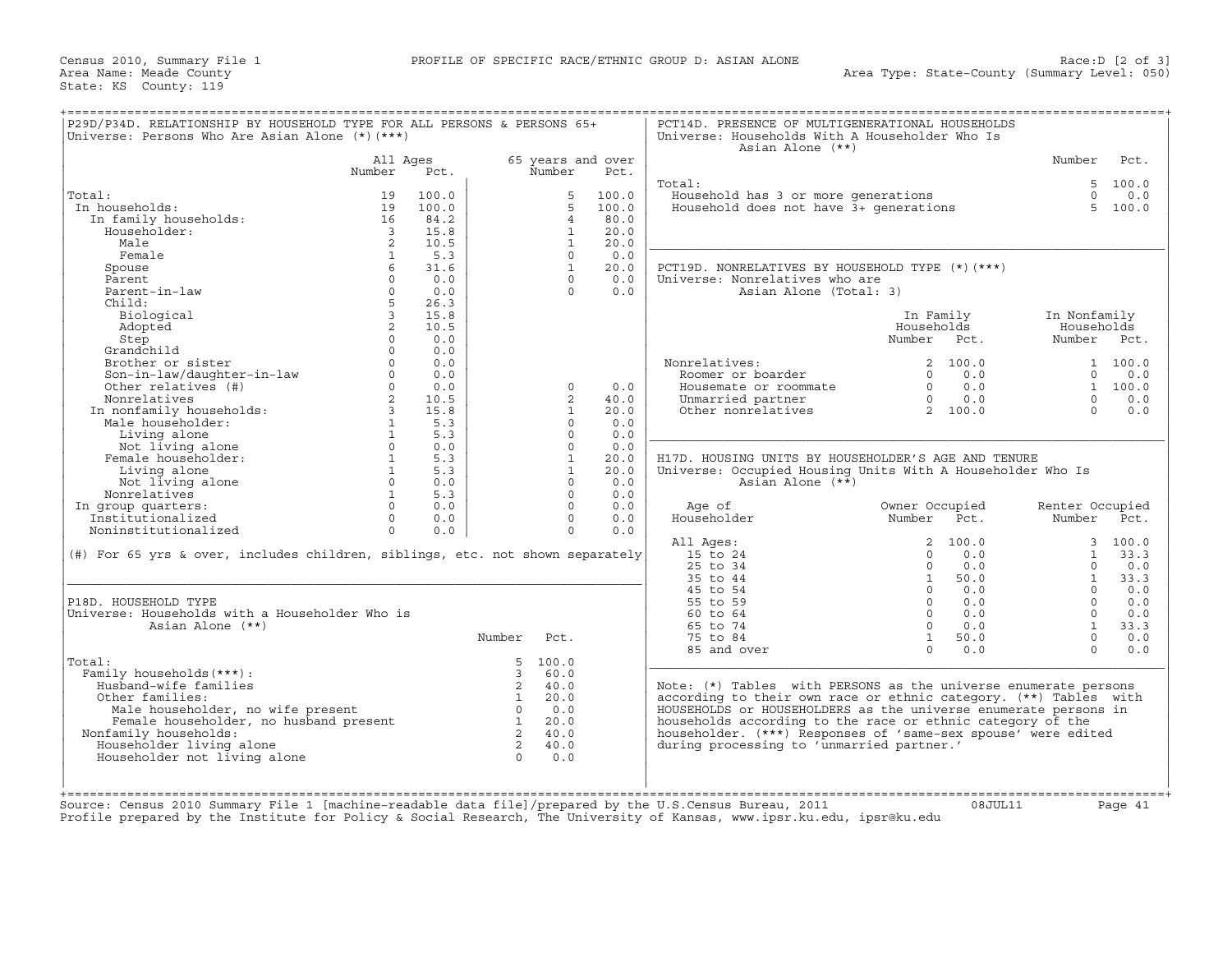| P28D/H16D. HOUSEHOLDS (OCCUPIED HOUSING UNITS) BY HOUSEHOLD SIZE BY TYPE AND BY TENURE         |  |
|------------------------------------------------------------------------------------------------|--|
| (Universe: Households (Occupied Housing Units) With A Householder Who Is Asian Alone (**)(***) |  |

|                             | All<br>Households | Pct.  | Family<br>Households    | Pct.  | Nonfamily<br>Households | Pct.    | Owner<br>Occupied | Pct.  | Renter<br>Occupied | Pct.  |
|-----------------------------|-------------------|-------|-------------------------|-------|-------------------------|---------|-------------------|-------|--------------------|-------|
| household sizes:<br> All    |                   | 100.0 |                         | 100.0 |                         | 2 100.0 |                   | 100.0 |                    | 100.0 |
| 1-person households         |                   | 40.0  | (Family always >1 pers) |       |                         | 2 100.0 |                   |       |                    | 66.7  |
| 2-person households         |                   | 20.0  |                         | 33.3  |                         | 0.0     |                   | 50.0  |                    | 0.0   |
| 3-person households         |                   | 20.0  |                         | 33.3  |                         | 0.0     |                   | 0.0   |                    | 33.3  |
| 4-person households         |                   | 20.0  |                         | 33.3  |                         | 0.0     |                   | 50.0  |                    | 0.0   |
| 5-person households         |                   | 0.0   |                         | 0.0   |                         | 0.0     |                   | 0.0   |                    | 0.0   |
| 6-person households         |                   | 0.0   |                         | 0.0   |                         | 0.0     |                   |       |                    | 0.0   |
| 7-or-more person households |                   | 0.0   |                         | 0.0   |                         | 0.0     |                   |       |                    | 0.0   |

|                                | Total<br>Population | Pct.                      | Families           | Pct.                      | Nonfamilies | Pct.          | In Owner<br>Occupied | Pct.          | In Renter<br>Occupied | Pct.     |
|--------------------------------|---------------------|---------------------------|--------------------|---------------------------|-------------|---------------|----------------------|---------------|-----------------------|----------|
| Total population in households |                     | 100.0                     |                    | 8 72.7                    |             | 2 18.2        |                      | 54.5          |                       | 5 45.5   |
| Under 18 years                 |                     | 100.0                     |                    | 3, 100.0                  |             |               |                      |               |                       |          |
| 18 years and over              | 8                   | 100.0                     |                    | 62.5                      |             |               |                      |               |                       |          |
| Average Household Size         | 2.20                | $\qquad \qquad - - - - -$ | 2.67               | $\frac{1}{2}$             | .00         | $- - - - - -$ | 3.00                 | $\frac{1}{2}$ | 1.67                  | $------$ |
| Under 18 years                 | 0.60                | $- - - - - -$             | $\overline{1}$ .00 | $\qquad \qquad - - - - -$ |             |               |                      |               |                       |          |
| 18 years and over              | ⊥.60                | $------$                  | 1.67               | $- - - - - -$             |             |               |                      |               |                       |          |

| P28D/H16D. HOUSEHOLDS (OCCUPIED HOUSING UNITS) BY HOUSEHOLD SIZE BY TYPE AND BY TENURE<br>Universe: Households (Occupied Housing Units) With A Householder Who Is Asian Alone (**) (***)                                                            |                          |      |                           |                                                                                   |              |                                                                                                                                                                                                                                                                                                                                                                                                                                     |                                                                                                                                                                                                                                                                                                                                                                                              |                                                                                                                                                                                                                 |                |
|-----------------------------------------------------------------------------------------------------------------------------------------------------------------------------------------------------------------------------------------------------|--------------------------|------|---------------------------|-----------------------------------------------------------------------------------|--------------|-------------------------------------------------------------------------------------------------------------------------------------------------------------------------------------------------------------------------------------------------------------------------------------------------------------------------------------------------------------------------------------------------------------------------------------|----------------------------------------------------------------------------------------------------------------------------------------------------------------------------------------------------------------------------------------------------------------------------------------------------------------------------------------------------------------------------------------------|-----------------------------------------------------------------------------------------------------------------------------------------------------------------------------------------------------------------|----------------|
|                                                                                                                                                                                                                                                     | All<br>Households        | Pct. | Family<br>Households Pct. | Nonfamily<br>Households                                                           | Pct.         | Owner<br>Occupied                                                                                                                                                                                                                                                                                                                                                                                                                   | Pct.                                                                                                                                                                                                                                                                                                                                                                                         | Renter<br>Occupied                                                                                                                                                                                              | Pct.           |
| All household sizes:                                                                                                                                                                                                                                |                          |      |                           |                                                                                   |              |                                                                                                                                                                                                                                                                                                                                                                                                                                     | 100.0                                                                                                                                                                                                                                                                                                                                                                                        |                                                                                                                                                                                                                 | 3 100.0        |
|                                                                                                                                                                                                                                                     |                          |      |                           |                                                                                   |              | $\Omega$                                                                                                                                                                                                                                                                                                                                                                                                                            | 0.0                                                                                                                                                                                                                                                                                                                                                                                          |                                                                                                                                                                                                                 |                |
|                                                                                                                                                                                                                                                     |                          |      |                           |                                                                                   |              |                                                                                                                                                                                                                                                                                                                                                                                                                                     |                                                                                                                                                                                                                                                                                                                                                                                              |                                                                                                                                                                                                                 |                |
|                                                                                                                                                                                                                                                     |                          |      |                           |                                                                                   |              |                                                                                                                                                                                                                                                                                                                                                                                                                                     |                                                                                                                                                                                                                                                                                                                                                                                              |                                                                                                                                                                                                                 |                |
|                                                                                                                                                                                                                                                     |                          |      |                           |                                                                                   |              |                                                                                                                                                                                                                                                                                                                                                                                                                                     |                                                                                                                                                                                                                                                                                                                                                                                              |                                                                                                                                                                                                                 |                |
|                                                                                                                                                                                                                                                     |                          |      |                           |                                                                                   |              |                                                                                                                                                                                                                                                                                                                                                                                                                                     |                                                                                                                                                                                                                                                                                                                                                                                              |                                                                                                                                                                                                                 |                |
|                                                                                                                                                                                                                                                     |                          |      |                           |                                                                                   |              |                                                                                                                                                                                                                                                                                                                                                                                                                                     |                                                                                                                                                                                                                                                                                                                                                                                              |                                                                                                                                                                                                                 |                |
|                                                                                                                                                                                                                                                     |                          |      |                           |                                                                                   |              |                                                                                                                                                                                                                                                                                                                                                                                                                                     |                                                                                                                                                                                                                                                                                                                                                                                              | $\begin{array}{cccc} 2 & 66 \cdot \textit{i} \\ 0 & 0 \cdot 0 \\ 1 & 33 \cdot 3 \\ 0 & 0 \cdot 0 \\ 0 & 0 \cdot 0 \\ 0 & 0 \cdot \textit{i} \\ 0 & 0 \cdot \textit{i} \\ 0 & 0 \cdot \textit{i} \\ \end{array}$ |                |
| P16D/P17D/P36D/P37D/H11D/H12D. POPULATION IN HOUSEHOLDS AND AVERAGE HOUSEHOLD SIZE BY TYPE AND BY TENURE<br>Universe: Population in Households (Occupied Housing Units) With A Householder Who Is Asian Alone (**)                                  |                          |      |                           |                                                                                   |              |                                                                                                                                                                                                                                                                                                                                                                                                                                     |                                                                                                                                                                                                                                                                                                                                                                                              |                                                                                                                                                                                                                 |                |
|                                                                                                                                                                                                                                                     | Total<br>Population Pct. |      | In<br>Families Pct.       | In<br>Nonfamilies Pct.                                                            |              | In Owner<br>Occupied Pct.                                                                                                                                                                                                                                                                                                                                                                                                           |                                                                                                                                                                                                                                                                                                                                                                                              | In Renter<br>Occupied Pct.                                                                                                                                                                                      |                |
|                                                                                                                                                                                                                                                     |                          |      |                           | 2                                                                                 | 18.2         | 6                                                                                                                                                                                                                                                                                                                                                                                                                                   | 54.5                                                                                                                                                                                                                                                                                                                                                                                         | 5                                                                                                                                                                                                               | 45.5           |
|                                                                                                                                                                                                                                                     |                          |      |                           |                                                                                   | ----- -----  |                                                                                                                                                                                                                                                                                                                                                                                                                                     | $\frac{1}{2} \frac{1}{2} \frac{1}{2} \frac{1}{2} \frac{1}{2} \frac{1}{2} \frac{1}{2} \frac{1}{2} \frac{1}{2} \frac{1}{2} \frac{1}{2} \frac{1}{2} \frac{1}{2} \frac{1}{2} \frac{1}{2} \frac{1}{2} \frac{1}{2} \frac{1}{2} \frac{1}{2} \frac{1}{2} \frac{1}{2} \frac{1}{2} \frac{1}{2} \frac{1}{2} \frac{1}{2} \frac{1}{2} \frac{1}{2} \frac{1}{2} \frac{1}{2} \frac{1}{2} \frac{1}{2} \frac{$ |                                                                                                                                                                                                                 |                |
|                                                                                                                                                                                                                                                     |                          |      |                           |                                                                                   | ____________ |                                                                                                                                                                                                                                                                                                                                                                                                                                     |                                                                                                                                                                                                                                                                                                                                                                                              | $------$                                                                                                                                                                                                        |                |
|                                                                                                                                                                                                                                                     |                          |      |                           |                                                                                   | $1.00$ ----- |                                                                                                                                                                                                                                                                                                                                                                                                                                     | $3.00$ -----                                                                                                                                                                                                                                                                                                                                                                                 | $1.67$ -----                                                                                                                                                                                                    |                |
|                                                                                                                                                                                                                                                     |                          |      |                           |                                                                                   |              |                                                                                                                                                                                                                                                                                                                                                                                                                                     |                                                                                                                                                                                                                                                                                                                                                                                              |                                                                                                                                                                                                                 |                |
|                                                                                                                                                                                                                                                     |                          |      |                           | ----- -----                                                                       |              |                                                                                                                                                                                                                                                                                                                                                                                                                                     |                                                                                                                                                                                                                                                                                                                                                                                              |                                                                                                                                                                                                                 |                |
| PCT20/PCT22D. GROUP QUARTERS POPULATION BY SEX BY AGE BY GROUP QUARTERS TYPE<br>Universe: Population in group quarters for persons who are Asian Alone $(*)$                                                                                        |                          |      |                           |                                                                                   |              |                                                                                                                                                                                                                                                                                                                                                                                                                                     |                                                                                                                                                                                                                                                                                                                                                                                              |                                                                                                                                                                                                                 |                |
|                                                                                                                                                                                                                                                     |                          |      |                           | ---- All Ages ----    --------------------    18 Years and Over ----------------- |              |                                                                                                                                                                                                                                                                                                                                                                                                                                     |                                                                                                                                                                                                                                                                                                                                                                                              |                                                                                                                                                                                                                 |                |
|                                                                                                                                                                                                                                                     |                          |      |                           |                                                                                   |              |                                                                                                                                                                                                                                                                                                                                                                                                                                     |                                                                                                                                                                                                                                                                                                                                                                                              | Pct. of Pct. of                                                                                                                                                                                                 |                |
|                                                                                                                                                                                                                                                     |                          |      | Number                    | Pct.                                                                              |              |                                                                                                                                                                                                                                                                                                                                                                                                                                     |                                                                                                                                                                                                                                                                                                                                                                                              | Pct. of Pct. of Pct. of I<br>Total Ages Male 18+ Female                                                                                                                                                         | Total<br>$18+$ |
|                                                                                                                                                                                                                                                     |                          |      |                           |                                                                                   |              |                                                                                                                                                                                                                                                                                                                                                                                                                                     |                                                                                                                                                                                                                                                                                                                                                                                              |                                                                                                                                                                                                                 |                |
| All types of group quarters:                                                                                                                                                                                                                        |                          |      |                           | $\circ$                                                                           |              | $\circ$                                                                                                                                                                                                                                                                                                                                                                                                                             |                                                                                                                                                                                                                                                                                                                                                                                              | $\circ$                                                                                                                                                                                                         |                |
| Institutionalized population:                                                                                                                                                                                                                       |                          |      |                           |                                                                                   |              |                                                                                                                                                                                                                                                                                                                                                                                                                                     |                                                                                                                                                                                                                                                                                                                                                                                              | $\mathbf{0}$                                                                                                                                                                                                    |                |
|                                                                                                                                                                                                                                                     |                          |      |                           |                                                                                   |              |                                                                                                                                                                                                                                                                                                                                                                                                                                     |                                                                                                                                                                                                                                                                                                                                                                                              | $\circ$                                                                                                                                                                                                         |                |
|                                                                                                                                                                                                                                                     |                          |      |                           |                                                                                   |              |                                                                                                                                                                                                                                                                                                                                                                                                                                     |                                                                                                                                                                                                                                                                                                                                                                                              | $\circ$                                                                                                                                                                                                         |                |
|                                                                                                                                                                                                                                                     |                          |      |                           |                                                                                   |              | $\begin{array}{ccccc} 0 & & & & & \\ 0 & & & & & \\ 0 & & & & & \\ 0 & & & & & \\ 0 & & & & & \\ 0 & & & & & \\ 0 & & & & & \\ 0 & & & & & \\ 0 & & & & & \\ 0 & & & & & \\ 0 & & & & & \\ 0 & & & & & \\ 0 & & & & & \\ 0 & & & & & \\ 0 & & & & & \\ 0 & & & & & \\ 0 & & & & & \\ 0 & & & & & \\ 0 & & & & & \\ 0 & & & & & \\ 0 & & & & & & \\ 0 & & & & & & \\ 0 & & & & & & \\ 0 & & & & & & \\ 0 & & & & & & \\ 0 & & & & &$ |                                                                                                                                                                                                                                                                                                                                                                                              | $\circ$                                                                                                                                                                                                         |                |
|                                                                                                                                                                                                                                                     |                          |      |                           |                                                                                   |              |                                                                                                                                                                                                                                                                                                                                                                                                                                     |                                                                                                                                                                                                                                                                                                                                                                                              | $\circ$                                                                                                                                                                                                         |                |
| Noninstitutionalized population:                                                                                                                                                                                                                    |                          |      |                           |                                                                                   |              |                                                                                                                                                                                                                                                                                                                                                                                                                                     |                                                                                                                                                                                                                                                                                                                                                                                              | $\mathbf{0}$                                                                                                                                                                                                    |                |
|                                                                                                                                                                                                                                                     |                          |      |                           |                                                                                   |              |                                                                                                                                                                                                                                                                                                                                                                                                                                     |                                                                                                                                                                                                                                                                                                                                                                                              | $\Omega$                                                                                                                                                                                                        |                |
|                                                                                                                                                                                                                                                     |                          |      |                           | $\overline{0}$                                                                    |              | $\Omega$                                                                                                                                                                                                                                                                                                                                                                                                                            |                                                                                                                                                                                                                                                                                                                                                                                              | $\Omega$                                                                                                                                                                                                        |                |
| University of the material of the material of the material of the material of the material of the institutional facilities<br>(0 100.0 )<br>Other institutional facilities<br>other institutional facilities<br>institutionalized popu              |                          |      |                           | $\cap$                                                                            |              | $\cap$                                                                                                                                                                                                                                                                                                                                                                                                                              |                                                                                                                                                                                                                                                                                                                                                                                              | $\cap$                                                                                                                                                                                                          |                |
|                                                                                                                                                                                                                                                     |                          |      |                           |                                                                                   |              |                                                                                                                                                                                                                                                                                                                                                                                                                                     |                                                                                                                                                                                                                                                                                                                                                                                              |                                                                                                                                                                                                                 |                |
| Note: (*) Tables with PERSONS as the universe enumerate persons according to their own race or ethnic category. (**) Tables with HOUSEHOLDS                                                                                                         |                          |      |                           |                                                                                   |              |                                                                                                                                                                                                                                                                                                                                                                                                                                     |                                                                                                                                                                                                                                                                                                                                                                                              |                                                                                                                                                                                                                 |                |
| or HOUSEHOLDERS as the universe enumerate persons in households according to the race or ethnic category of the householder.                                                                                                                        |                          |      |                           |                                                                                   |              |                                                                                                                                                                                                                                                                                                                                                                                                                                     |                                                                                                                                                                                                                                                                                                                                                                                              |                                                                                                                                                                                                                 |                |
| (***) Same-sex couple households are included in the family households category if there is at least one additional person                                                                                                                          |                          |      |                           |                                                                                   |              |                                                                                                                                                                                                                                                                                                                                                                                                                                     |                                                                                                                                                                                                                                                                                                                                                                                              |                                                                                                                                                                                                                 |                |
|                                                                                                                                                                                                                                                     |                          |      |                           |                                                                                   |              |                                                                                                                                                                                                                                                                                                                                                                                                                                     |                                                                                                                                                                                                                                                                                                                                                                                              |                                                                                                                                                                                                                 |                |
| related to householder by birth or adoption. Same-sex couple households with no relatives of the householder present are tabulated<br>in nonfamily households. Responses of 'same-sex spouse' were edited during processing to 'unmarried partner.' |                          |      |                           |                                                                                   |              |                                                                                                                                                                                                                                                                                                                                                                                                                                     |                                                                                                                                                                                                                                                                                                                                                                                              |                                                                                                                                                                                                                 |                |

+===================================================================================================================================================+ Source: Census 2010 Summary File 1 [machine−readable data file]/prepared by the U.S.Census Bureau, 2011 08JUL11 Page 42

Profile prepared by the Institute for Policy & Social Research, The University of Kansas, www.ipsr.ku.edu, ipsr@ku.edu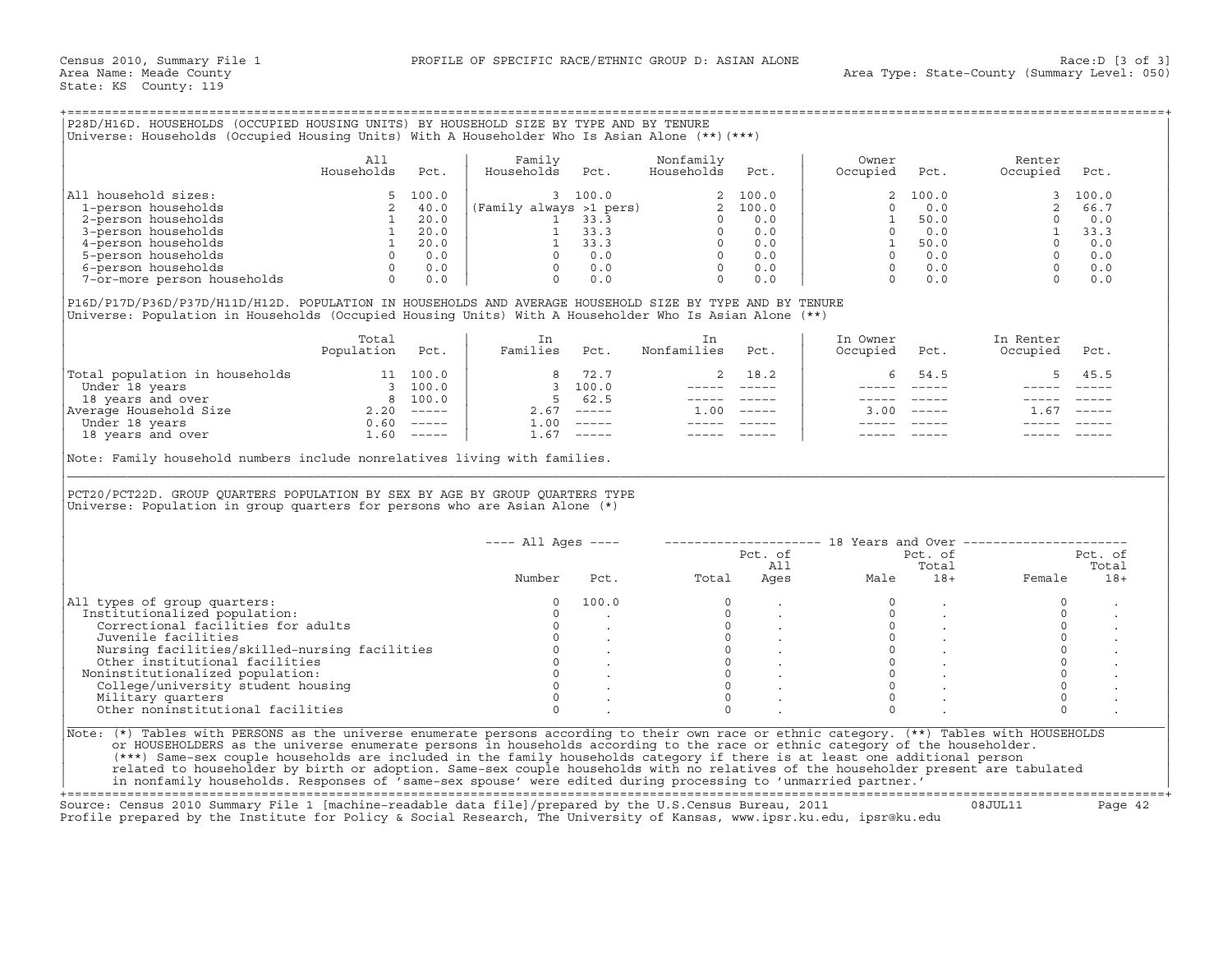Census 2010, Summary File 1 PROFILE OF SPECIFIC RACE/ETHNIC GROUP E: NAT HAWAIIAN/OTH PACIFIC ISLANDER ALONE Race:E [1 of 3]<br>Area Name: Meade County Level: 050) Area Type: State-County (Summary Level: 050) Area Type: State-County (Summary Level: 050)

State: KS County: 119

| P29/P29E. POPULATION SUMMARY BY RESIDENCE TYPE FOR DESIGNATED UNIVERSE<br>Universe: PERSONS Who Are Nat Hawaiian/Oth Pacific Islander Alone |            |                                              |         | P38E/39E. FAMILY TYPE BY PRESENCE AND AGE OF OWN OR RELATED CHILDREN<br>Universe: Families With A Householder Who Is |               |                  |
|---------------------------------------------------------------------------------------------------------------------------------------------|------------|----------------------------------------------|---------|----------------------------------------------------------------------------------------------------------------------|---------------|------------------|
|                                                                                                                                             |            |                                              |         | Nat Hawaiian/Oth Pacific Islander Alone (**)(***)                                                                    |               |                  |
| Total Persons:                                                                                                                              | Population | As % of Population of all Races<br>$0.0%$ of | 4,575   | By Presence of:                                                                                                      | Own Children  | Related Children |
| In Households(*)                                                                                                                            |            | $0.0%$ of                                    | 4,456   |                                                                                                                      | Families Pct. | Families Pct.    |
| In Group Quarters                                                                                                                           |            | $0.0%$ of                                    | 119     |                                                                                                                      |               |                  |
|                                                                                                                                             |            |                                              |         | All families:                                                                                                        |               |                  |
| P16-18E/P36-37E. HOUSEHOLDS/POPULATION IN HOUSEHOLDS BY HOUSEHOLD TYPE                                                                      |            |                                              |         | Husband-wife families:                                                                                               |               |                  |
| Universe: HOUSEHOLDERS Who Are Nat Hawaiian/Oth Pacific Islander Alone                                                                      |            |                                              |         | With children under 18:                                                                                              |               |                  |
|                                                                                                                                             |            |                                              | Average | Under 6 yrs only                                                                                                     |               |                  |
|                                                                                                                                             | Households | Population $(**)$                            | Size    | Under 6 and 6 to 17 yrs                                                                                              |               |                  |
| Total Households(**)                                                                                                                        |            |                                              | 0.00    | 6 to 17 yrs only                                                                                                     |               |                  |
| Under 18 years                                                                                                                              |            |                                              | 0.00    | No children under 18                                                                                                 |               |                  |

|                      | P29/P29E. POPULATION SUMMARY BY RESIDENCE TYPE FOR DESIGNATED UNIVERSE<br>Universe: PERSONS Who Are Nat Hawaiian/Oth Pacific Islander Alone |                                             |                                                                                                                                                                                                                                                                                                                                                                                                                                                                            |                   |                            |                                              | P38E/39E. FAMILY TYPE BY PRESENCE AND AGE OF OWN OR RELATED CHILDREN<br>Universe: Families With A Householder Who Is |                                  |              |                     |                                     |
|----------------------|---------------------------------------------------------------------------------------------------------------------------------------------|---------------------------------------------|----------------------------------------------------------------------------------------------------------------------------------------------------------------------------------------------------------------------------------------------------------------------------------------------------------------------------------------------------------------------------------------------------------------------------------------------------------------------------|-------------------|----------------------------|----------------------------------------------|----------------------------------------------------------------------------------------------------------------------|----------------------------------|--------------|---------------------|-------------------------------------|
|                      |                                                                                                                                             |                                             |                                                                                                                                                                                                                                                                                                                                                                                                                                                                            |                   |                            |                                              | Nat Hawaiian/Oth Pacific Islander Alone (**)(***)                                                                    |                                  |              |                     |                                     |
|                      |                                                                                                                                             | Population                                  | As % of Population of all Races                                                                                                                                                                                                                                                                                                                                                                                                                                            |                   |                            |                                              |                                                                                                                      |                                  |              |                     |                                     |
| Total Persons:       |                                                                                                                                             |                                             | $\Omega$<br>$0.0%$ of                                                                                                                                                                                                                                                                                                                                                                                                                                                      |                   | 4,575                      |                                              | By Presence of:                                                                                                      | Own Children                     |              | Related Children    |                                     |
| In Households(*)     |                                                                                                                                             |                                             | $\circ$<br>$0.0%$ of                                                                                                                                                                                                                                                                                                                                                                                                                                                       |                   | 4,456                      |                                              |                                                                                                                      | Families Pct.                    |              | Families Pct.       |                                     |
|                      | In Group Quarters                                                                                                                           |                                             | $\circ$<br>$0.0%$ of                                                                                                                                                                                                                                                                                                                                                                                                                                                       |                   | 119                        |                                              |                                                                                                                      |                                  |              |                     |                                     |
|                      |                                                                                                                                             |                                             |                                                                                                                                                                                                                                                                                                                                                                                                                                                                            |                   |                            |                                              | All families:                                                                                                        | $\circ$<br>$\sim$                |              | $\circ$             | $\sim$                              |
|                      | P16-18E/P36-37E. HOUSEHOLDS/POPULATION IN HOUSEHOLDS BY HOUSEHOLD TYPE                                                                      |                                             |                                                                                                                                                                                                                                                                                                                                                                                                                                                                            |                   |                            |                                              | Husband-wife families:<br>With children under 18:                                                                    | $\mathbf 0$<br>$\sim$<br>$\circ$ |              | $\circ$<br>$\Omega$ | $\sim$                              |
|                      | Universe: HOUSEHOLDERS Who Are Nat Hawaiian/Oth Pacific Islander Alone                                                                      |                                             |                                                                                                                                                                                                                                                                                                                                                                                                                                                                            |                   |                            |                                              |                                                                                                                      | $\sim$<br>$\Omega$               |              | $\Omega$            | $\Box$                              |
|                      |                                                                                                                                             |                                             | Households                                                                                                                                                                                                                                                                                                                                                                                                                                                                 | Population $(**)$ | Average<br>Size            |                                              | Under 6 yrs only<br>Under 6 and 6 to 17 yrs                                                                          | $\sim$<br>$\circ$<br>$\sim$      |              | $\Omega$            | $\mathbb{Z}^2$                      |
| Total Households(**) |                                                                                                                                             |                                             | $\Omega$                                                                                                                                                                                                                                                                                                                                                                                                                                                                   |                   | 0.00<br>$\circ$            |                                              | 6 to 17 yrs only                                                                                                     | $\Omega$<br>$\sim$               |              | $\cap$              | $\Box$<br>$\mathbb{Z}^{\mathbb{Z}}$ |
| Under 18 years       |                                                                                                                                             |                                             | $\frac{1}{2} \frac{1}{2} \frac{1}{2} \frac{1}{2} \frac{1}{2} \frac{1}{2} \frac{1}{2} \frac{1}{2} \frac{1}{2} \frac{1}{2} \frac{1}{2} \frac{1}{2} \frac{1}{2} \frac{1}{2} \frac{1}{2} \frac{1}{2} \frac{1}{2} \frac{1}{2} \frac{1}{2} \frac{1}{2} \frac{1}{2} \frac{1}{2} \frac{1}{2} \frac{1}{2} \frac{1}{2} \frac{1}{2} \frac{1}{2} \frac{1}{2} \frac{1}{2} \frac{1}{2} \frac{1}{2} \frac{$                                                                               |                   | $\Omega$<br>0.00           |                                              | No children under 18                                                                                                 | $\Omega$<br>$\sim$               |              | $\Omega$            | $\mathbb{Z}^2$                      |
|                      | 18 years and over                                                                                                                           |                                             | $\frac{1}{2} \left( \frac{1}{2} \right) \left( \frac{1}{2} \right) \left( \frac{1}{2} \right) \left( \frac{1}{2} \right) \left( \frac{1}{2} \right) \left( \frac{1}{2} \right) \left( \frac{1}{2} \right) \left( \frac{1}{2} \right) \left( \frac{1}{2} \right) \left( \frac{1}{2} \right) \left( \frac{1}{2} \right) \left( \frac{1}{2} \right) \left( \frac{1}{2} \right) \left( \frac{1}{2} \right) \left( \frac{1}{2} \right) \left( \frac{1}{2} \right) \left( \frac$ |                   | $\circ$<br>0.00            |                                              | Other families (no spouse present):                                                                                  | $\Omega$<br>$\sim$               |              | $\Omega$            | $\mathbb{Z}^{\mathbb{Z}}$           |
|                      | Family Households (***)                                                                                                                     |                                             | $\overline{\phantom{a}}$ 0                                                                                                                                                                                                                                                                                                                                                                                                                                                 |                   | $\Omega$<br>0.00           |                                              | Male householder:                                                                                                    | $\Omega$<br>$\sim$               |              | $\Omega$            | $\Box$                              |
|                      | Under 18 years                                                                                                                              |                                             | $------$                                                                                                                                                                                                                                                                                                                                                                                                                                                                   |                   | $\circ$<br>0.00            |                                              | With children under 18:                                                                                              | $\circ$<br>$\sim$                |              | $\Omega$            | $\mathbf{r}$                        |
|                      | 18 years and over                                                                                                                           |                                             | $\frac{1}{2} \frac{1}{2} \frac{1}{2} \frac{1}{2} \frac{1}{2} \frac{1}{2} \frac{1}{2} \frac{1}{2} \frac{1}{2} \frac{1}{2} \frac{1}{2} \frac{1}{2} \frac{1}{2} \frac{1}{2} \frac{1}{2} \frac{1}{2} \frac{1}{2} \frac{1}{2} \frac{1}{2} \frac{1}{2} \frac{1}{2} \frac{1}{2} \frac{1}{2} \frac{1}{2} \frac{1}{2} \frac{1}{2} \frac{1}{2} \frac{1}{2} \frac{1}{2} \frac{1}{2} \frac{1}{2} \frac{$                                                                               |                   | $\circ$<br>0.00            |                                              | Under 6 yrs only                                                                                                     | $\circ$<br>$\sim$                |              | $\Omega$            | $\Box$                              |
|                      | Nonfamily Households                                                                                                                        |                                             | $\Omega$                                                                                                                                                                                                                                                                                                                                                                                                                                                                   |                   | $\circ$<br>$\sim 10^{-11}$ |                                              | Under 6 and 6 to 17 yrs                                                                                              | $\circ$<br>$\sim$                |              | $\Omega$            | $\Box$                              |
|                      |                                                                                                                                             |                                             |                                                                                                                                                                                                                                                                                                                                                                                                                                                                            |                   |                            |                                              | 6 to 17 yrs only                                                                                                     | $\circ$<br>$\sim$                |              | $\Omega$            | $\Box$                              |
|                      | P12E/P13E. POPULATION BY AGE AND SEX                                                                                                        |                                             |                                                                                                                                                                                                                                                                                                                                                                                                                                                                            |                   |                            |                                              | No children under 18                                                                                                 | $\circ$<br>$\sim$                |              | $\Omega$            |                                     |
|                      | Universe: Persons Who Are Nat Hawaiian/Oth Pacific Islander Alone (*)                                                                       |                                             |                                                                                                                                                                                                                                                                                                                                                                                                                                                                            |                   |                            |                                              | Female householder:                                                                                                  | $\Omega$<br>$\sim$               |              | $\cap$              | $\Box$                              |
|                      |                                                                                                                                             |                                             |                                                                                                                                                                                                                                                                                                                                                                                                                                                                            |                   |                            |                                              | With children under 18:                                                                                              | $\Omega$<br>$\sim$               |              | $\Omega$            | $\mathbb{Z}^2$                      |
|                      | ---Both Sexes---                                                                                                                            |                                             | $---Maxe$                                                                                                                                                                                                                                                                                                                                                                                                                                                                  |                   | $---$ Female -----         |                                              | Under 6 yrs only                                                                                                     | $\circ$<br>$\sim$                |              | $\Omega$            | $\mathcal{L}^{\pm}$                 |
|                      | Number                                                                                                                                      | Pct.                                        | Number                                                                                                                                                                                                                                                                                                                                                                                                                                                                     | Pct.              | Number                     | Pct.                                         | Under 6 and 6 to 17 yrs                                                                                              | $\Omega$<br>$\sim$               |              | $\Omega$            | $\mathbb{Z}^{\mathbb{Z}}$           |
|                      |                                                                                                                                             |                                             |                                                                                                                                                                                                                                                                                                                                                                                                                                                                            |                   |                            |                                              | 6 to 17 yrs only                                                                                                     | $\mathbf 0$<br>$\bullet$         |              | $\mathbf 0$         |                                     |
| All Ages:            | 0                                                                                                                                           |                                             | $\circ$                                                                                                                                                                                                                                                                                                                                                                                                                                                                    |                   | $\circ$                    | $\sim$                                       | No children under 18                                                                                                 | $\Omega$                         |              | $\Omega$            |                                     |
| Under 5              | $\Omega$                                                                                                                                    |                                             |                                                                                                                                                                                                                                                                                                                                                                                                                                                                            |                   | $\Omega$                   | $\sim$                                       |                                                                                                                      |                                  |              |                     |                                     |
| $5$ to $9$           | $\Omega$                                                                                                                                    |                                             | $\Omega$                                                                                                                                                                                                                                                                                                                                                                                                                                                                   |                   | $\Omega$                   | $\sim$                                       |                                                                                                                      |                                  |              |                     |                                     |
| 10 to 14<br>15 to 17 | $\circ$<br>$\Omega$                                                                                                                         |                                             | $\Omega$<br>$\Omega$                                                                                                                                                                                                                                                                                                                                                                                                                                                       |                   | $\Omega$<br>$\Omega$       | $\sim$                                       | P31E. RELATIONSHIP BY HOUSEHOLD TYPE FOR THE POPULATION UNDER 18 YEARS<br>Universe: Persons under 18 who are         |                                  |              |                     |                                     |
| 18 and 19            | $\Omega$                                                                                                                                    | <b>Contract</b><br><b>Contract Contract</b> | $\Omega$                                                                                                                                                                                                                                                                                                                                                                                                                                                                   |                   | $\Omega$                   | $\sim$                                       | Nat Hawaiian/Oth Pacific Islander Alone $(*)$ $(***)$                                                                |                                  |              |                     |                                     |
| 20                   | $\circ$                                                                                                                                     | $\sim$                                      | $\Omega$                                                                                                                                                                                                                                                                                                                                                                                                                                                                   |                   | $\Omega$                   | $\sim$                                       |                                                                                                                      |                                  | Number       | Pct.                |                                     |
| 21                   | $\Omega$                                                                                                                                    | $\sim 100$                                  |                                                                                                                                                                                                                                                                                                                                                                                                                                                                            |                   | $\Omega$                   | $\bullet$                                    |                                                                                                                      |                                  |              |                     |                                     |
| 22 to 24             | $\Omega$                                                                                                                                    | $\sim$                                      | $\circ$                                                                                                                                                                                                                                                                                                                                                                                                                                                                    |                   | $\Omega$                   |                                              | Total under 18:                                                                                                      |                                  | $\Omega$     |                     |                                     |
| 25 to 29             | $\circ$                                                                                                                                     |                                             | $\mathbf{0}$                                                                                                                                                                                                                                                                                                                                                                                                                                                               |                   | $\Omega$                   | $\sim$                                       | In households:                                                                                                       |                                  | $\circ$      |                     |                                     |
| 30 to 34             | $\Omega$                                                                                                                                    | $\sim$                                      | $\circ$                                                                                                                                                                                                                                                                                                                                                                                                                                                                    |                   | $\Omega$                   |                                              | Householder or spouse                                                                                                |                                  | $\Omega$     |                     |                                     |
| 35 to 39             | $\Omega$                                                                                                                                    | $\sim$                                      | $\Omega$                                                                                                                                                                                                                                                                                                                                                                                                                                                                   |                   | $\Omega$                   | $\sim$                                       | Related child:                                                                                                       |                                  | $\Omega$     |                     |                                     |
| 40 to 44             | $\circ$                                                                                                                                     |                                             | $\mathbf{0}$                                                                                                                                                                                                                                                                                                                                                                                                                                                               |                   | $\circ$                    | $\sim$                                       | Own child:                                                                                                           |                                  |              |                     |                                     |
| 45 to 49             | $\Omega$                                                                                                                                    |                                             |                                                                                                                                                                                                                                                                                                                                                                                                                                                                            |                   | $\Omega$                   |                                              | In husband-wife families                                                                                             |                                  | $\Omega$     |                     |                                     |
| 50 to 54             | $\Omega$                                                                                                                                    |                                             | $\Omega$                                                                                                                                                                                                                                                                                                                                                                                                                                                                   |                   | $\Omega$                   |                                              | In other families (no spouse present):                                                                               |                                  | $\Omega$     |                     |                                     |
| 55 to 59             | $\Omega$                                                                                                                                    |                                             | $\Omega$                                                                                                                                                                                                                                                                                                                                                                                                                                                                   |                   | $\Omega$                   | $\sim$                                       | Male householder                                                                                                     |                                  | $\Omega$     |                     |                                     |
| 60 and 61            | $\Omega$                                                                                                                                    |                                             |                                                                                                                                                                                                                                                                                                                                                                                                                                                                            |                   | $\Omega$                   |                                              | Female householder                                                                                                   |                                  | $\Omega$     |                     |                                     |
| 62 to 64             | $\Omega$                                                                                                                                    | $\mathcal{L}^{\pm}$                         | $\Omega$                                                                                                                                                                                                                                                                                                                                                                                                                                                                   |                   | $\circ$                    |                                              | Other relatives:                                                                                                     |                                  |              |                     |                                     |
| 65 and 66            | $\circ$                                                                                                                                     |                                             | $\mathbf{0}$                                                                                                                                                                                                                                                                                                                                                                                                                                                               |                   | $\circ$                    | $\sim$                                       | Grandchild                                                                                                           |                                  | $\mathbf{0}$ |                     |                                     |
| 67 to 69             | $\Omega$                                                                                                                                    | $\ddot{\phantom{a}}$                        |                                                                                                                                                                                                                                                                                                                                                                                                                                                                            |                   | $\Omega$                   |                                              | Other relatives                                                                                                      |                                  | $\Omega$     |                     |                                     |
| 70 to 74             | $\Omega$                                                                                                                                    |                                             | $\Omega$                                                                                                                                                                                                                                                                                                                                                                                                                                                                   |                   | $\Omega$                   | $\sim$                                       | Nonrelatives                                                                                                         |                                  |              |                     |                                     |
| 75 to 79             | $\circ$                                                                                                                                     |                                             | $\circ$                                                                                                                                                                                                                                                                                                                                                                                                                                                                    |                   | $\Omega$                   | $\sim$                                       | In group quarters:                                                                                                   |                                  | $\circ$      |                     |                                     |
| 80 to 84             | $\Omega$                                                                                                                                    |                                             |                                                                                                                                                                                                                                                                                                                                                                                                                                                                            |                   | $\Omega$                   |                                              | Institutionalized population                                                                                         |                                  | $\circ$      |                     |                                     |
| 85 plus              | $\Omega$                                                                                                                                    |                                             | $\Omega$                                                                                                                                                                                                                                                                                                                                                                                                                                                                   |                   | $\Omega$                   |                                              | Noninstitutionalized population                                                                                      |                                  | $\Omega$     |                     |                                     |
| $0$ to $17$          | $\Omega$                                                                                                                                    |                                             | $\circ$                                                                                                                                                                                                                                                                                                                                                                                                                                                                    |                   | $\circ$                    |                                              | Note: (*) Tables with PERSONS as the universe enumerate persons according                                            |                                  |              |                     |                                     |
| 18 to 64             | $\circ$                                                                                                                                     |                                             | $\circ$                                                                                                                                                                                                                                                                                                                                                                                                                                                                    |                   | $\circ$                    | $\ddot{\phantom{a}}$<br>$\ddot{\phantom{0}}$ | to their own race or ethnic category. (**) Tables with HOUSEHOLDS or                                                 |                                  |              |                     |                                     |
| 65 plus              | $\circ$                                                                                                                                     |                                             | $\Omega$                                                                                                                                                                                                                                                                                                                                                                                                                                                                   |                   | $\circ$                    |                                              | HOUSEHOLDERS as the universe enumerate persons in households according                                               |                                  |              |                     |                                     |
|                      |                                                                                                                                             |                                             |                                                                                                                                                                                                                                                                                                                                                                                                                                                                            |                   |                            |                                              | to the race or ethnic category of the householder. (***) Responses of                                                |                                  |              |                     |                                     |
| Median Aqe           | 0.0                                                                                                                                         |                                             | 0.0                                                                                                                                                                                                                                                                                                                                                                                                                                                                        |                   | 0.0                        |                                              | 'same-sex spouse' were edited during processing to 'unmarried partner.'                                              |                                  |              |                     |                                     |

+===================================================================================================================================================+ Source: Census 2010 Summary File 1 [machine−readable data file]/prepared by the U.S.Census Bureau, 2011 08JUL11 Page 43 Profile prepared by the Institute for Policy & Social Research, The University of Kansas, www.ipsr.ku.edu, ipsr@ku.edu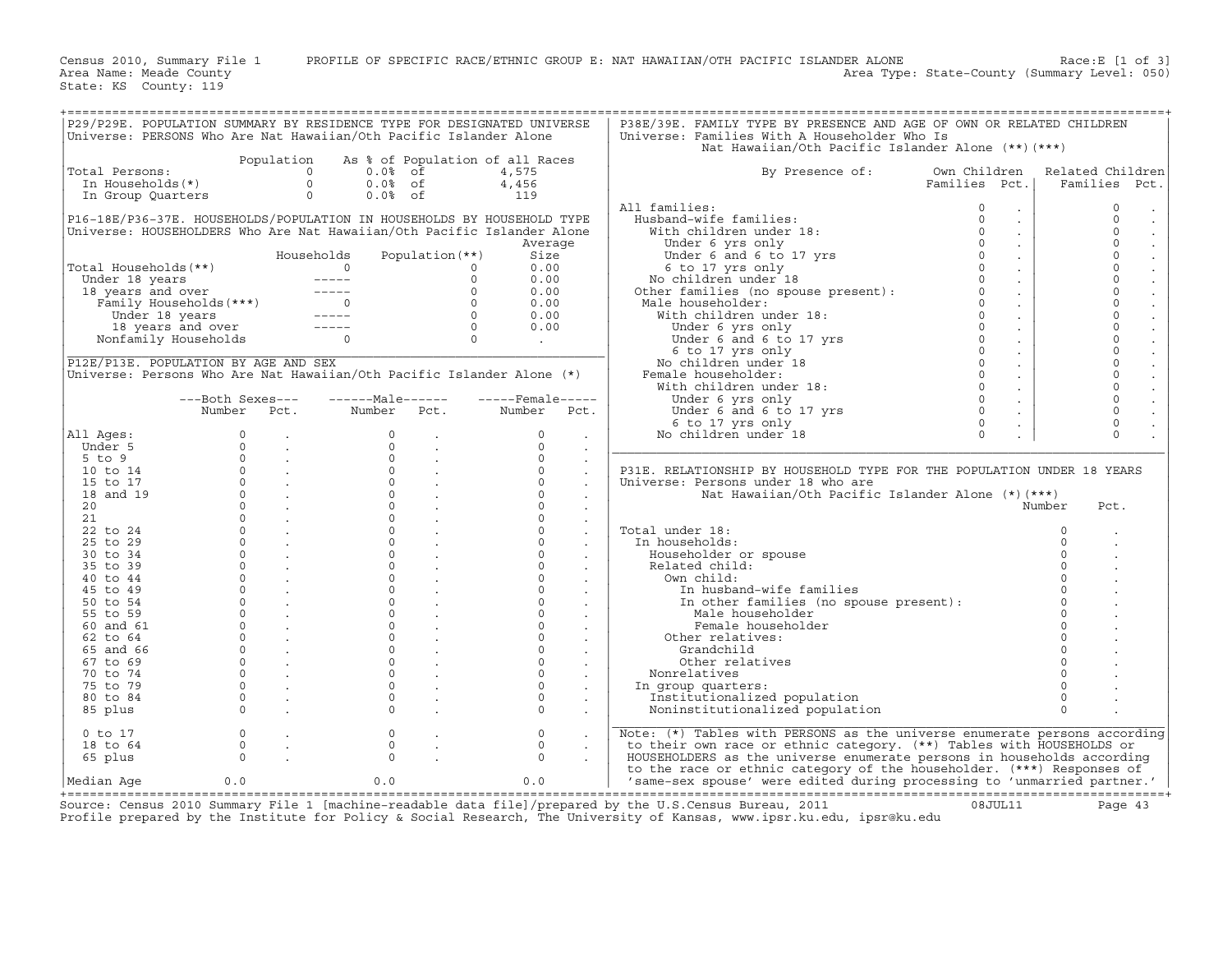Census 2010, Summary File 1 PROFILE OF SPECIFIC RACE/ETHNIC GROUP E: NAT HAWAIIAN/OTH PACIFIC ISLANDER ALONE Race:E [2 of 3]<br>Area Name: Meade County (Summary Level: 050) Area Type: State-County (Summary Level: 050)

State: KS County: 119

| P29E/P34E. RELATIONSHIP BY HOUSEHOLD TYPE FOR ALL PERSONS & PERSONS 65+<br>Universe: Persons Who Are Nat Hawaiian/Oth Pacific Islander Alone (*) (***) |          |                      |                                        | PCT14E. PRESENCE OF MULTIGENERATIONAL HOUSEHOLDS<br>Universe: Households With A Householder Who Is |                                                            |                 |                         |
|--------------------------------------------------------------------------------------------------------------------------------------------------------|----------|----------------------|----------------------------------------|----------------------------------------------------------------------------------------------------|------------------------------------------------------------|-----------------|-------------------------|
|                                                                                                                                                        |          |                      |                                        |                                                                                                    | Nat Hawaiian/Oth Pacific Islander Alone (**)               |                 |                         |
|                                                                                                                                                        | All Ages |                      | 65 years and over                      |                                                                                                    |                                                            | Number          | Pct.                    |
|                                                                                                                                                        | Number   | Pct.                 | Number<br>Pct.                         |                                                                                                    |                                                            |                 |                         |
|                                                                                                                                                        |          |                      |                                        | Total:                                                                                             |                                                            |                 | 0, 100, 0               |
| Total:                                                                                                                                                 | $\Omega$ |                      | $\Omega$                               | Household has 3 or more generations                                                                |                                                            | $\circ$         |                         |
| In households:                                                                                                                                         | $\Omega$ |                      | $\circ$                                | Household does not have 3+ generations                                                             |                                                            | $\Omega$        |                         |
| In family households:                                                                                                                                  | $\Omega$ |                      | $\Omega$                               |                                                                                                    |                                                            |                 |                         |
| Householder:                                                                                                                                           | $\Omega$ |                      | $\Omega$                               |                                                                                                    |                                                            |                 |                         |
| Male                                                                                                                                                   | $\Omega$ | $\ddot{\phantom{a}}$ | $\Omega$                               |                                                                                                    |                                                            |                 |                         |
| Female                                                                                                                                                 | $\circ$  | $\sim$               | $\circ$                                |                                                                                                    |                                                            |                 |                         |
| Spouse                                                                                                                                                 | $\Omega$ |                      | $\Omega$                               | PCT19E. NONRELATIVES BY HOUSEHOLD TYPE $(*)$ (***)                                                 |                                                            |                 |                         |
| Parent                                                                                                                                                 | $\Omega$ |                      | $\Omega$                               | Universe: Nonrelatives who are                                                                     |                                                            |                 |                         |
|                                                                                                                                                        | $\Omega$ | $\ddot{\phantom{a}}$ |                                        |                                                                                                    |                                                            |                 |                         |
| Parent-in-law                                                                                                                                          |          | $\sim$               | $\Omega$                               |                                                                                                    | Nat Hawaiian/Oth Pacific Islander Alone (Total: 0)         |                 |                         |
| Child:                                                                                                                                                 | $\Omega$ |                      |                                        |                                                                                                    |                                                            |                 |                         |
| Biological                                                                                                                                             | $\Omega$ |                      |                                        |                                                                                                    | In Family                                                  | In Nonfamily    |                         |
| Adopted                                                                                                                                                | $\Omega$ |                      |                                        |                                                                                                    | Households                                                 | Households      |                         |
| Step                                                                                                                                                   | $\Omega$ | $\sim$               |                                        |                                                                                                    | Number Pct.                                                | Number Pct.     |                         |
| Grandchild                                                                                                                                             | $\Omega$ |                      |                                        |                                                                                                    |                                                            |                 |                         |
| Brother or sister                                                                                                                                      | $\Omega$ |                      |                                        | Nonrelatives:                                                                                      | 0 100.0                                                    |                 | 0 100.0                 |
| Son-in-law/daughter-in-law                                                                                                                             | $\circ$  |                      |                                        | Roomer or boarder                                                                                  | $0 \qquad \qquad .$                                        | $\circ$         | $\sim 100$ km s $^{-1}$ |
| Other relatives (#)                                                                                                                                    | $\Omega$ |                      | $\Omega$                               | Housemate or roommate                                                                              | $\begin{array}{ccc} & & 0 & \end{array}$                   | $\Omega$        |                         |
|                                                                                                                                                        | $\Omega$ |                      |                                        |                                                                                                    |                                                            |                 | $\sim$                  |
| Nonrelatives                                                                                                                                           |          | $\sim$               | $\Omega$                               | Unmarried partner                                                                                  | $\begin{array}{ccccccc}\n0 & & & \end{array}$              | $\Omega$        | $\sim$                  |
| In nonfamily households:                                                                                                                               | $\Omega$ |                      | $\Omega$                               | Other nonrelatives                                                                                 | $\begin{array}{ccc} 0 & & \cdot \end{array}$               | $\Omega$        |                         |
| Male householder:                                                                                                                                      | $\Omega$ |                      | $\Omega$                               |                                                                                                    |                                                            |                 |                         |
| Living alone                                                                                                                                           | $\Omega$ |                      | $\Omega$                               |                                                                                                    |                                                            |                 |                         |
| Not living alone                                                                                                                                       | $\Omega$ |                      | $\Omega$                               |                                                                                                    |                                                            |                 |                         |
| Female householder:                                                                                                                                    | $\Omega$ |                      | $\Omega$                               | H17E. HOUSING UNITS BY HOUSEHOLDER'S AGE AND TENURE                                                |                                                            |                 |                         |
| Living alone                                                                                                                                           | $\circ$  | $\sim$               | $\circ$                                | Universe: Occupied Housing Units With A Householder Who Is                                         |                                                            |                 |                         |
| Not living alone                                                                                                                                       | $\Omega$ | $\sim$               | $\Omega$                               |                                                                                                    | Nat Hawaiian/Oth Pacific Islander Alone (**)               |                 |                         |
| Nonrelatives                                                                                                                                           | $\circ$  |                      | $\Omega$                               |                                                                                                    |                                                            |                 |                         |
|                                                                                                                                                        | $\Omega$ |                      | $\Omega$                               |                                                                                                    | Owner Occupied                                             |                 |                         |
| In group quarters:                                                                                                                                     |          |                      |                                        | Age of                                                                                             |                                                            | Renter Occupied |                         |
| Institutionalized                                                                                                                                      | $\Omega$ |                      | $\Omega$                               | Householder                                                                                        | Number Pct.                                                | Number Pct.     |                         |
| Noninstitutionalized                                                                                                                                   | $\Omega$ |                      | $\Omega$                               |                                                                                                    |                                                            |                 |                         |
|                                                                                                                                                        |          |                      |                                        | All Ages:                                                                                          | 0 100.0                                                    |                 | 0 100.0                 |
| (#) For 65 yrs & over, includes children, siblings, etc. not shown separately                                                                          |          |                      |                                        | 15 to 24                                                                                           | $\Omega$<br><b>Contractor</b>                              | $\Omega$        | $\ddot{\phantom{a}}$    |
|                                                                                                                                                        |          |                      |                                        | 25 to 34                                                                                           | $\Omega$                                                   | $\Omega$        | $\sim$                  |
|                                                                                                                                                        |          |                      |                                        | 35 to 44                                                                                           | $\begin{array}{ccc} 0 & & \cdot \end{array}$               | $\cap$          | $\sim$                  |
|                                                                                                                                                        |          |                      |                                        | 45 to 54                                                                                           | $0 \qquad \qquad .$                                        | $\Omega$        | $\sim$                  |
| P18E. HOUSEHOLD TYPE                                                                                                                                   |          |                      |                                        | 55 to 59                                                                                           | $\begin{matrix} 0 & \cdots & \cdots & \cdots \end{matrix}$ | $\Omega$        | $\sim$                  |
| Universe: Households with a Householder Who is                                                                                                         |          |                      |                                        | 60 to 64                                                                                           | $0 \qquad \qquad .$                                        | $\Omega$        |                         |
|                                                                                                                                                        |          |                      |                                        | 65 to 74                                                                                           | $0 \qquad \qquad .$                                        | $\Omega$        | $\mathbf{r}$            |
| Nat Hawaiian/Oth Pacific Islander Alone (**)                                                                                                           |          |                      |                                        |                                                                                                    |                                                            |                 |                         |
|                                                                                                                                                        |          |                      | Number<br>Pct.                         | 75 to 84                                                                                           | $\Omega$                                                   | $\Omega$        |                         |
|                                                                                                                                                        |          |                      |                                        | 85 and over                                                                                        | $\Omega$                                                   | $\Omega$        |                         |
|                                                                                                                                                        |          |                      | $\Omega$<br>100.0                      |                                                                                                    |                                                            |                 |                         |
| Total:                                                                                                                                                 |          |                      | $\Omega$                               |                                                                                                    |                                                            |                 |                         |
| Family households (***) :                                                                                                                              |          |                      |                                        |                                                                                                    |                                                            |                 |                         |
| Husband-wife families                                                                                                                                  |          |                      | $\overline{0}$<br>$\sim$               |                                                                                                    |                                                            |                 |                         |
|                                                                                                                                                        |          |                      |                                        | Note: $(*)$ Tables with PERSONS as the universe enumerate persons                                  |                                                            |                 |                         |
| Other families:                                                                                                                                        |          |                      | $\overline{0}$                         | according to their own race or ethnic category. (**) Tables with                                   |                                                            |                 |                         |
| Male householder, no wife present                                                                                                                      |          |                      | $\overline{0}$                         | HOUSEHOLDS Or HOUSEHOLDERS as the universe enumerate persons in                                    |                                                            |                 |                         |
| Female householder, no husband present                                                                                                                 |          |                      | $\overline{0}$<br>$\ddot{\phantom{a}}$ | households according to the race or ethnic category of the                                         |                                                            |                 |                         |
| Nonfamily households:                                                                                                                                  |          |                      | $\overline{0}$                         | householder. (***) Responses of 'same-sex spouse' were edited                                      |                                                            |                 |                         |
| Householder living alone                                                                                                                               |          |                      | $\overline{0}$                         | during processing to 'unmarried partner.'                                                          |                                                            |                 |                         |
| Householder not living alone                                                                                                                           |          |                      | $\Omega$                               |                                                                                                    |                                                            |                 |                         |
|                                                                                                                                                        |          |                      |                                        |                                                                                                    |                                                            |                 |                         |
|                                                                                                                                                        |          |                      |                                        |                                                                                                    |                                                            |                 |                         |
| Source: Census 2010 Summary File 1 [machine-readable data file]/prepared by the U.S.Census Bureau, 2011                                                |          |                      |                                        |                                                                                                    |                                                            |                 |                         |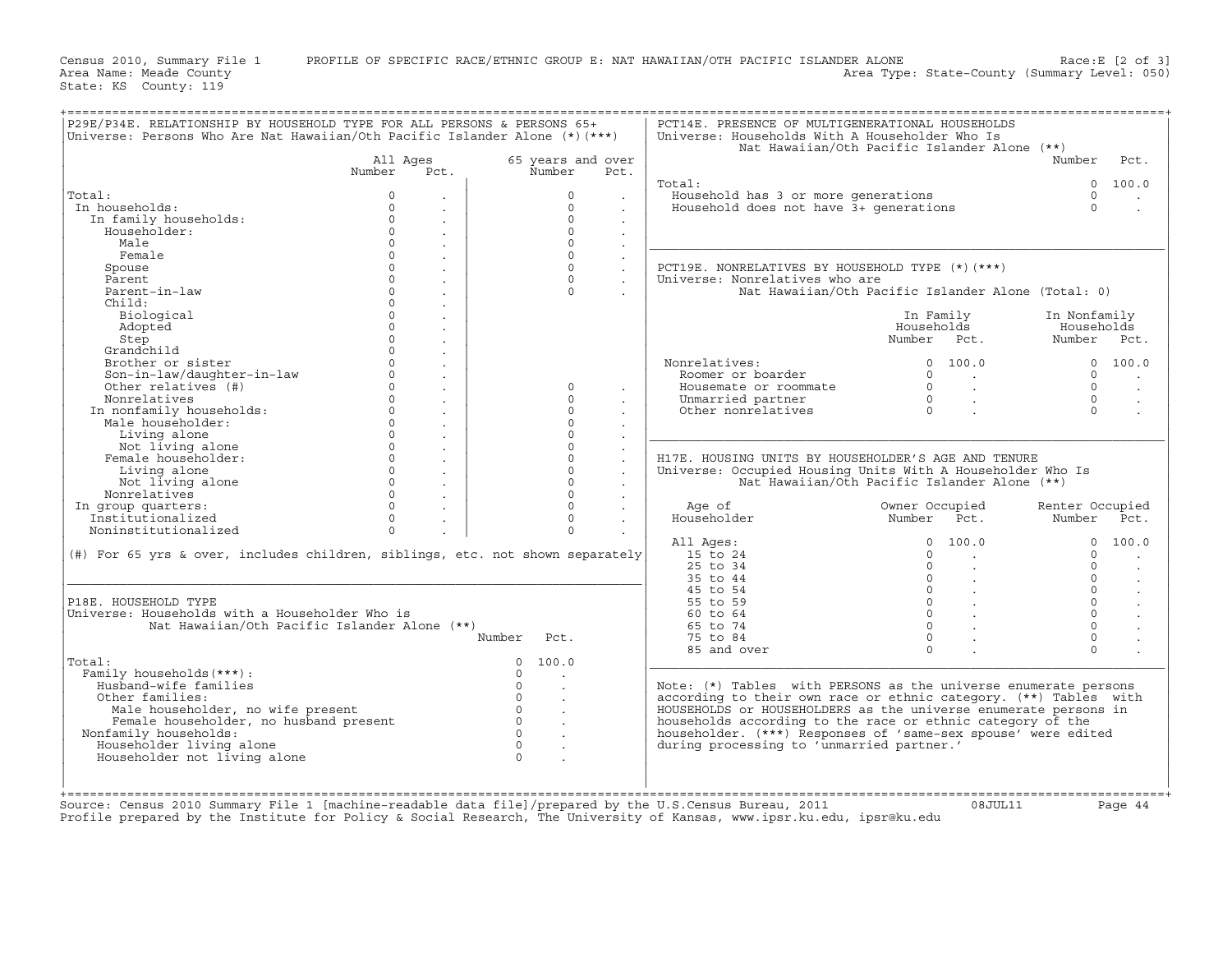|                                                                                                                                                                                                                                                | All                      |                                                   | Family                                               |                                                                                                | Nonfamily                |                                                            | Owner                                                    |                                                                                             | Renter                |         |
|------------------------------------------------------------------------------------------------------------------------------------------------------------------------------------------------------------------------------------------------|--------------------------|---------------------------------------------------|------------------------------------------------------|------------------------------------------------------------------------------------------------|--------------------------|------------------------------------------------------------|----------------------------------------------------------|---------------------------------------------------------------------------------------------|-----------------------|---------|
|                                                                                                                                                                                                                                                | Households               | Pct.                                              | Households                                           | Pct.                                                                                           | Households               | Pct.                                                       | Occupied                                                 | Pct.                                                                                        | Occupied              | Pct.    |
| All household sizes:                                                                                                                                                                                                                           | $\Omega$                 |                                                   | $\Omega$                                             |                                                                                                |                          |                                                            |                                                          |                                                                                             | 0                     |         |
| 1-person households                                                                                                                                                                                                                            | $\Omega$                 |                                                   | (Family always >1 pers)                              |                                                                                                | $\circ$                  |                                                            |                                                          |                                                                                             | $\Omega$              |         |
| 2-person households                                                                                                                                                                                                                            | $\Omega$                 |                                                   | $\Omega$                                             |                                                                                                |                          |                                                            | $\Omega$                                                 |                                                                                             | $\mathbf 0$           |         |
| 3-person households                                                                                                                                                                                                                            |                          | $0 \qquad \qquad$                                 | $\begin{array}{c} 0 \\ 0 \\ 0 \\ 0 \\ 0 \end{array}$ |                                                                                                |                          |                                                            | $\mathbb O$                                              |                                                                                             | $\mathbf 0$           |         |
| 4-person households                                                                                                                                                                                                                            |                          | $\begin{matrix} 0 & \cdots & \cdots \end{matrix}$ |                                                      |                                                                                                |                          |                                                            |                                                          | $\begin{matrix} 0 & & \cdot \\ 0 & & \cdot \end{matrix}$                                    |                       |         |
| 5-person households                                                                                                                                                                                                                            |                          | $\overline{0}$ .                                  |                                                      |                                                                                                |                          |                                                            |                                                          |                                                                                             |                       |         |
| 6-person households                                                                                                                                                                                                                            |                          | $\overline{0}$                                    |                                                      |                                                                                                |                          |                                                            | $\Omega$                                                 |                                                                                             |                       |         |
| 7-or-more person households                                                                                                                                                                                                                    | $\Omega$                 |                                                   | $\Omega$                                             |                                                                                                |                          |                                                            |                                                          |                                                                                             |                       |         |
| P16E/P17E/P36E/P37E/H11E/H12E. POPULATION IN HOUSEHOLDS AND AVERAGE HOUSEHOLD SIZE BY TYPE AND BY TENURE<br>Universe: Population in Households (Occupied Housing Units) With A Householder Who Is Nat Hawaiian/Oth Pacific Islander Alone (**) |                          |                                                   |                                                      |                                                                                                |                          |                                                            |                                                          |                                                                                             |                       |         |
|                                                                                                                                                                                                                                                | Total<br>Population Pct. |                                                   | In<br>Families Pct.                                  |                                                                                                | In<br>Nonfamilies        | Pct.                                                       | In Owner<br>Occupied Pct.                                |                                                                                             | In Renter<br>Occupied | Pct.    |
| Protal population in households<br>Under 18 years 0 100.0<br>18 years and over 0 100.0<br>Average Household Size 0.00 -----<br>Under 18 years 0 0.00 -----<br>0.00 -----<br>0.00 -----<br>0.00 -----<br>0.00 -----                             |                          |                                                   |                                                      |                                                                                                | $\circ$                  | $\langle\cdot\rangle$ .<br><br>)                           | 0                                                        | $\mathcal{L}^{\mathcal{L}}$ and $\mathcal{L}^{\mathcal{L}}$ and $\mathcal{L}^{\mathcal{L}}$ | 0                     |         |
|                                                                                                                                                                                                                                                |                          |                                                   |                                                      |                                                                                                |                          |                                                            |                                                          | ______ _____                                                                                |                       |         |
|                                                                                                                                                                                                                                                |                          |                                                   |                                                      |                                                                                                |                          |                                                            |                                                          |                                                                                             |                       |         |
|                                                                                                                                                                                                                                                |                          |                                                   |                                                      |                                                                                                | <b>Contract Contract</b> |                                                            |                                                          | $0.00$ -----                                                                                | $0.00 - - - -$        |         |
|                                                                                                                                                                                                                                                |                          |                                                   |                                                      |                                                                                                |                          |                                                            |                                                          |                                                                                             |                       |         |
| 18 years and over                                                                                                                                                                                                                              | $0.00$ -----             |                                                   | $0.00$ -----                                         |                                                                                                |                          |                                                            |                                                          |                                                                                             |                       |         |
| Note: Family household numbers include nonrelatives living with families.<br>PCT20/PCT22E. GROUP QUARTERS POPULATION BY SEX BY AGE BY GROUP QUARTERS TYPE                                                                                      |                          |                                                   |                                                      |                                                                                                |                          |                                                            |                                                          |                                                                                             |                       |         |
|                                                                                                                                                                                                                                                |                          |                                                   |                                                      |                                                                                                |                          |                                                            |                                                          |                                                                                             |                       |         |
| Universe: Population in group quarters for persons who are Nat Hawaiian/Oth Pacific Islander Alone (*)                                                                                                                                         |                          |                                                   | $---$ All Ages $---$                                 |                                                                                                |                          |                                                            | -------------------- 18 Years and Over ----------------- |                                                                                             |                       |         |
|                                                                                                                                                                                                                                                |                          |                                                   |                                                      |                                                                                                |                          | Pct. of                                                    |                                                          | Pct. of                                                                                     |                       | Pct. of |
|                                                                                                                                                                                                                                                |                          |                                                   |                                                      |                                                                                                |                          |                                                            |                                                          | Total                                                                                       |                       | Total   |
|                                                                                                                                                                                                                                                |                          |                                                   | Number                                               | Pct.                                                                                           | Total                    |                                                            | All<br>Ages<br>Male                                      |                                                                                             | 18+ Female            | $18+$   |
|                                                                                                                                                                                                                                                |                          |                                                   | $\circ$                                              | 100.0                                                                                          | $\circ$                  |                                                            | $\mathbf 0$                                              |                                                                                             | $\circ$               |         |
|                                                                                                                                                                                                                                                |                          |                                                   | $\Omega$                                             | $\sim$                                                                                         |                          |                                                            | $\Omega$                                                 | $\sim 100$                                                                                  | $\circ$               |         |
| Institutionalized population:<br>Correctional facilities for adults                                                                                                                                                                            |                          |                                                   | $\circ$                                              |                                                                                                |                          |                                                            |                                                          |                                                                                             | $\circ$               |         |
| Juvenile facilities                                                                                                                                                                                                                            |                          |                                                   | $\Omega$                                             |                                                                                                |                          |                                                            |                                                          |                                                                                             | $\circ$               |         |
| Nursing facilities/skilled-nursing facilities                                                                                                                                                                                                  |                          |                                                   |                                                      |                                                                                                |                          |                                                            |                                                          |                                                                                             | $\circ$               |         |
| Other institutional facilities                                                                                                                                                                                                                 |                          |                                                   |                                                      |                                                                                                |                          |                                                            |                                                          |                                                                                             | $\circ$               |         |
|                                                                                                                                                                                                                                                |                          |                                                   |                                                      | $\begin{matrix} 0 & & \cdot \\ & 0 & & \cdot \\ & & \cdot & \cdot \\ & & & \cdot \end{matrix}$ | $\circ$                  | $\begin{bmatrix} 0 \\ 0 \\ 0 \\ 0 \\ 0 \\ 0 \end{bmatrix}$ |                                                          |                                                                                             | $\circ$               |         |
| Noninstitutionalized population:<br>College/university student housing                                                                                                                                                                         |                          |                                                   | $\mathbf{0}$                                         |                                                                                                | $\Omega$                 |                                                            | $\Omega$                                                 |                                                                                             | $\circ$               |         |
| All types of group quarters:<br>Military quarters                                                                                                                                                                                              |                          |                                                   | $\Omega$                                             |                                                                                                | $\Omega$                 |                                                            | $\mathbf 0$                                              |                                                                                             | $\circ$               |         |
| Other noninstitutional facilities                                                                                                                                                                                                              |                          |                                                   | $\Omega$                                             |                                                                                                | $\Omega$                 |                                                            | $\Omega$                                                 |                                                                                             |                       |         |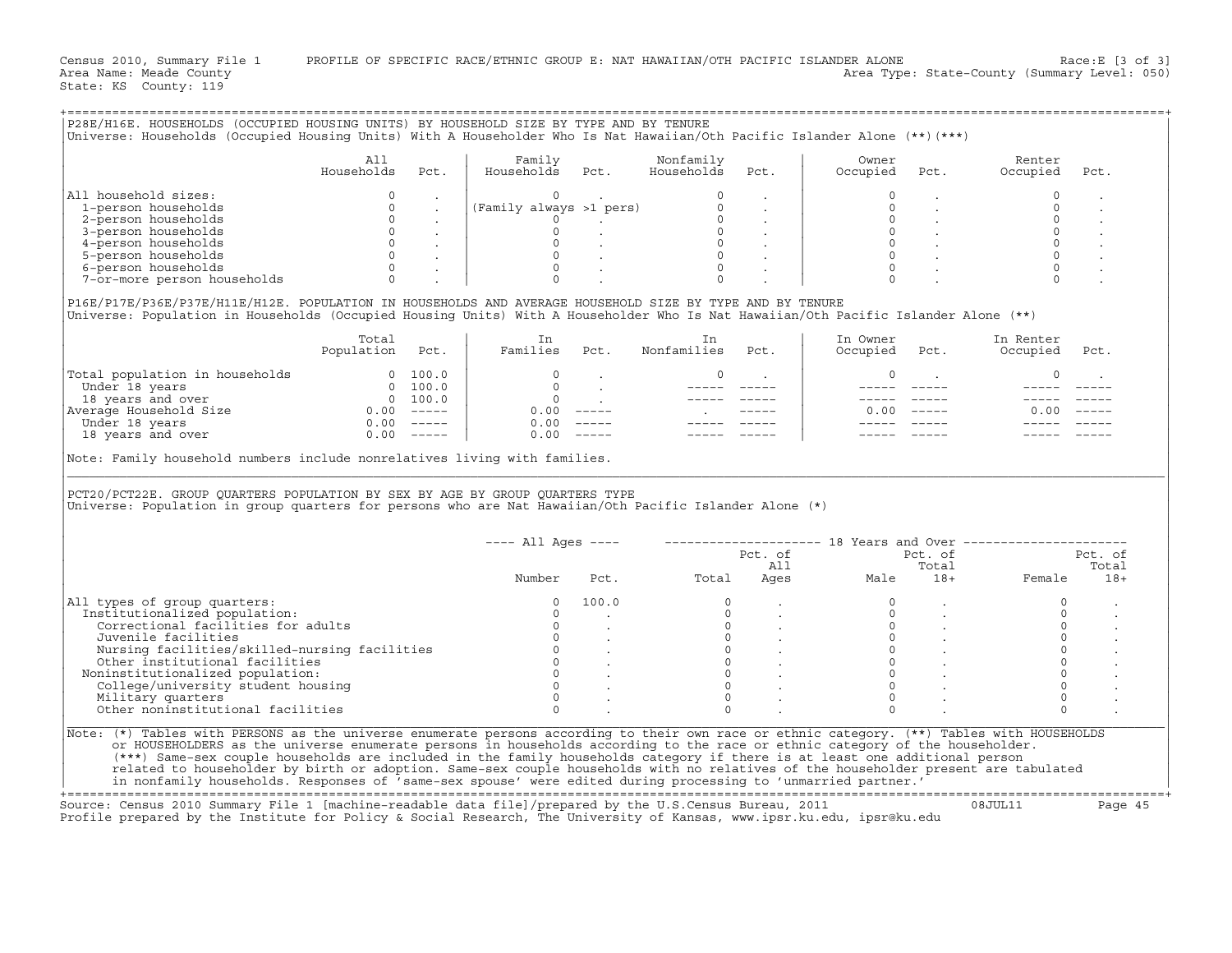| P29/P29F. POPULATION SUMMARY BY RESIDENCE TYPE FOR DESIGNATED UNIVERSE                                                                                                                         |                                                                                                                                                                                                                                  |            |                                                                                                                                                                                                                                                                                                                        |                       |                                                                                                                                                                                                                                                                                                        |          | P38F/39F. FAMILY TYPE BY PRESENCE AND AGE OF OWN OR RELATED CHILDREN                                                                                                                                                                                                                                                         |               |          |                  |                     |          |
|------------------------------------------------------------------------------------------------------------------------------------------------------------------------------------------------|----------------------------------------------------------------------------------------------------------------------------------------------------------------------------------------------------------------------------------|------------|------------------------------------------------------------------------------------------------------------------------------------------------------------------------------------------------------------------------------------------------------------------------------------------------------------------------|-----------------------|--------------------------------------------------------------------------------------------------------------------------------------------------------------------------------------------------------------------------------------------------------------------------------------------------------|----------|------------------------------------------------------------------------------------------------------------------------------------------------------------------------------------------------------------------------------------------------------------------------------------------------------------------------------|---------------|----------|------------------|---------------------|----------|
| Universe: PERSONS Who Are Some Other Race Alone                                                                                                                                                |                                                                                                                                                                                                                                  |            |                                                                                                                                                                                                                                                                                                                        |                       |                                                                                                                                                                                                                                                                                                        |          | Universe: Families With A Householder Who Is                                                                                                                                                                                                                                                                                 |               |          |                  |                     |          |
|                                                                                                                                                                                                |                                                                                                                                                                                                                                  |            |                                                                                                                                                                                                                                                                                                                        |                       |                                                                                                                                                                                                                                                                                                        |          | Some Other Race Alone (**) (***)                                                                                                                                                                                                                                                                                             |               |          |                  |                     |          |
|                                                                                                                                                                                                |                                                                                                                                                                                                                                  | Population | As % of Population of all Races                                                                                                                                                                                                                                                                                        |                       |                                                                                                                                                                                                                                                                                                        |          |                                                                                                                                                                                                                                                                                                                              |               |          |                  |                     |          |
|                                                                                                                                                                                                |                                                                                                                                                                                                                                  | 172        | $3.88$ of                                                                                                                                                                                                                                                                                                              |                       |                                                                                                                                                                                                                                                                                                        |          |                                                                                                                                                                                                                                                                                                                              | Own Children  |          |                  | Related Children    |          |
| Total Persons:                                                                                                                                                                                 |                                                                                                                                                                                                                                  | 172        |                                                                                                                                                                                                                                                                                                                        |                       | 4,575                                                                                                                                                                                                                                                                                                  |          | By Presence of:                                                                                                                                                                                                                                                                                                              |               |          |                  |                     | Pct.     |
| In Households(*)                                                                                                                                                                               |                                                                                                                                                                                                                                  |            | $3.9%$ of                                                                                                                                                                                                                                                                                                              |                       | 4,456                                                                                                                                                                                                                                                                                                  |          |                                                                                                                                                                                                                                                                                                                              | Families Pct. |          |                  | Families            |          |
| In Group Quarters                                                                                                                                                                              |                                                                                                                                                                                                                                  | $\sim$ 0   | $0.0%$ of                                                                                                                                                                                                                                                                                                              |                       | 119                                                                                                                                                                                                                                                                                                    |          |                                                                                                                                                                                                                                                                                                                              |               |          |                  |                     |          |
|                                                                                                                                                                                                |                                                                                                                                                                                                                                  |            |                                                                                                                                                                                                                                                                                                                        |                       |                                                                                                                                                                                                                                                                                                        |          | All families:                                                                                                                                                                                                                                                                                                                |               | 33 100.0 |                  |                     | 33 100.0 |
| P16-18F/P36-37F. HOUSEHOLDS/POPULATION IN HOUSEHOLDS BY HOUSEHOLD TYPE                                                                                                                         |                                                                                                                                                                                                                                  |            |                                                                                                                                                                                                                                                                                                                        |                       |                                                                                                                                                                                                                                                                                                        |          |                                                                                                                                                                                                                                                                                                                              |               |          |                  | 28                  | 84.8     |
| Universe: HOUSEHOLDERS Who Are Some Other Race Alone                                                                                                                                           |                                                                                                                                                                                                                                  |            |                                                                                                                                                                                                                                                                                                                        |                       |                                                                                                                                                                                                                                                                                                        |          |                                                                                                                                                                                                                                                                                                                              |               |          |                  | 22                  | 66.7     |
|                                                                                                                                                                                                |                                                                                                                                                                                                                                  |            |                                                                                                                                                                                                                                                                                                                        |                       | Average                                                                                                                                                                                                                                                                                                |          |                                                                                                                                                                                                                                                                                                                              |               |          |                  | $\overline{4}$      | 12.1     |
|                                                                                                                                                                                                |                                                                                                                                                                                                                                  |            | Households                                                                                                                                                                                                                                                                                                             | Population (**)       | Size                                                                                                                                                                                                                                                                                                   |          |                                                                                                                                                                                                                                                                                                                              |               |          |                  | 8                   | 24.2     |
| Total Households(**)                                                                                                                                                                           |                                                                                                                                                                                                                                  |            |                                                                                                                                                                                                                                                                                                                        | 174                   | 4.24                                                                                                                                                                                                                                                                                                   |          |                                                                                                                                                                                                                                                                                                                              |               |          |                  | 10                  | 30.3     |
|                                                                                                                                                                                                |                                                                                                                                                                                                                                  |            |                                                                                                                                                                                                                                                                                                                        | 78                    | 1.90                                                                                                                                                                                                                                                                                                   |          |                                                                                                                                                                                                                                                                                                                              |               |          |                  | 6                   | 18.2     |
|                                                                                                                                                                                                |                                                                                                                                                                                                                                  |            |                                                                                                                                                                                                                                                                                                                        | 96                    | 2.34                                                                                                                                                                                                                                                                                                   |          |                                                                                                                                                                                                                                                                                                                              |               |          |                  | 5                   | 15.2     |
|                                                                                                                                                                                                |                                                                                                                                                                                                                                  |            |                                                                                                                                                                                                                                                                                                                        | 152                   | 4.61                                                                                                                                                                                                                                                                                                   |          |                                                                                                                                                                                                                                                                                                                              |               |          |                  | 3                   | 9.1      |
|                                                                                                                                                                                                |                                                                                                                                                                                                                                  |            |                                                                                                                                                                                                                                                                                                                        |                       | 2.27                                                                                                                                                                                                                                                                                                   |          |                                                                                                                                                                                                                                                                                                                              |               |          |                  | 3                   | 9.1      |
| otal Households (**)<br>Under 18 years<br>18 years and over<br>Family Households (***)<br>18 years and over<br>18 years<br>18 years and over<br>18 years and over<br>Nonfamily Households<br>8 |                                                                                                                                                                                                                                  |            |                                                                                                                                                                                                                                                                                                                        | $\frac{75}{77}$<br>18 | 2.33                                                                                                                                                                                                                                                                                                   |          |                                                                                                                                                                                                                                                                                                                              |               |          |                  | $\mathbf{1}$        | 3.0      |
|                                                                                                                                                                                                |                                                                                                                                                                                                                                  |            |                                                                                                                                                                                                                                                                                                                        |                       | 2.25                                                                                                                                                                                                                                                                                                   |          |                                                                                                                                                                                                                                                                                                                              |               |          |                  | 2                   | 6.1      |
|                                                                                                                                                                                                |                                                                                                                                                                                                                                  |            |                                                                                                                                                                                                                                                                                                                        |                       |                                                                                                                                                                                                                                                                                                        |          |                                                                                                                                                                                                                                                                                                                              |               |          |                  |                     |          |
|                                                                                                                                                                                                |                                                                                                                                                                                                                                  |            |                                                                                                                                                                                                                                                                                                                        |                       |                                                                                                                                                                                                                                                                                                        |          | $\begin{tabular}{ll} \bf 1.1 &\bf 1.1 &\bf 2.2 &\bf 3.3 &\bf 1.01 &\bf 0.0 \\ \bf 2.2 &\bf 3.4 &\bf 0.0 \\ \bf 3.3 &\bf 1.001 &\bf 0.0 \\ \bf 4.4 &\bf 1.01 &\bf 0.07 &\bf 0.7 &\bf 0.7 \\ \bf 5.4 &\bf 0.17 &\bf 0.7 &\bf 0.7 \\ \bf 6.4 &\bf 1.02 &\bf 0.7 &\bf 0.7 \\ \bf 7.5 &\bf 0.17 &\bf 0.7 &\bf 0.7 \\ \$           |               |          |                  | $\circ$<br>$\Omega$ | 0.0      |
| P12F/P13F. POPULATION BY AGE AND SEX                                                                                                                                                           |                                                                                                                                                                                                                                  |            |                                                                                                                                                                                                                                                                                                                        |                       |                                                                                                                                                                                                                                                                                                        |          |                                                                                                                                                                                                                                                                                                                              |               |          |                  |                     | $0.0$    |
| Universe: Persons Who Are Some Other Race Alone $(*)$                                                                                                                                          |                                                                                                                                                                                                                                  |            |                                                                                                                                                                                                                                                                                                                        |                       |                                                                                                                                                                                                                                                                                                        |          |                                                                                                                                                                                                                                                                                                                              |               |          |                  | 2                   | 6.1      |
|                                                                                                                                                                                                |                                                                                                                                                                                                                                  |            |                                                                                                                                                                                                                                                                                                                        |                       |                                                                                                                                                                                                                                                                                                        |          |                                                                                                                                                                                                                                                                                                                              |               |          |                  | $\mathbf{1}$        | 3.0      |
|                                                                                                                                                                                                | ---Both Sexes---                                                                                                                                                                                                                 |            | $---Male----$                                                                                                                                                                                                                                                                                                          |                       | $---$ Female -----                                                                                                                                                                                                                                                                                     |          |                                                                                                                                                                                                                                                                                                                              |               |          |                  | $\mathbf{1}$        | 3.0      |
|                                                                                                                                                                                                | Number                                                                                                                                                                                                                           | Pct.       | Number Pct.                                                                                                                                                                                                                                                                                                            |                       | Number                                                                                                                                                                                                                                                                                                 | Pct.     |                                                                                                                                                                                                                                                                                                                              |               |          |                  | $\Omega$            | 0.0      |
|                                                                                                                                                                                                |                                                                                                                                                                                                                                  |            |                                                                                                                                                                                                                                                                                                                        |                       |                                                                                                                                                                                                                                                                                                        |          |                                                                                                                                                                                                                                                                                                                              |               |          |                  | $\mathbf 0$         | 0.0      |
| All Ages:                                                                                                                                                                                      |                                                                                                                                                                                                                                  |            |                                                                                                                                                                                                                                                                                                                        | 91 100.0              |                                                                                                                                                                                                                                                                                                        | 81 100.0 |                                                                                                                                                                                                                                                                                                                              |               |          |                  | $\mathbf{1}$        | 3.0      |
| Under 5                                                                                                                                                                                        |                                                                                                                                                                                                                                  |            |                                                                                                                                                                                                                                                                                                                        |                       | 12                                                                                                                                                                                                                                                                                                     | 14.8     |                                                                                                                                                                                                                                                                                                                              |               |          |                  |                     |          |
| $5$ to $9$                                                                                                                                                                                     |                                                                                                                                                                                                                                  |            |                                                                                                                                                                                                                                                                                                                        |                       | 11                                                                                                                                                                                                                                                                                                     | 13.6     |                                                                                                                                                                                                                                                                                                                              |               |          |                  |                     |          |
| 10 to 14                                                                                                                                                                                       |                                                                                                                                                                                                                                  |            |                                                                                                                                                                                                                                                                                                                        |                       |                                                                                                                                                                                                                                                                                                        |          | P31F. RELATIONSHIP BY HOUSEHOLD TYPE FOR THE POPULATION UNDER 18 YEARS                                                                                                                                                                                                                                                       |               |          |                  |                     |          |
| 15 to 17                                                                                                                                                                                       |                                                                                                                                                                                                                                  |            |                                                                                                                                                                                                                                                                                                                        |                       |                                                                                                                                                                                                                                                                                                        |          | Universe: Persons under 18 who are                                                                                                                                                                                                                                                                                           |               |          |                  |                     |          |
| 18 and 19                                                                                                                                                                                      |                                                                                                                                                                                                                                  |            |                                                                                                                                                                                                                                                                                                                        |                       |                                                                                                                                                                                                                                                                                                        |          | Some Other Race Alone (*) (***)                                                                                                                                                                                                                                                                                              |               |          |                  |                     |          |
| 20                                                                                                                                                                                             |                                                                                                                                                                                                                                  |            |                                                                                                                                                                                                                                                                                                                        |                       |                                                                                                                                                                                                                                                                                                        |          |                                                                                                                                                                                                                                                                                                                              |               |          | Number           | Pct.                |          |
| 21                                                                                                                                                                                             |                                                                                                                                                                                                                                  |            |                                                                                                                                                                                                                                                                                                                        |                       |                                                                                                                                                                                                                                                                                                        |          |                                                                                                                                                                                                                                                                                                                              |               |          |                  |                     |          |
|                                                                                                                                                                                                |                                                                                                                                                                                                                                  |            |                                                                                                                                                                                                                                                                                                                        |                       |                                                                                                                                                                                                                                                                                                        |          |                                                                                                                                                                                                                                                                                                                              |               |          |                  | 100.0               |          |
| 22 to 24                                                                                                                                                                                       |                                                                                                                                                                                                                                  |            |                                                                                                                                                                                                                                                                                                                        |                       |                                                                                                                                                                                                                                                                                                        |          | Total under 18:                                                                                                                                                                                                                                                                                                              |               |          |                  |                     |          |
| 25 to 29                                                                                                                                                                                       |                                                                                                                                                                                                                                  |            |                                                                                                                                                                                                                                                                                                                        |                       |                                                                                                                                                                                                                                                                                                        |          | In households:                                                                                                                                                                                                                                                                                                               |               |          |                  | 100.0               |          |
| 30 to 34                                                                                                                                                                                       |                                                                                                                                                                                                                                  |            |                                                                                                                                                                                                                                                                                                                        |                       |                                                                                                                                                                                                                                                                                                        |          | Householder or spouse                                                                                                                                                                                                                                                                                                        |               |          |                  | 0.0                 |          |
| 35 to 39                                                                                                                                                                                       |                                                                                                                                                                                                                                  |            |                                                                                                                                                                                                                                                                                                                        |                       |                                                                                                                                                                                                                                                                                                        |          | Related child:                                                                                                                                                                                                                                                                                                               |               |          |                  | 100.0               |          |
| 40 to 44                                                                                                                                                                                       |                                                                                                                                                                                                                                  |            |                                                                                                                                                                                                                                                                                                                        |                       |                                                                                                                                                                                                                                                                                                        |          | Own child:                                                                                                                                                                                                                                                                                                                   |               |          |                  | 89.3                |          |
| 45 to 49                                                                                                                                                                                       |                                                                                                                                                                                                                                  |            |                                                                                                                                                                                                                                                                                                                        |                       |                                                                                                                                                                                                                                                                                                        |          |                                                                                                                                                                                                                                                                                                                              |               |          |                  | 76.0                |          |
| 50 to 54                                                                                                                                                                                       |                                                                                                                                                                                                                                  |            |                                                                                                                                                                                                                                                                                                                        |                       |                                                                                                                                                                                                                                                                                                        |          |                                                                                                                                                                                                                                                                                                                              |               |          |                  | 13.3                |          |
| 55 to 59                                                                                                                                                                                       | $\begin{array}{cccc} 172&100.0\\22&12.8\\21&12.2\\19&11.0\\13&7.6\\5&2.9\\2&1.2\\4&2.3\\5&2.9\\12&7.0\\11&6.4\\15&8.7\\12&7.0\\5&2.9\\7&4.1\\15&8.7\\12&7.0\\5&2.9\\7&4.1\\10&5.8\\2&1.2\\3&1.7\\1&0.6\\0&0.0\\1&0.6\end{array}$ |            | $\begin{array}{cccc} 91 & 100.0 \\ 10 & 11.0 \\ 10 & 11.0 \\ 12 & 13.2 \\ 6 & 6.6 \\ 3 & 3.3 \\ 0 & 0.0 \\ 3 & 3.3 \\ 2 & 2.2 \\ 7 & 7.7 \\ 8 & 6.6 \\ 8 & 8.8 \\ 8 & 8.8 \\ 8 & 8.8 \\ 8 & 3 & 3.3 \\ 5 & 5.5 \\ 3 & 3.3 \\ 5 & 3.3 \\ 2 & 2.2 \\ 1 & 1.1 \\ 0 & 0.0 \\ 2 & 2.2 \\ 1 & 1.1 \\ 0 & 0.0 \\ 0 & 0. \\ 1$ |                       | $\begin{array}{cccc} 11 & 13.6 & 6\\ 7 & 8.6 & 6\\ 2 & 2.5 & 5\\ 2 & 2.5 & 5\\ 2 & 2.5 & 5\\ 3 & 3.7 & 7\\ 5 & 6.2 & 2.5\\ 3 & 3.7 & 11.9\\ 4 & 4 & 4.9\\ 2 & 2.2 & 5\\ 3 & 2.2 & 5\\ 4 & 4.2 & 5\\ 2 & 2.5 & 5\\ 1 & 1.2 & 1.2\\ 0 & 0.0 & 0\\ 0 & 0 & 0.0\\ 0 & 0 & 0.2\\ 0 & 0 & 0.2\\ \end{array}$ |          | 1981<br>1981<br>1992<br>1993<br>1994<br>1994<br>1994<br>1994<br>1994<br>1995<br>1995<br>1995<br>1996<br>1996<br>1996<br>1996<br>1996<br>1996<br>1996<br>1996<br>1996<br>1996<br>1996<br>1996<br>1996<br>1996<br>1996<br>1996<br>1996<br>1996<br>1996<br>1996<br>1996<br>1996<br>1996<br>1996<br>1996<br><br>Male householder |               |          | 6                | 8.0                 |          |
| 60 and 61                                                                                                                                                                                      |                                                                                                                                                                                                                                  |            |                                                                                                                                                                                                                                                                                                                        |                       |                                                                                                                                                                                                                                                                                                        | 2.5      | Female householder                                                                                                                                                                                                                                                                                                           |               |          | $\overline{4}$   | 5.3                 |          |
| 62 to 64                                                                                                                                                                                       |                                                                                                                                                                                                                                  |            |                                                                                                                                                                                                                                                                                                                        |                       |                                                                                                                                                                                                                                                                                                        |          | Other relatives:                                                                                                                                                                                                                                                                                                             |               |          | $\boldsymbol{8}$ | 10.7                |          |
| 65 and 66                                                                                                                                                                                      |                                                                                                                                                                                                                                  |            |                                                                                                                                                                                                                                                                                                                        |                       |                                                                                                                                                                                                                                                                                                        |          | Grandchild                                                                                                                                                                                                                                                                                                                   |               |          | 8                | 10.7                |          |
| 67 to 69                                                                                                                                                                                       |                                                                                                                                                                                                                                  |            |                                                                                                                                                                                                                                                                                                                        |                       |                                                                                                                                                                                                                                                                                                        |          | Other relatives                                                                                                                                                                                                                                                                                                              |               |          | $\circ$          | 0.0                 |          |
| 70 to 74                                                                                                                                                                                       | $\begin{matrix}0.0\\1\\0.6\end{matrix}$                                                                                                                                                                                          |            |                                                                                                                                                                                                                                                                                                                        |                       |                                                                                                                                                                                                                                                                                                        |          | Nonrelatives                                                                                                                                                                                                                                                                                                                 |               |          | $\circ$          | 0.0                 |          |
| 75 to 79                                                                                                                                                                                       |                                                                                                                                                                                                                                  | 0.6        | 1                                                                                                                                                                                                                                                                                                                      | 1.1                   | $\Omega$                                                                                                                                                                                                                                                                                               | 0.0      | In group quarters:                                                                                                                                                                                                                                                                                                           |               |          | $\Omega$         | 0.0                 |          |
| 80 to 84                                                                                                                                                                                       | $\overline{1}$                                                                                                                                                                                                                   | 0.6        | $\mathbf{1}$                                                                                                                                                                                                                                                                                                           | 1.1                   | $\Omega$                                                                                                                                                                                                                                                                                               | 0.0      | Institutionalized population                                                                                                                                                                                                                                                                                                 |               |          | $\Omega$         | 0.0                 |          |
|                                                                                                                                                                                                |                                                                                                                                                                                                                                  |            |                                                                                                                                                                                                                                                                                                                        |                       |                                                                                                                                                                                                                                                                                                        |          |                                                                                                                                                                                                                                                                                                                              |               |          |                  |                     |          |
| 85 plus                                                                                                                                                                                        | $\overline{0}$                                                                                                                                                                                                                   | 0.0        | $\circ$                                                                                                                                                                                                                                                                                                                | 0.0                   | $\Omega$                                                                                                                                                                                                                                                                                               | 0.0      | Noninstitutionalized population                                                                                                                                                                                                                                                                                              |               |          | $\Omega$         | 0.0                 |          |
|                                                                                                                                                                                                |                                                                                                                                                                                                                                  |            |                                                                                                                                                                                                                                                                                                                        |                       |                                                                                                                                                                                                                                                                                                        |          |                                                                                                                                                                                                                                                                                                                              |               |          |                  |                     |          |
| $0$ to $17$                                                                                                                                                                                    | 75                                                                                                                                                                                                                               | 43.6       | 38                                                                                                                                                                                                                                                                                                                     | 41.8                  | 37                                                                                                                                                                                                                                                                                                     | 45.7     | Note: (*) Tables with PERSONS as the universe enumerate persons according                                                                                                                                                                                                                                                    |               |          |                  |                     |          |
| 18 to 64                                                                                                                                                                                       | 93                                                                                                                                                                                                                               | 54.1       | 50                                                                                                                                                                                                                                                                                                                     | 54.9                  | 43                                                                                                                                                                                                                                                                                                     | 53.1     | to their own race or ethnic category. (**) Tables with HOUSEHOLDS or                                                                                                                                                                                                                                                         |               |          |                  |                     |          |
| 65 plus                                                                                                                                                                                        | $\overline{4}$                                                                                                                                                                                                                   | 2.3        | $\overline{\mathbf{3}}$                                                                                                                                                                                                                                                                                                | 3.3                   | <sup>1</sup>                                                                                                                                                                                                                                                                                           | 1.2      | HOUSEHOLDERS as the universe enumerate persons in households according                                                                                                                                                                                                                                                       |               |          |                  |                     |          |
|                                                                                                                                                                                                |                                                                                                                                                                                                                                  |            |                                                                                                                                                                                                                                                                                                                        |                       |                                                                                                                                                                                                                                                                                                        |          | to the race or ethnic category of the householder. (***) Responses of                                                                                                                                                                                                                                                        |               |          |                  |                     |          |
| Median Age                                                                                                                                                                                     | 22.5                                                                                                                                                                                                                             |            | 23.8                                                                                                                                                                                                                                                                                                                   |                       | 20.8                                                                                                                                                                                                                                                                                                   |          | 'same-sex spouse' were edited during processing to 'unmarried partner.'                                                                                                                                                                                                                                                      |               |          |                  |                     |          |
|                                                                                                                                                                                                |                                                                                                                                                                                                                                  |            |                                                                                                                                                                                                                                                                                                                        |                       |                                                                                                                                                                                                                                                                                                        |          |                                                                                                                                                                                                                                                                                                                              |               |          |                  |                     |          |

+===================================================================================================================================================+ Source: Census 2010 Summary File 1 [machine−readable data file]/prepared by the U.S.Census Bureau, 2011 08JUL11 Page 46 Profile prepared by the Institute for Policy & Social Research, The University of Kansas, www.ipsr.ku.edu, ipsr@ku.edu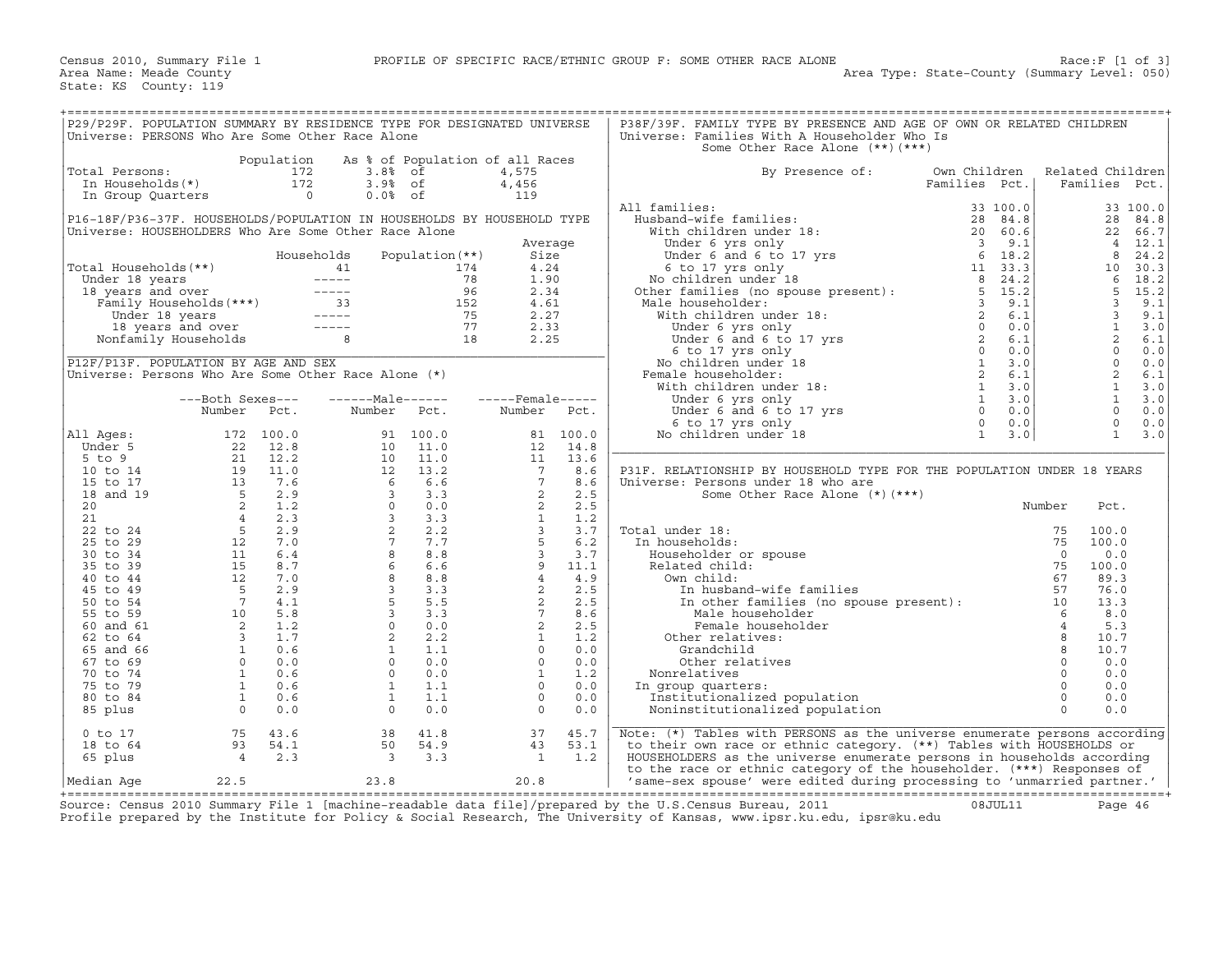| Number<br>All Ages<br>65 years and over<br>Number<br>Number<br>Pct.<br>Pct.<br>Total:<br>41 100.0<br>Household has 3 or more generations<br>6 14.6<br>Total:<br>172<br>100.0<br>100.0<br>$\overline{4}$<br>Household does not have $3+$ generations<br>35 85.4<br>In households:<br>172<br>100.0<br>$\overline{4}$<br>100.0<br>In family households:<br>$\overline{4}$<br>100.0<br>161<br>93.6<br>$\overline{2}$<br>Householder:<br>33<br>19.2<br>50.0<br>28<br>16.3<br>$\overline{2}$<br>50.0<br>Male<br>Female<br>$5^{\circ}$<br>2.9<br>$\Omega$<br>0.0<br>31<br>$\mathbf{1}$<br>25.0<br>Spouse<br>18.0<br>PCT19F. NONRELATIVES BY HOUSEHOLD TYPE (*)(***)<br>Parent<br>$\overline{\mathbf{3}}$<br>1.7<br>$\mathbf{1}$<br>25.0<br>Universe: Nonrelatives who are<br>Parent-in-law<br>$\overline{1}$<br>0.6<br>0.0<br>$\Omega$<br>Some Other Race Alone (Total: 8)<br>78<br>Child:<br>45.3<br>73<br>42.4<br>Biological<br>In Family<br>In Nonfamily<br>-5<br>2.9<br>Households<br>Households<br>Adopted<br>$\Omega$<br>0.0<br>Step<br>Number Pct.<br>Number Pct.<br>Grandchild<br>4.7<br>8<br>Brother or sister<br>$\Omega$<br>0.0<br>Nonrelatives:<br>5, 100.0<br>Son-in-law/daughter-in-law<br>$\mathbf{1}$<br>0.6<br>0.0<br>Roomer or boarder<br>$\Omega$<br>$\mathbf{1}$<br>Other relatives (#)<br>0.6<br>0.0<br>$\Omega$<br>0.0<br>$\mathbf{1}$<br>$\Omega$<br>Housemate or roommate<br>Nonrelatives<br>5<br>2.9<br>0.0<br>Unmarried partner<br>80.0<br>$\Omega$<br>$\overline{4}$<br>Non-racives<br>In nonfamily households:<br>Male householder:<br>11<br>20.0<br>6.4<br>$\Omega$<br>0.0<br>1<br>Other nonrelatives<br>6<br>3.5<br>$\Omega$<br>0.0<br>$\mathbf{1}$<br>$\Omega$<br>Living alone<br>0.6<br>0.0<br>Not living alone<br>5 <sup>5</sup><br>2.9<br>$\Omega$<br>0.0<br>Female householder:<br>2<br>1.2<br>$\Omega$<br>H17F. HOUSING UNITS BY HOUSEHOLDER'S AGE AND TENURE<br>0.0<br>2<br>1.2<br>$\Omega$<br>Living alone<br>0.0<br>Universe: Occupied Housing Units With A Householder Who Is<br>$\overline{0}$<br>$\Omega$<br>Not living alone<br>0.0<br>0.0<br>Some Other Race Alone (**)<br>$\overline{3}$<br>1.7<br>$\Omega$<br>Nonrelatives<br>0.0<br>$\Omega$<br>$\Omega$<br>In group quarters:<br>0.0<br>0.0<br>Age of<br>Owner Occupied<br>Renter Occupied<br>Householder<br>Institutionalized<br>Number Pct.<br>$\Omega$<br>0.0<br>$\Omega$<br>0.0<br>Number Pct.<br>Noninstitutionalized<br>$\circ$<br>$\Omega$<br>0.0<br>0.0<br>All Ages:<br>30 100.0<br>11 100.0<br>(#) For 65 yrs & over, includes children, siblings, etc. not shown separately<br>15 to 24<br>10.0<br>$\overline{3}$<br>$\Omega$<br>25 to 34<br>26.7<br>$\overline{3}$<br>8<br>35 to 44<br>6<br>20.0<br>$5 -$<br>45 to 54<br>$7\overline{ }$<br>23.3<br>$\overline{1}$<br>P18F. HOUSEHOLD TYPE<br>55 to 59<br>$\overline{\mathbf{3}}$<br>10.0<br>$\mathbf{1}$<br>60 to 64<br>2<br>6.7<br>Universe: Households with a Householder Who is<br>$\Omega$<br>Some Other Race Alone (**)<br>65 to 74<br>$\Omega$<br>0.0<br>$\overline{1}$<br>$\mathbf{1}$<br>3.3<br>Number<br>Pct.<br>75 to 84<br>$\Omega$<br>$\Omega$<br>85 and over<br>$\Omega$<br>0.0<br>Total:<br>41 100.0<br>Family households (***) :<br>80.5<br>33<br>Husband-wife families<br>28 68.3<br>Note: (*) Tables with PERSONS as the universe enumerate persons<br>$5 \t 12.2$<br>according to their own race or ethnic category. (**) Tables with<br>Other families:<br>ner ramifies:<br>Male householder, no wife present and the source of the source of the same of the source of the source of the<br>Camily households: a<br>HOUSEHOLDS or HOUSEHOLDERS as the universe enumerate persons in<br>Male householder, no wife present<br>7.3<br>4.9<br>households according to the race or ethnic category of the<br>Nonfamily households:<br>8 19.5<br>householder. (***) Responses of 'same-sex spouse' were edited<br>Householder living alone<br>$\overline{\mathbf{3}}$<br>7.3<br>during processing to 'unmarried partner.'<br>Householder not living alone<br>$5^{\circ}$<br>12.2 | P29F/P34F. RELATIONSHIP BY HOUSEHOLD TYPE FOR ALL PERSONS & PERSONS 65+<br>Universe: Persons Who Are Some Other Race Alone (*) (***) |  |  | PCT14F. PRESENCE OF MULTIGENERATIONAL HOUSEHOLDS<br>Universe: Households With A Householder Who Is<br>Some Other Race Alone (**) |         |            |
|-----------------------------------------------------------------------------------------------------------------------------------------------------------------------------------------------------------------------------------------------------------------------------------------------------------------------------------------------------------------------------------------------------------------------------------------------------------------------------------------------------------------------------------------------------------------------------------------------------------------------------------------------------------------------------------------------------------------------------------------------------------------------------------------------------------------------------------------------------------------------------------------------------------------------------------------------------------------------------------------------------------------------------------------------------------------------------------------------------------------------------------------------------------------------------------------------------------------------------------------------------------------------------------------------------------------------------------------------------------------------------------------------------------------------------------------------------------------------------------------------------------------------------------------------------------------------------------------------------------------------------------------------------------------------------------------------------------------------------------------------------------------------------------------------------------------------------------------------------------------------------------------------------------------------------------------------------------------------------------------------------------------------------------------------------------------------------------------------------------------------------------------------------------------------------------------------------------------------------------------------------------------------------------------------------------------------------------------------------------------------------------------------------------------------------------------------------------------------------------------------------------------------------------------------------------------------------------------------------------------------------------------------------------------------------------------------------------------------------------------------------------------------------------------------------------------------------------------------------------------------------------------------------------------------------------------------------------------------------------------------------------------------------------------------------------------------------------------------------------------------------------------------------------------------------------------------------------------------------------------------------------------------------------------------------------------------------------------------------------------------------------------------------------------------------------------------------------------------------------------------------------------------------------------------------------------------------------------------------------------------------------------------------------------------------------------------------------------------------------------------------------------------------------------------------------------------------------------------------------------------------------------------------------------------------------------------------------------------------------------------------------------------------------------------------|--------------------------------------------------------------------------------------------------------------------------------------|--|--|----------------------------------------------------------------------------------------------------------------------------------|---------|------------|
|                                                                                                                                                                                                                                                                                                                                                                                                                                                                                                                                                                                                                                                                                                                                                                                                                                                                                                                                                                                                                                                                                                                                                                                                                                                                                                                                                                                                                                                                                                                                                                                                                                                                                                                                                                                                                                                                                                                                                                                                                                                                                                                                                                                                                                                                                                                                                                                                                                                                                                                                                                                                                                                                                                                                                                                                                                                                                                                                                                                                                                                                                                                                                                                                                                                                                                                                                                                                                                                                                                                                                                                                                                                                                                                                                                                                                                                                                                                                                                                                                                                     |                                                                                                                                      |  |  |                                                                                                                                  |         | Pct.       |
|                                                                                                                                                                                                                                                                                                                                                                                                                                                                                                                                                                                                                                                                                                                                                                                                                                                                                                                                                                                                                                                                                                                                                                                                                                                                                                                                                                                                                                                                                                                                                                                                                                                                                                                                                                                                                                                                                                                                                                                                                                                                                                                                                                                                                                                                                                                                                                                                                                                                                                                                                                                                                                                                                                                                                                                                                                                                                                                                                                                                                                                                                                                                                                                                                                                                                                                                                                                                                                                                                                                                                                                                                                                                                                                                                                                                                                                                                                                                                                                                                                                     |                                                                                                                                      |  |  |                                                                                                                                  |         |            |
|                                                                                                                                                                                                                                                                                                                                                                                                                                                                                                                                                                                                                                                                                                                                                                                                                                                                                                                                                                                                                                                                                                                                                                                                                                                                                                                                                                                                                                                                                                                                                                                                                                                                                                                                                                                                                                                                                                                                                                                                                                                                                                                                                                                                                                                                                                                                                                                                                                                                                                                                                                                                                                                                                                                                                                                                                                                                                                                                                                                                                                                                                                                                                                                                                                                                                                                                                                                                                                                                                                                                                                                                                                                                                                                                                                                                                                                                                                                                                                                                                                                     |                                                                                                                                      |  |  |                                                                                                                                  |         |            |
|                                                                                                                                                                                                                                                                                                                                                                                                                                                                                                                                                                                                                                                                                                                                                                                                                                                                                                                                                                                                                                                                                                                                                                                                                                                                                                                                                                                                                                                                                                                                                                                                                                                                                                                                                                                                                                                                                                                                                                                                                                                                                                                                                                                                                                                                                                                                                                                                                                                                                                                                                                                                                                                                                                                                                                                                                                                                                                                                                                                                                                                                                                                                                                                                                                                                                                                                                                                                                                                                                                                                                                                                                                                                                                                                                                                                                                                                                                                                                                                                                                                     |                                                                                                                                      |  |  |                                                                                                                                  |         |            |
|                                                                                                                                                                                                                                                                                                                                                                                                                                                                                                                                                                                                                                                                                                                                                                                                                                                                                                                                                                                                                                                                                                                                                                                                                                                                                                                                                                                                                                                                                                                                                                                                                                                                                                                                                                                                                                                                                                                                                                                                                                                                                                                                                                                                                                                                                                                                                                                                                                                                                                                                                                                                                                                                                                                                                                                                                                                                                                                                                                                                                                                                                                                                                                                                                                                                                                                                                                                                                                                                                                                                                                                                                                                                                                                                                                                                                                                                                                                                                                                                                                                     |                                                                                                                                      |  |  |                                                                                                                                  |         |            |
|                                                                                                                                                                                                                                                                                                                                                                                                                                                                                                                                                                                                                                                                                                                                                                                                                                                                                                                                                                                                                                                                                                                                                                                                                                                                                                                                                                                                                                                                                                                                                                                                                                                                                                                                                                                                                                                                                                                                                                                                                                                                                                                                                                                                                                                                                                                                                                                                                                                                                                                                                                                                                                                                                                                                                                                                                                                                                                                                                                                                                                                                                                                                                                                                                                                                                                                                                                                                                                                                                                                                                                                                                                                                                                                                                                                                                                                                                                                                                                                                                                                     |                                                                                                                                      |  |  |                                                                                                                                  |         |            |
|                                                                                                                                                                                                                                                                                                                                                                                                                                                                                                                                                                                                                                                                                                                                                                                                                                                                                                                                                                                                                                                                                                                                                                                                                                                                                                                                                                                                                                                                                                                                                                                                                                                                                                                                                                                                                                                                                                                                                                                                                                                                                                                                                                                                                                                                                                                                                                                                                                                                                                                                                                                                                                                                                                                                                                                                                                                                                                                                                                                                                                                                                                                                                                                                                                                                                                                                                                                                                                                                                                                                                                                                                                                                                                                                                                                                                                                                                                                                                                                                                                                     |                                                                                                                                      |  |  |                                                                                                                                  |         |            |
|                                                                                                                                                                                                                                                                                                                                                                                                                                                                                                                                                                                                                                                                                                                                                                                                                                                                                                                                                                                                                                                                                                                                                                                                                                                                                                                                                                                                                                                                                                                                                                                                                                                                                                                                                                                                                                                                                                                                                                                                                                                                                                                                                                                                                                                                                                                                                                                                                                                                                                                                                                                                                                                                                                                                                                                                                                                                                                                                                                                                                                                                                                                                                                                                                                                                                                                                                                                                                                                                                                                                                                                                                                                                                                                                                                                                                                                                                                                                                                                                                                                     |                                                                                                                                      |  |  |                                                                                                                                  |         |            |
|                                                                                                                                                                                                                                                                                                                                                                                                                                                                                                                                                                                                                                                                                                                                                                                                                                                                                                                                                                                                                                                                                                                                                                                                                                                                                                                                                                                                                                                                                                                                                                                                                                                                                                                                                                                                                                                                                                                                                                                                                                                                                                                                                                                                                                                                                                                                                                                                                                                                                                                                                                                                                                                                                                                                                                                                                                                                                                                                                                                                                                                                                                                                                                                                                                                                                                                                                                                                                                                                                                                                                                                                                                                                                                                                                                                                                                                                                                                                                                                                                                                     |                                                                                                                                      |  |  |                                                                                                                                  |         |            |
|                                                                                                                                                                                                                                                                                                                                                                                                                                                                                                                                                                                                                                                                                                                                                                                                                                                                                                                                                                                                                                                                                                                                                                                                                                                                                                                                                                                                                                                                                                                                                                                                                                                                                                                                                                                                                                                                                                                                                                                                                                                                                                                                                                                                                                                                                                                                                                                                                                                                                                                                                                                                                                                                                                                                                                                                                                                                                                                                                                                                                                                                                                                                                                                                                                                                                                                                                                                                                                                                                                                                                                                                                                                                                                                                                                                                                                                                                                                                                                                                                                                     |                                                                                                                                      |  |  |                                                                                                                                  |         |            |
|                                                                                                                                                                                                                                                                                                                                                                                                                                                                                                                                                                                                                                                                                                                                                                                                                                                                                                                                                                                                                                                                                                                                                                                                                                                                                                                                                                                                                                                                                                                                                                                                                                                                                                                                                                                                                                                                                                                                                                                                                                                                                                                                                                                                                                                                                                                                                                                                                                                                                                                                                                                                                                                                                                                                                                                                                                                                                                                                                                                                                                                                                                                                                                                                                                                                                                                                                                                                                                                                                                                                                                                                                                                                                                                                                                                                                                                                                                                                                                                                                                                     |                                                                                                                                      |  |  |                                                                                                                                  |         |            |
|                                                                                                                                                                                                                                                                                                                                                                                                                                                                                                                                                                                                                                                                                                                                                                                                                                                                                                                                                                                                                                                                                                                                                                                                                                                                                                                                                                                                                                                                                                                                                                                                                                                                                                                                                                                                                                                                                                                                                                                                                                                                                                                                                                                                                                                                                                                                                                                                                                                                                                                                                                                                                                                                                                                                                                                                                                                                                                                                                                                                                                                                                                                                                                                                                                                                                                                                                                                                                                                                                                                                                                                                                                                                                                                                                                                                                                                                                                                                                                                                                                                     |                                                                                                                                      |  |  |                                                                                                                                  |         |            |
|                                                                                                                                                                                                                                                                                                                                                                                                                                                                                                                                                                                                                                                                                                                                                                                                                                                                                                                                                                                                                                                                                                                                                                                                                                                                                                                                                                                                                                                                                                                                                                                                                                                                                                                                                                                                                                                                                                                                                                                                                                                                                                                                                                                                                                                                                                                                                                                                                                                                                                                                                                                                                                                                                                                                                                                                                                                                                                                                                                                                                                                                                                                                                                                                                                                                                                                                                                                                                                                                                                                                                                                                                                                                                                                                                                                                                                                                                                                                                                                                                                                     |                                                                                                                                      |  |  |                                                                                                                                  |         |            |
|                                                                                                                                                                                                                                                                                                                                                                                                                                                                                                                                                                                                                                                                                                                                                                                                                                                                                                                                                                                                                                                                                                                                                                                                                                                                                                                                                                                                                                                                                                                                                                                                                                                                                                                                                                                                                                                                                                                                                                                                                                                                                                                                                                                                                                                                                                                                                                                                                                                                                                                                                                                                                                                                                                                                                                                                                                                                                                                                                                                                                                                                                                                                                                                                                                                                                                                                                                                                                                                                                                                                                                                                                                                                                                                                                                                                                                                                                                                                                                                                                                                     |                                                                                                                                      |  |  |                                                                                                                                  |         |            |
|                                                                                                                                                                                                                                                                                                                                                                                                                                                                                                                                                                                                                                                                                                                                                                                                                                                                                                                                                                                                                                                                                                                                                                                                                                                                                                                                                                                                                                                                                                                                                                                                                                                                                                                                                                                                                                                                                                                                                                                                                                                                                                                                                                                                                                                                                                                                                                                                                                                                                                                                                                                                                                                                                                                                                                                                                                                                                                                                                                                                                                                                                                                                                                                                                                                                                                                                                                                                                                                                                                                                                                                                                                                                                                                                                                                                                                                                                                                                                                                                                                                     |                                                                                                                                      |  |  |                                                                                                                                  |         |            |
|                                                                                                                                                                                                                                                                                                                                                                                                                                                                                                                                                                                                                                                                                                                                                                                                                                                                                                                                                                                                                                                                                                                                                                                                                                                                                                                                                                                                                                                                                                                                                                                                                                                                                                                                                                                                                                                                                                                                                                                                                                                                                                                                                                                                                                                                                                                                                                                                                                                                                                                                                                                                                                                                                                                                                                                                                                                                                                                                                                                                                                                                                                                                                                                                                                                                                                                                                                                                                                                                                                                                                                                                                                                                                                                                                                                                                                                                                                                                                                                                                                                     |                                                                                                                                      |  |  |                                                                                                                                  |         |            |
|                                                                                                                                                                                                                                                                                                                                                                                                                                                                                                                                                                                                                                                                                                                                                                                                                                                                                                                                                                                                                                                                                                                                                                                                                                                                                                                                                                                                                                                                                                                                                                                                                                                                                                                                                                                                                                                                                                                                                                                                                                                                                                                                                                                                                                                                                                                                                                                                                                                                                                                                                                                                                                                                                                                                                                                                                                                                                                                                                                                                                                                                                                                                                                                                                                                                                                                                                                                                                                                                                                                                                                                                                                                                                                                                                                                                                                                                                                                                                                                                                                                     |                                                                                                                                      |  |  |                                                                                                                                  |         |            |
|                                                                                                                                                                                                                                                                                                                                                                                                                                                                                                                                                                                                                                                                                                                                                                                                                                                                                                                                                                                                                                                                                                                                                                                                                                                                                                                                                                                                                                                                                                                                                                                                                                                                                                                                                                                                                                                                                                                                                                                                                                                                                                                                                                                                                                                                                                                                                                                                                                                                                                                                                                                                                                                                                                                                                                                                                                                                                                                                                                                                                                                                                                                                                                                                                                                                                                                                                                                                                                                                                                                                                                                                                                                                                                                                                                                                                                                                                                                                                                                                                                                     |                                                                                                                                      |  |  |                                                                                                                                  |         | 3, 100.0   |
|                                                                                                                                                                                                                                                                                                                                                                                                                                                                                                                                                                                                                                                                                                                                                                                                                                                                                                                                                                                                                                                                                                                                                                                                                                                                                                                                                                                                                                                                                                                                                                                                                                                                                                                                                                                                                                                                                                                                                                                                                                                                                                                                                                                                                                                                                                                                                                                                                                                                                                                                                                                                                                                                                                                                                                                                                                                                                                                                                                                                                                                                                                                                                                                                                                                                                                                                                                                                                                                                                                                                                                                                                                                                                                                                                                                                                                                                                                                                                                                                                                                     |                                                                                                                                      |  |  |                                                                                                                                  |         | $0 \t 0.0$ |
|                                                                                                                                                                                                                                                                                                                                                                                                                                                                                                                                                                                                                                                                                                                                                                                                                                                                                                                                                                                                                                                                                                                                                                                                                                                                                                                                                                                                                                                                                                                                                                                                                                                                                                                                                                                                                                                                                                                                                                                                                                                                                                                                                                                                                                                                                                                                                                                                                                                                                                                                                                                                                                                                                                                                                                                                                                                                                                                                                                                                                                                                                                                                                                                                                                                                                                                                                                                                                                                                                                                                                                                                                                                                                                                                                                                                                                                                                                                                                                                                                                                     |                                                                                                                                      |  |  |                                                                                                                                  |         | 33.3       |
|                                                                                                                                                                                                                                                                                                                                                                                                                                                                                                                                                                                                                                                                                                                                                                                                                                                                                                                                                                                                                                                                                                                                                                                                                                                                                                                                                                                                                                                                                                                                                                                                                                                                                                                                                                                                                                                                                                                                                                                                                                                                                                                                                                                                                                                                                                                                                                                                                                                                                                                                                                                                                                                                                                                                                                                                                                                                                                                                                                                                                                                                                                                                                                                                                                                                                                                                                                                                                                                                                                                                                                                                                                                                                                                                                                                                                                                                                                                                                                                                                                                     |                                                                                                                                      |  |  |                                                                                                                                  |         | $1 \t33.3$ |
|                                                                                                                                                                                                                                                                                                                                                                                                                                                                                                                                                                                                                                                                                                                                                                                                                                                                                                                                                                                                                                                                                                                                                                                                                                                                                                                                                                                                                                                                                                                                                                                                                                                                                                                                                                                                                                                                                                                                                                                                                                                                                                                                                                                                                                                                                                                                                                                                                                                                                                                                                                                                                                                                                                                                                                                                                                                                                                                                                                                                                                                                                                                                                                                                                                                                                                                                                                                                                                                                                                                                                                                                                                                                                                                                                                                                                                                                                                                                                                                                                                                     |                                                                                                                                      |  |  |                                                                                                                                  |         | $1 \t33.3$ |
|                                                                                                                                                                                                                                                                                                                                                                                                                                                                                                                                                                                                                                                                                                                                                                                                                                                                                                                                                                                                                                                                                                                                                                                                                                                                                                                                                                                                                                                                                                                                                                                                                                                                                                                                                                                                                                                                                                                                                                                                                                                                                                                                                                                                                                                                                                                                                                                                                                                                                                                                                                                                                                                                                                                                                                                                                                                                                                                                                                                                                                                                                                                                                                                                                                                                                                                                                                                                                                                                                                                                                                                                                                                                                                                                                                                                                                                                                                                                                                                                                                                     |                                                                                                                                      |  |  |                                                                                                                                  |         |            |
|                                                                                                                                                                                                                                                                                                                                                                                                                                                                                                                                                                                                                                                                                                                                                                                                                                                                                                                                                                                                                                                                                                                                                                                                                                                                                                                                                                                                                                                                                                                                                                                                                                                                                                                                                                                                                                                                                                                                                                                                                                                                                                                                                                                                                                                                                                                                                                                                                                                                                                                                                                                                                                                                                                                                                                                                                                                                                                                                                                                                                                                                                                                                                                                                                                                                                                                                                                                                                                                                                                                                                                                                                                                                                                                                                                                                                                                                                                                                                                                                                                                     |                                                                                                                                      |  |  |                                                                                                                                  |         |            |
|                                                                                                                                                                                                                                                                                                                                                                                                                                                                                                                                                                                                                                                                                                                                                                                                                                                                                                                                                                                                                                                                                                                                                                                                                                                                                                                                                                                                                                                                                                                                                                                                                                                                                                                                                                                                                                                                                                                                                                                                                                                                                                                                                                                                                                                                                                                                                                                                                                                                                                                                                                                                                                                                                                                                                                                                                                                                                                                                                                                                                                                                                                                                                                                                                                                                                                                                                                                                                                                                                                                                                                                                                                                                                                                                                                                                                                                                                                                                                                                                                                                     |                                                                                                                                      |  |  |                                                                                                                                  |         |            |
|                                                                                                                                                                                                                                                                                                                                                                                                                                                                                                                                                                                                                                                                                                                                                                                                                                                                                                                                                                                                                                                                                                                                                                                                                                                                                                                                                                                                                                                                                                                                                                                                                                                                                                                                                                                                                                                                                                                                                                                                                                                                                                                                                                                                                                                                                                                                                                                                                                                                                                                                                                                                                                                                                                                                                                                                                                                                                                                                                                                                                                                                                                                                                                                                                                                                                                                                                                                                                                                                                                                                                                                                                                                                                                                                                                                                                                                                                                                                                                                                                                                     |                                                                                                                                      |  |  |                                                                                                                                  |         |            |
|                                                                                                                                                                                                                                                                                                                                                                                                                                                                                                                                                                                                                                                                                                                                                                                                                                                                                                                                                                                                                                                                                                                                                                                                                                                                                                                                                                                                                                                                                                                                                                                                                                                                                                                                                                                                                                                                                                                                                                                                                                                                                                                                                                                                                                                                                                                                                                                                                                                                                                                                                                                                                                                                                                                                                                                                                                                                                                                                                                                                                                                                                                                                                                                                                                                                                                                                                                                                                                                                                                                                                                                                                                                                                                                                                                                                                                                                                                                                                                                                                                                     |                                                                                                                                      |  |  |                                                                                                                                  |         |            |
|                                                                                                                                                                                                                                                                                                                                                                                                                                                                                                                                                                                                                                                                                                                                                                                                                                                                                                                                                                                                                                                                                                                                                                                                                                                                                                                                                                                                                                                                                                                                                                                                                                                                                                                                                                                                                                                                                                                                                                                                                                                                                                                                                                                                                                                                                                                                                                                                                                                                                                                                                                                                                                                                                                                                                                                                                                                                                                                                                                                                                                                                                                                                                                                                                                                                                                                                                                                                                                                                                                                                                                                                                                                                                                                                                                                                                                                                                                                                                                                                                                                     |                                                                                                                                      |  |  |                                                                                                                                  |         |            |
|                                                                                                                                                                                                                                                                                                                                                                                                                                                                                                                                                                                                                                                                                                                                                                                                                                                                                                                                                                                                                                                                                                                                                                                                                                                                                                                                                                                                                                                                                                                                                                                                                                                                                                                                                                                                                                                                                                                                                                                                                                                                                                                                                                                                                                                                                                                                                                                                                                                                                                                                                                                                                                                                                                                                                                                                                                                                                                                                                                                                                                                                                                                                                                                                                                                                                                                                                                                                                                                                                                                                                                                                                                                                                                                                                                                                                                                                                                                                                                                                                                                     |                                                                                                                                      |  |  |                                                                                                                                  |         |            |
|                                                                                                                                                                                                                                                                                                                                                                                                                                                                                                                                                                                                                                                                                                                                                                                                                                                                                                                                                                                                                                                                                                                                                                                                                                                                                                                                                                                                                                                                                                                                                                                                                                                                                                                                                                                                                                                                                                                                                                                                                                                                                                                                                                                                                                                                                                                                                                                                                                                                                                                                                                                                                                                                                                                                                                                                                                                                                                                                                                                                                                                                                                                                                                                                                                                                                                                                                                                                                                                                                                                                                                                                                                                                                                                                                                                                                                                                                                                                                                                                                                                     |                                                                                                                                      |  |  |                                                                                                                                  |         |            |
|                                                                                                                                                                                                                                                                                                                                                                                                                                                                                                                                                                                                                                                                                                                                                                                                                                                                                                                                                                                                                                                                                                                                                                                                                                                                                                                                                                                                                                                                                                                                                                                                                                                                                                                                                                                                                                                                                                                                                                                                                                                                                                                                                                                                                                                                                                                                                                                                                                                                                                                                                                                                                                                                                                                                                                                                                                                                                                                                                                                                                                                                                                                                                                                                                                                                                                                                                                                                                                                                                                                                                                                                                                                                                                                                                                                                                                                                                                                                                                                                                                                     |                                                                                                                                      |  |  |                                                                                                                                  |         |            |
|                                                                                                                                                                                                                                                                                                                                                                                                                                                                                                                                                                                                                                                                                                                                                                                                                                                                                                                                                                                                                                                                                                                                                                                                                                                                                                                                                                                                                                                                                                                                                                                                                                                                                                                                                                                                                                                                                                                                                                                                                                                                                                                                                                                                                                                                                                                                                                                                                                                                                                                                                                                                                                                                                                                                                                                                                                                                                                                                                                                                                                                                                                                                                                                                                                                                                                                                                                                                                                                                                                                                                                                                                                                                                                                                                                                                                                                                                                                                                                                                                                                     |                                                                                                                                      |  |  |                                                                                                                                  |         |            |
|                                                                                                                                                                                                                                                                                                                                                                                                                                                                                                                                                                                                                                                                                                                                                                                                                                                                                                                                                                                                                                                                                                                                                                                                                                                                                                                                                                                                                                                                                                                                                                                                                                                                                                                                                                                                                                                                                                                                                                                                                                                                                                                                                                                                                                                                                                                                                                                                                                                                                                                                                                                                                                                                                                                                                                                                                                                                                                                                                                                                                                                                                                                                                                                                                                                                                                                                                                                                                                                                                                                                                                                                                                                                                                                                                                                                                                                                                                                                                                                                                                                     |                                                                                                                                      |  |  |                                                                                                                                  |         |            |
|                                                                                                                                                                                                                                                                                                                                                                                                                                                                                                                                                                                                                                                                                                                                                                                                                                                                                                                                                                                                                                                                                                                                                                                                                                                                                                                                                                                                                                                                                                                                                                                                                                                                                                                                                                                                                                                                                                                                                                                                                                                                                                                                                                                                                                                                                                                                                                                                                                                                                                                                                                                                                                                                                                                                                                                                                                                                                                                                                                                                                                                                                                                                                                                                                                                                                                                                                                                                                                                                                                                                                                                                                                                                                                                                                                                                                                                                                                                                                                                                                                                     |                                                                                                                                      |  |  |                                                                                                                                  |         |            |
|                                                                                                                                                                                                                                                                                                                                                                                                                                                                                                                                                                                                                                                                                                                                                                                                                                                                                                                                                                                                                                                                                                                                                                                                                                                                                                                                                                                                                                                                                                                                                                                                                                                                                                                                                                                                                                                                                                                                                                                                                                                                                                                                                                                                                                                                                                                                                                                                                                                                                                                                                                                                                                                                                                                                                                                                                                                                                                                                                                                                                                                                                                                                                                                                                                                                                                                                                                                                                                                                                                                                                                                                                                                                                                                                                                                                                                                                                                                                                                                                                                                     |                                                                                                                                      |  |  |                                                                                                                                  |         | 0.0        |
|                                                                                                                                                                                                                                                                                                                                                                                                                                                                                                                                                                                                                                                                                                                                                                                                                                                                                                                                                                                                                                                                                                                                                                                                                                                                                                                                                                                                                                                                                                                                                                                                                                                                                                                                                                                                                                                                                                                                                                                                                                                                                                                                                                                                                                                                                                                                                                                                                                                                                                                                                                                                                                                                                                                                                                                                                                                                                                                                                                                                                                                                                                                                                                                                                                                                                                                                                                                                                                                                                                                                                                                                                                                                                                                                                                                                                                                                                                                                                                                                                                                     |                                                                                                                                      |  |  |                                                                                                                                  |         | 27.3       |
|                                                                                                                                                                                                                                                                                                                                                                                                                                                                                                                                                                                                                                                                                                                                                                                                                                                                                                                                                                                                                                                                                                                                                                                                                                                                                                                                                                                                                                                                                                                                                                                                                                                                                                                                                                                                                                                                                                                                                                                                                                                                                                                                                                                                                                                                                                                                                                                                                                                                                                                                                                                                                                                                                                                                                                                                                                                                                                                                                                                                                                                                                                                                                                                                                                                                                                                                                                                                                                                                                                                                                                                                                                                                                                                                                                                                                                                                                                                                                                                                                                                     |                                                                                                                                      |  |  |                                                                                                                                  |         | 45.5       |
|                                                                                                                                                                                                                                                                                                                                                                                                                                                                                                                                                                                                                                                                                                                                                                                                                                                                                                                                                                                                                                                                                                                                                                                                                                                                                                                                                                                                                                                                                                                                                                                                                                                                                                                                                                                                                                                                                                                                                                                                                                                                                                                                                                                                                                                                                                                                                                                                                                                                                                                                                                                                                                                                                                                                                                                                                                                                                                                                                                                                                                                                                                                                                                                                                                                                                                                                                                                                                                                                                                                                                                                                                                                                                                                                                                                                                                                                                                                                                                                                                                                     |                                                                                                                                      |  |  |                                                                                                                                  |         | 9.1        |
|                                                                                                                                                                                                                                                                                                                                                                                                                                                                                                                                                                                                                                                                                                                                                                                                                                                                                                                                                                                                                                                                                                                                                                                                                                                                                                                                                                                                                                                                                                                                                                                                                                                                                                                                                                                                                                                                                                                                                                                                                                                                                                                                                                                                                                                                                                                                                                                                                                                                                                                                                                                                                                                                                                                                                                                                                                                                                                                                                                                                                                                                                                                                                                                                                                                                                                                                                                                                                                                                                                                                                                                                                                                                                                                                                                                                                                                                                                                                                                                                                                                     |                                                                                                                                      |  |  |                                                                                                                                  |         | 9.1        |
|                                                                                                                                                                                                                                                                                                                                                                                                                                                                                                                                                                                                                                                                                                                                                                                                                                                                                                                                                                                                                                                                                                                                                                                                                                                                                                                                                                                                                                                                                                                                                                                                                                                                                                                                                                                                                                                                                                                                                                                                                                                                                                                                                                                                                                                                                                                                                                                                                                                                                                                                                                                                                                                                                                                                                                                                                                                                                                                                                                                                                                                                                                                                                                                                                                                                                                                                                                                                                                                                                                                                                                                                                                                                                                                                                                                                                                                                                                                                                                                                                                                     |                                                                                                                                      |  |  |                                                                                                                                  |         | 0.0        |
|                                                                                                                                                                                                                                                                                                                                                                                                                                                                                                                                                                                                                                                                                                                                                                                                                                                                                                                                                                                                                                                                                                                                                                                                                                                                                                                                                                                                                                                                                                                                                                                                                                                                                                                                                                                                                                                                                                                                                                                                                                                                                                                                                                                                                                                                                                                                                                                                                                                                                                                                                                                                                                                                                                                                                                                                                                                                                                                                                                                                                                                                                                                                                                                                                                                                                                                                                                                                                                                                                                                                                                                                                                                                                                                                                                                                                                                                                                                                                                                                                                                     |                                                                                                                                      |  |  |                                                                                                                                  |         | 9.1        |
|                                                                                                                                                                                                                                                                                                                                                                                                                                                                                                                                                                                                                                                                                                                                                                                                                                                                                                                                                                                                                                                                                                                                                                                                                                                                                                                                                                                                                                                                                                                                                                                                                                                                                                                                                                                                                                                                                                                                                                                                                                                                                                                                                                                                                                                                                                                                                                                                                                                                                                                                                                                                                                                                                                                                                                                                                                                                                                                                                                                                                                                                                                                                                                                                                                                                                                                                                                                                                                                                                                                                                                                                                                                                                                                                                                                                                                                                                                                                                                                                                                                     |                                                                                                                                      |  |  |                                                                                                                                  |         | 0.0        |
|                                                                                                                                                                                                                                                                                                                                                                                                                                                                                                                                                                                                                                                                                                                                                                                                                                                                                                                                                                                                                                                                                                                                                                                                                                                                                                                                                                                                                                                                                                                                                                                                                                                                                                                                                                                                                                                                                                                                                                                                                                                                                                                                                                                                                                                                                                                                                                                                                                                                                                                                                                                                                                                                                                                                                                                                                                                                                                                                                                                                                                                                                                                                                                                                                                                                                                                                                                                                                                                                                                                                                                                                                                                                                                                                                                                                                                                                                                                                                                                                                                                     |                                                                                                                                      |  |  |                                                                                                                                  |         | 0.0        |
|                                                                                                                                                                                                                                                                                                                                                                                                                                                                                                                                                                                                                                                                                                                                                                                                                                                                                                                                                                                                                                                                                                                                                                                                                                                                                                                                                                                                                                                                                                                                                                                                                                                                                                                                                                                                                                                                                                                                                                                                                                                                                                                                                                                                                                                                                                                                                                                                                                                                                                                                                                                                                                                                                                                                                                                                                                                                                                                                                                                                                                                                                                                                                                                                                                                                                                                                                                                                                                                                                                                                                                                                                                                                                                                                                                                                                                                                                                                                                                                                                                                     |                                                                                                                                      |  |  |                                                                                                                                  |         |            |
|                                                                                                                                                                                                                                                                                                                                                                                                                                                                                                                                                                                                                                                                                                                                                                                                                                                                                                                                                                                                                                                                                                                                                                                                                                                                                                                                                                                                                                                                                                                                                                                                                                                                                                                                                                                                                                                                                                                                                                                                                                                                                                                                                                                                                                                                                                                                                                                                                                                                                                                                                                                                                                                                                                                                                                                                                                                                                                                                                                                                                                                                                                                                                                                                                                                                                                                                                                                                                                                                                                                                                                                                                                                                                                                                                                                                                                                                                                                                                                                                                                                     |                                                                                                                                      |  |  |                                                                                                                                  |         |            |
|                                                                                                                                                                                                                                                                                                                                                                                                                                                                                                                                                                                                                                                                                                                                                                                                                                                                                                                                                                                                                                                                                                                                                                                                                                                                                                                                                                                                                                                                                                                                                                                                                                                                                                                                                                                                                                                                                                                                                                                                                                                                                                                                                                                                                                                                                                                                                                                                                                                                                                                                                                                                                                                                                                                                                                                                                                                                                                                                                                                                                                                                                                                                                                                                                                                                                                                                                                                                                                                                                                                                                                                                                                                                                                                                                                                                                                                                                                                                                                                                                                                     |                                                                                                                                      |  |  |                                                                                                                                  |         |            |
|                                                                                                                                                                                                                                                                                                                                                                                                                                                                                                                                                                                                                                                                                                                                                                                                                                                                                                                                                                                                                                                                                                                                                                                                                                                                                                                                                                                                                                                                                                                                                                                                                                                                                                                                                                                                                                                                                                                                                                                                                                                                                                                                                                                                                                                                                                                                                                                                                                                                                                                                                                                                                                                                                                                                                                                                                                                                                                                                                                                                                                                                                                                                                                                                                                                                                                                                                                                                                                                                                                                                                                                                                                                                                                                                                                                                                                                                                                                                                                                                                                                     |                                                                                                                                      |  |  |                                                                                                                                  |         |            |
|                                                                                                                                                                                                                                                                                                                                                                                                                                                                                                                                                                                                                                                                                                                                                                                                                                                                                                                                                                                                                                                                                                                                                                                                                                                                                                                                                                                                                                                                                                                                                                                                                                                                                                                                                                                                                                                                                                                                                                                                                                                                                                                                                                                                                                                                                                                                                                                                                                                                                                                                                                                                                                                                                                                                                                                                                                                                                                                                                                                                                                                                                                                                                                                                                                                                                                                                                                                                                                                                                                                                                                                                                                                                                                                                                                                                                                                                                                                                                                                                                                                     |                                                                                                                                      |  |  |                                                                                                                                  |         |            |
|                                                                                                                                                                                                                                                                                                                                                                                                                                                                                                                                                                                                                                                                                                                                                                                                                                                                                                                                                                                                                                                                                                                                                                                                                                                                                                                                                                                                                                                                                                                                                                                                                                                                                                                                                                                                                                                                                                                                                                                                                                                                                                                                                                                                                                                                                                                                                                                                                                                                                                                                                                                                                                                                                                                                                                                                                                                                                                                                                                                                                                                                                                                                                                                                                                                                                                                                                                                                                                                                                                                                                                                                                                                                                                                                                                                                                                                                                                                                                                                                                                                     |                                                                                                                                      |  |  |                                                                                                                                  |         |            |
|                                                                                                                                                                                                                                                                                                                                                                                                                                                                                                                                                                                                                                                                                                                                                                                                                                                                                                                                                                                                                                                                                                                                                                                                                                                                                                                                                                                                                                                                                                                                                                                                                                                                                                                                                                                                                                                                                                                                                                                                                                                                                                                                                                                                                                                                                                                                                                                                                                                                                                                                                                                                                                                                                                                                                                                                                                                                                                                                                                                                                                                                                                                                                                                                                                                                                                                                                                                                                                                                                                                                                                                                                                                                                                                                                                                                                                                                                                                                                                                                                                                     |                                                                                                                                      |  |  |                                                                                                                                  |         |            |
|                                                                                                                                                                                                                                                                                                                                                                                                                                                                                                                                                                                                                                                                                                                                                                                                                                                                                                                                                                                                                                                                                                                                                                                                                                                                                                                                                                                                                                                                                                                                                                                                                                                                                                                                                                                                                                                                                                                                                                                                                                                                                                                                                                                                                                                                                                                                                                                                                                                                                                                                                                                                                                                                                                                                                                                                                                                                                                                                                                                                                                                                                                                                                                                                                                                                                                                                                                                                                                                                                                                                                                                                                                                                                                                                                                                                                                                                                                                                                                                                                                                     |                                                                                                                                      |  |  |                                                                                                                                  |         |            |
|                                                                                                                                                                                                                                                                                                                                                                                                                                                                                                                                                                                                                                                                                                                                                                                                                                                                                                                                                                                                                                                                                                                                                                                                                                                                                                                                                                                                                                                                                                                                                                                                                                                                                                                                                                                                                                                                                                                                                                                                                                                                                                                                                                                                                                                                                                                                                                                                                                                                                                                                                                                                                                                                                                                                                                                                                                                                                                                                                                                                                                                                                                                                                                                                                                                                                                                                                                                                                                                                                                                                                                                                                                                                                                                                                                                                                                                                                                                                                                                                                                                     |                                                                                                                                      |  |  |                                                                                                                                  |         |            |
|                                                                                                                                                                                                                                                                                                                                                                                                                                                                                                                                                                                                                                                                                                                                                                                                                                                                                                                                                                                                                                                                                                                                                                                                                                                                                                                                                                                                                                                                                                                                                                                                                                                                                                                                                                                                                                                                                                                                                                                                                                                                                                                                                                                                                                                                                                                                                                                                                                                                                                                                                                                                                                                                                                                                                                                                                                                                                                                                                                                                                                                                                                                                                                                                                                                                                                                                                                                                                                                                                                                                                                                                                                                                                                                                                                                                                                                                                                                                                                                                                                                     |                                                                                                                                      |  |  |                                                                                                                                  |         |            |
|                                                                                                                                                                                                                                                                                                                                                                                                                                                                                                                                                                                                                                                                                                                                                                                                                                                                                                                                                                                                                                                                                                                                                                                                                                                                                                                                                                                                                                                                                                                                                                                                                                                                                                                                                                                                                                                                                                                                                                                                                                                                                                                                                                                                                                                                                                                                                                                                                                                                                                                                                                                                                                                                                                                                                                                                                                                                                                                                                                                                                                                                                                                                                                                                                                                                                                                                                                                                                                                                                                                                                                                                                                                                                                                                                                                                                                                                                                                                                                                                                                                     |                                                                                                                                      |  |  |                                                                                                                                  |         |            |
|                                                                                                                                                                                                                                                                                                                                                                                                                                                                                                                                                                                                                                                                                                                                                                                                                                                                                                                                                                                                                                                                                                                                                                                                                                                                                                                                                                                                                                                                                                                                                                                                                                                                                                                                                                                                                                                                                                                                                                                                                                                                                                                                                                                                                                                                                                                                                                                                                                                                                                                                                                                                                                                                                                                                                                                                                                                                                                                                                                                                                                                                                                                                                                                                                                                                                                                                                                                                                                                                                                                                                                                                                                                                                                                                                                                                                                                                                                                                                                                                                                                     |                                                                                                                                      |  |  |                                                                                                                                  |         |            |
| Source: Census 2010 Summary File 1 [machine-readable data file]/prepared by the U.S.Census Bureau, 2011<br>Profile prepared by the Institute for Policy & Social Research, The University of Kansas, www.ipsr.ku.edu, ipsr@ku.edu                                                                                                                                                                                                                                                                                                                                                                                                                                                                                                                                                                                                                                                                                                                                                                                                                                                                                                                                                                                                                                                                                                                                                                                                                                                                                                                                                                                                                                                                                                                                                                                                                                                                                                                                                                                                                                                                                                                                                                                                                                                                                                                                                                                                                                                                                                                                                                                                                                                                                                                                                                                                                                                                                                                                                                                                                                                                                                                                                                                                                                                                                                                                                                                                                                                                                                                                                                                                                                                                                                                                                                                                                                                                                                                                                                                                                   |                                                                                                                                      |  |  |                                                                                                                                  | 08JUL11 | Page 47    |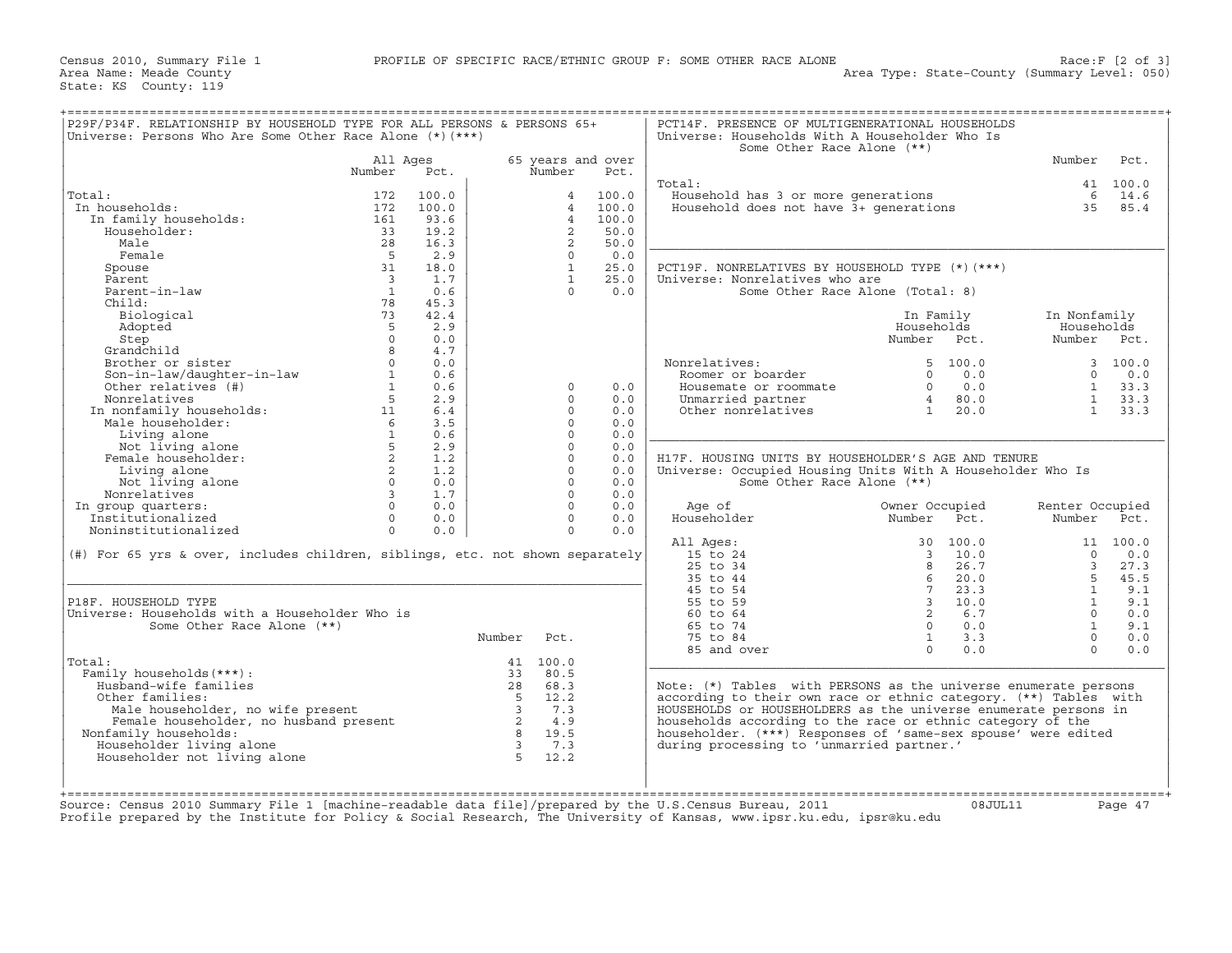| P28F/H16F. HOUSEHOLDS (OCCUPIED HOUSING UNITS) BY HOUSEHOLD SIZE BY TYPE AND BY TENURE<br>(***) Universe: Households (Occupied Housing Units) With A Householder Who Is Some Other Race Alone (**) [***) |                   |       |                         |       |                         |       |                   |       |                    |       |
|----------------------------------------------------------------------------------------------------------------------------------------------------------------------------------------------------------|-------------------|-------|-------------------------|-------|-------------------------|-------|-------------------|-------|--------------------|-------|
|                                                                                                                                                                                                          | All<br>Households | Pct.  | Family<br>Households    | Pct.  | Nonfamily<br>Households | Pct.  | Owner<br>Occupied | Pct.  | Renter<br>Occupied | Pct.  |
| All household sizes:                                                                                                                                                                                     | 41                | 100.0 | 33                      | 100.0 | 8                       | 100.0 | 30                | 100.0 |                    | 100.0 |
| 1-person households                                                                                                                                                                                      |                   | 7.3   | (Family always >1 pers) |       |                         | 37.5  |                   | 0.0   |                    | 27.3  |
| 2-person households                                                                                                                                                                                      |                   | 17.1  |                         | 15.2  |                         | 25.0  |                   | 20.0  |                    | 9.1   |
| 3-person households                                                                                                                                                                                      |                   | 9.8   |                         | 9.1   |                         | 12.5  |                   | 3.3   |                    | 27.3  |
| 4-person households                                                                                                                                                                                      |                   | 22.0  |                         | 21.2  |                         | 25.0  |                   | 23.3  |                    | 18.2  |
| 5-person households                                                                                                                                                                                      |                   | 14.6  | h                       | 18.2  |                         | 0.0   |                   | 20.0  |                    | 0.0   |
| 6-person households                                                                                                                                                                                      |                   | 19.5  |                         | 24.2  |                         | 0.0   |                   | 23.3  |                    | 9.1   |
| 7-or-more person households                                                                                                                                                                              |                   | 9.8   |                         | 12.1  |                         | 0.0   |                   | 10.0  |                    | 9.1   |

|                                | Total<br>Population | Pct.          | Families | Pct.          | Nonfamilies | Pct.                      | In Owner<br>Occupied | Pct.          | In Renter<br>Occupied | Pct.     |
|--------------------------------|---------------------|---------------|----------|---------------|-------------|---------------------------|----------------------|---------------|-----------------------|----------|
| Total population in households | 174                 | 100.0         | 152      | 87.4          | 18          | 10.3                      | 139                  | 79.9          | 35                    | 20.1     |
| Under 18 years                 | 78                  | 100.0         | 75       | 96.2          |             |                           |                      |               |                       |          |
| 18 years and over              | 96                  | 100.0         | 77       | 80.2          |             |                           |                      |               |                       |          |
| Average Household Size         | 4.24                | $------$      | 4.61     | $------$      | 2.25        | $\qquad \qquad - - - - -$ | 4.63                 | $- - - - - -$ |                       | $------$ |
| Under 18 years                 | $\overline{1}$ .90  | $- - - - - -$ | 2.27     | $------$      |             |                           |                      |               |                       |          |
| 18 years and over              | 2.34                | $- - - - -$   | 2.33     | $- - - - - -$ |             |                           |                      |               |                       |          |

| Universe: Households (Occupied Housing Units) With A Householder Who Is Some Other Race Alone (**) (***)                                                                                                                     | P28F/H16F. HOUSEHOLDS (OCCUPIED HOUSING UNITS) BY HOUSEHOLD SIZE BY TYPE AND BY TENURE |      |                      |                                                                                              |                                                                                                                                                                                                                                                                                                                                                                                                                                                                            |                        |                                                               |                                                                                                                                                                                                                                                                                                                                                                                              |                                                                                                                                                                                                                  |          |
|------------------------------------------------------------------------------------------------------------------------------------------------------------------------------------------------------------------------------|----------------------------------------------------------------------------------------|------|----------------------|----------------------------------------------------------------------------------------------|----------------------------------------------------------------------------------------------------------------------------------------------------------------------------------------------------------------------------------------------------------------------------------------------------------------------------------------------------------------------------------------------------------------------------------------------------------------------------|------------------------|---------------------------------------------------------------|----------------------------------------------------------------------------------------------------------------------------------------------------------------------------------------------------------------------------------------------------------------------------------------------------------------------------------------------------------------------------------------------|------------------------------------------------------------------------------------------------------------------------------------------------------------------------------------------------------------------|----------|
|                                                                                                                                                                                                                              | All<br>Households                                                                      | Pct. | Family<br>Households | Pct.                                                                                         | Nonfamily<br>Households                                                                                                                                                                                                                                                                                                                                                                                                                                                    | Pct.                   | Owner<br>Occupied                                             | Pct.                                                                                                                                                                                                                                                                                                                                                                                         | Renter<br>Occupied                                                                                                                                                                                               | Pct.     |
| All household sizes:                                                                                                                                                                                                         |                                                                                        |      |                      |                                                                                              |                                                                                                                                                                                                                                                                                                                                                                                                                                                                            |                        | 30                                                            | 100.0                                                                                                                                                                                                                                                                                                                                                                                        |                                                                                                                                                                                                                  | 11 100.0 |
| 1-person households                                                                                                                                                                                                          |                                                                                        |      |                      |                                                                                              |                                                                                                                                                                                                                                                                                                                                                                                                                                                                            |                        |                                                               |                                                                                                                                                                                                                                                                                                                                                                                              |                                                                                                                                                                                                                  |          |
| 2-person households                                                                                                                                                                                                          |                                                                                        |      |                      |                                                                                              |                                                                                                                                                                                                                                                                                                                                                                                                                                                                            |                        |                                                               |                                                                                                                                                                                                                                                                                                                                                                                              |                                                                                                                                                                                                                  |          |
| 3-person households                                                                                                                                                                                                          |                                                                                        |      |                      |                                                                                              |                                                                                                                                                                                                                                                                                                                                                                                                                                                                            |                        |                                                               |                                                                                                                                                                                                                                                                                                                                                                                              |                                                                                                                                                                                                                  |          |
| 4-person households                                                                                                                                                                                                          |                                                                                        |      |                      |                                                                                              |                                                                                                                                                                                                                                                                                                                                                                                                                                                                            |                        |                                                               |                                                                                                                                                                                                                                                                                                                                                                                              |                                                                                                                                                                                                                  |          |
| 5-person households                                                                                                                                                                                                          |                                                                                        |      |                      |                                                                                              |                                                                                                                                                                                                                                                                                                                                                                                                                                                                            |                        |                                                               |                                                                                                                                                                                                                                                                                                                                                                                              |                                                                                                                                                                                                                  |          |
| 6-person households                                                                                                                                                                                                          |                                                                                        |      |                      |                                                                                              |                                                                                                                                                                                                                                                                                                                                                                                                                                                                            |                        |                                                               |                                                                                                                                                                                                                                                                                                                                                                                              |                                                                                                                                                                                                                  |          |
| 7-or-more person households 4 9.8                                                                                                                                                                                            |                                                                                        |      |                      |                                                                                              |                                                                                                                                                                                                                                                                                                                                                                                                                                                                            |                        |                                                               |                                                                                                                                                                                                                                                                                                                                                                                              | $\begin{array}{cccccc} 0 & 0.0 & & & 3 & 27.5 \\ 6 & 20.0 & & & 1 & 9.1 \\ 1 & 3.3 & & 3 & 27.3 \\ 7 & 23.3 & & 3 & 27.3 \\ 6 & 20.0 & & 2 & 18.2 \\ 7 & 23.3 & & 1 & 9.1 \\ 3 & 10.0 & & & 1 & 9.1 \end{array}$ |          |
| P16F/P17F/P36F/P37F/H11F/H12F. POPULATION IN HOUSEHOLDS AND AVERAGE HOUSEHOLD SIZE BY TYPE AND BY TENURE<br>Universe: Population in Households (Occupied Housing Units) With A Householder Who Is Some Other Race Alone (**) | Total                                                                                  |      | In                   |                                                                                              | In                                                                                                                                                                                                                                                                                                                                                                                                                                                                         |                        | In Owner                                                      |                                                                                                                                                                                                                                                                                                                                                                                              | In Renter                                                                                                                                                                                                        |          |
|                                                                                                                                                                                                                              | Population Pct.                                                                        |      | Families Pct.        |                                                                                              | Nonfamilies                                                                                                                                                                                                                                                                                                                                                                                                                                                                | Pct.                   | Occupied                                                      | Pct.                                                                                                                                                                                                                                                                                                                                                                                         | Occupied                                                                                                                                                                                                         | Pct.     |
| Total population in households 174 100.0<br>Under 18 years 18 78 100.0<br>18 years and over 96 100.0<br>Average Household Size 4.24 -----<br>Under 18 years and over 1.90 -----<br>1.90 -----<br>1.90 -----<br>2.34 -----    |                                                                                        |      |                      | 152 87.4                                                                                     |                                                                                                                                                                                                                                                                                                                                                                                                                                                                            | 18 10.3                | 139                                                           | 79.9                                                                                                                                                                                                                                                                                                                                                                                         | 35                                                                                                                                                                                                               | 20.1     |
|                                                                                                                                                                                                                              |                                                                                        |      |                      | 75 96.2                                                                                      |                                                                                                                                                                                                                                                                                                                                                                                                                                                                            | ----- -----            | $\frac{1}{2}$                                                 | $\frac{1}{2} \frac{1}{2} \frac{1}{2} \frac{1}{2} \frac{1}{2} \frac{1}{2} \frac{1}{2} \frac{1}{2} \frac{1}{2} \frac{1}{2} \frac{1}{2} \frac{1}{2} \frac{1}{2} \frac{1}{2} \frac{1}{2} \frac{1}{2} \frac{1}{2} \frac{1}{2} \frac{1}{2} \frac{1}{2} \frac{1}{2} \frac{1}{2} \frac{1}{2} \frac{1}{2} \frac{1}{2} \frac{1}{2} \frac{1}{2} \frac{1}{2} \frac{1}{2} \frac{1}{2} \frac{1}{2} \frac{$ |                                                                                                                                                                                                                  |          |
|                                                                                                                                                                                                                              |                                                                                        |      |                      | 77 80.2                                                                                      | $\begin{array}{cccccc} - & - & - & - & - & - & - \\ & - & - & - & - & - \\ & & - & - & - & - \end{array}$                                                                                                                                                                                                                                                                                                                                                                  |                        |                                                               | $------$                                                                                                                                                                                                                                                                                                                                                                                     |                                                                                                                                                                                                                  |          |
|                                                                                                                                                                                                                              |                                                                                        |      |                      | $4.61$ -----                                                                                 | $2.25$ -----                                                                                                                                                                                                                                                                                                                                                                                                                                                               |                        |                                                               | $4.63$ -----                                                                                                                                                                                                                                                                                                                                                                                 | $3.18$ -----                                                                                                                                                                                                     |          |
|                                                                                                                                                                                                                              |                                                                                        |      |                      | $2.27$ -----                                                                                 | $\begin{array}{cccccc} - & - & - & - & - & - & - \\ & - & - & - & - & - \\ & & - & - & - & - \end{array}$                                                                                                                                                                                                                                                                                                                                                                  |                        |                                                               |                                                                                                                                                                                                                                                                                                                                                                                              |                                                                                                                                                                                                                  |          |
|                                                                                                                                                                                                                              |                                                                                        |      |                      | $2.33$ -----                                                                                 | $\frac{1}{2} \left( \frac{1}{2} \right) \left( \frac{1}{2} \right) \left( \frac{1}{2} \right) \left( \frac{1}{2} \right) \left( \frac{1}{2} \right) \left( \frac{1}{2} \right) \left( \frac{1}{2} \right) \left( \frac{1}{2} \right) \left( \frac{1}{2} \right) \left( \frac{1}{2} \right) \left( \frac{1}{2} \right) \left( \frac{1}{2} \right) \left( \frac{1}{2} \right) \left( \frac{1}{2} \right) \left( \frac{1}{2} \right) \left( \frac{1}{2} \right) \left( \frac$ |                        |                                                               |                                                                                                                                                                                                                                                                                                                                                                                              |                                                                                                                                                                                                                  |          |
| PCT20/PCT22F. GROUP QUARTERS POPULATION BY SEX BY AGE BY GROUP QUARTERS TYPE<br>Universe: Population in group quarters for persons who are Some Other Race Alone $(*)$                                                       |                                                                                        |      |                      |                                                                                              |                                                                                                                                                                                                                                                                                                                                                                                                                                                                            |                        |                                                               |                                                                                                                                                                                                                                                                                                                                                                                              |                                                                                                                                                                                                                  |          |
|                                                                                                                                                                                                                              |                                                                                        |      | $---$ All Ages $---$ |                                                                                              |                                                                                                                                                                                                                                                                                                                                                                                                                                                                            |                        | -------------------- 18 Years and Over ---------------------- |                                                                                                                                                                                                                                                                                                                                                                                              |                                                                                                                                                                                                                  |          |
|                                                                                                                                                                                                                              |                                                                                        |      |                      |                                                                                              |                                                                                                                                                                                                                                                                                                                                                                                                                                                                            |                        |                                                               | Pct. of                                                                                                                                                                                                                                                                                                                                                                                      |                                                                                                                                                                                                                  | Pct. of  |
|                                                                                                                                                                                                                              |                                                                                        |      |                      |                                                                                              |                                                                                                                                                                                                                                                                                                                                                                                                                                                                            | Pct. of<br>All<br>Ages |                                                               | Total                                                                                                                                                                                                                                                                                                                                                                                        |                                                                                                                                                                                                                  | Total    |
|                                                                                                                                                                                                                              |                                                                                        |      | Number               | Pct.                                                                                         | Total                                                                                                                                                                                                                                                                                                                                                                                                                                                                      |                        | Male                                                          | $18+$                                                                                                                                                                                                                                                                                                                                                                                        | Female                                                                                                                                                                                                           | $18+$    |
| All types of group quarters:                                                                                                                                                                                                 |                                                                                        |      | 0                    | 100.0                                                                                        | $\circ$                                                                                                                                                                                                                                                                                                                                                                                                                                                                    |                        |                                                               |                                                                                                                                                                                                                                                                                                                                                                                              | $\mathbf 0$                                                                                                                                                                                                      |          |
| Institutionalized population:                                                                                                                                                                                                |                                                                                        |      | $\Omega$             |                                                                                              |                                                                                                                                                                                                                                                                                                                                                                                                                                                                            |                        | $\mathbf 0$                                                   |                                                                                                                                                                                                                                                                                                                                                                                              | $\circ$                                                                                                                                                                                                          |          |
| Correctional facilities for adults                                                                                                                                                                                           |                                                                                        |      | $\circ$              |                                                                                              |                                                                                                                                                                                                                                                                                                                                                                                                                                                                            |                        | $\circ$                                                       |                                                                                                                                                                                                                                                                                                                                                                                              | $\circ$                                                                                                                                                                                                          |          |
| Juvenile facilities                                                                                                                                                                                                          |                                                                                        |      | $\Omega$             |                                                                                              | $\begin{bmatrix} 0 \\ 0 \\ 0 \\ 0 \\ 0 \\ 0 \end{bmatrix}$                                                                                                                                                                                                                                                                                                                                                                                                                 |                        | $\circ$                                                       | $\sim$ $\sim$                                                                                                                                                                                                                                                                                                                                                                                | $\mathbb O$                                                                                                                                                                                                      |          |
| Nursing facilities/skilled-nursing facilities                                                                                                                                                                                |                                                                                        |      |                      | $\begin{matrix} 0 & & & & \\ 0 & & & & \\ 0 & & & & \\ 0 & & & & \\ & & & & \\ \end{matrix}$ |                                                                                                                                                                                                                                                                                                                                                                                                                                                                            |                        | $\Omega$                                                      |                                                                                                                                                                                                                                                                                                                                                                                              | $\circ$                                                                                                                                                                                                          |          |
| Other institutional facilities                                                                                                                                                                                               |                                                                                        |      |                      |                                                                                              |                                                                                                                                                                                                                                                                                                                                                                                                                                                                            |                        | $\circ$                                                       |                                                                                                                                                                                                                                                                                                                                                                                              | $\circ$                                                                                                                                                                                                          |          |
|                                                                                                                                                                                                                              |                                                                                        |      |                      |                                                                                              | $\circ$                                                                                                                                                                                                                                                                                                                                                                                                                                                                    |                        | $\circ$                                                       |                                                                                                                                                                                                                                                                                                                                                                                              | $\circ$                                                                                                                                                                                                          |          |
| Noninstitutionalized population:                                                                                                                                                                                             |                                                                                        |      |                      |                                                                                              | $\overline{0}$                                                                                                                                                                                                                                                                                                                                                                                                                                                             |                        | $\Omega$                                                      |                                                                                                                                                                                                                                                                                                                                                                                              | $\Omega$                                                                                                                                                                                                         |          |
| College/university student housing                                                                                                                                                                                           |                                                                                        |      |                      |                                                                                              | $\Omega$                                                                                                                                                                                                                                                                                                                                                                                                                                                                   |                        | $\Omega$                                                      |                                                                                                                                                                                                                                                                                                                                                                                              | $\circ$                                                                                                                                                                                                          |          |
| Military quarters                                                                                                                                                                                                            |                                                                                        |      |                      |                                                                                              |                                                                                                                                                                                                                                                                                                                                                                                                                                                                            |                        |                                                               |                                                                                                                                                                                                                                                                                                                                                                                              |                                                                                                                                                                                                                  |          |
| Other noninstitutional facilities                                                                                                                                                                                            |                                                                                        |      | $\Omega$             |                                                                                              | $\cap$                                                                                                                                                                                                                                                                                                                                                                                                                                                                     |                        | $\Omega$                                                      |                                                                                                                                                                                                                                                                                                                                                                                              | $\Omega$                                                                                                                                                                                                         |          |

+===================================================================================================================================================+ Source: Census 2010 Summary File 1 [machine−readable data file]/prepared by the U.S.Census Bureau, 2011 08JUL11 Page 48

Profile prepared by the Institute for Policy & Social Research, The University of Kansas, www.ipsr.ku.edu, ipsr@ku.edu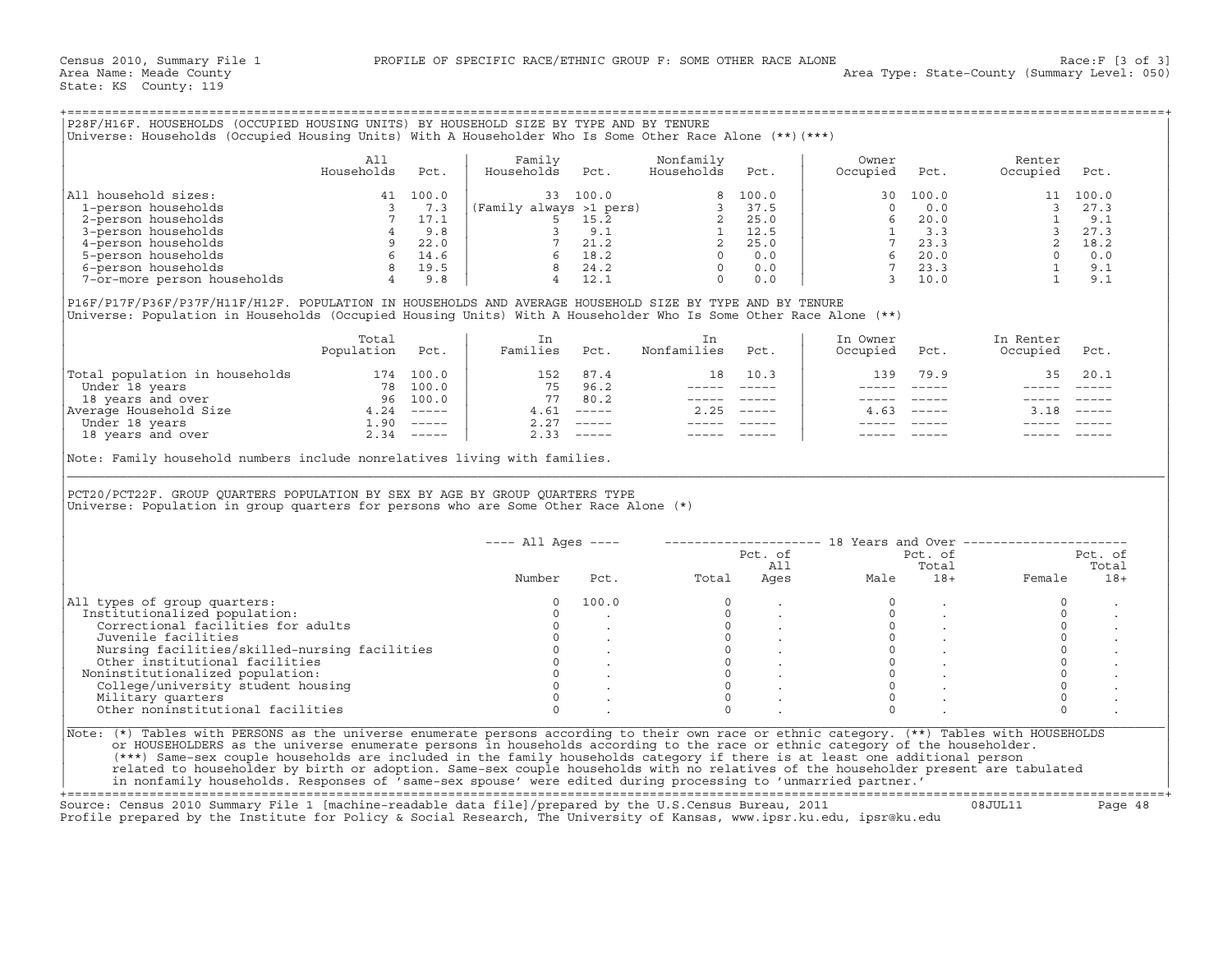| P29/P29G. POPULATION SUMMARY BY RESIDENCE TYPE FOR DESIGNATED UNIVERSE |                                           |                |                                                                                                                                                                                                                                                                                                                                                                                              |                 |                                 |                     | P38G/39G. FAMILY TYPE BY PRESENCE AND AGE OF OWN OR RELATED CHILDREN         |                                                                                                                                      |                          |                      |            |
|------------------------------------------------------------------------|-------------------------------------------|----------------|----------------------------------------------------------------------------------------------------------------------------------------------------------------------------------------------------------------------------------------------------------------------------------------------------------------------------------------------------------------------------------------------|-----------------|---------------------------------|---------------------|------------------------------------------------------------------------------|--------------------------------------------------------------------------------------------------------------------------------------|--------------------------|----------------------|------------|
| Universe: PERSONS Who Are Two or More Races                            |                                           |                |                                                                                                                                                                                                                                                                                                                                                                                              |                 |                                 |                     | Universe: Families With A Householder Who Is<br>Two or More Races (**) (***) |                                                                                                                                      |                          |                      |            |
|                                                                        |                                           | Population     |                                                                                                                                                                                                                                                                                                                                                                                              |                 | As % of Population of all Races |                     |                                                                              |                                                                                                                                      |                          |                      |            |
| Total Persons:                                                         |                                           | 76             | 1.7%                                                                                                                                                                                                                                                                                                                                                                                         | of              | 4,575                           |                     | By Presence of:                                                              | Own Children                                                                                                                         |                          | Related Children     |            |
| In Households(*)                                                       |                                           | 76             | 1.7% of                                                                                                                                                                                                                                                                                                                                                                                      |                 | 4,456                           |                     |                                                                              | Families Pct.                                                                                                                        |                          | Families Pct.        |            |
| In Group Quarters                                                      |                                           | $\overline{0}$ | $0.0%$ of                                                                                                                                                                                                                                                                                                                                                                                    |                 | 119                             |                     | All families:                                                                | 13 100.0                                                                                                                             |                          |                      | 13 100.0   |
| P16-18G/P36-37G. HOUSEHOLDS/POPULATION IN HOUSEHOLDS BY HOUSEHOLD TYPE |                                           |                |                                                                                                                                                                                                                                                                                                                                                                                              |                 |                                 |                     | Husband-wife families:                                                       | 9<br>69.2                                                                                                                            |                          | 9                    | 69.2       |
| Universe: HOUSEHOLDERS Who Are Two or More Races                       |                                           |                |                                                                                                                                                                                                                                                                                                                                                                                              |                 |                                 |                     | With children under 18:                                                      | 6<br>46.2                                                                                                                            |                          | 6                    | 46.2       |
|                                                                        |                                           |                |                                                                                                                                                                                                                                                                                                                                                                                              |                 |                                 | Average             | Under 6 yrs only                                                             | 1, 7.7                                                                                                                               |                          | $\mathbf{1}$         | 7.7        |
|                                                                        |                                           |                | Households                                                                                                                                                                                                                                                                                                                                                                                   | Population (**) |                                 | Size                | Under 6 and 6 to 17 yrs                                                      | 3, 23.1                                                                                                                              |                          | 3                    | 23.1       |
| Total Households (**)                                                  |                                           |                | 15                                                                                                                                                                                                                                                                                                                                                                                           |                 | 50                              | 3.33                | 6 to 17 yrs only                                                             | 2, 15.4                                                                                                                              |                          | 2                    | 15.4       |
| Under 18 years                                                         |                                           |                | $\frac{1}{13}$                                                                                                                                                                                                                                                                                                                                                                               |                 | 22                              | 1.47                | No children under 18                                                         | 3, 23.1                                                                                                                              |                          | 3                    | 23.1       |
| 18 years and over                                                      |                                           |                |                                                                                                                                                                                                                                                                                                                                                                                              |                 | 28                              | 1.87                | Other families (no spouse present):                                          | 4, 30.8                                                                                                                              |                          | $\overline{4}$       | 30.8       |
|                                                                        | Family Households (***)                   |                |                                                                                                                                                                                                                                                                                                                                                                                              |                 | 48                              | 3.69                | Male householder:                                                            | 2, 15.4                                                                                                                              |                          | $\overline{2}$       | 15.4       |
| Under 18 years                                                         |                                           |                | $\frac{1}{2} \frac{1}{2} \frac{1}{2} \frac{1}{2} \frac{1}{2} \frac{1}{2} \frac{1}{2} \frac{1}{2} \frac{1}{2} \frac{1}{2} \frac{1}{2} \frac{1}{2} \frac{1}{2} \frac{1}{2} \frac{1}{2} \frac{1}{2} \frac{1}{2} \frac{1}{2} \frac{1}{2} \frac{1}{2} \frac{1}{2} \frac{1}{2} \frac{1}{2} \frac{1}{2} \frac{1}{2} \frac{1}{2} \frac{1}{2} \frac{1}{2} \frac{1}{2} \frac{1}{2} \frac{1}{2} \frac{$ |                 | 22<br>26                        | 1.69<br>2.00        | With children under 18:                                                      | $\Omega$<br>0.0<br>$\begin{array}{ccc} 0 & 0.0 \\ 0 & 0.0 \\ 0 & 0.0 \\ 2 & 15.4 \\ 2 & 15.4 \\ 2 & 15.4 \\ 2 & 15.4 \\ \end{array}$ |                          | $\Omega$<br>$\Omega$ | 0.0<br>0.0 |
|                                                                        | 18 years and over<br>Nonfamily Households |                | 2                                                                                                                                                                                                                                                                                                                                                                                            | $\overline{a}$  |                                 | 1.00                | Under 6 yrs only<br>Under 6 and 6 to 17 yrs                                  |                                                                                                                                      |                          | $\Omega$             | 0.0        |
|                                                                        |                                           |                |                                                                                                                                                                                                                                                                                                                                                                                              |                 |                                 |                     | 6 to 17 yrs only                                                             |                                                                                                                                      |                          | $\Omega$             | 0.0        |
| P12G/P13G. POPULATION BY AGE AND SEX                                   |                                           |                |                                                                                                                                                                                                                                                                                                                                                                                              |                 |                                 |                     | No children under 18                                                         |                                                                                                                                      |                          | 2                    | 15.4       |
| Universe: Persons Who Are Two or More Races (*)                        |                                           |                |                                                                                                                                                                                                                                                                                                                                                                                              |                 |                                 |                     | Female householder:                                                          |                                                                                                                                      |                          | 2                    | 15.4       |
|                                                                        |                                           |                |                                                                                                                                                                                                                                                                                                                                                                                              |                 |                                 |                     | With children under 18:                                                      |                                                                                                                                      |                          | $\overline{2}$       | 15.4       |
|                                                                        | ---Both Sexes---                          |                | $---Male----$                                                                                                                                                                                                                                                                                                                                                                                |                 | $---$ Female -----              |                     | Under 6 yrs only                                                             | $\overline{0}$<br>0.0                                                                                                                |                          | $\circ$              | 0.0        |
|                                                                        | Number                                    | Pct.           | Number                                                                                                                                                                                                                                                                                                                                                                                       | Pct.            | Number                          | Pct.                | 0<br>Under 6 and 6 to 17 yrs<br>6 to 17 yrs only                             | 7.7                                                                                                                                  |                          | $\mathbf{1}$         | 7.7        |
|                                                                        |                                           |                |                                                                                                                                                                                                                                                                                                                                                                                              |                 |                                 |                     | 6 to 17 yrs only                                                             | <sup>1</sup><br>7.7                                                                                                                  |                          | $\mathbf{1}$         | 7.7        |
| All Ages:                                                              | 76                                        | 100.0          | 43                                                                                                                                                                                                                                                                                                                                                                                           | 100.0           | 33                              | 100.0               | No children under 18                                                         | $\Omega$<br>0.0                                                                                                                      |                          | $\Omega$             | 0.0        |
| Under 5                                                                | 19                                        | 25.0           | 12<br>$7\overline{ }$                                                                                                                                                                                                                                                                                                                                                                        | 27.9            | $7\phantom{.0}$<br>5            | 21.2                |                                                                              |                                                                                                                                      |                          |                      |            |
| $5$ to $9$<br>10 to 14                                                 | $\begin{array}{c} 12 \\ 10 \end{array}$   | 15.8<br>13.2   | $7\overline{ }$                                                                                                                                                                                                                                                                                                                                                                              | 16.3<br>16.3    | $\overline{3}$                  | 15.2<br>9.1         | P31G. RELATIONSHIP BY HOUSEHOLD TYPE FOR THE POPULATION UNDER 18 YEARS       |                                                                                                                                      |                          |                      |            |
| 15 to 17                                                               | $\overline{4}$                            | 5.3            | 2                                                                                                                                                                                                                                                                                                                                                                                            | 4.7             | 2                               | 6.1                 | Universe: Persons under 18 who are                                           |                                                                                                                                      |                          |                      |            |
| 18 and 19                                                              |                                           | 1.3            | $\mathbf{1}$                                                                                                                                                                                                                                                                                                                                                                                 | 2.3             |                                 | $\Omega$<br>0.0     | Two or More Races $(*)$ $(***)$                                              |                                                                                                                                      |                          |                      |            |
| 20                                                                     | $\frac{1}{2}$<br>$\Omega$                 | 0.0            | $\Omega$                                                                                                                                                                                                                                                                                                                                                                                     | 0.0             |                                 | $\Omega$<br>0.0     |                                                                              |                                                                                                                                      | Number                   | Pct.                 |            |
| 21                                                                     | $\Omega$                                  | 0.0            | $\Omega$                                                                                                                                                                                                                                                                                                                                                                                     | 0.0             |                                 | $\Omega$<br>0.0     |                                                                              |                                                                                                                                      |                          |                      |            |
| 22 to 24                                                               | 1                                         | 1.3            | $\mathbf{1}$                                                                                                                                                                                                                                                                                                                                                                                 | 2.3             | $\Omega$                        | 0.0                 | Total under 18:                                                              |                                                                                                                                      | 45                       | 100.0                |            |
| 25 to 29                                                               | $4\overline{ }$                           | 5.3            | $\mathbf{1}$                                                                                                                                                                                                                                                                                                                                                                                 | 2.3             | $\overline{\mathbf{3}}$         | 9.1                 | In households:                                                               |                                                                                                                                      | 45                       | 100.0                |            |
| 30 to 34                                                               | $7^{\circ}$                               | 9.2            | $\overline{3}$                                                                                                                                                                                                                                                                                                                                                                               | 7.0             | $\overline{4}$                  | 12.1                | Householder or spouse                                                        |                                                                                                                                      | $\overline{0}$           | 0.0                  |            |
| 35 to 39                                                               | 5                                         | 6.6            | $\overline{3}$                                                                                                                                                                                                                                                                                                                                                                               | 7.0             | 2                               | 6.1                 | Related child:                                                               |                                                                                                                                      | 45                       | 100.0                |            |
| 40 to 44                                                               | 1                                         | 1.3            | $\Omega$                                                                                                                                                                                                                                                                                                                                                                                     | 0.0             | $\mathbf{1}$                    | 3.0                 | Own child:                                                                   |                                                                                                                                      | 44                       | 97.8                 |            |
| 45 to 49<br>50 to 54                                                   | $\overline{a}$<br>2                       | 2.6<br>2.6     | $\circ$<br>2                                                                                                                                                                                                                                                                                                                                                                                 | 0.0<br>4.7      | $\overline{2}$<br>$\Omega$      | 6.1<br>0.0          | In husband-wife families                                                     |                                                                                                                                      | 29<br>15                 | 64.4<br>33.3         |            |
| 55 to 59                                                               | 1                                         | 1.3            | $\Omega$                                                                                                                                                                                                                                                                                                                                                                                     | 0.0             |                                 | $\mathbf{1}$<br>3.0 | In other families (no spouse present):<br>Male householder                   |                                                                                                                                      | $\overline{\phantom{a}}$ | 6.7                  |            |
| 60 and 61                                                              | 2                                         | 2.6            | 2                                                                                                                                                                                                                                                                                                                                                                                            | 4.7             |                                 | $\Omega$<br>0.0     | Female householder                                                           |                                                                                                                                      | 12                       | 26.7                 |            |
| 62 to 64                                                               | $\Omega$                                  | 0.0            | $\Omega$                                                                                                                                                                                                                                                                                                                                                                                     | 0.0             |                                 | $\Omega$<br>0.0     | Other relatives:                                                             |                                                                                                                                      | $\mathbf{1}$             | 2.2                  |            |
| 65 and 66                                                              | $\overline{0}$                            | 0.0            | $\Omega$                                                                                                                                                                                                                                                                                                                                                                                     | 0.0             |                                 | $\circ$<br>0.0      | Grandchild                                                                   |                                                                                                                                      | $\circ$                  | 0.0                  |            |
| 67 to 69                                                               | 1                                         | 1.3            | 1                                                                                                                                                                                                                                                                                                                                                                                            | 2.3             |                                 | $\Omega$<br>0.0     | Other relatives                                                              |                                                                                                                                      | $\mathbf{1}$             | 2.2                  |            |
| 70 to 74                                                               | 2                                         | 2.6            | $\circ$                                                                                                                                                                                                                                                                                                                                                                                      | 0.0             | 2                               | 6.1                 | Nonrelatives                                                                 |                                                                                                                                      | $\circ$                  | 0.0                  |            |
| 75 to 79                                                               | $\overline{2}$                            | 2.6            | 1                                                                                                                                                                                                                                                                                                                                                                                            | 2.3             | 1                               | 3.0                 | In group quarters:                                                           |                                                                                                                                      | $\Omega$                 | 0.0                  |            |
| 80 to 84                                                               | $\Omega$                                  | 0.0            | $\Omega$                                                                                                                                                                                                                                                                                                                                                                                     | 0.0             |                                 | $\Omega$<br>0.0     | Institutionalized population                                                 |                                                                                                                                      | $\Omega$                 | 0.0                  |            |
| 85 plus                                                                | $\Omega$                                  | 0.0            | $\Omega$                                                                                                                                                                                                                                                                                                                                                                                     | 0.0             | $\Omega$                        | 0.0                 | Noninstitutionalized population                                              |                                                                                                                                      | $\Omega$                 | 0.0                  |            |
| 0 to 17                                                                | 45                                        | 59.2           | 28                                                                                                                                                                                                                                                                                                                                                                                           | 65.1            | 17                              | 51.5                | Note: $(*)$ Tables with PERSONS as the universe enumerate persons according  |                                                                                                                                      |                          |                      |            |
| 18 to 64                                                               | 26                                        | 34.2           | 13                                                                                                                                                                                                                                                                                                                                                                                           | 30.2            | 13                              | 39.4                | to their own race or ethnic category. (**) Tables with HOUSEHOLDS or         |                                                                                                                                      |                          |                      |            |
| 65 plus                                                                | - 5                                       | 6.6            | 2                                                                                                                                                                                                                                                                                                                                                                                            | 4.7             | $\overline{\mathbf{3}}$         | 9.1                 | HOUSEHOLDERS as the universe enumerate persons in households according       |                                                                                                                                      |                          |                      |            |
|                                                                        |                                           |                |                                                                                                                                                                                                                                                                                                                                                                                              |                 |                                 |                     | to the race or ethnic category of the householder. (***) Responses of        |                                                                                                                                      |                          |                      |            |
| Median Aqe                                                             | 13.0                                      |                | 11.8                                                                                                                                                                                                                                                                                                                                                                                         |                 | 17.5                            |                     | 'same-sex spouse' were edited during processing to 'unmarried partner.'      |                                                                                                                                      |                          |                      |            |

+===================================================================================================================================================+ Source: Census 2010 Summary File 1 [machine−readable data file]/prepared by the U.S.Census Bureau, 2011 08JUL11 Page 49 Profile prepared by the Institute for Policy & Social Research, The University of Kansas, www.ipsr.ku.edu, ipsr@ku.edu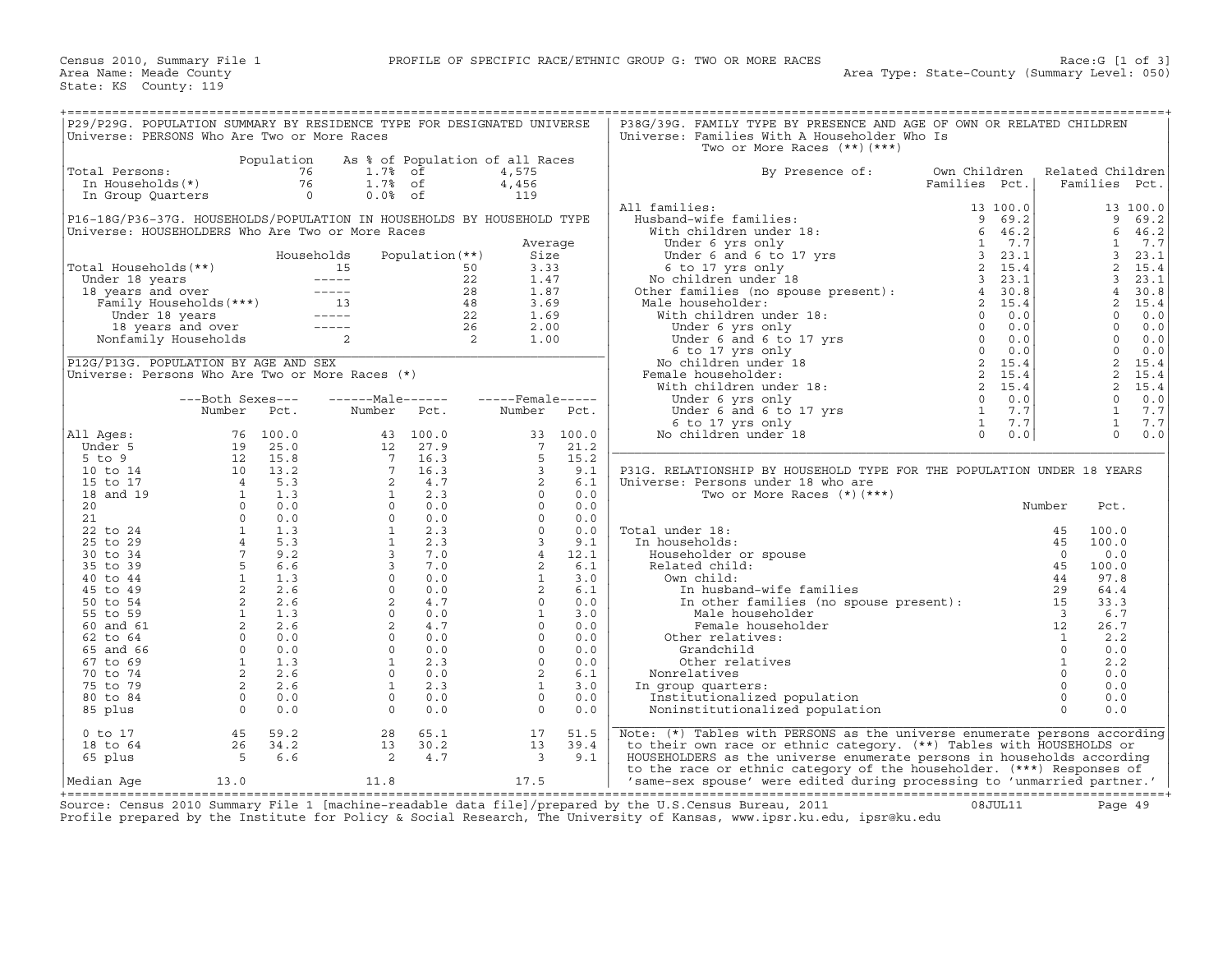| P29G/P34G. RELATIONSHIP BY HOUSEHOLD TYPE FOR ALL PERSONS & PERSONS 65+<br>Universe: Persons Who Are Two or More Races $(*)$ $(***)$ |                         |       |                 |                |                   | PCT14G. PRESENCE OF MULTIGENERATIONAL HOUSEHOLDS<br>Universe: Households With A Householder Who Is<br>Two or More Races (**) |                |                |                 |                      |
|--------------------------------------------------------------------------------------------------------------------------------------|-------------------------|-------|-----------------|----------------|-------------------|------------------------------------------------------------------------------------------------------------------------------|----------------|----------------|-----------------|----------------------|
|                                                                                                                                      | All Ages                |       |                 |                | 65 years and over |                                                                                                                              |                |                | Number          | Pct.                 |
|                                                                                                                                      | Number                  | Pct.  |                 | Number         | Pct.              |                                                                                                                              |                |                |                 |                      |
|                                                                                                                                      |                         |       |                 |                |                   | Total:                                                                                                                       |                |                |                 | 15 100.0             |
| Total:                                                                                                                               | 76                      | 100.0 |                 | 5              | 100.0             | Household has 3 or more generations                                                                                          |                |                | $\Omega$        | 0.0                  |
| In households:                                                                                                                       | 76                      | 100.0 |                 | $5^{\circ}$    | 100.0             | Household does not have 3+ generations                                                                                       |                |                |                 | 15 100.0             |
| In family households:                                                                                                                | 74                      | 97.4  |                 | $\overline{4}$ | 80.0              |                                                                                                                              |                |                |                 |                      |
| Householder:                                                                                                                         | 13                      | 17.1  |                 | $\overline{2}$ | 40.0              |                                                                                                                              |                |                |                 |                      |
| Male                                                                                                                                 | 10                      | 13.2  |                 | $\overline{2}$ | 40.0              |                                                                                                                              |                |                |                 |                      |
| Female                                                                                                                               | $\overline{\mathbf{3}}$ | 3.9   |                 | $\Omega$       | 0.0               |                                                                                                                              |                |                |                 |                      |
| Spouse                                                                                                                               | 11                      | 14.5  |                 | 2              | 40.0              | PCT19G. NONRELATIVES BY HOUSEHOLD TYPE (*) (***)                                                                             |                |                |                 |                      |
| Parent                                                                                                                               | $\Omega$                | 0.0   |                 | $\Omega$       | 0.0               | Universe: Nonrelatives who are                                                                                               |                |                |                 |                      |
| Parent-in-law                                                                                                                        | $\Omega$                | 0.0   |                 | $\Omega$       | 0.0               | Two or More Races (Total: 0)                                                                                                 |                |                |                 |                      |
| Child:                                                                                                                               | 47                      | 61.8  |                 |                |                   |                                                                                                                              |                |                |                 |                      |
| Biological                                                                                                                           | 40                      | 52.6  |                 |                |                   |                                                                                                                              | In Family      |                | In Nonfamily    |                      |
| Adopted                                                                                                                              | $\overline{4}$          | 5.3   |                 |                |                   |                                                                                                                              | Households     |                | Households      |                      |
|                                                                                                                                      | $\overline{3}$          | 3.9   |                 |                |                   |                                                                                                                              | Number         | Pct.           | Number Pct.     |                      |
| Step<br>Grandchild                                                                                                                   |                         |       |                 |                |                   |                                                                                                                              |                |                |                 |                      |
|                                                                                                                                      | $\Omega$                | 0.0   |                 |                |                   |                                                                                                                              |                |                |                 |                      |
| Brother or sister                                                                                                                    |                         | 0.0   |                 |                |                   | Nonrelatives:                                                                                                                | $\Omega$       | 100.0          |                 | 0 100.0              |
| Son-in-law/daughter-in-law                                                                                                           | $\circ$                 | 0.0   |                 |                |                   | Roomer or boarder                                                                                                            | $\Omega$       | $\sim 100$     | $\Omega$        |                      |
| Other relatives (#)                                                                                                                  | $\overline{3}$          | 3.9   |                 | $\Omega$       | 0.0               | Housemate or roommate                                                                                                        | $\Omega$       | $\sim$         | $\Omega$        | $\ddot{\phantom{a}}$ |
| Nonrelatives                                                                                                                         | $\Omega$                | 0.0   |                 | $\Omega$       | 0.0               | Unmarried partner                                                                                                            | $\Omega$       | $\sim$         | $\Omega$        | $\bullet$            |
| In nonfamily households:<br>Mala householder                                                                                         | $\overline{a}$          | 2.6   |                 | 1              | 20.0              | Other nonrelatives                                                                                                           | $\Omega$       |                | $\Omega$        |                      |
| Male householder:                                                                                                                    | 1                       | 1.3   |                 | $\Omega$       | 0.0               |                                                                                                                              |                |                |                 |                      |
| Living alone                                                                                                                         | 1                       | 1.3   |                 | $\Omega$       | 0.0               |                                                                                                                              |                |                |                 |                      |
| Not living alone                                                                                                                     | $\Omega$                | 0.0   |                 | $\Omega$       | 0.0               |                                                                                                                              |                |                |                 |                      |
| Female householder:                                                                                                                  | $\mathbf{1}$            | 1.3   |                 | $\mathbf{1}$   | 20.0              | H17G. HOUSING UNITS BY HOUSEHOLDER'S AGE AND TENURE                                                                          |                |                |                 |                      |
| Living alone                                                                                                                         | $\mathbf{1}$            | 1.3   |                 | $\mathbf{1}$   | 20.0              | Universe: Occupied Housing Units With A Householder Who Is                                                                   |                |                |                 |                      |
| Not living alone                                                                                                                     | $\circ$                 | 0.0   |                 | $\Omega$       | 0.0               | Two or More Races (**)                                                                                                       |                |                |                 |                      |
| Nonrelatives                                                                                                                         | $\Omega$                | 0.0   |                 | $\Omega$       | 0.0               |                                                                                                                              |                |                |                 |                      |
| In group quarters:                                                                                                                   | $\Omega$                | 0.0   |                 | $\Omega$       | 0.0               | Age of                                                                                                                       | Owner Occupied |                | Renter Occupied |                      |
| Institutionalized                                                                                                                    | $\Omega$                | 0.0   |                 | $\Omega$       | 0.0               | Householder                                                                                                                  | Number         | Pct.           | Number Pct.     |                      |
| Noninstitutionalized                                                                                                                 | $\Omega$                | 0.0   |                 | $\circ$        | 0.0               |                                                                                                                              |                |                |                 |                      |
|                                                                                                                                      |                         |       |                 |                |                   |                                                                                                                              |                | 100.0          |                 | 7, 100.0             |
|                                                                                                                                      |                         |       |                 |                |                   | All Ages:                                                                                                                    | 8<br>$\Omega$  | 0.0            | $\Omega$        | 0.0                  |
| (#) For 65 yrs & over, includes children, siblings, etc. not shown separately                                                        |                         |       |                 |                |                   | 15 to 24                                                                                                                     |                |                |                 |                      |
|                                                                                                                                      |                         |       |                 |                |                   | 25 to 34                                                                                                                     | 2              | 25.0           | $\mathbf{1}$    | 14.3                 |
|                                                                                                                                      |                         |       |                 |                |                   | 35 to 44                                                                                                                     | $\overline{3}$ | 37.5           | $\overline{3}$  | 42.9                 |
|                                                                                                                                      |                         |       |                 |                |                   | 45 to 54                                                                                                                     |                | $1 \quad 12.5$ | $\Omega$        | 0.0                  |
| P18G. HOUSEHOLD TYPE                                                                                                                 |                         |       |                 |                |                   | 55 to 59                                                                                                                     | $\Omega$       | 0.0            | $\Omega$        | 0.0                  |
| Universe: Households with a Householder Who is                                                                                       |                         |       |                 |                |                   | 60 to 64                                                                                                                     | $\Omega$       | 0.0            | $\overline{a}$  | 28.6                 |
| Two or More Races (**)                                                                                                               |                         |       |                 |                |                   | 65 to 74                                                                                                                     |                | 1 12.5         | $\Omega$        | 0.0                  |
|                                                                                                                                      |                         |       | Number          | Pct.           |                   | 75 to 84                                                                                                                     | 1              | 12.5           | $\mathbf{1}$    | 14.3                 |
|                                                                                                                                      |                         |       |                 |                |                   | 85 and over                                                                                                                  | $\Omega$       | 0.0            | $\Omega$        | 0.0                  |
| Total:                                                                                                                               |                         |       |                 | 15 100.0       |                   |                                                                                                                              |                |                |                 |                      |
| Family households (***) :                                                                                                            |                         |       | 13 <sup>7</sup> | 86.7           |                   |                                                                                                                              |                |                |                 |                      |
| Husband-wife families                                                                                                                |                         |       | $\overline{9}$  | 60.0           |                   | Note: (*) Tables with PERSONS as the universe enumerate persons                                                              |                |                |                 |                      |
| Other families:                                                                                                                      |                         |       | 4               | 26.7           |                   | according to their own race or ethnic category. (**) Tables with                                                             |                |                |                 |                      |
| Male householder, no wife present                                                                                                    |                         |       | $\overline{2}$  | 13.3           |                   | HOUSEHOLDS or HOUSEHOLDERS as the universe enumerate persons in                                                              |                |                |                 |                      |
|                                                                                                                                      |                         |       |                 |                |                   |                                                                                                                              |                |                |                 |                      |
| Female householder, no husband present                                                                                               |                         |       | 2 13.3          | 2 13.3         |                   | households according to the race or ethnic category of the                                                                   |                |                |                 |                      |
| Nonfamily households:                                                                                                                |                         |       |                 |                |                   | householder. (***) Responses of 'same-sex spouse' were edited                                                                |                |                |                 |                      |
| Householder living alone                                                                                                             |                         |       |                 | 2 13.3         |                   | during processing to 'unmarried partner.'                                                                                    |                |                |                 |                      |
|                                                                                                                                      |                         |       | $\Omega$        | 0.0            |                   |                                                                                                                              |                |                |                 |                      |
| Householder not living alone                                                                                                         |                         |       |                 |                |                   |                                                                                                                              |                |                |                 |                      |
|                                                                                                                                      |                         |       |                 |                |                   |                                                                                                                              |                |                |                 |                      |
|                                                                                                                                      |                         |       |                 |                |                   |                                                                                                                              |                |                |                 |                      |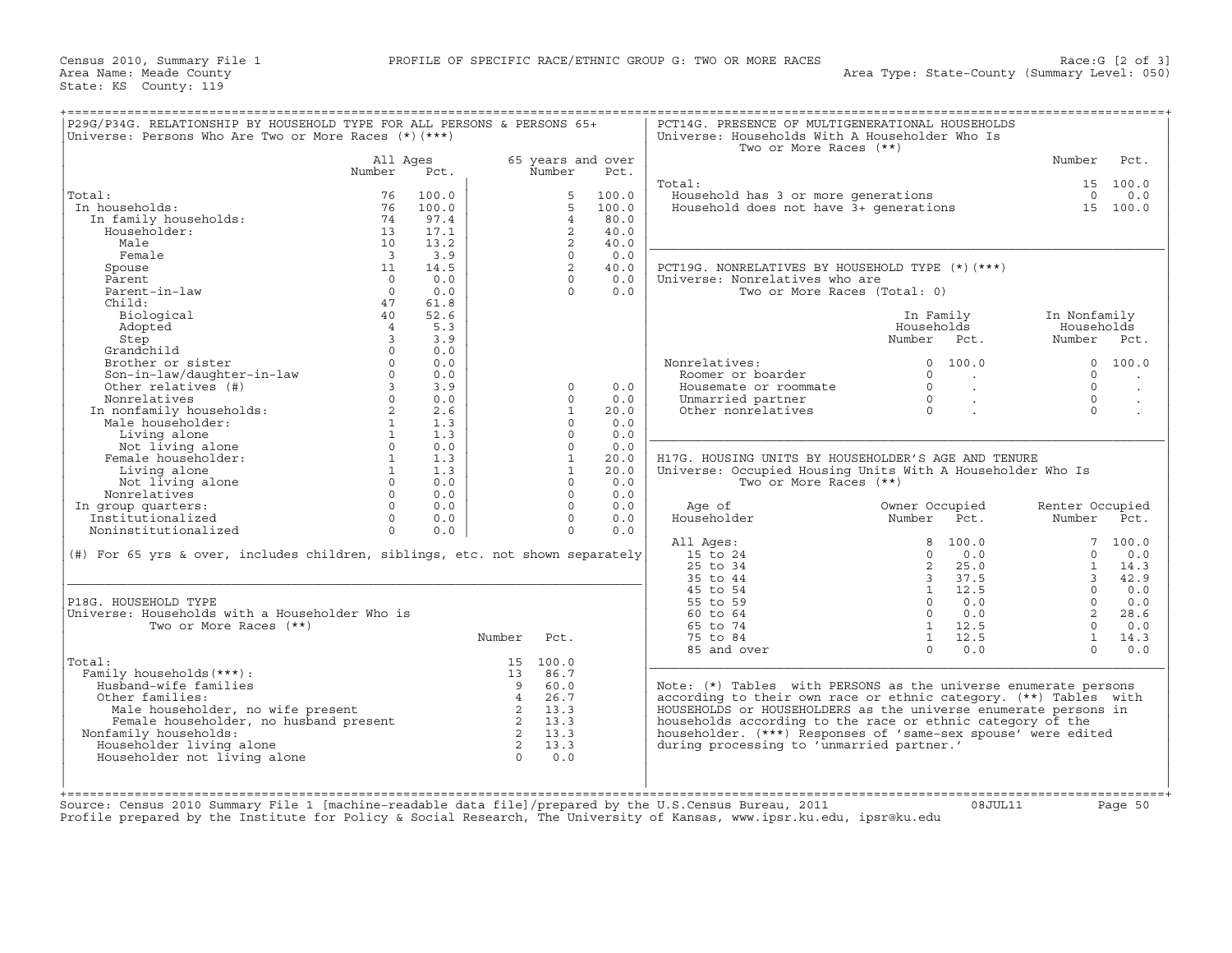| P28G/H16G. HOUSEHOLDS (OCCUPIED HOUSING UNITS) BY HOUSEHOLD SIZE BY TYPE AND BY TENURE<br>Universe: Households (Occupied Housing Units) With A Householder Who Is Two or More Races (**)(***) |                   |                                                             |                               |                                                     |                         |                                                              |                   |                                                            |                    |                                                              |
|-----------------------------------------------------------------------------------------------------------------------------------------------------------------------------------------------|-------------------|-------------------------------------------------------------|-------------------------------|-----------------------------------------------------|-------------------------|--------------------------------------------------------------|-------------------|------------------------------------------------------------|--------------------|--------------------------------------------------------------|
|                                                                                                                                                                                               | A11<br>Households | Pct.                                                        | Familv<br>Households          | Pct.                                                | Nonfamily<br>Households | Pct.                                                         | Owner<br>Occupied | Pct.                                                       | Renter<br>Occupied | Pct.                                                         |
| All household sizes:<br>1-person households<br>2-person households<br>3-person households<br>4-person households<br>5-person households<br>6-person households<br>7-or-more person households |                   | 100.0<br>13.3<br>33.3<br>13.3<br>6.7<br>13.3<br>20.0<br>0.0 | 13<br>(Family always >1 pers) | 100.0<br>38.5<br>15.4<br>7.7<br>15.4<br>23.1<br>0.0 |                         | 2 100.0<br>2 100.0<br>0.0<br>0.0<br>0.0<br>0.0<br>0.0<br>0.0 |                   | 100.0<br>25.0<br>25.0<br>0.0<br>0.0<br>12.5<br>37.5<br>0.0 |                    | 7 100.0<br>0.0<br>42.9<br>28.6<br>14.3<br>14.3<br>0.0<br>0.0 |

|                                | Total<br>Population | Pct.          | Families | Pct.                      | Nonfamilies | Pct.                      | In Owner<br>Occupied | Pct.          | In Renter<br>Occupied | Pct.     |
|--------------------------------|---------------------|---------------|----------|---------------------------|-------------|---------------------------|----------------------|---------------|-----------------------|----------|
| Total population in households |                     | 50 100.0      | 48       | 96.0                      |             | 4.0                       | 29                   | 58.0          | 21                    | 42.0     |
| Under 18 years                 | 22                  | 100.0         |          | 22 100.0                  |             |                           |                      |               |                       |          |
| 18 years and over              | 28                  | 100.0         | 26       | 92.9                      |             |                           |                      |               |                       |          |
| Average Household Size         | 3.33                | $- - - - - -$ | 3.69     | $\qquad \qquad - - - - -$ | L.OO.       | $\qquad \qquad - - - - -$ | 3.63                 | $- - - - - -$ | 3.00                  | $------$ |
| Under 18 years                 | $\pm 0.47$          | $- - - - - -$ | 1.69     | $\qquad \qquad - - - - -$ |             |                           |                      |               |                       |          |
| 18 years and over              | ⊥.87                | $------$      | 2.00     | $------$                  |             |                           |                      |               |                       |          |

| P28G/H16G. HOUSEHOLDS (OCCUPIED HOUSING UNITS) BY HOUSEHOLD SIZE BY TYPE AND BY TENURE<br>Universe: Households (Occupied Housing Units) With A Householder Who Is Two or More Races (**) (***)                                                                                                                                                                                                                                                                                                                                                                                                                                                                   |                   |      |                                                                                                                                                                                                                                                                                                                           |                                                                       |                                                                                                                                                                                                                                                                                                                                                                                              |         |                                                               |                |                                                                                                                                                                        |                |
|------------------------------------------------------------------------------------------------------------------------------------------------------------------------------------------------------------------------------------------------------------------------------------------------------------------------------------------------------------------------------------------------------------------------------------------------------------------------------------------------------------------------------------------------------------------------------------------------------------------------------------------------------------------|-------------------|------|---------------------------------------------------------------------------------------------------------------------------------------------------------------------------------------------------------------------------------------------------------------------------------------------------------------------------|-----------------------------------------------------------------------|----------------------------------------------------------------------------------------------------------------------------------------------------------------------------------------------------------------------------------------------------------------------------------------------------------------------------------------------------------------------------------------------|---------|---------------------------------------------------------------|----------------|------------------------------------------------------------------------------------------------------------------------------------------------------------------------|----------------|
|                                                                                                                                                                                                                                                                                                                                                                                                                                                                                                                                                                                                                                                                  | All<br>Households | Pct. | Family<br>Households                                                                                                                                                                                                                                                                                                      | Pct.                                                                  | Nonfamily<br>Households                                                                                                                                                                                                                                                                                                                                                                      | Pct.    | Owner<br>Occupied                                             | Pct.           | Renter<br>Occupied                                                                                                                                                     | Pct.           |
| All household sizes:<br>1-person households                                                                                                                                                                                                                                                                                                                                                                                                                                                                                                                                                                                                                      |                   |      | $\begin{array}{c cccc} 15 & 100.0 & & & 13 & 100.0 & & & 2 & 100.0 \\ 2 & 13.3 & & & & & & & & & & & 2 & 100.0 \\ 5 & 33.3 & & & & 5 & 38.5 & & & 0 & 0.0 \\ 2 & 13.3 & & & 2 & 15.4 & & & 0 & 0.0 \\ 2 & 13.3 & & & 2 & 15.4 & & & 0 & 0.0 \\ 1 & 6.7 & & & 1 & 7.7 & & 0 & 0.0 \\ 2 & 13.3 & & 2 & 15.4 & & 0 & 0.0 \\$ |                                                                       |                                                                                                                                                                                                                                                                                                                                                                                              |         | $\overline{2}$                                                | 100.0<br>25.0  | $7^{\circ}$<br>$\Omega$                                                                                                                                                | 100.0<br>0.0   |
| 2-person households                                                                                                                                                                                                                                                                                                                                                                                                                                                                                                                                                                                                                                              |                   |      |                                                                                                                                                                                                                                                                                                                           |                                                                       |                                                                                                                                                                                                                                                                                                                                                                                              |         | $\overline{2}$                                                | 25.0           |                                                                                                                                                                        | 42.9           |
| 3-person households                                                                                                                                                                                                                                                                                                                                                                                                                                                                                                                                                                                                                                              |                   |      |                                                                                                                                                                                                                                                                                                                           |                                                                       |                                                                                                                                                                                                                                                                                                                                                                                              |         | $\Omega$                                                      | 0.0            |                                                                                                                                                                        | 28.6           |
| 4-person households                                                                                                                                                                                                                                                                                                                                                                                                                                                                                                                                                                                                                                              |                   |      |                                                                                                                                                                                                                                                                                                                           |                                                                       |                                                                                                                                                                                                                                                                                                                                                                                              |         | $\overline{0}$                                                | 0.0            |                                                                                                                                                                        | $1 \t 14.3$    |
| 5-person households                                                                                                                                                                                                                                                                                                                                                                                                                                                                                                                                                                                                                                              |                   |      |                                                                                                                                                                                                                                                                                                                           |                                                                       |                                                                                                                                                                                                                                                                                                                                                                                              |         |                                                               | 1 12.5         |                                                                                                                                                                        | 14.3           |
| 6-person households                                                                                                                                                                                                                                                                                                                                                                                                                                                                                                                                                                                                                                              |                   |      |                                                                                                                                                                                                                                                                                                                           |                                                                       |                                                                                                                                                                                                                                                                                                                                                                                              |         | $\overline{\mathbf{3}}$                                       | 37.5           |                                                                                                                                                                        | 0.0            |
| 7-or-more person households                                                                                                                                                                                                                                                                                                                                                                                                                                                                                                                                                                                                                                      |                   |      |                                                                                                                                                                                                                                                                                                                           |                                                                       |                                                                                                                                                                                                                                                                                                                                                                                              |         | $\Omega$                                                      | 0.0            |                                                                                                                                                                        | 0.0            |
|                                                                                                                                                                                                                                                                                                                                                                                                                                                                                                                                                                                                                                                                  |                   |      |                                                                                                                                                                                                                                                                                                                           |                                                                       |                                                                                                                                                                                                                                                                                                                                                                                              |         |                                                               |                | $\begin{array}{cccccc} 0 & & & & & 1 & & & \\ 5 & & & & & 1 & & 14 & \\ 5 & & & & & 0 & & \\ 0 & & & & & 0 & & \\ & & & & & 0 & & \\ & & & & & & 0 & & \\ \end{array}$ |                |
| P16G/P17G/P36G/P37G/H11G/H12G. POPULATION IN HOUSEHOLDS AND AVERAGE HOUSEHOLD SIZE BY TYPE AND BY TENURE<br>Universe: Population in Households (Occupied Housing Units) With A Householder Who Is Two or More Races (**)                                                                                                                                                                                                                                                                                                                                                                                                                                         |                   |      |                                                                                                                                                                                                                                                                                                                           |                                                                       |                                                                                                                                                                                                                                                                                                                                                                                              |         |                                                               |                |                                                                                                                                                                        |                |
|                                                                                                                                                                                                                                                                                                                                                                                                                                                                                                                                                                                                                                                                  | Total             |      | In                                                                                                                                                                                                                                                                                                                        |                                                                       | In                                                                                                                                                                                                                                                                                                                                                                                           |         | In Owner                                                      |                | In Renter                                                                                                                                                              |                |
|                                                                                                                                                                                                                                                                                                                                                                                                                                                                                                                                                                                                                                                                  | Population Pct.   |      | Families Pct.                                                                                                                                                                                                                                                                                                             |                                                                       | Nonfamilies                                                                                                                                                                                                                                                                                                                                                                                  | Pct.    | Occupied                                                      | Pct.           | Occupied                                                                                                                                                               | Pct.           |
| Total population in households 50 100.0<br>Under 18 years and over 22 100.0<br>18 years and over 28 100.0<br>Average Household Size 3.33 ------<br>Under 18 years and over 1.87 -----<br>18 years and over 1.87 -----                                                                                                                                                                                                                                                                                                                                                                                                                                            |                   |      |                                                                                                                                                                                                                                                                                                                           | 48 96.0                                                               | 2                                                                                                                                                                                                                                                                                                                                                                                            | 4.0     | 29                                                            | 58.0           | 21                                                                                                                                                                     | 42.0           |
|                                                                                                                                                                                                                                                                                                                                                                                                                                                                                                                                                                                                                                                                  |                   |      |                                                                                                                                                                                                                                                                                                                           | 22 100.0                                                              | $\frac{1}{2}$                                                                                                                                                                                                                                                                                                                                                                                |         |                                                               | $\frac{1}{2}$  |                                                                                                                                                                        |                |
|                                                                                                                                                                                                                                                                                                                                                                                                                                                                                                                                                                                                                                                                  |                   |      |                                                                                                                                                                                                                                                                                                                           | 26 92.9                                                               |                                                                                                                                                                                                                                                                                                                                                                                              |         |                                                               | $\frac{1}{2}$  |                                                                                                                                                                        |                |
|                                                                                                                                                                                                                                                                                                                                                                                                                                                                                                                                                                                                                                                                  |                   |      |                                                                                                                                                                                                                                                                                                                           | $3.69$ -----                                                          | $1.00$ -----                                                                                                                                                                                                                                                                                                                                                                                 |         |                                                               | $3.63$ $---$   | $3.00$ -----                                                                                                                                                           |                |
|                                                                                                                                                                                                                                                                                                                                                                                                                                                                                                                                                                                                                                                                  |                   |      |                                                                                                                                                                                                                                                                                                                           | $1.69$ -----                                                          | $\frac{1}{2} \frac{1}{2} \frac{1}{2} \frac{1}{2} \frac{1}{2} \frac{1}{2} \frac{1}{2} \frac{1}{2} \frac{1}{2} \frac{1}{2} \frac{1}{2} \frac{1}{2} \frac{1}{2} \frac{1}{2} \frac{1}{2} \frac{1}{2} \frac{1}{2} \frac{1}{2} \frac{1}{2} \frac{1}{2} \frac{1}{2} \frac{1}{2} \frac{1}{2} \frac{1}{2} \frac{1}{2} \frac{1}{2} \frac{1}{2} \frac{1}{2} \frac{1}{2} \frac{1}{2} \frac{1}{2} \frac{$ |         |                                                               |                |                                                                                                                                                                        |                |
|                                                                                                                                                                                                                                                                                                                                                                                                                                                                                                                                                                                                                                                                  |                   |      |                                                                                                                                                                                                                                                                                                                           | $2.00$ -----                                                          | $------$                                                                                                                                                                                                                                                                                                                                                                                     |         |                                                               |                |                                                                                                                                                                        |                |
| PCT20/PCT22G. GROUP QUARTERS POPULATION BY SEX BY AGE BY GROUP QUARTERS TYPE<br>Universe: Population in group quarters for persons who are Two or More Races $(*)$                                                                                                                                                                                                                                                                                                                                                                                                                                                                                               |                   |      |                                                                                                                                                                                                                                                                                                                           |                                                                       |                                                                                                                                                                                                                                                                                                                                                                                              |         |                                                               |                |                                                                                                                                                                        |                |
|                                                                                                                                                                                                                                                                                                                                                                                                                                                                                                                                                                                                                                                                  |                   |      | $---$ All Ages $---$                                                                                                                                                                                                                                                                                                      |                                                                       |                                                                                                                                                                                                                                                                                                                                                                                              |         | -------------------- 18 Years and Over ---------------------- |                |                                                                                                                                                                        |                |
|                                                                                                                                                                                                                                                                                                                                                                                                                                                                                                                                                                                                                                                                  |                   |      |                                                                                                                                                                                                                                                                                                                           |                                                                       |                                                                                                                                                                                                                                                                                                                                                                                              | Pct. of |                                                               | Pct. of        |                                                                                                                                                                        | Pct. of        |
|                                                                                                                                                                                                                                                                                                                                                                                                                                                                                                                                                                                                                                                                  |                   |      | Number                                                                                                                                                                                                                                                                                                                    | Pct.                                                                  | Total                                                                                                                                                                                                                                                                                                                                                                                        | All     | Ages                                                          | Total<br>$18+$ | Female                                                                                                                                                                 | Total<br>$18+$ |
|                                                                                                                                                                                                                                                                                                                                                                                                                                                                                                                                                                                                                                                                  |                   |      |                                                                                                                                                                                                                                                                                                                           |                                                                       |                                                                                                                                                                                                                                                                                                                                                                                              |         | Male                                                          |                |                                                                                                                                                                        |                |
| All types of group quarters:                                                                                                                                                                                                                                                                                                                                                                                                                                                                                                                                                                                                                                     |                   |      | $\circ$                                                                                                                                                                                                                                                                                                                   | 100.0                                                                 | $\Omega$                                                                                                                                                                                                                                                                                                                                                                                     |         |                                                               |                | $\circ$                                                                                                                                                                |                |
| Institutionalized population:                                                                                                                                                                                                                                                                                                                                                                                                                                                                                                                                                                                                                                    |                   |      | $\Omega$                                                                                                                                                                                                                                                                                                                  |                                                                       | $\Omega$                                                                                                                                                                                                                                                                                                                                                                                     |         | $\Omega$                                                      |                | $\Omega$                                                                                                                                                               |                |
| Correctional facilities for adults                                                                                                                                                                                                                                                                                                                                                                                                                                                                                                                                                                                                                               |                   |      | $\circ$                                                                                                                                                                                                                                                                                                                   |                                                                       | $\overline{0}$                                                                                                                                                                                                                                                                                                                                                                               |         | $\mathbf{0}$                                                  |                | $\circ$                                                                                                                                                                |                |
| Juvenile facilities                                                                                                                                                                                                                                                                                                                                                                                                                                                                                                                                                                                                                                              |                   |      | $\Omega$                                                                                                                                                                                                                                                                                                                  |                                                                       | $\Omega$                                                                                                                                                                                                                                                                                                                                                                                     |         | $\Omega$                                                      |                | $\circ$                                                                                                                                                                |                |
| Nursing facilities/skilled-nursing facilities                                                                                                                                                                                                                                                                                                                                                                                                                                                                                                                                                                                                                    |                   |      | $\Omega$                                                                                                                                                                                                                                                                                                                  |                                                                       | $\Omega$                                                                                                                                                                                                                                                                                                                                                                                     |         | $\Omega$                                                      |                | $\Omega$                                                                                                                                                               |                |
| Other institutional facilities                                                                                                                                                                                                                                                                                                                                                                                                                                                                                                                                                                                                                                   |                   |      | $\circ$                                                                                                                                                                                                                                                                                                                   | $\begin{matrix} 0 & & \cdot \\ & & \cdot \\ 0 & & \cdot \end{matrix}$ | $\circ$                                                                                                                                                                                                                                                                                                                                                                                      |         | $\Omega$                                                      |                | $\circ$                                                                                                                                                                |                |
| Noninstitutionalized population:                                                                                                                                                                                                                                                                                                                                                                                                                                                                                                                                                                                                                                 |                   |      |                                                                                                                                                                                                                                                                                                                           |                                                                       | $\Omega$                                                                                                                                                                                                                                                                                                                                                                                     |         | $\Omega$                                                      |                | $\circ$                                                                                                                                                                |                |
| College/university student housing                                                                                                                                                                                                                                                                                                                                                                                                                                                                                                                                                                                                                               |                   |      | $\Omega$                                                                                                                                                                                                                                                                                                                  |                                                                       | $\Omega$                                                                                                                                                                                                                                                                                                                                                                                     |         | $\Omega$                                                      |                | $\Omega$                                                                                                                                                               |                |
| Military quarters                                                                                                                                                                                                                                                                                                                                                                                                                                                                                                                                                                                                                                                |                   |      | $\Omega$                                                                                                                                                                                                                                                                                                                  |                                                                       | $\Omega$                                                                                                                                                                                                                                                                                                                                                                                     |         | $\Omega$                                                      |                | $\circ$                                                                                                                                                                |                |
| Other noninstitutional facilities                                                                                                                                                                                                                                                                                                                                                                                                                                                                                                                                                                                                                                |                   |      | $\cap$                                                                                                                                                                                                                                                                                                                    |                                                                       | $\cap$                                                                                                                                                                                                                                                                                                                                                                                       |         | $\cap$                                                        |                | $\Omega$                                                                                                                                                               |                |
| Note: (*) Tables with PERSONS as the universe enumerate persons according to their own race or ethnic category. (**) Tables with HOUSEHOLDS<br>or HOUSEHOLDERS as the universe enumerate persons in households according to the race or ethnic category of the householder.<br>(***) Same-sex couple households are included in the family households category if there is at least one additional person<br>related to householder by birth or adoption. Same-sex couple households with no relatives of the householder present are tabulated<br>in nonfamily households. Responses of 'same-sex spouse' were edited during processing to 'unmarried partner.' |                   |      |                                                                                                                                                                                                                                                                                                                           |                                                                       |                                                                                                                                                                                                                                                                                                                                                                                              |         |                                                               |                |                                                                                                                                                                        |                |

+===================================================================================================================================================+ Source: Census 2010 Summary File 1 [machine−readable data file]/prepared by the U.S.Census Bureau, 2011 08JUL11 Page 51

Profile prepared by the Institute for Policy & Social Research, The University of Kansas, www.ipsr.ku.edu, ipsr@ku.edu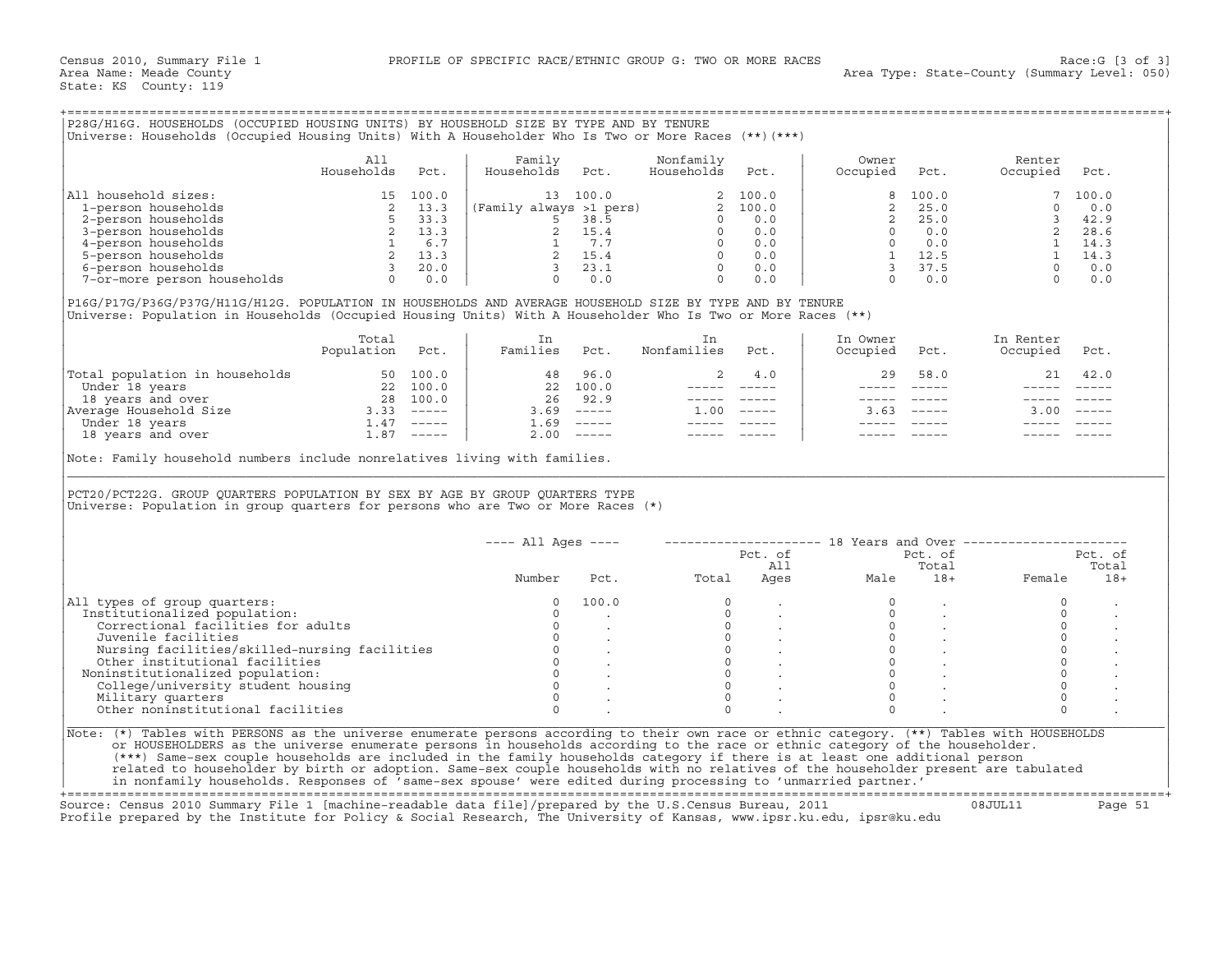| P29/P29H. POPULATION SUMMARY BY RESIDENCE TYPE FOR DESIGNATED UNIVERSE<br>Universe: PERSONS Who Are Hispanic or Latino of Any Race |                                                                                                                                                                                                                                                                |            |                                                                                                                                                                           |                   |                                                                                |              | P38H/39H. FAMILY TYPE BY PRESENCE AND AGE OF OWN OR RELATED CHILDREN<br>Universe: Families With A Householder Who Is<br>Hispanic or Latino of Any Race (**) (***) |               |                          |                  |                    |
|------------------------------------------------------------------------------------------------------------------------------------|----------------------------------------------------------------------------------------------------------------------------------------------------------------------------------------------------------------------------------------------------------------|------------|---------------------------------------------------------------------------------------------------------------------------------------------------------------------------|-------------------|--------------------------------------------------------------------------------|--------------|-------------------------------------------------------------------------------------------------------------------------------------------------------------------|---------------|--------------------------|------------------|--------------------|
|                                                                                                                                    |                                                                                                                                                                                                                                                                | Population |                                                                                                                                                                           |                   | As % of Population of all Races                                                |              |                                                                                                                                                                   |               |                          |                  |                    |
| Total Persons:                                                                                                                     |                                                                                                                                                                                                                                                                | 676        | 14.8% of                                                                                                                                                                  |                   | 4,575                                                                          |              | By Presence of:                                                                                                                                                   | Own Children  |                          | Related Children |                    |
|                                                                                                                                    | In Households(*)<br>666<br>10<br>In Group Quarters<br>P16-18H/P36-37H. HOUSEHOLDS/POPULATION IN HOUSEHOLDS BY HOUSEHOLD TYPE<br>Universe: HOUSEHOLDERS Who Are Hispanic or Latino of Any Race                                                                  |            |                                                                                                                                                                           | 14.9% of          | 4,456                                                                          |              |                                                                                                                                                                   | Families Pct. |                          | Families Pct.    |                    |
|                                                                                                                                    |                                                                                                                                                                                                                                                                |            | $8.4%$ of                                                                                                                                                                 |                   | 119                                                                            |              |                                                                                                                                                                   |               |                          |                  |                    |
|                                                                                                                                    |                                                                                                                                                                                                                                                                |            |                                                                                                                                                                           |                   |                                                                                |              | All families:                                                                                                                                                     |               |                          |                  | 143 100.0          |
|                                                                                                                                    |                                                                                                                                                                                                                                                                |            |                                                                                                                                                                           |                   |                                                                                |              |                                                                                                                                                                   |               |                          |                  | 114 79.7           |
|                                                                                                                                    |                                                                                                                                                                                                                                                                |            |                                                                                                                                                                           |                   |                                                                                |              |                                                                                                                                                                   |               |                          |                  | 89 62.2            |
|                                                                                                                                    | Households<br>01 Households (**)<br>Under 18 years 166<br>166 653<br>18 years and over 18 years and over 18 years 167<br>167 ----- 280<br>167 18 years 18 years 18 years 18 years 18 years 18 years 18<br>Nonfamily Households 23<br>23<br>167 ----- 287<br>20 |            |                                                                                                                                                                           |                   |                                                                                | Average      |                                                                                                                                                                   |               |                          |                  | 21 14.7            |
|                                                                                                                                    | Total Households (**)                                                                                                                                                                                                                                          |            |                                                                                                                                                                           | Population $(**)$ | Size<br>3.93                                                                   |              |                                                                                                                                                                   |               |                          |                  | 34 23.8<br>34 23.8 |
|                                                                                                                                    |                                                                                                                                                                                                                                                                |            |                                                                                                                                                                           |                   | 1.75                                                                           |              |                                                                                                                                                                   |               |                          |                  | 25 17.5            |
|                                                                                                                                    |                                                                                                                                                                                                                                                                |            |                                                                                                                                                                           |                   | 2.19                                                                           |              |                                                                                                                                                                   |               |                          | 29               | 20.3               |
|                                                                                                                                    |                                                                                                                                                                                                                                                                |            |                                                                                                                                                                           |                   | 4.24                                                                           |              |                                                                                                                                                                   |               |                          | 10               | 7.0                |
|                                                                                                                                    |                                                                                                                                                                                                                                                                |            |                                                                                                                                                                           |                   | 2.01                                                                           |              |                                                                                                                                                                   |               |                          | $\overline{9}$   | 6.3                |
|                                                                                                                                    |                                                                                                                                                                                                                                                                |            |                                                                                                                                                                           |                   | 2.24                                                                           |              |                                                                                                                                                                   |               |                          | $\overline{4}$   | 2.8                |
|                                                                                                                                    |                                                                                                                                                                                                                                                                |            |                                                                                                                                                                           |                   | 1.52                                                                           |              |                                                                                                                                                                   |               |                          | $\overline{2}$   | 1.4                |
|                                                                                                                                    |                                                                                                                                                                                                                                                                |            |                                                                                                                                                                           |                   |                                                                                |              |                                                                                                                                                                   |               |                          | $\overline{3}$   | 2.1                |
| P12H/P13H. POPULATION BY AGE AND SEX                                                                                               |                                                                                                                                                                                                                                                                |            |                                                                                                                                                                           |                   |                                                                                |              |                                                                                                                                                                   |               |                          | $\mathbf{1}$     | 0.7                |
| Universe: Persons Who Are Hispanic or Latino of Any Race (*)                                                                       |                                                                                                                                                                                                                                                                |            |                                                                                                                                                                           |                   |                                                                                |              |                                                                                                                                                                   |               |                          |                  | 19 13.3            |
|                                                                                                                                    |                                                                                                                                                                                                                                                                |            |                                                                                                                                                                           |                   |                                                                                |              |                                                                                                                                                                   |               |                          |                  | 16 11.2            |
|                                                                                                                                    | ---Both Sexes---                                                                                                                                                                                                                                               |            | $---Male----$                                                                                                                                                             |                   | $---$ Female $---$                                                             |              |                                                                                                                                                                   |               |                          | $\overline{4}$   | 2.8                |
|                                                                                                                                    | Number Pct.                                                                                                                                                                                                                                                    |            | Number                                                                                                                                                                    | Pct.              | Number                                                                         | Pct.         |                                                                                                                                                                   |               |                          | $7\overline{ }$  | 4.9                |
|                                                                                                                                    |                                                                                                                                                                                                                                                                |            |                                                                                                                                                                           |                   |                                                                                |              |                                                                                                                                                                   |               |                          | 5                | 3.5                |
| All Ages:                                                                                                                          | 676 100.0                                                                                                                                                                                                                                                      |            |                                                                                                                                                                           | 357 100.0         |                                                                                | 319 100.0    |                                                                                                                                                                   |               |                          | $\overline{3}$   | 2.1                |
| Under 5                                                                                                                            |                                                                                                                                                                                                                                                                |            | 58                                                                                                                                                                        | 16.2              | 37                                                                             | 11.6         |                                                                                                                                                                   |               |                          |                  |                    |
| $5$ to $9$                                                                                                                         | $\begin{array}{cccc} 676 & 100.0 \\ 95 & 14.1 \\ 78 & 11.5 \\ 87 & 12.9 \\ 45 & 6.7 \\ 28 & 4.1 \\ 4 & 0.6 \\ 12 & 1.8 \\ 28 & 4.1 \\ 51 & 7.5 \\ 53 & 7.5 \\ 60 & 8.8 \\ \end{array}$                                                                         |            | $\begin{array}{r} 40 \\ 45 \\ 18 \\ 19 \\ 7 \\ 15 \\ 20 \\ 35 \end{array}$                                                                                                | 11.2              | $\begin{array}{c} 38 \\ 42 \\ 27 \end{array}$                                  | 11.9         |                                                                                                                                                                   |               |                          |                  |                    |
| 10 to 14                                                                                                                           |                                                                                                                                                                                                                                                                |            |                                                                                                                                                                           | 12.6              |                                                                                | 13.2         | P31H. RELATIONSHIP BY HOUSEHOLD TYPE FOR THE POPULATION UNDER 18 YEARS                                                                                            |               |                          |                  |                    |
| 15 to 17                                                                                                                           |                                                                                                                                                                                                                                                                |            |                                                                                                                                                                           | 5.0               |                                                                                | 8.5          | Universe: Persons under 18 who are                                                                                                                                |               |                          |                  |                    |
| 18 and 19                                                                                                                          |                                                                                                                                                                                                                                                                |            |                                                                                                                                                                           | 5.3               | $\begin{array}{r} \n 27 \\  27 \\  3 \\  5 \\  13 \\  13 \\  18\n \end{array}$ | 2.8          | Hispanic or Latino of Any Race $(*)$ $(***)$                                                                                                                      |               |                          |                  |                    |
| 20<br>21                                                                                                                           |                                                                                                                                                                                                                                                                |            |                                                                                                                                                                           | 0.3<br>2.0        |                                                                                | 0.9<br>1.6   |                                                                                                                                                                   |               | Number                   | Pct.             |                    |
| 22 to 24                                                                                                                           |                                                                                                                                                                                                                                                                |            |                                                                                                                                                                           | 4.2               |                                                                                | 4.1          | Total under 18:                                                                                                                                                   |               | 305                      | 100.0            |                    |
| 25 to 29                                                                                                                           |                                                                                                                                                                                                                                                                |            |                                                                                                                                                                           | 5.6               |                                                                                | 9.7          | In households:                                                                                                                                                    |               | 305                      | 100.0            |                    |
| 30 to 34                                                                                                                           |                                                                                                                                                                                                                                                                |            | 35                                                                                                                                                                        | 9.8               | 18                                                                             | 5.6          | Householder or spouse                                                                                                                                             |               | $\overline{\phantom{0}}$ | 0.3              |                    |
| 35 to 39                                                                                                                           |                                                                                                                                                                                                                                                                |            |                                                                                                                                                                           |                   | 32                                                                             | 10.0         | Related child:                                                                                                                                                    |               | 302                      | 99.0             |                    |
| 40 to 44                                                                                                                           |                                                                                                                                                                                                                                                                |            |                                                                                                                                                                           |                   | 18                                                                             | 5.6          | Own child:                                                                                                                                                        |               | 285                      | 93.4             |                    |
| 45 to 49                                                                                                                           | $60$<br>40<br>27                                                                                                                                                                                                                                               |            |                                                                                                                                                                           |                   | 13                                                                             | 4.1          | In husband-wife families                                                                                                                                          |               | 227                      | 74.4             |                    |
| 50 to 54                                                                                                                           |                                                                                                                                                                                                                                                                |            |                                                                                                                                                                           |                   |                                                                                | 2.5          | In nusband-wile families<br>In other families (no spouse present):<br>Male bousebolder                                                                            |               | 58                       | 19.0             |                    |
| 55 to 59                                                                                                                           |                                                                                                                                                                                                                                                                |            |                                                                                                                                                                           |                   | $\begin{array}{c} 15 \\ 2 \\ 3 \\ 0 \end{array}$                               | 4.7          | Male householder                                                                                                                                                  |               | 19                       | 6.2              |                    |
| 60 and 61                                                                                                                          |                                                                                                                                                                                                                                                                |            |                                                                                                                                                                           |                   |                                                                                | 0.6          | Female householder                                                                                                                                                |               | 39                       | 12.8             |                    |
| 62 to 64                                                                                                                           |                                                                                                                                                                                                                                                                |            |                                                                                                                                                                           |                   |                                                                                | 0.9          | Other relatives:                                                                                                                                                  |               | 17                       | 5.6              |                    |
| 65 and 66                                                                                                                          |                                                                                                                                                                                                                                                                |            |                                                                                                                                                                           |                   |                                                                                | 0.0          | Grandchild                                                                                                                                                        |               | 12                       | 3.9              |                    |
| 67 to 69                                                                                                                           |                                                                                                                                                                                                                                                                |            |                                                                                                                                                                           |                   | $\mathbf{1}$                                                                   | 0.3          | Other relatives                                                                                                                                                   |               | $-5$                     | 1.6              |                    |
| 70 to 74                                                                                                                           |                                                                                                                                                                                                                                                                |            |                                                                                                                                                                           |                   | $\overline{1}$                                                                 | 0.3          | Nonrelatives                                                                                                                                                      |               | 2                        | 0.7              |                    |
| 75 to 79                                                                                                                           |                                                                                                                                                                                                                                                                |            |                                                                                                                                                                           |                   | $\mathbf{1}$                                                                   | 0.3          | In group quarters:                                                                                                                                                |               | $\overline{0}$           | 0.0              |                    |
| 80 to 84                                                                                                                           | $27$ 4.0<br>$24$ 3.4<br>$4$ 0.6<br>$9$ 1.3<br>$1$ 0.1<br>$1$ 0.1<br>$2$ 0.3<br>$3$ 0.4                                                                                                                                                                         |            | $\begin{array}{cccc} 5.9 & & 2. \\ 4.0 & & 14 \\ 3.4 & & 15 \\ 3.6 & & 9 \\ 0.6 & & 2 \\ 3 & & 6 \\ 3 & & 6 \\ 1 & 0.3 \\ 0 & 0.0 \\ 1 & & 1 \end{array}$<br>$\mathbf{1}$ | 0.3               | 2                                                                              | 0.6          | Institutionalized population                                                                                                                                      |               | $\overline{0}$           | 0.0              |                    |
| 85 plus                                                                                                                            | $\overline{0}$                                                                                                                                                                                                                                                 | 0.0        | $\circ$                                                                                                                                                                   | 0.0               | $\Omega$                                                                       | 0.0          | Noninstitutionalized population                                                                                                                                   |               | $\Omega$                 | 0.0              |                    |
| $0$ to $17$                                                                                                                        | 305                                                                                                                                                                                                                                                            | 45.1       | 161                                                                                                                                                                       | 45.1              | 144                                                                            |              | Note: (*) Tables with PERSONS as the universe enumerate persons according                                                                                         |               |                          |                  |                    |
| 18 to 64                                                                                                                           | 363                                                                                                                                                                                                                                                            | 53.7       | 193                                                                                                                                                                       | 54.1              | 170                                                                            | 45.1<br>53.3 | to their own race or ethnic category. (**) Tables with HOUSEHOLDS or                                                                                              |               |                          |                  |                    |
| 65 plus                                                                                                                            | 8 <sup>1</sup>                                                                                                                                                                                                                                                 | 1.2        | $\overline{\mathbf{3}}$                                                                                                                                                   | 0.8               | 5                                                                              | 1.6          | HOUSEHOLDERS as the universe enumerate persons in households according                                                                                            |               |                          |                  |                    |
|                                                                                                                                    |                                                                                                                                                                                                                                                                |            |                                                                                                                                                                           |                   |                                                                                |              | to the race or ethnic category of the householder. (***) Responses of                                                                                             |               |                          |                  |                    |
| Median Aqe                                                                                                                         | 21.1                                                                                                                                                                                                                                                           |            | 19.9                                                                                                                                                                      |                   | 21.7                                                                           |              | 'same-sex spouse' were edited during processing to 'unmarried partner.'                                                                                           |               |                          |                  |                    |
|                                                                                                                                    |                                                                                                                                                                                                                                                                |            |                                                                                                                                                                           |                   |                                                                                |              |                                                                                                                                                                   |               |                          |                  |                    |

+===================================================================================================================================================+Source: Census 2010 Summary File 1 [machine−readable data file]/prepared by the U.S.Census Bureau, 2011 08JUL11 Page 52 Profile prepared by the Institute for Policy & Social Research, The University of Kansas, www.ipsr.ku.edu, ipsr@ku.edu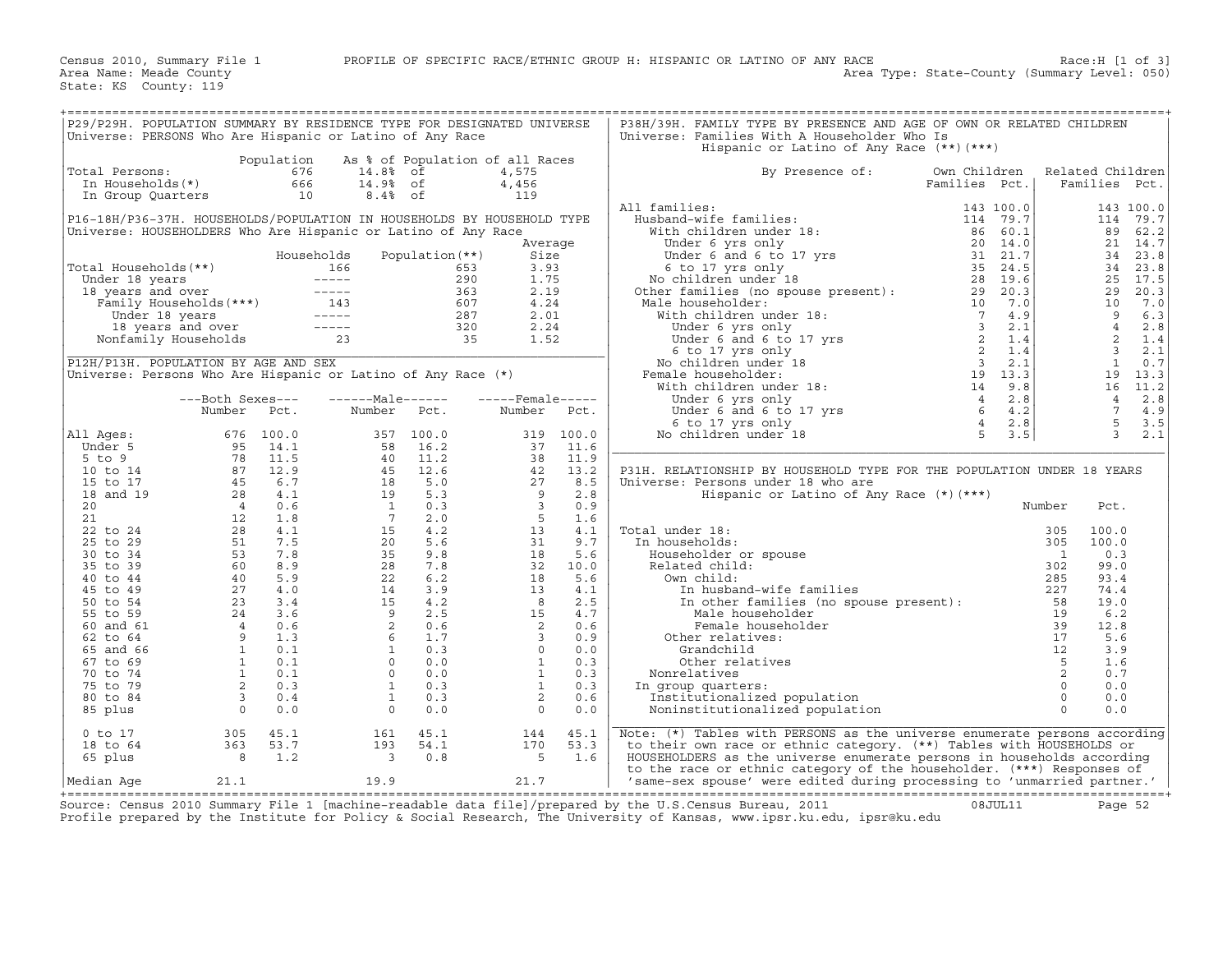| Universe: Persons Who Are Hispanic or Latino of Any Race $(*)$ (***)                              |                          |       |                                    |                 |                   | Universe: Households With A Householder Who Is<br>Hispanic or Latino of Any Race (**) |                     |                             |                         |                  |
|---------------------------------------------------------------------------------------------------|--------------------------|-------|------------------------------------|-----------------|-------------------|---------------------------------------------------------------------------------------|---------------------|-----------------------------|-------------------------|------------------|
|                                                                                                   | All Ages                 |       |                                    |                 | 65 years and over |                                                                                       |                     |                             | Number                  | Pct.             |
|                                                                                                   | Number                   | Pct.  |                                    | Number          | Pct.              |                                                                                       |                     |                             |                         |                  |
| Total:                                                                                            | 676                      | 100.0 |                                    | 8               | 100.0             | Total:                                                                                |                     |                             | 12                      | 166 100.0<br>7.2 |
| In households:                                                                                    | 666                      | 98.5  |                                    | 8               | 100.0             | Household has 3 or more generations<br>Household does not have 3+ generations         |                     |                             | 154                     | 92.8             |
| In family households:                                                                             | 636                      | 94.1  |                                    | $7\overline{ }$ | 87.5              |                                                                                       |                     |                             |                         |                  |
| Householder:                                                                                      | 143                      | 21.2  |                                    | 3               | 37.5              |                                                                                       |                     |                             |                         |                  |
| Male                                                                                              | 97                       | 14.3  |                                    | 2               | 25.0              |                                                                                       |                     |                             |                         |                  |
| Female                                                                                            | 46                       | 6.8   |                                    | <sup>1</sup>    | 12.5              |                                                                                       |                     |                             |                         |                  |
| Spouse                                                                                            | 113                      | 16.7  |                                    | $\overline{2}$  | 25.0              | PCT19H. NONRELATIVES BY HOUSEHOLD TYPE (*) (***)                                      |                     |                             |                         |                  |
| Parent                                                                                            | 11                       | 1.6   |                                    | $\overline{2}$  | 25.0              | Universe: Nonrelatives who are                                                        |                     |                             |                         |                  |
| Parent-in-law                                                                                     | $\overline{\phantom{a}}$ | 0.4   |                                    | $\Omega$        | 0.0               | Hispanic or Latino of Any Race (Total: 16)                                            |                     |                             |                         |                  |
| Child:                                                                                            | 327                      | 48.4  |                                    |                 |                   |                                                                                       |                     |                             |                         |                  |
| Biological                                                                                        | 310                      | 45.9  |                                    |                 |                   |                                                                                       | In Family           |                             | In Nonfamily            |                  |
| Adopted                                                                                           | $\overline{\mathbf{8}}$  | 1.2   |                                    |                 |                   |                                                                                       | Households          |                             | Households              |                  |
| Step                                                                                              | $\overline{9}$           | 1.3   |                                    |                 |                   |                                                                                       | Number Pct.         |                             | Number Pct.             |                  |
| Grandchild                                                                                        | 13                       | 1.9   |                                    |                 |                   |                                                                                       |                     |                             |                         |                  |
| Brother or sister                                                                                 | $\overline{9}$           | 1.3   |                                    |                 |                   | Nonrelatives:                                                                         |                     | 9, 100.0                    |                         | 7, 100.0         |
| Son-in-law/daughter-in-law<br>Other relatives (#)                                                 |                          | 0.1   |                                    |                 |                   | Roomer or boarder                                                                     | $\Omega$            | 0.0                         |                         | $1 \t14.3$       |
| SON-1.<br>Other relatives<br>Nonrelatives<br>In nonfamily households:<br>''' householder:         | $\frac{1}{7}$            | 1.0   |                                    | $\Omega$        | 0.0               | Housemate or roommate                                                                 |                     | $0$ 0.0<br>6 66.7<br>3 33.3 |                         | 4 57.1           |
|                                                                                                   | 9                        | 1.3   |                                    | $\Omega$        | 0.0               | Unmarried partner                                                                     |                     |                             |                         | 1 14.3           |
|                                                                                                   | 30                       | 4.4   |                                    | $\mathbf{1}$    | 12.5              | Other nonrelatives                                                                    | $3 \t3 \t3 \t3 \t3$ |                             |                         | $1 \t14.3$       |
|                                                                                                   | 11                       | 1.6   |                                    | $\Omega$        | 0.0               |                                                                                       |                     |                             |                         |                  |
| Living alone                                                                                      | $5^{\circ}$              | 0.7   |                                    | $\Omega$        | 0.0               |                                                                                       |                     |                             |                         |                  |
| Not living alone                                                                                  | 6                        | 0.9   |                                    | $\Omega$        | 0.0               |                                                                                       |                     |                             |                         |                  |
| Female householder:                                                                               | 12                       | 1.8   |                                    | $\mathbf{1}$    | 12.5              | H17H. HOUSING UNITS BY HOUSEHOLDER'S AGE AND TENURE                                   |                     |                             |                         |                  |
| Living alone                                                                                      | 12                       | 1.8   |                                    | $\mathbf{1}$    | 12.5              | Universe: Occupied Housing Units With A Householder Who Is                            |                     |                             |                         |                  |
| Not living alone                                                                                  | $\overline{0}$           | 0.0   |                                    | $\Omega$        | 0.0               | Hispanic or Latino of Any Race (**)                                                   |                     |                             |                         |                  |
| Nonrelatives                                                                                      | $7\phantom{0}7$          | 1.0   |                                    | $\Omega$        | 0.0               |                                                                                       |                     |                             |                         |                  |
| In group quarters:                                                                                | 10                       | 1.5   |                                    | $\Omega$        | 0.0               | Age of                                                                                | Owner Occupied      |                             | Renter Occupied         |                  |
| Institutionalized                                                                                 | 10                       | 1.5   |                                    | $\Omega$        | 0.0               | Householder                                                                           | Number              | Pct.                        | Number Pct.             |                  |
| Noninstitutionalized                                                                              | $\cap$                   | 0.0   |                                    | $\Omega$        | 0.0               |                                                                                       |                     |                             |                         |                  |
|                                                                                                   |                          |       |                                    |                 |                   | All Ages:                                                                             |                     | 110 100.0                   |                         | 56 100.0         |
| (#) For 65 yrs & over, includes children, siblings, etc. not shown separately                     |                          |       |                                    |                 |                   | 15 to 24                                                                              | 11                  | 10.0                        |                         | 10 17.9          |
|                                                                                                   |                          |       |                                    |                 |                   | 25 to 34                                                                              | 29                  | 26.4                        | 24                      | 42.9             |
|                                                                                                   |                          |       |                                    |                 |                   | 35 to 44                                                                              | 31                  | 28.2                        | 13                      | 23.2             |
|                                                                                                   |                          |       |                                    |                 |                   | 45 to 54                                                                              | 25                  | 22.7                        | $\overline{\mathbf{3}}$ | 5.4              |
| P18H. HOUSEHOLD TYPE                                                                              |                          |       |                                    |                 |                   | 55 to 59                                                                              | $7\overline{ }$     | 6.4                         | $\overline{2}$          | 3.6              |
| Universe: Households with a Householder Who is                                                    |                          |       |                                    |                 |                   | $60 \text{ to } 64$                                                                   | 6 <sup>6</sup>      | 5.5                         | $\overline{1}$          | 1.8              |
| Hispanic or Latino of Any Race (**)                                                               |                          |       |                                    |                 |                   | 65 to 74                                                                              |                     | $0 \t 0.0$                  | $\overline{2}$          | 3.6              |
|                                                                                                   |                          |       | Number                             | Pct.            |                   | 75 to 84                                                                              | $\mathbf{1}$        | 0.9                         | $\mathbf{1}$            | 1.8              |
|                                                                                                   |                          |       |                                    |                 |                   | 85 and over                                                                           | $\Omega$            | 0.0                         | $\Omega$                | 0.0              |
| Total:                                                                                            |                          |       |                                    | 166 100.0       |                   |                                                                                       |                     |                             |                         |                  |
| Family households (***) :                                                                         |                          |       |                                    | 143 86.1        |                   |                                                                                       |                     |                             |                         |                  |
| Husband-wife families                                                                             |                          |       |                                    | 114 68.7        |                   | Note: (*) Tables with PERSONS as the universe enumerate persons                       |                     |                             |                         |                  |
| Other families:                                                                                   |                          |       |                                    | 29 17.5         |                   | according to their own race or ethnic category. (**) Tables with                      |                     |                             |                         |                  |
|                                                                                                   |                          |       |                                    | 10 6.0          |                   | HOUSEHOLDS or HOUSEHOLDERS as the universe enumerate persons in                       |                     |                             |                         |                  |
| Male householder, no wife present<br>Female householder, no husband present<br>Eamily households: |                          |       | $\frac{13}{19}$ $\frac{0.0}{11.4}$ |                 |                   | households according to the race or ethnic category of the                            |                     |                             |                         |                  |
| Nonfamily households:                                                                             |                          |       |                                    | 23 13.9         |                   | householder. (***) Responses of 'same-sex spouse' were edited                         |                     |                             |                         |                  |
| Householder living alone                                                                          |                          |       | 17                                 | 10.2            |                   | during processing to 'unmarried partner.'                                             |                     |                             |                         |                  |
| Householder not living alone                                                                      |                          |       |                                    | 63.6            |                   |                                                                                       |                     |                             |                         |                  |
|                                                                                                   |                          |       |                                    |                 |                   |                                                                                       |                     |                             |                         |                  |

Source: Census 2010 Summary File 1 [machine−readable data file]/prepared by the U.S.Census Bureau, 2011 08JUL11 Page 53 Profile prepared by the Institute for Policy & Social Research, The University of Kansas, www.ipsr.ku.edu, ipsr@ku.edu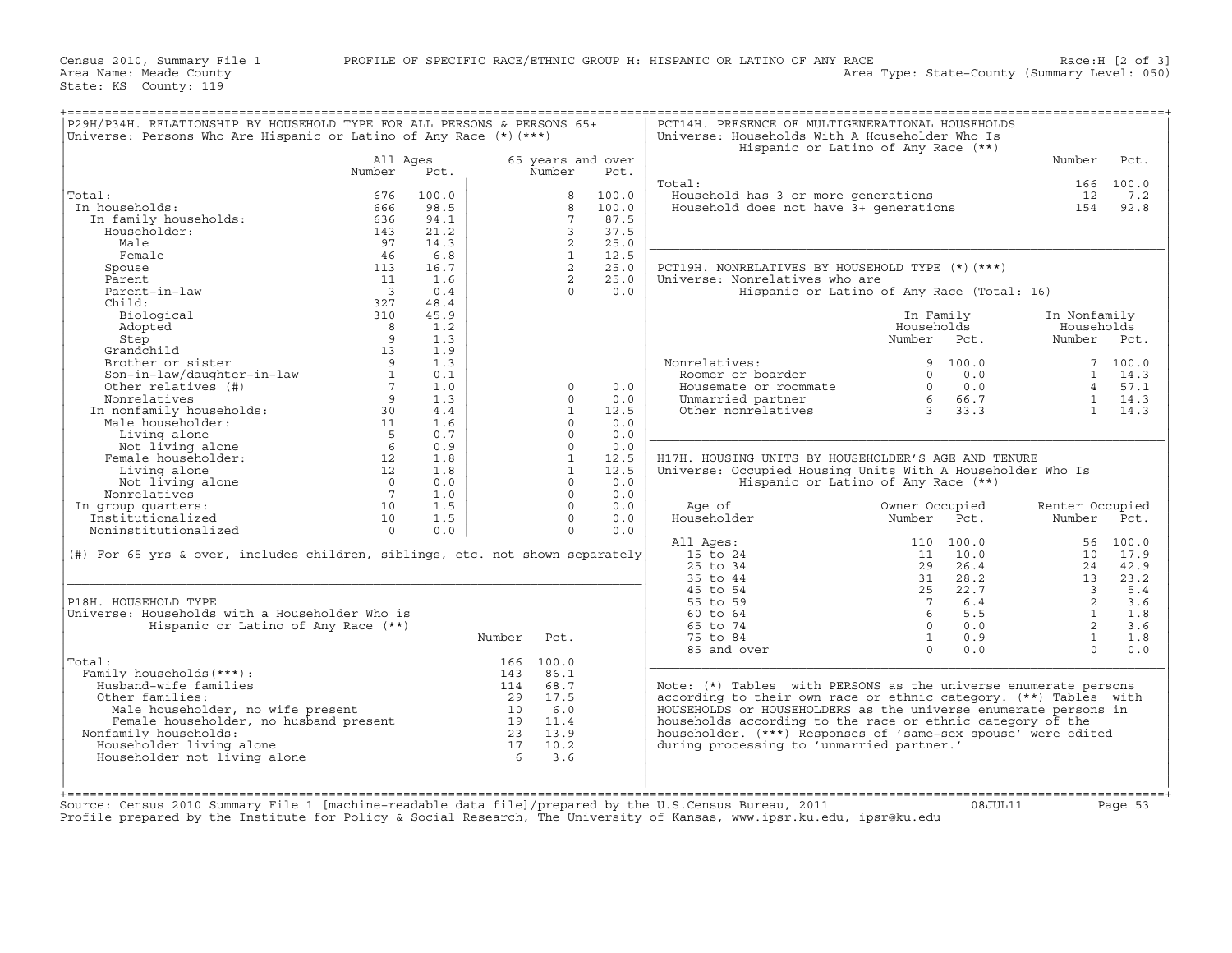| P28H/H16H. HOUSEHOLDS (OCCUPIED HOUSING UNITS) BY HOUSEHOLD SIZE BY TYPE AND BY TENURE                           |            |       |                         |       |            |       |          |       |          |       |
|------------------------------------------------------------------------------------------------------------------|------------|-------|-------------------------|-------|------------|-------|----------|-------|----------|-------|
| Universe: Households (Occupied Housing Units) With A Householder Who Is Hispanic or Latino of Any Race (**)(***) |            |       |                         |       |            |       |          |       |          |       |
|                                                                                                                  |            |       |                         |       |            |       |          |       |          |       |
|                                                                                                                  | All        |       | Family                  |       | Nonfamily  |       | Owner    |       | Renter   |       |
|                                                                                                                  | Households | Pct.  | Households              | Pct.  | Households | Pct.  | Occupied | Pct.  | Occupied | Pct.  |
|                                                                                                                  |            |       |                         |       |            |       |          |       |          |       |
| All household sizes:                                                                                             | 166        | 100.0 | 143                     | 100.0 | 23         | 100.0 | 110      | 100.0 | 56       | 100.0 |
| 1-person households                                                                                              |            | 10.2  | (Family always >1 pers) |       |            | 73.9  |          | 5.5   |          | 19.6  |
| 2-person households                                                                                              | 25         | 15.1  | 23                      | 16.1  |            | 8.7   |          | 15.5  |          | 14.3  |
| 3-person households                                                                                              | 24         | 14.5  | 22                      | 15.4  |            | 8.7   | 13       | 11.8  |          | 19.6  |
| 4-person households                                                                                              | 35         | 21.1  | 33                      | 23.1  |            | 8.7   | 26       | 23.6  |          | 16.1  |
| 5-person households                                                                                              | 29         | 17.5  | 29                      | 20.3  |            | 0.0   | 22       | 20.0  |          | 12.5  |
| 6-person households                                                                                              | 27         | 16.3  | 27                      | 18.9  |            | 0.0   | 22       | 20.0  |          | 8.9   |
| 7-or-more person households                                                                                      |            | 5.4   |                         | 6.3   |            | 0.0   |          | 3.6   |          | 8.9   |
|                                                                                                                  |            |       |                         |       |            |       |          |       |          |       |

|                                | Total<br>Population | Pct.          | Families | Pct.                      | Nonfamilies | Pct.     | In Owner<br>Occupied | Pct.          | In Renter<br>Occupied | Pct.                      |
|--------------------------------|---------------------|---------------|----------|---------------------------|-------------|----------|----------------------|---------------|-----------------------|---------------------------|
| Total population in households | 653                 | 100.0         | 607      | 93.0                      |             | 5.4      | 456                  | 69.8          | 197                   | 30.2                      |
| Under 18 years                 | 290                 | 100.0         | 287      | 99.0                      |             |          |                      |               |                       |                           |
| 18 years and over              | 363                 | 100.0         | 320      | 88.2                      |             |          |                      |               |                       |                           |
| Average Household Size         | 3.93                | $------$      | 4.24     | $------$                  | 1.52        | $------$ | 4.15                 | $\frac{1}{2}$ | 3.52                  | $\qquad \qquad - - - - -$ |
| Under 18 years                 | <b>1.75</b>         | $\frac{1}{2}$ | 2.01     | $\frac{1}{2}$             |             |          |                      |               |                       |                           |
| 18 years and over              | 2.19                | $- - - - - -$ | 2.24     | $\qquad \qquad - - - - -$ |             |          |                      |               |                       |                           |

| Universe: Households (Occupied Housing Units) With A Householder Who Is Hispanic or Latino of Any Race (**) (***)                                                                                                                                                                                                                                                                                                                                    |                   |      |                                  |       |                                                                                                           |      |                                                                                                                                                                                                                                                                                                                                                                                                                                |              |                                                          |         |
|------------------------------------------------------------------------------------------------------------------------------------------------------------------------------------------------------------------------------------------------------------------------------------------------------------------------------------------------------------------------------------------------------------------------------------------------------|-------------------|------|----------------------------------|-------|-----------------------------------------------------------------------------------------------------------|------|--------------------------------------------------------------------------------------------------------------------------------------------------------------------------------------------------------------------------------------------------------------------------------------------------------------------------------------------------------------------------------------------------------------------------------|--------------|----------------------------------------------------------|---------|
|                                                                                                                                                                                                                                                                                                                                                                                                                                                      | All<br>Households | Pct. | Family<br>Households             | Pct.  | Nonfamily<br>Households                                                                                   | Pct. | Owner<br>Occupied                                                                                                                                                                                                                                                                                                                                                                                                              | Pct.         | Renter<br>Occupied                                       | Pct.    |
| All household sizes:                                                                                                                                                                                                                                                                                                                                                                                                                                 |                   |      |                                  |       |                                                                                                           |      |                                                                                                                                                                                                                                                                                                                                                                                                                                |              |                                                          |         |
|                                                                                                                                                                                                                                                                                                                                                                                                                                                      |                   |      |                                  |       |                                                                                                           |      |                                                                                                                                                                                                                                                                                                                                                                                                                                |              |                                                          |         |
|                                                                                                                                                                                                                                                                                                                                                                                                                                                      |                   |      |                                  |       |                                                                                                           |      |                                                                                                                                                                                                                                                                                                                                                                                                                                |              |                                                          |         |
|                                                                                                                                                                                                                                                                                                                                                                                                                                                      |                   |      |                                  |       |                                                                                                           |      |                                                                                                                                                                                                                                                                                                                                                                                                                                |              |                                                          |         |
|                                                                                                                                                                                                                                                                                                                                                                                                                                                      |                   |      |                                  |       |                                                                                                           |      |                                                                                                                                                                                                                                                                                                                                                                                                                                |              |                                                          |         |
|                                                                                                                                                                                                                                                                                                                                                                                                                                                      |                   |      |                                  |       |                                                                                                           |      |                                                                                                                                                                                                                                                                                                                                                                                                                                |              |                                                          |         |
|                                                                                                                                                                                                                                                                                                                                                                                                                                                      |                   |      |                                  |       |                                                                                                           |      |                                                                                                                                                                                                                                                                                                                                                                                                                                |              |                                                          |         |
|                                                                                                                                                                                                                                                                                                                                                                                                                                                      |                   |      |                                  |       |                                                                                                           |      |                                                                                                                                                                                                                                                                                                                                                                                                                                |              |                                                          |         |
| P16H/P17H/P36H/P37H/H11H/H12H. POPULATION IN HOUSEHOLDS AND AVERAGE HOUSEHOLD SIZE BY TYPE AND BY TENURE<br>Universe: Population in Households (Occupied Housing Units) With A Householder Who Is Hispanic or Latino of Any Race (**)                                                                                                                                                                                                                |                   |      |                                  |       |                                                                                                           |      |                                                                                                                                                                                                                                                                                                                                                                                                                                |              |                                                          |         |
|                                                                                                                                                                                                                                                                                                                                                                                                                                                      | Total             |      | In                               |       | In                                                                                                        |      | In Owner                                                                                                                                                                                                                                                                                                                                                                                                                       |              | In Renter                                                |         |
|                                                                                                                                                                                                                                                                                                                                                                                                                                                      | Population Pct.   |      | Families Pct.                    |       | Nonfamilies Pct.                                                                                          |      | Occupied                                                                                                                                                                                                                                                                                                                                                                                                                       | Pct.         | Occupied Pct.                                            |         |
| $\begin{tabular}{ l l l l l } \hline \texttt{Total population in households} & \texttt{653} & \texttt{100.0} & \texttt{607} & \texttt{93.0} \\ \hline \texttt{Under 18 years} & \texttt{290} & \texttt{100.0} & \texttt{287} & \texttt{99.0} \\ \texttt{18 years and over} & \texttt{363} & \texttt{100.0} & \texttt{320} & \texttt{88.2} \\ \texttt{Nverage Household Size} & \texttt{3.93} & \texttt{---} & \texttt{4.24} & \texttt{---} \\ \text$ |                   |      |                                  |       | 35                                                                                                        | 5.4  | 456                                                                                                                                                                                                                                                                                                                                                                                                                            | 69.8         | 197                                                      | 30.2    |
|                                                                                                                                                                                                                                                                                                                                                                                                                                                      |                   |      |                                  |       | ______________                                                                                            |      |                                                                                                                                                                                                                                                                                                                                                                                                                                |              | $\frac{1}{2}$                                            |         |
|                                                                                                                                                                                                                                                                                                                                                                                                                                                      |                   |      |                                  |       | ----- -----                                                                                               |      | $------$                                                                                                                                                                                                                                                                                                                                                                                                                       | $------$     |                                                          |         |
|                                                                                                                                                                                                                                                                                                                                                                                                                                                      |                   |      |                                  |       | $1.52$ -----                                                                                              |      |                                                                                                                                                                                                                                                                                                                                                                                                                                | $4.15$ ----- | $3.52$ $---$                                             |         |
|                                                                                                                                                                                                                                                                                                                                                                                                                                                      |                   |      |                                  |       | $\begin{array}{cccccc} - & - & - & - & - & - & - \\ & - & - & - & - & - \\ & & - & - & - & - \end{array}$ |      |                                                                                                                                                                                                                                                                                                                                                                                                                                |              |                                                          |         |
|                                                                                                                                                                                                                                                                                                                                                                                                                                                      |                   |      |                                  |       | ----- -----                                                                                               |      |                                                                                                                                                                                                                                                                                                                                                                                                                                |              |                                                          |         |
| Note: Family household numbers include nonrelatives living with families.                                                                                                                                                                                                                                                                                                                                                                            |                   |      |                                  |       |                                                                                                           |      |                                                                                                                                                                                                                                                                                                                                                                                                                                |              |                                                          |         |
|                                                                                                                                                                                                                                                                                                                                                                                                                                                      |                   |      |                                  |       |                                                                                                           |      |                                                                                                                                                                                                                                                                                                                                                                                                                                |              |                                                          |         |
|                                                                                                                                                                                                                                                                                                                                                                                                                                                      |                   |      | $---$ All Ages $---$             |       |                                                                                                           |      |                                                                                                                                                                                                                                                                                                                                                                                                                                |              | -------------------- 18 Years and Over ----------------- |         |
|                                                                                                                                                                                                                                                                                                                                                                                                                                                      |                   |      |                                  |       |                                                                                                           |      |                                                                                                                                                                                                                                                                                                                                                                                                                                |              |                                                          | Pct. of |
|                                                                                                                                                                                                                                                                                                                                                                                                                                                      |                   |      |                                  |       |                                                                                                           |      |                                                                                                                                                                                                                                                                                                                                                                                                                                |              |                                                          | Total   |
|                                                                                                                                                                                                                                                                                                                                                                                                                                                      |                   |      | Number                           | Pct.  |                                                                                                           |      | Pct. of Pct. of Pct. of All Total Ages Male 18+                                                                                                                                                                                                                                                                                                                                                                                |              | Female                                                   | $18+$   |
|                                                                                                                                                                                                                                                                                                                                                                                                                                                      |                   |      | 10                               | 100.0 |                                                                                                           |      |                                                                                                                                                                                                                                                                                                                                                                                                                                |              | $\Omega$                                                 | 0.0     |
|                                                                                                                                                                                                                                                                                                                                                                                                                                                      |                   |      | 10                               | 100.0 |                                                                                                           |      |                                                                                                                                                                                                                                                                                                                                                                                                                                |              | $\Omega$                                                 | 0.0     |
| Institutionalized population:<br>Correctional facilities for adults                                                                                                                                                                                                                                                                                                                                                                                  |                   |      |                                  | 100.0 |                                                                                                           |      |                                                                                                                                                                                                                                                                                                                                                                                                                                |              | $\Omega$                                                 | 0.0     |
| Juvenile facilities                                                                                                                                                                                                                                                                                                                                                                                                                                  |                   |      | 10<br>$\overline{0}$             | 0.0   |                                                                                                           |      |                                                                                                                                                                                                                                                                                                                                                                                                                                |              | $\Omega$                                                 | 0.0     |
|                                                                                                                                                                                                                                                                                                                                                                                                                                                      |                   |      |                                  |       |                                                                                                           |      |                                                                                                                                                                                                                                                                                                                                                                                                                                |              | $\Omega$                                                 | 0.0     |
| Nursing facilities/skilled-nursing facilities<br>Other institutional facilities<br>0 0.0<br>0.0                                                                                                                                                                                                                                                                                                                                                      |                   |      |                                  |       |                                                                                                           |      |                                                                                                                                                                                                                                                                                                                                                                                                                                |              | $\Omega$                                                 | 0.0     |
| Noninstitutionalized population:                                                                                                                                                                                                                                                                                                                                                                                                                     |                   |      |                                  | 0.0   |                                                                                                           |      |                                                                                                                                                                                                                                                                                                                                                                                                                                |              | $\Omega$                                                 | 0.0     |
| College/university student housing                                                                                                                                                                                                                                                                                                                                                                                                                   |                   |      | $\begin{matrix}0\\0\end{matrix}$ | 0.0   |                                                                                                           |      |                                                                                                                                                                                                                                                                                                                                                                                                                                |              | $\Omega$                                                 | 0.0     |
| Military quarters                                                                                                                                                                                                                                                                                                                                                                                                                                    |                   |      | $\Omega$                         | 0.0   |                                                                                                           |      |                                                                                                                                                                                                                                                                                                                                                                                                                                |              | $\Omega$                                                 | 0.0     |
| Other noninstitutional facilities                                                                                                                                                                                                                                                                                                                                                                                                                    |                   |      | $\Omega$                         | 0.0   |                                                                                                           | 0.0  |                                                                                                                                                                                                                                                                                                                                                                                                                                | 0.0          | $\Omega$                                                 | 0.0     |
| PCT20/PCT22H. GROUP QUARTERS POPULATION BY SEX BY AGE BY GROUP QUARTERS TYPE<br>Universe: Population in group quarters for persons who are Hispanic or Latino of Any Race (*)<br>All types of group quarters:                                                                                                                                                                                                                                        |                   |      |                                  |       |                                                                                                           |      | $\begin{array}{cccccc} & & & & & & \mathsf{Male} & & & & \mathsf{13+} \\ & & & & & & & \mathsf{14+} & & & \mathsf{18+} \\ \mathsf{10} & & \mathsf{100.0} & & & & \mathsf{10} & & \mathsf{100.0} \\ \mathsf{10} & & \mathsf{100.0} & & & \mathsf{10} & & \mathsf{100.0} \\ \mathsf{10} & & \mathsf{100.0} & & & \mathsf{10} & & \mathsf{100.0} \\ \mathsf{0} & & \mathsf{0.0} & & & \mathsf{0} & & \mathsf{0$<br>$\overline{0}$ |              |                                                          |         |
| Note: (*) Tables with PERSONS as the universe enumerate persons according to their own race or ethnic category. (**) Tables with HOUSEHOLDS                                                                                                                                                                                                                                                                                                          |                   |      |                                  |       |                                                                                                           |      |                                                                                                                                                                                                                                                                                                                                                                                                                                |              |                                                          |         |
| or HOUSEHOLDERS as the universe enumerate persons in households according to the race or ethnic category of the householder.                                                                                                                                                                                                                                                                                                                         |                   |      |                                  |       |                                                                                                           |      |                                                                                                                                                                                                                                                                                                                                                                                                                                |              |                                                          |         |
| (***) Same-sex couple households are included in the family households category if there is at least one additional person<br>related to householder by birth or adoption. Same-sex couple households with no relatives of the householder present are tabulated                                                                                                                                                                                     |                   |      |                                  |       |                                                                                                           |      |                                                                                                                                                                                                                                                                                                                                                                                                                                |              |                                                          |         |

+===================================================================================================================================================+

Source: Census 2010 Summary File 1 [machine−readable data file]/prepared by the U.S.Census Bureau, 2011 08JUL11 Page 54 Profile prepared by the Institute for Policy & Social Research, The University of Kansas, www.ipsr.ku.edu, ipsr@ku.edu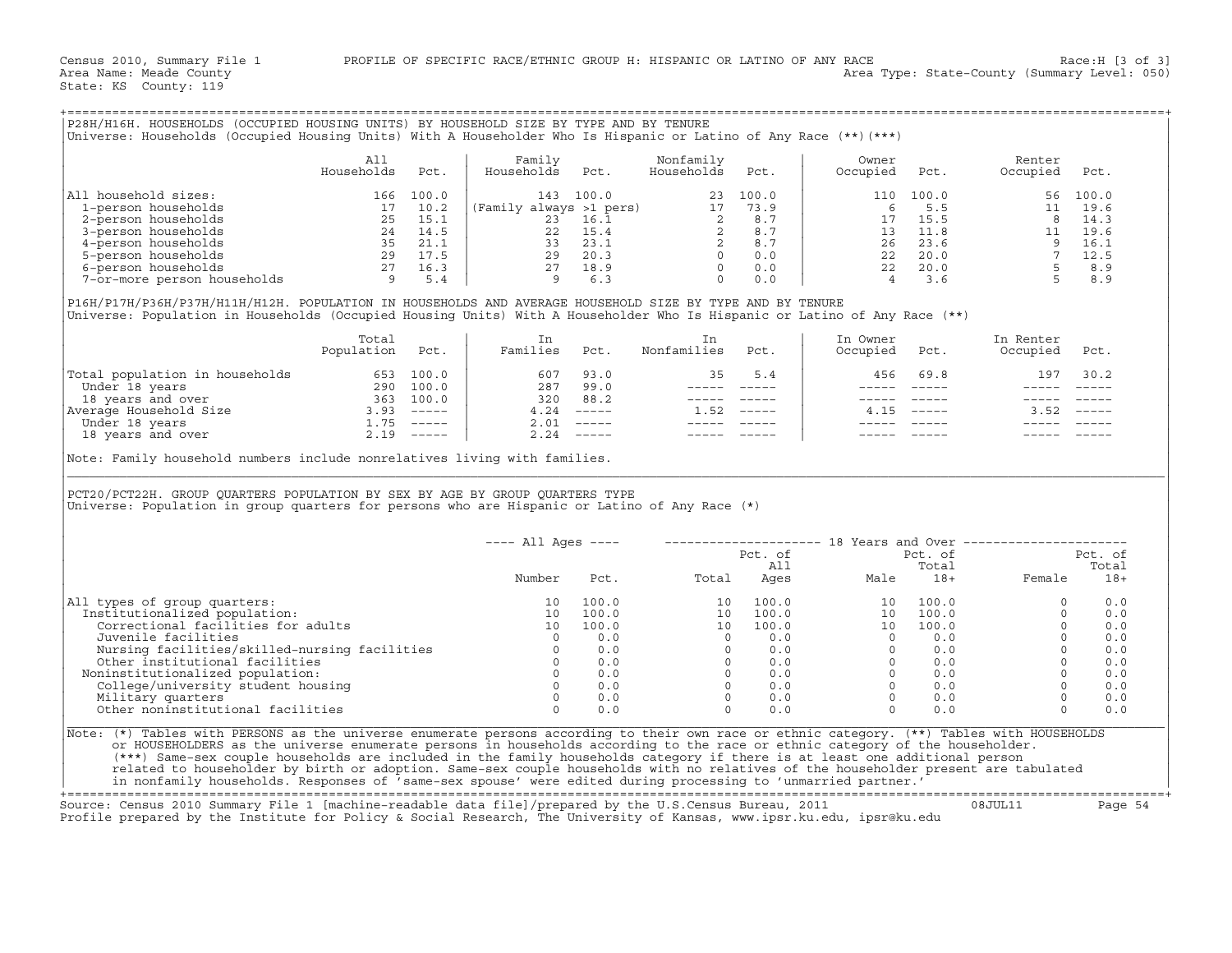| P29/P29I. POPULATION SUMMARY BY RESIDENCE TYPE FOR DESIGNATED UNIVERSE<br>Universe: PERSONS Who Are White Alone, Not Hispanic or Latino                                                                                                               |                                                                                                                                                                                                                                                                                                                 |            |                                                                                                                                                                            |                 |              |             | P38I/39I. FAMILY TYPE BY PRESENCE AND AGE OF OWN OR RELATED CHILDREN<br>Universe: Families With A Householder Who Is                                                                                                                                  |                               |                          |               |                  |
|-------------------------------------------------------------------------------------------------------------------------------------------------------------------------------------------------------------------------------------------------------|-----------------------------------------------------------------------------------------------------------------------------------------------------------------------------------------------------------------------------------------------------------------------------------------------------------------|------------|----------------------------------------------------------------------------------------------------------------------------------------------------------------------------|-----------------|--------------|-------------|-------------------------------------------------------------------------------------------------------------------------------------------------------------------------------------------------------------------------------------------------------|-------------------------------|--------------------------|---------------|------------------|
|                                                                                                                                                                                                                                                       |                                                                                                                                                                                                                                                                                                                 |            |                                                                                                                                                                            |                 |              |             | White Alone, Not Hispanic or Latino (**) (***)                                                                                                                                                                                                        |                               |                          |               |                  |
| Total Persons:                                                                                                                                                                                                                                        | otal Persons: 3,761<br>In Households(*) 3,665<br>In Group Quarters 96                                                                                                                                                                                                                                           |            | Population As % of Population of all Races<br>82.2% of                                                                                                                     |                 | 4,575        |             | By Presence of:                                                                                                                                                                                                                                       | Own Children<br>Families Pct. |                          | Families Pct. | Related Children |
|                                                                                                                                                                                                                                                       |                                                                                                                                                                                                                                                                                                                 |            | 82.2% of<br>80.7% of                                                                                                                                                       |                 | 4,456<br>119 |             |                                                                                                                                                                                                                                                       |                               |                          |               |                  |
|                                                                                                                                                                                                                                                       |                                                                                                                                                                                                                                                                                                                 |            |                                                                                                                                                                            |                 |              |             | All families:                                                                                                                                                                                                                                         |                               |                          | 1,073 100.0   |                  |
| P16-18I/P36-37I. HOUSEHOLDS/POPULATION IN HOUSEHOLDS BY HOUSEHOLD TYPE                                                                                                                                                                                |                                                                                                                                                                                                                                                                                                                 |            |                                                                                                                                                                            |                 |              |             |                                                                                                                                                                                                                                                       |                               |                          | 916           | 85.4             |
| Universe: HOUSEHOLDERS Who Are White Alone, Not Hispanic or Latino                                                                                                                                                                                    |                                                                                                                                                                                                                                                                                                                 |            |                                                                                                                                                                            |                 |              |             |                                                                                                                                                                                                                                                       |                               |                          |               | 371 34.6         |
|                                                                                                                                                                                                                                                       |                                                                                                                                                                                                                                                                                                                 |            |                                                                                                                                                                            |                 | Average      |             |                                                                                                                                                                                                                                                       |                               |                          | 70            | 6.5              |
|                                                                                                                                                                                                                                                       |                                                                                                                                                                                                                                                                                                                 |            | Households                                                                                                                                                                 | Population (**) | Size         |             |                                                                                                                                                                                                                                                       |                               |                          | 72            | 6.7              |
|                                                                                                                                                                                                                                                       |                                                                                                                                                                                                                                                                                                                 |            |                                                                                                                                                                            |                 | 2.46         |             |                                                                                                                                                                                                                                                       |                               |                          | 229           | 21.3             |
| Total Households (**)<br>Under 18 years<br>1,515 1,515 3,724<br>1,014 18 years and over<br>Family Households (***)<br>Under 18 years<br>2,710<br>1,003 3,195<br>Under 18 years<br>1,003 18 years and over<br>2,192<br>Nonfamily Households<br>142 482 |                                                                                                                                                                                                                                                                                                                 |            |                                                                                                                                                                            |                 | 0.67         |             |                                                                                                                                                                                                                                                       |                               |                          | 545           | 50.8             |
|                                                                                                                                                                                                                                                       |                                                                                                                                                                                                                                                                                                                 |            |                                                                                                                                                                            |                 | 1.79         |             |                                                                                                                                                                                                                                                       |                               |                          |               | 157 14.6         |
|                                                                                                                                                                                                                                                       |                                                                                                                                                                                                                                                                                                                 |            |                                                                                                                                                                            |                 | 2.98         |             | Male householder:                                                                                                                                                                                                                                     |                               |                          | 56            | 5.2              |
|                                                                                                                                                                                                                                                       |                                                                                                                                                                                                                                                                                                                 |            |                                                                                                                                                                            |                 | 0.93         |             |                                                                                                                                                                                                                                                       |                               |                          | 34            | 3.2              |
|                                                                                                                                                                                                                                                       |                                                                                                                                                                                                                                                                                                                 |            |                                                                                                                                                                            |                 | 2.04         |             |                                                                                                                                                                                                                                                       |                               |                          | 10            | 0.9              |
|                                                                                                                                                                                                                                                       |                                                                                                                                                                                                                                                                                                                 |            |                                                                                                                                                                            |                 | 1.09         |             |                                                                                                                                                                                                                                                       |                               |                          | $5^{\circ}$   | 0.5              |
|                                                                                                                                                                                                                                                       |                                                                                                                                                                                                                                                                                                                 |            |                                                                                                                                                                            |                 |              |             |                                                                                                                                                                                                                                                       |                               |                          | 19            | 1.8              |
| P12I/P13I. POPULATION BY AGE AND SEX<br>Universe: Persons Who Are White Alone, Not Hispanic or Latino (*)                                                                                                                                             |                                                                                                                                                                                                                                                                                                                 |            |                                                                                                                                                                            |                 |              |             | Female householder:                                                                                                                                                                                                                                   |                               |                          | 22<br>101     | 2.1<br>9.4       |
|                                                                                                                                                                                                                                                       |                                                                                                                                                                                                                                                                                                                 |            |                                                                                                                                                                            |                 |              |             |                                                                                                                                                                                                                                                       |                               |                          | 77            | 7.2              |
|                                                                                                                                                                                                                                                       | ---Both Sexes---                                                                                                                                                                                                                                                                                                |            | ------Male------ -----Female-----                                                                                                                                          |                 |              |             |                                                                                                                                                                                                                                                       |                               |                          | 15            | 1.4              |
|                                                                                                                                                                                                                                                       | Number                                                                                                                                                                                                                                                                                                          | Pct.       | Number Pct.                                                                                                                                                                |                 | Number Pct.  |             |                                                                                                                                                                                                                                                       |                               |                          | 17            | 1.6              |
|                                                                                                                                                                                                                                                       |                                                                                                                                                                                                                                                                                                                 |            |                                                                                                                                                                            |                 |              |             |                                                                                                                                                                                                                                                       |                               |                          | 45            | 4.2              |
| All Ages:                                                                                                                                                                                                                                             | $3,761$ 100.0                                                                                                                                                                                                                                                                                                   |            |                                                                                                                                                                            |                 |              | 1,873 100.0 | 157 14.6<br>lale householder:<br>lale householder:<br>With children under 18:<br>Under 6 yrs only<br>Under 6 and 6 to 17 yrs<br>11 1.0<br>Under 6 and 6 to 17 yrs<br>10 11 1.0<br>Under 6 and 6 to 17 yrs<br>13 1.8<br>No children under 18:<br>Under |                               |                          |               | 24 2.2           |
| Under 5                                                                                                                                                                                                                                               |                                                                                                                                                                                                                                                                                                                 |            |                                                                                                                                                                            |                 | 88           | 4.7         |                                                                                                                                                                                                                                                       |                               |                          |               |                  |
| $5$ to $9$                                                                                                                                                                                                                                            |                                                                                                                                                                                                                                                                                                                 |            |                                                                                                                                                                            |                 | 111          | 5.9         |                                                                                                                                                                                                                                                       |                               |                          |               |                  |
| 10 to 14                                                                                                                                                                                                                                              |                                                                                                                                                                                                                                                                                                                 |            |                                                                                                                                                                            |                 | 147          | 7.8         | P31I. RELATIONSHIP BY HOUSEHOLD TYPE FOR THE POPULATION UNDER 18 YEARS                                                                                                                                                                                |                               |                          |               |                  |
| 15 to 17                                                                                                                                                                                                                                              |                                                                                                                                                                                                                                                                                                                 |            |                                                                                                                                                                            |                 | 104          | 5.6         | Universe: Persons under 18 who are                                                                                                                                                                                                                    |                               |                          |               |                  |
| 18 and 19                                                                                                                                                                                                                                             |                                                                                                                                                                                                                                                                                                                 |            |                                                                                                                                                                            |                 | 28           | 1.5         | White Alone, Not Hispanic or Latino (*) (***)                                                                                                                                                                                                         |                               |                          |               |                  |
| 20                                                                                                                                                                                                                                                    | $\begin{array}{cccc} 3\, , 761 & 100\, . \, 0 \\ 230 & 6\, . \, 1 \\ 228 & 6\, . \, 1 \\ 306 & 8\, . \, 1 \\ 202 & 5\, . \, 4 \\ 71 & 1\, . \, 9 \\ 29 & 0\, . \, 8 \\ 86 & 2\, . \, 3 \\ 158 & 4\, . \, 2 \\ 210 & 5\, . \, 3 \\ 259 & 6\, . \, 9 \\ 271 & 7\, . \, 2 \\ 292 & 7\, . \, 8 \\ 259 & 6\, . \, 9$ |            | $\begin{array}{cccc} 1,888 & 100.0 \\ 142 & 7.5 \\ 117 & 6.2 \\ 159 & 8.4 \\ 98 & 5.2 \\ 43 & 2.3 \\ 18 & 1.0 \\ 18 & 1.0 \\ 36 & 1.9 \\ 36 & 4.5 \\ 97 & 5.1 \end{array}$ |                 | 11           | 0.6         |                                                                                                                                                                                                                                                       |                               | Number                   | Pct.          |                  |
| 21<br>22 to 24                                                                                                                                                                                                                                        |                                                                                                                                                                                                                                                                                                                 |            |                                                                                                                                                                            |                 | 12<br>50     | 0.6<br>2.7  | al under 18:<br>n households:<br>Householder or spouse<br>Related child:<br>Own child:<br>In husband-wife families<br>Total under 18:                                                                                                                 |                               | 966                      | 100.0         |                  |
| 25 to 29                                                                                                                                                                                                                                              |                                                                                                                                                                                                                                                                                                                 |            |                                                                                                                                                                            |                 | 73           | 3.9         | In households:                                                                                                                                                                                                                                        |                               | 966                      | 100.0         |                  |
| 30 to 34                                                                                                                                                                                                                                              |                                                                                                                                                                                                                                                                                                                 |            | 97                                                                                                                                                                         | 5.1             | 103          | 5.5         |                                                                                                                                                                                                                                                       |                               | $\overline{\phantom{a}}$ | 0.1           |                  |
| 35 to 39                                                                                                                                                                                                                                              |                                                                                                                                                                                                                                                                                                                 |            | $\frac{97}{77}$<br>128                                                                                                                                                     | 4.1             | 105          | 5.6         |                                                                                                                                                                                                                                                       |                               | 954                      | 98.8          |                  |
| 40 to 44                                                                                                                                                                                                                                              |                                                                                                                                                                                                                                                                                                                 |            |                                                                                                                                                                            | 6.8             | 131          | 7.0         |                                                                                                                                                                                                                                                       |                               | 917                      | 94.9          |                  |
| 45 to 49                                                                                                                                                                                                                                              |                                                                                                                                                                                                                                                                                                                 |            | 133                                                                                                                                                                        | 7.0             | 138          | 7.4         |                                                                                                                                                                                                                                                       |                               | 753                      | 78.0          |                  |
| 50 to 54                                                                                                                                                                                                                                              |                                                                                                                                                                                                                                                                                                                 |            |                                                                                                                                                                            | 7.6             | 149          | 8.0         | In other families (no spouse present):                                                                                                                                                                                                                |                               | 164                      | 17.0          |                  |
| 55 to 59                                                                                                                                                                                                                                              |                                                                                                                                                                                                                                                                                                                 |            |                                                                                                                                                                            | 8.2             | 115          | 6.1         | Male householder                                                                                                                                                                                                                                      |                               |                          | 5.0           |                  |
| 60 and 61                                                                                                                                                                                                                                             |                                                                                                                                                                                                                                                                                                                 |            | $\frac{143}{154}$                                                                                                                                                          | 2.6             | 34           | 1.8         | Female householder                                                                                                                                                                                                                                    |                               |                          | 12.0          |                  |
| 62 to 64                                                                                                                                                                                                                                              |                                                                                                                                                                                                                                                                                                                 | 2.7        |                                                                                                                                                                            | 2.6             | 54           | 2.9         | Other relatives:                                                                                                                                                                                                                                      |                               |                          | 3.8           |                  |
| 65 and 66                                                                                                                                                                                                                                             |                                                                                                                                                                                                                                                                                                                 | 1.7        |                                                                                                                                                                            | 1.8             | 31           | 1.7         | Grandchild                                                                                                                                                                                                                                            |                               |                          | 3.1           |                  |
| 67 to 69                                                                                                                                                                                                                                              |                                                                                                                                                                                                                                                                                                                 | 2.4        |                                                                                                                                                                            | 2.0             | 53           | 2.8         | Other relatives                                                                                                                                                                                                                                       |                               |                          | 0.7           |                  |
| 70 to 74                                                                                                                                                                                                                                              |                                                                                                                                                                                                                                                                                                                 | 4.4        |                                                                                                                                                                            | 4.7             | 77           | 4.1         | Nonrelatives                                                                                                                                                                                                                                          |                               |                          | 1.1           |                  |
| 75 to 79                                                                                                                                                                                                                                              |                                                                                                                                                                                                                                                                                                                 | 4.7<br>3.2 |                                                                                                                                                                            | 4.3             | 96           | 5.1         | In group quarters:                                                                                                                                                                                                                                    |                               |                          | 0.0           |                  |
| 80 to 84<br>85 plus                                                                                                                                                                                                                                   | $\begin{array}{r} 0.3 \\ 0.3 \\ 6.5 \\ 9.0 \\ 16.6 \\ 177 \\ 1.22 \\ 142 \end{array}$                                                                                                                                                                                                                           | 3.8        | $49$<br>$34$<br>$37$<br>$89$<br>$81$<br>$44$<br>$57$<br>57                                                                                                                 | 2.3<br>3.0      | 78<br>85     | 4.2<br>4.5  | Institutionalized population<br>Noninstitutionalized population                                                                                                                                                                                       |                               |                          | 0.0<br>0.0    |                  |
|                                                                                                                                                                                                                                                       |                                                                                                                                                                                                                                                                                                                 |            |                                                                                                                                                                            |                 |              |             | 9 Spouse presence, and the spouse presence of the space of the space of the space of the space of the space of the space of the space of the space of the space of the space of the space of the space of the space of the spa                        |                               |                          |               |                  |
| 0 to 17                                                                                                                                                                                                                                               |                                                                                                                                                                                                                                                                                                                 | 25.7       | 516                                                                                                                                                                        | 27.3            | 450          | 24.0        | Note: (*) Tables with PERSONS as the universe enumerate persons according                                                                                                                                                                             |                               |                          |               |                  |
| 18 to 64                                                                                                                                                                                                                                              |                                                                                                                                                                                                                                                                                                                 | 54.1       | 1,030                                                                                                                                                                      | 54.6            | 1,003        | 53.6        | to their own race or ethnic category. (**) Tables with HOUSEHOLDS or                                                                                                                                                                                  |                               |                          |               |                  |
| 65 plus                                                                                                                                                                                                                                               |                                                                                                                                                                                                                                                                                                                 | 20.3       | 342                                                                                                                                                                        | 18.1            | 420          | 22.4        | HOUSEHOLDERS as the universe enumerate persons in households according                                                                                                                                                                                |                               |                          |               |                  |
|                                                                                                                                                                                                                                                       | $2,032$<br>762                                                                                                                                                                                                                                                                                                  |            |                                                                                                                                                                            |                 |              |             | to the race or ethnic category of the householder. (***) Responses of                                                                                                                                                                                 |                               |                          |               |                  |
| Median Aqe                                                                                                                                                                                                                                            | 42.9                                                                                                                                                                                                                                                                                                            |            | 42.0                                                                                                                                                                       |                 | 44.1         |             | 'same-sex spouse' were edited during processing to 'unmarried partner.'                                                                                                                                                                               |                               |                          |               |                  |

+===================================================================================================================================================+Source: Census 2010 Summary File 1 [machine−readable data file]/prepared by the U.S.Census Bureau, 2011 08JUL11 Page 55 Profile prepared by the Institute for Policy & Social Research, The University of Kansas, www.ipsr.ku.edu, ipsr@ku.edu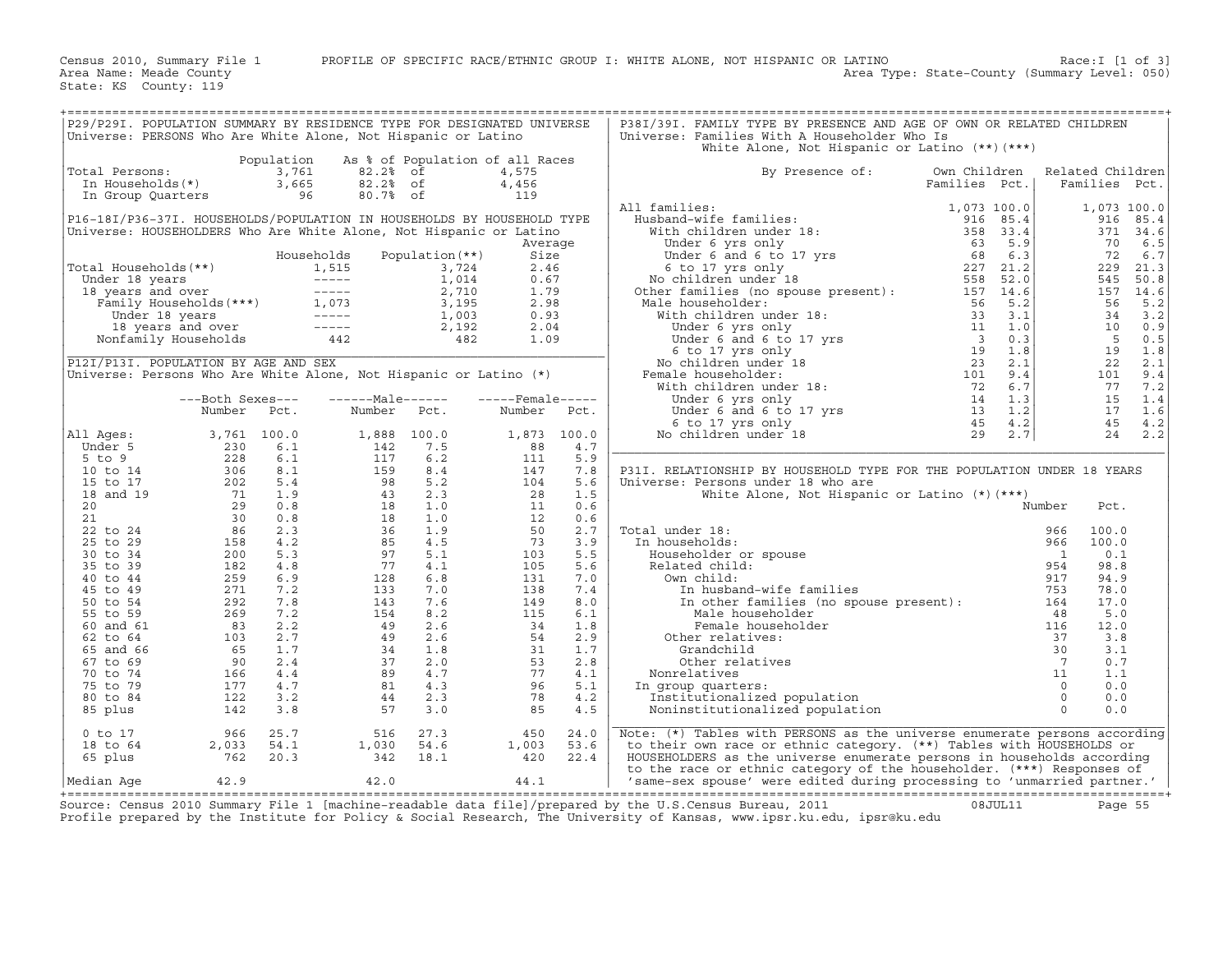Census 2010, Summary File 1 PROFILE OF SPECIFIC RACE/ETHNIC GROUP I: WHITE ALONE, NOT HISPANIC OR LATINO Race:I [2 of 3]<br>Area Name: Meade County (Summary Level: 050) Area Type: State-County (Summary Level: 050)

State: KS County: 119

| P29I/P34I. RELATIONSHIP BY HOUSEHOLD TYPE FOR ALL PERSONS & PERSONS 65+<br>Universe: Persons Who Are White Alone, Not Hispanic or Latino (*) (***)                                                                                                                                                                                                                                                                                                                                                                        |          |       |        |                                        |       | PCT14I. PRESENCE OF MULTIGENERATIONAL HOUSEHOLDS<br>Universe: Households With A Householder Who Is                                                                                | White Alone, Not Hispanic or Latino (**)                                                                                                                                                                                                                                                           |                 |         |
|---------------------------------------------------------------------------------------------------------------------------------------------------------------------------------------------------------------------------------------------------------------------------------------------------------------------------------------------------------------------------------------------------------------------------------------------------------------------------------------------------------------------------|----------|-------|--------|----------------------------------------|-------|-----------------------------------------------------------------------------------------------------------------------------------------------------------------------------------|----------------------------------------------------------------------------------------------------------------------------------------------------------------------------------------------------------------------------------------------------------------------------------------------------|-----------------|---------|
|                                                                                                                                                                                                                                                                                                                                                                                                                                                                                                                           | All Ages |       |        | 65 years and over                      |       |                                                                                                                                                                                   |                                                                                                                                                                                                                                                                                                    | Number          | Pct.    |
|                                                                                                                                                                                                                                                                                                                                                                                                                                                                                                                           | Number   | Pct.  |        | Number                                 | Pct.  |                                                                                                                                                                                   |                                                                                                                                                                                                                                                                                                    |                 |         |
|                                                                                                                                                                                                                                                                                                                                                                                                                                                                                                                           |          |       |        |                                        |       | Total:                                                                                                                                                                            |                                                                                                                                                                                                                                                                                                    | 1,515 100.0     |         |
| Total:                                                                                                                                                                                                                                                                                                                                                                                                                                                                                                                    | 3,761    | 100.0 |        | 762                                    | 100.0 |                                                                                                                                                                                   | 00.0 1/515 100.0<br>Household has 3 or more generations 12 1.515 100.0<br>Household does not have 3+ generations 1,493 98.5                                                                                                                                                                        |                 |         |
| % : al:<br>1 households: 3,665<br>In family households: 3,179<br>Householder: 1,073<br>$M^{-1}$ 891<br>In households:                                                                                                                                                                                                                                                                                                                                                                                                     |          | 97.4  |        | 692                                    | 90.8  |                                                                                                                                                                                   |                                                                                                                                                                                                                                                                                                    |                 |         |
|                                                                                                                                                                                                                                                                                                                                                                                                                                                                                                                           |          | 84.5  |        | 460                                    | 60.4  |                                                                                                                                                                                   |                                                                                                                                                                                                                                                                                                    |                 |         |
|                                                                                                                                                                                                                                                                                                                                                                                                                                                                                                                           |          | 28.5  |        | 250                                    | 32.8  |                                                                                                                                                                                   |                                                                                                                                                                                                                                                                                                    |                 |         |
|                                                                                                                                                                                                                                                                                                                                                                                                                                                                                                                           |          | 23.7  |        | 224                                    | 29.4  |                                                                                                                                                                                   |                                                                                                                                                                                                                                                                                                    |                 |         |
| Female                                                                                                                                                                                                                                                                                                                                                                                                                                                                                                                    | 182      | 4.8   |        | 26                                     | 3.4   |                                                                                                                                                                                   |                                                                                                                                                                                                                                                                                                    |                 |         |
|                                                                                                                                                                                                                                                                                                                                                                                                                                                                                                                           |          |       |        |                                        |       |                                                                                                                                                                                   |                                                                                                                                                                                                                                                                                                    |                 |         |
| Spouse                                                                                                                                                                                                                                                                                                                                                                                                                                                                                                                    | 913      | 24.3  |        | 199                                    | 26.1  | PCT19I. NONRELATIVES BY HOUSEHOLD TYPE (*) (***)                                                                                                                                  |                                                                                                                                                                                                                                                                                                    |                 |         |
|                                                                                                                                                                                                                                                                                                                                                                                                                                                                                                                           |          |       |        | $7\overline{)}$                        | 0.9   | Universe: Nonrelatives who are                                                                                                                                                    |                                                                                                                                                                                                                                                                                                    |                 |         |
|                                                                                                                                                                                                                                                                                                                                                                                                                                                                                                                           |          |       |        | $\overline{2}$                         | 0.3   |                                                                                                                                                                                   | White Alone, Not Hispanic or Latino (Total: 91)                                                                                                                                                                                                                                                    |                 |         |
|                                                                                                                                                                                                                                                                                                                                                                                                                                                                                                                           |          |       |        |                                        |       |                                                                                                                                                                                   |                                                                                                                                                                                                                                                                                                    |                 |         |
|                                                                                                                                                                                                                                                                                                                                                                                                                                                                                                                           |          |       |        |                                        |       |                                                                                                                                                                                   | In Family                                                                                                                                                                                                                                                                                          | In Nonfamily    |         |
|                                                                                                                                                                                                                                                                                                                                                                                                                                                                                                                           |          |       |        |                                        |       |                                                                                                                                                                                   | Households                                                                                                                                                                                                                                                                                         | Households      |         |
|                                                                                                                                                                                                                                                                                                                                                                                                                                                                                                                           |          |       |        |                                        |       |                                                                                                                                                                                   | Number Pct.                                                                                                                                                                                                                                                                                        | Number Pct.     |         |
|                                                                                                                                                                                                                                                                                                                                                                                                                                                                                                                           |          |       |        |                                        |       |                                                                                                                                                                                   |                                                                                                                                                                                                                                                                                                    |                 |         |
|                                                                                                                                                                                                                                                                                                                                                                                                                                                                                                                           |          |       |        |                                        |       |                                                                                                                                                                                   |                                                                                                                                                                                                                                                                                                    |                 |         |
| $\begin{tabular}{l c c c} \hline Female & 182 & 4.8 \\ Spouse & 182 & 4.8 \\ \hline Parent & 11 & 0.3 \\ Parent-in-law & 11 & 0.3 \\ Children-in-law & 12 & 0.3 \\ \hline & 10 & 2 & 0.1 \\ \hline & 11 & 0.66 & 28.3 \\ \hline & 11 & 0.66 & 28.3 \\ \hline & 11 & 0.66 & 28.3 \\ \hline & 11 & 0.66 & 28.3 \\ \hline & 11 & 1 & 0.66 & 28.3 \\ \hline & 12 & 0.6 & 28.3 \\ \$                                                                                                                                           |          |       |        |                                        |       | Nonrelatives: 47 100.0 44 100.0<br>Roomer or boarder 4 8.5 5 11.4<br>Housemate or roommate 1 2.1 5 11.4<br>Unmarried partner 36 76.6 21 47.7<br>Other nonrelatives 6 12.8 13 29.5 |                                                                                                                                                                                                                                                                                                    |                 |         |
|                                                                                                                                                                                                                                                                                                                                                                                                                                                                                                                           |          |       |        | 2                                      | 0.3   |                                                                                                                                                                                   |                                                                                                                                                                                                                                                                                                    |                 |         |
|                                                                                                                                                                                                                                                                                                                                                                                                                                                                                                                           |          |       |        | $\overline{0}$                         | 0.0   |                                                                                                                                                                                   |                                                                                                                                                                                                                                                                                                    |                 |         |
|                                                                                                                                                                                                                                                                                                                                                                                                                                                                                                                           |          |       |        | 232                                    | 30.4  |                                                                                                                                                                                   |                                                                                                                                                                                                                                                                                                    |                 |         |
|                                                                                                                                                                                                                                                                                                                                                                                                                                                                                                                           |          |       |        | 76                                     | 10.0  |                                                                                                                                                                                   |                                                                                                                                                                                                                                                                                                    |                 |         |
|                                                                                                                                                                                                                                                                                                                                                                                                                                                                                                                           |          |       |        | 75                                     | 9.8   |                                                                                                                                                                                   |                                                                                                                                                                                                                                                                                                    |                 |         |
|                                                                                                                                                                                                                                                                                                                                                                                                                                                                                                                           |          |       |        | $\overline{1}$                         | 0.1   |                                                                                                                                                                                   |                                                                                                                                                                                                                                                                                                    |                 |         |
|                                                                                                                                                                                                                                                                                                                                                                                                                                                                                                                           |          |       |        |                                        |       |                                                                                                                                                                                   |                                                                                                                                                                                                                                                                                                    |                 |         |
|                                                                                                                                                                                                                                                                                                                                                                                                                                                                                                                           |          |       |        | 155                                    | 20.3  | H17I. HOUSING UNITS BY HOUSEHOLDER'S AGE AND TENURE                                                                                                                               |                                                                                                                                                                                                                                                                                                    |                 |         |
|                                                                                                                                                                                                                                                                                                                                                                                                                                                                                                                           |          |       |        | 153                                    | 20.1  | Universe: Occupied Housing Units With A Householder Who Is                                                                                                                        |                                                                                                                                                                                                                                                                                                    |                 |         |
|                                                                                                                                                                                                                                                                                                                                                                                                                                                                                                                           |          |       |        | $\frac{2}{1}$                          | 0.3   |                                                                                                                                                                                   | White Alone, Not Hispanic or Latino (**)                                                                                                                                                                                                                                                           |                 |         |
|                                                                                                                                                                                                                                                                                                                                                                                                                                                                                                                           |          |       |        |                                        | 0.1   |                                                                                                                                                                                   |                                                                                                                                                                                                                                                                                                    |                 |         |
|                                                                                                                                                                                                                                                                                                                                                                                                                                                                                                                           |          |       |        | 70                                     | 9.2   | Age of                                                                                                                                                                            | Owner Occupied                                                                                                                                                                                                                                                                                     | Renter Occupied |         |
|                                                                                                                                                                                                                                                                                                                                                                                                                                                                                                                           |          |       |        | $\begin{array}{c} 70 \\ 0 \end{array}$ | 9.2   | Householder Mumber Pct.                                                                                                                                                           |                                                                                                                                                                                                                                                                                                    | Number Pct.     |         |
|                                                                                                                                                                                                                                                                                                                                                                                                                                                                                                                           |          |       |        |                                        | 0.0   |                                                                                                                                                                                   |                                                                                                                                                                                                                                                                                                    |                 |         |
|                                                                                                                                                                                                                                                                                                                                                                                                                                                                                                                           |          |       |        |                                        |       |                                                                                                                                                                                   |                                                                                                                                                                                                                                                                                                    |                 |         |
| $(\#)$ For 65 yrs & over, includes children, siblings, etc. not shown separately                                                                                                                                                                                                                                                                                                                                                                                                                                          |          |       |        |                                        |       |                                                                                                                                                                                   |                                                                                                                                                                                                                                                                                                    |                 |         |
|                                                                                                                                                                                                                                                                                                                                                                                                                                                                                                                           |          |       |        |                                        |       |                                                                                                                                                                                   |                                                                                                                                                                                                                                                                                                    |                 |         |
|                                                                                                                                                                                                                                                                                                                                                                                                                                                                                                                           |          |       |        |                                        |       |                                                                                                                                                                                   |                                                                                                                                                                                                                                                                                                    |                 |         |
|                                                                                                                                                                                                                                                                                                                                                                                                                                                                                                                           |          |       |        |                                        |       |                                                                                                                                                                                   |                                                                                                                                                                                                                                                                                                    |                 |         |
| P18I. HOUSEHOLD TYPE                                                                                                                                                                                                                                                                                                                                                                                                                                                                                                      |          |       |        |                                        |       |                                                                                                                                                                                   |                                                                                                                                                                                                                                                                                                    |                 |         |
| Universe: Households with a Householder Who is                                                                                                                                                                                                                                                                                                                                                                                                                                                                            |          |       |        |                                        |       |                                                                                                                                                                                   | All Ages:<br>1,120 100.0<br>15 to 24<br>25 to 34<br>35 to 44<br>45 to 54<br>45 to 59<br>60 to 64<br>65 to 74<br>75 to 84<br>75 to 84<br>75 to 84<br>76<br>174<br>15.5<br>18<br>18<br>18<br>23<br>23<br>21.0<br>8<br>21.1<br>23<br>23<br>21.1<br>23<br>23<br>21.1<br>23<br>23<br>23<br>23<br>24<br> |                 |         |
| White Alone, Not Hispanic or Latino (**)                                                                                                                                                                                                                                                                                                                                                                                                                                                                                  |          |       |        |                                        |       |                                                                                                                                                                                   |                                                                                                                                                                                                                                                                                                    |                 |         |
|                                                                                                                                                                                                                                                                                                                                                                                                                                                                                                                           |          |       |        |                                        |       |                                                                                                                                                                                   |                                                                                                                                                                                                                                                                                                    |                 |         |
|                                                                                                                                                                                                                                                                                                                                                                                                                                                                                                                           |          |       | Number | Pct.                                   |       |                                                                                                                                                                                   |                                                                                                                                                                                                                                                                                                    |                 |         |
|                                                                                                                                                                                                                                                                                                                                                                                                                                                                                                                           |          |       |        |                                        |       |                                                                                                                                                                                   |                                                                                                                                                                                                                                                                                                    |                 |         |
| Total:                                                                                                                                                                                                                                                                                                                                                                                                                                                                                                                    |          |       |        |                                        |       |                                                                                                                                                                                   |                                                                                                                                                                                                                                                                                                    |                 |         |
| Family households (***) :                                                                                                                                                                                                                                                                                                                                                                                                                                                                                                 |          |       |        |                                        |       |                                                                                                                                                                                   |                                                                                                                                                                                                                                                                                                    |                 |         |
|                                                                                                                                                                                                                                                                                                                                                                                                                                                                                                                           |          |       |        |                                        |       | Note: (*) Tables with PERSONS as the universe enumerate persons                                                                                                                   |                                                                                                                                                                                                                                                                                                    |                 |         |
|                                                                                                                                                                                                                                                                                                                                                                                                                                                                                                                           |          |       |        |                                        |       | according to their own race or ethnic category. (**) Tables with                                                                                                                  |                                                                                                                                                                                                                                                                                                    |                 |         |
|                                                                                                                                                                                                                                                                                                                                                                                                                                                                                                                           |          |       |        |                                        |       | HOUSEHOLDS or HOUSEHOLDERS as the universe enumerate persons in                                                                                                                   |                                                                                                                                                                                                                                                                                                    |                 |         |
|                                                                                                                                                                                                                                                                                                                                                                                                                                                                                                                           |          |       |        |                                        |       | households according to the race or ethnic category of the                                                                                                                        |                                                                                                                                                                                                                                                                                                    |                 |         |
| Nonfamily households:                                                                                                                                                                                                                                                                                                                                                                                                                                                                                                     |          |       |        |                                        |       | householder. (***) Responses of 'same-sex spouse' were edited                                                                                                                     |                                                                                                                                                                                                                                                                                                    |                 |         |
|                                                                                                                                                                                                                                                                                                                                                                                                                                                                                                                           |          |       |        |                                        |       | during processing to 'unmarried partner.'                                                                                                                                         |                                                                                                                                                                                                                                                                                                    |                 |         |
| $\begin{tabular}{llllll} \texttt{all:} & & & & & 1,515 & 100.0 \\ \texttt{amilly households}(\star\star\star): & & & 1,073 & 70.8 \\ \texttt{Husband-wife families}: & & & 916 & 60.5 \\ \texttt{Other families}: & & 157 & 10.4 \\ \texttt{Male householdder, no wife present} & & & 56 & 3.7 \\ \texttt{Female householdder, no husband present} & & & 56 & 3.7 \\ \texttt{onfamily households:} & & & 101 & 6.7 \\ \texttt{Householder living alone} & & & 410 & 27.1 \\ \texttt{Householder not living alone} & & & $ |          |       |        |                                        |       |                                                                                                                                                                                   |                                                                                                                                                                                                                                                                                                    |                 |         |
|                                                                                                                                                                                                                                                                                                                                                                                                                                                                                                                           |          |       |        |                                        |       |                                                                                                                                                                                   |                                                                                                                                                                                                                                                                                                    |                 |         |
|                                                                                                                                                                                                                                                                                                                                                                                                                                                                                                                           |          |       |        |                                        |       |                                                                                                                                                                                   |                                                                                                                                                                                                                                                                                                    |                 |         |
|                                                                                                                                                                                                                                                                                                                                                                                                                                                                                                                           |          |       |        |                                        |       |                                                                                                                                                                                   |                                                                                                                                                                                                                                                                                                    |                 |         |
| Source: Census 2010 Summary File 1 [machine-readable data file]/prepared by the U.S.Census Bureau, 2011 68JUL11                                                                                                                                                                                                                                                                                                                                                                                                           |          |       |        |                                        |       |                                                                                                                                                                                   |                                                                                                                                                                                                                                                                                                    |                 | Page 56 |
|                                                                                                                                                                                                                                                                                                                                                                                                                                                                                                                           |          |       |        |                                        |       | the contract of the contract of the contract of the contract of the contract of the contract of the contract of                                                                   |                                                                                                                                                                                                                                                                                                    |                 |         |

Profile prepared by the Institute for Policy & Social Research, The University of Kansas, www.ipsr.ku.edu, ipsr@ku.edu